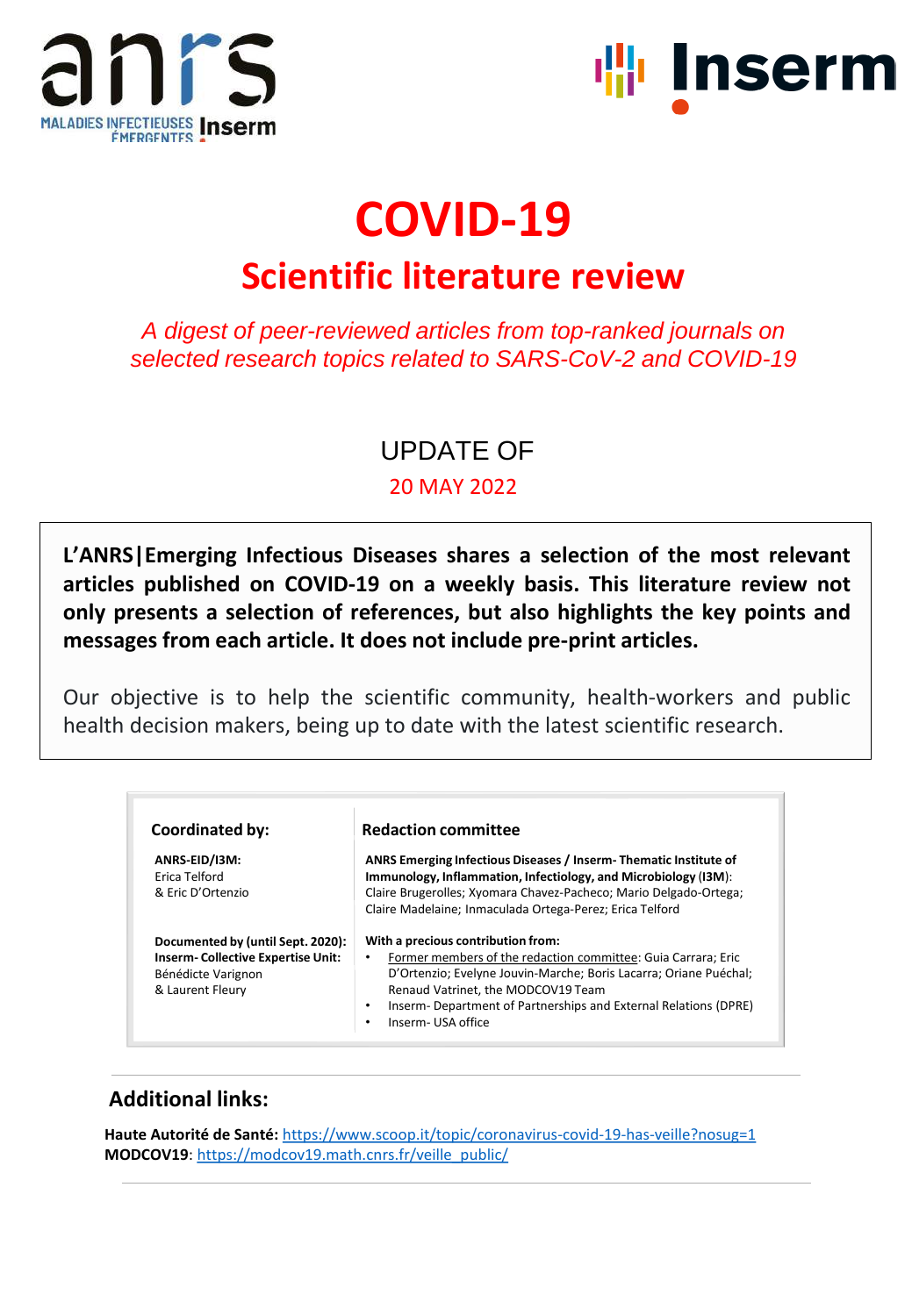| Journal and date              | <b>Title</b>                                                                                                                                     | <b>Authors and</b><br>link                      | <b>Field of</b><br>expertise | <b>Key facts</b>                                                                                                                                                                                                                                                                                                                                                                                                                                                                                                                                                                                                                                                                                                                                                                                                                                                                                                                                                                                                                                                                                                                                                                                                                                                                                                                                                                                                                                                                                                                                                                                                                                                                                                                                                                                                                                                                                                                                                                                                                                                                                                                                                                                                                                                                                                                                                                                                             |
|-------------------------------|--------------------------------------------------------------------------------------------------------------------------------------------------|-------------------------------------------------|------------------------------|------------------------------------------------------------------------------------------------------------------------------------------------------------------------------------------------------------------------------------------------------------------------------------------------------------------------------------------------------------------------------------------------------------------------------------------------------------------------------------------------------------------------------------------------------------------------------------------------------------------------------------------------------------------------------------------------------------------------------------------------------------------------------------------------------------------------------------------------------------------------------------------------------------------------------------------------------------------------------------------------------------------------------------------------------------------------------------------------------------------------------------------------------------------------------------------------------------------------------------------------------------------------------------------------------------------------------------------------------------------------------------------------------------------------------------------------------------------------------------------------------------------------------------------------------------------------------------------------------------------------------------------------------------------------------------------------------------------------------------------------------------------------------------------------------------------------------------------------------------------------------------------------------------------------------------------------------------------------------------------------------------------------------------------------------------------------------------------------------------------------------------------------------------------------------------------------------------------------------------------------------------------------------------------------------------------------------------------------------------------------------------------------------------------------------|
| <b>NEJM</b><br>18MAY2022      | <b>Omicron BA.1/1.1 SARS-</b><br><b>CoV-2 Infection among</b><br><b>Vaccinated Canadian</b><br><b>Adults</b>                                     | Brown P.E., et al.<br>Canada<br>gotopaper       | Variants                     | Aim: to quantify the incidence of SARS-CoV-2 infection during the<br>initial omicron BA.1/1.1 variant wave among Canadian adults and the<br>contribution of previous infection and concurrent vaccination to age-<br>specific active immunity.<br>- 5031 adults who were surveyed in phase 4 of the Ab-C study and<br>whose dried-blood-spot samples were received between January 24<br>and March 15, 2022, broadly representative of Canadian adults.<br><b>Results</b><br>- Among 3468 adults who tested negative for the N protein in phase 3<br>of the study (August through October 2021), 1040 had positive results<br>for the N protein in phase 4 (education-weighted between-phase<br>incidence, 30%; 95% CI, 26 to 33).<br>- Among 91 unvaccinated, uninfected participants in phase 3 of the<br>study, 36 had a positive result in phase 4 (education-weighted<br>between-phase incidence, 40%; 95% CI, 25 to 54).<br>- After the exclusion of participants who had been vaccinated less<br>than 1 month before samples were obtained, spike protein titers were<br>negligible among participants who were uninfected or unvaccinated.<br>- Spike protein titers were lower among participants who had received<br>only one vaccine dose than among those who had received multiple<br>vaccine doses. The spike protein titers were highest among<br>participants who had received three vaccine doses and had been<br>infected.<br>- Analysis of phases 3 and 4 separately: cumulative incidence of N<br>protein positivity before the omicron BA.1/1.1 variant wave was 11%<br>(95% CI, 10 to 12; of 5155 participants tested, 571 had a positive<br>result) but increased during the omicron BA.1/1.1 wave to an<br>education-weighted cumulative incidence of 37% (95% CI, 35 to 39; of<br>5031 participants tested, 1869 had a positive result).<br>- Estimated 9.0 million adults (95% CI, 7.9 to 10.2 million) had been<br>newly infected during the omicron BA.1/1.1 wave, including 0.9<br>million infections (95% CI, 0.6 to 1.2 million) among 2.3 million<br>unvaccinated adults. The incidence of infection with the omicron<br>BA.1/1.1 variant increased to a lesser extent among older adults than<br>among younger adults.<br>Despite the finding of widespread infection, the age-specific patterns<br>caution against the notion that the omicron BA.1/1.1 variant will<br>immunize everyone. |
| Clin Infect Dis.<br>17MAY2022 | A Single Dose of BNT162b2<br><b>mRNA Vaccine Induces</b><br><b>Airway Immunity in SARS-</b><br>CoV-2 Naive and<br>recovered COVID-19<br>subjects | Martinuzzi E., et<br>al.<br>France<br>gotopaper | Vaccines                     | Aim: to investigate whether a booster injection of BNT162b2<br>promotes stronger mucosal immune responses following prior<br>mucosal infection compared to a mucosally naive subject.<br><b>Methods</b><br>> 20 recovered COVID-19 subjects (RCS) and 23 SARS-CoV-2 naive<br>subjects vaccinated with respectively one and two doses of the<br>BNT162b2 COVID-19 vaccine<br>- Nasal Epithelial Lining Fluid (NELF) and plasma were collected before<br>and after vaccination and assessed forIgG and IgA levels to Spike, and<br>their binding-neutralisation ability.<br>- Blood was analyzed one week after vaccination for the number of<br>Spike-specific Antibody Secreting Cells (ASCs) with a mucosal tropism.<br><b>Results</b><br>> All RCS had both nasal and blood SARS-CoV-2 specific antibodies at<br>least 90 days after initial diagnosis.<br>> In RCS, a single dose of vaccine amplified pre-existing Spike-specific<br>IgG and IgA antibody responses in both NELF and blood against both<br>vaccine homologous and variant strains, including delta. These<br>responses were associated with Spike-specific IgG and IgA ASCs with a<br>mucosal tropism in blood.<br>> Nasal IgA and IgG antibody responses were lower in magnitude in<br>SARS-CoV-2 naive subjects after two vaccine doses compared to RCS<br>after one dose.<br>Mucosal immune response to the SARS-CoV-2 Spike protein is higher<br>in RCS after a single vaccine dose compared to SARS-CoV-2 naive<br>subjects after two doses.                                                                                                                                                                                                                                                                                                                                                                                                                                                                                                                                                                                                                                                                                                                                                                                                                                                                                                        |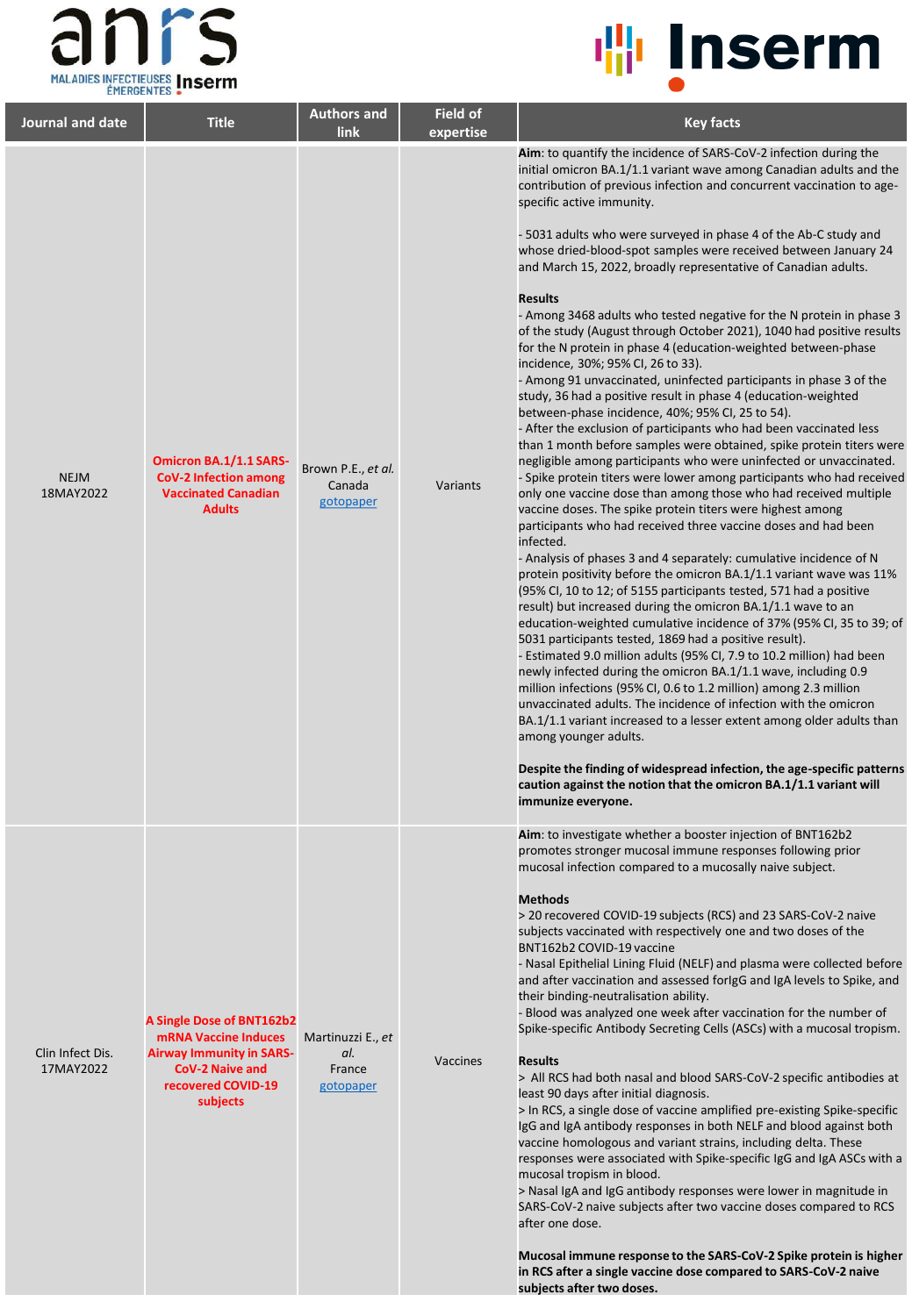I

| Journal and date         | <b>Title</b>                                                                            | <b>Authors and</b><br><b>link</b>             | Field of<br>expertise | <b>Key facts</b>                                                                                                                                                                                                                                                                                                                                                                                                                                                                                                                                                                                                                                                                                                                                                                                                                                                                                                                                                                                                                                                                                                                                                                                                                                                                                                                                                                                                                                                                                                                                                                                                                                                                                                                                                                                                                                                                                                                                                                                                                                                                                                                                                                                                                                                                                                                                                                                                                                                                                                                                                                                                                                                                                                                                                                                                                                                                                                                                                                                                                                                                                                                                                                                                                                                                                                                                                                                                                                                                                                                                                                                       |
|--------------------------|-----------------------------------------------------------------------------------------|-----------------------------------------------|-----------------------|--------------------------------------------------------------------------------------------------------------------------------------------------------------------------------------------------------------------------------------------------------------------------------------------------------------------------------------------------------------------------------------------------------------------------------------------------------------------------------------------------------------------------------------------------------------------------------------------------------------------------------------------------------------------------------------------------------------------------------------------------------------------------------------------------------------------------------------------------------------------------------------------------------------------------------------------------------------------------------------------------------------------------------------------------------------------------------------------------------------------------------------------------------------------------------------------------------------------------------------------------------------------------------------------------------------------------------------------------------------------------------------------------------------------------------------------------------------------------------------------------------------------------------------------------------------------------------------------------------------------------------------------------------------------------------------------------------------------------------------------------------------------------------------------------------------------------------------------------------------------------------------------------------------------------------------------------------------------------------------------------------------------------------------------------------------------------------------------------------------------------------------------------------------------------------------------------------------------------------------------------------------------------------------------------------------------------------------------------------------------------------------------------------------------------------------------------------------------------------------------------------------------------------------------------------------------------------------------------------------------------------------------------------------------------------------------------------------------------------------------------------------------------------------------------------------------------------------------------------------------------------------------------------------------------------------------------------------------------------------------------------------------------------------------------------------------------------------------------------------------------------------------------------------------------------------------------------------------------------------------------------------------------------------------------------------------------------------------------------------------------------------------------------------------------------------------------------------------------------------------------------------------------------------------------------------------------------------------------------|
| <b>NEJM</b><br>18MAY2022 | <b>Neutralization of the</b><br><b>SARS-CoV-2 Deltacron and</b><br><b>BA.3 Variants</b> | Evans J.P., et al.<br><b>USA</b><br>gotopaper | Variants              | Aim: to elucidate the ability of such "deltacron" variants (omicron +<br>delta recombinant) to evade immunity induced by either vaccination<br>or previous infection.<br>- Pseudotyped virus neutralization assay to examine neutralizing-<br>antibody titers in serum samples obtained from vaccinated health<br>care workers as well as from patients with confirmed Covid-19 during<br>the delta and omicron waves (USA).<br><b>Results</b><br>Serum samples from 10 health care workers 3-4 weeks after the<br>second dose of the mRNA-1273 vaccine:<br>> As compared with the response against the D614G variant,<br>neutralizing-antibody titers were 3.3 times as low against the BA.3<br>variant and 44.7 times as low against the deltacron variant (P<0.001<br>for both comparisons)<br>> After an homologous booster dose, neutralizing-antibody titers were<br>2.9 times as low against the BA.3 variant and 13.3 times as low against<br>the deltacron variant as against the D614G variant (P<0.001 for both<br>comparisons).<br>> Deltacron variant showed similar neutralizing-antibody resistance to<br>the BA.1 and BA.2 variants, whereas the BA.3 variant was more<br>sensitive to both two-dose and boosted samples.<br>Serum samples from 18 patients 3 days after admission to an ICU<br>during the delta wave of the pandemic (12 unvaccinated, 5 fully<br>vaccinated, 1 vaccinated and boosted):<br>> Patients had similar neutralizing-antibody titers against the D614G<br>and BA.3 variants.<br>> Titers against the deltacron variant were 137.8 times as low as the<br>titers against the D614G variant, with only 44.4% of the patients<br>having neutralizing-antibody titers against the deltacron variant.<br>> Neutralization escape of the deltacron variant paralleled that of the<br>BA.1 and BA.2 variants, whereas the BA.3 variant remained largely<br>sensitive to neutralization (<br>> Patients who had been vaccinated had substantially higher titers<br>against the D614G and BA.3 variants than the patients who were<br>unvaccinated, whereas the deltacron variant largely escaped<br>neutralization.<br>Serum samples from 31 patients who were hospitalized during the<br>omicron wave but were not admitted to the ICU:<br>> Neutralization of the deltacron and BA.3 variants was similar to that<br>of the D614G variant. Neutralization of both the deltacron and BA.3<br>variants was similar to that of the BA.1 and BA.2 variants, regardless<br>of vaccination status.<br>> Patients who were hospitalized during the omicron wave had<br>broader neutralization of all the tested omicron variants than did<br>those hospitalized during the delta wave.<br>> On average, the HCW who had received three doses of vaccine had<br>stronger and broader immunity than the patients who had been<br>evaluated during the omicron wave regardless of vaccination status,<br>with neutralizing-antibody titers against the D614G variant that were<br>59.9 times as high as those in patients during the omicron wave.<br>> Boosted HCW had neutralizing-antibody titers against the D614G<br>variant that were 4.2 times as high as those among health care<br>workers who had received two doses of vaccine and 2.8 times as high<br>as those among patients who had been assessed during the delta<br>wave.<br>BA.3 is not a substantial immune-escape variant, however, the<br>deltacron variant retains the strong resistance of other omicron<br>sublineages and has no enhanced sensitivity to serum obtained<br>during the delta wave. |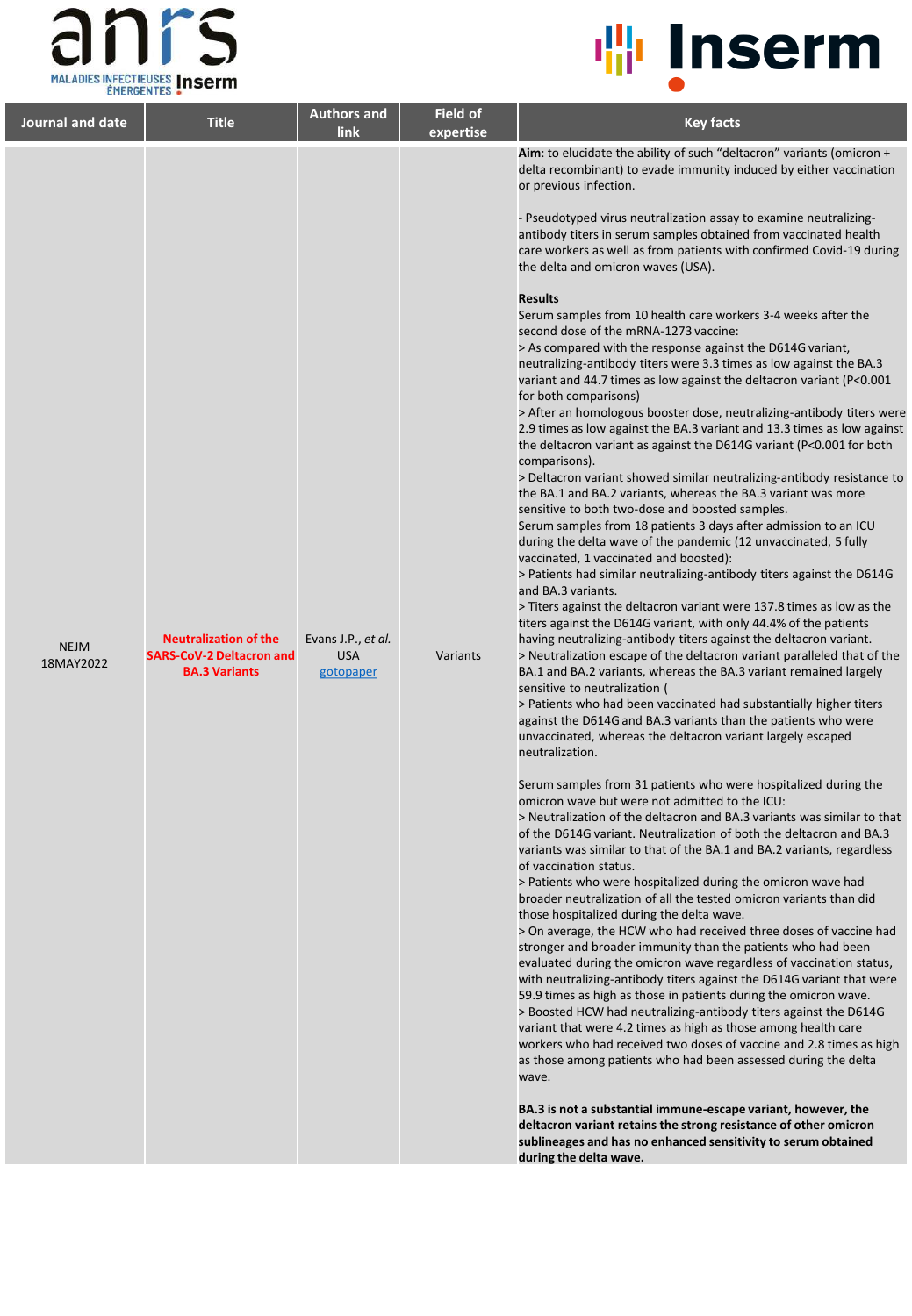| Journal and date              | <b>Title</b>                                                                                                                | <b>Authors and</b><br>link                             | <b>Field of</b><br>expertise | <b>Key facts</b>                                                                                                                                                                                                                                                                                                                                                                                                                                                                                                                                                                                                                                                                                                                                                                                                                                                                                                                                                                                                                                                                                                                                                                                                                                                                                                                                                                                                                                                                                                                                                                                                                                                                                                                                                                                                                                                                                                                                                                                                                                                                                                                                             |
|-------------------------------|-----------------------------------------------------------------------------------------------------------------------------|--------------------------------------------------------|------------------------------|--------------------------------------------------------------------------------------------------------------------------------------------------------------------------------------------------------------------------------------------------------------------------------------------------------------------------------------------------------------------------------------------------------------------------------------------------------------------------------------------------------------------------------------------------------------------------------------------------------------------------------------------------------------------------------------------------------------------------------------------------------------------------------------------------------------------------------------------------------------------------------------------------------------------------------------------------------------------------------------------------------------------------------------------------------------------------------------------------------------------------------------------------------------------------------------------------------------------------------------------------------------------------------------------------------------------------------------------------------------------------------------------------------------------------------------------------------------------------------------------------------------------------------------------------------------------------------------------------------------------------------------------------------------------------------------------------------------------------------------------------------------------------------------------------------------------------------------------------------------------------------------------------------------------------------------------------------------------------------------------------------------------------------------------------------------------------------------------------------------------------------------------------------------|
| Nature<br>18MAY2022           | <b>Limited cross-variant</b><br>immunity from SARS-CoV-<br>2 Omicron without<br>vaccination                                 | Suryawanshi R.K.,<br>et al.<br><b>USA</b><br>gotopaper | Immunology                   | Aim: to show that without vaccination, infection with Omicron<br>induces a limited humoral immune response in mice and humans<br><b>Methods</b><br>> We studied WA1, Delta, and Omicron infections in mice. Because<br>WA1 and Delta variants cannot infect regular laboratory mice, we<br>used transgenic mice overexpressing, human ACE2 (K18-hACE2). We<br>intranasally infected (104 PFU) these mice with the three viral isolates<br>and over 7 days monitored their body temperature and weight, which<br>serves as indicators of disease progression<br><b>Results</b><br>> Omicron infection enhances preexisting immunity elicited by<br>vaccines but, on its own, may not confer broad protection against<br>non-Omicron variants in unvaccinated individuals.<br>> Sera from mice overexpressing the human ACE2 receptor and<br>infected with Omicron neutralize only Omicron, but no other VOCs,<br>whereas broader cross-variant neutralization was observed after WA1<br>and Delta infections.<br>> Unlike WA1 and Delta, Omicron replicates to low levels in the lungs<br>and brains of infected animals, leading to mild disease with reduced<br>pro-inflammatory cytokine expression and diminished activation of<br>lung-resident T cells.<br>> Sera from unvaccinated, Omicron-infected individuals show the<br>same limited neutralization of only Omicron itself. In contrast,<br>Omicron breakthrough infections induce overall higher neutralization<br>titers against all VOCs<br>While the Omicron variant is immunogenic, infection in unvaccinated<br>individuals may not elicit effective cross-neutralizing antibodies<br>against non Omicron variants. In vaccinated individuals, however,<br>Omicron infection effectively induces immunity against itself and<br>enhances neutralization of other variants. This, together with our<br>finding that Delta infection also elicits broad cross-variant<br>neutralization in vaccinated individuals, supports the inclusion of<br>Omicron- and Delta-based immunogens in future heterologous or<br>multivalent vaccination strategies for broad protection against<br>variants. |
| Science Immunol.<br>17MAY2022 | <b>Recall of pre-existing</b><br>cross-reactive B cell<br>memory following<br><b>Omicron BA.1</b><br>breakthrough infection | Kaku C., et al.<br>Sweden / USA<br>gotopaper           | Immunology                   | Aim: to profile spike (S)-specific B cell responses following<br>Omicron/BA.1 infection in mRNA-vaccinated donors.<br><b>Methods:</b><br>The authors investigated S-specific serological and peripheral B cell<br>responses in a cohort of mRNA-vaccinated individuals who had<br>recently experienced BA.1 breakthrough infections.<br><b>Findings:</b><br>> The acute antibody response was characterized by high levels of<br>somatic hypermutation (SHM) and a bias toward recognition of<br>ancestral SARS-CoV-2 strains, suggesting the early activation of<br>vaccine-induced memory B cells (MBCs).<br>> BA.1 breakthrough infection induced a shift in B cell<br>immunodominance hierarchy from the S2 subunit, which is highly<br>conserved across SARS-CoV-2 variants of concern (VOCs), and toward<br>the antigenically variable receptor binding domain (RBD).<br>> A large proportion of RBD-directed neutralizing antibodies isolated<br>from BA.1 breakthrough infection donors displayed convergent<br>sequence features and broadly recognized SARS-CoV-2 VOCs.<br>These findings provide insights into the role of pre-existing immunity<br>in shaping the B cell response to heterologous SARS-CoV-2 variant<br>exposure.                                                                                                                                                                                                                                                                                                                                                                                                                                                                                                                                                                                                                                                                                                                                                                                                                                                                                                                |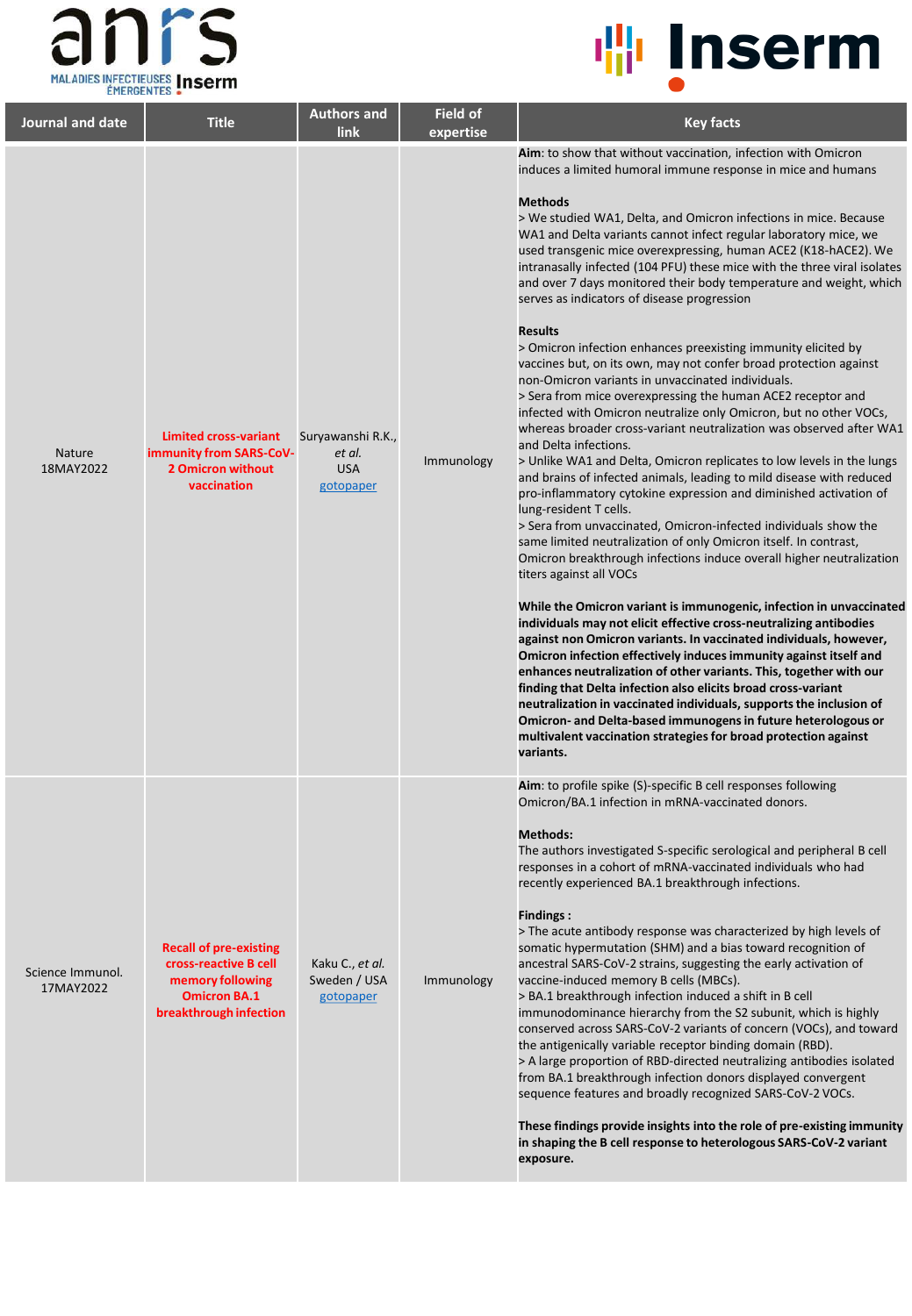| Journal and date                   | <b>Title</b>                                                                                                                                    | <b>Authors and</b><br><b>link</b>        | <b>Field of</b><br>expertise | <b>Key facts</b>                                                                                                                                                                                                                                                                                                                                                                                                                                                                                                                                                                                                                                                                                                                                                                                                                                                                                                                                                                                                                                                                                                                                                                                                                                                                                                                                                                                                                                                                                                                                                                                                                                                                                                                                                                                                                                                                                                                                                                                                                                                                                                                                                                                                                                                                                                                                                                                      |
|------------------------------------|-------------------------------------------------------------------------------------------------------------------------------------------------|------------------------------------------|------------------------------|-------------------------------------------------------------------------------------------------------------------------------------------------------------------------------------------------------------------------------------------------------------------------------------------------------------------------------------------------------------------------------------------------------------------------------------------------------------------------------------------------------------------------------------------------------------------------------------------------------------------------------------------------------------------------------------------------------------------------------------------------------------------------------------------------------------------------------------------------------------------------------------------------------------------------------------------------------------------------------------------------------------------------------------------------------------------------------------------------------------------------------------------------------------------------------------------------------------------------------------------------------------------------------------------------------------------------------------------------------------------------------------------------------------------------------------------------------------------------------------------------------------------------------------------------------------------------------------------------------------------------------------------------------------------------------------------------------------------------------------------------------------------------------------------------------------------------------------------------------------------------------------------------------------------------------------------------------------------------------------------------------------------------------------------------------------------------------------------------------------------------------------------------------------------------------------------------------------------------------------------------------------------------------------------------------------------------------------------------------------------------------------------------------|
| Clin Microbiol Infect<br>17MAY2022 | <b>Resistance mutations in</b><br><b>SARS-CoV-2 omicron</b><br>variant in patients treated<br>with Sotrovimab                                   | Vellas C., et al.<br>France<br>gotopaper | Variants                     | Aim: to determine the evolution of the virus load, the development of<br>spike mutations and the evolution of the virus complexity in<br>nasopharyngeal (NP) swabs from Sotrovimab-treated ambulatory<br>omicron-infected patients.<br><b>Methods</b><br>- NP samples from omicron-infected patients, before a single<br>intravenous infusion (Day 0) of Sotrovimab (500mg), 7 days after (Day<br>7) and weekly until the viral load reached 31 Ct<br>- 51 patients: 42 immunocompromised, 8 had chronic kidney disease<br>with hemodialysis, and one had severe asthma.<br>- 13 patients were infected with BA.1, 30 with BA.1.1, and 5 with BA.2.<br>The SARS-CoV-2 variant infecting 3 patients could not be identified<br>(low viral load).<br><b>Results</b><br>> The median SARS-CoV-2 NP viral load decreased from 7.1 [IQR, 6.1-<br>7.8] log10copies/ml before Sotrovimab-infusion to 5.1 [IQR, 3.1-6.5]<br>log10copies/ml 7 days post-infusion (p<0.001).<br>> No significant differences in the NP viral load declines between BA.1<br>(2.1 [IQR, 1.0-4.1] log10copies/ml), BA.1.1 (2.0 [IQR, 0.6-3.6]<br>log10copies/ml), and BA.2 (1.3 [IQR, 0.5-4.1] log10copies/ml)<br>infections (p>0.05) were found.<br>> Of 34 (67%) patients who had viral loads sufficiently high to be<br>sequenced before and post-infusion, 53% had acquired Sotrovimab-<br>resistant mutations 7 to 21 days post-treatment.<br>> The NP viral loads of 5 patients rebounded after the mutation was<br>first detected, those of 8 patients decreased very slowly and those of<br>only 5 patients declined without rebound.<br>> The spike-protein quasispecies complexity increased significantly 7<br>days after Sotrovimab-infusion compared to day 0 (p<0.001, p=0.002<br>and p=0.001 respectively).<br>> No significant differences in the viral load decreases of patients<br>infected with BA.1, BA.1.1, and BA.2 variants was observed (but few<br>BA.2 samples in the study).<br>These results show emergence of Sotrovimab-resistant spike<br>mutations in half of the patients who remained SARS-CoV-2 RNA<br>positive 7 to 21 days post-infusion. This is the first in vivo study<br>showing that Sotrovimab exposure induces the emergence of<br>omicron-variants harboring mutations at positions 340, 337 and 356<br>and a significant increase in the virus complexity 7 days post-<br>infusion. |
| Science Transl Med.<br>17MAY2022   | The adenosine analog<br>prodrug ATV006 is orally<br>bioavailable and has<br>preclinical efficacy against<br>parental SARS-CoV-2 and<br>variants | Cao L., et al.<br>China<br>gotopaper     | Therapeutics                 | Aim: to report a series of ester prodrugs of GS-441524 with improved<br>antiviral potency.<br><b>Methods</b><br>The authors designed and synthesized a series of derivatives of GS-<br>441524, the parent nucleoside analog of remdesivir, by employing<br>short-chain fatty acid (SCFAs) or amino acid modifications to mask the<br>polar hydroxyl- or amino-groups.<br><b>Findings:</b><br>> Esterification of the 5'-hydroxyl moieties of GS-441524 markedly<br>improved antiviral potency.<br>> This 5'-hydroxyl-isobutyryl prodrug, ATV006, demonstrated<br>excellent oral bioavailability in rats and cynomolgus monkeys and<br>exhibited potent antiviral efficacy against different SARS-CoV-2 VOCs<br>in vitro and in three mouse models.<br>> Oral administration of ATV006 reduced viral loads and alleviated<br>lung damage when administered prophylactically and therapeutically<br>to K18-hACE2 mice challenged with the Delta variant of SARS-CoV-2.<br>ATV006 represents a promising oral antiviral drug candidate for<br>SARS-CoV-2.                                                                                                                                                                                                                                                                                                                                                                                                                                                                                                                                                                                                                                                                                                                                                                                                                                                                                                                                                                                                                                                                                                                                                                                                                                                                                                                                                |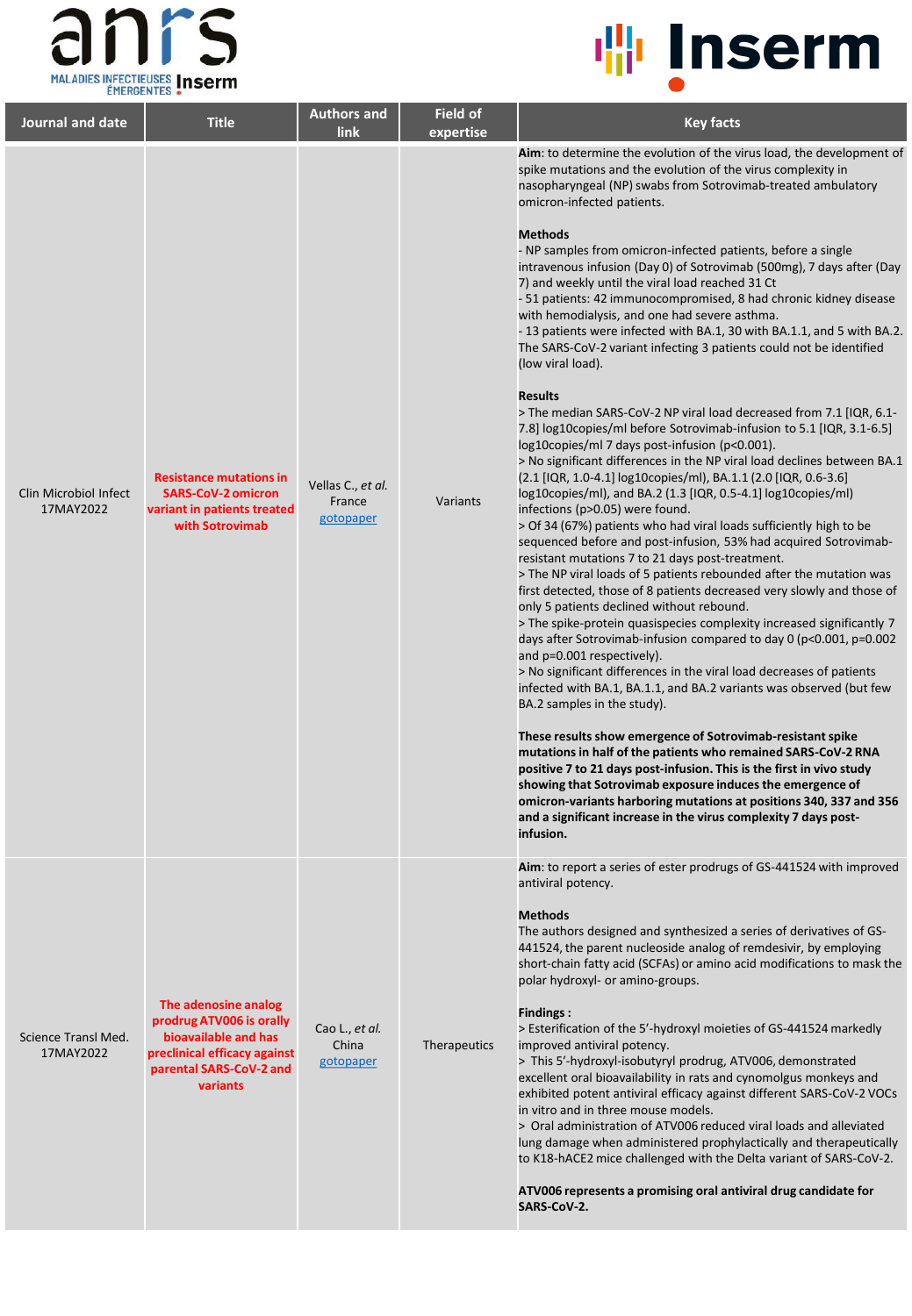

| Journal and date                   | <b>Title</b>                                                                                                 | <b>Authors and</b><br>link                    | <b>Field of</b><br>expertise | <b>Key facts</b>                                                                                                                                                                                                                                                                                                                                                                                                                                                                                                                                                                                                                                                                                                                                                                                                                                                                                                                                                                                                                                                                                                                                                                                                                                                                                                                                                                                                                                                                                                                                                                                                                                                                                                                                                                                                    |
|------------------------------------|--------------------------------------------------------------------------------------------------------------|-----------------------------------------------|------------------------------|---------------------------------------------------------------------------------------------------------------------------------------------------------------------------------------------------------------------------------------------------------------------------------------------------------------------------------------------------------------------------------------------------------------------------------------------------------------------------------------------------------------------------------------------------------------------------------------------------------------------------------------------------------------------------------------------------------------------------------------------------------------------------------------------------------------------------------------------------------------------------------------------------------------------------------------------------------------------------------------------------------------------------------------------------------------------------------------------------------------------------------------------------------------------------------------------------------------------------------------------------------------------------------------------------------------------------------------------------------------------------------------------------------------------------------------------------------------------------------------------------------------------------------------------------------------------------------------------------------------------------------------------------------------------------------------------------------------------------------------------------------------------------------------------------------------------|
| Lancet Digital Health<br>16MAY2022 | <b>Identifying who has long</b><br><b>COVID in the USA: a</b><br>machine learning<br>approach using N3C data | Pfaff E.R., et al.<br><b>USA</b><br>gotopaper | Long Covid                   | Aim: to identify potential patients with Long Covid, based on<br>electronic health records.<br><b>Methods</b><br>- Machine learning models based on National COVID Cohort<br>Collaborative's (N3C) electronic health record repository<br>- Base population (n=1 793 604): any non-deceased adult patient with<br>either a COVID-19 diagnosis from an inpatient or emergency visit, or a<br>positive SARS-CoV-2 PCR or antigen test, and for whom at least 90<br>days have passed since COVID-19 index date.<br>- Long Covid population (n=597)<br><b>Results</b><br>> The models identified, with high accuracy, patients who potentially<br>have long COVID, achieving areas under the receiver operator<br>characteristic curve of 0.92 (all patients), 0.90 (hospitalised), and 0.85<br>(non-hospitalised).<br>> Important features, as defined by Shapley values, include rate of<br>health-care utilisation, patient age, dyspnoea, and other diagnosis and<br>medication information available within the electronic health record.<br>Patients identified by these models as potentially having long COVID<br>can be interpreted as patients warranting care at a specialty clinic for<br>long COVID, which is an essential proxy for long COVID diagnosis.                                                                                                                                                                                                                                                                                                                                                                                                                                                                                                                                                 |
| <b>PNAS</b><br>16MAY2022           | The risk of COVID-19 death<br>is much greater and age<br>dependent with type I IFN<br>autoantibodies         | Manry J., et al.<br>France<br>gotopaper       | Immunology                   | <b>Background:</b> SARS-CoV-2 infection fatality rate (IFR) doubles with<br>every 5 y of age from childhood onward. Circulating autoantibodies<br>neutralizing IFN- $\alpha$ , IFN- $\omega$ , and/or IFN- $\beta$ are found in $\sim$ 20% of<br>deceased patients across age groups, and in $\sim$ 1% of individuals aged<br><70 y and in >4% of those >70 y old in the general population.<br>Aim: to estimate both IFR and relative risk of death (RRD) across age<br>groups for individuals carrying autoantibodies neutralizing type I IFNs,<br>relative to noncarriers.<br>- Sample: 1,261 unvaccinated deceased patients and 34,159<br>individuals of the general population sampled before the pandemic.<br><b>Results</b><br>> The RRD associated with any combination of autoantibodies was<br>higher in subjects under 70 y old.<br>> For autoantibodies neutralizing IFN-α2 or IFN-ω, the RRDs were 17.0<br>(95% CI: 11.7 to 24.7) and 5.8 (4.5 to 7.4) for individuals <70 y and ≥70<br>y old, respectively, whereas, for autoantibodies neutralizing both<br>molecules, the RRDs were 188.3 (44.8 to 774.4) and 7.2 (5.0 to 10.3),<br>respectively.<br>> In contrast, IFRs increased with age, ranging from 0.17% (0.12 to<br>0.31) for individuals <40 y old to 26.7% (20.3 to 35.2) for those ≥80 y<br>old for autoantibodies neutralizing IFN- $\alpha$ 2 or IFN- $\omega$ , and from 0.84%<br>(0.31 to 8.28) to 40.5% (27.82 to 61.20) for autoantibodies neutralizing<br>both.<br>Autoantibodies against type I IFNs increase IFRs, and are associated<br>with high RRDs, especially when neutralizing both IFN- $\alpha$ 2 and IFN- $\omega$ .<br>IFRs increase with age, whereas RRDs decrease with age.<br>Autoimmunity to type I IFNs is a strong and common predictor of<br>COVID-19 death. |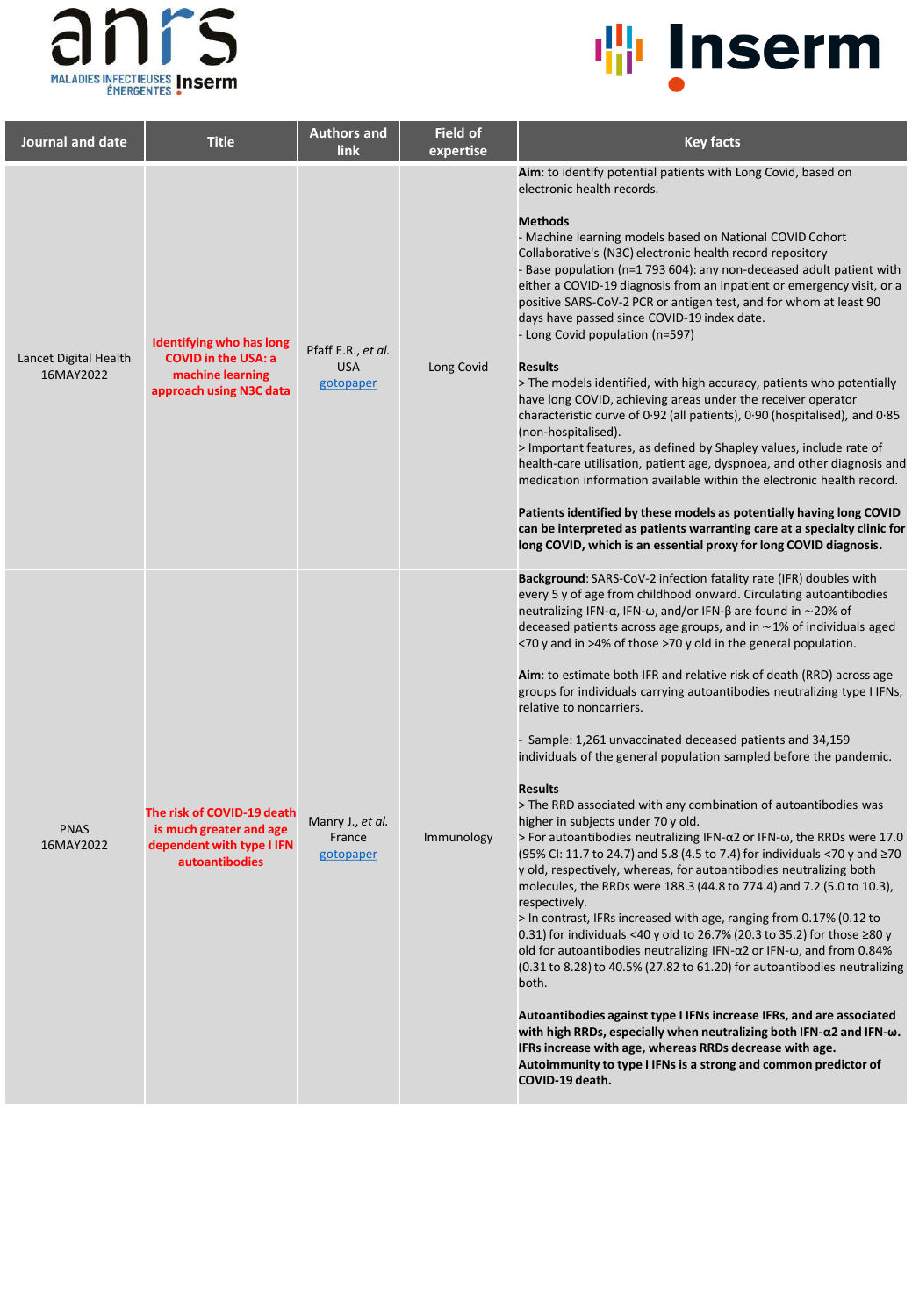

ı

| Journal and date         | <b>Title</b>                                                                                      | <b>Authors and</b><br>link                              | Field of<br>expertise | <b>Key facts</b>                                                                                                                                                                                                                                                                                                                                                                                                                                                                                                                                                                                                                                                                                                                                                                                                                                                                                                                                                                                                                                                                                                                                                                                                                                                                                                                                                                                                                                                                                                                                                                                                                                         |
|--------------------------|---------------------------------------------------------------------------------------------------|---------------------------------------------------------|-----------------------|----------------------------------------------------------------------------------------------------------------------------------------------------------------------------------------------------------------------------------------------------------------------------------------------------------------------------------------------------------------------------------------------------------------------------------------------------------------------------------------------------------------------------------------------------------------------------------------------------------------------------------------------------------------------------------------------------------------------------------------------------------------------------------------------------------------------------------------------------------------------------------------------------------------------------------------------------------------------------------------------------------------------------------------------------------------------------------------------------------------------------------------------------------------------------------------------------------------------------------------------------------------------------------------------------------------------------------------------------------------------------------------------------------------------------------------------------------------------------------------------------------------------------------------------------------------------------------------------------------------------------------------------------------|
| Nature<br>16MAY2022      | <b>Characterization and</b><br>antiviral susceptibility of<br>SARS-CoV-2 Omicron/BA.2             | Uraki R., et al.<br>Japan<br>gotopaper                  | Virology              | Aim: to evaluate the replicative ability and pathogenicity of authentic<br>infectious BA.2 isolates in immunocompetent and human ACE2<br>(hACE2)-expressing mice and hamsters<br><b>Results</b><br>> In contrast to recent data with chimeric, recombinant SARS-CoV-2<br>strains expressing the spike proteins of BA.1 and BA.2 on an ancestral<br>WK-521 backbone4, we observed similar infectivity and pathogenicity<br>in mice and hamsters between BA.2 and BA.1, and less pathogenicity<br>compared to early SARS-CoV-2 strains.<br>> We also observed a marked and significant reduction in the<br>neutralizing activity of plasma from COVID-19 convalescent individuals<br>and vaccine recipients against BA.2 compared to ancestral and Delta<br>variant strains.<br>> In addition, we found that some therapeutic monoclonal antibodies<br>(REGN10987/REGN10933, COV2-2196/COV2-2130, and S309) and<br>antiviral drugs (molnupiravir, nirmatrelvir, and S-217622) can restrict<br>viral infection in the respiratory organs of BA.2-infected hamsters<br>These findings suggest that the replication and pathogenicity of BA.2<br>is comparable to that of BA.1 in rodents and that several therapeutic<br>monoclonal antibodies and antiviral compounds are effective against<br>Omicron/BA.2 variants.                                                                                                                                                                                                                                                                                                                                       |
| <b>PNAS</b><br>13MAY2022 | <b>Vaccine-induced systemic</b><br>and mucosal T cell<br>immunity to SARS-CoV-2<br>viral variants | Kingstad-Bakke<br>B., et al.<br><b>USA</b><br>gotopaper | Immunology            | The lack of clarity on the extent to which vaccine-elicited mucosal or<br>systemic memory T cells protect against such antibody-evasive SARS-<br>CoV-2 variants remains a critical knowledge gap in our quest for<br>broadly protective vaccines.<br>Aim: to assess whether systemic or lung-resident CD4 and CD8 T cells<br>protected against SARS-CoV-2 variants in the presence or absence of<br>virus-neutralizing antibodies, using an adjuvanted spike protein-<br>based vaccines.<br><b>Results</b><br>> Mucosal or parenteral immunization led to effective viral control<br>and protected against lung pathology with or without neutralizing<br>antibodies,<br>> Protection afforded by mucosal memory CD8 T cells was largely<br>redundant in the presence of antibodies that effectively neutralized<br>the challenge virus<br>> "Unhelped" mucosal memory CD8 T cells provided no protection<br>against the homologous SARS-CoV-2 without CD4 T cells and<br>neutralizing antibodies<br>> In the absence of detectable virus-neutralizing antibodies, systemic<br>or lung-resident memory CD4 and "helped" CD8 T cells provided<br>effective protection against the relatively antibody-resistant B1.351<br>(β) variant, without lung immunopathology.<br>Induction of systemic and mucosal memory T cells directed against<br>conserved epitopes might be an effective strategy to protect against<br>SARS-CoV-2 variants that evade neutralizing antibodies. Mechanistic<br>insights from this work have significant implications in the<br>development of T cell-targeted immunomodulation or broadly<br>protective SARS-CoV-2 vaccines. |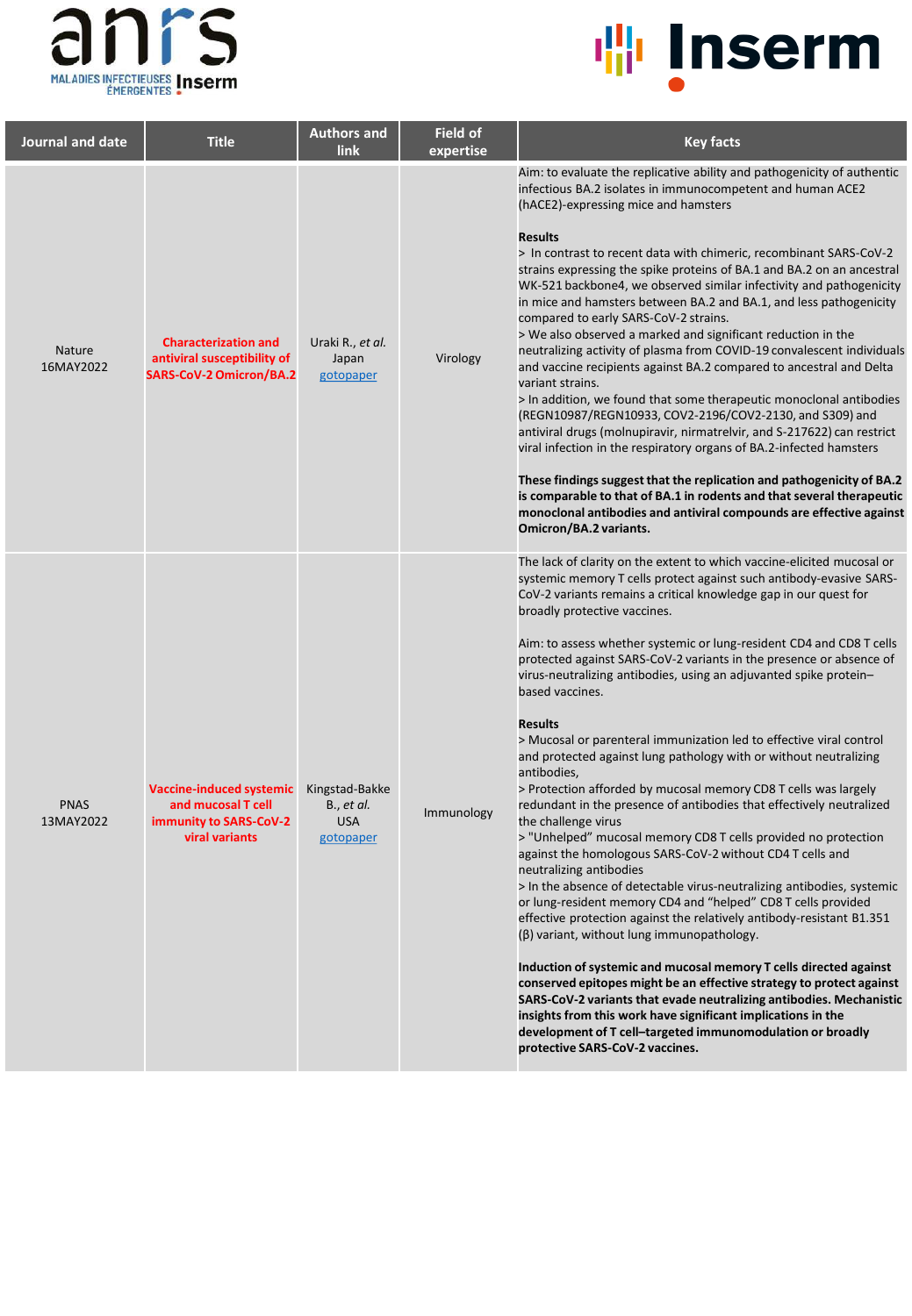I

| Journal and date                | <b>Title</b>                                                                                                                                                                                                        | <b>Authors and</b><br>link                               | <b>Field of</b><br>expertise | <b>Key facts</b>                                                                                                                                                                                                                                                                                                                                                                                                                                                                                                                                                                                                                                                                                                                                                                                                                                                                                                                                                                                                                                                                                                                                                                                                                                                                                                                                                                                                                                                                                                                                                                                                                                                                                                                                                                                                                                                                                                                                                                                                                                                                                        |
|---------------------------------|---------------------------------------------------------------------------------------------------------------------------------------------------------------------------------------------------------------------|----------------------------------------------------------|------------------------------|---------------------------------------------------------------------------------------------------------------------------------------------------------------------------------------------------------------------------------------------------------------------------------------------------------------------------------------------------------------------------------------------------------------------------------------------------------------------------------------------------------------------------------------------------------------------------------------------------------------------------------------------------------------------------------------------------------------------------------------------------------------------------------------------------------------------------------------------------------------------------------------------------------------------------------------------------------------------------------------------------------------------------------------------------------------------------------------------------------------------------------------------------------------------------------------------------------------------------------------------------------------------------------------------------------------------------------------------------------------------------------------------------------------------------------------------------------------------------------------------------------------------------------------------------------------------------------------------------------------------------------------------------------------------------------------------------------------------------------------------------------------------------------------------------------------------------------------------------------------------------------------------------------------------------------------------------------------------------------------------------------------------------------------------------------------------------------------------------------|
| <b>JAMA</b><br>13MAY2022        | <b>Association of Prior</b><br><b>BNT162b2 COVID-19</b><br><b>Vaccination With</b><br><b>Symptomatic SARS-CoV-2</b><br><b>Infection in Children and</b><br><b>Adolescents During</b><br><b>Omicron Predominance</b> | Fleming-Dutra<br>K.E., et al.<br><b>USA</b><br>gotopaper | Clinics                      | Aim: to estimate BNT162b2 VE among children 5 to 11 years old and<br>adolescents 12 to 15 years old with COVID-19-like illness tested for<br>SARS-CoV-2 using NAAT at drive-through US pharmacy sites from<br>December 26, 2021, to February 21, 2022.<br><b>Methods</b><br>> Data from the Increasing Community Access to Testing (ICATT)<br>platform were used. ICATT is an HHS program that contracts with 4<br>commercial pharmacy chains to facilitate drive-through SARS-CoV-2<br>testing nationally<br>> When registering for SARS-CoV-2 testing, individuals or<br>parents/guardians of minors answered a questionnaire (available in<br>English or Spanish) to self-report demographic information.<br>> Nasal swabs were self-collected at drive-through sites and tested for<br>SARS-CoV-2 either onsite with the ID Now (Abbott Diagnostics<br>Scarborough Inc) rapid nucleic acid amplification test (NAAT) or at<br>contracted laboratories using laboratory-based NAAT (TaqPath COVID-<br>19 Combo Kit [Thermo Fischer Scientific Inc] or COVID-19 RT-PCR Test<br>[Laboratory Corporation of America]).<br>> A test-negative, case-control analysis was conducted to estimate<br>BNT162b2 VE against symptomatic infection.<br><b>Results</b><br>> In a test-negative, case-control study conducted from December<br>2021 to February 2022 during Omicron variant predominance that<br>included 121 952 tests from sites across the US, estimated vaccine<br>effectiveness against symptomatic infection for children 5 to 11 years<br>of age was 60.1% 2 to 4 weeks after dose 2 and 28.9% during month 2<br>after dose 2.<br>> Among adolescents 12 to 15 years of age, estimated vaccine<br>effectiveness was 59.5% 2 to 4 weeks after dose 2 and 16.6% during<br>month 2; estimated booster dose effectiveness in adolescents 2 to 6.5<br>weeks after the booster was 71.1%.<br>Among children and adolescents, estimated vaccine effectiveness for<br>2 doses of BNT162b2 against symptomatic infection decreased<br>rapidly, and among adolescents increased after a booster dose. |
| Lancet Infect Dis.<br>13MAY2022 | <b>Venous or arterial</b><br>thrombosis and deaths<br>among COVID-19 cases: a<br><b>European network cohort</b><br>study                                                                                            | Burn E., et al.<br>International<br>gotopaper            | Clinics                      | Aim: to estimate the incidence of venous thromboembolism, arterial<br>thromboembolism, and death among COVID-19 cases and to assess<br>the impact of these events on the risks of hospitalisation and death.<br><b>Methods:</b><br>distributed network cohort study using primary care records from the<br>Netherlands, Italy, Spain, and the UK, and outpatient specialist records<br>from Germany. The Spanish database was linked to hospital<br>admissions. Participants were followed up from the date of a<br>diagnosis of COVID-19 or positive RT-PCR test for SARS-CoV-2 (index<br>date) for 90 days.<br><b>Findings:</b><br>> Overall, 909 473 COVID-19 cases and 32 329 patients hospitalised<br>with COVID-19 on or after Sept 1, 2020, were studied. The latest index<br>dates across the databases ranged from Jan 30, 2021, to July 31, 2021.<br>> Cumulative 90-day incidence of venous thromboembolism ranged<br>from 0.2% to 0.8% among COVID-19 cases, and up to 4.5% for those<br>hospitalised.<br>> For arterial thromboembolism, estimates ranged from 0.1% to 0.8%<br>among COVID-19 cases, increasing to 3.1% among those hospitalised.<br>Case fatality ranged from 1.1% to 2.0% among patients with COVID-19,<br>rising to 14.6% for hospitalised patients.<br>> The occurrence of venous thromboembolism in patients with<br>COVID-19 was associated with an increased risk of death (adjusted<br>HRs 4.42 [3.07-6.36] for those not hospitalised and $1.63$ [ $1.39-1.90$ ]<br>for those hospitalised), as was the occurrence of arterial<br>thromboembolism $(3.16 [2.65 - 3.75]$ and $1.93 [1.57 - 2.37]$ .<br>Risks of venous thromboembolism and arterial thromboembolism<br>were up to 1% among COVID-19 cases, and increased with age,<br>among males, and in those who were hospitalised.                                                                                                                                                                                                                                                                             |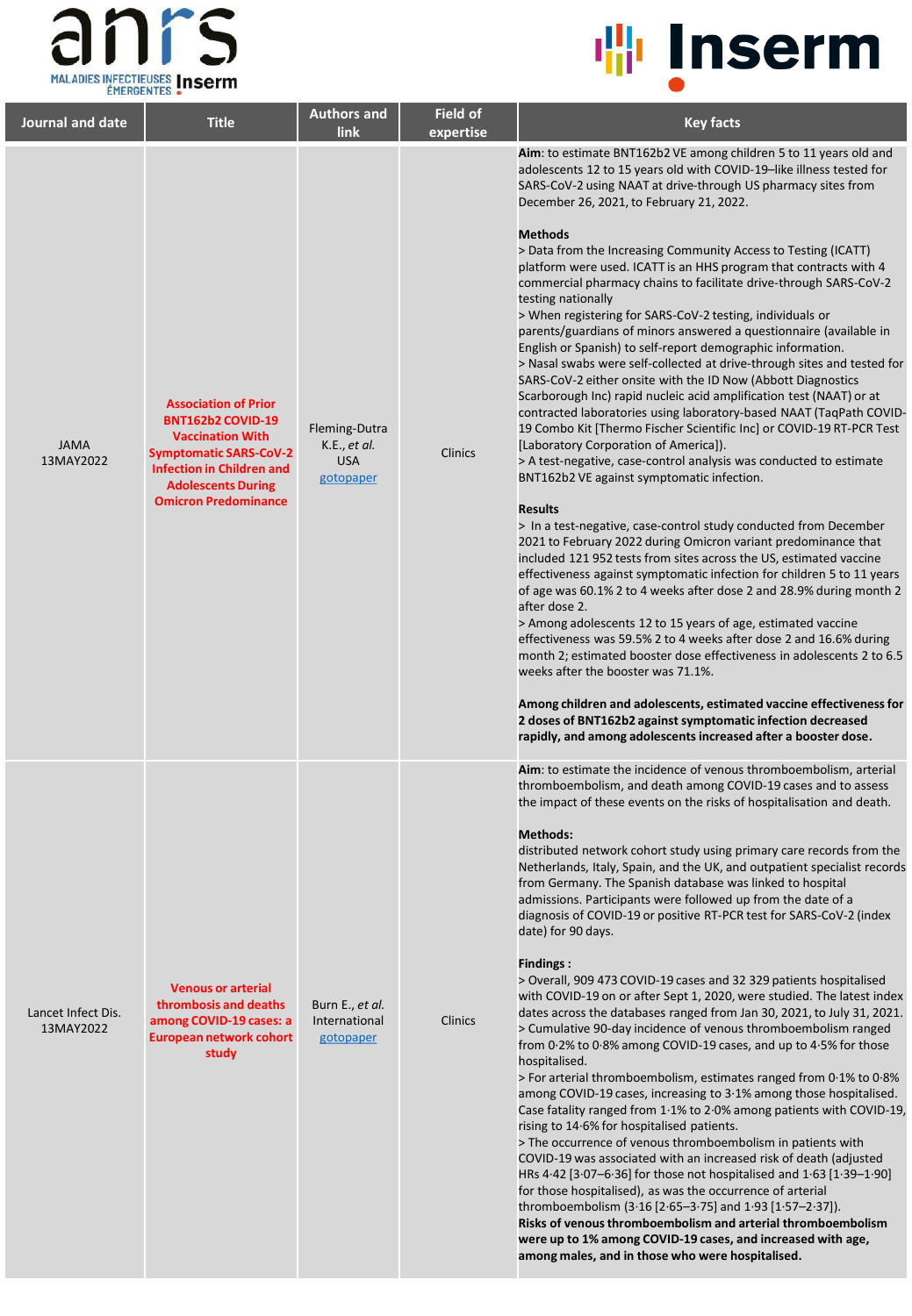| Journal and date                | EMERGENIES .<br><b>Title</b>                                                                                                           | <b>Authors and</b><br>link                 | Field of<br>expertise | <b>Key facts</b>                                                                                                                                                                                                                                                                                                                                                                                                                                                                                                                                                                                                                                                                                                                                                                                                                                                                                                                                                                                                                                                                                                                                                                                                                                                                                                                                                                                                                                                                                                                                                                                                                                                                                                                        |
|---------------------------------|----------------------------------------------------------------------------------------------------------------------------------------|--------------------------------------------|-----------------------|-----------------------------------------------------------------------------------------------------------------------------------------------------------------------------------------------------------------------------------------------------------------------------------------------------------------------------------------------------------------------------------------------------------------------------------------------------------------------------------------------------------------------------------------------------------------------------------------------------------------------------------------------------------------------------------------------------------------------------------------------------------------------------------------------------------------------------------------------------------------------------------------------------------------------------------------------------------------------------------------------------------------------------------------------------------------------------------------------------------------------------------------------------------------------------------------------------------------------------------------------------------------------------------------------------------------------------------------------------------------------------------------------------------------------------------------------------------------------------------------------------------------------------------------------------------------------------------------------------------------------------------------------------------------------------------------------------------------------------------------|
| Science Immunology<br>12MAY2022 | Immune recall improves<br>antibody durability and<br>breadth to SARS-CoV-2<br>variants                                                 | Chen Y., et al.<br><b>USA</b><br>gotopaper | Immunology            | Aim: to assess SARS-CoV-2 variant recognition, dynamics of memory B<br>cells and secreted antibody over time after infection, vaccination, and<br>boosting.<br>- Virus-specific antibody durability and cross-variant breadth, analysis<br>of neutralization breadth per unit function (i.e., evenness of cross-<br>variant neutralization. Evolution of these features over time.<br><b>Findings</b><br>> A two-dose SARS-CoV-2 vaccination regimen given after natural<br>infection generated greater longitudinal antibody stability and<br>induced maximal antibody magnitudes with enhanced breadth across<br>Beta, Gamma, Delta and Omicron variants.<br>> A homologous 3rd mRNA vaccine dose in COVID-naïve individuals<br>conferred greater cross-variant evenness of neutralization potency<br>with stability that was equal to the hybrid immunity.<br>> In unvaccinated individuals who recovered from COVID, enhanced<br>antibody stability over time was observed in a those who recovered<br>more quickly from COVID and harbored significantly more memory B<br>cells cross-reactive to endemic coronaviruses early after infection.<br>> These cross-reactive clones map to the conserved S2 region of SARS-<br>CoV-2 spike with higher somatic hypermutation levels and greater<br>target affinity.<br>SARS-CoV-2 antigen challenge histories in humans influence not only<br>the speed and magnitude of antibody responses, but also functional<br>cross-variant antibody repertoire composition and longevity.                                                                                                                                                                                                       |
| Lancet Respir Med.<br>11MAY2022 | <b>Health outcomes in people</b><br>2 years after surviving<br>hospitalisation with<br><b>COVID-19: a longitudinal</b><br>cohort study | Huang L., et al.<br>China<br>gotopaper     | Long Covid            | Aim: to characterise the longitudinal evolution of health outcomes in<br>hospital survivors with different initial disease severity throughout 2<br>years after acute COVID-19 infection, determine their recovery status.<br>Methods<br>> Longitudinal cohort study of 2469 individuals who survived<br>hospitalisation with COVID-19 (Discharge: Jan 7 and May 29, 2020).<br>> Measure of outcomes at month 6 (June 16-Sept 3, 2020), 12 (Dec 16,<br>2020–Feb 7, 2021), and 2 years (Nov 16, 2021–Jan 10, 2022) after<br>symptom onset: 6-min walking distance (6MWD) test, laboratory<br>tests, questionnaires on symptoms, mental health, health-related<br>quality of life (HRQoL), return to work, health-care use after discharge.<br>> A subset of COVID-19 survivors received pulmonary function tests<br>and chest imaging at each visit.<br>Primary outcomes: symptoms, modified MRC dyspnoea scale, HRQoL,<br>6MWD, and return to work, assessed in all COVID-19 survivors who<br>attended all three follow-up visits and in controls.<br><b>Results</b><br>>1192 COVID-19 survivors were included in the final analysis.<br>> The proportion of COVID-19 survivors with at least one sequelae<br>symptom decreased significantly from 777 (68%) of 1149 at 6 months<br>to 650 (55%) of 1190 at 2 years (p<0.0001), with fatigue or muscle<br>weakness always being the most frequent.<br>> The proportion of COVID-19 survivors with an mMRC score of at<br>least 1 was 168 (14%) of 1191 at 2 years, significantly lower than the<br>288 (26%) of 1104 at 6 months (p<0.0001).<br>> HRQoL continued to improve in almost all domains, especially in<br>terms of anxiety or depression: the proportion of individuals with |
|                                 |                                                                                                                                        |                                            |                       | symptoms of anxiety or depression decreased from 256 (23%) of 1105<br>at 6 months to 143 (12%) 1191 at 2 years (p<0.0001).<br>> Survivors with long COVID symptoms at 2 years had lower HRQoL,<br>worse exercise capacity, more mental health abnormality, and<br>increased health-care use after discharge than survivors without long<br>COVID symptoms.<br>> A significantly higher proportion of survivors who had received<br>higher-level respiratory support during hospitalisation had lung<br>diffusion impairment (43 [65%] of 66 vs 24 [36%] of 66, p=0.0009),<br>reduced residual volume (41 [62%] vs 13 [20%], p<0·0001), and total<br>lung capacity (26 [39%] vs four [6%], p<0.0001) than did controls.<br>Regardless of initial disease severity, COVID-19 survivors had<br>longitudinal improvements in physical and mental health, with most<br>returning to their original work within 2 years; however, the burden<br>of symptomatic sequelae remained high. COVID-19 survivors had a<br>remarkably lower health status than the general population at 2 yrs                                                                                                                                                                                                                                                                                                                                                                                                                                                                                                                                                                                                                                                        |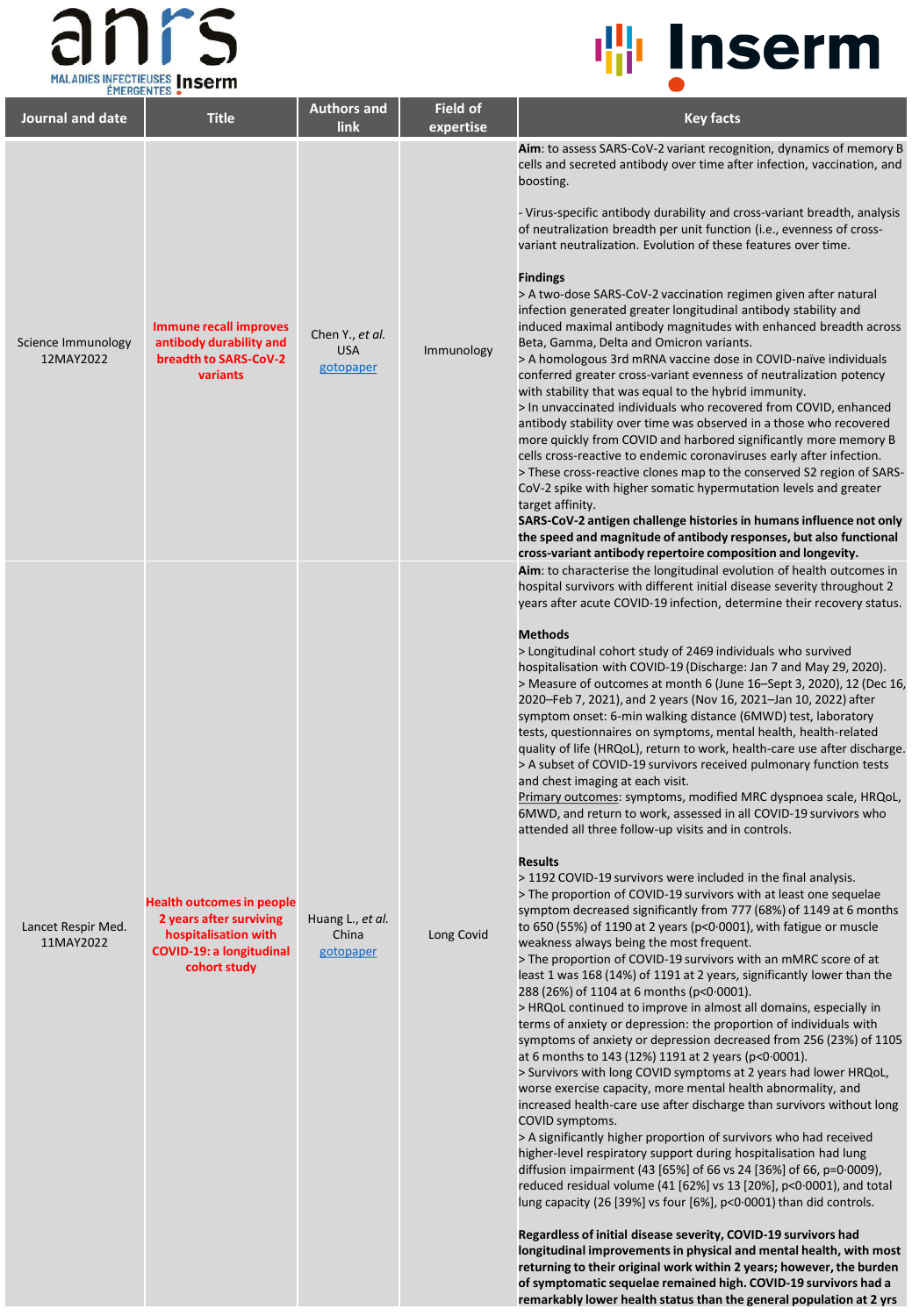I

| Journal and date            | <b>Title</b>                                                                                      | <b>Authors and</b><br>link                     | <b>Field of</b><br>expertise | <b>Key facts</b>                                                                                                                                                                                                                                                                                                                                                                                                                                                                                                                                                                                                                                                                                                                                                                                                                                                                                                                                                                                                                                                                                                                                                                                                                                                                                                                                                                                                                                                                                                                                                                                                                                                                                                                                                                                                                                                                                                                                                                                                                                                                                                                                                                                                                                                                                                                                                                                                                                                                                                           |
|-----------------------------|---------------------------------------------------------------------------------------------------|------------------------------------------------|------------------------------|----------------------------------------------------------------------------------------------------------------------------------------------------------------------------------------------------------------------------------------------------------------------------------------------------------------------------------------------------------------------------------------------------------------------------------------------------------------------------------------------------------------------------------------------------------------------------------------------------------------------------------------------------------------------------------------------------------------------------------------------------------------------------------------------------------------------------------------------------------------------------------------------------------------------------------------------------------------------------------------------------------------------------------------------------------------------------------------------------------------------------------------------------------------------------------------------------------------------------------------------------------------------------------------------------------------------------------------------------------------------------------------------------------------------------------------------------------------------------------------------------------------------------------------------------------------------------------------------------------------------------------------------------------------------------------------------------------------------------------------------------------------------------------------------------------------------------------------------------------------------------------------------------------------------------------------------------------------------------------------------------------------------------------------------------------------------------------------------------------------------------------------------------------------------------------------------------------------------------------------------------------------------------------------------------------------------------------------------------------------------------------------------------------------------------------------------------------------------------------------------------------------------------|
| <b>NEJM</b><br>11MAY2022    | <b>Evaluation of mRNA-1273</b><br><b>Covid-19 Vaccine in</b><br>Children 6 to 11 Years of<br>Age  | Creech C.B., et al.<br><b>USA</b><br>gotopaper | Vaccines                     | Aim: to evaluate safety, immunogenicity, and efficacy of the mRNA-<br>1273 vaccine in children 6 to 11 years of age are unknown.<br>Methods<br>- Part 1 of ongoing phase 2-3 trial: open label for dose selection; part<br>2: evaluation of the selected dose.<br>- Part 2: children 6 to 11 years of age, 3:1 ratio to receive two<br>injections of mRNA-1273 (50 µg each) or placebo, administered 28<br>days apart.<br>Primary objectives: evaluation of the safety of the vaccine in children<br>and the noninferiority of the immune response in these children to<br>that in young adults (18 to 25 years of age) in a related phase 3 trial.<br>Secondary objectives: incidences of confirmed Covid-19 and SARS-<br>CoV-2 infection, regardless of symptoms.<br>Interim analysis results are reported.<br><b>Results</b><br>> In part 1 of the trial, 751 children received 50-μg or 100-μg injections<br>of the mRNA-1273 vaccine, and on the basis of safety and<br>immunogenicity results, the 50-µg dose level was selected for part 2.<br>> In part 2 of the trial, 4016 children were randomly assigned to<br>receive two injections of mRNA-1273 (50 µg each) or placebo and<br>were followed for a median of 82 days (interquartile range, 14 to 94)<br>after the first injection.<br>> This dose level was associated with mainly low-grade, transient<br>adverse events, most commonly injection-site pain, headache, and<br>fatigue. No vaccine-related serious adverse events, multisystem<br>inflammatory syndrome in children, myocarditis, or pericarditis were<br>reported as of the data-cutoff date.<br>> One month after the second injection (day 57), neutralizing antibody<br>titer in children who received mRNA-1273 at a 50-µg level was 1610<br>(95% CI, 1457 to 1780), as compared with 1300 (95% CI, 1171 to 1443)<br>at the 100-µg level in young adults, with serologic responses in at least<br>99.0% of the participants in both age groups, findings that met the<br>prespecified noninferiority success criterion.<br>> Estimated vaccine efficacy was 88.0% (95% CI, 70.0 to 95.8) against<br>Covid-19 occurring 14 days or more after the first injection, at a time<br>when B.1.617.2 (delta) was the dominant circulating variant.<br>Two 50-µg doses of the mRNA-1273 vaccine were found to be safe<br>and effective in inducing immune responses and preventing Covid-19<br>in children 6 to 11 years of age; these responses were noninferior to<br>those in young adults. |
| Nature Commun.<br>11MAY2022 | Off-the-shelf CAR natural<br>killer cells secreting IL-15<br>target spike in treating<br>COVID-19 | Lu T., et al.<br><b>USA</b><br>gotopaper       | Therapeutics                 | Aim: to show engineering of NK cells to express (1) soluble<br>interleukin-15 (sIL15) for enhancing their survival and (2) a chimeric<br>antigen receptor (CAR) consisting of an extracellular domain of ACE2,<br>targeting the spike protein of SARS-CoV-2.<br><b>Methods:</b><br>NK cells were isolated from UCB and generate CAR NK cells using a<br>mutant (m) extracellular domain of ACE2 along with human soluble IL-<br>15 (sIL15). We refer to these cells as mACE2-CAR_sIL15 NK cells.<br><b>Findings:</b><br>> The CAR NK cells (mACE2-CAR_sIL15 NK cells) bind to VSV-SARS-CoV-<br>2 chimeric viral particles as well as the recombinant SARS-CoV-2 spike<br>protein subunit S1 leading to enhanced NK cell production of TNF- $\alpha$<br>and IFN-y and increased in vitro and in vivo cytotoxicity against cells<br>expressing the spike protein.<br>> Administration of mACE2-CAR_sIL15 NK cells maintains body weight,<br>reduces viral load, and prolongs survival of transgenic mice expressing<br>human ACE2 upon infection with live SARS-CoV-2.<br>> These experiments, and the capacity of mACE2-CAR_sIL15 NK cells<br>to retain their activity following cryopreservation, demonstrate their<br>potential as an allogeneic off-the-shelf therapy for COVID-19 patients<br>who are faced with limited treatment options.<br>This product provides a novel immunotherapeutic approach for<br>treating COVID-19 infection and other SARS infections expressing the<br>spike protein.                                                                                                                                                                                                                                                                                                                                                                                                                                                                                                                                                                                                                                                                                                                                                                                                                                                                                                                                                                                                                   |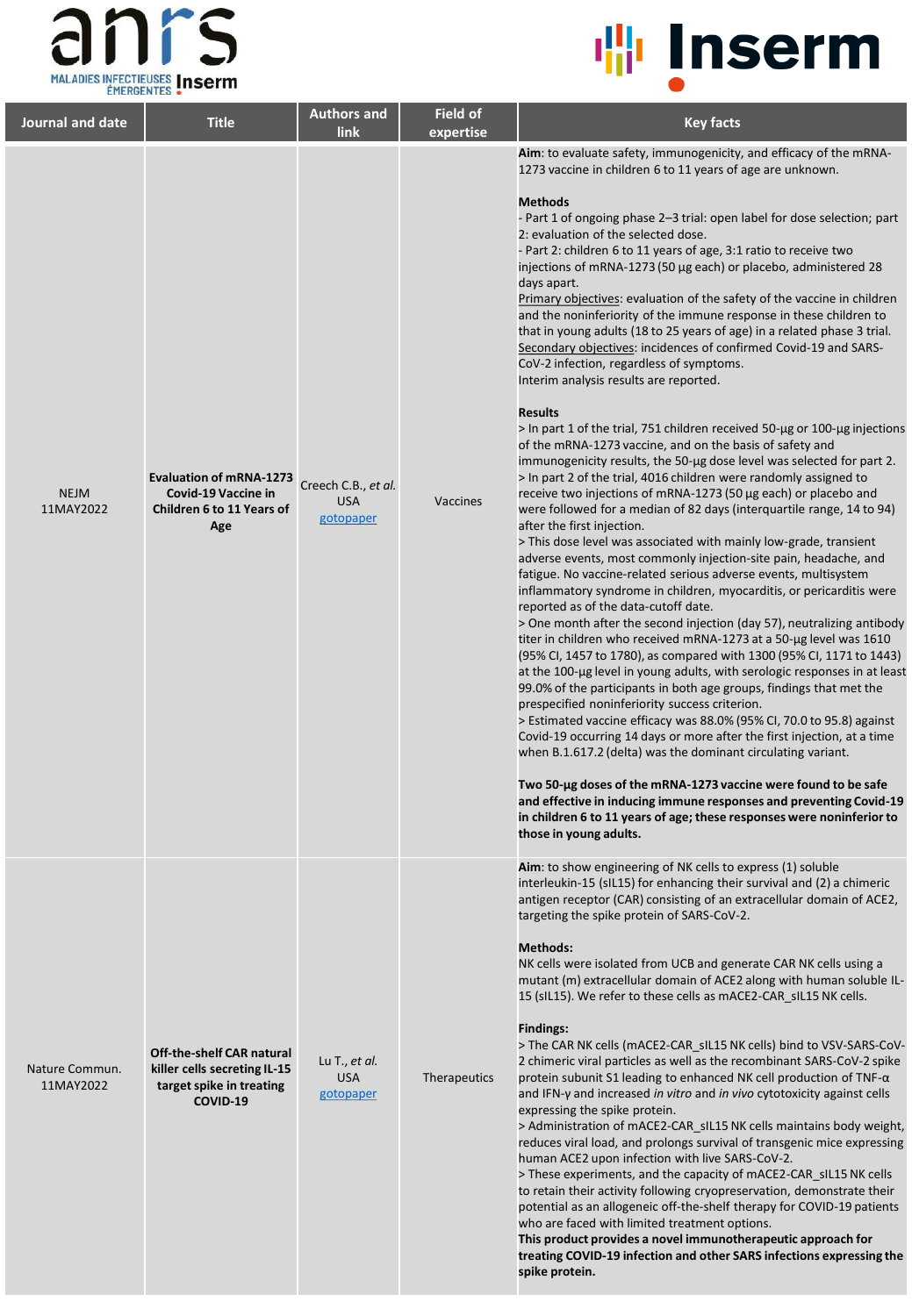



| Journal and date              | <b>Title</b>                                                                                                                                | <b>Authors and</b><br><b>link</b>                  | <b>Field of</b><br>expertise | <b>Key facts</b>                                                                                                                                                                                                                                                                                                                                                                                                                                                                                                                                                                                                                                                                                                                                                                                                                                                                                                                                                                                                                                                                                                                                                                                                                                                                                                                                                                                                                                                                                                                                                                                                                                                                                                                                                                                                                                                                                                                                                                                                                                                                                                                                                                                                                                       |
|-------------------------------|---------------------------------------------------------------------------------------------------------------------------------------------|----------------------------------------------------|------------------------------|--------------------------------------------------------------------------------------------------------------------------------------------------------------------------------------------------------------------------------------------------------------------------------------------------------------------------------------------------------------------------------------------------------------------------------------------------------------------------------------------------------------------------------------------------------------------------------------------------------------------------------------------------------------------------------------------------------------------------------------------------------------------------------------------------------------------------------------------------------------------------------------------------------------------------------------------------------------------------------------------------------------------------------------------------------------------------------------------------------------------------------------------------------------------------------------------------------------------------------------------------------------------------------------------------------------------------------------------------------------------------------------------------------------------------------------------------------------------------------------------------------------------------------------------------------------------------------------------------------------------------------------------------------------------------------------------------------------------------------------------------------------------------------------------------------------------------------------------------------------------------------------------------------------------------------------------------------------------------------------------------------------------------------------------------------------------------------------------------------------------------------------------------------------------------------------------------------------------------------------------------------|
| Clin Infect Dis.<br>10MAY2022 | <b>Evidence of transmission</b><br>and circulation of<br><b>Deltacron XD recombinant</b><br><b>SARS-CoV-2 in Northwest</b><br><b>France</b> | Moisan A., et al.<br>France<br>gotopaper           | Variants                     | Aim: To study 17 confirmed cases of Deltacron XD recombinant SARS-<br>CoV-2, showing evidence of an extended transmission event and<br>circulation of this form, with low clinical severity.<br><b>Methods</b><br>- On February 3rd, 2022, samples collected at Rouen University<br>Hospital from a man (DOREC345) and his daughter-in-law<br>(DOREC248), sharing the same household, showed discordant<br>molecular results, between an in-house variant screening test and full<br>genome next generation sequencing. These results led to a more in-<br>depth investigation of the sequencing data.<br><b>Results</b><br>> Recombination detection algorithms suggested a Delta-Omicron<br>recombinant form, now known as Deltacron XD, with two<br>breakpoints: the first one, with a Delta-Omicron pattern at the<br>beginning of the Spike Region (22034-22194) and the second, with an<br>Omicron-Delta pattern, at the beginning of ORF3a (25469-25584).<br>Three additional coding mutations described as signature mutations<br>of this Deltacron XD recombinant form were observed: ORF1a:I2820V,<br>S:A27S and S:N764K<br>> Epidemiological investigations were conducted by phone between<br>February 2nd and March 3rd, 2022, using a standardized<br>questionnaire to obtain information on demographics, travel history,<br>clinical symptoms and outcomes, risk factors, previous SARS-CoV-2<br>infection and vaccination status.<br>> A total of five confirmed, one probable and 11 suspected cases of<br>Deltacron XD recombinant SARS-CoV-2 were identified between<br>January 19th and February 17th, 2022.<br>> In-depth virological and epidemiological investigations have proven<br>the transmissibility of the Deltacron XD recombinant form of SARS-<br>CoV-2, in an intrafamilial context and related to at least one<br>transmission cluster in school.<br>In conclusion, this work has shown evidence of an extended<br>transmission event and the circulation of the Deltacron XD<br>recombinant virus in one area of Normandy, France, which requires<br>close surveillance and monitoring. Multiple questions remain<br>concerning its origin, virulence, resistance and evolution that now<br>need to be addressed. |
| Science Immunol.<br>10MAY2022 | Antibodies induced by<br>ancestral SARS-CoV-2<br>strain that cross-neutralize<br>variants from Alpha to<br><b>Omicron BA.1</b>              | Windsor I.W., et<br>al.<br><b>USA</b><br>gotopaper | Immunology                   | Aim: to determine the Delta- and Omicron BA.1-variant specificity of B<br>cell repertoires established by an initial Wuhan strain infection.<br>- Measure of neutralization potencies of 73 antibodies from an<br>unbiased survey of the early memory B cell response.<br><b>Results</b><br>> Antibodies recognizing each of three, previously defined, epitopic<br>regions on the spike receptor-binding domain (RBD) varied in<br>neutralization potency and variant-escape resistance.<br>> The ACE2 binding surface ("RBD-2") harbored the binding sites of<br>the neutralizing antibodies with highest potency but with the greatest<br>sensitivity to viral escape; two other epitopic regions on the RBD<br>("RBD-1 and "RBD-3") bound antibodies of more modest potency but<br>greater breadth.<br>> The structures of several Fab:spike complexes that neutralized all<br>five variants of concern tested, including one Fab each from the RBD-<br>1, -2 and -3 clusters, illustrated the determinants of broad<br>neutralization and showed that B cell repertoires can have specificities<br>that avoid immune escape driven by widely distributed ("public")<br>antibodies.<br>> The structure of the RBD-2-binding, broad neutralizer shows why it<br>retains neutralizing activity for Omicron BA.1, unlike most others in<br>the same public class.<br>Our results correlate with real-world data on vaccine efficacy, which<br>indicate mitigation of disease caused by Omicron BA.1.                                                                                                                                                                                                                                                                                                                                                                                                                                                                                                                                                                                                                                                                                                                                                  |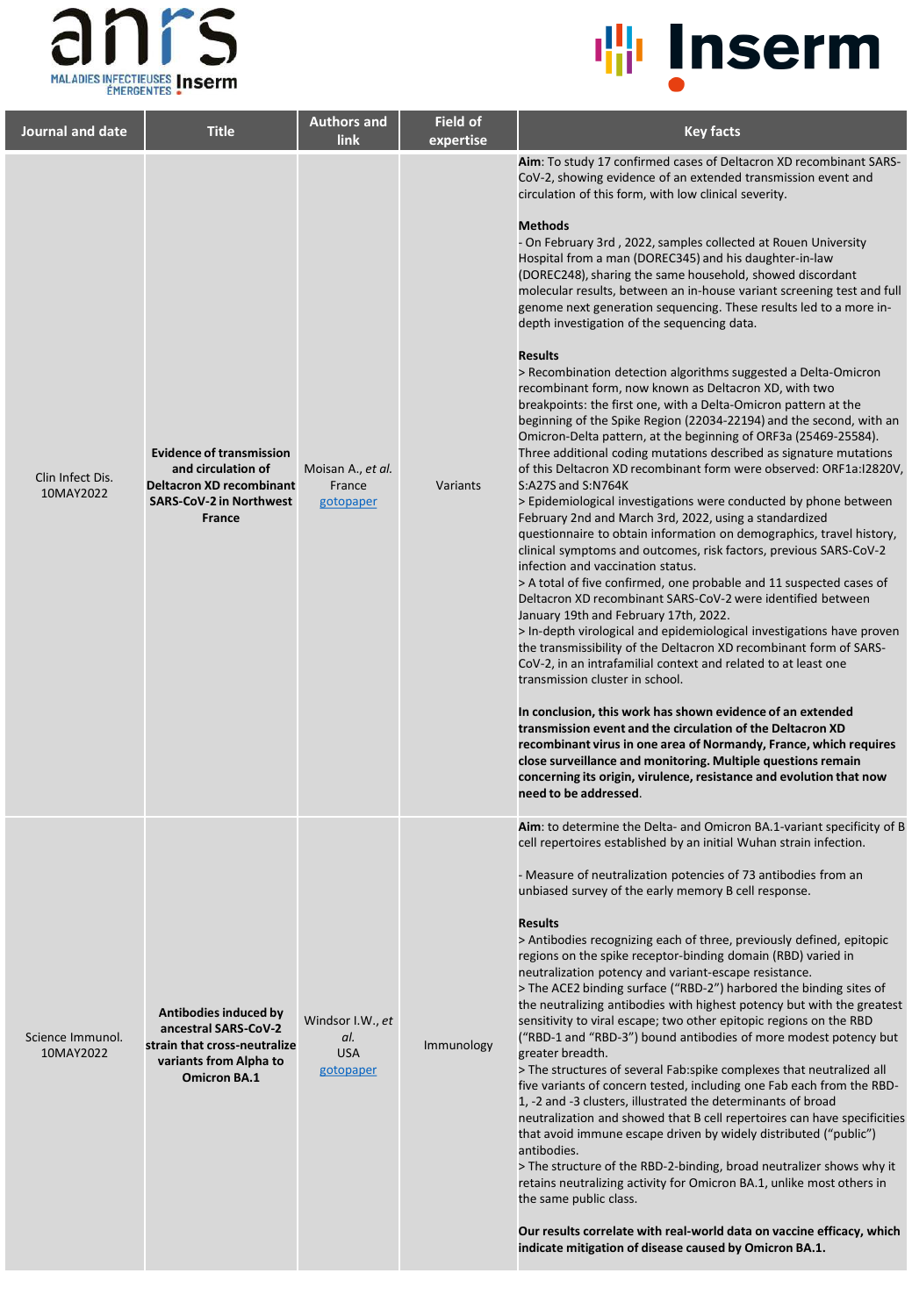

| Journal and date        | <b>Title</b>                                                                                                                                                                                                                  | <b>Authors and</b><br>link                              | <b>Field of</b><br>expertise    | <b>Key facts</b>                                                                                                                                                                                                                                                                                                                                                                                                                                                                                                                                                                                                                                                                                                                                                                                                                                                                                                                                                                                                                                                                                                                                                                                                                                                                                                                                                                                                                                                                                                                                                                                                                                                                                                                                                                                                                                                                                                                                                           |
|-------------------------|-------------------------------------------------------------------------------------------------------------------------------------------------------------------------------------------------------------------------------|---------------------------------------------------------|---------------------------------|----------------------------------------------------------------------------------------------------------------------------------------------------------------------------------------------------------------------------------------------------------------------------------------------------------------------------------------------------------------------------------------------------------------------------------------------------------------------------------------------------------------------------------------------------------------------------------------------------------------------------------------------------------------------------------------------------------------------------------------------------------------------------------------------------------------------------------------------------------------------------------------------------------------------------------------------------------------------------------------------------------------------------------------------------------------------------------------------------------------------------------------------------------------------------------------------------------------------------------------------------------------------------------------------------------------------------------------------------------------------------------------------------------------------------------------------------------------------------------------------------------------------------------------------------------------------------------------------------------------------------------------------------------------------------------------------------------------------------------------------------------------------------------------------------------------------------------------------------------------------------------------------------------------------------------------------------------------------------|
| Lancet HIV<br>10MAY2022 | Clinical features of, and<br>risk factors for, severe or<br>fatal COVID-19 among<br>people living with HIV<br>admitted to hospital:<br>analysis of data from the<br><b>WHO Global Clinical</b><br><b>Platform of COVID-19</b> | Bertagnolio S., et<br>al.<br>International<br>gotopaper | Public Health /<br>Epidemiology | Aim: to assess whether people living with HIV hospitalised with<br>COVID-19 had increased odds of severe presentation and of in-<br>hospital mortality compared with individuals who were HIV-negative<br>and associated risk factors.<br><b>Methods:</b><br>Platform pooled dataset from anonymised individual-level data from<br>338 566 patients in 38 countries reported to WHO. The authors<br>performed descriptive statistics and regression analyses to compare<br>outcomes in the two populations and identify risk factors between Jan<br>1, 2020, and July 1, 2021,<br><b>Findings:</b><br>> Of 197 479 patients reporting HIV status, 16 955 (8.6%) were people<br>living with HIV. 16 283 (96.0%) of the 16 955 people living with HIV<br>were from Africa; 10 603 (62 $\cdot$ 9%) were female and 6271 (37 $\cdot$ 1%) were<br>male; the mean age was 45.5 years (SD 13.7); 6339 (38.3%) were<br>admitted to hospital with severe illness; and 3913 (24.3%) died in<br>hospital.<br>> Of the 10 166 people living with HIV with known antiretroviral<br>therapy (ART) status, 9302 (91 $\cdot$ 5%) were on ART.<br>> Compared with individuals without HIV, people living with HIV had<br>15% increased odds of severe presentation with COVID-19 (aOR 1.15,<br>95% CI 1 $\cdot$ 10-1 $\cdot$ 20) and were 38% more likely to die in hospital (aHR<br>$1.38, 1.34 - 1.41$ ).<br>> Among people living with HIV, male sex, age 45–75 years, and<br>having chronic cardiac disease or hypertension increased the odds of<br>severe COVID-19; male sex, age older than 18 years, having diabetes,<br>hypertension, malignancy, tuberculosis, or chronic kidney disease<br>increased the risk of in-hospital mortality.<br>The use of ART or viral load suppression were associated with a<br>reduced risk of poor outcomes; however, HIV infection remained a<br>risk factor for severity and mortality regardless of ART and viral load<br>suppression status. |
| Nature<br>06MAY2022     | <b>Omicron infection</b><br>enhances Delta antibody<br>immunity in vaccinated<br>persons                                                                                                                                      | Khan K., et al.<br>South Africa<br>gotopaper            | Immunology                      | Aim: to measured SARS-CoV-2 variant neutralization capacity in 39<br>Omicron sub-lineage BA.1 infected individuals in South Africa<br>Methods<br>The authors measured SARS-CoV-2 variant neutralization capacity in<br>infected individuals starting at a median of 6 (IQR 3-9) days post-<br>symptoms onset and continuing until a last follow-up sample a<br>median of 23 (IQR 19-27) days post-symptoms to allow BA.1 elicited<br>neutralizing immunity time to develop.<br><b>Findings:</b><br>> BA.1 neutralization increased from a geometric mean titer (GMT)<br>FRNT50 of 42 at enrollment to 575 at the last follow-up time-point<br>(13.6-fold) in vaccinated and from 46 to 272 (6.0-fold) in unvaccinated<br>participants.<br>> Delta virus neutralization also increased, from 192 to 1091 (5.7-fold)<br>in vaccinated and 28 to 91 (3.0-fold) in unvaccinated participants.<br>> At the last time-point, unvaccinated BA.1 infected individuals had<br>2.2-fold lower BA.1 neutralization, 12.0-fold lower Delta<br>neutralization, 9.6-fold lower Beta variant neutralization, 17.9-fold<br>lower ancestral virus neutralization, and 4.8-fold lower Omicron sub-<br>lineage BA.2 neutralization relative to vaccinated, with low absolute<br>levels of neutralization for the non-BA.1 viruses.<br>These results indicate that vaccination combined with Omicron/BA.1<br>infection hybrid immunity should be protective against Delta and<br>other variants. In contrast, infection with Omicron/BA.1 alone offers<br>limited cross-protection despite moderate enhancement.                                                                                                                                                                                                                                                                                                                                                                               |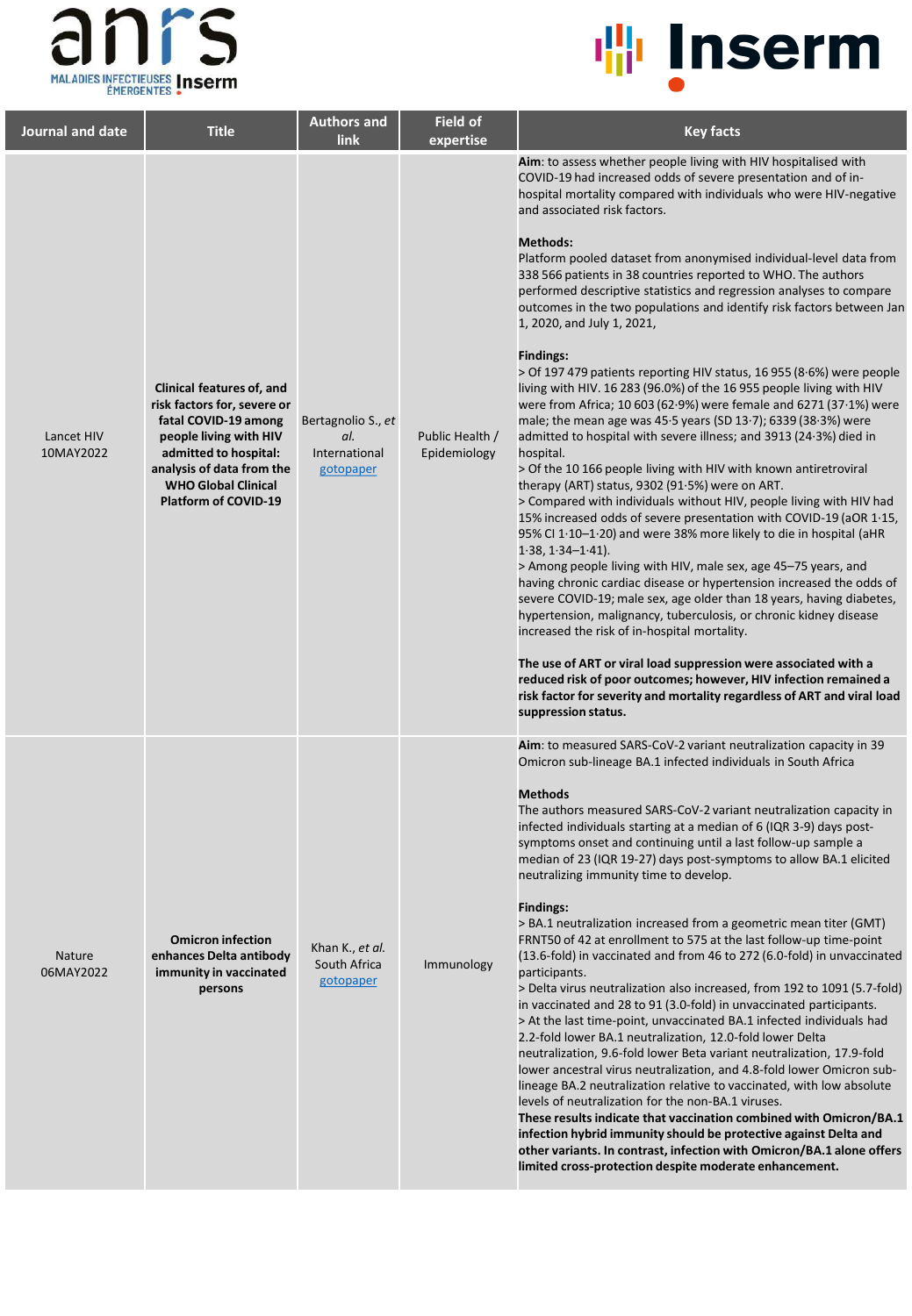

L

| Journal and date                | <b>Title</b>                                                                                                                                                                                                                                                                                           | <b>Authors and</b><br>link                 | Field of<br>expertise | <b>Key facts</b>                                                                                                                                                                                                                                                                                                                                                                                                                                                                                                                                                                                                                                                                                                                                                                                                                                                                                                                                                                                                                                                                                                                                                                                                                                                                                                                                                                                                                                                                                                                                                                                                                                                                                                                                                                                                                                                                                                                                                                                                                                                                                                                                                                                                                                                                                                                                                                                                                                                                                                                                                                                                                                                                                                                                                                                                                                                                                                                                                                                                                                                                                                                                                                                                                   |
|---------------------------------|--------------------------------------------------------------------------------------------------------------------------------------------------------------------------------------------------------------------------------------------------------------------------------------------------------|--------------------------------------------|-----------------------|------------------------------------------------------------------------------------------------------------------------------------------------------------------------------------------------------------------------------------------------------------------------------------------------------------------------------------------------------------------------------------------------------------------------------------------------------------------------------------------------------------------------------------------------------------------------------------------------------------------------------------------------------------------------------------------------------------------------------------------------------------------------------------------------------------------------------------------------------------------------------------------------------------------------------------------------------------------------------------------------------------------------------------------------------------------------------------------------------------------------------------------------------------------------------------------------------------------------------------------------------------------------------------------------------------------------------------------------------------------------------------------------------------------------------------------------------------------------------------------------------------------------------------------------------------------------------------------------------------------------------------------------------------------------------------------------------------------------------------------------------------------------------------------------------------------------------------------------------------------------------------------------------------------------------------------------------------------------------------------------------------------------------------------------------------------------------------------------------------------------------------------------------------------------------------------------------------------------------------------------------------------------------------------------------------------------------------------------------------------------------------------------------------------------------------------------------------------------------------------------------------------------------------------------------------------------------------------------------------------------------------------------------------------------------------------------------------------------------------------------------------------------------------------------------------------------------------------------------------------------------------------------------------------------------------------------------------------------------------------------------------------------------------------------------------------------------------------------------------------------------------------------------------------------------------------------------------------------------------|
| Lancet Infect Dis.<br>09MAY2022 | Safety, immunogenicity,<br>and reactogenicity of<br>BNT162b2 and mRNA-<br>1273 COVID-19 vaccines<br>given as fourth-dose<br>boosters following two<br>doses of ChAdOx1 nCoV-<br>19 or BNT162b2 and a<br>third dose of BNT162b2<br>(COV-BOOST): a<br>multicentre, blinded,<br>phase 2, randomised trial | Munro A.P.S., et<br>al.<br>UK<br>gotopaper | Vaccines              | Aim: to investigate the safety, reactogenicity, and immunogenicity of<br>fourth-dose booster dose of vaccine against COVID-19.<br><b>Methods</b><br>- Participants had received BNT162b2 (Pfizer-BioNTech) as their third<br>dose in COV-BOOST and were randomly assigned (1:1) to receive a<br>fourth dose of either BNT162b2 (30 μg in 0.30 mL; full dose) or mRNA-<br>1273 (Moderna; 50 µg in 0.25 mL; half dose) via intramuscular<br>injection into the upper arm.<br>Coprimary outcomes: safety and reactogenicity, and immunogenicity.<br>- Immunogenicity was compared at 28 days after the third dose versus<br>14 days after the fourth dose and at day 0 versus day 14 relative to the<br>fourth dose.<br>- Safety and reactogenicity were assessed in the per-protocol<br>population, which comprised all participants who received a fourth-<br>dose booster regardless of their SARS-CoV-2 serostatus.<br>- Immunogenicity was primarily analysed in a modified intention-to-<br>treat population comprising seronegative participants who had<br>received a fourth-dose booster and had available endpoint data.<br><b>Findings</b><br>> Between Jan 11 and Jan 25, 2022, 166 participants received either<br>full-dose BNT162b2 (n=83) or half-dose mRNA-1273 (n=83) as a fourth<br>dose. Median age was 70.1 years (IQR 51.6–77.5) and 52% of 166<br>participants were female. Median interval between the third and<br>fourth doses was 208.5 days (IQR 203.3-214.8).<br>> Pain was the most common local solicited adverse event and fatigue<br>was the most common systemic solicited adverse event after<br>BNT162b2 or mRNA-1273 booster doses. None of three serious<br>adverse events reported after a fourth dose with BNT162b2 were<br>related to the study vaccine.<br>> In the BNT162b2 group, geometric mean anti-spike protein IgG<br>concentration at day 28 after the third dose was 23 325 ELISA<br>laboratory units (ELU)/mL (95% CI 20 030-27 162), which increased to<br>37 460 ELU/mL (31 996-43 857) at day 14 after the fourth dose,<br>representing a significant fold change (geometric mean 1.59, 95% CI<br>$1.41 - 1.78$ ).<br>> There was a significant increase in geometric mean anti-spike<br>protein IgG concentration from 28 days after the third dose (25 317<br>ELU/mL, 95% CI 20 996-30 528) to 14 days after a fourth dose of<br>mRNA-1273 (54 936 ELU/mL, 46 826-64 452), with a geometric mean<br>fold change of 2.19 (1.90-2.52).<br>> The fold changes in anti-spike protein IgG titres from before (day 0)<br>to after (day 14) the fourth dose were 12.19 (95% CI 10.37–14.32) and<br>15.90 (12.92-19.58) in the BNT162b2 and mRNA-1273 groups,<br>respectively.<br>> T-cell responses were also boosted after the fourth dose (eg, the<br>fold changes for the wild-type variant from before to after the fourth<br>dose were 7.32 [95% CI 3.24-16.54] in the BNT162b2 group and 6.22<br>[3.90-9.92] in the mRNA-1273 group).<br>Fourth-dose COVID-19 mRNA booster vaccines are well tolerated and<br>boost cellular and humoral immunity. Peak responses after the<br>fourth dose were similar to, and possibly better than, peak responses<br>after the third dose. |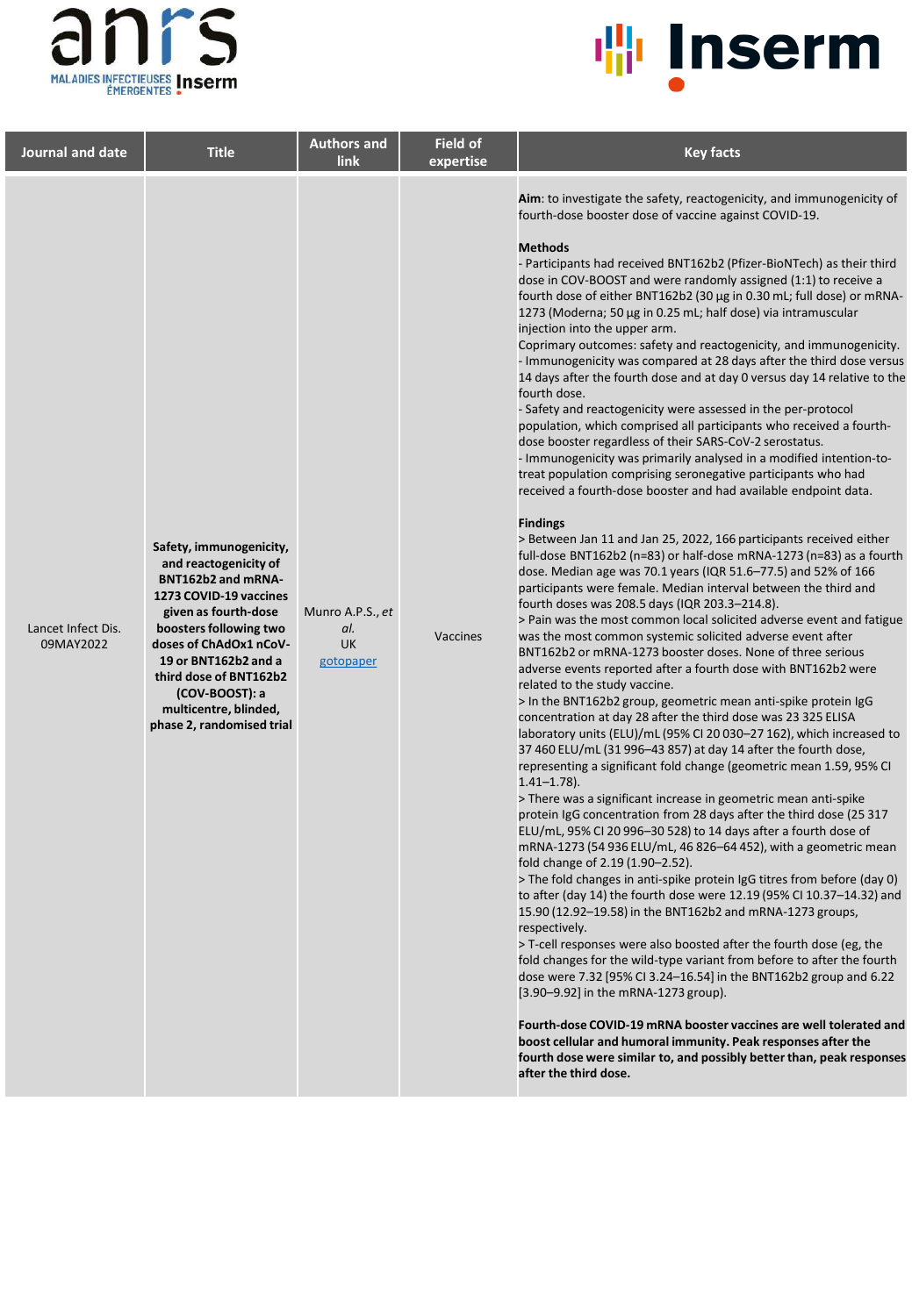

# **WE Inserm**

| Journal and date              | <b>Title</b>                                                                                                                                                              | <b>Authors and</b><br>link                     | Field of<br>expertise | <b>Key facts</b>                                                                                                                                                                                                                                                                                                                                                                                                                                                                                                                                                                                                                                                                                                                                                                                                                                                                                                                                                                                                                                                                                                                                                                                                                                                                                                                                                                                                                                                                                                                                                                                                                                                                                                                                                                                                                            |
|-------------------------------|---------------------------------------------------------------------------------------------------------------------------------------------------------------------------|------------------------------------------------|-----------------------|---------------------------------------------------------------------------------------------------------------------------------------------------------------------------------------------------------------------------------------------------------------------------------------------------------------------------------------------------------------------------------------------------------------------------------------------------------------------------------------------------------------------------------------------------------------------------------------------------------------------------------------------------------------------------------------------------------------------------------------------------------------------------------------------------------------------------------------------------------------------------------------------------------------------------------------------------------------------------------------------------------------------------------------------------------------------------------------------------------------------------------------------------------------------------------------------------------------------------------------------------------------------------------------------------------------------------------------------------------------------------------------------------------------------------------------------------------------------------------------------------------------------------------------------------------------------------------------------------------------------------------------------------------------------------------------------------------------------------------------------------------------------------------------------------------------------------------------------|
| Nature Immunol.<br>09MAY2022  | <b>Superior immunogenicity</b><br>and effectiveness of the<br>third compared to the<br>second BNT162b2 vaccine<br>dose                                                    | Lustig Y., et al.<br>Israel / USA<br>gotopaper | Vaccines              | Aim: to assess immunogenicity, vaccine effectiveness and safety of<br>the third BNT162b2 vaccine dose in a prospective cohort study of<br>12,413 healthcare workers (HCWs).<br><b>Methods:</b><br>Analysis of vaccine effectiveness, safety and immunogenicity within a<br>large-scale cohort of HCWs in a large tertiary center in Israel, the<br>Sheba HCW COVID cohort<br><b>Findings:</b><br>> Anti-RBD immunoglobulin G (IgG) levels were increased 1.7-fold<br>after a third dose compared with following the second dose.<br>> Increased avidity from 61.1% (95% confidence interval (CI), 56.1-<br>66.7) to 96.3% (95% CI, 94.2–98.5) resulted in a 6.1-fold increase in<br>neutralization titer.<br>> Peri-infection humoral markers of 13 third-dose Delta variant of<br>concern (VOC) breakthrough cases were lower compared with 52<br>matched controls.<br>> Vaccine effectiveness of the third dose relative to two doses was<br>85.6% (95% CI, 79.2-90.1).<br>> No serious adverse effects were reported.<br>These results suggest that the third dose is superior to the second<br>dose in both quantity and quality of IgG antibodies and safely boosts<br>protection from infection.                                                                                                                                                                                                                                                                                                                                                                                                                                                                                                                                                                                                                                      |
| Clin Infect Dis.<br>06MAY2022 | <b>Clinical Validation of a</b><br><b>Novel T-cell Receptor</b><br><b>Sequencing Assay for</b><br><b>Identification of Recent or</b><br><b>Prior SARS-CoV-2 Infection</b> | Dalai S. C., et al.<br>France<br>gotopaper     | Clinics               | Aim: To describe the implementation and clinical validation of T-<br>Detect <sup>™</sup> COVID, a novel high-throughput assay that has received<br>Emergency Use Authorization (EUA) for determining recent or prior<br>SARS-CoV-2 infection based on T-cell receptor gene sequencing and<br>subsequent repertoire profiling from whole blood samples.<br><b>Methods</b><br>- A statistical classifier for identifying prior SARS-CoV-2 infection was<br>trained using >4000 SARS-CoV-2-associated TCRβ sequences<br>identified by comparing 784 cases and 2447 controls from 5<br>independent cohorts.<br>- The T-Detect™ COVID assay applies this classifier to TCR repertoires<br>sequenced from blood samples to yield a binary assessment of past<br>infection.<br>- Assay performance was assessed in 2 retrospective ( $n = 346$ ; $n = 69$ )<br>and 1 prospective cohort ( $n = 87$ ) to determine positive percent<br>agreement (PPA) and negative percent agreement (NPA). PPA was<br>compared to 2 commercial serology assays, and pathogen cross-<br>reactivity was evaluated.<br><b>Results</b><br>> T-Detect COVID demonstrated high PPA in individuals with prior RT-<br>PCR-confirmed SARS-CoV-2 infection (97.1% 15 + days from diagnosis;<br>94.5% 15 + days from symptom onset), high NPA ( $\sim$ 100%) in<br>presumed or confirmed SARS-CoV-2 negative cases, equivalent or<br>higher PPA than 2 commercial serology tests, and no evidence of<br>pathogen cross-reactivity.<br>T-Detect COVID is a novel T-cell immunosequencing assay<br>demonstrating high clinical performance for identification of recent<br>or prior SARS-CoV-2 infection from blood samples, with implications<br>for clinical management, risk stratification, surveillance, and<br>understanding protective immunity and long-term sequelae. |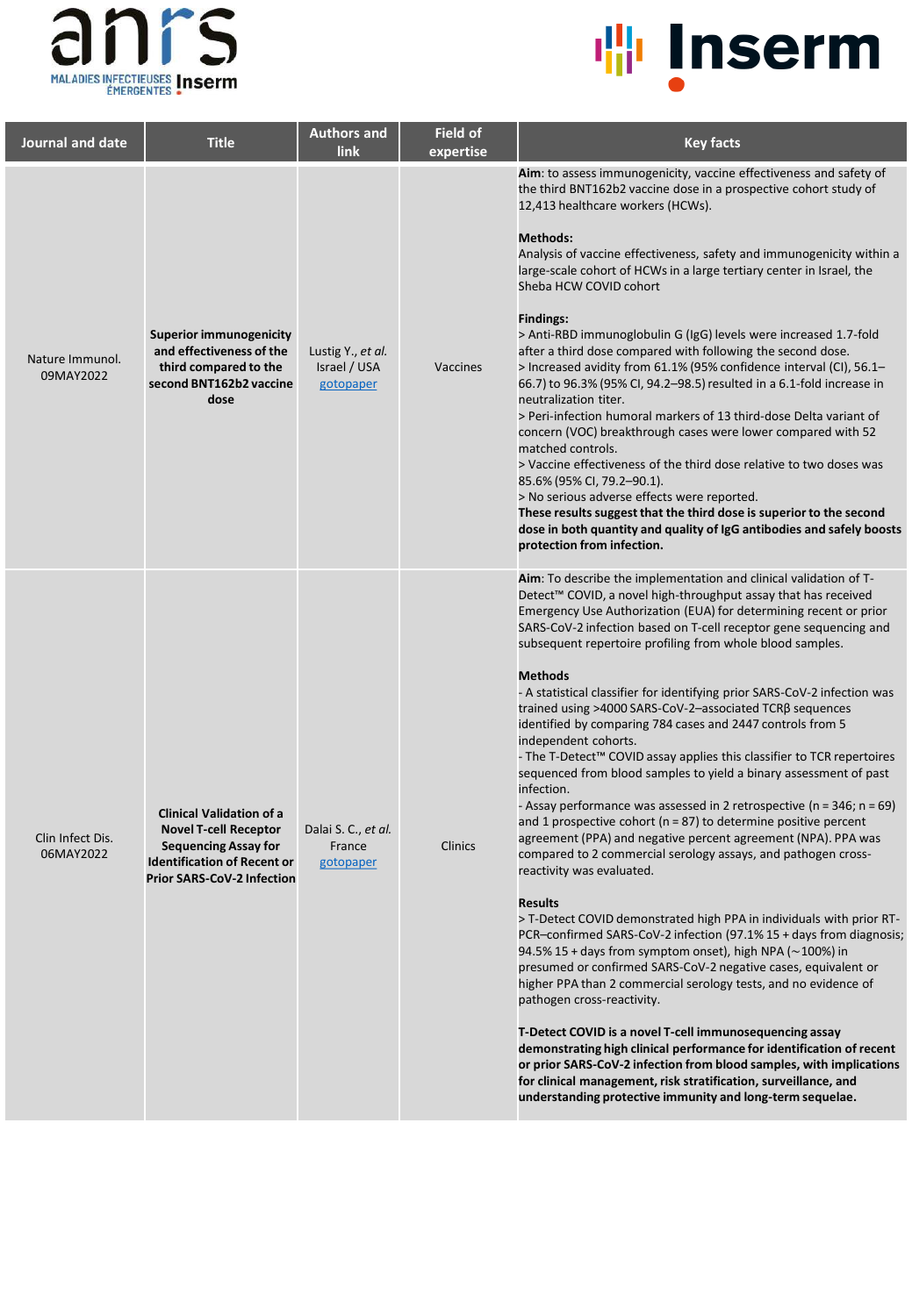

| Journal and date                    | <b>Title</b>                                                                                                                                                                                                                     | <b>Authors and</b><br>link                     | <b>Field of</b><br>expertise | <b>Key facts</b>                                                                                                                                                                                                                                                                                                                                                                                                                                                                                                                                                                                                                                                                                                                                                                                                                                                                                                                                                                                                                                                                                                                                                                                                                                                                                                                                                                                                                                                                                                                                                                                                                                                                                                                                                                                                                                                                                                                                                                                                                                                                                                                                                                                                                                                                                                                                                                                                                                                                                                                                                                                                          |
|-------------------------------------|----------------------------------------------------------------------------------------------------------------------------------------------------------------------------------------------------------------------------------|------------------------------------------------|------------------------------|---------------------------------------------------------------------------------------------------------------------------------------------------------------------------------------------------------------------------------------------------------------------------------------------------------------------------------------------------------------------------------------------------------------------------------------------------------------------------------------------------------------------------------------------------------------------------------------------------------------------------------------------------------------------------------------------------------------------------------------------------------------------------------------------------------------------------------------------------------------------------------------------------------------------------------------------------------------------------------------------------------------------------------------------------------------------------------------------------------------------------------------------------------------------------------------------------------------------------------------------------------------------------------------------------------------------------------------------------------------------------------------------------------------------------------------------------------------------------------------------------------------------------------------------------------------------------------------------------------------------------------------------------------------------------------------------------------------------------------------------------------------------------------------------------------------------------------------------------------------------------------------------------------------------------------------------------------------------------------------------------------------------------------------------------------------------------------------------------------------------------------------------------------------------------------------------------------------------------------------------------------------------------------------------------------------------------------------------------------------------------------------------------------------------------------------------------------------------------------------------------------------------------------------------------------------------------------------------------------------------------|
| Clin Microbiol Infect.<br>06MAY2022 | An open-label<br>randomized, controlled<br>trial of the effect of<br>lopinavir/ritonavir,<br>lopinavir/ritonavir plus<br>IFN- $\beta$ -1a and<br>hydroxychloroquine in<br>hospitalized patients with<br>COVID-19 - Final results | Ader F., et al.<br>International<br>gotopaper  | Therapeutics                 | Aim: To report final analysis, after completion of data monitoring, of<br>the DisCoVeRy trial evaluating efficacy of lopinavir/ritonavir,<br>lopinavir/ritonavir plus IFN-β-1a and hydroxychloroquine in<br>hospitalized patients with COVID-19.<br><b>Methods</b><br>- Phase 3 trial evaluating the efficacy and safety of repurposed drugs<br>in adults hospitalized for COVID-19.<br>- Eligible participants were adults ( $\geq 18$ -year-old) hospitalized with a<br>PCR-positive (< 72 hours) SARS-CoV-2 infection and pulmonary rales or<br>crackles with a peripheral oxygen saturation ≤94% or requiring<br>supplemental oxygen.<br>Primary endpoint: clinical status at day 15 as measured on the WHO 7-<br>point ordinal scale.<br><b>Results</b><br>> In the final dataset, 603 participants were randomized and 593 were<br>evaluable for analysis: control arm, n=149; lopinavir/ritonavir arm,<br>n=147; lopinavir/ritonavir plus IFN-ß-1a arm, n=147;<br>hydroxychloroquine arm, n=150.<br>> Final adjusted odd ratios (aOR) for clinical improvement at day 15<br>were not in favour of experimental treatments: lopinavir/ritonavir vs.<br>control, aOR 0.82 (95% CI 0.54; 1.25); lopinavir/ritonavir plus IFN-ß-1a<br>vs. control, aOR 0.69 (95%CI 0.45; 1.05); hydroxychloroquine vs.<br>control, aOR 0.94 (95%CI 0.62; 1.41).<br>> In-hospital mortality was not affected by any treatment arm.<br>> Three-month mortality was significantly higher for participants<br>assigned to the lopinavir/ritonavir plus IFN-ß-1a arm than participants<br>assigned to the control arm, and had a significantly longer time to<br>hospital discharge.<br>> The previously reported higher rate of participants experiencing any<br>adverse event in the lopinavir/ritonavir plus IFN-ß-1a arm was no<br>longer significant in the final dataset.<br>> The proportion of severe adverse events remained significantly<br>higher in both lopinavir/ritonavir-containing arms than in the control<br>arm: control arm, n=58/149 (38.9%); lopinavir/ritonavir arm, n=76/147<br>(51.7%, P=0.02 vs. control); lopinavir/ritonavir plus IFN-B-1a arm,<br>n=80/145 (55.2%, P=0.01 vs. control). No significant difference was<br>observed regarding safety data in the hydroxychloroquine arm.<br>Overall, the final results of the DisCoVeRy trial confirm what was<br>observed in the preliminary report. They support recommendations<br>against the use of hydroxychloroquine and lopinavir/ritonavir in<br>hospitalized patients with COVID-19, while suggesting a detrimental<br>effect of IFN-ß-1a treatment. |
| Science Transl Med.<br>05MAY2022    | <b>Adenovirus type 5 SARS-</b><br>CoV-2 vaccines delivered<br>orally or intranasally<br>reduced disease severity<br>and transmission in a<br>hamster model                                                                       | Langel S.N., et al.<br><b>USA</b><br>gotopaper | Vaccines                     | Background: we have developed an orally-delivered Adenovirus type<br>(Ad) 5-vectored SARS-CoV-2 vaccine candidate that expresses the<br>spike protein.<br>Aim: to demonstrate that hamsters vaccinated by the oral or<br>intranasal route had robust and cross-reactive antibody responses,<br>and to evaluate protection after post-vaccination infection with SARS-<br>$COV-2.$<br><b>Results</b><br>> Oral- or intranasal-vaccinated hamsters had decreased viral RNA and<br>infectious virus in the nose and lungs and experienced less lung<br>pathology compared to mock-vaccinated hamsters after SARS-CoV-2<br>challenge.<br>> Naïve hamsters exposed in a unidirectional air flow chamber to<br>mucosally-vaccinated, SARS-CoV-2-infected hamsters also had lower<br>nasal swab viral RNA and exhibited fewer clinical symptoms than<br>control animals, suggesting that the mucosal-route reduced viral<br>transmission.<br>> The same platform encoding the SARS-CoV-2 spike and nucleocapsid<br>proteins elicited mucosal cross-reactive SARS-CoV-2-specific IgA<br>responses in a phase 1 clinical trial.<br>These data demonstrate that mucosal immunization is a viable<br>strategy to decrease SARS-CoV-2 disease and airborne transmission.                                                                                                                                                                                                                                                                                                                                                                                                                                                                                                                                                                                                                                                                                                                                                                                                                                                                                                                                                                                                                                                                                                                                                                                                                                                                                                                                                              |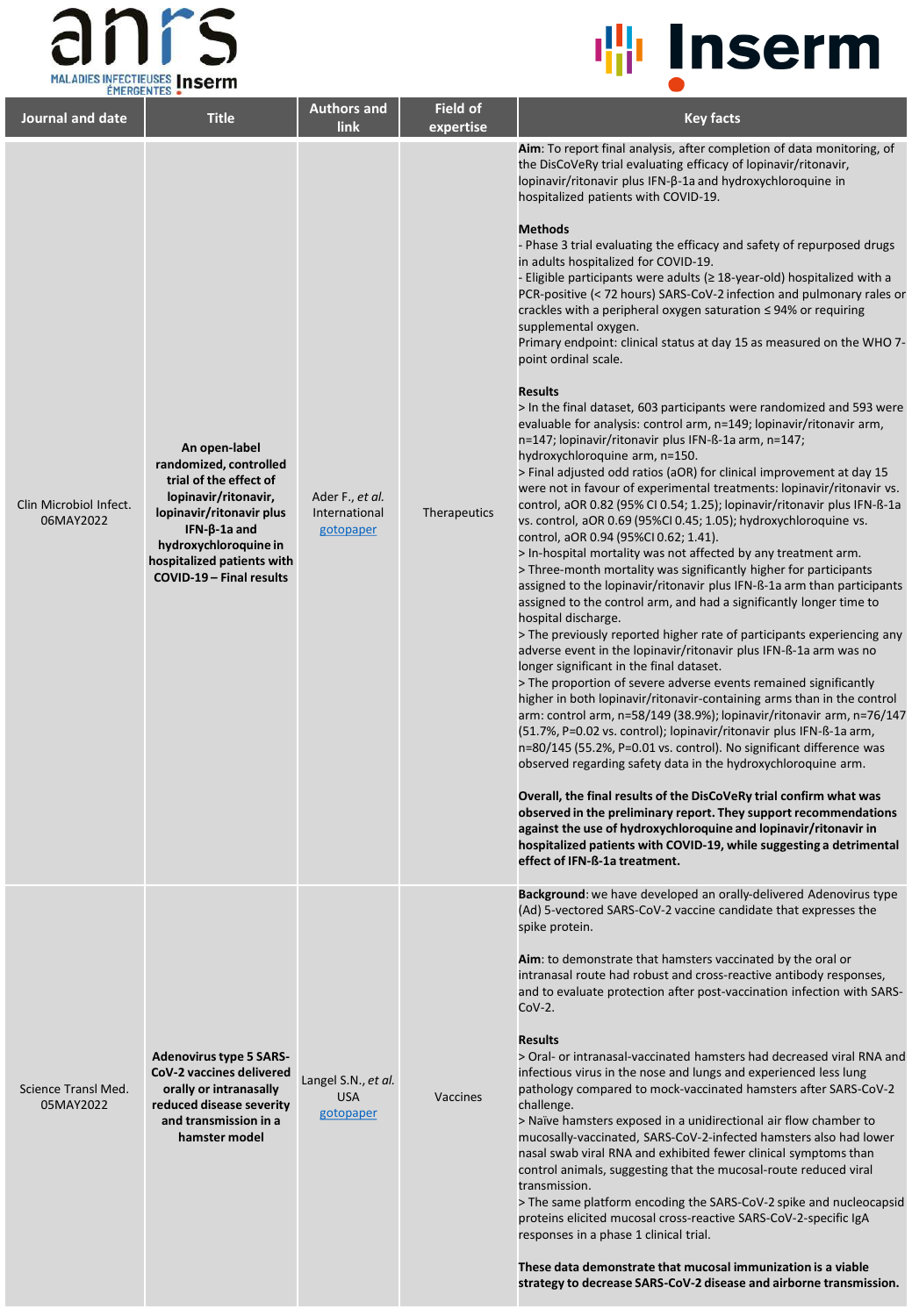| Journal and date         | <b>Title</b>                                                                                                | <b>Authors and</b><br>link                       | <b>Field of</b><br>expertise | <b>Key facts</b>                                                                                                                                                                                                                                                                                                                                                                                                                                                                                                                                                                                                                                                                                                                                                                                                                                                                                                                                                                                                                                                                                                                                                                                                                                                                                                                                                                                                                                                                                                                                                                                                                                                                                                                                                                                                                                                                                                                                                                                                                                                                                                                                                                                                         |
|--------------------------|-------------------------------------------------------------------------------------------------------------|--------------------------------------------------|------------------------------|--------------------------------------------------------------------------------------------------------------------------------------------------------------------------------------------------------------------------------------------------------------------------------------------------------------------------------------------------------------------------------------------------------------------------------------------------------------------------------------------------------------------------------------------------------------------------------------------------------------------------------------------------------------------------------------------------------------------------------------------------------------------------------------------------------------------------------------------------------------------------------------------------------------------------------------------------------------------------------------------------------------------------------------------------------------------------------------------------------------------------------------------------------------------------------------------------------------------------------------------------------------------------------------------------------------------------------------------------------------------------------------------------------------------------------------------------------------------------------------------------------------------------------------------------------------------------------------------------------------------------------------------------------------------------------------------------------------------------------------------------------------------------------------------------------------------------------------------------------------------------------------------------------------------------------------------------------------------------------------------------------------------------------------------------------------------------------------------------------------------------------------------------------------------------------------------------------------------------|
| <b>NEJM</b><br>04MAY2022 | <b>Efficacy and Safety of a</b><br><b>Recombinant Plant-Based</b><br><b>Adjuvanted Covid-19</b><br>Vaccine  | Hager K.J., et al.<br>International<br>gotopaper | Vaccines                     | Aim: to evaluate a candidate vaccine based on Coronavirus-like<br>particles (CoVLP) that are produced in plants and display the prefusion<br>spike glycoprotein of the original strain of SARS-CoV-2 that are<br>combined with an adjuvant (Adjuvant System 03 [AS03]).<br><b>Methods</b><br>- Phase 3 trial conducted on adults (≥18 years of age), 1:1 ratio<br>randomization, receiving either two intramuscular injections of the<br>CoVLP+AS03 vaccine or placebo 21 days apart.<br>Primary objective: efficacy of the CoVLP+AS03 vaccine in preventing<br>symptomatic Covid-19 beginning ≥7 days after the second injection.<br><b>Results</b><br>> A total of 24,141 volunteers participated in the trial; the median age<br>of the participants was 29 years. Covid-19 was confirmed by PCR in<br>165 participants in the intention-to-treat population; all viral samples<br>that could be sequenced contained variants of the original strain.<br>> Vaccine efficacy was 69.5% (95% CI, 56.7 to 78.8) against any<br>symptomatic Covid-19 caused by 5 variants identified by sequencing.<br>> In a post hoc analysis, vaccine efficacy was 78.8% (95% CI, 55.8 to<br>90.8) against moderate-to-severe disease and 74.0% (95% CI, 62.1 to<br>82.5) among the participants who were seronegative at baseline.<br>> No severe cases of Covid-19 occurred in the vaccine group, in which<br>the median viral load for breakthrough cases was lower than that in<br>the placebo group by a factor of more than 100.<br>> Solicited adverse events were mostly mild or moderate and<br>transient and were more frequent in the vaccine group than in the<br>placebo group; local adverse events occurred in 92.3% and 45.5% of<br>participants, respectively, and systemic adverse events in 87.3% and<br>65.0%. The incidence of unsolicited adverse events was similar in the<br>two groups up to 21 days after each dose (22.7% and 20.4%) and from<br>day 43 through day 201 (4.2% and 4.0%).<br>The CoVLP+AS03 vaccine was effective in preventing Covid-19 caused<br>by a spectrum of variants, with efficacy ranging from 69.5% against<br>symptomatic infection to 78.8% against moderate-to-severe disease. |
| <b>NEJM</b><br>04MAY2022 | <b>Efficacy and Safety of the</b><br><b>RBD-Dimer-Based Covid-</b><br>19 Vaccine ZF2001 in<br><b>Adults</b> | Dai L., <i>et al.</i><br>China<br>gotopaper      | Vaccines                     | Aim: to evaluate efficacy and confirm safety of the ZF2001 vaccine,<br>which contains a dimeric form of the receptor-binding domain of<br>SARS-CoV-2 and aluminum hydroxide as an adjuvant.<br><b>Methods</b><br>- Phase 3 trial on adult participants (≥18 years of age), randomly<br>assigned in a 1:1 ratio to receive a total of three 25-µg doses (30 days<br>apart) of ZF2001 or placebo.<br>Primary end point: occurrence of symptomatic Covid-19, as confirmed<br>by PCR, at least 7 days after receipt of the third dose.<br>Key secondary efficacy end point: severe-to-critical Covid-19<br>(including Covid-19-related death) ≥7 days after receipt of third dose.<br><b>Results</b><br>> Between December 12, 2020, and December 15, 2021, a total of<br>28,873 participants received at least one dose of ZF2001 or placebo<br>and were included in the safety analysis; 25,193 participants who had<br>completed the three-dose regimen, for whom there were<br>approximately 6 months of follow-up data, were included in the<br>updated primary efficacy analysis that was conducted at the second<br>data cutoff date of December 15, 2021.<br>> In the updated analysis, primary end-point cases were reported in<br>158 of 12,625 participants in the ZF2001 group and in 580 of 12,568<br>participants in the placebo group, for a vaccine efficacy of 75.7% (95%<br>Cl, 71.0 to 79.8).<br>> Severe-to-critical Covid-19 occurred in 6 participants in the ZF2001<br>group and in 43 in the placebo group, for a vaccine efficacy of 87.6%<br>(95% CI, 70.6 to 95.7); Covid-19-related death occurred in 2 and 12<br>participants, respectively, for a vaccine efficacy of 86.5% (95% CI, 38.9<br>to 98.5).<br>> The incidence of adverse events and serious adverse events was<br>balanced in the two groups, and there were no vaccine-related<br>deaths. Most adverse reactions (98.5%) were of grade 1 or 2.<br>The ZF2001 vaccine was safe and effective against symptomatic and<br>severe-to-critical Covid-19 for at least 6 months after full vaccination.                                                                                                                                  |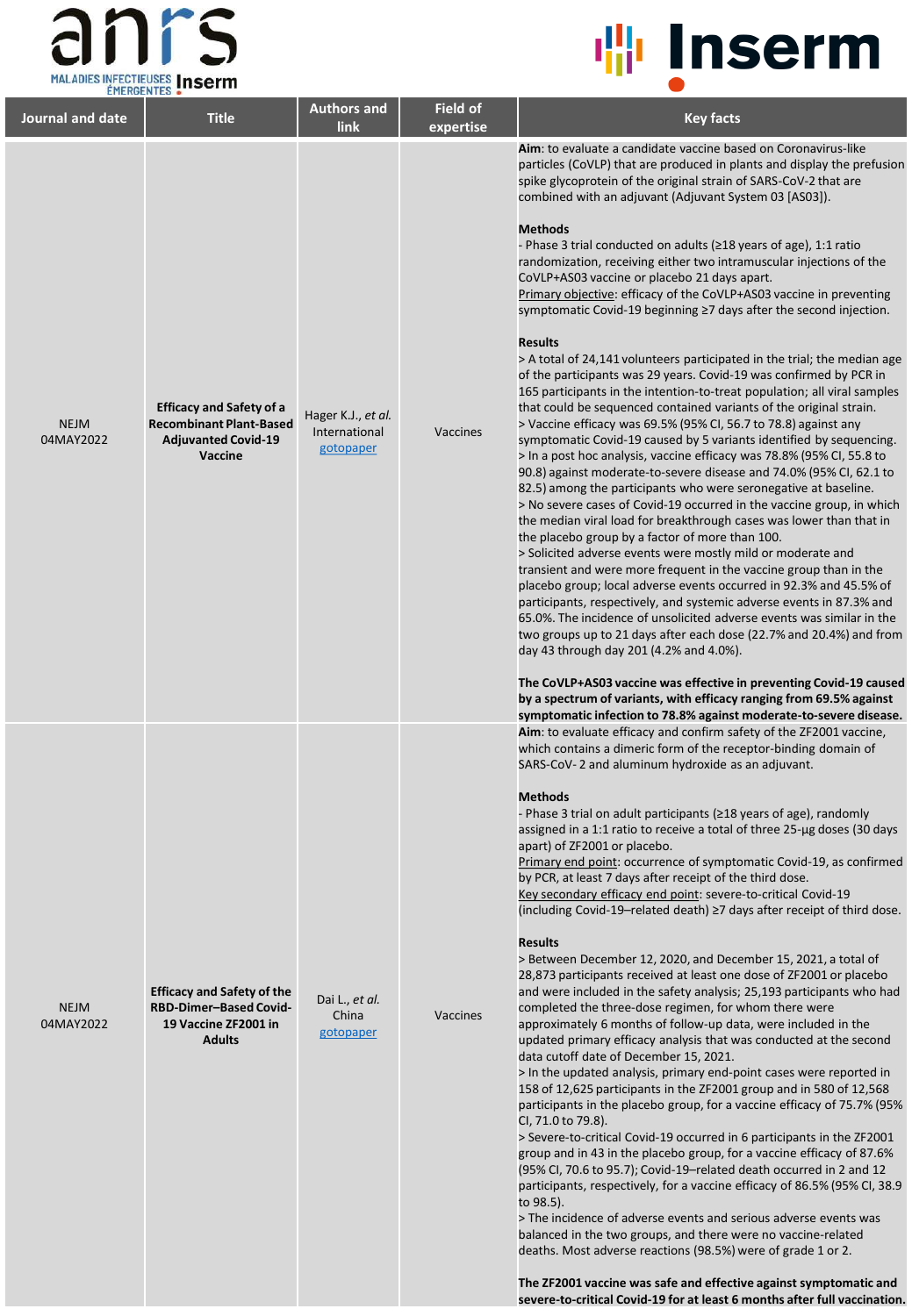I

### **WILLER** Inserm

messaging or policies, that differentially affected Omicron.

| Journal and date                 | <b>LITERULNILO O</b><br><b>Title</b>                                                                                        | <b>Authors and</b><br>link                    | <b>Field of</b><br>expertise    | <b>Key facts</b>                                                                                                                                                                                                                                                                                                                                                                                                                                                                                                                                                                                                                                                                                                                                                                                                                                                                                                                                                                                                                                                                                                                                                                                                                                                                                                                                                                                                                                                                                                                                                                                                                                                                                                                                                                                                                                                                                                                                                                                                                                                                                                                                                                                                                                                                                                                                                                                                                                                                                                                                                                                                                                                                      |
|----------------------------------|-----------------------------------------------------------------------------------------------------------------------------|-----------------------------------------------|---------------------------------|---------------------------------------------------------------------------------------------------------------------------------------------------------------------------------------------------------------------------------------------------------------------------------------------------------------------------------------------------------------------------------------------------------------------------------------------------------------------------------------------------------------------------------------------------------------------------------------------------------------------------------------------------------------------------------------------------------------------------------------------------------------------------------------------------------------------------------------------------------------------------------------------------------------------------------------------------------------------------------------------------------------------------------------------------------------------------------------------------------------------------------------------------------------------------------------------------------------------------------------------------------------------------------------------------------------------------------------------------------------------------------------------------------------------------------------------------------------------------------------------------------------------------------------------------------------------------------------------------------------------------------------------------------------------------------------------------------------------------------------------------------------------------------------------------------------------------------------------------------------------------------------------------------------------------------------------------------------------------------------------------------------------------------------------------------------------------------------------------------------------------------------------------------------------------------------------------------------------------------------------------------------------------------------------------------------------------------------------------------------------------------------------------------------------------------------------------------------------------------------------------------------------------------------------------------------------------------------------------------------------------------------------------------------------------------------|
| <b>NEJM</b><br>04MAY2022         | <b>Effectiveness of</b><br>Ad26.COV2.S and<br><b>BNT162b2 Vaccines</b><br>against Omicron Variant in<br><b>South Africa</b> | Gray G., et al.<br>South Africa<br>gotopaper  | Vaccines -<br>Immunisation      | Aim: to estimate the vaccine effectiveness of the original two-dose<br>series of the BNT162b2 vaccine and a second (booster) dose of the<br>Ad26.COV2.S vaccine against severe Covid-19 (hospitalization or<br>admission to an ICU or to high care ) caused by the omicron variant.<br><b>Methods</b><br>- Comparison of vaccine effectiveness against severe Covid-19 during<br>the period from November 15, 2021, to January 14, 2022 (omicron-<br>driven fourth wave)<br>- Vaccine effectiveness was compared between the two vaccine<br>groups according to the number of days since the second vaccine dose<br>had been administered (0 to 13 days, 14 to 27 days, 28 to 87 days [1 to<br>2 months], 88 to 147 days [3 to 4 months], and 148 days [5 months] or<br>longer)<br><b>Results</b><br>> Analysis of the results of 162,637 PCR tests, of which 93,854 (57.7%)<br>had been obtained from participants who had received two doses of<br>the BNT162b2 vaccine given at least 42 days apart or two doses of the<br>Ad26.COV2.S vaccine given 4 to 6 months apart.<br>> Among these participants, the test positivity rate was 34%; of those<br>with a positive PCR test, 1.6% had been admitted to a hospital and<br>0.5% to an ICU or to high care.<br>> Among the participants in the Ad26.COV2.S vaccine group, the<br>vaccine effectiveness against hospitalization for Covid-19 was 55%<br>(95% CI, 22 to 74) within 13 days after the second dose, 74% (95% CI,<br>57 to 84) at 14 to 27 days, and 72% (95% CI, 59 to 81) at 1 to 2 months.<br>> Among the participants in the BNT162b2 vaccine group, the vaccine<br>effectiveness was 81% (95% CI, 41 to 94) within 13 days after the<br>second dose, 88% (95% CI, 62 to 96) at 14 to 27 days, 70% (95% CI, 64<br>to 76) at 1 to 2 months, 71% (95% CI, 68 to 74) at 3 to 4 months, and<br>67% (95% CI, 63 to 71) at 5 months or longer.<br>> Among the Ad26.COV2.S vaccine recipients, the vaccine<br>effectiveness against ICU admission or high care was 69% (95% CI, 26<br>to 87) at 14 to 27 days and 82% (95% CI, 57 to 93) at 1 to 2 months<br>after the second dose<br>> Among the BNT162b2 vaccine recipients, the vaccine effectiveness<br>against ICU admission or high care was 70% (95% CI, 56 to 79) at 1 to 2<br>months, 73% (95% CI, 67 to 77) at 3 to 4 months, and 71% (95% CI, 65<br>to 76) at 5 months or longer.<br>After two doses, both vaccines were equally effective against severe<br>disease caused by the omicron variant. These estimates were<br>calculated in a South African population with a high background<br>prevalence of SARS-CoV-2 exposure during the Covid-19 pandemic. |
| Science Transl Med.<br>03MAY2022 | The rapid replacement of<br>the Delta variant by<br>Omicron (B.1.1.529) in<br><b>England</b>                                | Paton R. S., et al.<br><b>UK</b><br>gotopaper | Public Health /<br>Epidemiology | Aim: to develope a set of hierarchical logistic growth models to<br>describe changes in the frequency of S gene target failure (SGTF) PCR<br>tests, which was a proxy for Omicron<br><b>Results</b><br>> The doubling time of SGTF cases peaked at 1.56 days (95% CI: 1.49,<br>1.63) on the 5th of December, while triple positive cases were halving<br>every 5.82 days (95% CI: 5.11, 6.67) going into Christmas 2021.<br>> We were unable to characterize the replacement of Delta by<br>Omicron with a single rate. The replacement rate decreased by<br>53.56% (95% Crl: 45.38, 61.01) between the 14th and 15th of<br>December, meaning the competitive advantage of Omicron<br>approximately halved.<br>> Preceding the changepoint, Omicron was replacing Delta 16.24%<br>(95% CrI: 9.72, 23.41) faster in those with two or more vaccine doses,<br>indicative of vaccine escape being a substantial component of the<br>competitive advantage. Despite the slowdown, Delta had almost<br>entirely been replaced in England within a month of the first<br>sequenced domestic case.<br>The synchrony of changepoints across regions at various stages of<br>Omicron epidemics suggests that the growth rate advantage was not<br>attenuated due to biological mechanisms related to strain<br>competition. The step-change in replacement could have resulted<br>from behavioral changes, potentially elicited by public health                                                                                                                                                                                                                                                                                                                                                                                                                                                                                                                                                                                                                                                                                                                                                                                                                                                                                                                                                                                                                                                                                                                                                                                                                                               |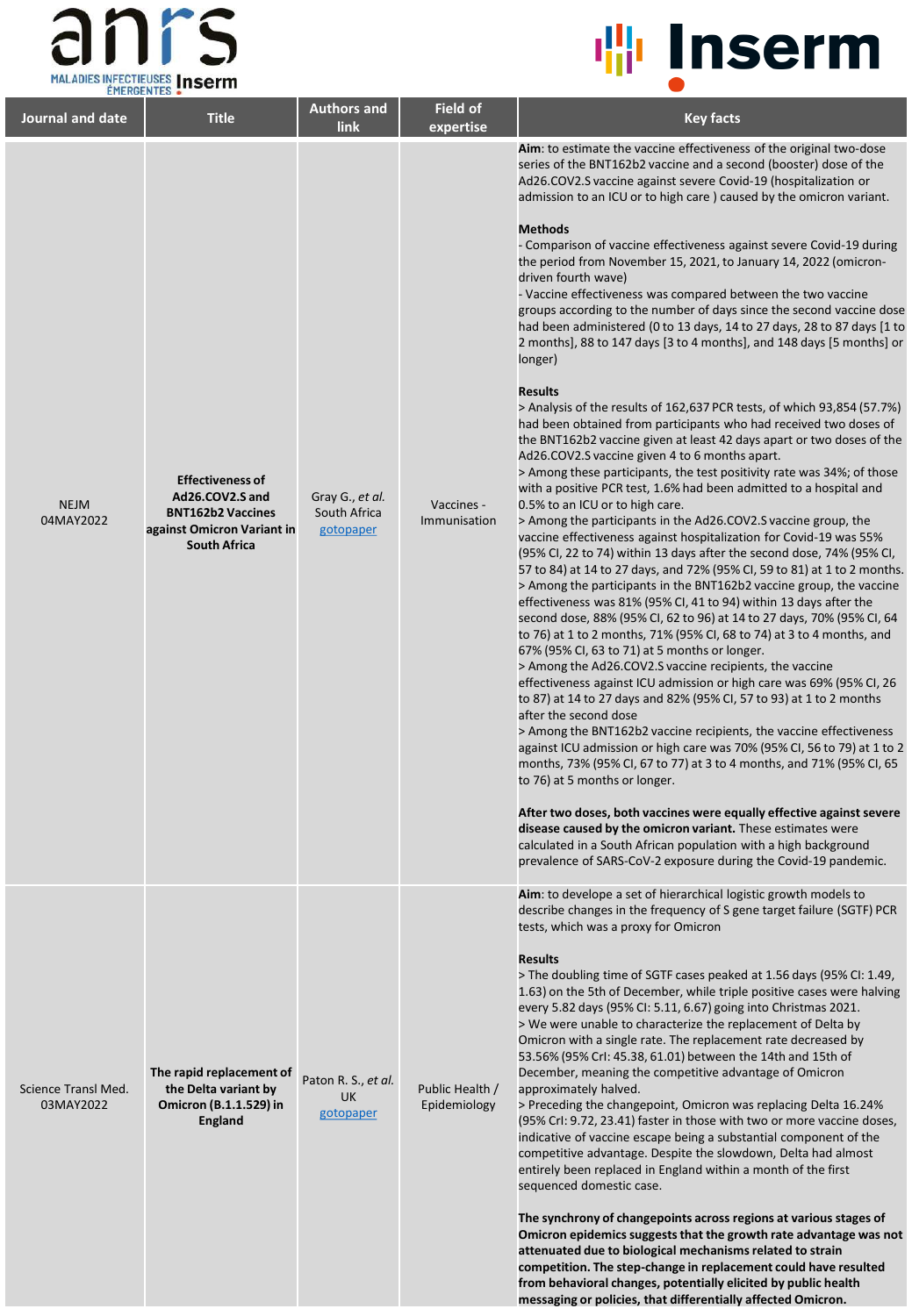| LILIVULITILU B<br>Journal and date | <b>Title</b>                                                                                                                                                                             | <b>Authors and</b><br><b>link</b>                                              | <b>Field of</b><br>expertise | <b>Key facts</b>                                                                                                                                                                                                                                                                                                                                                                                                                                                                                                                                                                                                                                                                                                                                                                                                                                                                                                                                                                                                                                                                                                                                                                                                                                                                                                                                                                                                                                                                                                                                                                                                                                                                                                                                                                                                                                                                                                                                                                                                                                                                                                                                                                                                                                                                                                                                                                                                                                                                                                                                                                                                                                                                                                                                                                          |
|------------------------------------|------------------------------------------------------------------------------------------------------------------------------------------------------------------------------------------|--------------------------------------------------------------------------------|------------------------------|-------------------------------------------------------------------------------------------------------------------------------------------------------------------------------------------------------------------------------------------------------------------------------------------------------------------------------------------------------------------------------------------------------------------------------------------------------------------------------------------------------------------------------------------------------------------------------------------------------------------------------------------------------------------------------------------------------------------------------------------------------------------------------------------------------------------------------------------------------------------------------------------------------------------------------------------------------------------------------------------------------------------------------------------------------------------------------------------------------------------------------------------------------------------------------------------------------------------------------------------------------------------------------------------------------------------------------------------------------------------------------------------------------------------------------------------------------------------------------------------------------------------------------------------------------------------------------------------------------------------------------------------------------------------------------------------------------------------------------------------------------------------------------------------------------------------------------------------------------------------------------------------------------------------------------------------------------------------------------------------------------------------------------------------------------------------------------------------------------------------------------------------------------------------------------------------------------------------------------------------------------------------------------------------------------------------------------------------------------------------------------------------------------------------------------------------------------------------------------------------------------------------------------------------------------------------------------------------------------------------------------------------------------------------------------------------------------------------------------------------------------------------------------------------|
| Lancet<br>02MAY2022                | <b>Remdesivir and three</b><br>other drugs for<br>hospitalised patients with<br><b>COVID-19: final results of</b><br>the WHO Solidarity<br>randomised trial and<br>updated meta-analyses | <b>WHO Solidarity</b><br><b>Trial Consortium</b><br>International<br>gotopaper | Therapeutics                 | Aim: to report the final results of Solidarity and meta-analyses of<br>mortality in all relevant trials to date.<br><b>Methods</b><br>- Solidarity enrolled consenting adults (aged ≥18 years) recently<br>hospitalised with definite COVID-19, regardless of any other patient<br>characteristics.<br>- Four study drugs (lopinavir, hydroxychloroquine, IFN-β1a, or<br>remdesivir) were locally available at that time or no study drug<br>(controls). All patients also received the local standard of care.<br>- Protocol-specified primary endpoint: in-hospital mortality,<br>subdivided by disease severity.<br>- Secondary endpoints: progression to ventilation if not already<br>ventilated, and time-to-discharge from hospital.<br><b>Findings</b><br>> Between March 22, 2020, and Jan 29, 2021, 14 221 patients were<br>recruited from 454 hospitals in 35 countries in all six WHO regions,<br>which included 8275 randomly allocated (1:1) either to remdesivir (ten<br>daily infusions, unless discharged earlier) or to its control (allocated<br>no study drug although remdesivir was locally available). Compliance<br>was high in both groups.<br>> Overall, 602 (14.5%) of 4146 patients assigned to remdesivir died<br>versus 643 (15.6%) of 4129 assigned to control (mortality rate ratio<br>[RR] 0.91 [95% CI 0.82-1.02], p=0.12).<br>> Of those already ventilated, 151 (42.1%) of 359 assigned to<br>remdesivir died versus 134 (38.6%) of 347 assigned to control (RR 1.13<br>$[0.89 - 1.42]$ , p=0.32).<br>> Of those not ventilated but on oxygen, 14.6% assigned to remdesivir<br>died versus 16.3% assigned to control (RR 0.87 [0.76-0.99], p=0.03).<br>> Of 1730 not on oxygen initially, 2.9% assigned to remdesivir died<br>versus 3.8% assigned to control (RR 0.76 [0.46-1.28], p=0.30).<br>> Combining all those not ventilated initially, 11.9% assigned to<br>remdesivir died versus 13.5% assigned to control (RR 0.86 [0.76–0.98],<br>p=0.02) and 14.1% versus 15.7% progressed to ventilation (RR 0.88<br>$[0.77 - 1.00]$ , p=0.04).<br>> The non-prespecified composite outcome of death or progression to<br>ventilation occurred in 19.6% assigned to remdesivir versus 22.5%<br>assigned to control (RR 0.84 [0.75–0.93], p=0.001).<br>> Allocation to daily remdesivir infusions (vs open-label control)<br>delayed discharge by about 1 day during the 10-day treatment period.<br>A meta-analysis of mortality in all randomised trials of remdesivir<br>versus no remdesivir yielded similar findings.<br>Remdesivir has no significant effect on patients with COVID-19 who<br>are already being ventilated. Among other hospitalised patients, it<br>has a small effect against death or progression to ventilation (or<br>both). |
| Cell<br>02MAY2022                  | <b>Virological characteristics</b><br>of the SARS-CoV-2<br><b>Omicron BA.2 spike</b>                                                                                                     | Yamasoba D., et<br>al.<br>Japan<br>gotopaper                                   | Virology                     | Aim: to study the virological characteristic of Omicron BA.2 as<br>compared with BA.1.<br><b>Results</b><br>> Statistical analysis showed that the effective reproduction number<br>of BA.2 is 1.4-fold higher than that of BA.1.<br>> Neutralization experiments revealed that immunity induced by<br>COVID vaccines widely administered to human populations is not<br>effective against BA.2, similar to BA.1, and that the antigenicity of<br>BA.2 is notably different from that of BA.1.<br>> Cell culture experiments showed that the BA.2 spike confers higher<br>replication efficacy in human nasal epithelial cells and is more<br>efficient in mediating syncytia formation than the BA.1 spike.<br>> Infection experiments using hamsters indicated that the BA.2 spike-<br>bearing virus is more pathogenic than the BA.1 spike-bearing virus.<br>The results of this multiscale investigations suggest that the risk of<br>BA.2 to global health is potentially higher than that of BA.1.                                                                                                                                                                                                                                                                                                                                                                                                                                                                                                                                                                                                                                                                                                                                                                                                                                                                                                                                                                                                                                                                                                                                                                                                                                                                                                                                                                                                                                                                                                                                                                                                                                                                                                                                                                                  |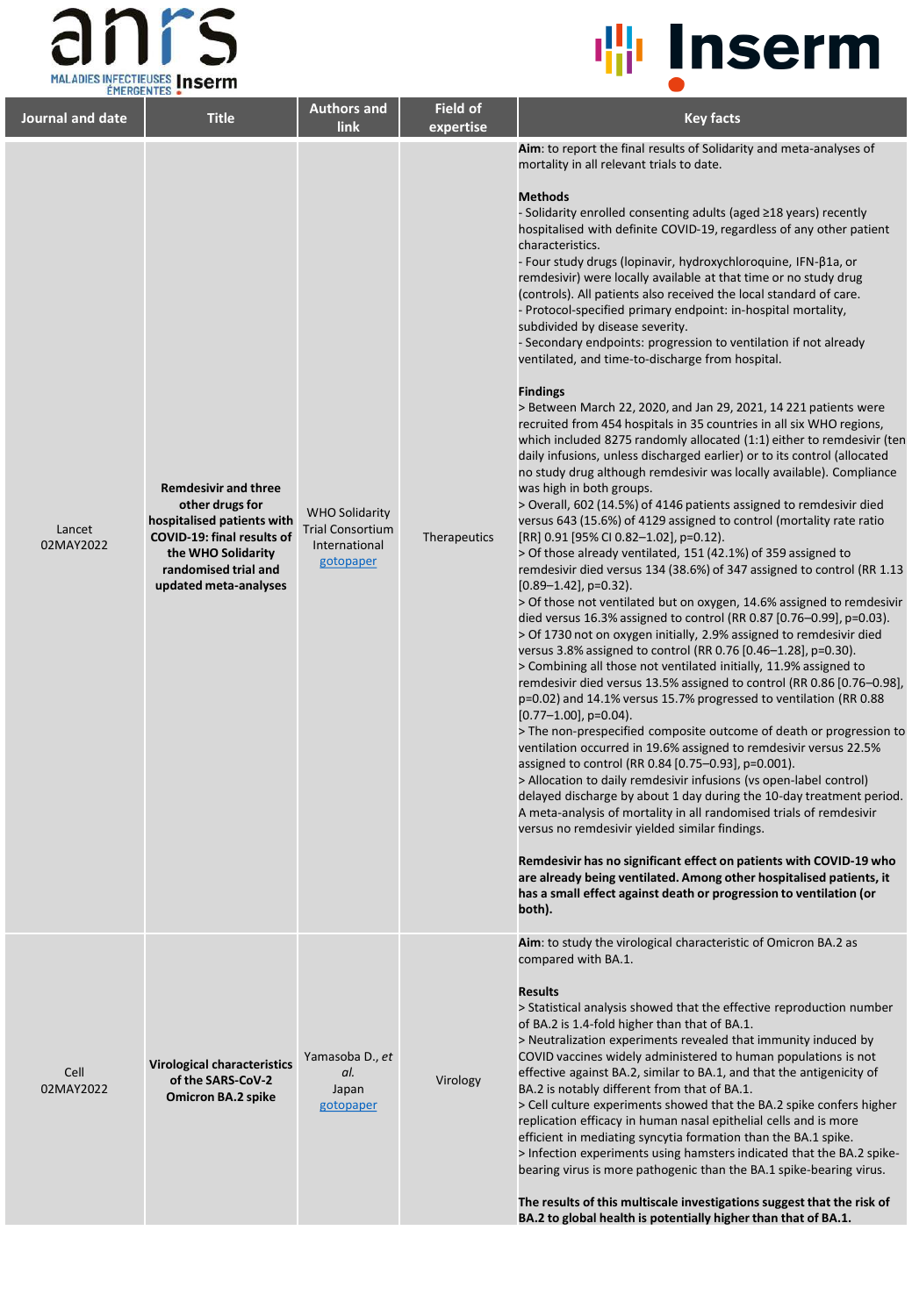

| Journal and date        | <b>Title</b>                                                                                                                                                                                                 | <b>Authors and</b><br>link                       | <b>Field of</b><br>expertise | <b>Key facts</b>                                                                                                                                                                                                                                                                                                                                                                                                                                                                                                                                                                                                                                                                                                                                                                                                                                                                                                                                                                                                                                                                                                                                                                                                                                                                                                                                                                                                                                                                                                                                                                                                                                                                                                                                                                                                                                                                                                                                                                                                                                                                                                                                                                                                                                                                                                                                                                                                                                                                                                                                                                                                                                                                                                                                                                                                                                                                                                                                                                                                                                                                                                                                                                                                                                                                                                                                                                                                                                                                                                                                                                       |
|-------------------------|--------------------------------------------------------------------------------------------------------------------------------------------------------------------------------------------------------------|--------------------------------------------------|------------------------------|----------------------------------------------------------------------------------------------------------------------------------------------------------------------------------------------------------------------------------------------------------------------------------------------------------------------------------------------------------------------------------------------------------------------------------------------------------------------------------------------------------------------------------------------------------------------------------------------------------------------------------------------------------------------------------------------------------------------------------------------------------------------------------------------------------------------------------------------------------------------------------------------------------------------------------------------------------------------------------------------------------------------------------------------------------------------------------------------------------------------------------------------------------------------------------------------------------------------------------------------------------------------------------------------------------------------------------------------------------------------------------------------------------------------------------------------------------------------------------------------------------------------------------------------------------------------------------------------------------------------------------------------------------------------------------------------------------------------------------------------------------------------------------------------------------------------------------------------------------------------------------------------------------------------------------------------------------------------------------------------------------------------------------------------------------------------------------------------------------------------------------------------------------------------------------------------------------------------------------------------------------------------------------------------------------------------------------------------------------------------------------------------------------------------------------------------------------------------------------------------------------------------------------------------------------------------------------------------------------------------------------------------------------------------------------------------------------------------------------------------------------------------------------------------------------------------------------------------------------------------------------------------------------------------------------------------------------------------------------------------------------------------------------------------------------------------------------------------------------------------------------------------------------------------------------------------------------------------------------------------------------------------------------------------------------------------------------------------------------------------------------------------------------------------------------------------------------------------------------------------------------------------------------------------------------------------------------------|
| Lancet HIV<br>01MAY2022 | Immunogenicity and<br>safety of a SARS-CoV-2<br>recombinant spike protein<br>nanoparticle vaccine in<br>people living with and<br>without HIV-1 infection: a<br>randomised, controlled,<br>phase 2A/2B trial | Mahdi S. A., et al.<br>South Africa<br>gotopaper | Vaccines                     | Aim: to evaluate the safety and immunogenicity of a Matrix-M<br>adjuvanted recombinant spike protein nanoparticle COVID-19 vaccine<br>(NVX-CoV2373; Novavax) in HIV-negative people and people living<br>with HIV-1.<br><b>Methods</b><br>> In this randomised, observer-blinded, multicentre, placebo-<br>controlled phase 2A/B trial in South Africa, participants aged 18-84<br>years, with and without underlying HIV-1, were enrolled from 16 sites<br>and randomly assigned (1:1) to receive two intramuscular injections of<br>NVX-CoV2373 or placebo, 21 days apart.<br>> People living with HIV-1 were on stable antiretroviral therapy and<br>had an HIV-1 viral load of less than 1000 copies per mL.<br>> Vaccine dosage was 5 μg SARS-CoV-2 recombinant spike protein<br>with 50 μg Matrix-M adjuvant, whereas 0.9% saline was used as<br>placebo injection (volume 0.5 mL each).<br>> All study staff and participants remained masked to study group<br>assignment.<br><b>Results</b><br>> Participants were enrolled between Aug 17 and Nov 25, 2020.<br>> The safety analysis set included 4164 HIV-negative participants<br>(2089 in the intervention group and 2075 in the placebo group) and<br>244 people living with HIV-1 (122 in the intervention group and 122 in<br>the placebo group). 1422 (34.1%) of 4164 HIV-negative people and 83<br>(34.0%) of 244 people living with HIV-1 were categorised as baseline<br>SARS-CoV-2-positive.<br>> In the NVX-CoV2373 group, solicited local and systemic adverse<br>events were more common in HIV-negative participants (427 [30.6%]<br>local and 401 [28.7%] systemic) than in people living with HIV-1 (20<br>$[25.3\%]$ local and 20 $[25.3\%]$ systemic) among those who were<br>baseline SARS-CoV-2-seronegative (naive).<br>> Of the serious adverse events that occurred among HIV-negative<br>people (of whom, two [0.1%] were baseline SARS-CoV-2-negative and<br>four [0.6%] were baseline SARS-CoV-2-positive) and people living with<br>HIV-1 (for whom there were no serious adverse events) in the NVX-<br>CoV2373 group, none were assessed as related to the vaccine.<br>> Among participants who were baseline SARS-CoV-2-negative in the<br>NVX-CoV2373 group, the anti-spike IgG geometric mean titres (GMTs)<br>and seroconversion rates (SCRs) were lower in people living with HIV-<br>1 (n=62) than in HIV-negative people (n=1234) following the first<br>vaccination (GMT: 508.6 vs 1195.3 ELISA units [EU]/mL; SCR: 51.6% vs<br>81.3%); and similarly so 14 days after the second vaccination for GMTs<br>(14 420.5 vs 31 631.8 EU/mL), whereas the SCR was similar at this<br>point (100.0% vs 99.3%).<br>> In the NVX-CoV2373 group, anti-spike IgG GMTs 14 days after the<br>second vaccination were substantially higher in those who were<br>baseline SARS-CoV-2-positive than in those who were baseline SARS-<br>CoV-2-seronegative for HIV-negative participants (100 666-1 vs<br>31 631 8 EU/mL) and for people living with HIV-1 (98 399 5 vs 14 420 5<br>EU/mL). This was also the case for angiotensin-converting enzyme 2<br>receptor-binding antibody and neutralising antibody titres.<br>The safety of the NVX-CoV2373 vaccine in people living with HIV-1<br>was similar to that in HIV-negative participants. However, people<br>living with HIV-1 not previously exposed to SARS-CoV-2 had<br>attenuated humoral immune responses to NVX-CoV2373 compared<br>with their HIV-negative vaccine counterparts, but not so if they were<br>baseline SARS-CoV-2-positive. |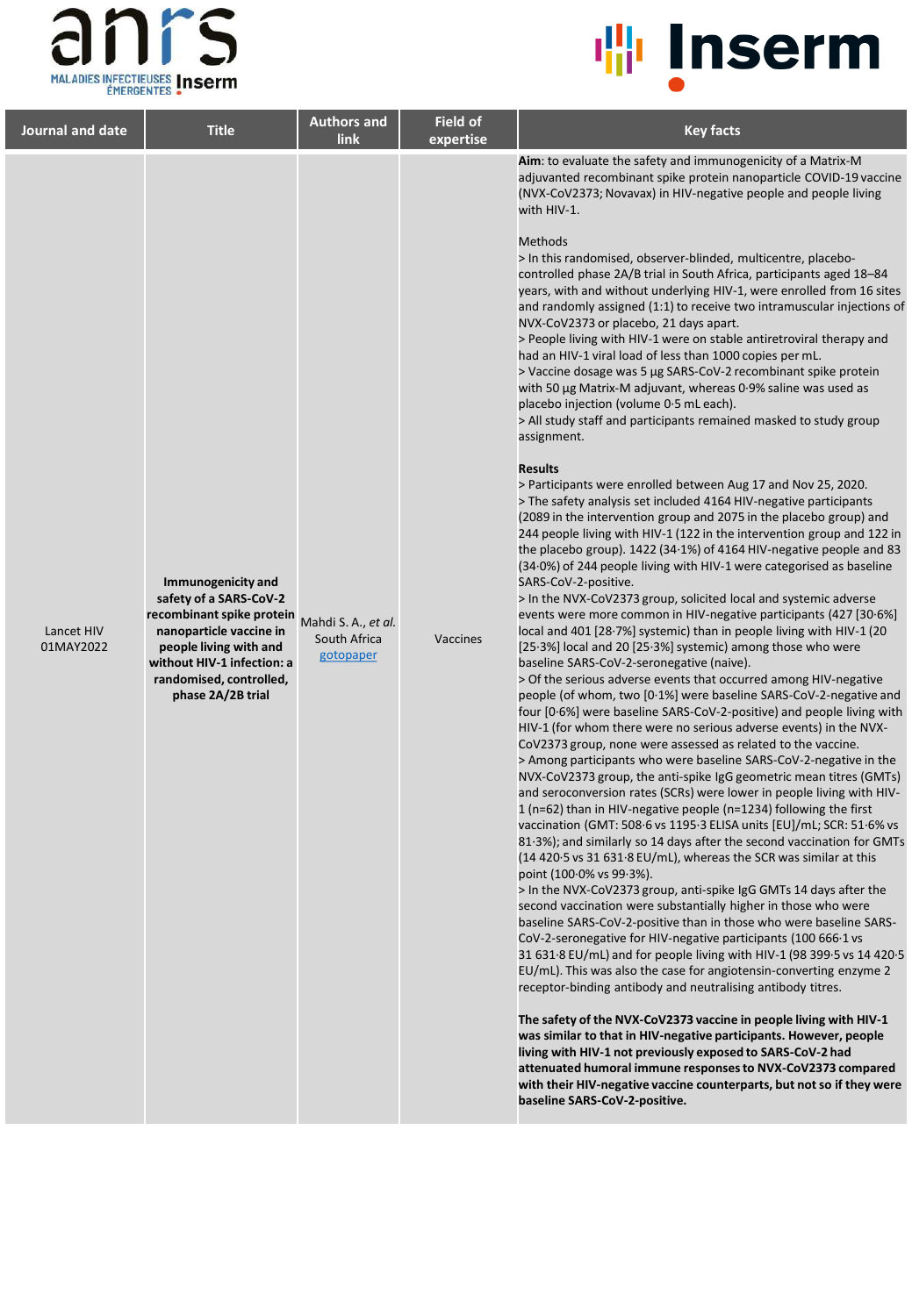

| Journal and date                    | <b>Title</b>                                                                                                                                          | <b>Authors and</b><br>link                        | <b>Field of</b><br>expertise | <b>Key facts</b>                                                                                                                                                                                                                                                                                                                                                                                                                                                                                                                                                                                                                                                                                                                                                                                                                                                                                                                                                                                                                                                                                                                                                                                                                                                                                                                                                                                                                                                                                                                                                                                                                                                                                                                                                                                                                               |
|-------------------------------------|-------------------------------------------------------------------------------------------------------------------------------------------------------|---------------------------------------------------|------------------------------|------------------------------------------------------------------------------------------------------------------------------------------------------------------------------------------------------------------------------------------------------------------------------------------------------------------------------------------------------------------------------------------------------------------------------------------------------------------------------------------------------------------------------------------------------------------------------------------------------------------------------------------------------------------------------------------------------------------------------------------------------------------------------------------------------------------------------------------------------------------------------------------------------------------------------------------------------------------------------------------------------------------------------------------------------------------------------------------------------------------------------------------------------------------------------------------------------------------------------------------------------------------------------------------------------------------------------------------------------------------------------------------------------------------------------------------------------------------------------------------------------------------------------------------------------------------------------------------------------------------------------------------------------------------------------------------------------------------------------------------------------------------------------------------------------------------------------------------------|
| eClinical Medicine<br>01MAY2022     | <b>Multivariate profile and</b><br>acute-phase correlates of<br>cognitive deficits in a<br>COVID-19 hospitalised<br>cohort                            | Hampshire A., et<br>al.<br><b>UK</b><br>gotopaper | <b>Clinics</b>               | Aim: to determine whether cognitive deficits relate to clinical features<br>from the acute phase or to mental health status at the point of<br>assessment, and quantify rate of recovery.<br><b>Methods:</b><br>Detailed computerised cognitive assessment to assess patients at<br>timepoints ranging from between 1 and 10 months post admission to<br>hospital for severe COVID-19. Global accuracy and response time<br>composites were calculated (G_SScore & G_RT). Linear modelling<br>predicted composite score deficits from acute severity, mental-health<br>status at assessment, and time from hospital admission. The pattern<br>of deficits across tasks was qualitatively compared with normal age-<br>related decline, and early-stage dementia.<br><b>Findings:</b><br>>COVID-19 survivors were less accurate (G_SScore=-0.53SDs) and<br>slower (G_RT=+0.89SDs) in their responses than expected compared<br>to their matched controls.<br>> Acute illness, but not chronic mental health, significantly predicted<br>cognitive deviation from expected scores (G_SScore (p=0.0037) and<br>$G_RT(p = 0.0366)$ .<br>> The most prominent task associations with COVID-19 were for<br>higher cognition and processing speed, which was qualitatively<br>distinct from the profiles of normal ageing and dementia and similar<br>in magnitude to the effects of ageing between 50 and 70 years of age.<br>Cognitive deficits after severe COVID-19 relate most strongly to acute<br>illness severity, persist long into the chronic phase, and recover<br>slowly if at all, with a characteristic profile highlighting higher<br>cognitive functions and processing speed.                                                                                                                                                       |
| Lancet Reg Health Eur.<br>29APR2022 | <b>Hyper inflammatory</b><br>syndrome following<br>COVID-19 mRNA vaccine in<br>children: A national post-<br>authorization<br>pharmacovigilance study | Ouldali N., et al.<br>France<br>gotopaper         | Vaccines                     | <b>Aim</b> : to assess the risk of hyper-inflammatory syndrome following<br>COVID-19 mRNA vaccine in children.<br><b>Methods</b><br>> Post-authorization national population-based surveillance using the<br>French enhanced pharmacovigilance surveillance system for COVID-19<br>vaccines<br>> All cases of suspected hyper-inflammatory syndrome following<br>COVID-19 mRNA vaccine in 12-17-year-old children between June<br>15th, 2021 and January 1st, 2022, were reported<br><b>Results</b><br>> Up to January 2022, 8,113,058 COVID-19 mRNA vaccine doses were<br>administered to 4,079,234 12-17-year-old children. Among them, 12<br>presented a hyper-inflammatory syndrome with multisystemic<br>involvement.<br>> Main clinical features included male predominance (10/12, 83%),<br>cardiac involvement (10/12, 83%), digestive symptoms (10/12, 83%),<br>coagulopathy (7/12, 58%), cytolytic hepatitis (6/12, 50%), and shock<br>$(5/12, 42\%).$<br>> 4/12 (33%) required intensive care unit transfer, and 3/12 (25%)<br>hemodynamic support. All cases recovered.<br>> In eight cases, no evidence of previous SARS-CoV-2 infection was<br>found. The reporting rate was 1.5 (95%CI [0.8; 2.6]) per 1,000,000<br>doses injected, i.e. 2.9 (95%CI [1.5; 5.1]) per 1,000,000 12-17-year-old<br>vaccinated children. As a comparison, 113 MIS-C (95%CI [95; 135])<br>occurred per 1,000,000 12-17-year-old children infected by SARS-CoV-<br>2.<br>Very few cases of hyper-inflammatory syndrome with multi-organ<br>involvement occurred following COVID-19 mRNA vaccine in 12-17-<br>year-old children. The low reporting rate of this syndrome, compared<br>to the rate of post-SARS-CoV-2 MIS-C in the same age-group, largely<br>supports the vaccination in a context of an important circulation of<br><b>SARS-COV-2</b> |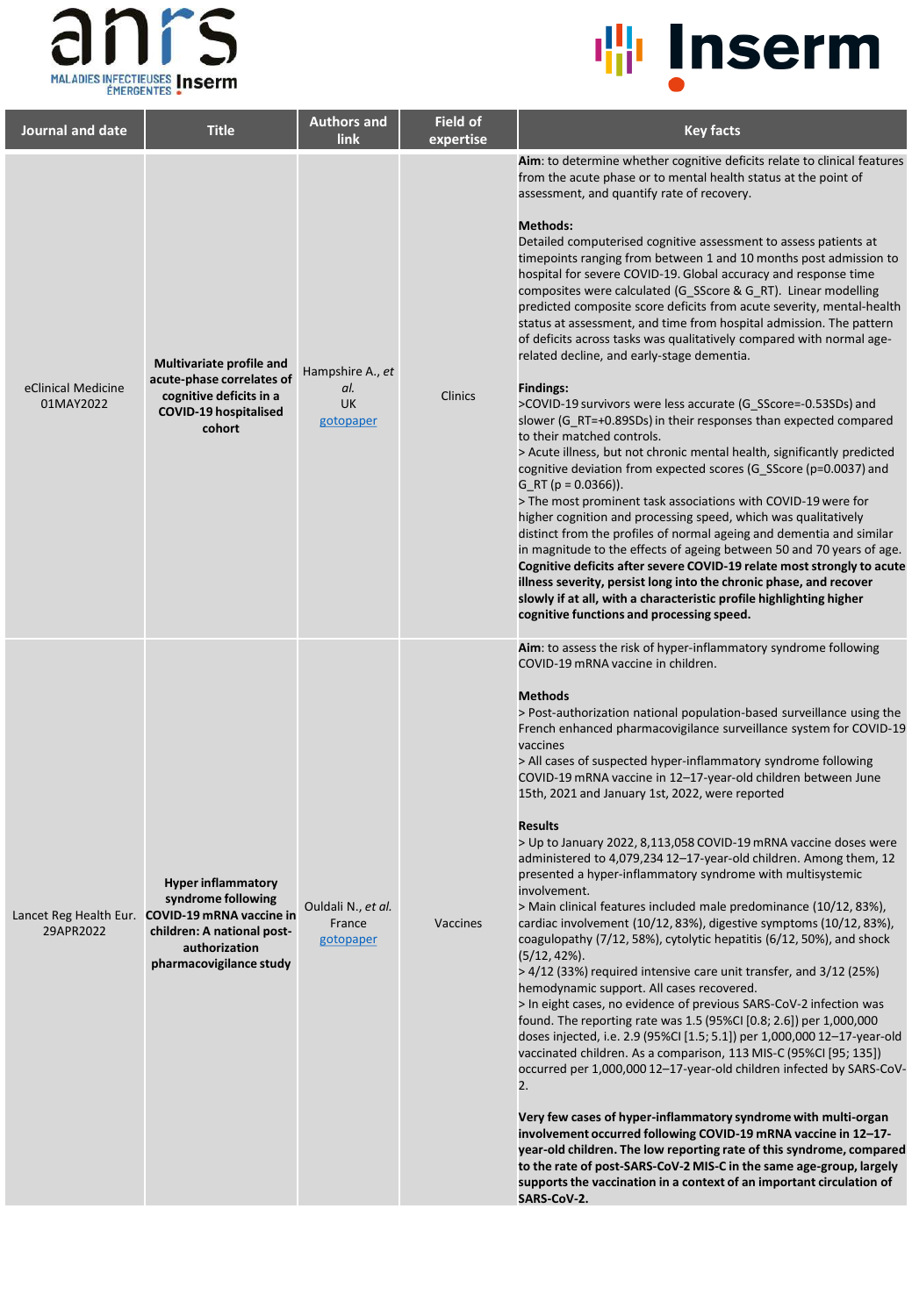

| Journal and date                   | <b>Title</b>                                                                                                                                  | <b>Authors and</b><br>link                   | <b>Field of</b><br>expertise | <b>Key facts</b>                                                                                                                                                                                                                                                                                                                                                                                                                                                                                                                                                                                                                                                                                                                                                                                                                                                                                                                                                                                                                                                                                                                                                                                                                                                                                                                                                                                                                                                                                                                                                                                                                                                                                                                                                                                                                                                                                                                                                                                                                                              |
|------------------------------------|-----------------------------------------------------------------------------------------------------------------------------------------------|----------------------------------------------|------------------------------|---------------------------------------------------------------------------------------------------------------------------------------------------------------------------------------------------------------------------------------------------------------------------------------------------------------------------------------------------------------------------------------------------------------------------------------------------------------------------------------------------------------------------------------------------------------------------------------------------------------------------------------------------------------------------------------------------------------------------------------------------------------------------------------------------------------------------------------------------------------------------------------------------------------------------------------------------------------------------------------------------------------------------------------------------------------------------------------------------------------------------------------------------------------------------------------------------------------------------------------------------------------------------------------------------------------------------------------------------------------------------------------------------------------------------------------------------------------------------------------------------------------------------------------------------------------------------------------------------------------------------------------------------------------------------------------------------------------------------------------------------------------------------------------------------------------------------------------------------------------------------------------------------------------------------------------------------------------------------------------------------------------------------------------------------------------|
| <b>JAMA Netw Open</b><br>29APR2022 | <b>Comparison of Home</b><br><b>Antigen Testing With RT-</b><br><b>PCR and Viral Culture</b><br>During the Course of SARS-<br>CoV-2 Infection | Chu T. V., et al.<br><b>USA</b><br>gotopaper | <b>Diagnostics</b>           | Aim: to evaluate the diagnostic performance of home antigen tests<br>compared with RT-PCR and viral culture by days from illness onset, as<br>well as user acceptability.<br><b>Methods</b><br>> This prospective cohort study was conducted from January to May<br>2021 in San Diego County, California, and metropolitan Denver,<br>Colorado<br>> The primary outcome was the daily sensitivity of home antigen tests<br>to detect RT-PCR-confirmed cases.<br><b>Results</b><br>> This study enrolled 225 persons with RT-PCR-confirmed infection<br>(median [range] age, 29 [1-83] years; 117 female participants [52%];<br>10 [4%] Asian, 6 [3%] Black or African American, 50 [22%] Hispanic or<br>Latino, 3 [1%] Native Hawaiian or Other Pacific Islander, 145 [64%]<br>White, and 11 [5%] multiracial individuals) who completed 3044<br>antigen tests and 642 nasopharyngeal swabs.<br>> Antigen test sensitivity was 50% (95% CI, 45%-55%) during the<br>infectious period, 64% (95% CI, 56%-70%) compared with same-day<br>RT-PCR, and 84% (95% CI, 75%-90%) compared with same-day<br>cultures.<br>> Antigen test sensitivity peaked 4 days after illness onset at 77% (95%<br>CI, 69%-83%). Antigen test sensitivity improved with a second antigen<br>test 1 to 2 days later, particularly early in the infection. Six days after<br>illness onset, antigen test result positivity was 61% (95% CI, 53%-68%).<br>> Almost all (216 [96%]) surveyed individuals reported that they would<br>be more likely to get tested for SARS-CoV-2 infection if home antigen<br>tests were available over the counter.<br>These resultssuggest thatantigen test sensitivity for SARS-CoV-2 was<br>moderate compared with RT-PCR and high compared with viral<br>culture. The results also suggest that symptomatic individuals with<br>an initial negative home antigen test result for SARS-CoV-2 infection<br>should test again 1 to 2 days later because test sensitivity peaked<br>several days after illness onset and improved with repeated testing. |
| Nature<br>28APR2022                | Inflammasome activation<br>in infected macrophages<br>drives COVID-19 pathology                                                               | Sefik E., et al.<br><b>USA</b><br>gotopaper  | Immunology                   | Aim: to assess the role of viral infection on the inflammatory<br>macrophage response, the activation of inflammasomes and<br>pyroptosis.<br><b>Methods:</b><br>Mechanistic study of the MISTRG6 COVID-19 mice model.<br><b>Findings:</b><br>> SARS-CoV-2 infection and replication in lung-resident human<br>macrophages is a critical driver of disease. In response to infection<br>mediated by CD16 and ACE2 receptors, human macrophages activate<br>inflammasomes, release IL-1 and IL-18 and undergo pyroptosis<br>thereby contributing to the hyperinflammatory state of the lungs.<br>> Inflammasome activation and its accompanying inflammatory<br>response is necessary for lung inflammation, as inhibition of the<br>NLRP3 inflammasome pathway reverses chronic lung pathology.<br>> Remarkably, this same blockade of inflammasome activation leads<br>to the release of infectious virus by the infected macrophages.<br>Inflammasomes oppose host infection by SARS-CoV-2 by production<br>of inflammatory cytokines and suicide by pyroptosis to prevent a<br>productive viral cycle.                                                                                                                                                                                                                                                                                                                                                                                                                                                                                                                                                                                                                                                                                                                                                                                                                                                                                                                                                      |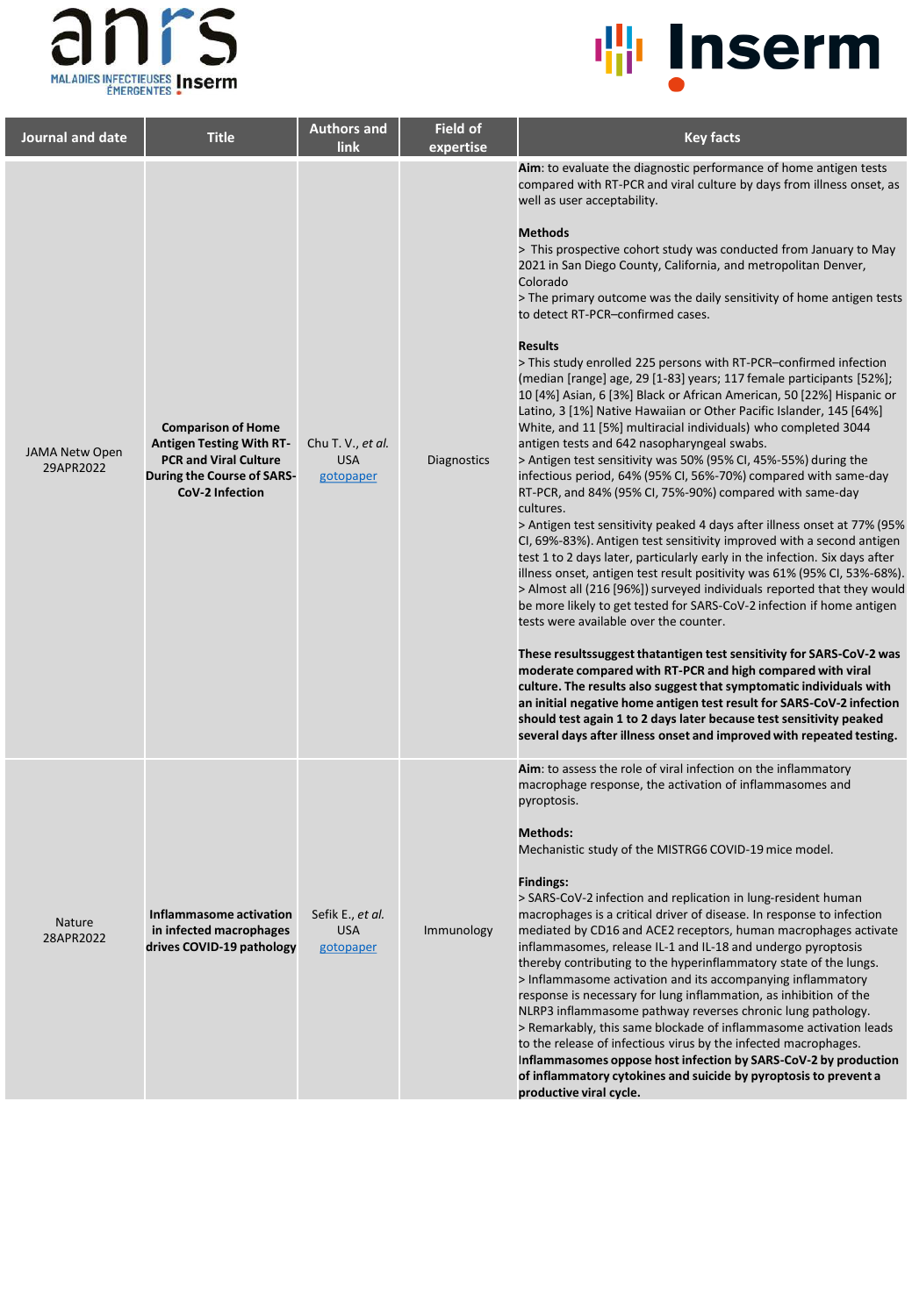I

### **WE Inserm**

| EMERGENTES .<br>Journal and date | <b>Title</b>                                                                                                                  | <b>Authors and</b><br>link                        | <b>Field of</b><br>expertise    | <b>Key facts</b>                                                                                                                                                                                                                                                                                                                                                                                                                                                                                                                                                                                                                                                                                                                                                                                                                                                                                                                                                                                                                                                                                                                                                                                                                                                                                                                                                                                                                                                                                                                                                                                                                                                                                                                                                                                                 |
|----------------------------------|-------------------------------------------------------------------------------------------------------------------------------|---------------------------------------------------|---------------------------------|------------------------------------------------------------------------------------------------------------------------------------------------------------------------------------------------------------------------------------------------------------------------------------------------------------------------------------------------------------------------------------------------------------------------------------------------------------------------------------------------------------------------------------------------------------------------------------------------------------------------------------------------------------------------------------------------------------------------------------------------------------------------------------------------------------------------------------------------------------------------------------------------------------------------------------------------------------------------------------------------------------------------------------------------------------------------------------------------------------------------------------------------------------------------------------------------------------------------------------------------------------------------------------------------------------------------------------------------------------------------------------------------------------------------------------------------------------------------------------------------------------------------------------------------------------------------------------------------------------------------------------------------------------------------------------------------------------------------------------------------------------------------------------------------------------------|
| <b>BMJ</b><br>27APR2022          | Development and<br>validation of the symptom<br>burden questionnaire for<br>long covid (SBQ-LC): Rasch<br>analysis            | Hughes S. E., et<br>al.<br><b>UK</b><br>gotopaper | Long Covid                      | Aim: to describe the development and validation of a novel patient<br>reported outcome measure for symptom burden from long covid, the<br>symptom burden questionnaire for long covid (SBQ-LC).<br><b>Methods:</b><br>Multiphase, prospective mixed methods study. Remote data<br>collection and social media channels in the UK, 14 April-1 Aug 2021.<br>Findings:<br>> SBQ-LC (version 1.0) is a modular instrument measuring patient<br>reported outcomes and is composed of 17 independent scales with<br>promising psychometric properties. Respondents rate their symptom<br>burden during the past seven days using a dichotomous response or 4<br>point rating scale.<br>> Each scale provides coverage of a different symptom domain and<br>returns a summed raw score that can be transformed to a linear (0-<br>100) score. Higher scores represent higher symptom burden.<br>> After rating scale refinement and item reduction, all scales satisfied<br>the Rasch model requirements for unidimensionality (principal<br>component analysis of residuals: first residual contrast values <2.00<br>eigenvalue units) and item fit (outfit mean square values within 0.5 -<br>$1.5$ logits).<br>> Across the 17 scales, person reliability ranged from 0.34 to 0.87,<br>person separation ranged from 0.71 to 2.56, item separation ranged<br>from 1.34 to 13.86, and internal consistency reliability (Cronbach's<br>alpha) ranged from 0.56 to 0.91.<br>SBQ-LC (version 1.0) is a comprehensive patient reported outcome<br>instrument developed using modern psychometric methods. It<br>measures symptoms of long covid important to people with lived<br>experience of the condition and may be used to evaluate the impact<br>of interventions and inform best practice in clinical management. |
| <b>PNAS</b><br>27APR2022         | An ensemble model based<br>on early predictors to<br>forecast COVID-19 health<br>care demand in France                        | Paireau J., et al.<br>France<br>gotopaper         | Public Health /<br>Epidemiology | Aim: to design an ensemble that combines several models to<br>anticipate French COVID-19 health care needs.<br>- Performance of 12 individual models and 19 predictors to anticipate<br>French COVID-19-related health care needs from September 7, 2020,<br>to March 6, 2021.<br>- Ensemble model by combining the individual forecasts and<br>retrospectively test this model from March 7, 2021, to July 6, 2021.<br><b>Findings:</b><br>> The inclusion of early predictors (epidemiological, mobility, and<br>meteorological predictors) can halve the rms error for 14-d-ahead<br>forecasts, with epidemiological and mobility predictors contributing<br>the most to the improvement.<br>> On average, the ensemble model is the best or second-best model,<br>depending on the evaluation metric.<br>This approach facilitates the comparison and benchmarking of<br>competing models through their integration in a coherent analytical<br>framework                                                                                                                                                                                                                                                                                                                                                                                                                                                                                                                                                                                                                                                                                                                                                                                                                                                    |
| Nature Commun.<br>27APR2022      | Safety and serum<br>distribution of anti-SARS-<br>CoV-2 monoclonal<br>antibody MAD0004J08<br>after intramuscular<br>injection | Lanini S., et al.<br><b>Italy</b><br>gotopaper    | Therapeutics                    | <b>Background:</b> MAD0004J08 is a potent Fc-engineered monoclonal<br>antibody (mAb) able to neutralize in vitro all current SARS-CoV-2 VoCs<br>including omicron variant even if with significantly reduced potency.<br>Aim: to evaluate data obtained from the first 30 days of a phase 1<br>clinical study.<br>Primary endpoint: percentage of severe adverse events.<br>Secondary endpoints: pharmacokinetic and serum neutralization<br>titers.<br><b>Results</b><br>> A single dose administration of MAD0004J08 via intramuscular (i.m.)<br>route is safe and well tolerated, resulting in rapid serum distribution<br>and sera neutralizing titers higher than COVID-19 convalescent and<br>vaccinated subjects.<br>> A single dose administration of MAD0004J08 is also sufficient to<br>effectively neutralize major SARS-CoV-2 VOCs (alpha, beta, gamma<br>and delta).<br>MAD0004J08 can be a major advancement in the prophylaxis and<br>clinical management of COVID-19.                                                                                                                                                                                                                                                                                                                                                                                                                                                                                                                                                                                                                                                                                                                                                                                                                            |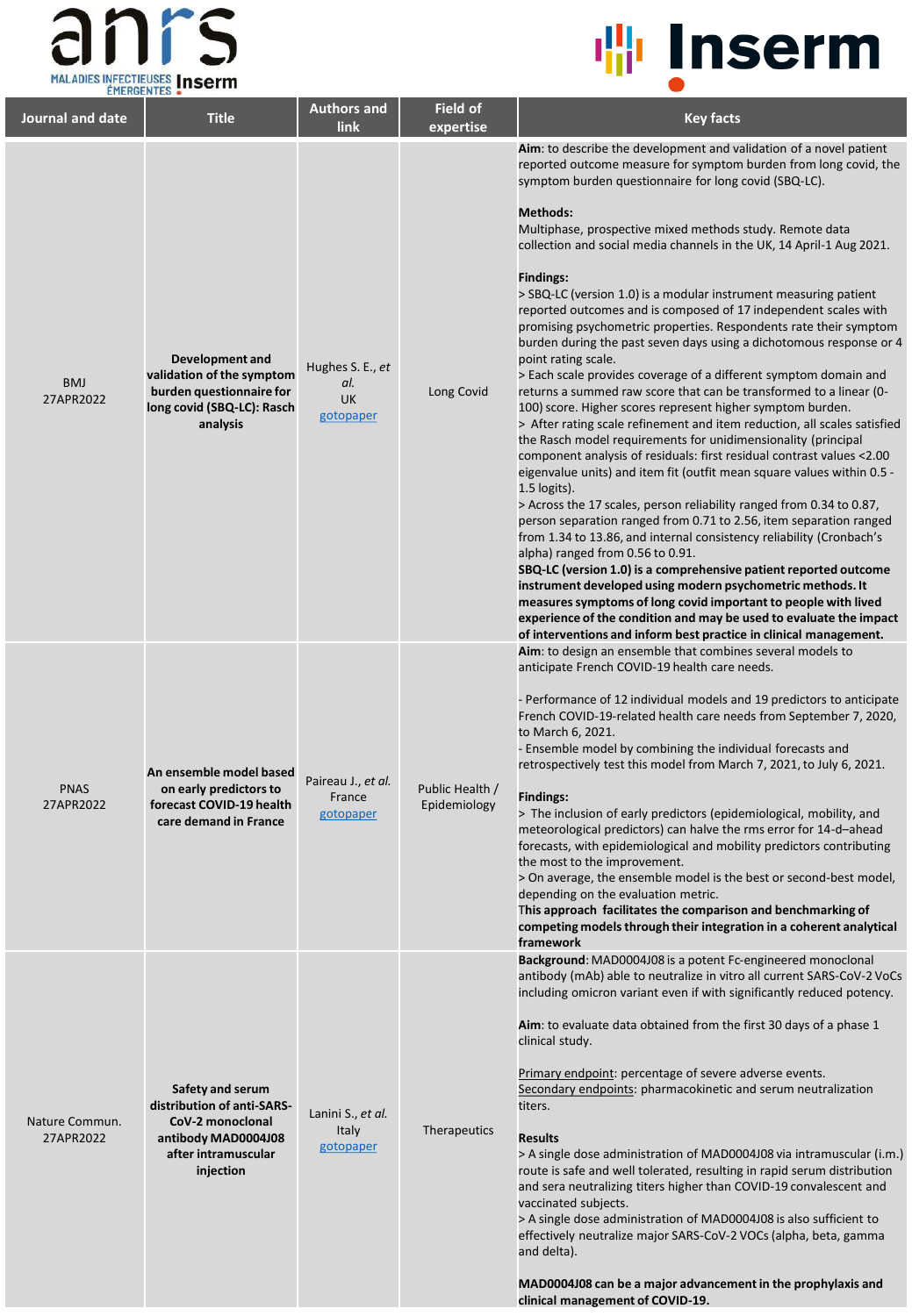

| Journal and date        | <b>Title</b>                                                                                                                                              | <b>Authors and</b><br><b>link</b>              | <b>Field of</b><br>expertise    | <b>Key facts</b>                                                                                                                                                                                                                                                                                                                                                                                                                                                                                                                                                                                                                                                                                                                                                                                                                                                                                                                                                                                                                                                                                                                                                                                                                                                                                                                                                                                                                                                                                                                                                                                                                                                                                                                                                                                                                                                                                                                                                                                                                                                                                                                                                                                                                                                                                                   |
|-------------------------|-----------------------------------------------------------------------------------------------------------------------------------------------------------|------------------------------------------------|---------------------------------|--------------------------------------------------------------------------------------------------------------------------------------------------------------------------------------------------------------------------------------------------------------------------------------------------------------------------------------------------------------------------------------------------------------------------------------------------------------------------------------------------------------------------------------------------------------------------------------------------------------------------------------------------------------------------------------------------------------------------------------------------------------------------------------------------------------------------------------------------------------------------------------------------------------------------------------------------------------------------------------------------------------------------------------------------------------------------------------------------------------------------------------------------------------------------------------------------------------------------------------------------------------------------------------------------------------------------------------------------------------------------------------------------------------------------------------------------------------------------------------------------------------------------------------------------------------------------------------------------------------------------------------------------------------------------------------------------------------------------------------------------------------------------------------------------------------------------------------------------------------------------------------------------------------------------------------------------------------------------------------------------------------------------------------------------------------------------------------------------------------------------------------------------------------------------------------------------------------------------------------------------------------------------------------------------------------------|
| <b>BMJ</b><br>27APR2022 | Public health impact of<br>covid-19 vaccines in the<br>US: observational study                                                                            | Suthar A.B., et al.<br><b>USA</b><br>gotopaper | Public Health /<br>Epidemiology | Aim: To evaluate the impact of vaccine scale-up on population level<br>covid-19 mortality and incidence in the United States.<br><b>Methods</b><br>> Observational study: US county level case surveillance and vaccine<br>administration data reported from 14 December 2020 to 18 December<br>2021, including residents of 2558 counties from 48 US states.<br><b>Results</b><br>> In total, 30 643 878 cases of covid-19 and 439 682 deaths associated<br>with covid-19 occurred over 132 791 county weeks.<br>> A 10% improvement in vaccination coverage was associated with an<br>8% (95% confidence interval 8% to 9%) reduction in mortality rates<br>and a 7% (6% to 8%) reduction in incidence.<br>> Higher vaccination coverage levels were associated with reduced<br>mortality and incidence rates during the eras of alpha and delta<br>variant predominance.<br>Higher vaccination coverage was associated with lower rates of<br>population level covid-19 mortality and incidence in the US.                                                                                                                                                                                                                                                                                                                                                                                                                                                                                                                                                                                                                                                                                                                                                                                                                                                                                                                                                                                                                                                                                                                                                                                                                                                                                                      |
| <b>BMC</b><br>07APR2022 | Personal and professional<br>quality of life among<br><b>French health care</b><br>workers during the first<br>COVID-19 wave: a cross-<br>sectional study | Grelier A., et al.<br>France<br>gotopaper      | Public Health /<br>Epidemiology | <b>Methods</b><br>> All health care workers from our hospital were invited to fill-in an<br>anonymous e-questionnaire of 71 questions regarding perceived<br>personal, professional and overall quality of life before and during the<br>first COVID-19 wave, general profile, occupation and job<br>characteristics, change of assignment, COVID-care features if relevant,<br>general perception during the first wave, and personal experience of<br>being encouraged or stigmatised.<br><b>Results</b><br>> There were 794 participants, with a majority of nursing professionals<br>$(n = 416, 56\%)$ , including 57 nurse managers, 243 nurses, and 116<br>nurse assistants. Other participants were physicians ( $n = 188$ ) and<br>other health care staff ( $n = 140$ ).<br>> Before the crisis, professional quality of life was low (6.5 on a 10-<br>point scale) overall. The personal quality of life was higher (8.1)<br>particularly for physicians and nurse managers.<br>> The COVID crisis saw a marked decrease in the personal quality of<br>life $(-1.7)$ , more pronounced in younger health care workers.<br>Professional quality of life was less affected $(-0.4)$ and stayed almost<br>constant for physicians. Staff in COVID units had a more positive<br>perception of the crisis but experienced more fatigue, which resulted<br>in similar quality of life levels in COVID and non-COVID units.<br>> Encouragements originated more often from relatives or colleagues<br>than hospital managers and were exceptionally common: 63.4% of all<br>participants, from 50.5% for other staff to 71.3% for physicians (p<br>= 0.0005). Stigmatisation was reported by 19.3% of participants, with a<br>higher proportion ( $p = 0.0001$ ) among nurses (26.3%) and assistant<br>nurses (23.3%) than among physicians (8.5%).<br>> From multivariate analysis, higher age, working as a physician and<br>receiving encouragements were independently associated with lower<br>loss of overall quality of life.<br>The resilience of health care workers was high overall during the first<br>COVID wave although the quality of life decreased more among<br>nursing staff. Social support in the form of encouragements is a key<br>part of management, particularly in times of crisis. |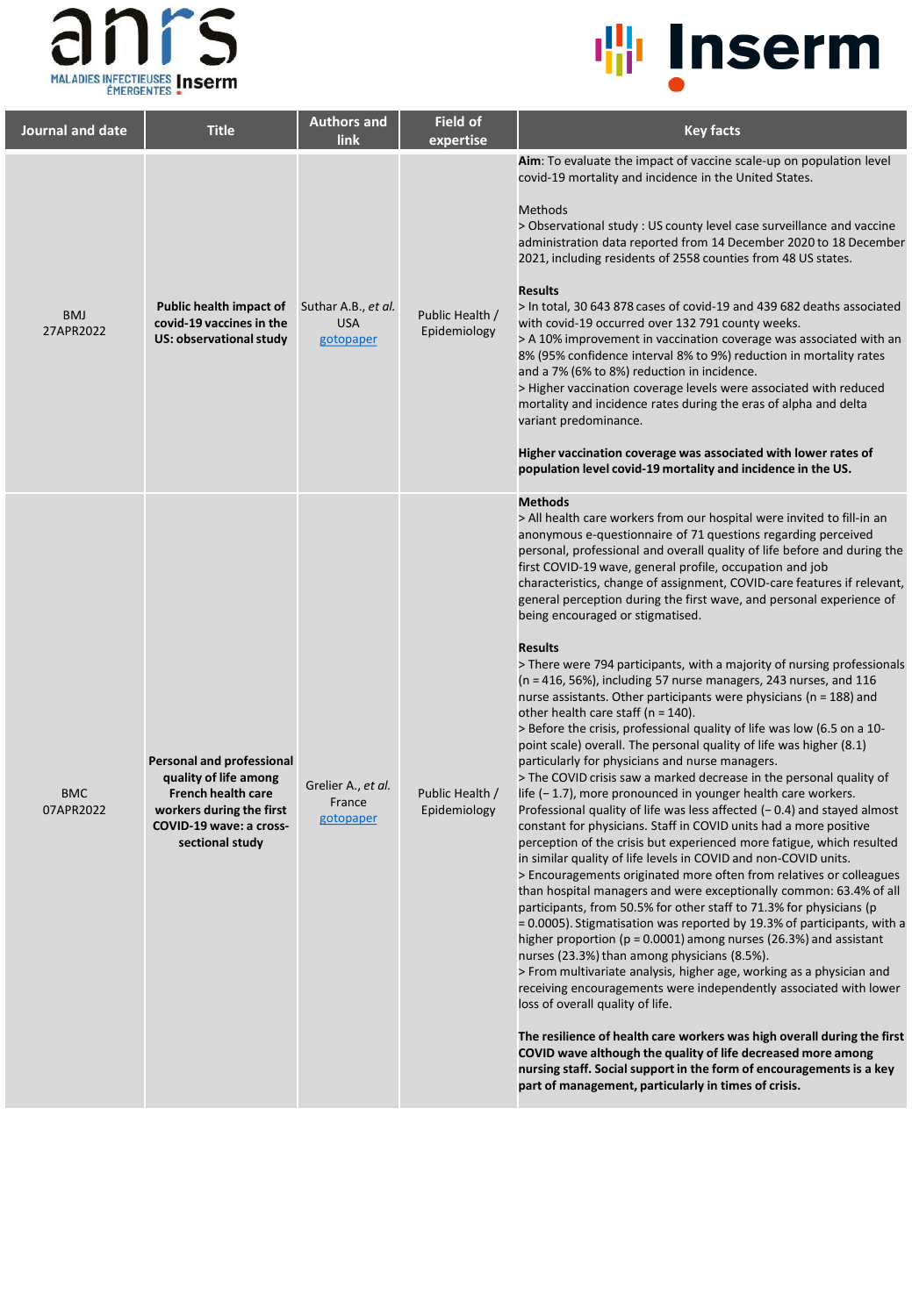I

| Journal and date              | LULIVULIVILU B<br><b>Title</b>                                                                                                                        | <b>Authors and</b><br>link                  | <b>Field of</b><br>expertise | <b>Key facts</b>                                                                                                                                                                                                                                                                                                                                                                                                                                                                                                                                                                                                                                                                                                                                                                                                                                                                                                                                                                                                                                                                                                                                                                                                                                                                                                                                                                                                                                                                                                                                                                                                                                                                                                     |
|-------------------------------|-------------------------------------------------------------------------------------------------------------------------------------------------------|---------------------------------------------|------------------------------|----------------------------------------------------------------------------------------------------------------------------------------------------------------------------------------------------------------------------------------------------------------------------------------------------------------------------------------------------------------------------------------------------------------------------------------------------------------------------------------------------------------------------------------------------------------------------------------------------------------------------------------------------------------------------------------------------------------------------------------------------------------------------------------------------------------------------------------------------------------------------------------------------------------------------------------------------------------------------------------------------------------------------------------------------------------------------------------------------------------------------------------------------------------------------------------------------------------------------------------------------------------------------------------------------------------------------------------------------------------------------------------------------------------------------------------------------------------------------------------------------------------------------------------------------------------------------------------------------------------------------------------------------------------------------------------------------------------------|
| Cell<br>27APR2022             | Protective prototype-Beta<br>and Delta-Omicron<br>chimeric RBD-dimer<br>vaccines against SARS-<br>$COV-2$                                             | Xu K., et al.<br>China<br>gotopaper         | Vaccines                     | Aim: to develop a chimeric RBD-dimer vaccine approach to adapt<br>SARS-CoV-2 variants.<br><b>Results</b><br>> A prototype-Beta chimeric RBD-dimer was first designed to adapt<br>the resistant Beta variant.<br>> Compared with its homotypic forms, the chimeric vaccine elicited<br>broader sera neutralization of variants and conferred better<br>protection in mice. The protection of the chimeric vaccine was further<br>verified in macaques.<br>> This approach was generalized to develop Delta-Omicron chimeric<br>RBD-dimer to adapt the currently prevalent variants.<br>> This chimeric vaccine elicited broader sera neutralization of SARS-<br>CoV-2 variants, and conferred better protection against challenge by<br>either Delta or Omicron SARS-CoV-2 in mice.<br>The chimeric approach is applicable for rapid updating of<br>immunogens, and our data supported the use of variant-adapted<br>multivalent vaccine against circulating and emerging variants.                                                                                                                                                                                                                                                                                                                                                                                                                                                                                                                                                                                                                                                                                                                                   |
| Clin Infect Dis.<br>27APR2022 | <b>Cumulative Incidence and</b><br><b>Risk Factors for Severe</b><br><b>COVID-19 in French People</b><br>with Cystic Fibrosis                         | Corvol H., et al.<br>France<br>gotopaper    | Epidemiology                 | Aim: to evaluate data from COVID-19 cases diagnosed in French<br>people with cystic fibrosis (pwCF) followed in one of the 47 French CF<br>center over the first year of the pandemic.<br>Methods<br>> Criteria were applied for defining severity (e.g., respiratory failure<br>and/or death). Data were compared to those from all French pwCF<br>using the French CF Registry.<br><b>Results</b><br>> As of April 30, 2021, 223 pwCF were diagnosed with COVID-19, with<br>higher risks in adults ( $\geq$ 18 years, odds ratio [OR] = 2.52, 95%<br>confidence interval [CI] = 1.82-3.48) and post-transplant individuals<br>$(OR = 2.68, 95\% CI = 1.98-3.63).$<br>> 60 (26.9%) patients were hospitalized, with an increased risk in post-<br>transplant individuals (OR = 4.74, 95% CI = 2.49-9.02). In 34 (15%)<br>cases, COVID-19 was severe; 28/60 (46.7%) hospitalizations occurred<br>in patients without objective criteria of severity.<br>> Severe cases occurred mostly in adults (85.3%) and post-transplant<br>pwCF (61.8%, OR = 6.02, 95% CI = 2.77-13.06). In non-transplanted<br>pwCF, risk factors for severity included low lung function (median<br>ppFEV1 54.6% vs. 75.1%, OR = 1.04, 95% CI = 1.01-1.08) and CF-<br>associated diabetes (OR = 3.26, 95% CI = 1.02-10.4).<br>> While most cases recovered without sequelae (n = 204, 91.5%), 16<br>(13%) were followed for possible sequelae, and three post-transplant<br>females died.<br>Severe COVID-19 cases occurred infrequently during the first year of<br>the pandemic in French pwCF. Non-transplanted adults with severe<br>respiratory disease or diabetes and post-transplant individuals were<br>at risk for severe COVID-19. |
| Science Immunol.<br>26APR2022 | An ACE2-blocking antibody<br>confers broad<br>neutralization and<br>protection against<br><b>Omicron and other SARS-</b><br>CoV-2 variants of concern | Du W., et al.<br>International<br>gotopaper | Therapeutics                 | Aim: to identify a SARS-CoV-2 human monoclonal antibody with<br>potent and broad neutralizing activity against SARS-CoV-2 and VOC.<br><b>Methods:</b><br>- Characteriation the antibody binding kinetics and affinity, epitope<br>location and mechanism of neutralization.<br>- Analysis in vivo of prophylactic and therapeutic activity against<br>ancestral and variant SARS-CoV-2 using two animal disease models<br><b>Findings:</b><br>> A receptor-blocking human monoclonal antibody was identified,<br>87G7, that retained potent in vitro neutralizing activity against SARS-<br>CoV-2 variants including the Alpha, Beta, Gamma, Delta and Omicron<br>(BA.1/BA.2) VOCs.<br>> 87G7 targets a patch of hydrophobic residues in the ACE2-binding<br>site that are highly conserved in SARS-CoV-2 variants, explaining its<br>broad neutralization capacity.<br>> 87G7 protected mice and/or hamsters prophylactically against<br>challenge with all current SARS-CoV-2 VOCs, and showed therapeutic<br>activity against SARS-CoV-2 challenge in both animal models.<br>87G7 holds promise as a prophylactic or therapeutic agent for<br>COVID-19 that is more resilient to SARS-CoV-2 antigenic diversity.                                                                                                                                                                                                                                                                                                                                                                                                                                                                                                  |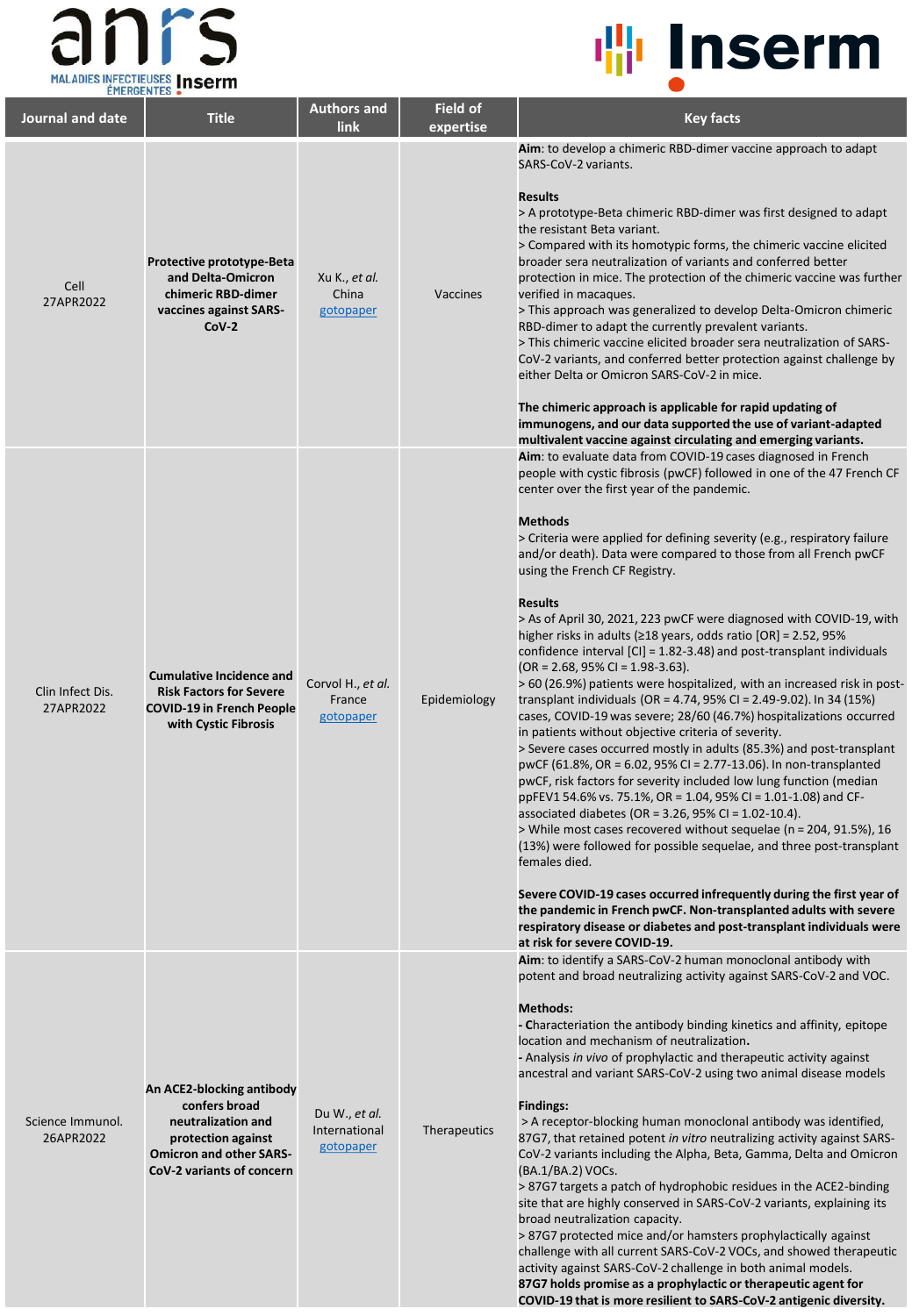

| Journal and date            | <b>Title</b>                                                                                                                                              | <b>Authors and</b><br><b>link</b>                | <b>Field of</b><br>expertise | <b>Key facts</b>                                                                                                                                                                                                                                                                                                                                                                                                                                                                                                                                                                                                                                                                                                                                                                                                                                                                                                                                                                                                                                                                                                                                                                                                                                                                                                                                                                                                                                                                                                                                                                                                                                                                                                                                                                                                                                                                                                                                                                                                                                                                                        |
|-----------------------------|-----------------------------------------------------------------------------------------------------------------------------------------------------------|--------------------------------------------------|------------------------------|---------------------------------------------------------------------------------------------------------------------------------------------------------------------------------------------------------------------------------------------------------------------------------------------------------------------------------------------------------------------------------------------------------------------------------------------------------------------------------------------------------------------------------------------------------------------------------------------------------------------------------------------------------------------------------------------------------------------------------------------------------------------------------------------------------------------------------------------------------------------------------------------------------------------------------------------------------------------------------------------------------------------------------------------------------------------------------------------------------------------------------------------------------------------------------------------------------------------------------------------------------------------------------------------------------------------------------------------------------------------------------------------------------------------------------------------------------------------------------------------------------------------------------------------------------------------------------------------------------------------------------------------------------------------------------------------------------------------------------------------------------------------------------------------------------------------------------------------------------------------------------------------------------------------------------------------------------------------------------------------------------------------------------------------------------------------------------------------------------|
| Nature Med.<br>25APR2022    | <b>Effectiveness of a second</b><br><b>BNT162b2 booster vaccine</b><br>against hospitalization and<br>death from COVID-19 in<br>adults aged over 60 years | Arbel R., et al.<br>Israel<br>gotopaper          | Vaccines                     | Retrospective cohort study included all members of Clalit Health<br>Services, aged 60 to 100 years, who were eligible for the second-<br>booster on January 3, 2022.<br><b>Methods</b><br>> Hospitalizations and mortality due to COVID-19 among participants<br>who received the second-booster were compared with participants<br>who received one booster dose.<br>> Cox proportional-hazards regression models with time-dependent<br>covariates were used to estimate the association between the second-<br>booster and hospitalizations and death due to COVID-19 while<br>adjusting for demographic factors and coexisting illnesses.<br><b>Results</b><br>> A total of 563,465 participants met the eligibility criteria. Of those,<br>328,597 (58%) received a second-booster dose during the 40-day<br>study period.<br>> Hospitalizations due to COVID-19 occurred in 270 of the second-<br>booster recipients and in 550 participants who received one booster<br>dose (adjusted hazard ratio 0.36; 95% confidence interval (CI): 0.31 to<br>$0.43$ ).<br>> Death due to COVID-19 occurred in 92 second-booster recipients<br>and in 232 participants who received one booster dose (adjusted<br>hazard ratio 0.22; 95% CI 0.17 to 0.28).<br>This study demonstrates a substantial reduction in hospitalizations<br>and deaths due to Covid-19 conferred by a second-booster in Israeli<br>adults aged 60 years and over.                                                                                                                                                                                                                                                                                                                                                                                                                                                                                                                                                                                                                                                                  |
| JAMA Netw Open<br>22APR2022 | <b>Assessment of T-cell</b><br><b>Reactivity to the SARS-</b><br>CoV-2 Omicron Variant by<br><b>Immunized Individuals</b>                                 | De Marco L., et al.<br><b>Italy</b><br>gotopaper | Immunology                   | Aim: to determine T-cell reactivity to the Omicron variant in<br>individuals with established (natural and/or vaccine-induced)<br>immunity to SARS-CoV-2.<br><b>Methods</b><br>> This was a cohort study conducted between December 20 and 21,<br>2021, in Italy, among health care worker and scientist volunteers.<br>Lymphocytes from freshly drawn blood samples were isolated and<br>immediately tested for reactivity to the spike protein of SARS-CoV-2.<br>> The main outcomes were the measurement of T-cell reactivity to the<br>mutated regions of the spike protein of the Omicron BA.1 SARS-CoV-2<br>variant and the assessment of remaining T-cell immunity to the spike<br>protein by stimulation with peptide libraries.<br><b>Results</b><br>> A total of 61 volunteers (mean (range) age, 41.62 (21-62) years; 38<br>women [62%]) with different vaccination and SARS-CoV-2 infection<br>backgrounds were enrolled.<br>> The median (range) frequency of CD4+ T cells reactive to peptides<br>covering the mutated regions in the Omicron variant was 0.039% (0%-<br>2.356%), a decrease of 64% compared with the frequency of CD4+<br>cells specific for the same regions of the ancestral strain (0.109% [0%-<br>2.376%]).<br>> Within CD8+ T cells, a median (range) of 0.02% (0%-0.689%) of cells<br>recognized the mutated spike regions, while 0.039% (0%-3.57%) of<br>cells were reactive to the equivalent unmutated regions, a reduction<br>of 49%.<br>> However, overall reactivity to the peptide library of the full-length<br>protein was largely maintained (estimated 87%). No significant<br>differences in loss of immune recognition were identified between<br>groups of participants with different vaccination or infection histories.<br>This cohort study of immunized adults in Italy found that despite the<br>mutations in the spike protein, the SARS-CoV-2 Omicron variant was<br>recognized by the cellular component of the immune system. It is<br>reasonable to assume that protection from hospitalization and<br>severe disease will be maintained. |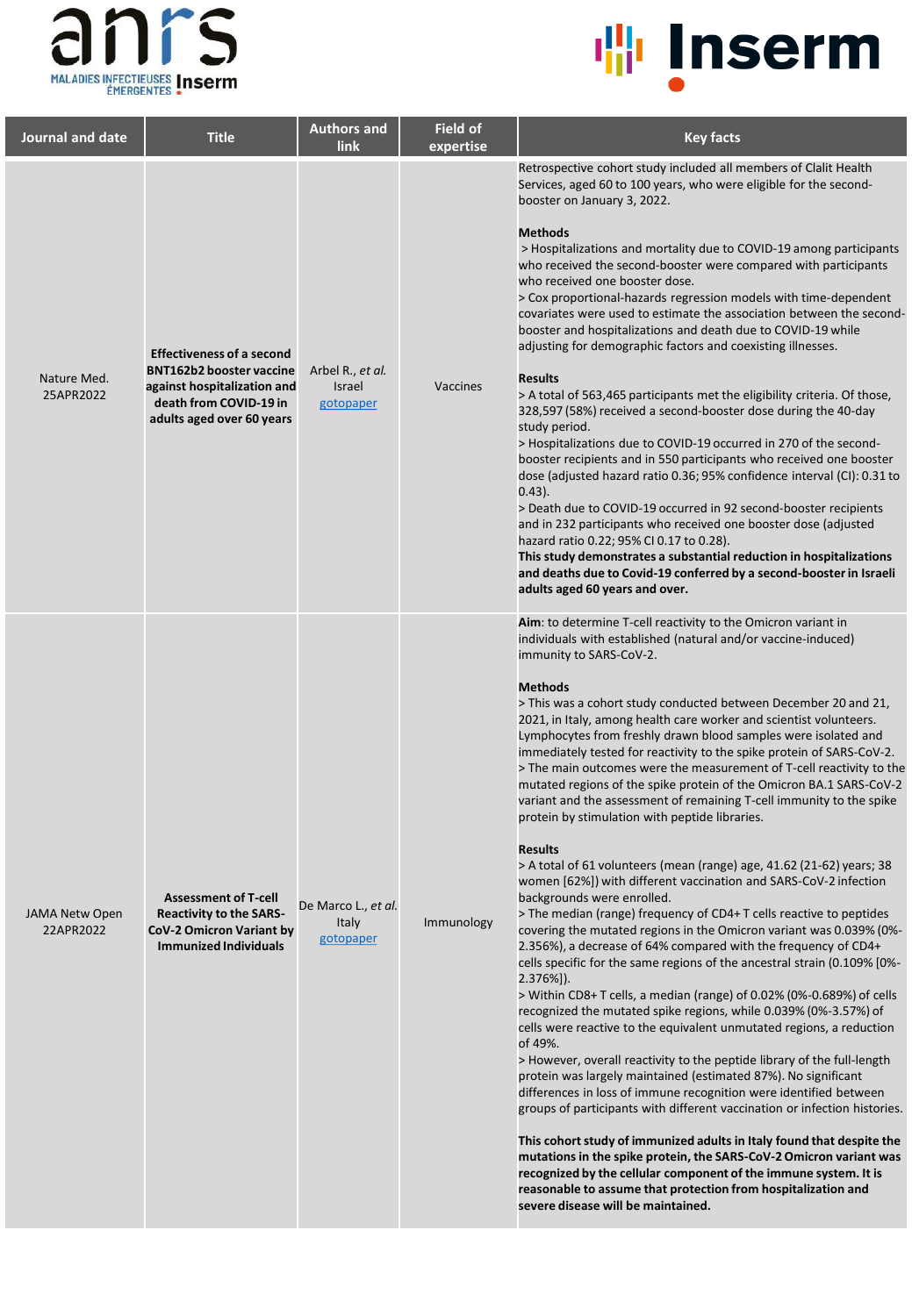

| Journal and date            | <b>Title</b>                                                                                                                                                                                              | <b>Authors and</b><br><b>link</b>                   | <b>Field of</b><br>expertise    | <b>Key facts</b>                                                                                                                                                                                                                                                                                                                                                                                                                                                                                                                                                                                                                                                                                                                                                                                                                                                                                                                                                                                                                                                                                                                                                                                                                                                                                                                                                                                                                                                                                                                                                                                                                                                                                                                                                                                                                                                                                                                                                                                                                                                                                                                                                    |
|-----------------------------|-----------------------------------------------------------------------------------------------------------------------------------------------------------------------------------------------------------|-----------------------------------------------------|---------------------------------|---------------------------------------------------------------------------------------------------------------------------------------------------------------------------------------------------------------------------------------------------------------------------------------------------------------------------------------------------------------------------------------------------------------------------------------------------------------------------------------------------------------------------------------------------------------------------------------------------------------------------------------------------------------------------------------------------------------------------------------------------------------------------------------------------------------------------------------------------------------------------------------------------------------------------------------------------------------------------------------------------------------------------------------------------------------------------------------------------------------------------------------------------------------------------------------------------------------------------------------------------------------------------------------------------------------------------------------------------------------------------------------------------------------------------------------------------------------------------------------------------------------------------------------------------------------------------------------------------------------------------------------------------------------------------------------------------------------------------------------------------------------------------------------------------------------------------------------------------------------------------------------------------------------------------------------------------------------------------------------------------------------------------------------------------------------------------------------------------------------------------------------------------------------------|
| Nat. Commun.<br>22APR2022   | <b>Comparing COVID-19-</b><br>related hospitalization<br>rates among individuals<br>with infection-induced and<br>vaccine-induced immunity<br>in Israel                                                   | Waxman J.G., et<br>al.<br>Israel / USA<br>gotopaper | Public Health /<br>Epidemiology | Aim: to compare COVID-19-related hospitalization incidence rates in<br>2,412,755 individuals across four exposure levels: non-recent vaccine<br>immunity (two BNT162b2 COVID-19 vaccine doses five or more<br>months prior), boosted vaccine immunity (three BNT162b2 doses),<br>infection-induced immunity (previous COVID-19 without a subsequent<br>BNT162b2 dose), and enhanced infection-induced immunity (previous<br>COVID-19 with a subsequent BNT162b2 dose)<br><b>Methods</b><br>> Rates, adjusted for potential demographic, clinical and health-<br>seeking-behavior confounders, were assessed from July-November<br>2021 when the Delta variant was predominant.<br><b>Results</b><br>> Of a total of 3,199,145 individuals considered for the analysis,<br>2,412,755 (75.4%) were found eligible (Fig. 1). The median age of the<br>study population was 47 (IQR 33-65) and 51% were female. The total<br>time under follow-up was 235,552,274 person-days.<br>> Compared with non-recent vaccine immunity, COVID-19-related<br>hospitalization incidence rates were reduced by 89% (87-91%) for<br>boosted vaccine immunity, 66% (50-77%) for infection-induced<br>immunity and 75% (61–83%) for enhanced infection-induced<br>immunity.<br>In conclusion, we demonstrate that, while infection-induced<br>immunity (with or without an enhancer dose of BNT162b2) provides<br>more protection against COVID-19-related hospitalization than non-<br>recent vaccine immunity, booster vaccination provides an even<br>greater level of relative protection.                                                                                                                                                                                                                                                                                                                                                                                                                                                                                                                                                                                         |
| JAMA Netw Open<br>22APR2022 | <b>Estimated Health</b><br><b>Outcomes and Costs of</b><br><b>COVID-19 Prophylaxis</b><br><b>With Monoclonal</b><br><b>Antibodies Among</b><br><b>Unvaccinated Household</b><br><b>Contacts in the US</b> | Flaxman A.D., et<br>al.<br><b>USA</b><br>gotopaper  | Public Health /<br>Epidemiology | Aim: To estimate the health outcomes and net cost of implementing<br>postexposure prophylaxis (PEP) with monoclonal antibodies (mAbs)<br>against household exposure to COVID-19.<br><b>Methods:</b><br>Decision analytical model of results from a randomized clinical trial of<br>casirivimab with imdevimab administered as subcutaneous injections<br>to unvaccinated, SARS-CoV-2–negative household contacts of people<br>with confirmed COVID-19 with complementary data on household<br>demographic structure, vaccine coverage, and confirmed COVID-19<br>case counts.<br><b>Findings:</b><br>> In a month of transmission intensity similar to that of May 2021, a<br>mAb PEP program reaching 50% of exposed, unvaccinated household<br>members aged 50 years and older was estimated to avert 1820<br>symptomatic infections (95% uncertainty interval [UI], 1220-2454<br>symptomatic infections), 528 hospitalizations (95% UI, 354-724<br>hospitalizations), and 84 deaths (95% UI, 55-116 deaths) In a low-<br>transmission scenario<br>> In a high-transmission scenario : 4834 symptomatic infections (95%)<br>UI, 3375-6257 symptomatic infections), 1404 hospitalizations (95% UI,<br>974-1827 hospitalizations), and 223 deaths (95% UI, 152-299 deaths).<br>> Without mAb PEP, the estimated cost of hospitalizations due to<br>COVID-19 infections from household exposure in the lower<br>transmission scenario was \$149 million, whereas the estimated<br>hospitalization cost in the higher transmission scenario was \$400<br>million.<br>> In the lower transmission scenario, mAb PEP administered to 50% of<br>eligible contacts aged 80 years and older was estimated to have 82%<br>probability of saving costs, but was not associated with cost savings at<br>age thresholds of 50 years and older or 20 years and older.<br>> In contrast, in the high-transmission scenario, mAb PEP<br>administered to 50% of eligible household contacts had estimated<br>cost savings in 100% of simulations at the 80-year age threshold, 96%<br>of simulations at the 50-year threshold, and 2% of simulations at the<br>20-year thresholds. |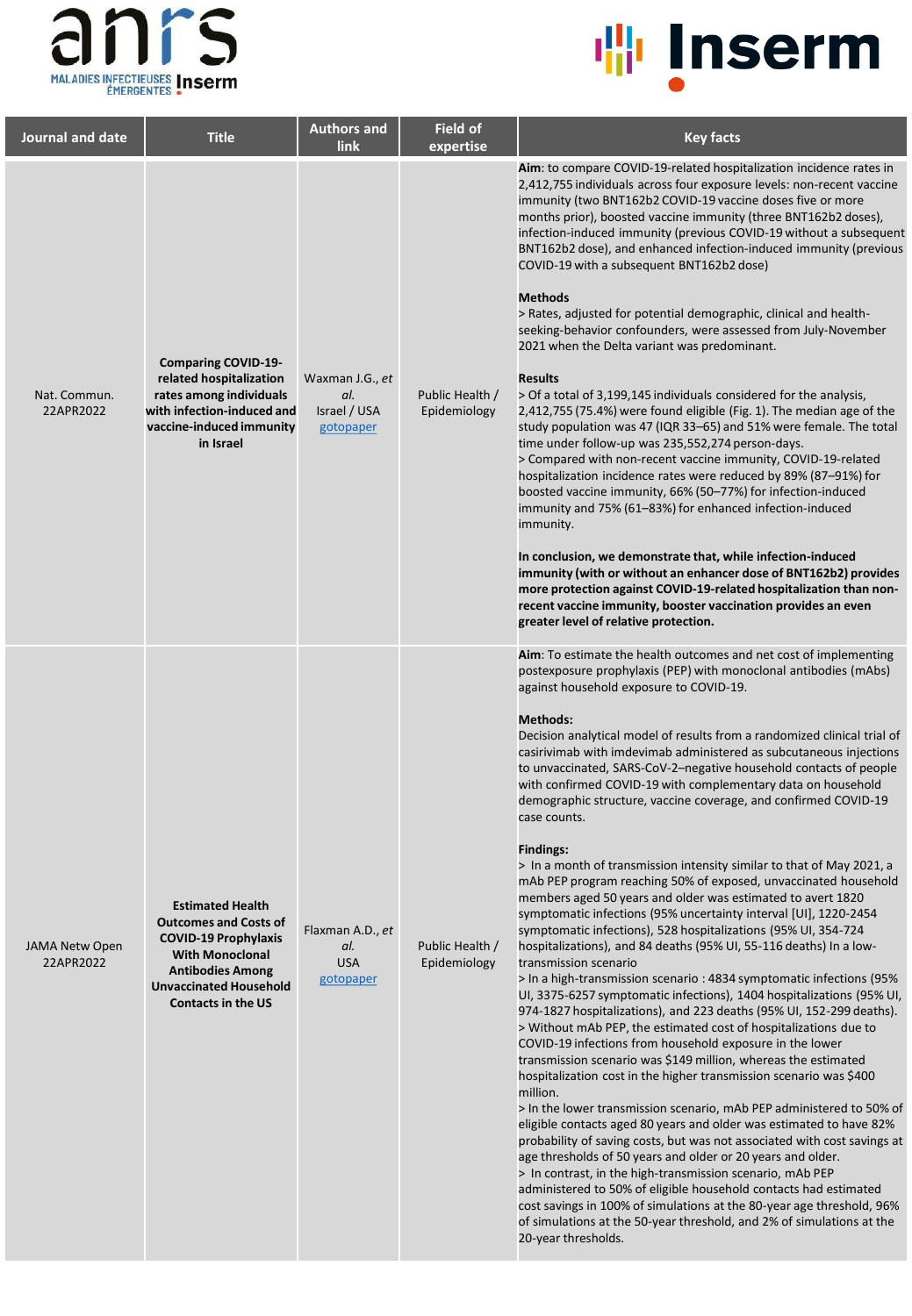$\overline{\phantom{a}}$ 

| Journal and date              | <b>Title</b>                                                                                                                          | <b>Authors and</b><br>link                        | <b>Field of</b><br>expertise | <b>Key facts</b>                                                                                                                                                                                                                                                                                                                                                                                                                                                                                                                                                                                                                                                                                                                                                                                                                                                                                                                                                                                                                                                                                                                                                                                                                                                                                                                                                                                                                                                                                                                                                                                                                                                                                                                                                                                                                                                                                                                                                                                                                                                                                                                                                                                                                                                                                                                                                                                                                              |
|-------------------------------|---------------------------------------------------------------------------------------------------------------------------------------|---------------------------------------------------|------------------------------|-----------------------------------------------------------------------------------------------------------------------------------------------------------------------------------------------------------------------------------------------------------------------------------------------------------------------------------------------------------------------------------------------------------------------------------------------------------------------------------------------------------------------------------------------------------------------------------------------------------------------------------------------------------------------------------------------------------------------------------------------------------------------------------------------------------------------------------------------------------------------------------------------------------------------------------------------------------------------------------------------------------------------------------------------------------------------------------------------------------------------------------------------------------------------------------------------------------------------------------------------------------------------------------------------------------------------------------------------------------------------------------------------------------------------------------------------------------------------------------------------------------------------------------------------------------------------------------------------------------------------------------------------------------------------------------------------------------------------------------------------------------------------------------------------------------------------------------------------------------------------------------------------------------------------------------------------------------------------------------------------------------------------------------------------------------------------------------------------------------------------------------------------------------------------------------------------------------------------------------------------------------------------------------------------------------------------------------------------------------------------------------------------------------------------------------------------|
| <b>Nature</b><br>21APR2022    | <b>Increased Memory B Cell</b><br><b>Potency and Breadth After</b><br>a SARS-CoV-2 mRNA Boost                                         | Muecksch F., et<br>al.<br><b>USA</b><br>gotopaper | Immunology                   | Aim: to examine the memory B cell repertoire in a longitudinal cohort<br>of individuals receiving 3 mRNA vaccine doses<br><b>Methods:</b><br>- Immune responses to SARS-CoV-2 mRNA vaccination was studied in<br>a longitudinal cohort of 42 volunteers with no prior history of SARS-<br>CoV-2 infection (January 21, 2021, and December 14, 2021).<br>Volunteers received either the Moderna (mRNA-1273; n=8) or Pfizer-<br>BioNTech (BNT162b2; n=34) mRNA vaccines.<br><b>Findings:</b><br>> the 3rd dose is accompanied by an increase in, and evolution of,<br>anti-receptor binding domain-specific memory B cells.<br>> The increase is due to expansion of memory B cell clones that were<br>present after the 2nd dose as well as the emergence of new clones.<br>The antibodies encoded by these cells showed significantly increased<br>potency and breadth when compared to antibodies obtained after the<br>2nd dose.<br>> The increase in potency was especially evident among newly<br>developing clones of memory cells that differed from the persisting<br>clones in targeting more conserved regions of the RBD.<br>> More than 50% of analyzed neutralizing antibodies in the memory<br>compartment after a 3rd mRNA vaccine dose neutralized Omicron.<br>Individuals receiving 3 doses of an mRNA vaccine, have a diverse<br>memory B cell repertoire that can respond rapidly and produce<br>antibodies capable of clearing even diversified variants such as<br>Omicron.                                                                                                                                                                                                                                                                                                                                                                                                                                                                                                                                                                                                                                                                                                                                                                                                                                                                                                                                               |
| Science Immunol.<br>21APR2022 | SARS-CoV-2 epitope-<br>specific CD4+ memory T<br>cell responses across<br><b>COVID-19 disease severity</b><br>and antibody durability | Nelson R.W., et<br>al.<br><b>USA</b><br>gotopaper | Immunology                   | Aim: to better understand the role of Th1 and T follicular helper cells<br>in COVID-19 immunity. Longitudinal study of SARS-CoV-2-specific<br>CD4+T cell and antibody responses in convalescent subjects who<br>seroconverted during the first wave of the pandemic (US).<br><b>Methods</b><br>> We generated peptide: MHCII tetramers to analyze SARS-CoV-2-<br>specific CD4+T cell responses to spike and nucleocapsid epitopes,<br>along with paired antibody responses, from peripheral blood samples.<br>> For each individual, basic demographic information including age<br>and sex, as well as medical history and COVID-19 history were<br>obtained.<br><b>Results</b><br>> We utilized a peptide:MHCII tetramer-based enrichment strategy to<br>analyze CD4+ T cell responses to two DR7:S epitopes and two DR7:N<br>epitopes. Our analysis found different CD4+ T cell epitope-specific<br>responses had relatively stable half-lives between ~4-6 months. SARS-<br>CoV-2-specific CD4+ T cell response frequencies were not significantly<br>different between cases of mild (non-hospitalized) and moderate to<br>severe (previously hospitalized) COVID-19 when normalized to total<br>CD4+T cells in circulation, though the trend appeared to be toward<br>increased frequencies of SARS-CoV-2-specific cells in the more severe<br>cases.<br>> We also found a relationship between antibody durability and<br>percent of SARS-CoV-2-specific cells with a cTfh phenotype that<br>persisted into the late memory phase, which was not previously<br>appreciated without methods for directly identifying SARS-CoV-2-<br>specific responses.<br>> Our pMHCII tetramer-based analysis did not find evidence for strong<br>pre-existing immunity to the 2 spike and 2 nucleocapsid CD4+T cell<br>epitopes assessed. It should be noted, however, that these epitopes<br>do not have significant sequence homology with common cold<br>coronaviruses, which may account for the lack of significant pre-<br>existing T cell immunity detected in unexposed subjects, as has been<br>documented with larger-scale screens of SARS-CoV-2 CD4+ T cell<br>epitopes using different methods<br>In conclusion, our study demonstrates the usefulness of directly<br>tracking SARS-CoV-2-specific responses with pMHCII tetramers, an<br>approach that has been underutilized for characterizing correlates of<br>SARS-CoV-2 immunity. |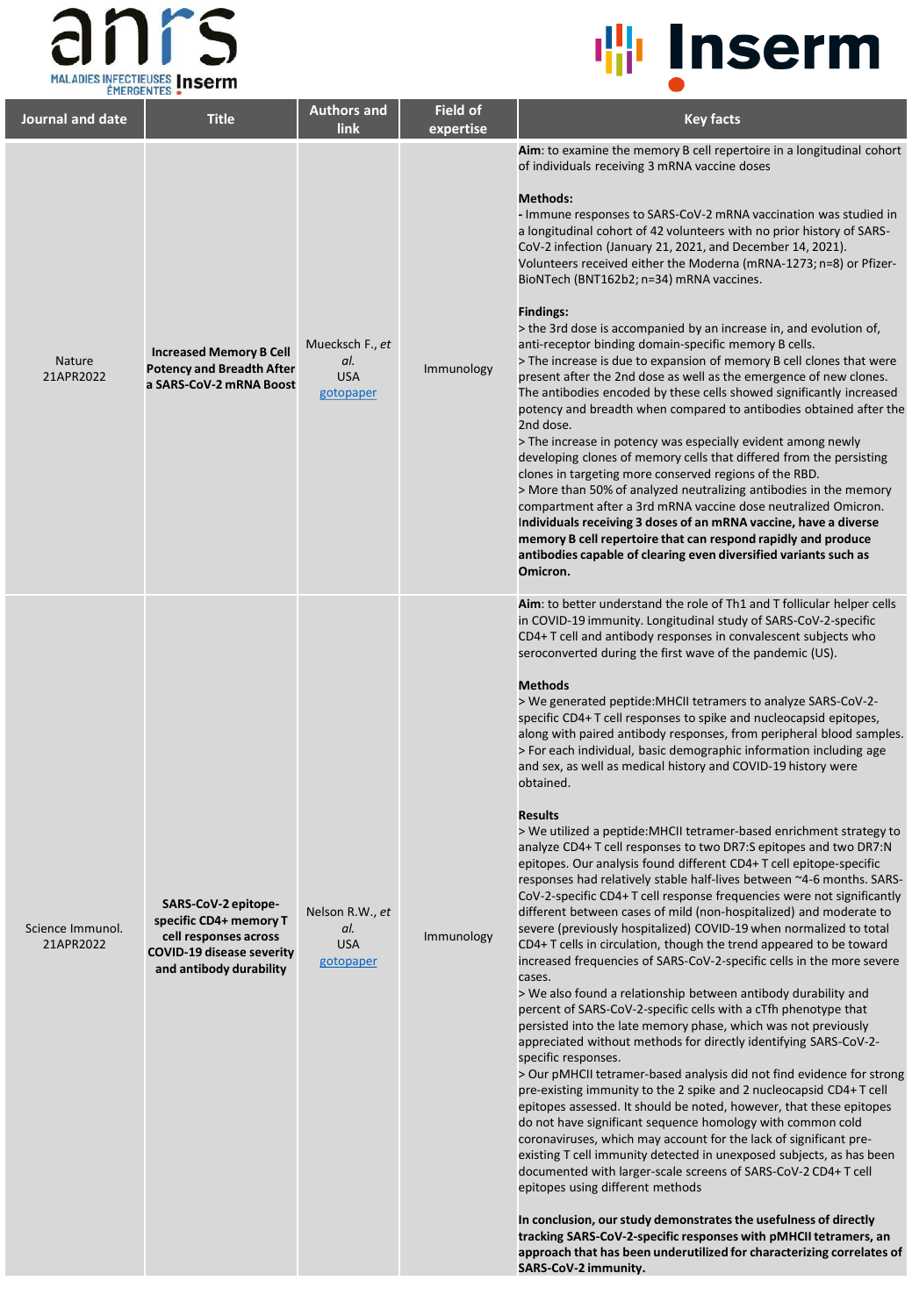

| Journal and date                  | <b>Title</b>                                                                                                                                                                 | <b>Authors and</b><br>link                        | Field of<br>expertise           | <b>Key facts</b>                                                                                                                                                                                                                                                                                                                                                                                                                                                                                                                                                                                                                                                                                                                                                                                                                                                                                                                                                                                                                                                                                                                                                                                                                                                                                                                                                                                                                                                                                                                                                                                                                                                                                                                                                                                                                                                                                                                                                                                                                                                                                                                                                                                                            |
|-----------------------------------|------------------------------------------------------------------------------------------------------------------------------------------------------------------------------|---------------------------------------------------|---------------------------------|-----------------------------------------------------------------------------------------------------------------------------------------------------------------------------------------------------------------------------------------------------------------------------------------------------------------------------------------------------------------------------------------------------------------------------------------------------------------------------------------------------------------------------------------------------------------------------------------------------------------------------------------------------------------------------------------------------------------------------------------------------------------------------------------------------------------------------------------------------------------------------------------------------------------------------------------------------------------------------------------------------------------------------------------------------------------------------------------------------------------------------------------------------------------------------------------------------------------------------------------------------------------------------------------------------------------------------------------------------------------------------------------------------------------------------------------------------------------------------------------------------------------------------------------------------------------------------------------------------------------------------------------------------------------------------------------------------------------------------------------------------------------------------------------------------------------------------------------------------------------------------------------------------------------------------------------------------------------------------------------------------------------------------------------------------------------------------------------------------------------------------------------------------------------------------------------------------------------------------|
| Clin Infect Dis.<br>21APR2022     | <b>Favipiravir for treatment</b><br>of outpatients with<br>asymptomatic or<br>uncomplicated COVID-19:<br>a double-blind<br>randomized, placebo-<br>controlled, phase 2 trial | Holubar M., et al.<br><b>USA</b><br>gotopaper     | Therapeutics                    | <b>Methods</b><br>> Phase 2 double-blind randomized controlled outpatient trial of<br>favipiravir in asymptomatic or mildly symptomatic adults with a<br>positive SARS-CoV2 RT-PCR within 72 hours of enrollment.<br>> Participants were randomized 1: 1 to receive placebo or favipiravir<br>(1800mg BID Day 1, 800 mg BID Days 2-10).<br>> The primary outcome was SARS-CoV-2 shedding cessation in a<br>modified intention-to-treat (mITT) cohort of participants with positive<br>enrollment RT-PCRs.<br>> Using SARS-CoV-2 amplicon-based sequencing, we assessed<br>favipiravir's impact on mutagenesis.<br><b>Results</b><br>> From July 8, 2020 - March 23, 2021, we randomized 149 participants<br>with 116 included in the mITT cohort.<br>> The participants' mean age was 43 years (SD 12.5) and 57 (49%)<br>were women.<br>> We found no difference in time to shedding cessation by treatment<br>arm overall (HR 0.76 favoring placebo, 95% confidence interval [CI]<br>0.48–1.20) or in sub-group analyses (age, sex, high-risk comorbidities,<br>seropositivity or symptom duration at enrollment).<br>> We observed no difference in time to symptom resolution (initial:<br>HR 0.84, 95% CI 0.54-1.29; sustained: HR 0.87, 95% CI 0.52-1.45).<br>> We detected no difference in accumulation of transition mutations<br>in the viral genome during treatment.<br>Our data do not support favipiravir use at commonly used doses in<br>outpatients with uncomplicated COVID-19. Further research is<br>needed to ascertain if higher doses of favipiravir are effective and<br>safe for patients with COVID-19.                                                                                                                                                                                                                                                                                                                                                                                                                                                                                                                                                                                            |
| <b>JAMA Cardiol.</b><br>20APR2022 | <b>SARS-CoV-2 Vaccination</b><br>and Myocarditis in a<br><b>Nordic Cohort Study of 23</b><br><b>Million Residents</b>                                                        | Karlstad Ø., et al.<br>International<br>gotopaper | Public Health /<br>Epidemiology | Aim: to evaluate the risks of myocarditis and pericarditis following<br>SARS-CoV-2 vaccination by vaccine product, vaccination dose number,<br>sex, and age.<br>Methods<br>- 23 122 522 residents aged 12 years or older from 4 cohort studies<br>(Denmark, Finland, Norway, and Sweden), followed up from<br>December 27, 2020, until incident myocarditis or pericarditis,<br>censoring, or study end (October 5, 2021).<br>- Exposures: 28-day risk periods after administration date of the first<br>and second doses of a SARS-CoV-2 vaccine (BNT162b2, mRNA-1273,<br>and AZD1222 or combinations thereof).<br>- Incident outcome events were defined as the date of first inpatient<br>hospital admission based on primary or secondary discharge diagnosis<br>for myocarditis or pericarditis from December 27, 2020, onward.<br>- Secondary outcome was myocarditis or pericarditis combined from<br>either inpatient or outpatient hospital care.<br><b>Results</b><br>> Among 23 122 522 Nordic residents (81% vaccinated by study end;<br>50.2% female), 1077 incident myocarditis events and 1149 incident<br>pericarditis events were identified.<br>> Within the 28-day period, for males and females 12 years or older<br>combined who received a homologous schedule, the second dose was<br>associated with higher risk of myocarditis, with adjusted IRRs of 1.75<br>(95% CI, 1.43-2.14) for BNT162b2 and 6.57 (95% CI, 4.64-9.28) for<br>mRNA-1273.<br>> Among males 16 to 24 years of age, adjusted IRRs were 5.31 (95% CI,<br>3.68-7.68) for a second dose of BNT162b2 and 13.83 (95% CI, 8.08-<br>23.68) for a second dose of mRNA-1273, and numbers of excess<br>events were 5.55 (95% CI, 3.70-7.39) events per 100 000 vaccinees<br>after the second dose of BNT162b2 and 18.39 (9.05-27.72) events per<br>100 000 vaccinees after the second dose of mRNA-1273.<br>> Estimates for pericarditis were similar.<br>Both first and second doses of mRNA vaccines were associated with<br>increased risk of myocarditis and pericarditis. For individuals<br>receiving 2 doses of the same vaccine, risk of myocarditis was<br>highest among young males (aged 16-24 years) after the second<br>dose. |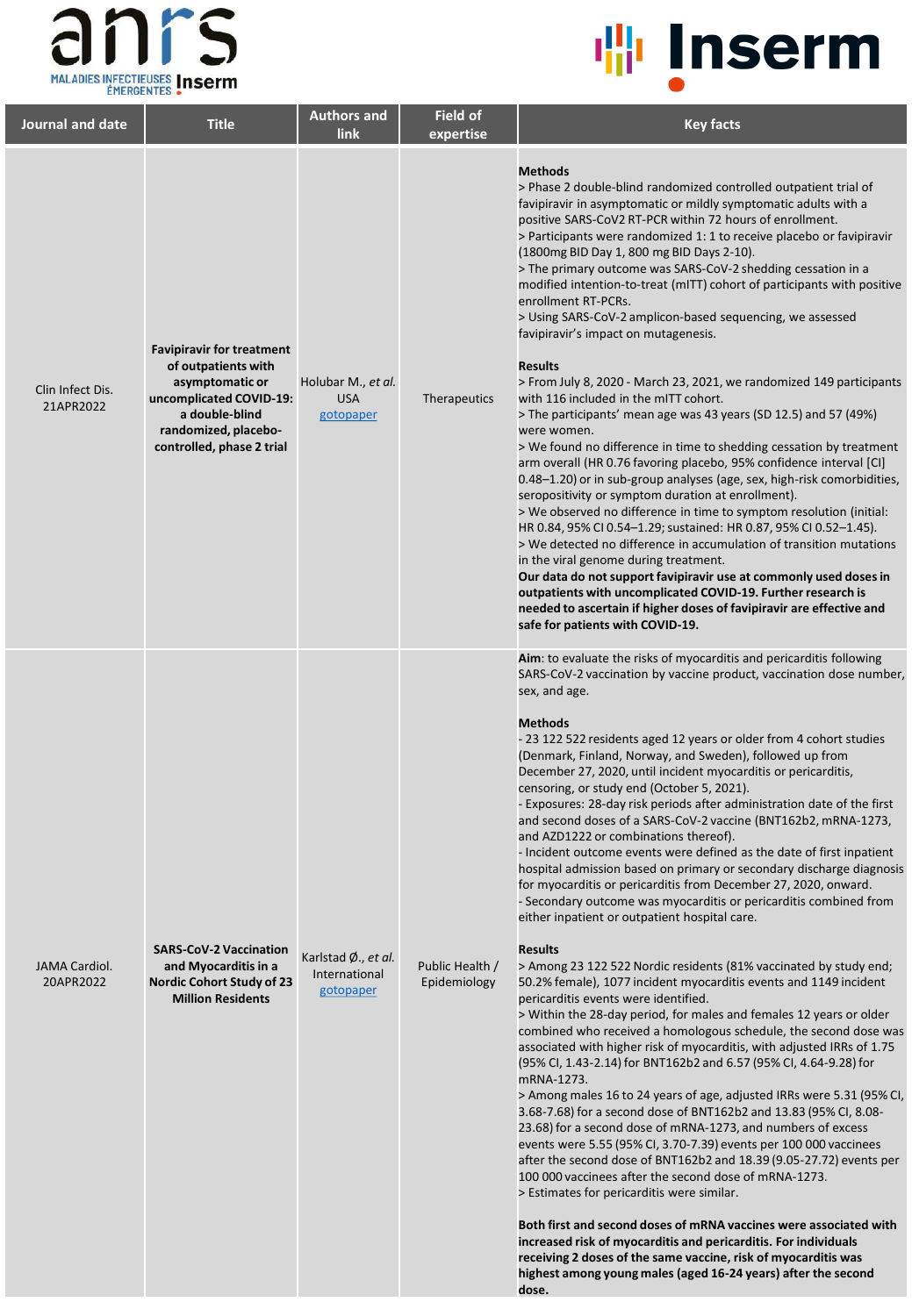



| Journal and date                 | <b>Title</b>                                                                            | <b>Authors and</b><br>link                       | <b>Field of</b><br>expertise | <b>Key facts</b>                                                                                                                                                                                                                                                                                                                                                                                                                                                                                                                                                                                                                                                                                                                                                                                                                                                                                                                                                                                                                                                                                                                                                                                                                                                                                                                                                                                                                                                                                                                                                                                                                                                                                                                                                                                                             |
|----------------------------------|-----------------------------------------------------------------------------------------|--------------------------------------------------|------------------------------|------------------------------------------------------------------------------------------------------------------------------------------------------------------------------------------------------------------------------------------------------------------------------------------------------------------------------------------------------------------------------------------------------------------------------------------------------------------------------------------------------------------------------------------------------------------------------------------------------------------------------------------------------------------------------------------------------------------------------------------------------------------------------------------------------------------------------------------------------------------------------------------------------------------------------------------------------------------------------------------------------------------------------------------------------------------------------------------------------------------------------------------------------------------------------------------------------------------------------------------------------------------------------------------------------------------------------------------------------------------------------------------------------------------------------------------------------------------------------------------------------------------------------------------------------------------------------------------------------------------------------------------------------------------------------------------------------------------------------------------------------------------------------------------------------------------------------|
| <b>NEJM</b><br>20APR2022         | <b>Intramuscular AZD7442</b><br>(Tixagevimab-Cilgavimab)<br>for Prevention of Covid-19  | Levin M.J., et al.<br>International<br>gotopaper | Therapeutics                 | Aim: to evaluate efficacy of a single dose of AZD7442 for the<br>prevention of Covid-19<br><b>Methods</b><br>- Phase 3 trial in adults who had an increased risk of an inadequate<br>response to vaccination against Covid-19, an increased risk of<br>exposure to SARS-CoV-2, or both.<br>- Randomisation in a 2:1 ratio to receive a single dose of either 300 mg<br>of AZD7442 or saline placebo. Follow for up to 183 days in the primary<br>analysis.<br><b>Primary safety end point: incidence of adverse events after a single</b><br>dose of AZD7442.<br>Primary efficacy end point: symptomatic Covid-19 occurring after<br>administration of AZD7442 or placebo and on or before day 183.<br><b>Results</b><br>>5197 participants underwent randomization and received one dose<br>of AZD7442 or placebo (3460 in the AZD7442 group and 1737 in the<br>placebo group). The primary analysis was conducted after 30% of the<br>participants had become aware of their randomized assignment.<br>> In total, 1221 of 3461 participants (35.3%) in the AZD7442 group and<br>593 of 1736 participants (34.2%) in the placebo group reported having<br>at least one adverse event, most of which were mild or moderate in<br>severity.<br>> Symptomatic Covid-19 occurred in 8 of 3441 participants (0.2%) in<br>the AZD7442 group and in 17 of 1731 participants (1.0%) in the<br>placebo group (relative risk reduction, 76.7%; 95% CI, 46.0 to 90.0;<br>P<0.001); extended follow-up at a median of 6 months showed a<br>relative risk reduction of 82.8% (95% CI, 65.8 to 91.4).<br>> Five cases of severe or critical Covid-19 and two Covid-19-related<br>deaths occurred, all in the placebo group.<br>A single dose of AZD7442 had efficacy for the prevention of Covid-19,<br>without evident safety concerns. |
| Science Transl Med.<br>19APR2022 | An antibody class with a<br>common CDRH3 motif<br>broadly neutralizes<br>sarbecoviruses | Liu L., et al.<br><b>USA</b><br>gotopaper        | Immunology                   | Aim: to assess three mAbs that broadly neutralize or bound all<br>sarbecoviruses.<br><b>Methods</b><br>Comprehensive comparative analysis of three mAbs that broadly<br>neutralize sarbecoviruses together with nine other mAbs that have<br>previously been reported to have broad activity.<br><b>Findings:</b><br>> One of the mAbs identified in this study, 10-40, was the only mAb to<br>neutralize or bind all sarbecoviruses tested.<br>> 10-40 and many other broadly neutralizing mAbs utilize a common<br>motif in their heavy chain complementarity determining region 3<br>(CDRH3) gene, suggesting that it may be possible to elicit such<br>antibodies in a general manner.<br>> Comparative studies with other receptor-binding domain (RBD)-<br>directed antibodies showed 10-40 to have the greatest breadth<br>against sarbecoviruses, suggesting that 10-40 is a promising agent for<br>pandemic preparedness.<br>> Structural analyses on 10-40 and similar antibodies not only defined<br>an epitope cluster in the inner face of the RBD that is well-conserved<br>among sarbecoviruses, but also uncovered a distinct antibody class<br>with a common CDRH3 motif.<br>Elicitation of this class of antibodies may not be overly difficult, an<br>observation that bodes well for the development of a pan-<br>sarbecovirus vaccine.                                                                                                                                                                                                                                                                                                                                                                                                                                                                  |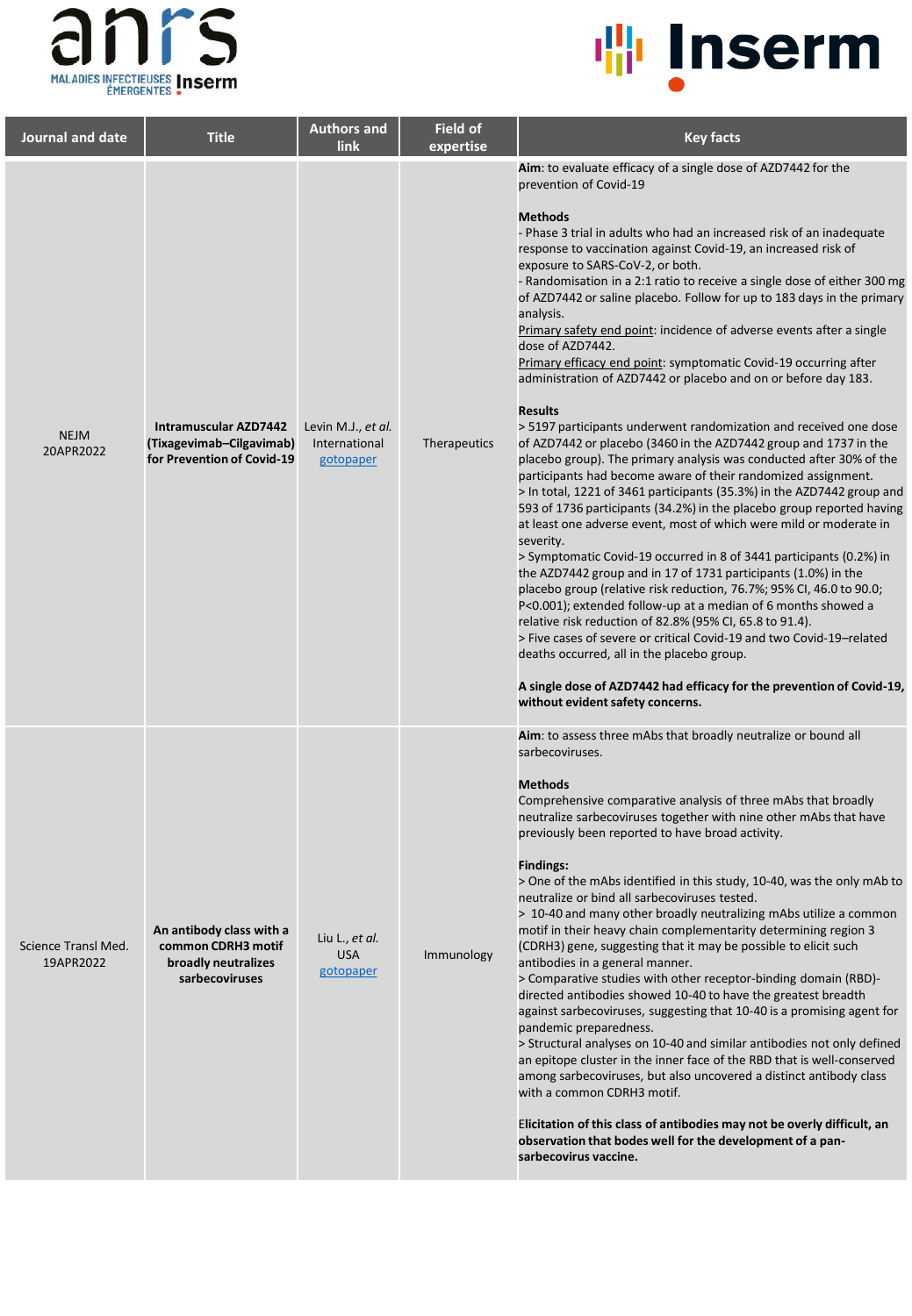

| Journal and date                    | <b>Title</b>                                                                                                                                                                                     | <b>Authors and</b><br>link                   | <b>Field of</b><br>expertise    | <b>Key facts</b>                                                                                                                                                                                                                                                                                                                                                                                                                                                                                                                                                                                                                                                                                                                                                                                                                                                                                                                                                                                                                                                                                                                                                                                                                                                                                                                                                                                                                                                                                                                                                                                                                                                                                                                                                                                                                                                                                                                                                                                                                                                                                                                                       |
|-------------------------------------|--------------------------------------------------------------------------------------------------------------------------------------------------------------------------------------------------|----------------------------------------------|---------------------------------|--------------------------------------------------------------------------------------------------------------------------------------------------------------------------------------------------------------------------------------------------------------------------------------------------------------------------------------------------------------------------------------------------------------------------------------------------------------------------------------------------------------------------------------------------------------------------------------------------------------------------------------------------------------------------------------------------------------------------------------------------------------------------------------------------------------------------------------------------------------------------------------------------------------------------------------------------------------------------------------------------------------------------------------------------------------------------------------------------------------------------------------------------------------------------------------------------------------------------------------------------------------------------------------------------------------------------------------------------------------------------------------------------------------------------------------------------------------------------------------------------------------------------------------------------------------------------------------------------------------------------------------------------------------------------------------------------------------------------------------------------------------------------------------------------------------------------------------------------------------------------------------------------------------------------------------------------------------------------------------------------------------------------------------------------------------------------------------------------------------------------------------------------------|
| Science Adv.<br>15APR2022           | One-year surveillance of<br><b>SARS-CoV-2 transmission</b><br>of the ELISA cohort: A<br>model for population-<br>based monitoring of<br>infection risk                                           | Klein C., et al.<br>Germany<br>gotopaper     | Public Health /<br>Epidemiology | Aim: to survey a catchment area of 300,000 inhabitants from March<br>2020 to February 2021 by polymerase chain reaction and antibody<br>testing of 1% of the local population and >90,000 app-based datasets.<br><b>Results</b><br>> Cohort (56% female; mean age, 45.6 years) retention was 75 to 98%.<br>> Increased risk for seropositivity was detected in several high-<br>exposure groups, especially nurses.<br>> Unreported infections dropped from 92 to 29% during the study.<br>"Contact to COVID-19-affected" was the strongest risk factor,<br>whereas public transportation, having children in school, or tourism<br>did not affect infection rates.<br>> The development of symptoms, behavior, and quality of life during<br>the pandemic is based on self-reports from 3051 study participants<br>reported in 90,923 electronic questionnaires until February 2021.<br>Frequencies of symptoms of infection rose between lockdown periods<br>and dropped during the second lockdown. Behaviors were either<br>stable (e.g., use of face masks) or increased in frequency between<br>lockdowns in relation to the alleviation of the lockdown measures<br>(e.g., eating out) and dropped again sharply during the second<br>lockdown.<br>The ELISA study is the first to provide longitudinal data throughout<br>the SARS-CoV-2 pandemic on a prospectively followed, population-<br>based cohort. In conclusion, we (i) demonstrate that infection rates<br>were vastly underestimated at the beginning of the pandemic,<br>highlighting the necessity of intense testing; (ii) provide an easy-to-<br>be-adapted model for effective, population-based surveillance of the<br>current (and future) pandemic(s); and (iii) demonstrate that easing of<br>lockdown measures appears safe even over several months at times<br>of low prevalence rates, suggesting that a well-working surveillance<br>system may serve as a feasible alternative to strict lockdown<br>measures and as key for future protection against SARS-CoV-2, as<br>well as for preparedness for future pandemics due to potential novel<br>infectious agents. |
| <b>JAMA Pedratrics</b><br>15APR2022 | <b>Acute Upper Airway</b><br>Disease in Children With<br>the Omicron (B.1.1.529)<br>Variant of SARS-CoV-2-A<br><b>Report From the US</b><br><b>National COVID Cohort</b><br><b>Collaborative</b> | Martin B., et al.<br><b>USA</b><br>gotopaper | Clinic                          | Aim: to conduct a retrospective cohort study to determine if cases of<br>upper airway infection (UAI) among children increased when Omicron<br>became the dominant SARS-CoV-2 variant in the US.<br><b>Methods</b><br>- Children in N3C (US National COVID Cohort Collaborative) younger<br>than 19 years with a positive SARS-CoV-2 test result and a UAI<br>diagnosis.<br>- Comparison of demographic, comorbidity, and clinical outcome<br>variables between patients from the pre-Omicron (March 1, 2020, to<br>December 25, 2021) and Omicron (December 26, 2021, to February<br>17, 2022) periods.<br><b>Results</b><br>> 18 849 children hospitalized with SARS-CoV-2, 384 of whom (2.0%)<br>had UAIs. Severe disease (defined as requiring invasive ventilation,<br>vasopressors, or extracorporeal membrane oxygenation or death)<br>occurred in 81 children (21%).<br>> SARS-CoV-2-positive UAI rates have increased with progression<br>from the pre-Omicron to Omicron periods (206 of 14 473 [1.5%] vs 178<br>of 4376 [4.1%], respectively; P < .001), with 178 of 384 cases (46%)<br>occurring during the Omicron period.<br>> Children with UAIs during the Omicron period were more likely to be<br>younger and Hispanic or Latino and less likely to receive<br>dexamethasone or develop severe disease compared with those in<br>the pre-Omicron period.<br>> The proportion of children with a pediatric complex chronic<br>condition was not significantly different in the pre-Omicron period<br>compared with the Omicron period (74 of 206 [36%] vs 39 of 178<br>$[22\%]$ , respectively; P = 0.54).<br>SARS-CoV-2-positive pediatric UAI rates increased during the<br>Omicron surge. More than one-fifth of children hospitalized with<br>SARS-CoV-2 and UAI developed severe disease.                                                                                                                                                                                                                                                                                                                                        |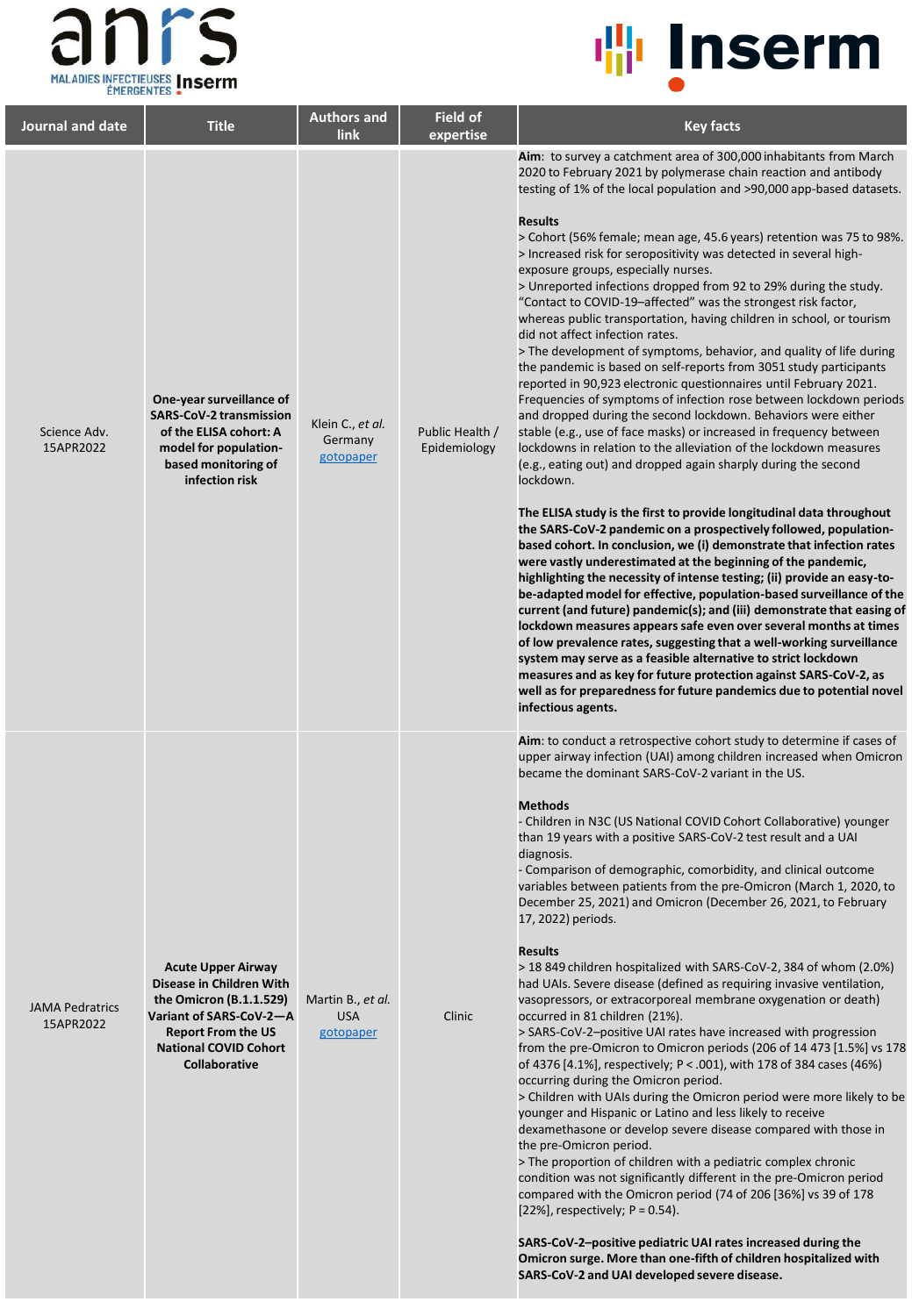## **WE Inserm**

|                                    | <b>EMERGENTES</b>                                                                                                                              |                                        |                              |                                                                                                                                                                                                                                                                                                                                                                                                                                                                                                                                                                                                                                                                                                                                                                                                                                                                                                                                                                                                                                                                                                                                                                                                                                                                                                                                                                                                                                                                                                                                                                                                                                                                                                                                                                                                                                                                                                                                                                                                                                                                                                                                                                                                                                                                                                                                                                                                                                                                                                                                                                   |
|------------------------------------|------------------------------------------------------------------------------------------------------------------------------------------------|----------------------------------------|------------------------------|-------------------------------------------------------------------------------------------------------------------------------------------------------------------------------------------------------------------------------------------------------------------------------------------------------------------------------------------------------------------------------------------------------------------------------------------------------------------------------------------------------------------------------------------------------------------------------------------------------------------------------------------------------------------------------------------------------------------------------------------------------------------------------------------------------------------------------------------------------------------------------------------------------------------------------------------------------------------------------------------------------------------------------------------------------------------------------------------------------------------------------------------------------------------------------------------------------------------------------------------------------------------------------------------------------------------------------------------------------------------------------------------------------------------------------------------------------------------------------------------------------------------------------------------------------------------------------------------------------------------------------------------------------------------------------------------------------------------------------------------------------------------------------------------------------------------------------------------------------------------------------------------------------------------------------------------------------------------------------------------------------------------------------------------------------------------------------------------------------------------------------------------------------------------------------------------------------------------------------------------------------------------------------------------------------------------------------------------------------------------------------------------------------------------------------------------------------------------------------------------------------------------------------------------------------------------|
| Journal and date                   | <b>Title</b>                                                                                                                                   | <b>Authors and</b><br>link             | <b>Field of</b><br>expertise | <b>Key facts</b>                                                                                                                                                                                                                                                                                                                                                                                                                                                                                                                                                                                                                                                                                                                                                                                                                                                                                                                                                                                                                                                                                                                                                                                                                                                                                                                                                                                                                                                                                                                                                                                                                                                                                                                                                                                                                                                                                                                                                                                                                                                                                                                                                                                                                                                                                                                                                                                                                                                                                                                                                  |
| <b>JAMA Netw Open</b><br>14APR2022 | <b>Surveillance of Safety of 3</b> Niesen M.J.M., et<br>Doses of COVID-19 mRNA<br><b>Vaccination Using</b><br><b>Electronic Health Records</b> | al.<br><b>USA</b><br>gotopaper         | Vaccines                     | Aim: To evaluate the safety of third-dose vaccination with US Food<br>and Drug Administration (FDA)-approved COVID-19 mRNA vaccines.<br><b>Methods</b><br>> This cohort study was conducted using electronic health record<br>(EHR) data from December 2020 to October 2021 from the multistate<br>Mayo Clinic Enterprise.<br>> Participants included all 47 999 individuals receiving 3-dose COVID-<br>19 mRNA vaccines within the study setting who met study inclusion<br>criteria.<br><b>Results</b><br>> Among 47 999 individuals who received 3-dose COVID-19 mRNA<br>vaccines, 38 094 individuals (21 835 [57.3%] women; median [IQR]<br>age, 67.4 [52.5-76.5] years) received BNT162b2 (79.4%) and 9905<br>individuals (5099 [51.5%] women; median [IQR] age, 67.7 [59.5-73.9]<br>years) received mRNA-1273 (20.6%).<br>> Reporting of severe adverse events remained low after the third<br>vaccine dose, with rates of pericarditis (0.01%; 95% CI, 0%-0.02%),<br>anaphylaxis (0%; 95% CI, 0%-0.01%), myocarditis (0%; 95% CI, 0%-<br>0.01%), and cerebral venous sinus thrombosis (no individuals)<br>consistent with results from earlier studies.<br>> Significantly more individuals reported low-severity adverse events<br>after the third dose compared with after the second dose, including<br>fatigue (2360 individuals [4.92%] vs 1665 individuals [3.47%]; P < .001),<br>lymphadenopathy (1387 individuals [2.89%] vs 995 individuals<br>[2.07%]; P < .001), nausea (1259 individuals [2.62%] vs 979 individuals<br>[2.04%]; P < .001), headache (1185 individuals [2.47%] vs 992<br>individuals [2.07%]; P < .001), arthralgia (1019 individuals [2.12%] vs<br>816 individuals [1.70%]; P < .001), myalgia (956 individuals [1.99%] vs<br>784 individuals [1.63%]; P < .001), diarrhea (817 individuals [1.70%] vs<br>595 individuals [1.24%]; P < .001), fever (533 individuals [1.11%] vs 391<br>individuals [0.81%]; P < .001), vomiting (528 individuals [1.10%] vs 385<br>individuals [0.80%]; P < .001), and chills (224 individuals [0.47%] vs 175<br>individuals $[0.36\%]$ ; P = .01).<br>This study found that although third-dose vaccination against SARS-<br>CoV-2 infection was associated with increased reporting of low-<br>severity adverse events, risk of severe adverse events remained<br>comparable with risk associated with the standard 2-dose regime.<br>These findings suggest the safety of third vaccination doses in<br>individuals who were eligible for booster vaccination at the time of<br>this study. |
| Nature Commun.<br>13APR2022        | <b>Protection following</b><br><b>BNT162b2 booster in</b><br>adolescents substantially<br>exceeds that of a fresh 2-<br>dose vaccine           | Amir O., et al.<br>Israel<br>gotopaper | Vaccines -<br>Immunisation   | Aim: to compare the real-world effectiveness against Delta of a fresh<br>(up to 60 days) booster dose of BNT162b2 with that of a fresh 2-dose<br>BNT162b2 vaccine in Israel.<br>- Comparison of the confirmed infection rates in adolescents aged 12-<br>14 (215,653 individuals) who received the 2-dose vaccine and in<br>adolescents aged 16-18 (103,454 individuals) who received the<br>booster dose.<br><b>Results</b><br>> The confirmed infection rate was lower by a factor of 3.7 (95% CI:<br>2.7 to 5.2) in the booster group as compared to the 2-doses group<br>> The infection rate in the booster cohort was 3.3 (95% CI: 2.4–4.6) per<br>100,000 at-risk days, compared to 12.4 (95% CI: 11.4-14) in the<br>doubly-vaccinated cohort.<br>> Compared to unvaccinated individuals 16-18 years old, the<br>confirmed infection rate in the booster cohort was lower by a factor<br>of 26.3 (95% CI: 19.2, 36), while in the two-dose group the rate was<br>lower by a factor of 9.8-fold (95% CI: 5, 16) (which is 2.7-fold lower<br>than that of the booster group).<br>> In the doubly-vaccinated 12-14 cohort, the confirmed infection rate<br>was 12.5-fold (95% CI: 11.2, 13.8) lower compared to the unvaccinated<br>group of that age, which is 2.1-fold lower than the 26.3-fold reduction<br>in confirmed infection rate observed in the booster cohort.<br>This analysis shows that a fresh booster dose of the BNT162b2 mRNA<br>vaccine provides improved protection against confirmed infection<br>from the Delta variant compared to fresh two doses of the same                                                                                                                                                                                                                                                                                                                                                                                                                                                                                                                                                                                                                                                                                                                                                                                                                                                                                                                                                                        |

vaccine.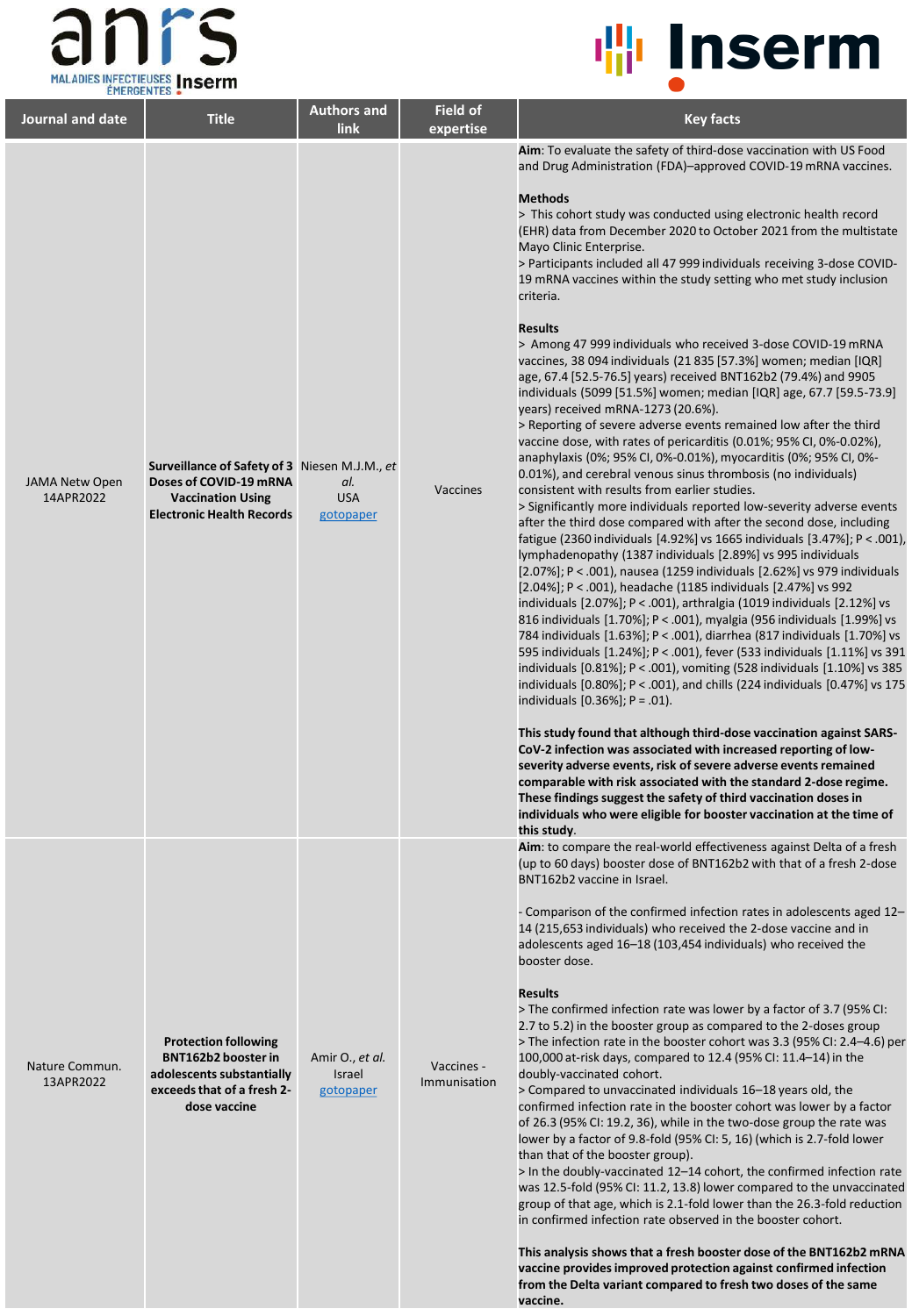

| Journal and date            | <b>Title</b>                                                                                                             | <b>Authors and</b><br>link                      | <b>Field of</b><br>expertise    | <b>Key facts</b>                                                                                                                                                                                                                                                                                                                                                                                                                                                                                                                                                                                                                                                                                                                                                                                                                                                                                                                                                                                                                                                                                                                                                                                                                                                                                                                                                                                                                                                                                                                                                                                                                                                                                                                                                                                                                                                                                                                                                                                                                                                                                                                                                                                         |
|-----------------------------|--------------------------------------------------------------------------------------------------------------------------|-------------------------------------------------|---------------------------------|----------------------------------------------------------------------------------------------------------------------------------------------------------------------------------------------------------------------------------------------------------------------------------------------------------------------------------------------------------------------------------------------------------------------------------------------------------------------------------------------------------------------------------------------------------------------------------------------------------------------------------------------------------------------------------------------------------------------------------------------------------------------------------------------------------------------------------------------------------------------------------------------------------------------------------------------------------------------------------------------------------------------------------------------------------------------------------------------------------------------------------------------------------------------------------------------------------------------------------------------------------------------------------------------------------------------------------------------------------------------------------------------------------------------------------------------------------------------------------------------------------------------------------------------------------------------------------------------------------------------------------------------------------------------------------------------------------------------------------------------------------------------------------------------------------------------------------------------------------------------------------------------------------------------------------------------------------------------------------------------------------------------------------------------------------------------------------------------------------------------------------------------------------------------------------------------------------|
| Nature Commun.<br>13APR2022 | Modeling the disruption of<br>respiratory disease clinical<br>trials by non-<br>pharmaceutical COVID-19<br>interventions | Arsène S., et al.<br>International<br>gotopaper | Public Health /<br>Epidemiology | Aim: to determine, rationalize and interpret the possible changes<br>induced by lockdown and other non-pharmaceutical interventions<br>(NPIs) for pandemic containment on respiratory disease trials with<br>emphasis on RTI prophylaxis.<br><b>Methods</b><br>- A mechanistic in silico clinical trial approach in RTI prophylaxis which<br>can incorporate available disease burden data to output efficacy<br>metrics relevant for assessing clinical benefits and estimating sample<br>sizes in perturbed scenarios (or evaluating impact on the post-hoc<br>power of a trial for a given sample size) as well as recruitment times.<br><b>Results</b><br>> With the adjusted transmission rate and otherwise unchanged<br>parameters, the root mean square deviation (RMSD) for the weekly<br>incidence per 100,000 of the simulation vs. data are 82 and 96<br>(unperturbed simulation vs. 5-year average data and perturbed<br>simulation vs. 2019-2020, data, respectively), which is smaller than<br>the variability within the observed data before lockdown (RMSD of<br>102 for the 5-year average vs. 2019-2020 data for the time points<br>considered).<br>> Furthermore, reproduction of RTI incidence broken down into URTIs<br>and LRTIs shows convincing capability to describe the effect of<br>transmission perturbation on RTIs. Supported by this agreement, we<br>applied this epidemiological model to modulate the instantaneous<br>hazard of exposure to RTI-causing viruses in our in silico trials with<br>four different NPI scenarios.<br>Our simulation setup for this analysis (year 1: patient selection, year<br>2: treatment and follow-up period) reflects RTI prophylaxis trials<br>whose conduction takes place during the current pandemic.<br>Therefore, we concluded that the benefit-risk assessment of these<br>trials should account for the currently reduced disease burden, and<br>that supporting data (such as observational studies and models)<br>should be used to demonstrate that a low number of prevented<br>episodes under pandemic conditions does not necessarily mean that<br>under normal conditions equally few episodes will be prevented. |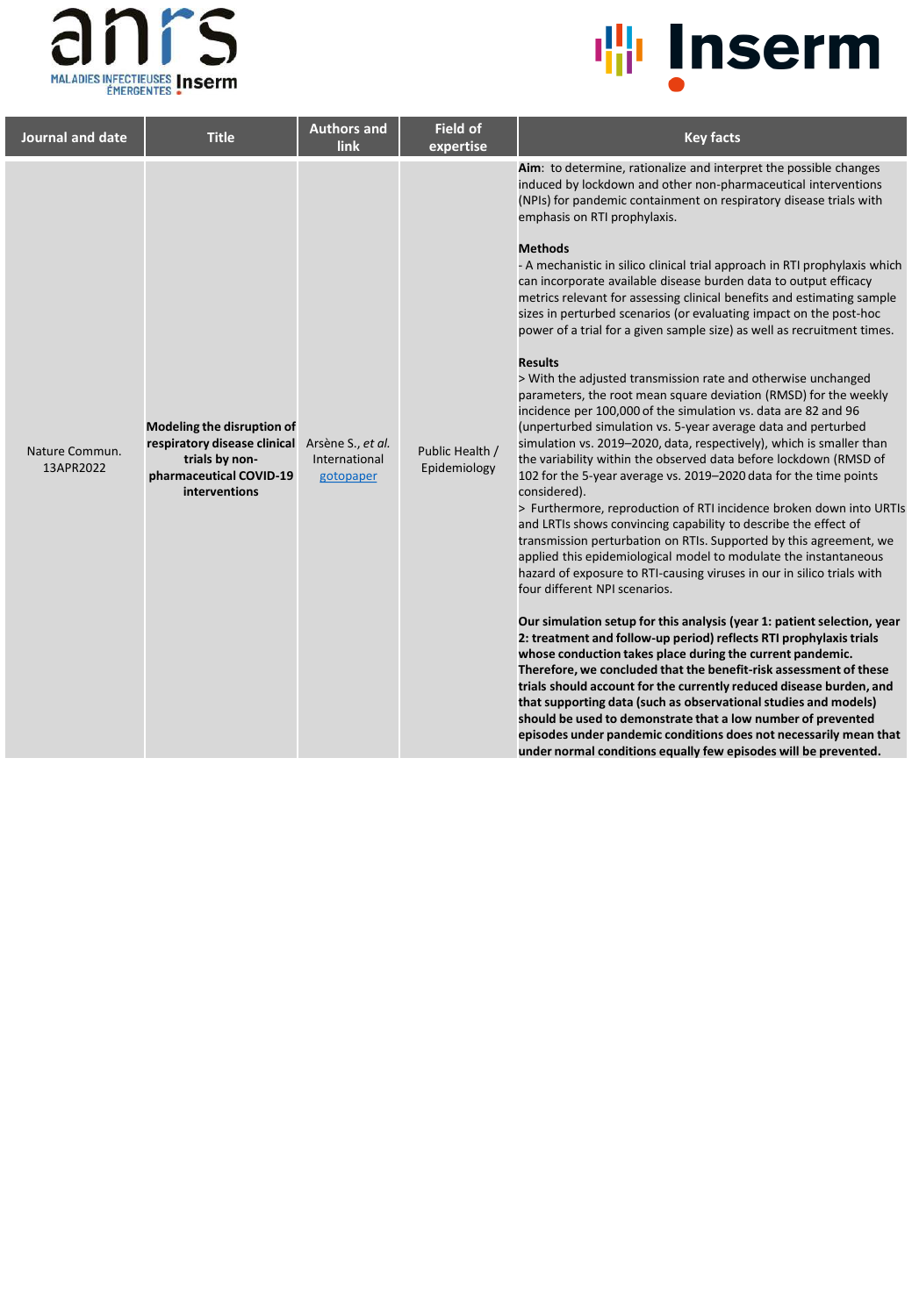

| Journal and date            | <b>Title</b>                                                                                   | <b>Authors and</b><br>link                  | <b>Field of</b><br>expertise | <b>Key facts</b>                                                                                                                                                                                                                                                                                                                                                                                                                                                                                                                                                                                                                                                                                                                                                                                                                                                                                                                                                                                                                                                                                                                                                                                                                                                                                                                                                                                                                                                                                                                                                                                                                                                                                                                                                                                                                      |
|-----------------------------|------------------------------------------------------------------------------------------------|---------------------------------------------|------------------------------|---------------------------------------------------------------------------------------------------------------------------------------------------------------------------------------------------------------------------------------------------------------------------------------------------------------------------------------------------------------------------------------------------------------------------------------------------------------------------------------------------------------------------------------------------------------------------------------------------------------------------------------------------------------------------------------------------------------------------------------------------------------------------------------------------------------------------------------------------------------------------------------------------------------------------------------------------------------------------------------------------------------------------------------------------------------------------------------------------------------------------------------------------------------------------------------------------------------------------------------------------------------------------------------------------------------------------------------------------------------------------------------------------------------------------------------------------------------------------------------------------------------------------------------------------------------------------------------------------------------------------------------------------------------------------------------------------------------------------------------------------------------------------------------------------------------------------------------|
| <b>NEJM</b><br>13APR2022    | Fourth Dose of BNT162b2<br>mRNA Covid-19 Vaccine in<br>a Nationwide Setting                    | Magen O., et al.<br><b>USA</b><br>gotopaper | Vaccines                     | Aim: to evaluate the early effectiveness of a fourth dose of the<br>BNT162b2 vaccine for the prevention of Covid-19–related outcomes.<br><b>Methods</b><br>- Data recorded by the largest health care organization in Israel from<br>January 3 to February 18, 2022.<br>- Evaluation of relative effectiveness of a fourth vaccine dose as<br>compared with that of a third dose given at least 4 months earlier<br>among persons 60 years of age or older.<br><b>Results</b><br>> Primary analysis included 182,122 matched pairs.<br>> Relative vaccine effectiveness in days 7 to 30 after the fourth dose<br>was estimated to be 45% (95% CI, 44 to 47) against PCR-confirmed<br>SARS-CoV-2 infection, 55% (95% CI, 53 to 58) against symptomatic<br>Covid-19, 68% (95% CI, 59 to 74) against Covid-19-related<br>hospitalization, 62% (95% CI, 50 to 74) against severe Covid-19, and<br>74% (95% CI, 50 to 90) against Covid-19-related death.<br>> The corresponding estimates in days 14 to 30 after the fourth dose<br>were 52% (95% CI, 49 to 54), 61% (95% CI, 58 to 64), 72% (95% CI, 63<br>to 79), 64% (95% CI, 48 to 77), and 76% (95% CI, 48 to 91).<br>> In days 7 to 30 after a fourth vaccine dose, the difference in the<br>absolute risk (three doses vs. four doses) was 180.1 cases per 100,000<br>persons (95% CI, 142.8 to 211.9) for Covid-19-related hospitalization<br>and 68.8 cases per 100,000 persons (95% CI, 48.5 to 91.9) for severe<br>Covid-19.<br>> In sensitivity analyses, estimates of relative effectiveness against<br>documented infection were similar to those in the primary analysis.<br>A fourth dose of the BNT162b2 vaccine was effective in reducing the<br>short-term risk of Covid-19-related outcomes among persons who<br>had received a third dose at least 4 months earlier. |
| Nature Commun.<br>12APR2022 | <b>Persistent COVID-19</b><br>symptoms in a community<br>study of 606,434 people in<br>England | Whitaker M., et<br>al.<br>UK<br>gotopaper   | Long Covid                   | Aim: to report persistent COVID-19 symptoms in a community study<br>of 606,434 people in England.<br><b>Methods</b><br>We use data from rounds $3-5$ of the REACT-2 study (n = 508,707;<br>September 2020 - February 2021), a representative community survey<br>of adults in England, and replication data from round $6(n = 97,717)$ ;<br>May 2021) to estimate the prevalence and identify predictors of<br>persistent symptoms lasting 12 weeks or more; and unsupervised<br>learning to cluster individuals by reported symptoms.<br><b>Findings</b><br>> At 12 weeks in rounds 3-5, 37.7% experienced at least one<br>symptom, falling to 21.6% in round 6.<br>> Female sex, increasing age, obesity, smoking, vaping, hospitalisation<br>with COVID-19, deprivation, and being a healthcare worker are<br>associated with higher probability of persistent symptoms in rounds<br>3-5, and Asian ethnicity with lower probability.<br>> Clustering analysis identifies a subset of participants with<br>predominantly respiratory symptoms.<br>In conclusion, the scale of morbidity identified in this study post<br>COVID-19 presents significant challenges for the affected individuals<br>and their families, and indicates a high potential population health<br>burden. Managing the long-term sequelae of COVID-19 will remain a<br>major challenge for affected individuals and their families and for<br>health services.                                                                                                                                                                                                                                                                                                                                                                                             |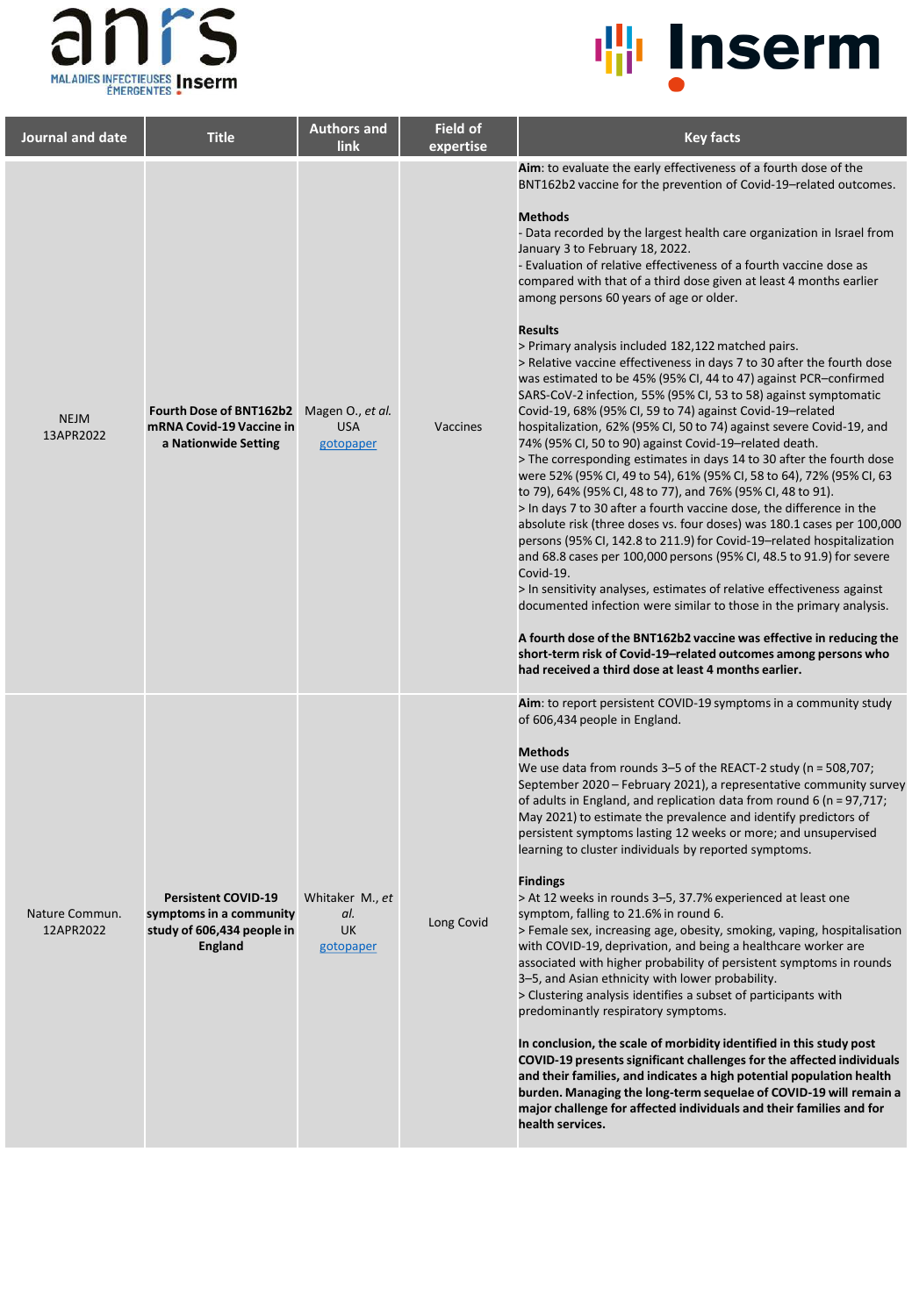

l

# **WE Inserm**

| Journal and date              | <b>Title</b>                                                                                                        | <b>Authors and</b><br>link                 | Field of<br>expertise | <b>Key facts</b>                                                                                                                                                                                                                                                                                                                                                                                                                                                                                                                                                                                                                                                                                                                                                                                                                                                                                                                                                                                                                                                                                                                                                                                                                                                                                                                                                                                                                                                                                                                                                                                                                                                                                                                                                                                                                                 |
|-------------------------------|---------------------------------------------------------------------------------------------------------------------|--------------------------------------------|-----------------------|--------------------------------------------------------------------------------------------------------------------------------------------------------------------------------------------------------------------------------------------------------------------------------------------------------------------------------------------------------------------------------------------------------------------------------------------------------------------------------------------------------------------------------------------------------------------------------------------------------------------------------------------------------------------------------------------------------------------------------------------------------------------------------------------------------------------------------------------------------------------------------------------------------------------------------------------------------------------------------------------------------------------------------------------------------------------------------------------------------------------------------------------------------------------------------------------------------------------------------------------------------------------------------------------------------------------------------------------------------------------------------------------------------------------------------------------------------------------------------------------------------------------------------------------------------------------------------------------------------------------------------------------------------------------------------------------------------------------------------------------------------------------------------------------------------------------------------------------------|
| Clin Infect Dis.<br>11APR2022 | <b>COVID-19 Disease Severity</b><br>in Children Infected with<br>the Omicron Variant                                | Butt A. A., et al.<br>Qatar<br>gotopaper   | Clinic                | Aim: to assess COVID-19 disease severity in children/adolescents<br>infected with the Omicron variant.<br><b>Methods</b><br>We identified children and adolescents <18 years with SARS-CoV-2<br>infection with Delta and propensity-score matched controls with<br>Omicron variant infection from the National COVID-19 Database in<br>Qatar. Primary outcome was disease severity, determined by hospital<br>admission, admission to ICU, or mechanical ventilation within 14 days<br>of diagnosis, or death within 28 days.<br><b>Findings</b><br>> Among 1,735 cases with Delta variant infection between June 1 and<br>November 6, 2021 and 32 635 cases with Omicron variant infection<br>between January 1 and January 15, 2022 who did not have prior<br>infection and were not vaccinated, we identified 985 propensity-score<br>matched pairs.<br>> Among Delta infected, 84.2% had mild, 15.7% had moderate, and<br>0.1% had severe/critical disease.<br>> Among Omicron infected, 97.8% had mild, 2.2% had moderate, and<br>none had severe/critical disease ( $P < .001$ ).<br>> Omicron variant infection (vs. Delta) was associated with<br>significantly lower odds of moderate or severe/critical disease<br>(adjusted odds ratio, 0.12; 95% CI 0.07-0.18).<br>> Those aged 6-11, and 12-<18 years had lower odds of developing<br>moderate or severe/critical disease compared with those younger<br>than six years (aOR, 95% CI 0.47; 0.33-0.66 for 6-11 year old; aOR 0.45,<br>95% CI 0.21-0.94 for 12-<18 years old).<br>Omicron variant infection in children/adolescents is associated with<br>less severe disease than Delta variant infection as measured by<br>hospitalization rates and need for ICU care or mechanical ventilation.<br>Those 6 to <18 years also have less severe disease than those <6<br>years old. |
| Clin Infect Dis.<br>11APR2022 | <b>Risk factors and</b><br>multidimensional<br>assessment of long COVID<br>fatigue: a nested case-<br>control study | Margalit I., et al.<br>Israel<br>gotopaper | Long Covid            | Aim: to assess risk factors for long COVID fatigue and explored its<br>possible pathophysiology.<br><b>Findings</b><br>> Total of 141 individuals were included. Mean age was 47 (SD 13)<br>years; 115 (82%) were recovering from mild COVID-19. Mean time for<br>evaluation was 8 months following COVID-19. Sixty-six (47%)<br>individuals were classified with significant long COVID fatigue. They<br>had significantly higher number of children, lower proportion of<br>hypothyroidism, higher proportion of sore throat during acute illness<br>and long COVID symptoms, and of physical limitation in daily<br>activities.<br>> Individuals with fatigue had poorer sleep quality and higher degree<br>of depression. They had significantly lower heart rate [153.52 (22.64)<br>vs 163.52 (18.53), p=0.038] and oxygen consumption per Kg [27.69<br>(7.52) vs 30.71 (7.52), p=0.036] at peak exercise.<br>> The two independent risk factors for fatigue identified in<br>multivariable analysis were peak exercise heart rate (odds ratio [OR]<br>0.79 per 10 beats/minute, 95% confidence interval [CI] 0.65-0.96,<br>p=0.019); and long COVID memory impairment (OR 3.76, 95% CI 1.57-<br>$9.01$ , p=0.003).<br>Long COVID fatigue may be related to autonomic dysfunction,<br>impaired cognition and decreased mood. This may suggest a limbic-<br>vagal pathophysiology.                                                                                                                                                                                                                                                                                                                                                                                                                                                           |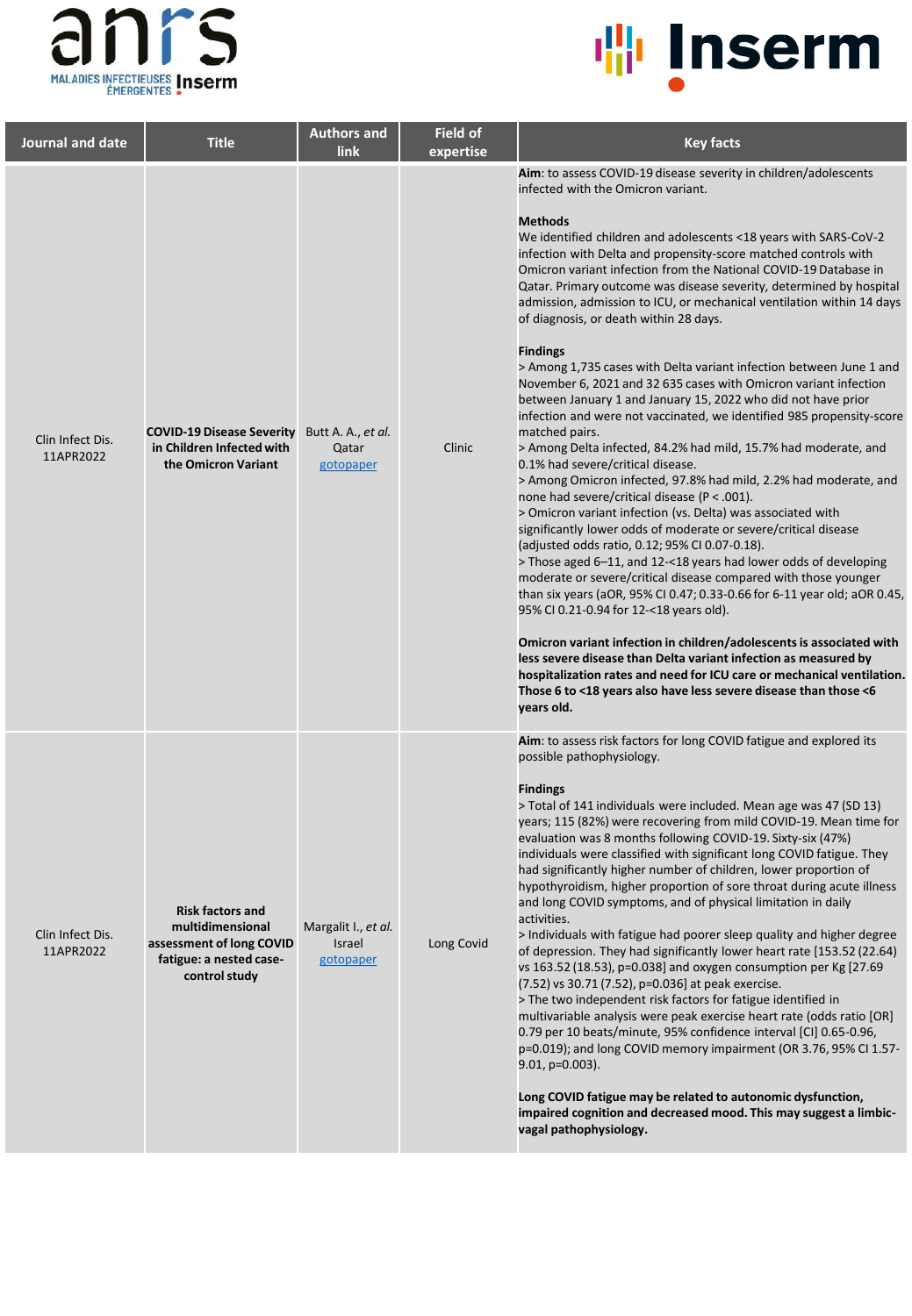| Journal and date         | EMERGENTES .<br><b>Title</b>                                                                                                                                  | <b>Authors and</b><br>link                                                                | <b>Field of</b><br>expertise    | <b>Key facts</b>                                                                                                                                                                                                                                                                                                                                                                                                                                                                                                                                                                                                                                                                                                                                                                                                                                                                                                                                                                                                                                                                                                                                                                                                                                                                                                                                                                                                                                                                                                                                                                                                                                                                                                                                                                                                                                                                                                                                                                                                                                                                                                                                                                                                                                                                                                                                                                                                                                                                                                                                                                                                                                                                                                                                                                                                                                                                      |
|--------------------------|---------------------------------------------------------------------------------------------------------------------------------------------------------------|-------------------------------------------------------------------------------------------|---------------------------------|---------------------------------------------------------------------------------------------------------------------------------------------------------------------------------------------------------------------------------------------------------------------------------------------------------------------------------------------------------------------------------------------------------------------------------------------------------------------------------------------------------------------------------------------------------------------------------------------------------------------------------------------------------------------------------------------------------------------------------------------------------------------------------------------------------------------------------------------------------------------------------------------------------------------------------------------------------------------------------------------------------------------------------------------------------------------------------------------------------------------------------------------------------------------------------------------------------------------------------------------------------------------------------------------------------------------------------------------------------------------------------------------------------------------------------------------------------------------------------------------------------------------------------------------------------------------------------------------------------------------------------------------------------------------------------------------------------------------------------------------------------------------------------------------------------------------------------------------------------------------------------------------------------------------------------------------------------------------------------------------------------------------------------------------------------------------------------------------------------------------------------------------------------------------------------------------------------------------------------------------------------------------------------------------------------------------------------------------------------------------------------------------------------------------------------------------------------------------------------------------------------------------------------------------------------------------------------------------------------------------------------------------------------------------------------------------------------------------------------------------------------------------------------------------------------------------------------------------------------------------------------------|
| Lancet<br>08APR2022      | <b>Estimating global,</b><br>regional, and national<br>daily and cumulative<br>infections with SARS-CoV-<br>2 through Nov 14, 2021: a<br>statistical analysis | COVID-19<br>Cumulative<br><b>Infection</b><br>Collaborators<br>International<br>gotopaper | Public health /<br>Epidemiology | Aim: to provide a novel approach to estimating past SARS-CoV-2 daily<br>infections, cumulative infections, and the proportion of the<br>population infected, for 190 countries and territories from the start of<br>the pandemic to Nov 14, 2021.<br><b>Methods</b><br>- Set of global and location-specific estimates of daily and cumulative<br>SARS-CoV-2 infections through Nov 14, 2021, using data from Johns<br>Hopkins University and national databases for reported cases, hospital<br>admissions, and reported deaths, seroprevalence surveys,<br>SeroTracker, and governmental organisations.<br>- Data were corrected for known biases such as lags in reporting,<br>waning antibody sensitivity, vaccinations, and reinfection from SARS-<br>CoV-2 escape variants.<br>- Modelled estimations based on an empirical database of infection-<br>detection ratios (IDRs), infection-hospitalisation ratios (IHRs), and<br>infection-fatality ratios (IFRs).<br>- Daily infections were converted into a historical time series of<br>effective reproductive number (Reffective) by location and day.<br><b>Results</b><br>> Global daily SARS-CoV-2 infections fluctuated between 3 million and<br>17 million new infections per day between April, 2020, and October,<br>2021, peaking in mid-April, 2021, primarily as a result of surges in<br>India.<br>> Between the start of the pandemic and Nov 14, 2021, there were an<br>estimated 3,80 billion (95% uncertainty interval 3,44-4,08) total SARS-<br>CoV-2 infections and reinfections combined, and an estimated 3.39<br>billion (3,08–3,63) individuals, or 43,9% (39,9–46,9) of the global<br>population, had been infected one or more times.<br>> 1.34 billion (1,20–1,49) of these infections occurred in south Asia,<br>the highest among the seven super-regions, although the sub-Saharan<br>Africa super-region had the highest infection rate (79,3 per 100<br>population [69,0-86,4]).<br>> The high-income super-region had the fewest infections (239 million<br>[226–252]), and southeast Asia, east Asia, and Oceania had the lowest<br>infection rate $(13,0$ per 100 population $[8,4-17,7]$ ).<br>> The cumulative proportion of the population ever infected varied<br>greatly between countries and territories, with rates higher than 70%<br>in 40 countries and lower than 20% in 39 countries.<br>> There was no discernible relationship between Reffective and total<br>immunity, and even at total immunity levels of 80%, we observed no<br>indication of an abrupt drop in Reffective, indicating that there is not<br>a clear herd immunity threshold observed in the data.<br>COVID-19 has already had a staggering impact on the world up to the<br>beginning of the omicron (B.1.1.529) wave, with over 40% of the<br>global population infected at least once by Nov 14, 2021. |
| Nature Med.<br>08APR2022 | Infectious viral load in<br>unvaccinated and<br>vaccinated individuals<br>infected with ancestral,<br><b>Delta or Omicron SARS-</b><br>$Cov-2$                | Puhach O., et al.<br>Switzerland<br>gotopaper                                             | Public Health /<br>Epidemiology | <b>Methods</b><br>> Quantification of infectious viral load (VL) in SARS-CoV-2 infected<br>individuals during the first 5 symptomatic days by in vitro culturability<br>assay in unvaccinated or vaccinated individuals infected with pre-<br>variant of concern (pre-VOC) SARS-CoV-2, Delta, or Omicron.<br><b>Findings</b><br>> Unvaccinated individuals infected with pre-VOC SARS-CoV-2 had<br>lower infectious VL compared to Delta-infected unvaccinated<br>individuals<br>> Full vaccination (defined as >2weeks after reception of 2nd dose<br>during primary vaccination series) significantly reduced infectious VL<br>for Delta breakthrough cases compared to unvaccinated individuals<br>> For Omicron breakthrough cases, reduced infectious VL was only<br>observed in boosted but not in fully vaccinated individuals compared<br>to unvaccinated subjects.<br>> In addition, infectious VL was lower in fully vaccinated Omicron-<br>compared to fully vaccinated Delta-infected individuals, suggesting<br>that other mechanisms than increased infectious VL contribute to the<br>high infectiousness of SARS-CoV-2 Omicron.<br>Our findings indicate that vaccines may lower transmission risk and<br>therefore have a public health benefit beyond the individual<br>protection from severe disease.                                                                                                                                                                                                                                                                                                                                                                                                                                                                                                                                                                                                                                                                                                                                                                                                                                                                                                                                                                                                                                                                                                                                                                                                                                                                                                                                                                                                                                                                                                                                                             |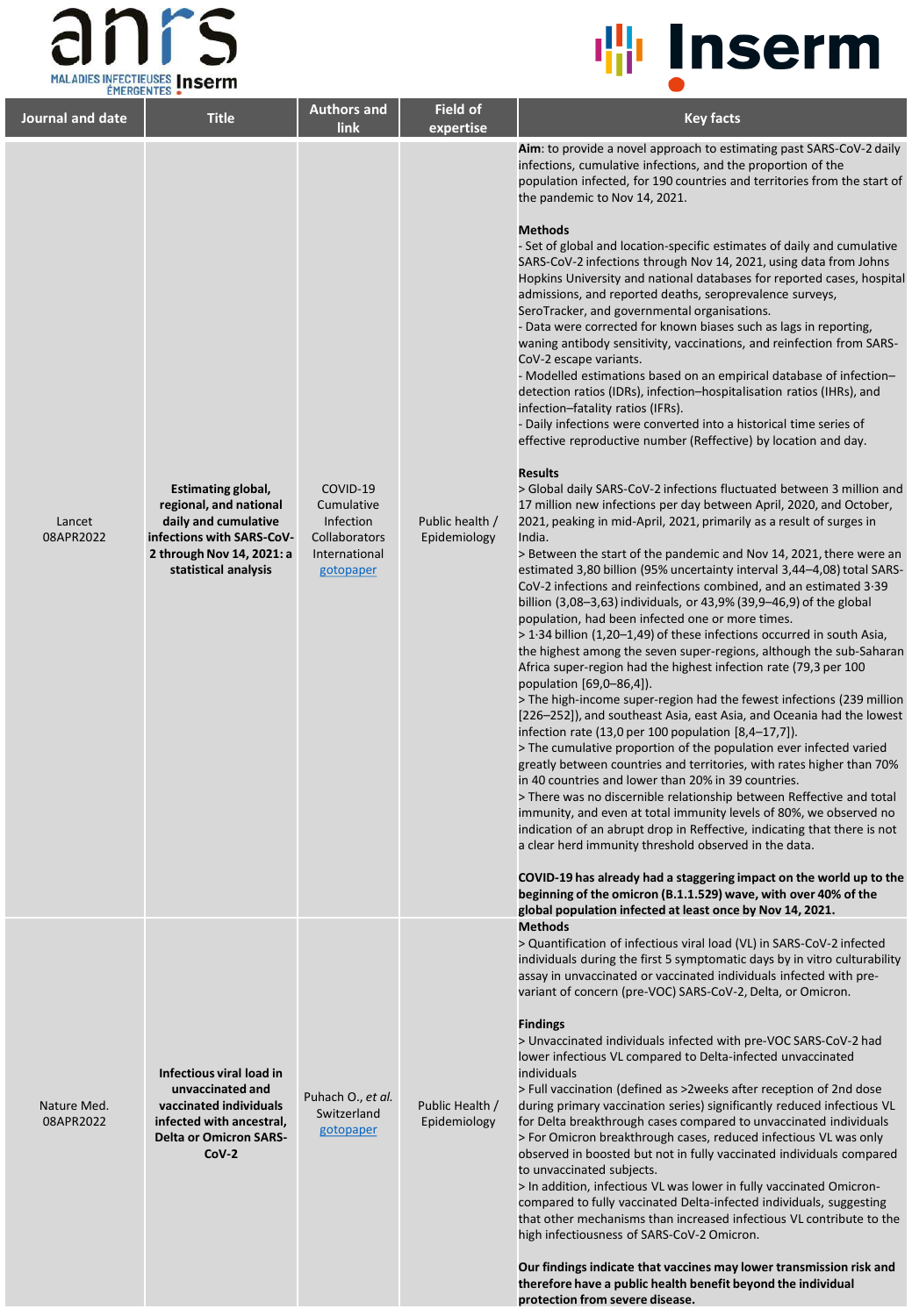| Journal and date                | <b>EMERGENIES</b> .<br><b>Title</b>                                                                                                                  | Authors and<br>link                                | Field of<br>expertise | <b>Key facts</b>                                                                                                                                                                                                                                                                                                                                                                                                                                                                                                                                                                                                                                                                                                                                                                                                                                                                                                                                                                                                                                                                                                                                                                                                                                                                                                                                                                                                                                                                                                                                                                                                                                                                                                                                                                                                                                                                                                                                                                                                                                                                                                                                                                                                                                                                                                                                                                                                                                                                                                                                                                                                                                                                                                                                                                                                                                                                          |
|---------------------------------|------------------------------------------------------------------------------------------------------------------------------------------------------|----------------------------------------------------|-----------------------|-------------------------------------------------------------------------------------------------------------------------------------------------------------------------------------------------------------------------------------------------------------------------------------------------------------------------------------------------------------------------------------------------------------------------------------------------------------------------------------------------------------------------------------------------------------------------------------------------------------------------------------------------------------------------------------------------------------------------------------------------------------------------------------------------------------------------------------------------------------------------------------------------------------------------------------------------------------------------------------------------------------------------------------------------------------------------------------------------------------------------------------------------------------------------------------------------------------------------------------------------------------------------------------------------------------------------------------------------------------------------------------------------------------------------------------------------------------------------------------------------------------------------------------------------------------------------------------------------------------------------------------------------------------------------------------------------------------------------------------------------------------------------------------------------------------------------------------------------------------------------------------------------------------------------------------------------------------------------------------------------------------------------------------------------------------------------------------------------------------------------------------------------------------------------------------------------------------------------------------------------------------------------------------------------------------------------------------------------------------------------------------------------------------------------------------------------------------------------------------------------------------------------------------------------------------------------------------------------------------------------------------------------------------------------------------------------------------------------------------------------------------------------------------------------------------------------------------------------------------------------------------------|
| Cell<br>08APR2022               | <b>Efficient recall of Omicron-</b><br>reactive B cell memory<br>after a third dose of SARS-<br>CoV-2 mRNA vaccine                                   | Goel R. R., et al.<br>Australia / USA<br>gotopaper | Immunology            | Aim: to examine antibody and memory B cell responses longitudinally<br>for $\sim$ 9-10 months after primary 2-dose SARS-CoV-2 mRNA vaccination<br>and 3 months after a 3rd dose.<br><b>Findings</b><br>> Antibody decay stabilized between 6 to 9 months and antibody<br>quality continued to improve for at least 9 months after 2-dose<br>vaccination.<br>> Spike- and RBD-specific memory B cells remained durable over time,<br>and 40-50% of RBD-specific memory B cells simultaneously bound the<br>Alpha, Beta, Delta, and Omicron variants.<br>> Omicron-binding memory B cells were efficiently re-activated by a<br>3rd dose of wild-type vaccine and correlated with the corresponding<br>increase in neutralizing antibody titers.<br>> In contrast, pre-3rd dose antibody titers inversely correlated with<br>the fold-change of antibody boosting, suggesting that high levels of<br>circulating antibodies may limit the added protection afforded by<br>repeat short interval boosting.<br>This study supports the utility of a 3rd vaccine dose to recall<br>immunological memory and boost circulating antibody levels. A 3rd<br>dose of mRNA vaccine encoding the original Wuhan Spike reengaged                                                                                                                                                                                                                                                                                                                                                                                                                                                                                                                                                                                                                                                                                                                                                                                                                                                                                                                                                                                                                                                                                                                                                                                                                                                                                                                                                                                                                                                                                                                                                                                                                                                                       |
| Lancet Infect Dis.<br>08APR2022 | <b>COVID-19 vaccine waning</b><br>and effectiveness and<br>side-effects of boosters: a<br>prospective community<br>study from the ZOE COVID<br>Study | Menni C., et al.<br><b>UK</b><br>gotopaper         | Vaccines              | Omicron-reactive memory B cells generated by the first two doses.<br>Aim: to investigate COVID-19 primary vaccine series effectiveness and<br>its waning, and the safety and effectiveness of booster doses, in a UK<br>community setting.<br><b>Methods</b><br>- SARS-CoV-2 positivity rates in individuals from a longitudinal,<br>prospective, community-based study (ZOE COVID Study). Data were<br>self-reported through an app, to assess the effectiveness of three<br>COVID-19 vaccines (ChAdOx1 nCov19, BNT162b2, and mRNA1273)<br>against infection in the 8 months after completion of primary<br>vaccination series.<br>- In individuals receiving boosters, vaccine effectiveness and<br>reactogenicity were investigated, by assessing 16 self-reported<br>systemic and localised side-effects.<br><b>Findings</b><br>> We included 620 793 participants who received two vaccine doses<br>(204 731 [33 0%] received BNT162b2, 405 239 [65 3%] received<br>ChAdOx1 nCoV-19, and 10 823 $[1.7\%]$ received mRNA-1273) and<br>subsequently had a SARS-CoV-2 test result between May 23 (chosen<br>to exclude the period of alpha [B.1.1.7] variant dominance) and Nov<br>23, 2021. 62 172 (10.0%) vaccinated individuals tested positive for<br>SARS-CoV-2 and were compared with 40 345 unvaccinated controls<br>$(6726 [16.7%)$ of whom tested positive).<br>> Vaccine effectiveness waned after the second dose: at 5 months,<br>BNT162b2 effectiveness was 82.1% (95% CI 81.3-82.9), ChAdOx1<br>nCoV-19 effectiveness was $75.7\%$ (74.9–76.4), and mRNA-1273<br>effectiveness was $84.3\%$ ( $81.2 - 86.9$ ).<br>> Vaccine effectiveness decreased more among individuals aged 55<br>years or older and among those with comorbidities.<br>>135 932 individuals aged 55 years or older received a booster (2123<br>[1.6%] of whom tested positive).<br>> Vaccine effectiveness for booster doses in 0-3 months after<br>BNT162b2 primary vaccination was higher than 92.5%, and<br>effectiveness for heterologous boosters after ChAdOx1 nCoV-19 was<br>at least 88.8%.<br>> For the booster reactogenicity analysis, in 317 011 participants, the<br>most common systemic symptom was fatigue (in 31 881 [10.1%]<br>participants) and the most common local symptom was tenderness (in<br>187 767 [59.2%]).<br>> Systemic side-effects were more common for heterologous<br>schedules (32 632 [17.9%] of 182 374) than for homologous schedules<br>(17 707 [13.2%] of 134 637; odds ratio 1.5, 95% CI 1.5-1.6, p<0.0001).<br>After 5 months, vaccine effectiveness remained high among<br>individuals younger than 55 years. Booster doses restore vaccine<br>effectiveness. Adverse reactions after booster doses were similar to<br>those after the second dose. Homologous booster schedules had<br>fewer reported systemic side-effects than heterologous boosters. |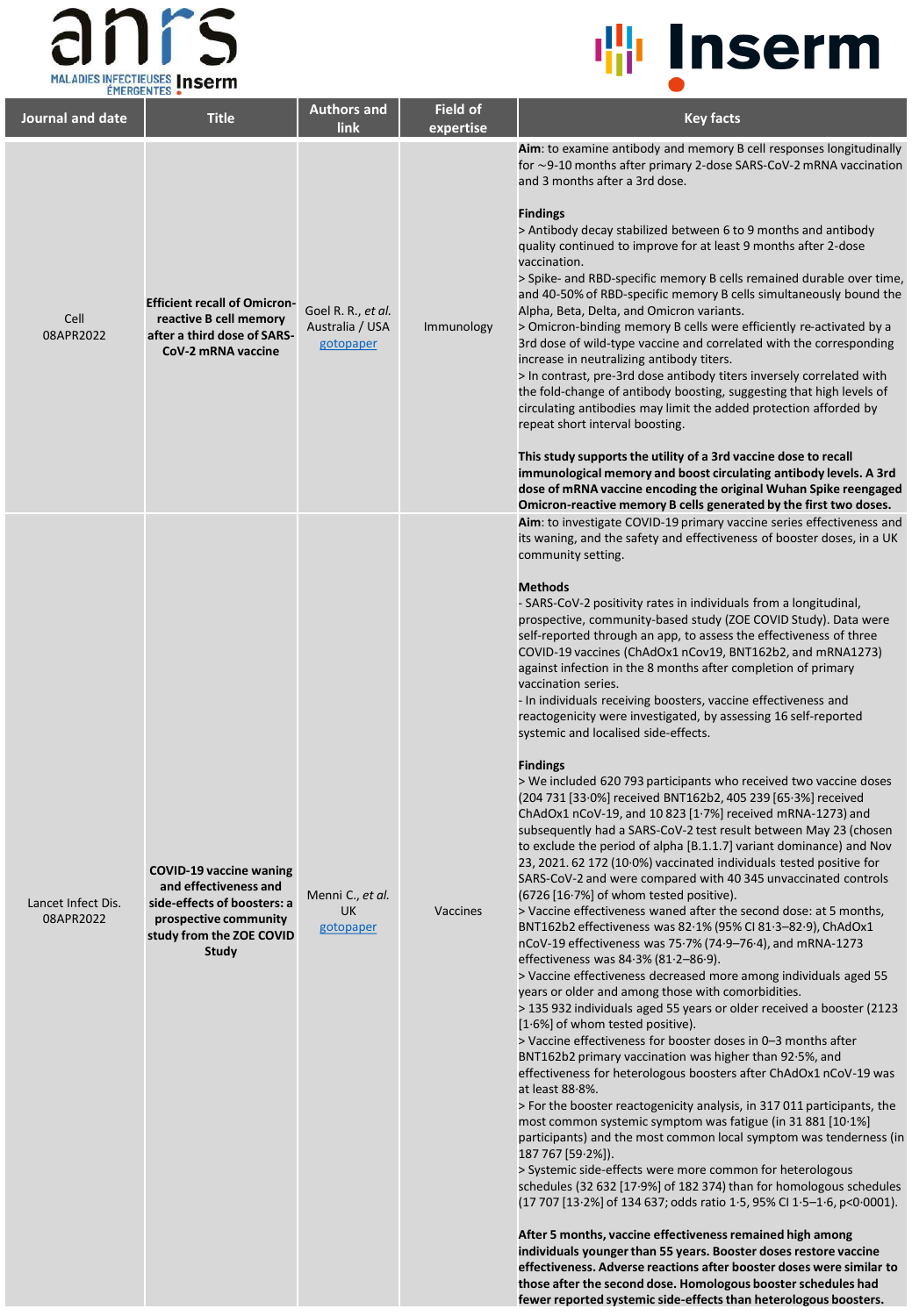

| Journal and date    | <b>Title</b>                                                                                                                                                                                                                                             | <b>Authors and</b><br>link                       | <b>Field of</b><br>expertise    | <b>Key facts</b>                                                                                                                                                                                                                                                                                                                                                                                                                                                                                                                                                                                                                                                                                                                                                                                                                                                                                                                                                                                                                                                                                                                                                                                                                                                                                                                                                                                                                                                                                                                                                                                                                                                                                                                                                                                                                                                                                                                                                                               |
|---------------------|----------------------------------------------------------------------------------------------------------------------------------------------------------------------------------------------------------------------------------------------------------|--------------------------------------------------|---------------------------------|------------------------------------------------------------------------------------------------------------------------------------------------------------------------------------------------------------------------------------------------------------------------------------------------------------------------------------------------------------------------------------------------------------------------------------------------------------------------------------------------------------------------------------------------------------------------------------------------------------------------------------------------------------------------------------------------------------------------------------------------------------------------------------------------------------------------------------------------------------------------------------------------------------------------------------------------------------------------------------------------------------------------------------------------------------------------------------------------------------------------------------------------------------------------------------------------------------------------------------------------------------------------------------------------------------------------------------------------------------------------------------------------------------------------------------------------------------------------------------------------------------------------------------------------------------------------------------------------------------------------------------------------------------------------------------------------------------------------------------------------------------------------------------------------------------------------------------------------------------------------------------------------------------------------------------------------------------------------------------------------|
| Lancet<br>07APR2022 | Symptom prevalence,<br>duration, and risk of<br>hospital admission in<br>individuals infected with<br><b>SARS-CoV-2 during periods</b><br>of omicron and delta<br>variant dominance: a<br>prospective observational<br>study from the ZOE COVID<br>Study | Menni C., et al.<br>UK<br>gotopaper              | Public Health /<br>Epidemiology | Aim: to quantify the differences in symptom prevalence, risk of<br>hospital admission, and symptom duration among the vaccinated<br>population.<br><b>Methods</b><br>> Prospective longitudinal observational study, we collected data from<br>participants who were self-reporting test results and symptoms in the<br>ZOE COVID app.<br>> The primary outcome was the likelihood of developing a given<br>symptom (of the 32 monitored in the app) or hospital admission<br>within 7 days before or after the positive test in participants infected<br>during omicron prevalence compared with those infected during delta<br>prevalence.<br><b>Findings</b><br>> Between June 1, 2021, and Jan 17, 2022, we identified 63 002<br>participants who tested positive for SARS-CoV-2 and reported<br>symptoms in the ZOE app. These patients were matched 1:1 for age,<br>sex, and vaccination dose, across two periods (June 1 to Nov 27, 2021,<br>delta prevalent at >70%; n=4990, and Dec 20, 2021, to Jan 17, 2022,<br>omicron prevalent at >70%; n=4990).<br>> Loss of smell was less common in participants infected during<br>omicron prevalence than during delta prevalence (16.7% vs 52.7%,<br>odds ratio [OR] 0.17; 95% CI 0.16-0.19, p<0.001). Sore throat was<br>more common during omicron prevalence than during delta<br>prevalence (70.5% vs 60.8%, 1.55; 1.43-1.69, p<0.001).<br>> There was a lower rate of hospital admission during omicron<br>prevalence than during delta prevalence $(1.9\% \text{ vs } 2.6\%$ , OR 0.75; 95%<br>CI 0.57-0.98, $p=0.03$ ).<br>The prevalence of symptoms that characterise an omicron infection<br>differs from those of the delta SARS-CoV-2 variant, apparently with<br>less involvement of the lower respiratory tract and reduced<br>probability of hospital admission. These data indicate a shorter<br>period of illness and potentially of infectiousness which should<br>impact work-health policies and public health advice. |
| Nature<br>06APR2022 | <b>FcγR-mediated SARS-CoV-</b><br>2 infection of monocytes<br>activates inflammation                                                                                                                                                                     | Junqueira C., et<br>al.<br>UK / USA<br>gotopaper | Immunology                      | Aim: to understand how SARS-CoV-2 triggers inflammation and to<br>determine if pyroptosis biomarkers correlate with COVID-19 disease<br>severity,<br>Findings:<br>>6% of blood monocytes in COVID-19 patients are infected with SARS-<br>CoV-2.<br>> Monocyte infection depends on uptake of antibody-opsonized virus<br>by Fcy receptors.<br>> Vaccine recipient plasma does not promote antibody-dependent<br>monocyte infection. SARS-CoV-2 begins to replicate in monocytes, but<br>infection is aborted, and infectious virus is not detected in infected<br>monocyte culture supernatants.<br>> Instead, infected cells undergo inflammatory cell death (pyroptosis)<br>mediated by activation of NLRP3 and AIM2 inflammasomes, caspase-1<br>and GSDMD.<br>> Moreover, tissue-resident macrophages, but not infected epithelial<br>and endothelial cells, from COVID-19 lung autopsies have activated<br>inflammasomes.<br>Antibody-mediated SARS-CoV-2 uptake by monocytes/macrophages<br>triggers inflammatory cell death that aborts production of infectious<br>virus but causes systemic inflammation that contributes to COVID-19<br>pathogenesis.                                                                                                                                                                                                                                                                                                                                                                                                                                                                                                                                                                                                                                                                                                                                                                                                                                 |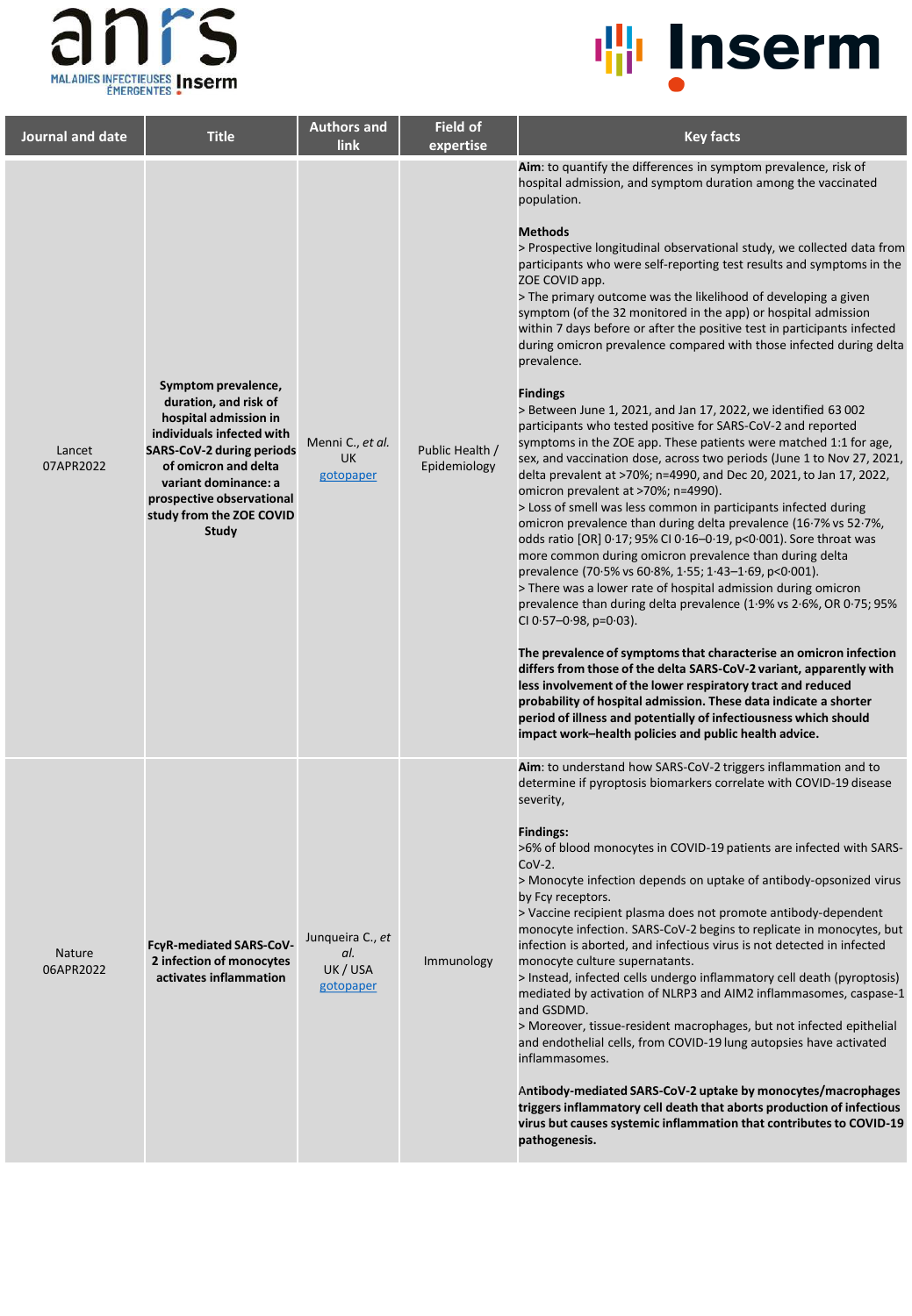

I

# **WE Inserm**

| Journal and date             | <b>Title</b>                                                                                                                                                                                         | <b>Authors and</b><br>link                   | Field of<br>expertise | <b>Key facts</b>                                                                                                                                                                                                                                                                                                                                                                                                                                                                                                                                                                                                                                                                                                                                                                                                                                                                                                                                                                                                                                                                                                                                                                                                                                                                                                                                                                                                                                                                                                                                                                                                                                                                                                                                                                                             |
|------------------------------|------------------------------------------------------------------------------------------------------------------------------------------------------------------------------------------------------|----------------------------------------------|-----------------------|--------------------------------------------------------------------------------------------------------------------------------------------------------------------------------------------------------------------------------------------------------------------------------------------------------------------------------------------------------------------------------------------------------------------------------------------------------------------------------------------------------------------------------------------------------------------------------------------------------------------------------------------------------------------------------------------------------------------------------------------------------------------------------------------------------------------------------------------------------------------------------------------------------------------------------------------------------------------------------------------------------------------------------------------------------------------------------------------------------------------------------------------------------------------------------------------------------------------------------------------------------------------------------------------------------------------------------------------------------------------------------------------------------------------------------------------------------------------------------------------------------------------------------------------------------------------------------------------------------------------------------------------------------------------------------------------------------------------------------------------------------------------------------------------------------------|
| Lancet Resp Med<br>06APR2022 | Early Th2 inflammation in<br>the upper respiratory<br>mucosa as a predictor of<br>severe COVID-19 and<br>modulation by early<br>treatment with inhaled<br>corticosteroids: a<br>mechanistic analysis | Baker J.R., et al.<br><b>UK</b><br>gotopaper | Immunology            | Aim: to understand the inflammatory mechanism of budesonide in<br>the treatment of early COVID-19.<br><b>Methods:</b><br>The STOIC trial was a randomised, open label, parallel group, phase 2<br>clinical intervention trial where patients were randomly assigned (1:1)<br>to receive usual care (as needed antipyretics were only available<br>treatment) or inhaled budesonide at a dose of 800 µg twice a day plus<br>usual care.<br><b>Findings:</b><br>> In early COVID-19 disease, there was an enhanced inflammatory<br>airway response with the induction of an anti-viral and T-helper 1 and<br>2 (Th1/2) inflammatory response compared with healthy individuals.<br>> Individuals with COVID-19 who clinically deteriorated (ie, who met<br>the primary outcome) showed an early blunted respiratory interferon<br>response and pronounced and persistent Th2 inflammation, mediated<br>by CC chemokine ligand (CCL)-24, compared with those with COVID-19<br>who did not clinically deteriorate.<br>> Over time, the natural course of COVID-19 showed persistently high<br>respiratory interferon concentrations and elevated concentrations of<br>the eosinophil chemokine, CCL-11, despite clinical symptom<br>improvement.<br>> There was persistent systemic inflammation after 28 days following<br>COVID-19, including elevated concentrations of interleukin (IL)-6,<br>tumour necrosis factor- $\alpha$ , and CCL-11. Budesonide treatment<br>modulated inflammation in the nose and blood and was shown to<br>decrease IL-33 and increase CCL17.<br>The clinical benefit of inhaled budesonide in early COVID-19 is likely<br>to be as a consequence of its inflammatory modulatory effect,<br>suggesting efficacy by reducing epithelial damage and an improved<br>T-cell response. |
| Immunity<br>06APR2022        | <b>Analysis of mRNA</b><br>vaccination-elicited RBD-<br>specific memory B cells<br>reveals strong but<br>incomplete immune<br>escape of the SARS-CoV-2<br><b>Omicron variant</b>                     | Sokal A., et al.<br>France<br>gotopaper      | Immunology            | Aim: to understand whether MBCs elicited by mRNA vaccines can<br>recognize Omicron variant remains unclear.<br>- Assessment of affinity and neutralization potency against the<br>Omicron variant of several hundred naturally expressed MBC-derived<br>monoclonal IgG antibodies from vaccinated COVID-19-recovered and -<br>naïve individuals.<br><b>Results</b><br>> Compared to other variants of concern, Omicron evaded recognition<br>of a larger proportion of MBC-derived antibodies.<br>> Only 30% MBCs retaining high affinity against the Omicron-RBD, and<br>the reduction in neutralization potency was even more pronounced.<br>> Neutralizing MBC clones could be found in all individuals analysed.<br>Despite the strong immune escape potential of the Omicron variant,<br>these results suggest that the MBC repertoire generated by mRNA<br>vaccines still provide some protection against the Omicron variant in<br>vaccinated individuals.                                                                                                                                                                                                                                                                                                                                                                                                                                                                                                                                                                                                                                                                                                                                                                                                                                            |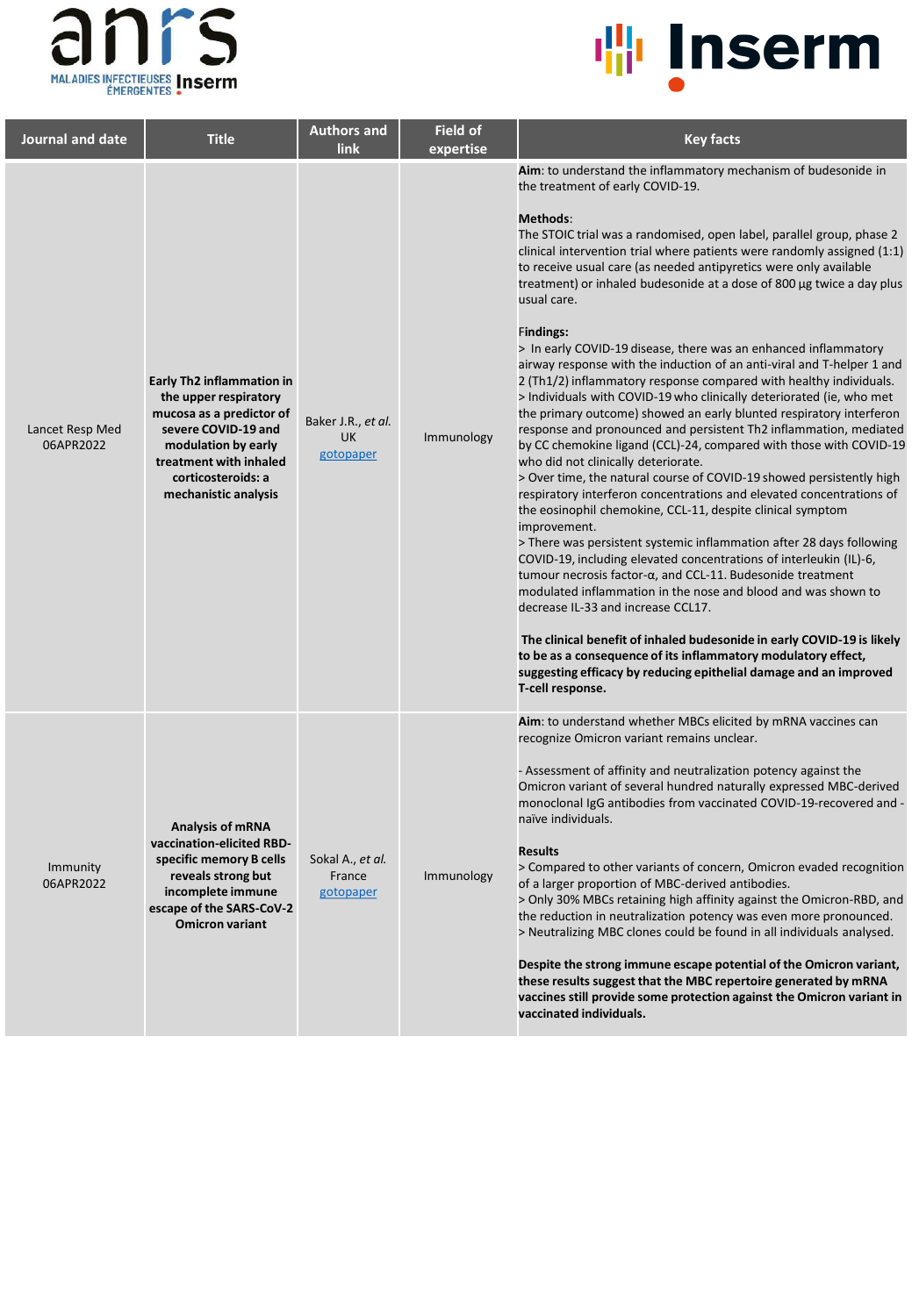

l

| Journal and date        | <b>Title</b>                                                                                                                                                                          | <b>Authors and</b><br>link                       | Field of<br>expertise | <b>Key facts</b>                                                                                                                                                                                                                                                                                                                                                                                                                                                                                                                                                                                                                                                                                                                                                                                                                                                                                                                                                                                                                                                                                                                                                                                                                                                                                                                                                                                                                                                                                                                                                                                                                                                                                                                                                                                                                                                             |
|-------------------------|---------------------------------------------------------------------------------------------------------------------------------------------------------------------------------------|--------------------------------------------------|-----------------------|------------------------------------------------------------------------------------------------------------------------------------------------------------------------------------------------------------------------------------------------------------------------------------------------------------------------------------------------------------------------------------------------------------------------------------------------------------------------------------------------------------------------------------------------------------------------------------------------------------------------------------------------------------------------------------------------------------------------------------------------------------------------------------------------------------------------------------------------------------------------------------------------------------------------------------------------------------------------------------------------------------------------------------------------------------------------------------------------------------------------------------------------------------------------------------------------------------------------------------------------------------------------------------------------------------------------------------------------------------------------------------------------------------------------------------------------------------------------------------------------------------------------------------------------------------------------------------------------------------------------------------------------------------------------------------------------------------------------------------------------------------------------------------------------------------------------------------------------------------------------------|
| <b>BMJ</b><br>06APR2022 | <b>Risks of deep vein</b><br>thrombosis, pulmonary<br>embolism, and bleeding<br>after covid-19: nationwide<br>self-controlled cases series<br>and matched cohort study                | Katsoularis I., et<br>al.<br>Sweden<br>gotopaper | Clinic                | Aim: to quantify the risk of deep vein thrombosis, pulmonary<br>embolism, and bleeding after covid-19.<br>Methods<br>- Participants: 1057 174 people who tested positive for SARS-CoV-2 (1<br>Feb 2020-25 May 2021) in Sweden, matched on age, sex, and county<br>of residence to 4 076 342 control participants.<br>- Incidence rate ratio and risk ratio for a first deep vein thrombosis,<br>pulmonary embolism, or bleeding event.<br><b>Results</b><br>> Compared with the control period, incidence rate ratios were<br>significantly increased 70 days after covid-19 for deep vein<br>thrombosis, 110 days for pulmonary embolism, and 60 days for<br>bleeding.<br>> Incidence rate ratios for a first pulmonary embolism were 36.17<br>(95% CI, 31.55 to 41.47) during the first week after covid-19 and 46.40<br>(40.61 to 53.02) during the second week.<br>> Incidence rate ratios during days 1-30 after covid-19 were 5.90 (5.12<br>to 6.80) for deep vein thrombosis, 31.59 (27.99 to 35.63) for<br>pulmonary embolism, and 2.48 (2.30 to 2.68) for bleeding.<br>> Similarly, the risk ratios during days 1-30 after covid-19 were 4.98<br>(4.96 to 5.01) for deep vein thrombosis, 33.05 (32.8 to 33.3) for<br>pulmonary embolism, and 1.88 (1.71 to 2.07) for bleeding, after<br>adjusting for the effect of potential confounders.<br>> The rate ratios were highest in patients with critical covid-19 and<br>highest during the first pandemic wave in Sweden compared with the<br>second and third waves.<br>> In the same period, the absolute risk among patients with covid-19<br>was 0.039% (401 events) for deep vein thrombosis, 0.17% (1761<br>events) for pulmonary embolism, and 0.101% (1002 events) for<br>bleeding.<br>These findings suggest that covid-19 is a risk factor for deep vein<br>thrombosis, pulmonary embolism, and bleeding. |
| Immunity<br>06APR2022   | <b>Analysis Of Memory B</b><br><b>Cells Identifies Conserved</b><br><b>Neutralizing Epitopes On</b><br>The N-Terminal Domain Of<br><b>Variant SARS-Cov-2 Spike</b><br><b>Proteins</b> | Wang Z., et al.<br><b>USA</b><br>gotopaper       | Immunology            | Aim: to understand the inflammatory mechanism of budesonide in<br>the treatment of early COVID-19.<br><b>Methods:</b><br>The authors used NTD-specific probes to capture anti-NTD memory B<br>cells in a longitudinal cohort of infected individuals, some of whom<br>were vaccinated.<br><b>Findings:</b><br>> Six complementation groups of neutralizing antibodies were<br>founded. 58% targeted epitopes outside the NTD supersite, 58%<br>neutralized either Gamma or Omicron, and 14% were broad<br>neutralizers that also neutralized Omicron.<br>> Structural characterization revealed that broadly active antibodies<br>targeted three epitopes outside the NTD supersite including a class<br>that recognized both the NTD and SD2 domain.<br>> Rapid recruitment of memory B cells producing these antibodies<br>into the plasma cell compartment upon re-infection likely contributes<br>to the relatively benign course of subsequent infections with SARS-<br>CoV-2 variants, including Omicron.<br>This diverse collection of memory cells and their cognate memory T<br>cells are likely to make a major contribution to the generally milder<br>course of infection in individuals that have been infected and/or<br>vaccinated with SARS-CoV-2.                                                                                                                                                                                                                                                                                                                                                                                                                                                                                                                                                                                                           |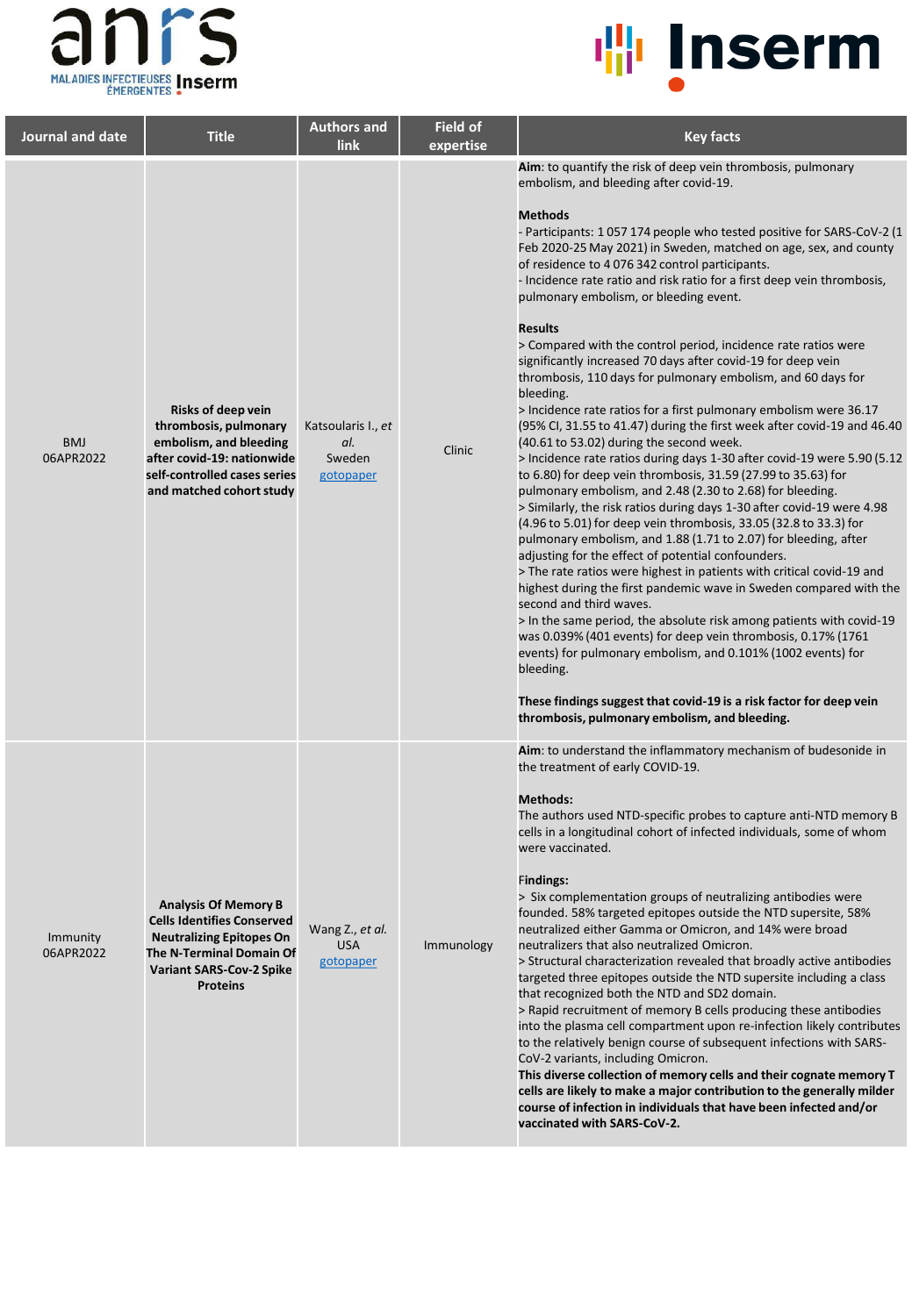| Journal and date         | EMERGENIES O<br><b>Title</b>                                                                                                   | <b>Authors and</b><br>link                           | <b>Field of</b><br>expertise | <b>Key facts</b>                                                                                                                                                                                                                                                                                                                                                                                                                                                                                                                                                                                                                                                                                                                                                                                                                                                                                                                                                                                                                                                                                                                                                                                                                                                                                                                                                                                                                                                                                                                                                                                                                                                                                                                                                                                                                                                                                                                                                                                                                                                                                                                                                                                                                |
|--------------------------|--------------------------------------------------------------------------------------------------------------------------------|------------------------------------------------------|------------------------------|---------------------------------------------------------------------------------------------------------------------------------------------------------------------------------------------------------------------------------------------------------------------------------------------------------------------------------------------------------------------------------------------------------------------------------------------------------------------------------------------------------------------------------------------------------------------------------------------------------------------------------------------------------------------------------------------------------------------------------------------------------------------------------------------------------------------------------------------------------------------------------------------------------------------------------------------------------------------------------------------------------------------------------------------------------------------------------------------------------------------------------------------------------------------------------------------------------------------------------------------------------------------------------------------------------------------------------------------------------------------------------------------------------------------------------------------------------------------------------------------------------------------------------------------------------------------------------------------------------------------------------------------------------------------------------------------------------------------------------------------------------------------------------------------------------------------------------------------------------------------------------------------------------------------------------------------------------------------------------------------------------------------------------------------------------------------------------------------------------------------------------------------------------------------------------------------------------------------------------|
| <b>NEJM</b><br>06APR2022 | <b>Protection with a Third</b><br>Dose of mRNA Vaccine<br>against SARS-CoV-2<br><b>Variants in Frontline</b><br><b>Workers</b> | Yoon S.K. <i>, et al.</i><br><b>USA</b><br>gotopaper | Vaccines -<br>Immunisation   | Aim: to report effectiveness of two or three doses of a mRNA vaccine<br>against infection caused by SARS-CoV-2 omicron and delta variants.<br>- Cohort: health care personnel first responders, and other essential<br>and frontline workers who received three doses of BNT162b2<br>(administered in 74%), mRNA-1273 (in 24%), or a combination of the<br>two vaccines (in 2%).<br>- Study period: August 2021 – January 2022<br><b>Results</b><br>> 202 infections with the delta variant and 419 with the omicron<br>variant were detected in samples obtained from 3241 participants.<br>> Among unvaccinated adults, % of asymptomatic infection was<br>higher in infections with omicron than in infections with delta (21%<br>and 8%, respectively; odds ratio 3.10 (95% confidence interval [CI],<br>0.96 to 9.70)).<br>> Participants who had symptomatic Covid-19 sought medical care for<br>infection with omicron less frequently than they did for infection with<br>delta (22% and 41%, respectively; odds ratio of 0.40 (95% CI, 0.17 to<br>$(0.94)$ ).<br>> Adjusted vaccine effectiveness against delta infection was 65% (95%<br>CI, 49 to 76) after two doses and 91% (95% CI, 84 to 95) after three<br>doses. The relative vaccine effectiveness of three doses as compared<br>with two doses against the delta variant was 86% (95% CI, 69 to 94).<br>> After adjustment, the vaccine effectiveness against omicron<br>infection was 46% (95% CI, 25 to 61) after two doses and 60% (95% CI,<br>42 to 72) after three doses, for a relative effectiveness of 60% (95% CI,<br>40 to 73) for three doses as compared with two doses.<br>> Estimate of vaccine effectiveness of three doses against omicron<br>infection was lower than the corresponding effectiveness against<br>medically attended Covid-19 (82 to 90%) in the same study.<br>Despite indicating a decline in vaccine effectiveness, these results<br>show continued effectiveness against clinically severe outcomes<br>related to both delta and omicron variants.                                                                                                                                                                       |
| <b>NEJM</b><br>05APR2022 | <b>Protection by a Fourth</b><br>Dose of BNT162b2 against<br><b>Omicron in Israel</b>                                          | Bar-On Y.M., et<br>al.<br><b>Israel</b><br>gotopaper | Vaccines -<br>Immunisation   | Aim: to evaluate the effect of the fourth dose on rates of confirmed<br>SARS-CoV-2 infection and of severe Covid-19 in persons 60 years of<br>age or older.<br>- Data on 1,252,331 persons ≥60 years of age and eligible for the<br>fourth dose during a period in which the B.1.1.529 (omicron) variant<br>of SARS-CoV-2 was predominant (January 10 - March 2, 2022).<br>- Estimation of rate of confirmed infection and severe Covid-19 as a<br>function of time starting at 8 days after receipt of a fourth dose (four-<br>dose groups) as compared with that among persons who received<br>three doses (three-dose group) and persons who received a fourth<br>dose 3 to 7 days earlier (internal control group).<br><b>Results</b><br>> The number of cases of severe Covid-19 per 100,000 person-days<br>(unadjusted rate) was 1.5 in the aggregated four-dose groups, 3.9 in<br>the three-dose group, and 4.2 in the internal control group.<br>> The adjusted rate of severe Covid-19 in the fourth week after receipt<br>of the fourth dose was lower than that in the three-dose group by a<br>factor of 3.5 (95% CI, 2.7 to 4.6) and was lower than that in the<br>internal control group by a factor of 2.3 (95% CI, 1.7 to 3.3).<br>> Protection against severe illness did not wane during the 6 weeks<br>after receipt of the fourth dose.<br>> The number of cases of confirmed infection per 100,000 person-<br>days (unadjusted rate) was 177 in the aggregated four-dose groups,<br>361 in the three-dose group, and 388 in the internal control group.<br>> The adjusted rate of confirmed infection in the fourth week after<br>receipt of the fourth dose was lower than that in the three-dose group<br>by a factor of 2.0 (95% CI, 1.9 to 2.1) and was lower than that in the<br>internal control group by a factor of 1.8 (95% CI, 1.7 to 1.9). However,<br>this protection waned in later weeks.<br>Rates of confirmed SARS-CoV-2 infection and severe Covid-19 were<br>lower after a fourth dose of BNT162b2 vaccine than after three<br>doses. Protection against confirmed infection appeared short-lived,<br>whereas protection against severe illness did not wane during the<br>study period. |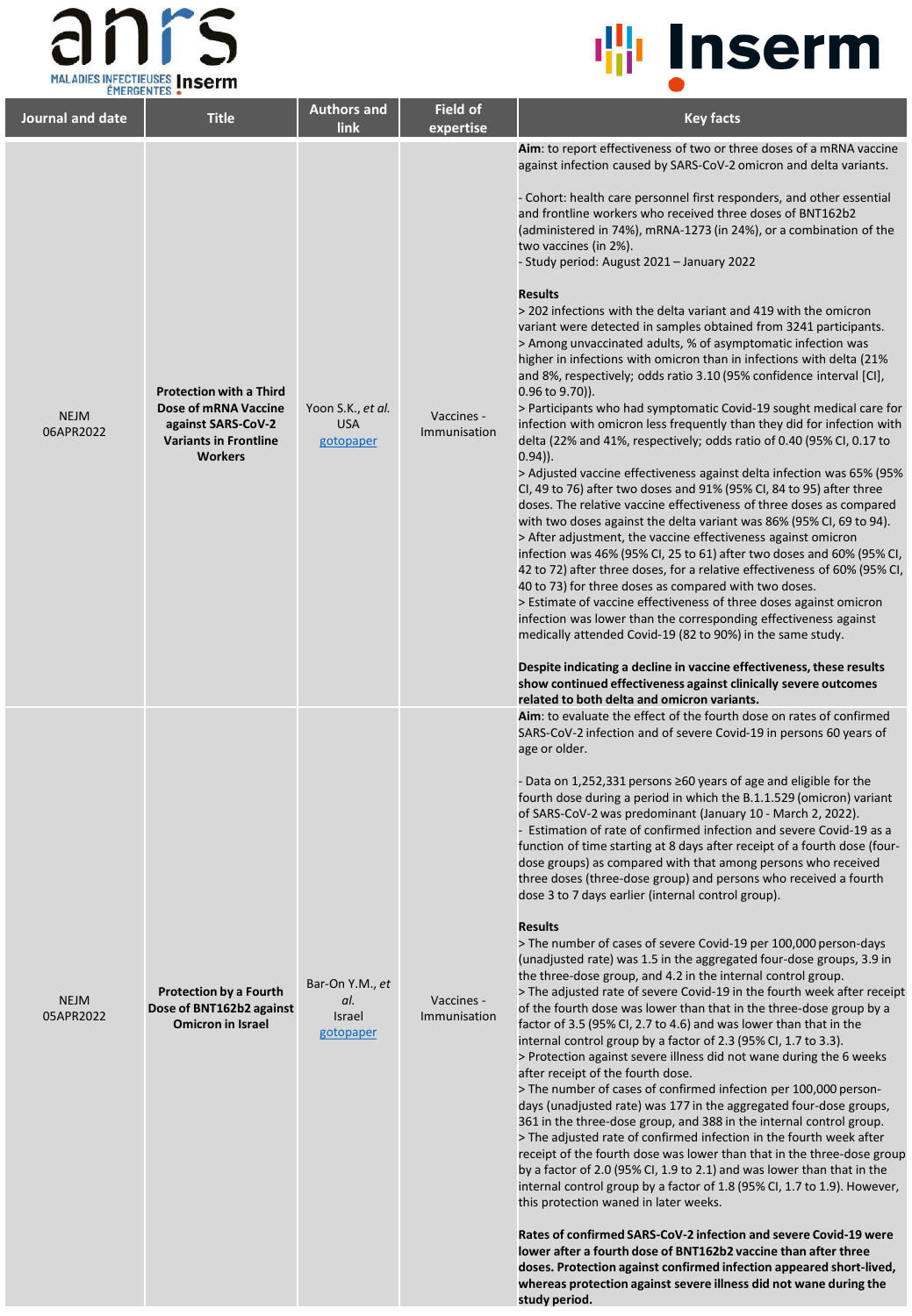

| Journal and date                | <b>Title</b>                                                                                                                                                  | <b>Authors and</b><br>link                           | <b>Field of</b><br>expertise | <b>Key facts</b>                                                                                                                                                                                                                                                                                                                                                                                                                                                                                                                                                                                                                                                                                                                                                                                                                                                                                                                                                                                                                                                                                                                                                                                                                                                                                                                                                                                                                                                                                                                                                                                                             |
|---------------------------------|---------------------------------------------------------------------------------------------------------------------------------------------------------------|------------------------------------------------------|------------------------------|------------------------------------------------------------------------------------------------------------------------------------------------------------------------------------------------------------------------------------------------------------------------------------------------------------------------------------------------------------------------------------------------------------------------------------------------------------------------------------------------------------------------------------------------------------------------------------------------------------------------------------------------------------------------------------------------------------------------------------------------------------------------------------------------------------------------------------------------------------------------------------------------------------------------------------------------------------------------------------------------------------------------------------------------------------------------------------------------------------------------------------------------------------------------------------------------------------------------------------------------------------------------------------------------------------------------------------------------------------------------------------------------------------------------------------------------------------------------------------------------------------------------------------------------------------------------------------------------------------------------------|
| Nature Immunol.<br>05APR2022    | SARS-CoV-2 antigen<br>exposure history shapes<br>phenotypes and specificity<br>of memory CD8+T cells                                                          | Minervina A.A., et<br>al.<br><b>USA</b><br>gotopaper | Immunology                   | Aim: to investigate the effects of repeated antigen exposures (SARS-<br>CoV-2 infections and vaccinations with Pfizer-BioNTech BNT162b2) on<br>the key features of the CD8+T cell response, including response<br>magnitude, functional gene expression profiles (assessed directly ex<br>vivo), and the constituent TCR repertoire.<br><b>Methods:</b><br>The authors utilize major histocompatibility complex multimers with<br>single-cell RNA sequencing to profile SARS-CoV-2-responsive T cells ex<br>vivo from humans with one, two or three antigen exposures, including<br>vaccination, primary infection and breakthrough infection.<br><b>Findingss:</b><br>> Exposure order determined the distribution between spike-specific<br>and non-spike-specific responses, with vaccination after infection<br>leading to expansion of spike-specific T cells and differentiation to<br>CCR7-CD45RA+ effectors. In contrast, individuals after breakthrough<br>infection mount vigorous non-spike-specific responses.<br>> Analysis of over 4,000 epitope-specific T cell antigen receptor (TCR)<br>sequences demonstrates that all exposures elicit diverse repertoires<br>characterized by shared TCR motifs, confirmed by monoclonal TCR<br>characterization, with no evidence for repertoire narrowing from<br>repeated exposure.<br>These findings suggest that breakthrough infections diversify the T<br>cell memory repertoire and current vaccination protocols continue to<br>expand and differentiate spike-specific memory.                                                                                 |
| Science Trans Med.<br>05APR2022 | <b>SARS-CoV-2 BA.1 variant is</b><br>neutralized by vaccine<br>booster-elicited serum,<br>but evades most<br>convalescent serum and<br>therapeutic antibodies | Lusvarghi S., et al.<br><b>USA</b><br>gotopaper      | Immunology                   | Aim: measuring neutralization of the Omicron BA.1 variant<br>pseudovirus by post-vaccination serum samples after two and three<br>immunizations with Pfizer/BNT162b2 vaccine, convalescent serum<br>samples from unvaccinated individuals infected by different variants,<br>and clinical-stage therapeutic antibodies<br><b>Findings</b><br>> Titers against the Omicron variant were low or undetectable after<br>two immunizations and in many convalescent serum samples,<br>regardless of the infecting variant.<br>> A booster vaccination increased titers more than 30-fold against<br>Omicron to values comparable to those seen against the D614G<br>variant after two immunizations.<br>> Neither age nor sex were associated with differences in post-<br>vaccination antibody responses.<br>> Among eighteen clinical-stage therapeutic antibody products and an<br>antibody mimetic protein product: five monoclonal antibodies, the<br>antibody mimetic protein, three antibody cocktails, and two<br>polyclonal antibody preparations retained measurable neutralization<br>activity against Omicron with a varying degree of potency.<br>> Of these, only three retained potencies comparable to the D614G<br>variant. Two therapeutic antibody cocktails in the tested panel that<br>are authorized for emergency use in the United States did not<br>neutralize Omicron.<br>These findings underscore the potential benefit of mRNA vaccine<br>boosters for protection against Omicron and the need for rapid<br>development of antibody therapeutics that maintain potency against<br>emerging variants. |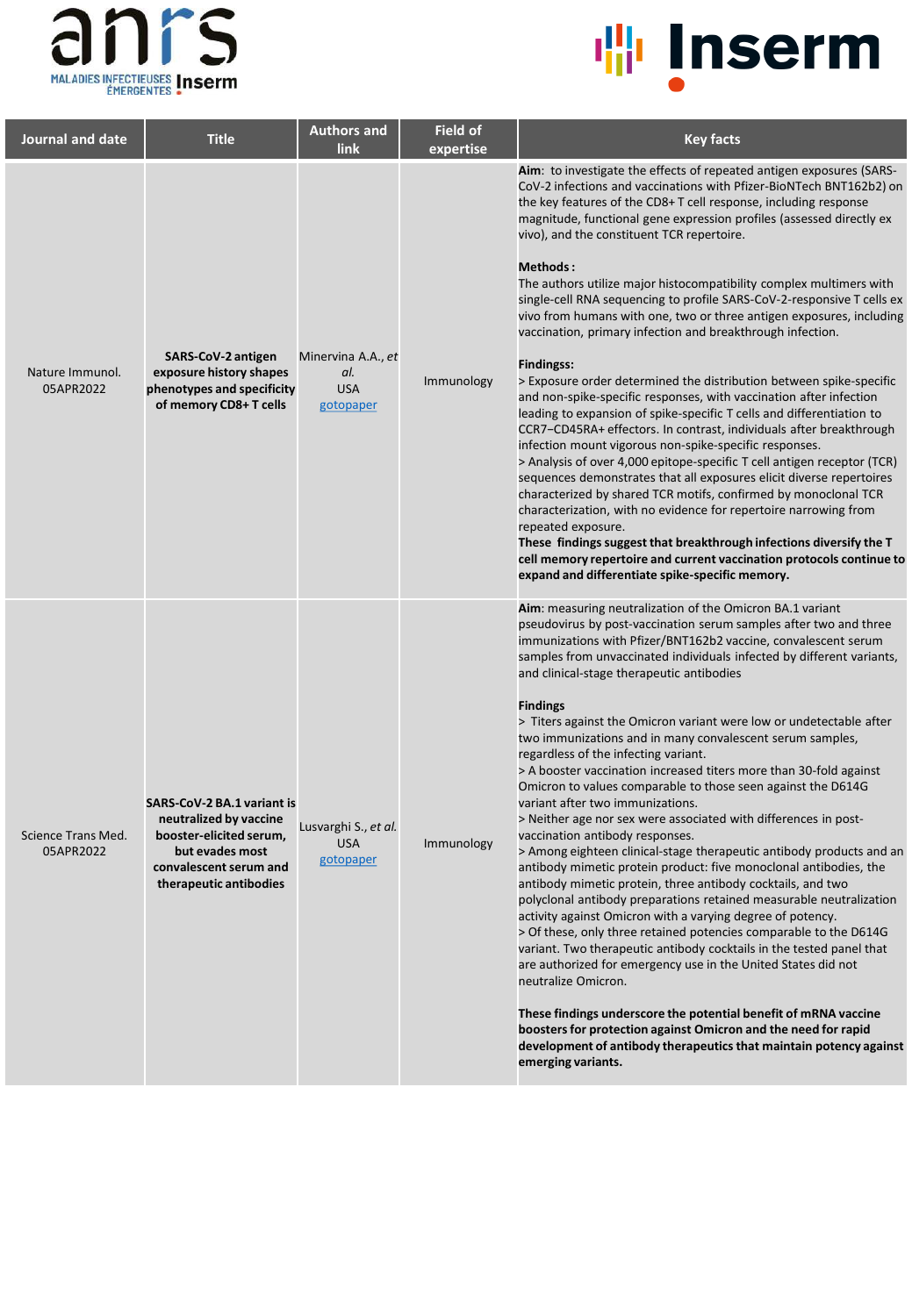| Journal and date            | <b>Title</b>                                                                                                                                                                                                                 | <b>Authors and</b><br><b>link</b>        | <b>Field of</b><br>expertise | <b>Key facts</b>                                                                                                                                                                                                                                                                                                                                                                                                                                                                                                                                                                                                                                                                                                                                                                                                                                                                                                                                                                                                                                                                                                                                                                                                                                                                                                                                                                                                                                                                                                                                                                                                                                                |
|-----------------------------|------------------------------------------------------------------------------------------------------------------------------------------------------------------------------------------------------------------------------|------------------------------------------|------------------------------|-----------------------------------------------------------------------------------------------------------------------------------------------------------------------------------------------------------------------------------------------------------------------------------------------------------------------------------------------------------------------------------------------------------------------------------------------------------------------------------------------------------------------------------------------------------------------------------------------------------------------------------------------------------------------------------------------------------------------------------------------------------------------------------------------------------------------------------------------------------------------------------------------------------------------------------------------------------------------------------------------------------------------------------------------------------------------------------------------------------------------------------------------------------------------------------------------------------------------------------------------------------------------------------------------------------------------------------------------------------------------------------------------------------------------------------------------------------------------------------------------------------------------------------------------------------------------------------------------------------------------------------------------------------------|
| Nature Commun.<br>05APR2022 | Course of post COVID-19<br>disease symptoms over<br>time in the ComPaRe long<br>COVID prospective e-<br>cohort                                                                                                               | Tran V.J., et al.<br>France<br>gotopaper | Long Covid                   | Aim: to analyse data from 968 adult patients (5350 person-months)<br>with a confirmed infection enroled in the ComPaRe long COVID<br>cohort, a disease prevalent prospective e-cohort of such patients in<br>France.<br><b>Methods</b><br>Day-by-day prevalence of post COVID-19 symptoms was determined<br>from patients' responses to the Long COVID Symptom Tool, a<br>validated self-reported questionnaire assessing 53 symptoms<br><b>Findings</b><br>> Among patients symptomatic after 2 months, 85% still reported<br>symptoms one year after their symptom onset.<br>> Evolution of symptoms showed a decreasing prevalence over time<br>for 27/53 symptoms (e.g., loss of taste/smell); a stable prevalence<br>over time for 18/53 symptoms (e.g., dyspnoea), and an increasing<br>prevalence over time for 8/53 symptoms (e.g., paraesthesia).<br>> The disease impact on patients' lives began increasing 6 months<br>after onset.<br>Our results are of importance to understand the natural history of<br>post COVID-19 disease.                                                                                                                                                                                                                                                                                                                                                                                                                                                                                                                                                                                                                 |
| Lancet<br>02APR2022         | Efficacy, safety, and<br>immunogenicity of the<br>DNA SARS-CoV-2 vaccine Khobragade A., et<br>(ZyCoV-D): the interim<br>efficacy results of a phase<br>3, randomised, double-<br>blind, placebo-controlled<br>study in India | al.<br>India<br>gotopaper                | Vaccines                     | Aim: to report the interim efficacy results of phase 3 clinical trial with<br>ZyCoV-D DNA-based vaccine in India.<br><b>Methods</b><br>> Interim analysis of a multicentre, double-blind, randomised,<br>placebo-controlled phase 3 trial at 49 centres in India.<br>> Healthy participants aged at least 12 years randomly assigned (1:1)<br>to receive either ZyCov-D vaccine (Cadila Healthcare; 2 mg per dose)<br>or placebo.<br>> The primary outcome was the number of participants with first<br>occurrence of symptomatic RT-PCR-positive COVID-19 28 days after<br>the third dose, until the targeted number of cases (interim analysis<br>n=79, full analysis n=158) have been achieved.<br><b>Findings</b><br>> Between Jan 16, and June 23, 2021 (data cutoff), 33 194 individuals<br>were screened, of whom 5241 did not meet screening criteria and<br>27 703 were enrolled and randomly assigned to receive ZyCoV-D<br>(n=13 851) or placebo (n=13 852).<br>> Per-protocol, 81 cases were eligible and included in efficacy analysis<br>(20 of 12 350 in the ZyCoV-D group and 61 of 12 320 in placebo<br>group).<br>> The ZyCoV-D vaccine efficacy was found to be 66.6% (95% CI 47.6-<br>$80.7$ ).<br>> The occurrence of solicited adverse events was similar between the<br>treatment groups (623 [4.49%] in the ZyCoV-D group vs 620 [4.47%] in<br>the placebo group). There were two deaths (one in each group)<br>reported at the data cutoff, neither of which was considered related<br>to the study treatments.<br>In this interim analysis, ZyCoV-D vaccine was found to be efficacious,<br>safe, and immunogenic in a phase 3 trial. |
| Cell<br>01APR2022           | <b>Circular RNA Vaccines</b><br>against SARS-CoV-2 and<br><b>Emerging Variants</b>                                                                                                                                           | Qu L., et al.<br>China<br>gotopaper      | Vaccines                     | Aim: to report a highly stable circular RNA (circRNA) vaccine against<br>SARS-CoV-2 variants of concern.<br><b>Results</b><br>> The circRNA vaccine elicited potent neutralizing antibodies and T cell<br>responses by expressing the trimeric RBD of the spike protein,<br>providing robust protection against SARS-CoV-2 in both mice and<br>rhesus macaques.<br>> The circRNA vaccine enabled higher and more durable antigen<br>production than the 1mW-modified mRNA vaccine, and elicited a<br>higher proportion of neutralizing antibodies and distinct Th1-skewed<br>immune responses.<br>> The circRNARBD-Omicron vaccine induced effective neutralizing<br>antibodies against the Omicron but not the Delta variant. In contrast,<br>the circRNARBD-Delta vaccine protected against both Delta and<br>Omicron or functioned as a booster after two doses of either native-<br>or Delta-specific vaccination, making it a favorable choice against the<br>current variants of concern (VOCs) of SARS-CoV-2.                                                                                                                                                                                                                                                                                                                                                                                                                                                                                                                                                                                                                                            |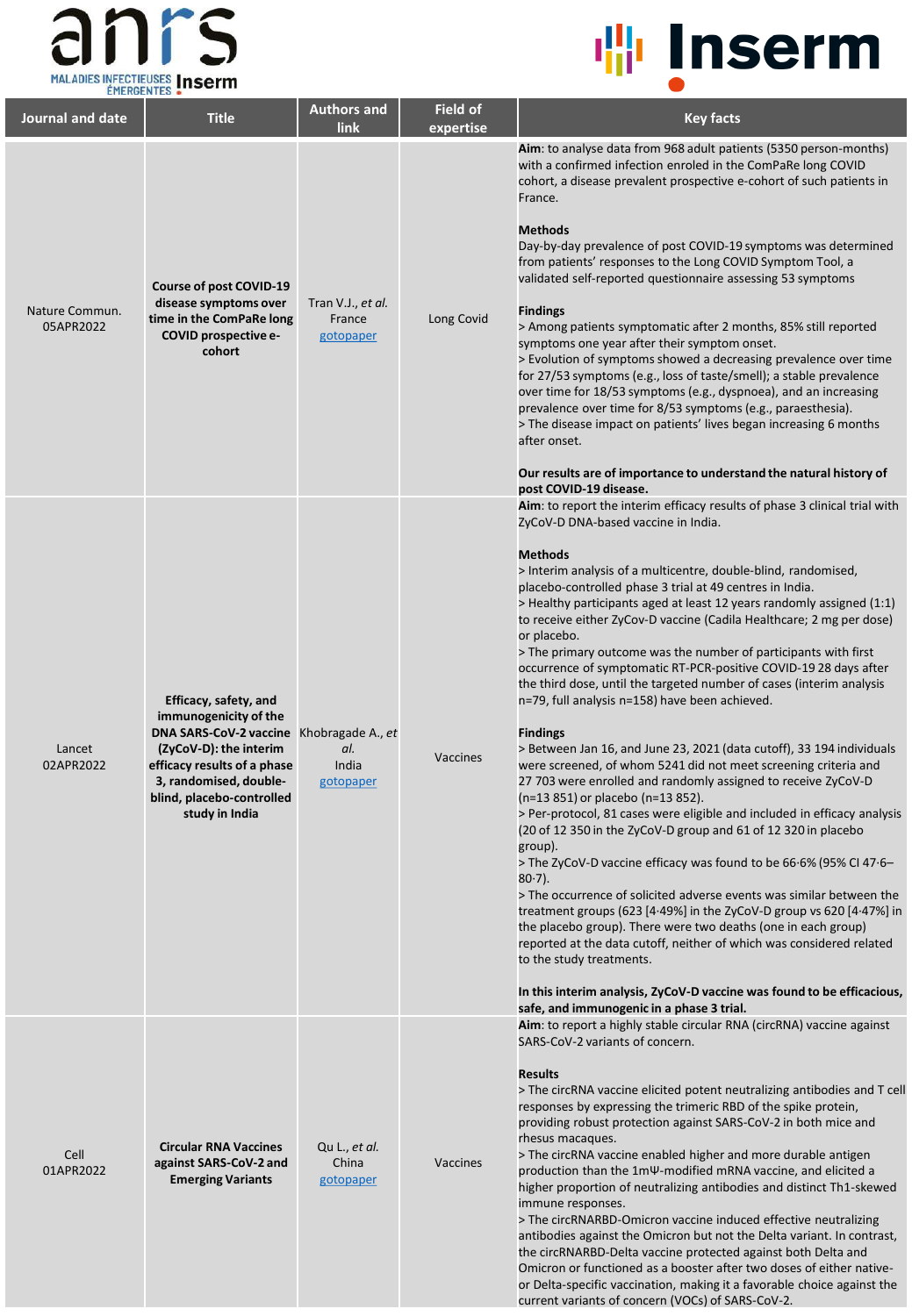| Journal and date                | <b>EMERGENIES</b> .<br><b>Title</b>                                                                                                                                                                | <b>Authors and</b><br>link                 | Field of<br>expertise           | <b>Key facts</b>                                                                                                                                                                                                                                                                                                                                                                                                                                                                                                                                                                                                                                                                                                                                                                                                                                                                                                                                                                                                                                                                                                                                                                                                                                                                                                                                                                                                                                                                                                                                                                                                                                                                                                                                                                                                                                                                                                                                                                                                                                                                                                                                   |
|---------------------------------|----------------------------------------------------------------------------------------------------------------------------------------------------------------------------------------------------|--------------------------------------------|---------------------------------|----------------------------------------------------------------------------------------------------------------------------------------------------------------------------------------------------------------------------------------------------------------------------------------------------------------------------------------------------------------------------------------------------------------------------------------------------------------------------------------------------------------------------------------------------------------------------------------------------------------------------------------------------------------------------------------------------------------------------------------------------------------------------------------------------------------------------------------------------------------------------------------------------------------------------------------------------------------------------------------------------------------------------------------------------------------------------------------------------------------------------------------------------------------------------------------------------------------------------------------------------------------------------------------------------------------------------------------------------------------------------------------------------------------------------------------------------------------------------------------------------------------------------------------------------------------------------------------------------------------------------------------------------------------------------------------------------------------------------------------------------------------------------------------------------------------------------------------------------------------------------------------------------------------------------------------------------------------------------------------------------------------------------------------------------------------------------------------------------------------------------------------------------|
| Lancet Infect Dis.<br>01APR2022 | <b>Screening and vaccination</b><br>against COVID-19 to<br>minimise school closure: a<br>modelling study                                                                                           | Colosi E., et al.<br>France<br>gotopaper   | Public Health /<br>Epidemiology | Aim: to evaluate costs and benefits of different protocols for SARS-<br>CoV-2 control at school, by estimating school-specific transmissibility.<br><b>Methods</b><br>- Empirical contact data in a primary and a secondary school and data<br>from pilot screenings in 683 schools during the alpha variant (B.1.1.7)<br>wave in March-June, 2021, in France.<br>- Estimate of school-specific effective reproductive number for the<br>alpha (Ralpha) and delta (B.1.617.2; Rdelta) variants, cost-benefit<br>analysis examining different intervention protocols.<br><b>Results</b><br>> Ralpha was estimated to be 1.40 (95% CI 1.35–1.45) in the primary<br>school and $1.46$ ( $1.41-1.51$ ) in the secondary school during the spring<br>wave, higher than the time-varying reproductive number estimated<br>from community surveillance.<br>> Considering the delta variant and vaccination coverage in Europe as<br>of mid-September 2021, Rdelta was estimated to be 1.66 (1.60-1.71)<br>in primary schools and $1.10 (1.06 - 1.14)$ in secondary schools.<br>> Under these conditions, weekly testing of 75% of unvaccinated<br>students (PCR tests on saliva samples in primary schools and lateral<br>flow tests in secondary schools), in addition to symptom-based<br>testing, would reduce cases by 34% (95% CI 32-36) in primary schools<br>and 36% (35-39) in secondary schools compared with symptom-based<br>testing alone. Insufficient adherence was recorded in pilot screening<br>(median ≤53%).<br>> Regular testing would also reduce student-days lost up to 80%<br>compared with reactive class closures.<br>> Moderate vaccination coverage in students would still benefit from<br>regular testing for additional control – weekly testing 75% of<br>unvaccinated students would reduce cases compared with symptom-<br>based testing only, by 23% in primary schools when 50% of children<br>are vaccinated.<br>Extending vaccination coverage in students, complemented by<br>regular testing with good adherence, are essential steps to keep<br>schools open when highly transmissible variants are circulating. |
| JAMA Pediatr.<br>01APR2022      | <b>Incidence Rates and</b><br><b>Clinical Outcomes of SARS-</b><br>CoV-2 Infection With the<br><b>Omicron and Delta</b><br><b>Variants in Children</b><br><b>Younger Than 5 Years in</b><br>the US | Wang L., et al.<br><b>USA</b><br>gotopaper | Clinic                          | Aim: to examine incidence rates and clinical outcomes of Omicron<br>infection before and after Omicron became the predominant variant<br>in the US.<br>Study population: 3 cohorts of children younger than 5 years with no<br>prior SARS-CoV-2 infection: (1) Omicron cohort, infected between<br>December 26, 2021 - January 25, 2022; (2) Delta (B.1.617.2) cohort,<br>infected between September 1 - November 15, 2021; (3) Delta2<br>cohort, infected between 16 - November 30, 2021 (control for later<br>time periods and shorter infection window).<br><b>Results</b><br>>651640 children younger than 5 years: (1) Omicron cohort, 22 772<br>children; (2) Delta cohort, 66 692 children; and (3) Delta2 cohort,<br>10 496 children.<br>> Monthly incidence rate of SARS-CoV-2 infections was mostly stable<br>(1.0-1.5 cases per 1000 persons per day) between September and<br>November 2021 (Delta-predominant period) but rapidly increased to<br>2.4 to 5.6 cases per 1000 persons per day in December 2021 (Omicron<br>emergence).<br>> Monthly incidence rate of SARS-CoV-2 infections peaked at 8.6 cases<br>per 1000 persons per day in the first half of January 2022 (Omicron-<br>predominant period) and 8.2 in the second half of January 2022.<br>> Incidence rate of Omicron infection was higher in children aged 0 to<br>2 years than in those aged 3 to 4 years.<br>> Risks for severe clinical outcomes in children infected with Omicron<br>variant were significantly lower than those in the matched Delta<br>cohort, whereas the risks for severe clinical outcomes in Delta2 cohort<br>did not differ from those in Delta cohort.<br>> There were fewer than 10 deaths in all cohorts.<br>Incidence rate of SARS-CoV-2 infection with Omicron variant was 6 to<br>8 times that of Delta variant in children younger than 5 years, but<br>sutenung waxa loo fugawaat than with Delta yayigut                                                                                                                                                                                                                       |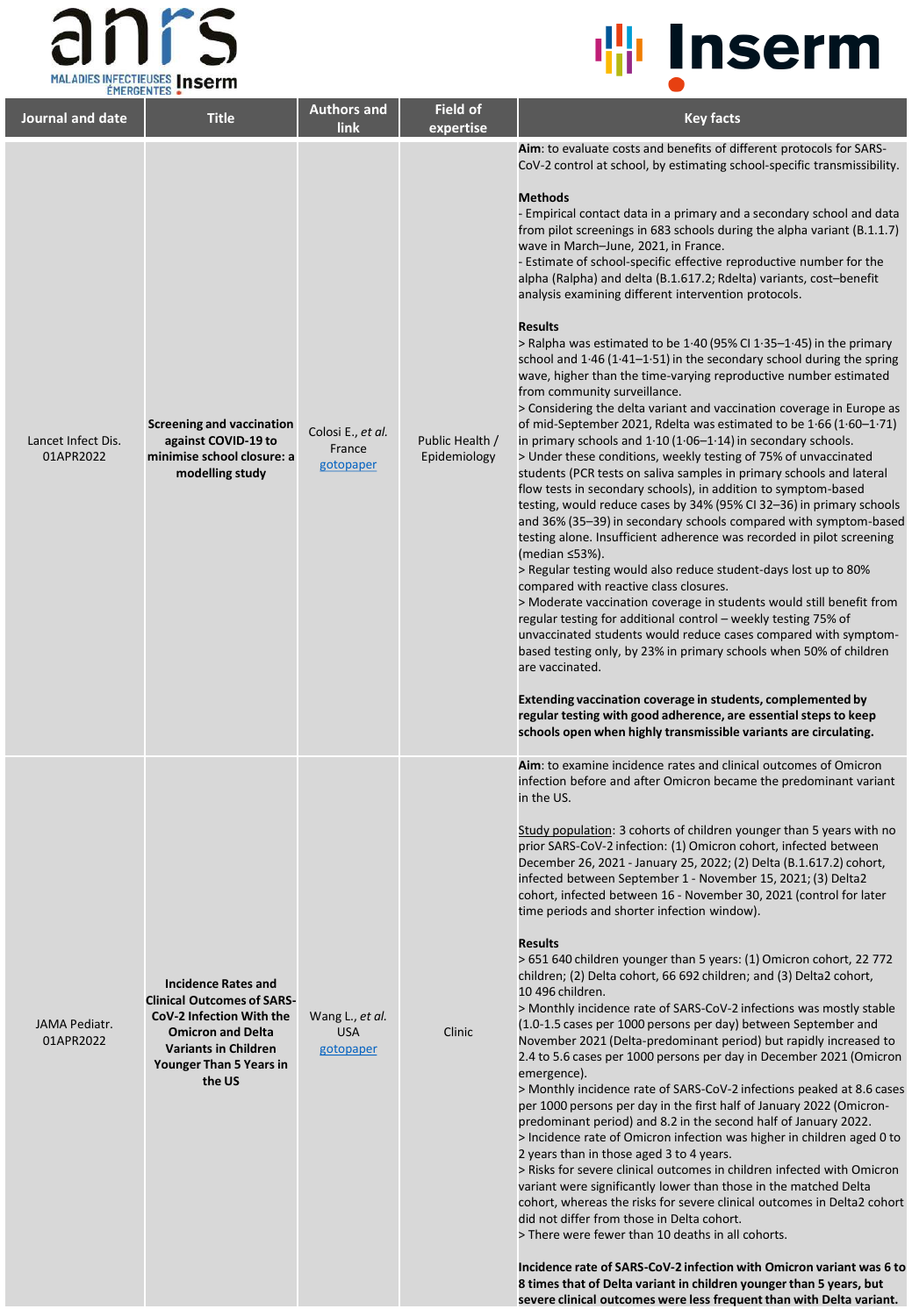

ļ

| Journal and date            | <b>Title</b>                                                                                        | <b>Authors and</b><br>link                             | <b>Field of</b><br>expertise | <b>Key facts</b>                                                                                                                                                                                                                                                                                                                                                                                                                                                                                                                                                                                                                                                                                                                                                                                                                                                                                                                                                                                                                                                                                                                                                                                                                                                                                                                                                                                                                                                                                                                                                                                                                                                                                                                                                                                                                                                                                                                                                                                                                                                                                                                                                                                                                                                                                                                                                                         |
|-----------------------------|-----------------------------------------------------------------------------------------------------|--------------------------------------------------------|------------------------------|------------------------------------------------------------------------------------------------------------------------------------------------------------------------------------------------------------------------------------------------------------------------------------------------------------------------------------------------------------------------------------------------------------------------------------------------------------------------------------------------------------------------------------------------------------------------------------------------------------------------------------------------------------------------------------------------------------------------------------------------------------------------------------------------------------------------------------------------------------------------------------------------------------------------------------------------------------------------------------------------------------------------------------------------------------------------------------------------------------------------------------------------------------------------------------------------------------------------------------------------------------------------------------------------------------------------------------------------------------------------------------------------------------------------------------------------------------------------------------------------------------------------------------------------------------------------------------------------------------------------------------------------------------------------------------------------------------------------------------------------------------------------------------------------------------------------------------------------------------------------------------------------------------------------------------------------------------------------------------------------------------------------------------------------------------------------------------------------------------------------------------------------------------------------------------------------------------------------------------------------------------------------------------------------------------------------------------------------------------------------------------------|
| Nature Commun.<br>01APR2022 | Neuropathology and virus<br>in brain of SARS-CoV-2<br>infected non-human<br>primates                | Rutkai I., et al.<br><b>USA</b><br>gotopaper           | Clinic                       | Aim: to develop animal models that recapitulate the<br>neuropathological findings of autopsied brain tissue from patients<br>who died from SARS-CoV-2 infection to elucide the<br>neuropathogenesis of infection and disease.<br><b>Findings</b><br>> Neuroinflammation, microhemorrhages, brain hypoxia, and<br>neuropathology is consistent with hypoxic-ischemic injury in SARS-<br>CoV-2 infected non-human primates (NHPs), including evidence of<br>neuron degeneration and apoptosis.<br>> This is seen among infected animals that do not develop severe<br>respiratory disease, which may provide insight into neurological<br>symptoms associated with "long COVID".<br>> Sparse virus is detected in brain endothelial cells but does not<br>associate with the severity of central nervous system (CNS) injury.<br>These findings will advance the current understanding of the<br>neuropathogenesis of SARS-CoV-2 infection and demonstrate SARS-<br>CoV-2 infected NHPs are a highly relevant animal model for<br>investigating COVID-19 neuropathogenesis among human subjects.                                                                                                                                                                                                                                                                                                                                                                                                                                                                                                                                                                                                                                                                                                                                                                                                                                                                                                                                                                                                                                                                                                                                                                                                                                                                                           |
| Nature Med.<br>31MAR2022    | Safety, tolerability and<br>viral kinetics during SARS-<br>CoV-2 human challenge in<br>young adults | Killingley B., et al.<br><b>UK</b><br><b>gotopaper</b> | Clinic                       | Aim: to establish a novel SARS-CoV-2 human challenge model that<br>enables controlled investigation of pathogenesis, correlates of<br>protection and efficacy testing of forthcoming interventions.<br>Methods<br>-36 volunteers aged 18–29 years without evidence of previous<br>infection or vaccination, inoculated with 10 TCID50 of a wild-type<br>virus (SARS-CoV-2/human/GBR/484861/2020) intranasally in an open-<br>label, non-randomized study. Two participants were excluded from<br>the per-protocol analysis owing to seroconversion between screening<br>and inoculation.<br>- Study's primary objective: to identify an inoculum dose that induced<br>well-tolerated infection in more than 50% of participants.<br>- Secondary objectives: to assess virus and symptom kinetics during<br>infection.<br><b>Results</b><br>> Eighteen (~53%) participants became infected, with viral load (VL)<br>rising steeply and peaking at ~5 days after inoculation.<br>> Virus was first detected in the throat but rose to significantly higher<br>levels in the nose, peaking at ~8.87 log10 copies per milliliter (median,<br>95% CI (8.41, 9.53)). Viable virus was recoverable from the nose up to<br>~10 days after inoculation, on average.<br>> There were no serious adverse events.<br>> Mild-to-moderate symptoms were reported by 16 (89%) infected<br>participants, beginning 2-4 days after inoculation, whereas two (11%)<br>participants remained asymptomatic (no reportable symptoms).<br>> Anosmia or dysosmia developed more slowly in 15 (83%)<br>participants.<br>> No quantitative correlation was noted between VL and symptoms,<br>with high VLs present even in asymptomatic infection.<br>> All infected individuals developed serum spike-specific IgG and<br>neutralizing antibodies.<br>> Results from lateral flow tests were strongly associated with viable<br>virus, and modeling showed that twice-weekly rapid antigen tests<br>could diagnose infection before 70–80% of viable virus had been<br>generated.<br>With detailed characterization and safety analysis of this first SARS-<br>CoV-2 human challenge study in young adults, viral kinetics over the<br>course of primary infection with SARS-CoV-2 were established, with<br>implications for public health recommendations and strategies to<br>affect SARS-CoV-2 transmission. |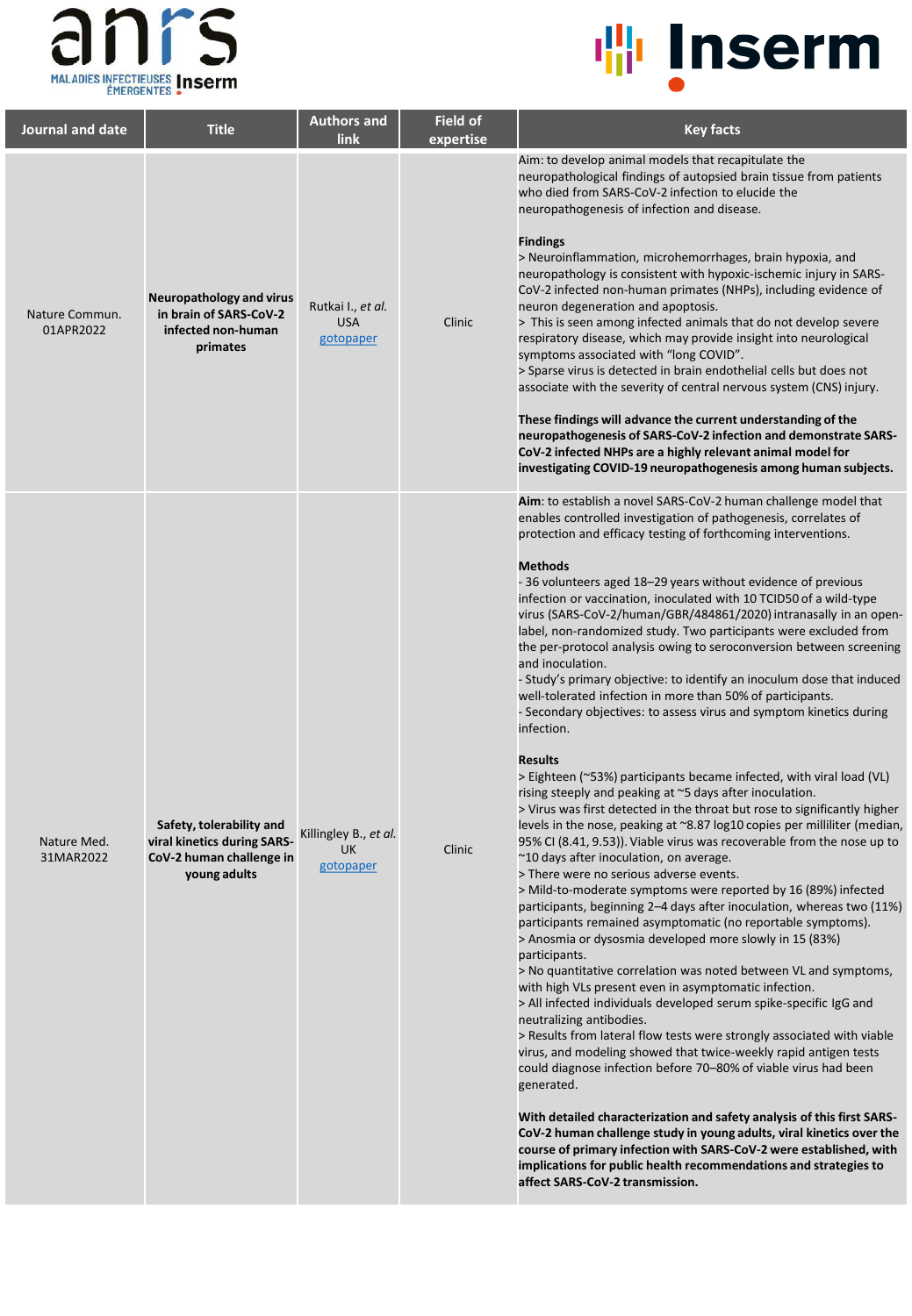| Journal and date              | <b>Title</b>                                                                                                                                                         | <b>Authors and</b><br>link                              | <b>Field of</b><br>expertise | <b>Key facts</b>                                                                                                                                                                                                                                                                                                                                                                                                                                                                                                                                                                                                                                                                                                                                                                                                                                                                                                                                                                                                                                                                                                                                                                                                                                                                                                                                                                                                                                                                                                                                                                                                                                                                                                                                                                                                                                                                                                                                                            |
|-------------------------------|----------------------------------------------------------------------------------------------------------------------------------------------------------------------|---------------------------------------------------------|------------------------------|-----------------------------------------------------------------------------------------------------------------------------------------------------------------------------------------------------------------------------------------------------------------------------------------------------------------------------------------------------------------------------------------------------------------------------------------------------------------------------------------------------------------------------------------------------------------------------------------------------------------------------------------------------------------------------------------------------------------------------------------------------------------------------------------------------------------------------------------------------------------------------------------------------------------------------------------------------------------------------------------------------------------------------------------------------------------------------------------------------------------------------------------------------------------------------------------------------------------------------------------------------------------------------------------------------------------------------------------------------------------------------------------------------------------------------------------------------------------------------------------------------------------------------------------------------------------------------------------------------------------------------------------------------------------------------------------------------------------------------------------------------------------------------------------------------------------------------------------------------------------------------------------------------------------------------------------------------------------------------|
| Nature Commun.<br>31MAR2022   | Protein-based SARS-CoV-2<br>spike vaccine booster<br>increases cross-<br>neutralization against<br><b>SARS-CoV-2 variants of</b><br>concern in non-human<br>primates | Pavot V., et al.<br>International<br>gotopaper          | Immunology                   | Aim: to assess a protein-based subunit vaccine booster in macaques<br>vaccinated 7 months before with either mRNA-LNP or subunit CoV2<br>preS dTM-AS03 Sanofi vaccine candidates.<br><b>Methods:</b><br>Various formulations, namely AS03-adjuvanted parental (D614),<br>variant (B.1.351), and bivalent (D614 + B.1.351) CoV2 preS dTM or<br>non-adjuvanted CoV2 preS dTM (B.1.351), were evaluated for their<br>ability to boost neutralizing antibodies (NAbs) against the parental<br>strain and to induce cross-neutralization against the five VOC<br>described so far (Alpha, Beta, Gamma, Delta, and Omicron) and SARS-<br>CoV-1 (from the 2003 outbreak) to further explore the breadth of<br>neutralization.<br><b>Findings:</b><br>> In macaques primed with mRNA or protein-based subunit vaccine<br>candidates, one booster dose of CoV2 preS dTM-AS03 (monovalent<br>D614 or B.1.351, or bivalent D614 + B.1.351 formulations), significantly<br>boosts the pre-existing neutralizing antibodies against the parental<br>strain from 177- to 370-fold.<br>> The booster dose elicits high and persistent cross-neutralizing<br>antibodies covering five former or current SARS-CoV-2 variants of<br>concern (Alpha, Beta, Gamma, Delta and Omicron) and, unexpectedly,<br>SARS-CoV-1.<br>> The booster specifically increases the functional antibody responses<br>as compared to the receptor binding domain (RBD)-specific responses.<br>These vaccine candidates, when used as a booster, have the<br>potential to offer cross-protection against a broad spectrum of<br>variants.                                                                                                                                                                                                                                                                                                                                                                         |
| Science Immunol.<br>31MAR2022 | A modified vaccinia<br>Ankara vaccine expressing<br>spike and nucleocapsid<br>protects rhesus macaques<br>against SARS-CoV-2 delta<br>infection                      | Kishore Routhu<br>N., et al.<br><b>USA</b><br>gotopaper | Immunology                   | Aim: to evaluate the immunogenicity and efficacy of a modified<br>vaccinia Ankara (MVA) virus vector-based SARS-CoV-2 vaccine co-<br>expressing the furin-cleavage site inactivated spike and nucleocapsid<br>(MVA/SdFCS-N) against heterologous SARS-CoV-2 challenge.<br><b>Methods:</b><br>Improved MVA-based SARS-CoV-2 vaccine expressing S with furin-<br>cleavage site inactivation (SdFCS) and N proteins, evaluating its<br>immunogenicity and efficacy when administered via either<br>intramuscular (IM) or oral needle-free route against heterologous<br>SARS-CoV-2 challenge in rhesus macaques.<br><b>Findings:</b><br>> Following vaccination of mice, the MVA/SdFCS vaccine induced 8-<br>fold higher neutralizing antibodies compared to MVA/S, which<br>expressed spike without FCS inactivation, and protected against the<br>beta variant.<br>> In rhesus macaques, IM vaccination induced spike-specific IgG in<br>serum and mucosae (nose, throat, lung, rectum) which neutralized the<br>homologous (WA-1/2020) and heterologous VOCs, including delta,<br>with minimal loss (<2-fold) of activity.<br>> IM vaccination also induced both S and N specific CD4 and CD8 T cell<br>responses in the blood. In contrast, the SL and BU vaccinations<br>induced less spike-specific IgG in secretions and lower levels of<br>polyfunctional IgG in serum compared to IM vaccination.<br>> Following challenge with SARS-CoV-2 delta variant, the IM route<br>induced robust protection, BU moderate protection and the SL no<br>protection.<br>> Vaccine-induced neutralizing and non-neutralizing antibody effector<br>functions positively correlated with protection, but only the effector<br>functions correlated with early protection.<br>IM vaccination with MVA/SdFCS-N vaccine elicited cross-reactive<br>antibody and T cell responses, protecting against heterologous SARS-<br>CoV-2 VOC more effectively than other routes of vaccination. |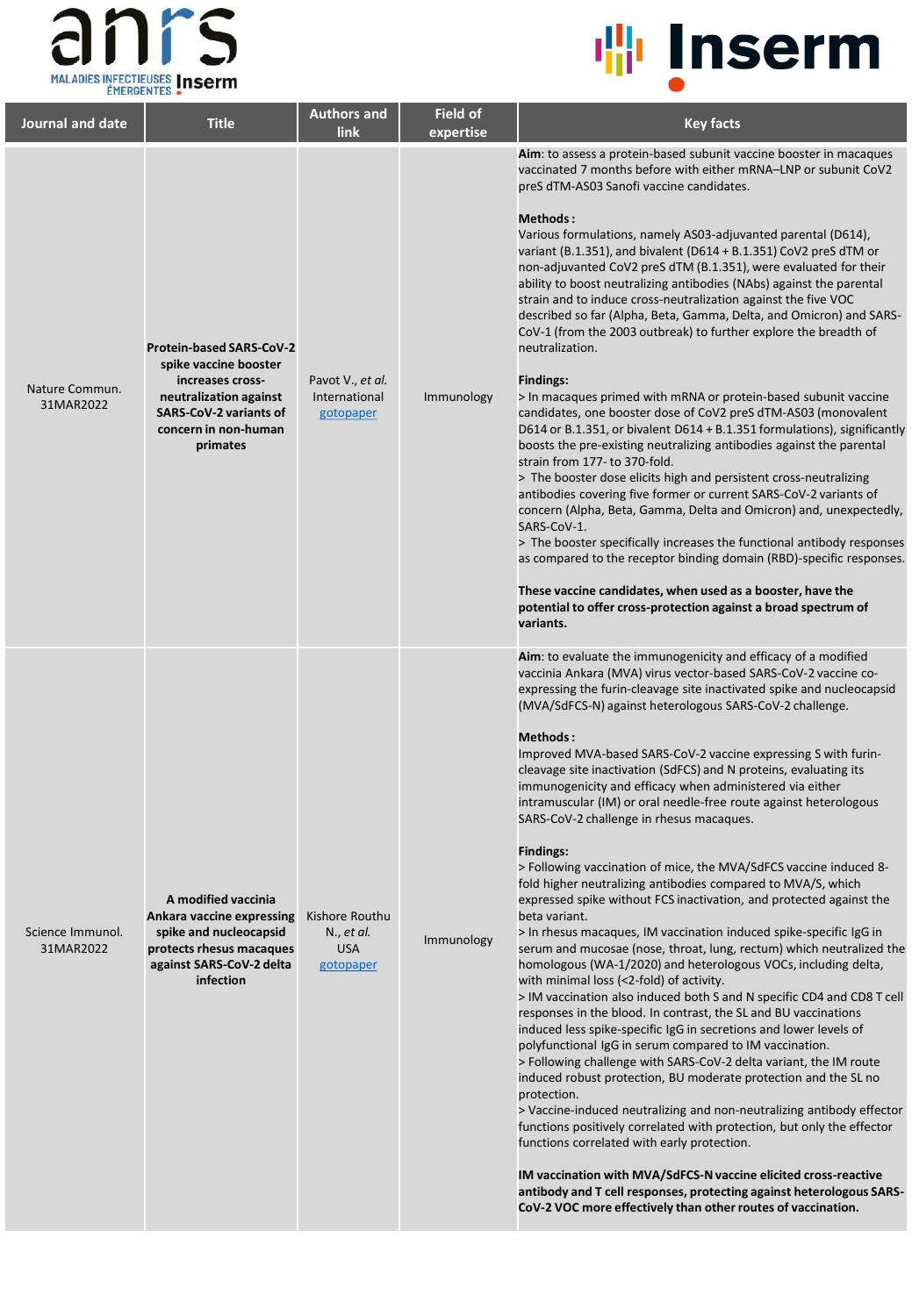| Journal and date                | <b>Title</b>                                                                                                                                                                                                                      | <b>Authors and</b><br><b>link</b>              | <b>Field of</b><br>expertise | <b>Key facts</b>                                                                                                                                                                                                                                                                                                                                                                                                                                                                                                                                                                                                                                                                                                                                                                                                                                                                                                                                                                                                                                                                                                                                                                                                                                                                                                                                                                                                                                                                                                                                                                                                                                                                                                                                                                                                                                                                                                                                                                                                                                                                                                                            |
|---------------------------------|-----------------------------------------------------------------------------------------------------------------------------------------------------------------------------------------------------------------------------------|------------------------------------------------|------------------------------|---------------------------------------------------------------------------------------------------------------------------------------------------------------------------------------------------------------------------------------------------------------------------------------------------------------------------------------------------------------------------------------------------------------------------------------------------------------------------------------------------------------------------------------------------------------------------------------------------------------------------------------------------------------------------------------------------------------------------------------------------------------------------------------------------------------------------------------------------------------------------------------------------------------------------------------------------------------------------------------------------------------------------------------------------------------------------------------------------------------------------------------------------------------------------------------------------------------------------------------------------------------------------------------------------------------------------------------------------------------------------------------------------------------------------------------------------------------------------------------------------------------------------------------------------------------------------------------------------------------------------------------------------------------------------------------------------------------------------------------------------------------------------------------------------------------------------------------------------------------------------------------------------------------------------------------------------------------------------------------------------------------------------------------------------------------------------------------------------------------------------------------------|
| Lancet Infect Dis.<br>31MAR2022 | <b>Effectiveness of</b><br>CoronaVac, ChAdOx1<br>nCoV-19, BNT162b2, and Cerqueira-Silva T.,<br>Ad26.COV2.S among<br>individuals with previous<br><b>SARS-CoV-2 infection in</b><br>Brazil: a test-negative,<br>case-control study | et al.<br>International<br>gotopaper           | Vaccines -<br>Immunisation   | Aim: to estimate the effectiveness of four COVID-19 vaccines against<br>symptomatic infection, hospitalisation, and death for individuals with<br>laboratory-confirmed previous SARS-CoV-2 infection.<br><b>Methods:</b><br>test-negative, case-control study to assess the effectiveness of four<br>vaccines (CoronaVac [Sinovac], ChAdOx1 nCoV-19 [AstraZeneca],<br>Ad26.COV2.S [Janssen], and BNT162b2 [Pfizer-BioNtech]) for<br>individuals with laboratory-confirmed previous SARS-CoV-2 infection.<br><b>Findings:</b><br>> 213 457 individuals who had a subsequent, symptomatic illness with<br>RT-PCR testing done at least 90 days after their initial SARS-CoV-2<br>infection and after the vaccination programme started were<br>identified.<br>> Among these, 30 910 (14.5%) had a positive RT-PCR test consistent<br>with reinfection, and we matched 22 566 of these cases with 145 055<br>negative RT-PCR tests from 68 426 individuals as controls.<br>> Among individuals with previous SARS-CoV-2 infection, vaccine<br>effectiveness against symptomatic infection 14 or more days from<br>vaccine series completion was 39.4% (95% CI 36.1–42.6) for<br>CoronaVac, 56.0% (51.4–60.2) for ChAdOx1 nCoV-19, 44.0% (31.5–<br>54.2) for Ad26.COV2.S, and 64.8% (54.9–72.4) for BNT162b2.<br>> For the two-dose vaccine series (CoronaVac, ChAdOx1 nCoV-19, and<br>BNT162b2), effectiveness against symptomatic infection was<br>significantly greater after the second dose than after the first dose.<br>> Effectiveness against hospitalisation or death 14 or more days from<br>vaccine series completion was $81.3\%$ (75 $.3-85.8$ ) for CoronaVac,<br>89.9% (83.5–93.8) for ChAdOx1 nCoV-19, 57.7% (-2.6 to 82.5) for<br>Ad26.COV2.S, and 89.7% (54.3–97.7) for BNT162b2.                                                                                                                                                                                                                                                                                                                                            |
| Lancet Infect Dis.<br>31MAR2022 | <b>Risk of SARS-CoV-2</b><br>reinfection and COVID-19<br>hospitalisation in<br>individuals with natural<br>and hybrid immunity: a<br>retrospective, total<br>population cohort study in<br>Sweden                                 | Nordström P., et<br>al.<br>Sweden<br>gotopaper | Vaccines -<br>Immunisation   | Aim: to investigate the long-term protection from a previous infection<br>(natural immunity) and whether natural immunity plus vaccination<br>(hybrid immunity) was associated with additional protection.<br><b>Methods:</b><br><b>Retrospective cohort study from three cohorts using Swedish</b><br>nationwide registers managed by the Public Health Agency of Sweden,<br>the National Board of Health and Welfare, and Statistics Sweden.<br>Cohort 1 included unvaccinated individuals with natural immunity<br>matched pairwise on birth year and sex to unvaccinated individuals<br>without natural immunity at baseline. Cohort 2 and cohort 3 included<br>individuals vaccinated with one dose (one-dose hybrid immunity) or<br>two doses (two-dose hybrid immunity) of a COVID-19 vaccine<br>respectively.<br><b>Findings:</b><br>> After the first 3 months, natural immunity was associated with a<br>95% lower risk of SARS-CoV-2 infection (adjusted hazard ratio [aHR]<br>0.05 [95% CI 0.05-0.05] p<0.001) and an 87% (0.13 [0.11-0.16];<br>p<0.001) lower risk of COVID-19 hospitalisation for up to 20 months of<br>follow-up.<br>> During a mean follow-up of 52 days (SD 38) in cohort 2, 639<br>individuals with one-dose hybrid immunity were registered with a<br>SARS-CoV-2 reinfection, compared with 1662 individuals with natural<br>immunity (numbers of hospitalisations were eight and 113,<br>respectively).<br>> One-dose hybrid immunity was associated with a 58% lower risk of<br>SARS-CoV-2 reinfection (aHR 0.42 [95% CI 0.38-0.47]; p<0.001) than<br>natural immunity up to the first 2 months, with evidence of<br>attenuation thereafter up to 9 months (p<0.001) of follow-up.<br>> Two-dose hybrid immunity was associated with a 66% lower risk of<br>SARS-CoV-2 reinfection (aHR 0.34 [95% CI 0.31-0.39]; p<0.001) than<br>natural immunity, with no significant attenuation up to 9 months<br>$(p=0.07)$ .<br>The risk of SARS-CoV-2 reinfection and COVID-19 hospitalisation in<br>individuals who have survived and recovered from a previous<br>infection remained low for up to 20 months. |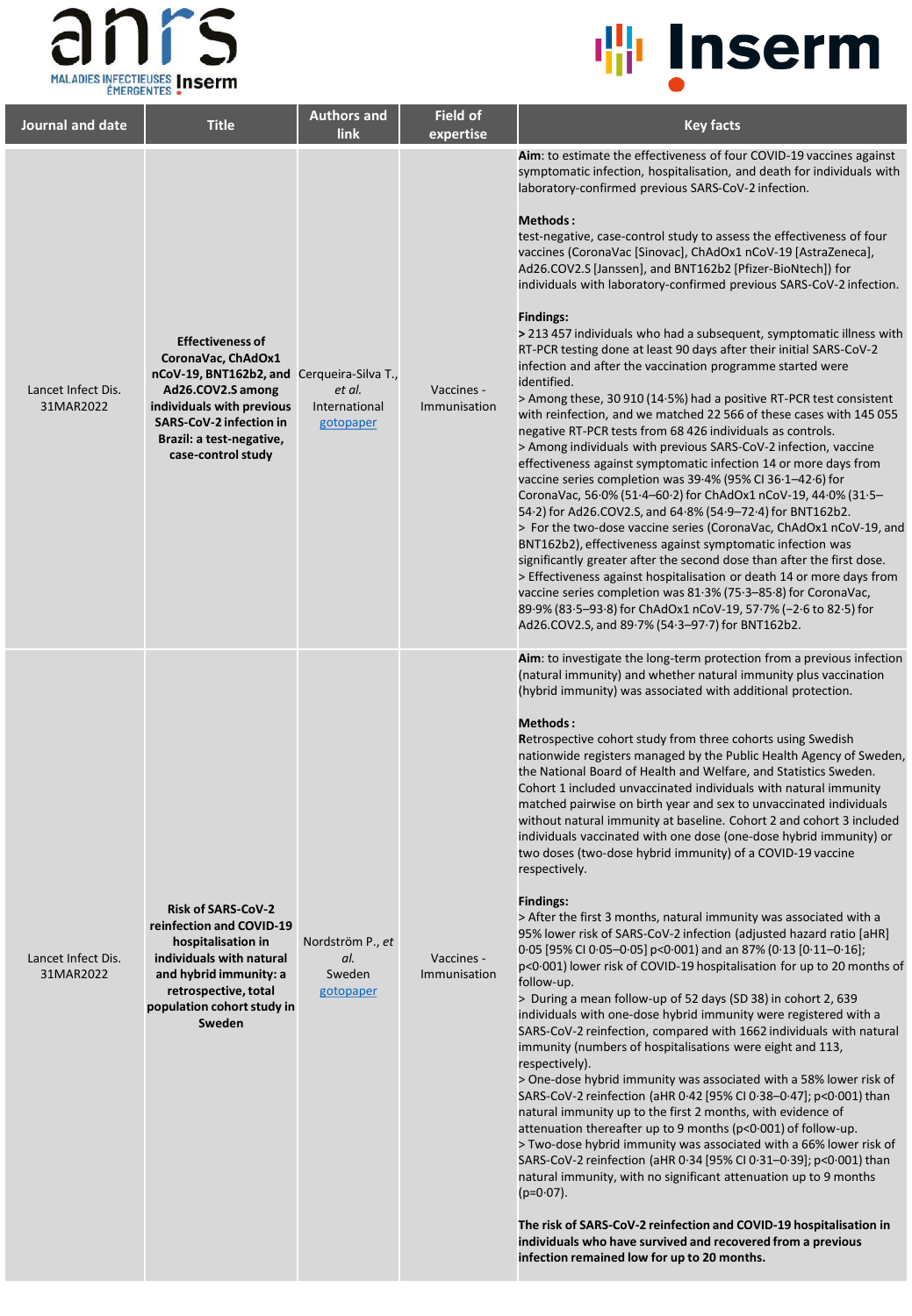| Journal and date         | EMERGENTES .<br><b>Title</b>                                                                       | <b>Authors and</b><br>link                       | <b>Field of</b><br>expertise | <b>Key facts</b>                                                                                                                                                                                                                                                                                                                                                                                                                                                                                                                                                                                                                                                                                                                                                                                                                                                                                                                                                                                                                                                                                                                                                                                                                                                                                                                                                                                                                                                                                                                                                                                                                                                                                                                                                                                                                                                                                                                                                                                                                                                                                                                                                                                                                                       |
|--------------------------|----------------------------------------------------------------------------------------------------|--------------------------------------------------|------------------------------|--------------------------------------------------------------------------------------------------------------------------------------------------------------------------------------------------------------------------------------------------------------------------------------------------------------------------------------------------------------------------------------------------------------------------------------------------------------------------------------------------------------------------------------------------------------------------------------------------------------------------------------------------------------------------------------------------------------------------------------------------------------------------------------------------------------------------------------------------------------------------------------------------------------------------------------------------------------------------------------------------------------------------------------------------------------------------------------------------------------------------------------------------------------------------------------------------------------------------------------------------------------------------------------------------------------------------------------------------------------------------------------------------------------------------------------------------------------------------------------------------------------------------------------------------------------------------------------------------------------------------------------------------------------------------------------------------------------------------------------------------------------------------------------------------------------------------------------------------------------------------------------------------------------------------------------------------------------------------------------------------------------------------------------------------------------------------------------------------------------------------------------------------------------------------------------------------------------------------------------------------------|
| <b>NEJM</b><br>30MAR2022 | <b>Early Outpatient</b><br><b>Treatment for Covid-19</b><br>with Convalescent Plasma               | Sullivan D.J., et al.<br><b>USA</b><br>gotopaper | Therapeutics                 | Aim: to evaluate the efficacy and safety of polyclonal convalescent<br>plasma in preventing serious complications in outpatients with recent-<br>onset Covid-19.<br>- Symptomatic adults (≥18 years of age) who had tested positive for<br>SARS-CoV-2, regardless of their risk factors for disease progression or<br>vaccination status.<br>- Participants were enrolled within 8 days after symptom onset and<br>received a transfusion within 1 day after randomization (June 3, 2020,<br>through October 1, 2021).<br>Primary outcome: Covid-19-related hospitalization within 28 days<br>after transfusion.<br><b>Results</b><br>>1225 participants underwent randomization, and 1181 received a<br>transfusion.<br>> In the prespecified modified intention-to-treat analysis that included<br>only participants who received a transfusion, the primary outcome<br>occurred in 17 of 592 participants (2.9%) who received convalescent<br>plasma and 37 of 589 participants (6.3%) who received control plasma<br>(absolute risk reduction, 3.4 percentage points; 95% CI, 1.0 to 5.8;<br>P=0.005), which corresponded to a relative risk reduction of 54%.<br>> Evidence of efficacy in vaccinated participants cannot be inferred<br>from these data because 53 of the 54 participants with Covid-19 who<br>were hospitalized were unvaccinated and 1 participant was partially<br>vaccinated.<br>> A total of 16 grade 3 or 4 adverse events (7 in the convalescent-<br>plasma group and 9 in the control-plasma group) occurred in<br>participants who were not hospitalized.<br>In participants with Covid-19, most of whom were unvaccinated, the<br>administration of convalescent plasma within 9 days after the onset<br>of symptoms reduced the risk of disease progression leading to<br>hospitalization.                                                                                                                                                                                                                                                                                                                                                                                                                            |
| <b>NEJM</b><br>30MAR2022 | <b>BNT162b2 Protection</b><br>against the Omicron<br>Variant in Children and<br><b>Adolescents</b> | Price A.M., et al.<br><b>USA</b><br>gotopaper    | Vaccines -<br>Immunisation   | Aim: to study immune evasion and the duration of protection from<br>vaccines against Covid-19 due to SARS-CoV-2 B.1.1.529 (omicron)<br>variant in children and adolescents.<br><b>Methods</b><br>- Vaccine effectiveness against laboratory-confirmed Covid-19 leading<br>to hospitalization and against critical Covid-19 (i.e., leading to receipt<br>of life support or to death) was assessed.<br>- Vaccine effectiveness was estimated by comparing the odds of<br>antecedent full vaccination (two doses of BNT162b2 mRNA vaccine)<br>$\geq$ 14 days before illness among case patients and controls, according to<br>time since vaccination for patients 12 to 18 years of age and in periods<br>coinciding with circulation of B.1.617.2 (delta) (July 1, 2021, to Dec 18,<br>2021) and omicron (Dec 19, 2021, to Feb 17, 2022) among patients 5<br>to 11 and 12 to 18 years of age.<br><b>Results</b><br>> 1185 case patients (1043 [88%] unvaccinated, 291 [25%] received<br>life support, 14 died) and 1627 controls.<br>> During the delta-predominant period, vaccine effectiveness against<br>hospitalization for Covid-19 among adolescents 12 to 18 years of age<br>was 93% (95% CI, 89 to 95) 2 to 22 weeks after vaccination and was<br>92% (95% CI, 80 to 97) at 23 to 44 weeks.<br>> During the omicron-predominant period, among adolescents 12 to<br>18 years of age (median interval since vaccination, 162 days), vaccine<br>effectiveness was 40% (95% CI, 9 to 60) against hospitalization for<br>Covid-19, 79% (95% CI, 51 to 91) against critical Covid-19, and 20%<br>(95% CI, -25 to 49) against noncritical Covid-19.<br>> During the omicron period, vaccine effectiveness against<br>hospitalization among children 5 to 11 years of age was 68% (95% CI,<br>42 to 82; median interval since vaccination, 34 days).<br>BNT162b2 vaccination reduced the risk of omicron-associated<br>hospitalization by two thirds among children 5 to 11 years of age.<br>Although two doses provided lower protection against omicron-<br>associated hospitalization than against delta-associated<br>hospitalization among adolescents 12 to 18 years of age, vaccination<br>prevented critical illness caused by either variant. |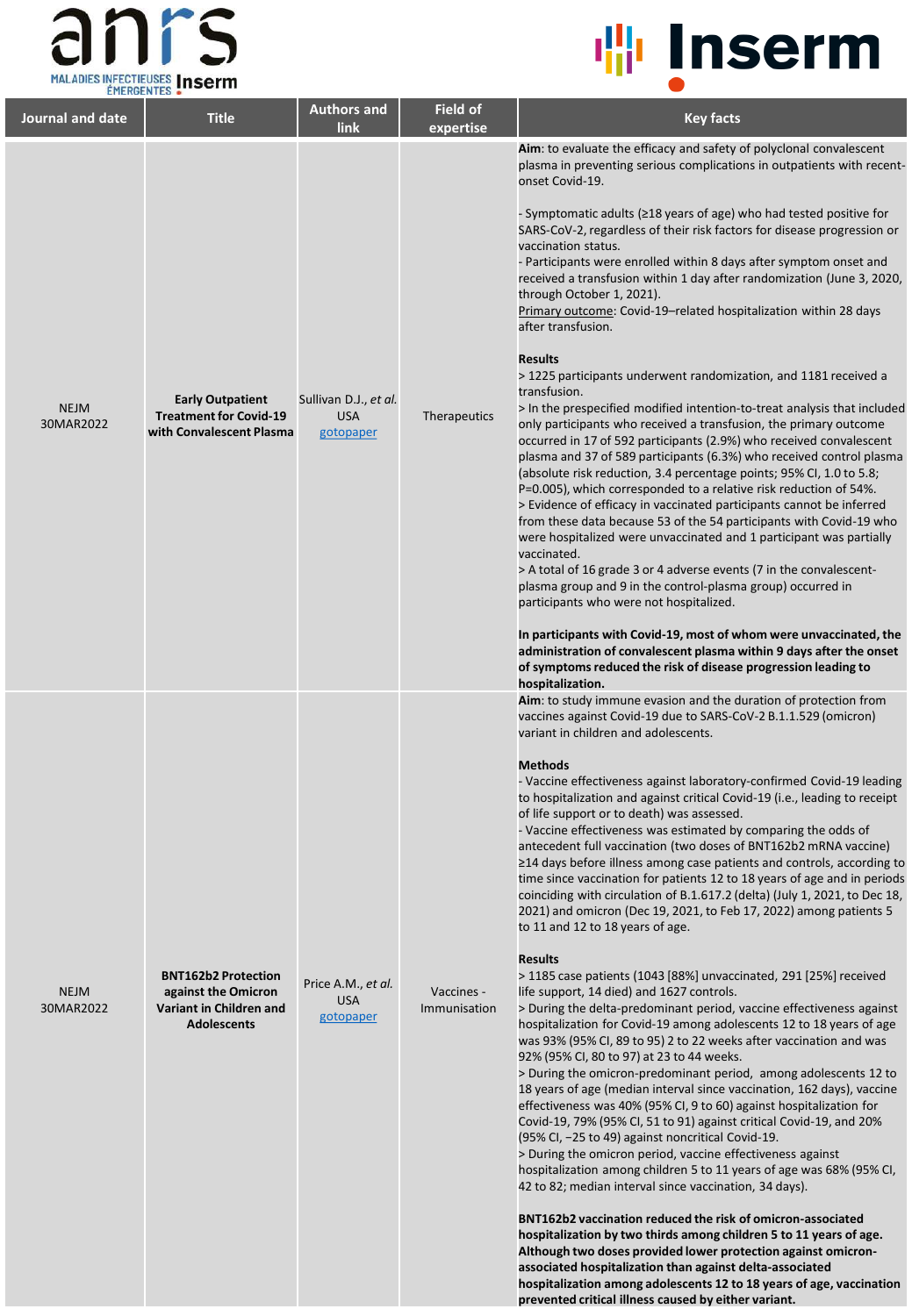



| Journal and date                 | <b>Title</b>                                                                                                                  | <b>Authors and</b><br><b>link</b>              | <b>Field of</b><br>expertise | <b>Key facts</b>                                                                                                                                                                                                                                                                                                                                                                                                                                                                                                                                                                                                                                                                                                                                                                                                                                                                                                                                                                                                                                                                                                                                                                                                                                                                                                                                                                                                                                                                                                                                                                                                                                                                                                                                                                                                                                                                                |
|----------------------------------|-------------------------------------------------------------------------------------------------------------------------------|------------------------------------------------|------------------------------|-------------------------------------------------------------------------------------------------------------------------------------------------------------------------------------------------------------------------------------------------------------------------------------------------------------------------------------------------------------------------------------------------------------------------------------------------------------------------------------------------------------------------------------------------------------------------------------------------------------------------------------------------------------------------------------------------------------------------------------------------------------------------------------------------------------------------------------------------------------------------------------------------------------------------------------------------------------------------------------------------------------------------------------------------------------------------------------------------------------------------------------------------------------------------------------------------------------------------------------------------------------------------------------------------------------------------------------------------------------------------------------------------------------------------------------------------------------------------------------------------------------------------------------------------------------------------------------------------------------------------------------------------------------------------------------------------------------------------------------------------------------------------------------------------------------------------------------------------------------------------------------------------|
| <b>NEJM</b><br>30MAR2022         | <b>Effect of Early Treatment</b><br>with Ivermectin among<br><b>Patients with Covid-19</b>                                    | Reis G., et al.<br>International<br>gotopaper  | Therapeutics                 | Aim: to evaluate efficacy of ivermectin in preventing hospitalization or<br>extended observation in an emergency setting among outpatients<br>with acutely symptomatic Covid-19.<br>- Patients who had had symptoms of Covid-19 for up to 7 days and<br>had at least one risk factor for disease progression<br>- Treatment: ivermectin (400 µg per kilogram of body weight) once<br>daily for 3 days or placebo.<br>Primary composite outcome: hospitalization due to Covid-19 within 28<br>days after randomization or an emergency department visit due to<br>clinical worsening of Covid-19 within 28 days after randomization.<br><b>Results</b><br>> 3515 patients, receiving ivermectin (679 patients), placebo (679), or<br>another intervention (2157).<br>> Overall, 100 patients (14.7%) in the ivermectin group had a primary-<br>outcome event, as compared with 111 (16.3%) in the placebo group<br>(relative risk, 0.90; 95% Bayesian credible interval, 0.70 to 1.16).<br>> Of the 211 primary-outcome events, 171 (81.0%) were hospital<br>admissions.<br>> Findings were similar to the primary analysis in a modified intention-<br>to-treat analysis that included only patients who received at least one<br>dose of ivermectin or placebo (relative risk, 0.89; 95% Bayesian<br>credible interval, 0.69 to 1.15) and in a per-protocol analysis that<br>included only patients who reported 100% adherence to the assigned<br>regimen (relative risk, 0.94; 95% Bayesian credible interval, 0.67 to<br>$1.35$ ).<br>> There were no significant effects of ivermectin use on secondary<br>outcomes or adverse events.<br>Treatment with ivermectin did not result in a lower incidence of<br>medical admission to a hospital due to progression of Covid-19 or of<br>prolonged emergency department observation among outpatients<br>with an early diagnosis of Covid-19. |
| Science Transl Med.<br>29MAR2022 | mRNA-1273 and<br>BNT162b2 COVID-19<br>vaccines elicit antibodies<br>with differences in Fc-<br>mediated effector<br>functions | Kaplocek P., et al.<br><b>USA</b><br>gotopaper | Immunology                   | Aim: to understand the subtle variation in immune responses induced<br>by the BNT162b2 and mRNA-1273 vaccines that may confer<br>differential protection.<br>- Profiling the post-boost binding and functional capacity of humoral<br>immune responses induced by the BNT162b2 and mRNA-1273<br>vaccines in a cohort of 73 hospital staff.<br><b>Results</b><br>> Both BNT162b2 and mRNA-1273 vaccines induced robust humoral<br>immune responses to wild-type SARS-CoV-2 and to variants of<br>concern.<br>> Both vaccinations induced FcR-binding responses to multiple VOCs<br>and induced more robust Fc-functional antibodies compared to<br>infection.<br>> Differences emerged across epitope-specific responses, with higher<br>concentrations of RBD- and N-terminal domain-specific IgA observed<br>in recipients of mRNA-1273.<br>> Antibodies eliciting neutrophil phagocytosis and natural killer cell<br>activation were also increased in mRNA-1273 vaccine recipients as<br>compared to BNT162b2 recipients.<br>> RBD-specific antibody depletion highlighted the different roles of<br>non-RBD-specific antibody effector functions induced across the<br>mRNA vaccines.<br>These data provide insights into potential differences in protective<br>immunity conferred by these vaccines.                                                                                                                                                                                                                                                                                                                                                                                                                                                                                                                                                                                      |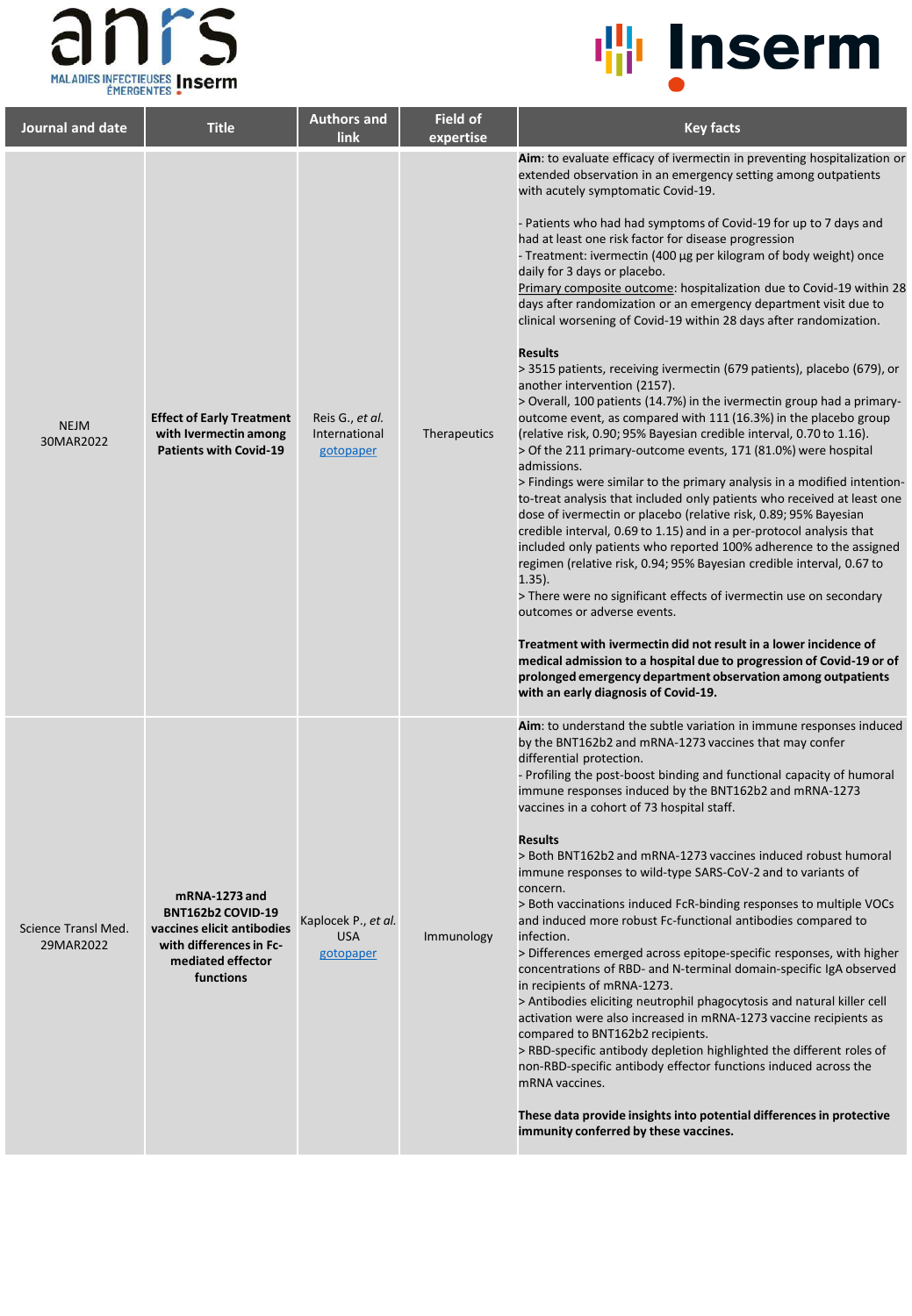| Journal and date                            | <b>Title</b>                                                                                                                                                                                                       | <b>Authors and</b><br>link                       | <b>Field of</b><br>expertise    | <b>Key facts</b>                                                                                                                                                                                                                                                                                                                                                                                                                                                                                                                                                                                                                                                                                                                                                                                                                                                                                                                                                                                                                                                                                                                                                                                                                                                                                                                                                                                                                                                                                                                                                                                                                                                                                                                                                                                                                                                                                                                                  |
|---------------------------------------------|--------------------------------------------------------------------------------------------------------------------------------------------------------------------------------------------------------------------|--------------------------------------------------|---------------------------------|---------------------------------------------------------------------------------------------------------------------------------------------------------------------------------------------------------------------------------------------------------------------------------------------------------------------------------------------------------------------------------------------------------------------------------------------------------------------------------------------------------------------------------------------------------------------------------------------------------------------------------------------------------------------------------------------------------------------------------------------------------------------------------------------------------------------------------------------------------------------------------------------------------------------------------------------------------------------------------------------------------------------------------------------------------------------------------------------------------------------------------------------------------------------------------------------------------------------------------------------------------------------------------------------------------------------------------------------------------------------------------------------------------------------------------------------------------------------------------------------------------------------------------------------------------------------------------------------------------------------------------------------------------------------------------------------------------------------------------------------------------------------------------------------------------------------------------------------------------------------------------------------------------------------------------------------------|
| Lancet Rheumatol.<br>29MAR2022              | <b>Ruxolitinib in addition to</b><br>standard of care for the<br>treatment of patients<br>admitted to hospital with<br>COVID-19 (RUXCOVID): a<br>randomised, double-blind,<br>placebo-controlled, phase<br>3 trial | Han K.M., et al.<br>International<br>gotopaper   | Therapeutics                    | Aim: assess whether treatment with the JAK1/JAK2 inhibitor<br>ruxolitinib would be beneficial in patients with COVID-19 admitted to<br>hospital.<br><b>Methods</b><br>> RUXCOVID was an international, randomised, double-blind, phase 3<br>trial of ruxolitinib plus standard of care versus placebo plus standard<br>of care in patients with COVID-19.<br>> The primary endpoint was a composite of death, respiratory failure<br>(invasive ventilation), or ICU care by day 29<br><b>Findings</b><br>> Between May 4 and Sept 19, 2020, 432 patients were randomly<br>assigned to ruxolitinib (n=287) or placebo (n=145) plus standard of<br>care; the mean age was 56.5 years (SD 13.3), 197 (46%) were female,<br>and 235 (54%) were male.<br>> The primary objective was not met: the composite endpoint<br>occurred in 34 (12%) of 284 ruxolitinib-treated patients versus 17<br>(12%) of 144 placebo-treated patients (odds ratio 0.91, 95% CI 0.48-<br>$1.73$ ; p=0 $.77$ ).<br>> By day 29, nine (3%) of 286 ruxolitinib-treated patients had died<br>compared with three (2%) of 145 placebo-treated patients; 22 (8%) of<br>286 ruxolitinib-treated patients had received invasive ventilation<br>compared with ten (7%) of 145 placebo-treated patients; and 30 (11%)<br>of 284 ruxolitinib-treated patients had received ICU care compared<br>with 17 (12%) of 144 placebo-treated patients.<br>> In an exploratory analysis, median time to recovery was 1 day faster<br>with ruxolitinib versus placebo (8 days vs 9 days; hazard ratio 1.10,<br>95% CI 0.89-1.36).<br>> Adverse events included headache (23 [8%] of 281 on ruxolitinib vs<br>11 [8%] of 143 on placebo) and diarrhoea (21 [7%] vs 12 [8%]).<br>Ruxolitinib 5 mg twice per day showed no benefit in the overall study<br>population. A larger sample is required to determine the clinical<br>importance of trends for increased efficacy in patient subgroups. |
| Lancet Child Adolesc<br>Health<br>28MAR2022 | <b>Risk of SARS-CoV-2</b><br>reinfections in children: a<br>prospective national<br>surveillance study<br>between January, 2020,<br>and July, 2021, in England                                                     | Mensah A.A., et<br>al.<br><b>UK</b><br>gotopaper | Public health /<br>Epidemiology | Aim: to assess the risk of SARS-CoV-2 reinfection in children and<br>compare this with the risk in adults, by analysis of national testing<br>data for England.<br><b>Findings</b><br>> Reinfection rates closely followed community infection rates, with a<br>small peak during the alpha wave and a larger peak during the delta<br>wave. In children aged 16 years and younger, 688 418 primary<br>infections and 2343 reinfections were identified.<br>> The overall reinfection rate was 66.88 per 100 000 population, which<br>was higher in adults (72.53 per 100 000) than children (21.53 per<br>100 000).<br>> The reinfection rate after primary infection was 0.68% overall, 0.73%<br>in adults compared with 0.18% in children age younger than 5 years,<br>0.24% in those aged 5-11 years, and 0.49% in those aged 12-16 years.<br>> Of the 109 children admitted to hospital with reinfection, 78 (72%)<br>had comorbidities. Hospital admission rates were similar for the first<br>(64 [2.7%] of 2343) and second episode (57 [2.4%] of 2343) and<br>intensive care admissions were rare (seven children for the first<br>episode and four for reinfections). There were 44 deaths within 28<br>days after primary infection (0.01%) and none after reinfection.<br>The risk of SARS-CoV-2 reinfection is strongly related to exposure<br>due to community infection rates, especially during the delta variant<br>wave. Children had a lower risk of reinfection than did adults, but<br>reinfections were not associated with more severe disease or fatal<br>outcomes.                                                                                                                                                                                                                                                                                                                                                       |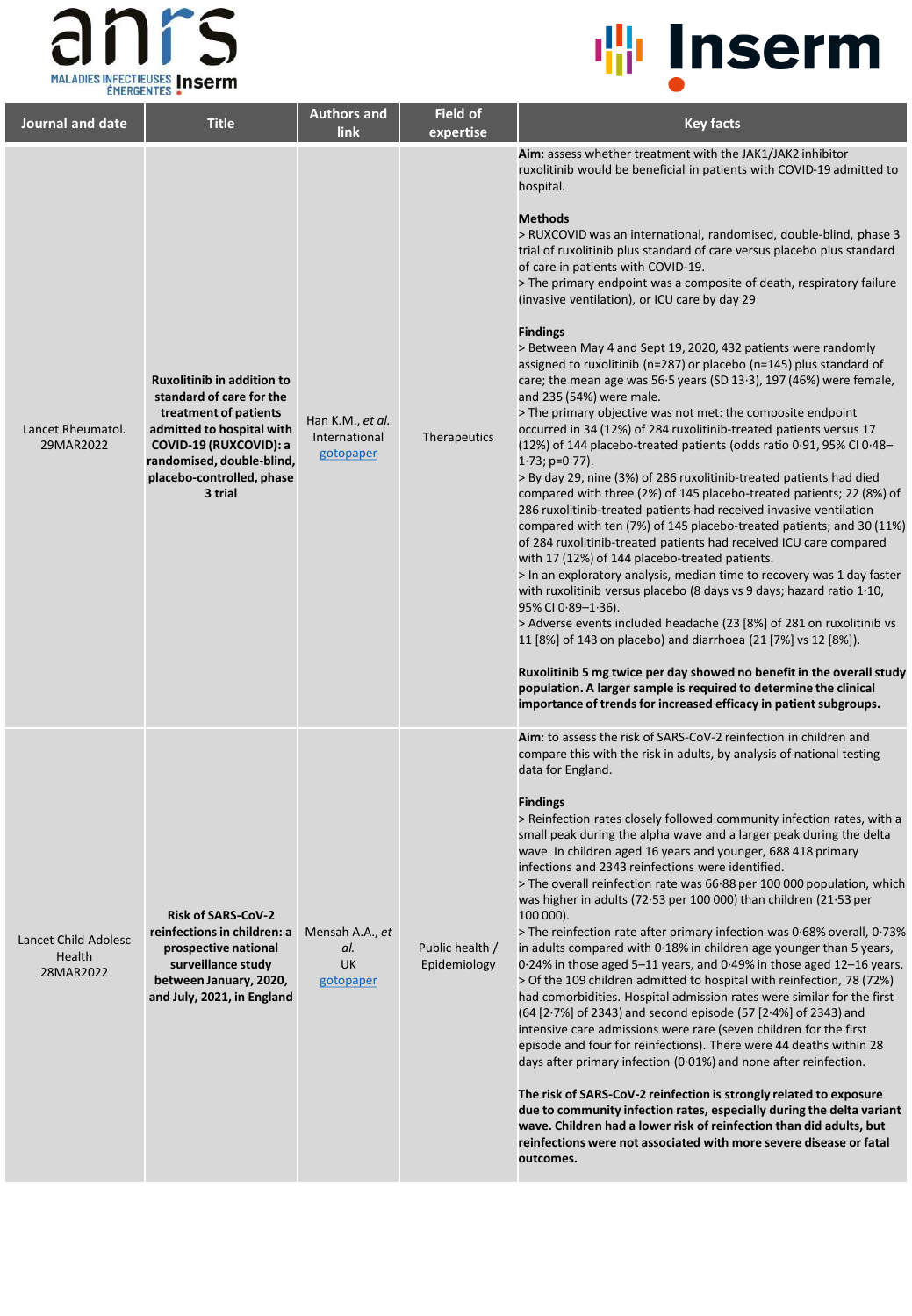

| Journal and date           | <b>Title</b>                                                                                                             | <b>Authors and</b><br>link                      | <b>Field of</b><br>expertise | <b>Key facts</b>                                                                                                                                                                                                                                                                                                                                                                                                                                                                                                                                                                                                                                                                                                                                                                                                                                                                                                                                                                                                                                                                                                                                                                                                                                                                                                                                                                                                                                                                                                                                                                                                                                                                                                                                                                                                                                                                                                                                                                                                                        |
|----------------------------|--------------------------------------------------------------------------------------------------------------------------|-------------------------------------------------|------------------------------|-----------------------------------------------------------------------------------------------------------------------------------------------------------------------------------------------------------------------------------------------------------------------------------------------------------------------------------------------------------------------------------------------------------------------------------------------------------------------------------------------------------------------------------------------------------------------------------------------------------------------------------------------------------------------------------------------------------------------------------------------------------------------------------------------------------------------------------------------------------------------------------------------------------------------------------------------------------------------------------------------------------------------------------------------------------------------------------------------------------------------------------------------------------------------------------------------------------------------------------------------------------------------------------------------------------------------------------------------------------------------------------------------------------------------------------------------------------------------------------------------------------------------------------------------------------------------------------------------------------------------------------------------------------------------------------------------------------------------------------------------------------------------------------------------------------------------------------------------------------------------------------------------------------------------------------------------------------------------------------------------------------------------------------------|
| <b>Nature</b><br>28MAR2022 | A TMPRSS2 inhibitor acts<br>as a pan-SARS-CoV-2<br>prophylactic and<br>therapeutic                                       | Shapira T., et al.<br>Canada / USA<br>gotopaper | Therapeutics                 | Aim: to identify and characterize a small-molecule compound, N-<br>0385, which exhibits low nanomolar potency and a selectivity index of<br>>106 at inhibiting SARS-CoV-2 infection in human lung cells and in<br>donor-derived colonoids.<br><b>Methods:</b><br>The peptidomimetics' antiviral activities against SARS-CoV-2 and four<br>variants B.1.1.7 (Alpha), B.1.351 (Beta), P.1 (Gamma), and B.1.617.2<br>(Delta) in human lung cells were analysed. The lead highly potent<br>antiviral, N-0385 was tested, against SARS-CoV-2 (lineage A strain) and<br>SARS-CoV-2 Delta VOC-induced morbidity and mortality in K18-hACE2<br>mice.<br><b>Findings:</b><br>> The authors developed and characterized N-0385, a novel highly<br>potent inhibitor of TMPRSS2-like proteases that blocks SARS-CoV-2<br>VOCs (B.1.1.7, P.1, B.1.351 and B.1.617.2) and is broadly protective<br>against infection and mortality in mice.<br>> The nanomolar potency of N-0385 against SARS-CoV-2 infection in<br>human Calu-3 cells and patient-derived colonoids without detectable<br>toxicity yields a striking selectivity index of >10x6.<br>> In the K18-hACE2 mouse model, treating with N-0385 resulted in<br>complete protection against SARS-CoV-2 induced mortality and<br>significantly protected against weight loss, lung pathology, and viral<br>infection when treatment occurred at the time of, or 12 hours after,<br>infection with the SARS-CoV-2 B.1.617.2, suggesting that<br>N-0385 may provide a novel effective early treatment option against<br>emerging SARS-CoV-2 Variants of Concern (VOCs).<br>> N-0385 provides a novel effective early treatment option against<br>SARS-CoV-2 and the B.1.617.2 Delta VOC.<br>N-0385 analogs may have broader applications in combating other<br>widespread respiratory viruses that usurp TMPRSS2-related<br>proteases for viral entry, including other established coronaviruses,<br>influenza viruses, and additional viruses that depend on TTSPs for<br>entering host cells. |
| Cell<br>28MAR2022          | <b>Boosting with variant-</b><br>matched or historical<br>mRNA vaccines protects<br>against Omicron infection<br>in mice | Ying B. et al.<br><b>USA</b><br>gotopaper       | Vaccines                     | Aim: to evaluate in mice the protective efficacy of the Moderna<br>mRNA-1273 vaccine against BA.1 before or after boosting.<br><b>Results</b><br>> In rhesus macaques, whereas two doses of mRNA-1273 vaccine<br>induced high levels of neutralizing antibodies against historical<br>WA1/2020 strains, lower levels against BA.1 were associated with<br>breakthrough infection and inflammation in the lung.<br>> A primary vaccination series with mRNA-1273.529, an Omicron-<br>matched vaccine, potently neutralized BA.1 but inhibited historical or<br>other SARS-CoV-2 variants less effectively.<br>> Boosting with either mRNA-1273 or mRNA-1273.529 vaccines<br>increased neutralizing titers and protection against BA.1 and BA.2<br>infection. Similar expansion of cross-reactive S-2P-specific memory B<br>cells following boosting.<br>> Nonetheless, the neutralizing antibody titers were higher, and lung<br>viral burden and cytokines were slightly lower in mice boosted with<br>mRNA-1273.529 and challenged with BA.1.<br>Boosting with mRNA-1273 or mRNA-1273.529 enhances protection<br>against Omicron infection with limited differences in efficacy<br>measured.                                                                                                                                                                                                                                                                                                                                                                                                                                                                                                                                                                                                                                                                                                                                                                                                                                           |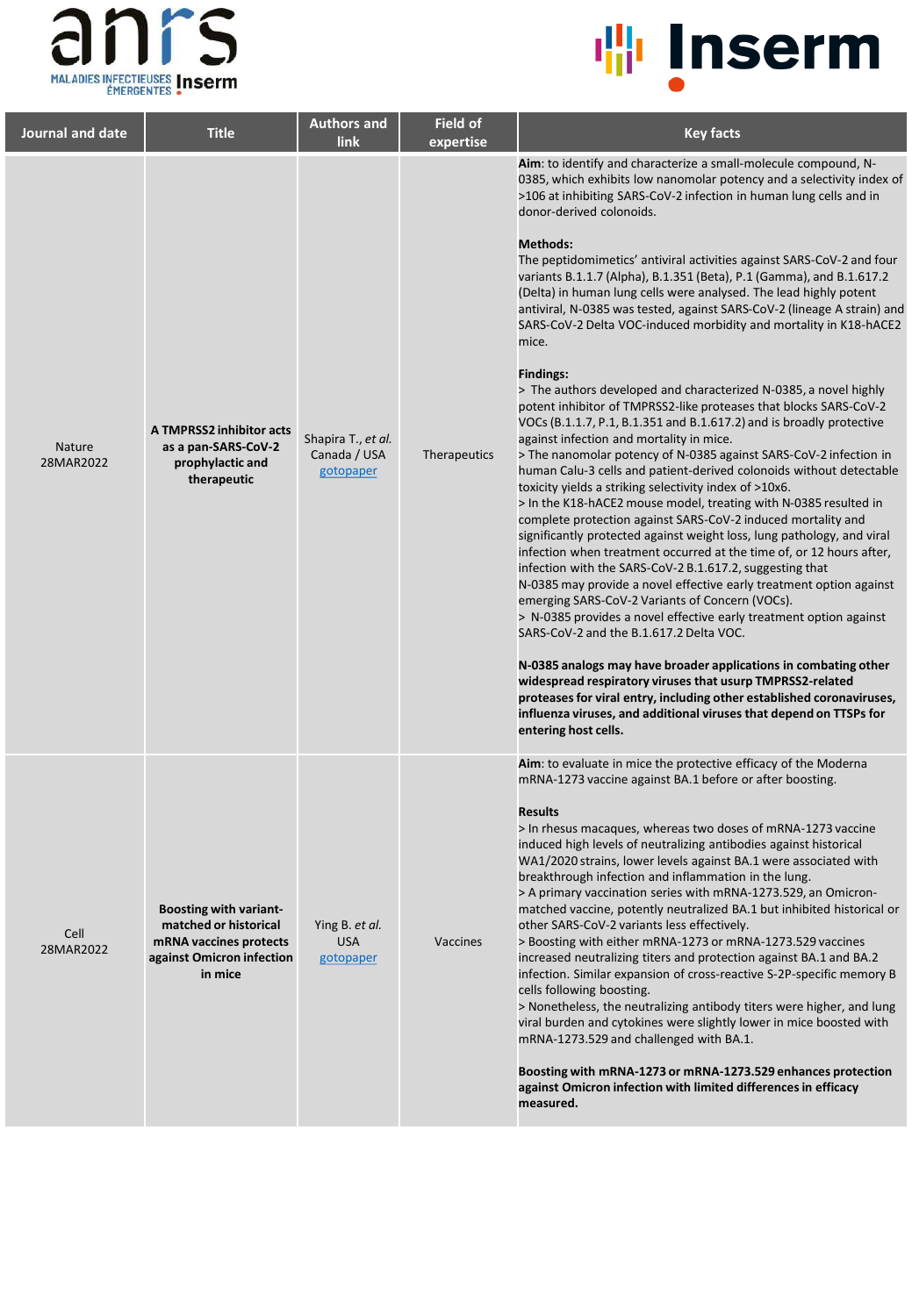| Journal and date                   | <b>Title</b>                                                                                                                                                       | <b>Authors and</b><br>link                    | <b>Field of</b><br>expertise | <b>Key facts</b>                                                                                                                                                                                                                                                                                                                                                                                                                                                                                                                                                                                                                                                                                                                                                                                                                                                                                                                                                                                                                                                                                                                                                                                                                                                                                                                                                                                                                                                                                                                                                                                                                                                                                                                                                                                                                                                                                                                                                                                                                                                                                                                                                                                                                                                                                                                                                                                                                                                                                                                                                                                                                                                                                                                                                                                                                 |
|------------------------------------|--------------------------------------------------------------------------------------------------------------------------------------------------------------------|-----------------------------------------------|------------------------------|----------------------------------------------------------------------------------------------------------------------------------------------------------------------------------------------------------------------------------------------------------------------------------------------------------------------------------------------------------------------------------------------------------------------------------------------------------------------------------------------------------------------------------------------------------------------------------------------------------------------------------------------------------------------------------------------------------------------------------------------------------------------------------------------------------------------------------------------------------------------------------------------------------------------------------------------------------------------------------------------------------------------------------------------------------------------------------------------------------------------------------------------------------------------------------------------------------------------------------------------------------------------------------------------------------------------------------------------------------------------------------------------------------------------------------------------------------------------------------------------------------------------------------------------------------------------------------------------------------------------------------------------------------------------------------------------------------------------------------------------------------------------------------------------------------------------------------------------------------------------------------------------------------------------------------------------------------------------------------------------------------------------------------------------------------------------------------------------------------------------------------------------------------------------------------------------------------------------------------------------------------------------------------------------------------------------------------------------------------------------------------------------------------------------------------------------------------------------------------------------------------------------------------------------------------------------------------------------------------------------------------------------------------------------------------------------------------------------------------------------------------------------------------------------------------------------------------|
| Cell<br>25MAR2022                  | mRNA-1273 or mRNA-<br>Omicron boost in<br>vaccinated macaques<br>elicits similar B cell<br>expansion, neutralizing<br>antibodies and protection<br>against Omicron | Gagne M., et al.<br><b>USA</b><br>gotopaper   | Vaccines                     | Aim: to understand whether boosting with Omicron-matched vaccines<br>after immunization with ancestral spike-matched vaccines enhances<br>protection.<br>- Nonhuman primates that received mRNA-1273 at weeks 0 and 4<br>were boosted at week 41 with mRNA-1273 or mRNA-Omicron.<br><b>Results</b><br>> mRNA-1273 prime induces cross-reactive B cells to Omicron and<br>ancestral strains. Boosting with mRNA-1273 or mRNA-Omicron<br>enhances neutralization of Omicron<br>> Neutralizing titers against D614G were 4760 and 270 reciprocal ID50<br>at week 6 (peak) and week 41 (pre-boost), respectively, and 320 and<br>110 for Omicron.<br>> Two weeks after boost, titers against D614G and Omicron increased<br>to 5360 and 2980 for mRNA-1273 boost and 2670 and 1930 for mRNA-<br>Omicron.<br>> Similar increases against BA.2 were observed.<br>> Following either boost, 70-80% of spike-specific B cells were cross-<br>reactive against WA1 and Omicron.<br>> Equivalent control of virus replication in lower airways was observed<br>following Omicron challenge one month after either boost.<br>These data show that mRNA-1273 and mRNA-Omicron elicit<br>comparable immunity and protection shortly after the boost.                                                                                                                                                                                                                                                                                                                                                                                                                                                                                                                                                                                                                                                                                                                                                                                                                                                                                                                                                                                                                                                                                                                                                                                                                                                                                                                                                                                                                                                                                                                                                                                          |
| <b>JAMA Netw Open</b><br>24MAR2022 | <b>Association of Early</b><br><b>Aspirin Use With In-</b><br><b>Hospital Mortality in</b><br><b>Patients With Moderate</b><br>COVID-19                            | Chow J. H., et al.<br><b>USA</b><br>gotopaper | Therapeutics                 | Aim: to assess whether early aspirin use is associated with lower odds<br>of in-hospital mortality in patients with moderate COVID-19.<br><b>Methods</b><br>> Observational cohort study of 112 269 hospitalized patients with<br>moderate COVID-19, enrolled from January 1, 2020, through<br>September 10, 2021, at 64 health systems in the United States<br>participating in the National Institute of Health's National COVID<br>Cohort Collaborative (N3C).<br><b>Findings</b><br>> Among the 2 446 650 COVID-19-positive patients who were<br>screened, 189 287 were hospitalized and 112 269 met study inclusion.<br>> For the full cohort, Median age was 63 years (IQR, 47-74 years);<br>16.1% of patients were African American, 3.8% were Asian, 52.7%<br>were White, 5.0% were of other races and ethnicities, 22.4% were of<br>unknown race and ethnicity. In-hospital mortality occurred in 10.9% of<br>patients.<br>> After inverse probability treatment weighting, 28-day in-hospital<br>mortality was significantly lower in those who received aspirin (10.2%<br>vs 11.8%; odds ratio [OR], 0.85; 95% CI, 0.79-0.92; P < .001).<br>> The rate of pulmonary embolism, but not deep vein thrombosis, was<br>also significantly lower in patients who received aspirin (1.0% vs 1.4%;<br>OR, 0.71; 95% CI, 0.56-0.90; P = .004).<br>> Patients who received early aspirin did not have higher rates of<br>gastrointestinal hemorrhage (0.8% aspirin vs 0.7% no aspirin; OR, 1.04;<br>95% CI, 0.82-1.33; P = .72), cerebral hemorrhage (0.6% aspirin vs 0.4%<br>no aspirin; OR, 1.32; 95% CI, 0.92-1.88; P = .13), or blood transfusion<br>(2.7% aspirin vs 2.3% no aspirin; OR, 1.14; 95% CI, 0.99-1.32; P = .06).<br>> The composite of hemorrhagic complications did not occur more<br>often in those receiving aspirin (3.7% aspirin vs 3.2% no aspirin; OR,<br>1.13; 95% CI, 1.00-1.28; $P = .054$ ). Subgroups who appeared to benefit<br>the most included patients older than 60 years (61-80 years: OR, 0.79;<br>95% CI, 0.72-0.87; P < .001; >80 years: OR, 0.79; 95% CI, 0.69-0.91;<br>P < .001) and patients with comorbidities (1 comorbidity: 6.4% vs<br>9.2%; OR, 0.68; 95% CI, 0.55-0.83; P < .001; 2 comorbidities: 10.5% vs<br>12.8%; OR, 0.80; 95% CI, 0.69-0.93; P = .003; 3 comorbidities: 13.8% vs<br>17.0%, OR, 0.78; 95% CI, 0.68-0.89; P < .001; >3 comorbidities: 17.0%<br>vs 21.6%; OR, 0.74; 95% CI, 0.66-0.84; P < .001).<br>In this cohort study of US adults hospitalized with moderate COVID-<br>19, early aspirin use was associated with lower odds of 28-day in-<br>hospital mortality. A randomized clinical trial that includes diverse<br>patients with moderate COVID-19 is warranted to adequately<br>evaluate aspirin's efficacy in patients with high-risk conditions. |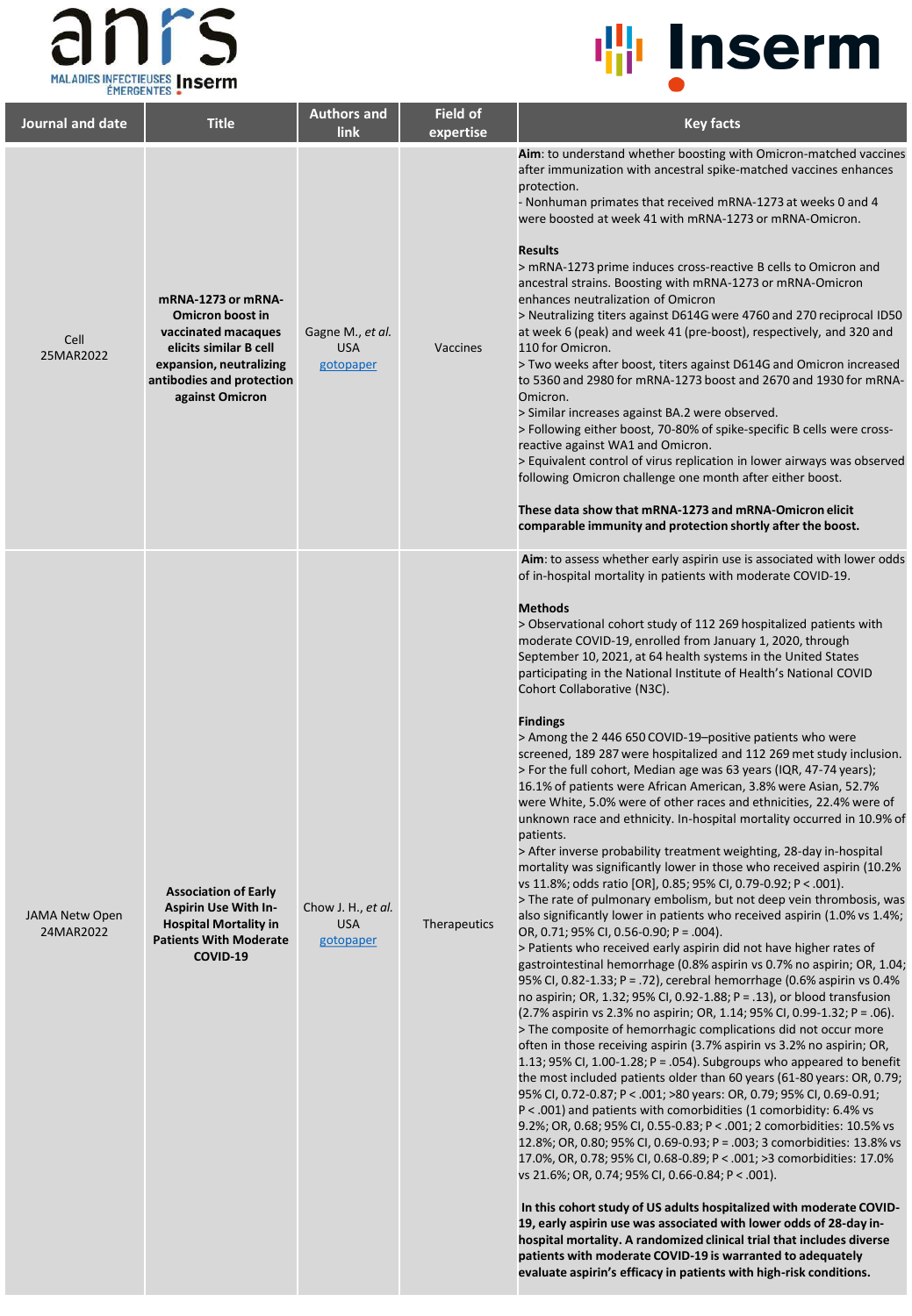### **WILLET** Inserm

| <b>EMERGENIES</b> .      |                                                                                                                                     |                                                         |                              |                                                                                                                                                                                                                                                                                                                                                                                                                                                                                                                                                                                                                                                                                                                                                                                                                                                                                                                                                                                                                                                                                                                                                                                                                                                                                                                                                                                                                                                                                                                                                                                                                                                                                                                                                                                                                                                                                                                                                                                                                                                                                                                                                                                                                                                           |
|--------------------------|-------------------------------------------------------------------------------------------------------------------------------------|---------------------------------------------------------|------------------------------|-----------------------------------------------------------------------------------------------------------------------------------------------------------------------------------------------------------------------------------------------------------------------------------------------------------------------------------------------------------------------------------------------------------------------------------------------------------------------------------------------------------------------------------------------------------------------------------------------------------------------------------------------------------------------------------------------------------------------------------------------------------------------------------------------------------------------------------------------------------------------------------------------------------------------------------------------------------------------------------------------------------------------------------------------------------------------------------------------------------------------------------------------------------------------------------------------------------------------------------------------------------------------------------------------------------------------------------------------------------------------------------------------------------------------------------------------------------------------------------------------------------------------------------------------------------------------------------------------------------------------------------------------------------------------------------------------------------------------------------------------------------------------------------------------------------------------------------------------------------------------------------------------------------------------------------------------------------------------------------------------------------------------------------------------------------------------------------------------------------------------------------------------------------------------------------------------------------------------------------------------------------|
| Journal and date         | <b>Title</b>                                                                                                                        | <b>Authors and</b><br>link                              | <b>Field of</b><br>expertise | <b>Key facts</b>                                                                                                                                                                                                                                                                                                                                                                                                                                                                                                                                                                                                                                                                                                                                                                                                                                                                                                                                                                                                                                                                                                                                                                                                                                                                                                                                                                                                                                                                                                                                                                                                                                                                                                                                                                                                                                                                                                                                                                                                                                                                                                                                                                                                                                          |
| <b>JAMA</b><br>24MAR2022 | <b>Association of COVID-19</b><br><b>Vaccination in Pregnancy</b><br><b>With Adverse Peripartum</b><br><b>Outcomes</b>              | Fell D. B., <i>et al.</i><br>International<br>gotopaper | Vaccines                     | Aim: To evaluate peripartum outcomes following COVID-19<br>vaccination during pregnancy.<br>Methods: Population-based retrospective cohort study in Ontario,<br>Canada, using a birth registry linked with the provincial COVID-19<br>immunization database. All births between December 14, 2020, and<br>September 30, 2021, were included.<br><b>Results</b><br>> Among 97 590 individuals (mean [SD] age, 31.9 [4.9] years), 22 660<br>(23%) received at least 1 dose of COVID-19 vaccine during pregnancy<br>(63.6% received dose 1 in the third trimester; 99.8% received an<br>mRNA vaccine).<br>> Comparing those vaccinated during vs after pregnancy (n = 44 815),<br>there were no significantly increased risks of postpartum hemorrhage<br>(incidence: 3.0% vs 3.0%; aRD, -0.28 per 100 individuals [95% CI, -0.59<br>to 0.03]; aRR, 0.91 [95% CI, 0.82-1.02]), chorioamnionitis (0.5% vs<br>0.5%; aRD, -0.04 per 100 individuals [95% CI, -0.17 to 0.09]; aRR, 0.92<br>[95% CI, 0.70-1.21]), cesarean delivery (30.8% vs 32.2%; aRD, -2.73 per<br>100 individuals [95% CI, -3.59 to -1.88]; aRR, 0.92 [95% CI, 0.89-0.95]),<br>NICU admission (11.0% vs 13.3%; aRD, -1.89 per 100 newborns [95%]<br>CI, -2.49 to -1.30]; aRR, 0.85 [95% CI, 0.80-0.90]), or low Apgar score<br>(1.8% vs 2.0%; aRD, -0.31 per 100 newborns [95% CI, -0.56 to -0.06];<br>aRR, 0.84 [95% CI, 0.73-0.97]).<br>> Findings were qualitatively similar when compared with individuals<br>who did not receive COVID-19 vaccination at any point ( $n = 30$ 115).<br>In this population-based cohort study in Ontario, Canada, COVID-19<br>vaccination during pregnancy, compared with vaccination after<br>pregnancy and with no vaccination, was not significantly associated<br>with increased risk of adverse peripartum outcomes. Study<br>interpretation should consider that the vaccinations received during<br>pregnancy were primarily mRNA vaccines administered in the second<br>and third trimester.                                                                                                                                                                                                                                                     |
| <b>JAMA</b><br>24MAR2022 | <b>Association of SARS-CoV-2</b> Magnus M.C., et<br><b>Vaccination During</b><br><b>Pregnancy With Pregnancy</b><br><b>Outcomes</b> | al.<br>International<br>gotopaper                       | Vaccines                     | Aim: To examine the risk of adverse pregnancy outcomes after<br>vaccination against SARS-CoV-2 during pregnancy.<br>Methods: This registry-based retrospective cohort study included 157<br>521 singleton pregnancies ending after 22 gestational weeks from<br>January 1, 2021, until January 12, 2022 (Sweden), or January 15, 2022<br>(Norway). The Pregnancy Register in Sweden and the Medical Birth<br>Registry of Norway were linked to vaccination and other registries for<br>identification of exposure and background characteristics.<br><b>Results</b><br>> Among the 157 521 singleton births included in the study (103 409 in<br>Sweden and 54 112 in Norway), the mean maternal age at the time of<br>delivery was 31 years, and 28 506 (18%) were vaccinated against<br>SARS-CoV-2 (12.9% with BNT162b2, 4.8% with mRNA-1273, and 0.3%<br>with AZD1222) while pregnant.<br>> A total of 0.7%, 8.3%, and 9.1% of individuals delivering were<br>vaccinated during the first, second, and third trimester, respectively.<br>> Vaccination against SARS-CoV-2 was not significantly associated with<br>increased risk of preterm birth (6.2 vs 4.9 per 10 000 pregnancy days;<br>adjusted hazard ratio [aHR], 0.98 [95% CI, 0.91 to 1.05]; I2 = 0%; P for<br>heterogeneity = $.60$ ), stillbirth (2.1 vs 2.4 per 100 000 pregnancy days;<br>aHR, 0.86 [95% CI, 0.63 to 1.17]), small for gestational age (7.8% vs<br>8.5%; difference, -0.6% [95% CI, -1.3% to 0.2%]; adjusted OR [aOR],<br>0.97 [95% CI, 0.90 to 1.04]), low Apgar score (1.5% vs 1.6%; difference,<br>-0.05% [95% CI, -0.3% to 0.1%]; aOR, 0.97 [95% CI, 0.87 to 1.08]), or<br>neonatal care admission (8.5% vs 8.5%; difference, 0.003% [95% CI, -<br>$0.9\%$ to 0.9%]; aOR, 0.97 [95% CI, 0.86 to 1.10]).<br>In this population-based study conducted in Sweden and Norway,<br>vaccination against SARS-CoV-2 during pregnancy, compared with no<br>SARS-CoV-2 vaccination during pregnancy, was not significantly<br>associated with an increased risk of adverse pregnancy outcomes.<br>The majority of the vaccinations were with mRNA vaccines during<br>the second and third trimesters of pregnancy, which should be<br>considered in interpreting the findings. |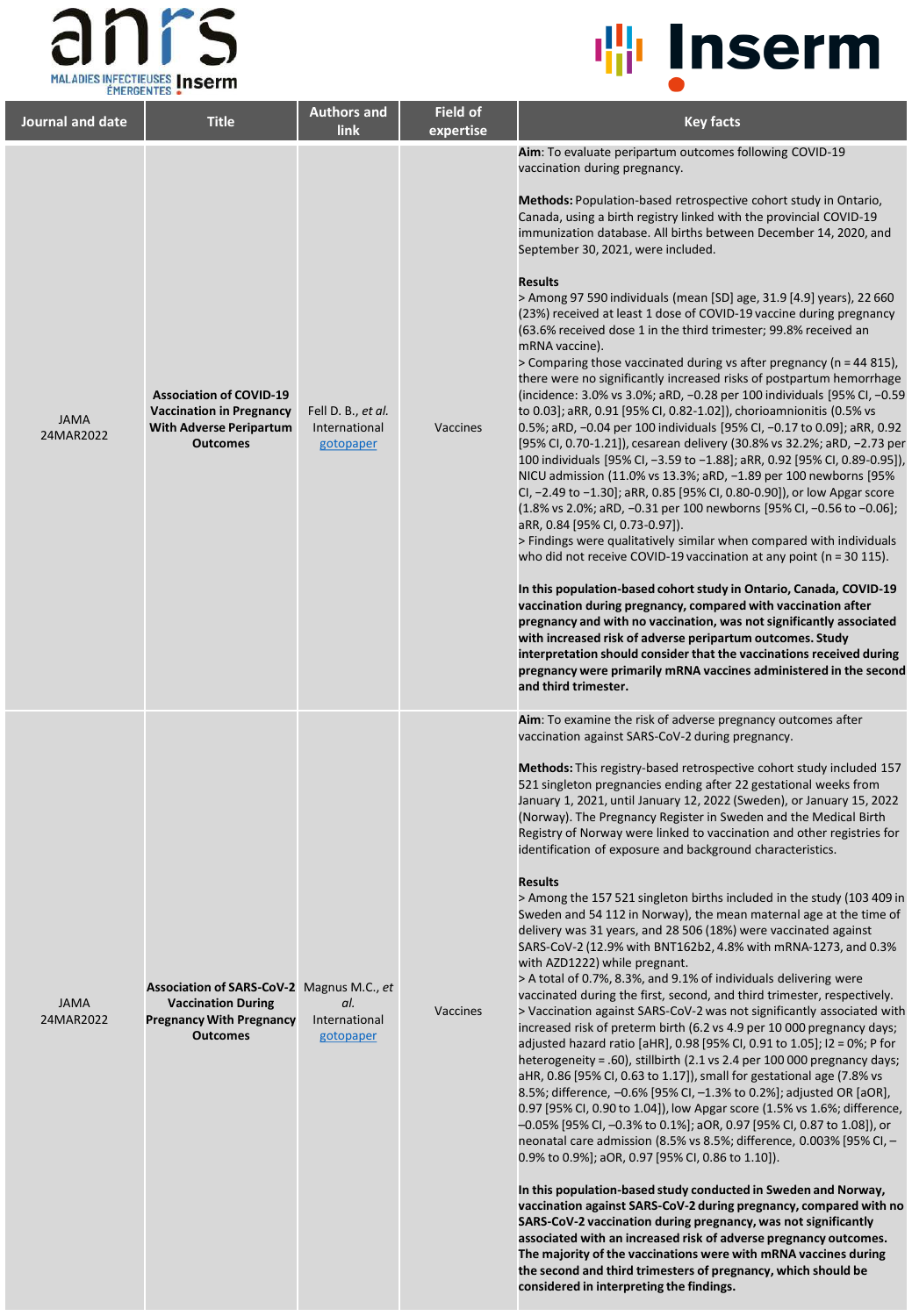

ļ

| Journal and date         | <b>Title</b>                                                                                                                        | <b>Authors and</b><br>link                        | <b>Field of</b><br>expertise | <b>Key facts</b>                                                                                                                                                                                                                                                                                                                                                                                                                                                                                                                                                                                                                                                                                                                                                                                                                                                                                                                                                                                                                                                                                                                                                                                                                                                                                                                                                                                                                                                                                                                                                                                                                                                                                                                                                                                                                                                                                                                                                                                                                                                                                                                                                                                                |
|--------------------------|-------------------------------------------------------------------------------------------------------------------------------------|---------------------------------------------------|------------------------------|-----------------------------------------------------------------------------------------------------------------------------------------------------------------------------------------------------------------------------------------------------------------------------------------------------------------------------------------------------------------------------------------------------------------------------------------------------------------------------------------------------------------------------------------------------------------------------------------------------------------------------------------------------------------------------------------------------------------------------------------------------------------------------------------------------------------------------------------------------------------------------------------------------------------------------------------------------------------------------------------------------------------------------------------------------------------------------------------------------------------------------------------------------------------------------------------------------------------------------------------------------------------------------------------------------------------------------------------------------------------------------------------------------------------------------------------------------------------------------------------------------------------------------------------------------------------------------------------------------------------------------------------------------------------------------------------------------------------------------------------------------------------------------------------------------------------------------------------------------------------------------------------------------------------------------------------------------------------------------------------------------------------------------------------------------------------------------------------------------------------------------------------------------------------------------------------------------------------|
| Science<br>24MAR2022     | <b>Structural basis for potent</b><br>antibody neutralization of<br><b>SARS-CoV-2 variants</b><br>including B.1.1.529               | Zhou T., et al.<br><b>USA</b><br>gotopaper        | Therapeutics                 | Aim: to provide insight into effective neutralization of receptor-<br>binding domain (RBD) antibodies for their ability to bind and<br>neutralize B.1.1.529.<br><b>Methods:</b><br>Cryo-EM structures were determined and receptor-binding domain<br>(RBD) antibodies were evaluated for their ability to bind and<br>neutralize B.1.1.529.<br><b>Findings:</b><br>> In the context of trimeric spike proteins, variant amino acid changes<br>did not provide a biologically meaningful alteration in affinity to ACE2.<br>> Mutations altered 16% of the B.1.1.529 RBD surface, clustered on a<br>RBD ridge overlapping the ACE2-binding surface and reduced binding<br>of most antibodies.<br>> Significant inhibitory activity was retained by select monoclonal<br>antibodies including A19-58.1, B1-182.1, COV2-2196, S2E12, A19-46.1,<br>S309 and LY-CoV1404, which accommodated these changes and<br>neutralized B.1.1.529.<br>The authors identified combinations of antibodies with synergistic<br>neutralization. The analysis revealed structural mechanisms for<br>maintenance of potent neutralization against emerging variants.                                                                                                                                                                                                                                                                                                                                                                                                                                                                                                                                                                                                                                                                                                                                                                                                                                                                                                                                                                                                                                                                  |
| Nature Med.<br>23MAR2022 | Serum neutralization of<br><b>SARS-CoV-2 Omicron</b><br>sublineages BA.1 and BA.2<br>in patients receiving<br>monoclonal antibodies | Bruel T., et al.<br>Belgium / France<br>gotopaper | Variants                     | Aim: to compare the sensitivity of BA.1 and BA.2 to neutralization by 9<br>therapeutic monoclonal antibodies (mAbs).<br><b>Methods:</b> No statistical methods were used to predetermine sample<br>size. The experiments were not randomized and the investigators<br>were not blinded to allocation during experiments and outcome<br>assessment.<br><b>Results</b><br>> We isolated a BA.2 variant from a nasopharyngeal swab which was<br>initially sequenced at the National Reference Center of UZ/KU Leuven<br>(Belgium). The virus was amplified by two passages on Vero E6 cells<br>and re-sequenced (Pango lineage BA.2, 21L (Omicron) according to<br>Nextstrain, GISAID accession ID: (EPI ISL 10654979).<br>> When compared to the Delta variant (B.1.617), the BA.2 spike<br>protein contained 28 changes, with 18 modifications that are shared<br>with BA.1. The modifications are dispersed throughout the spike but<br>display a preferential accumulation in the N-terminal domain (NTD)<br>and the RBD.<br>> Seven antibodies (Bamlanivimab, Etesevimab, Casirivimab,<br>Sotrovimab, Adintrevimab, Regdanvimab and Tixagevimab) were<br>inactive against BA.2. The two other antibodies (Imdevimab and<br>Cilgavimab) displayed an IC50 of 693 and 9 ng/ml, against BA.2,<br>respectively.<br>> The addition of Tixagevimab to Cilgavimab in the Evusheld cocktail<br>was not more efficient than Cilgavimab alone.<br>> In agreement with the decreased sero-neutralization activity of<br>Evusheld-treated individuals against BA.1, we observed 4<br>breakthrough infections among the 29 participants.<br>> Our results also show that measuring antibody levels with standard<br>serology assays that currently use an ancestral spike antigen does not<br>inform on protection. Future work will help determining whether<br>adapted, lineage-specific, serological or neutralization assays can be<br>used as a marker of clinical efficacy.<br>Collectively, BA.1 and BA.2 exhibit noticeable differences in their<br>sensitivity to therapeutic mAbs. Anti-Omicron neutralizing activity of<br>Ronapreve, and to a lesser extent that of Evusheld, is reduced in<br>patients' sera. |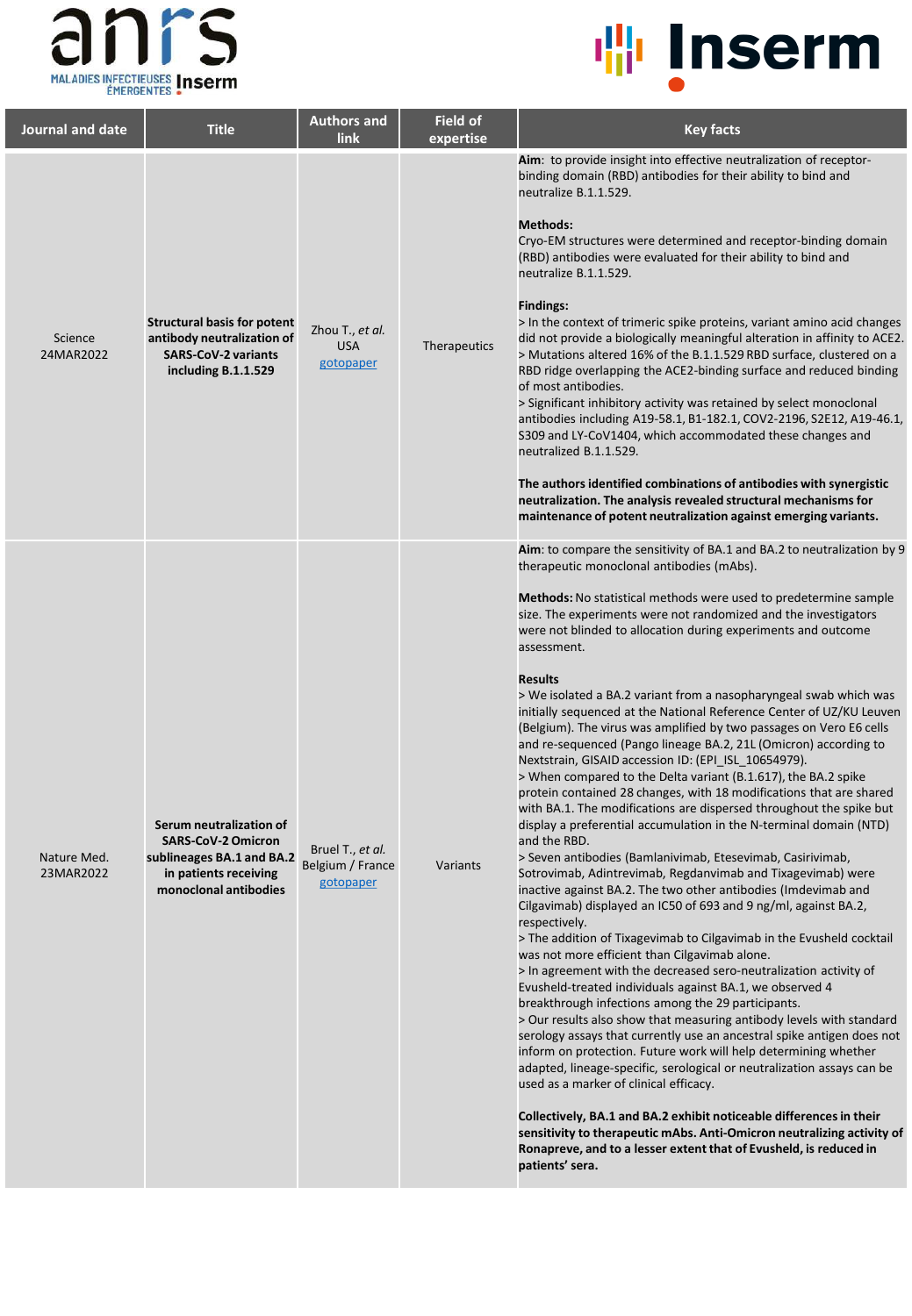|                                 | <b>EMERGENTES</b> .                                                                                                                                                                                                         |                                      |                              |                                                                                                                                                                                                                                                                                                                                                                                                                                                                                                                                                                                                                                                                                                                                                                                                                                                                                                                                                                                                                                                                                                                                                                                                                                                                                                                                                                                                                                                                                                                                                                                                                                                                                                                                                                                                                                                                                                                                                                                                                                                                                                                                                                                                                                                                                                                                                        |
|---------------------------------|-----------------------------------------------------------------------------------------------------------------------------------------------------------------------------------------------------------------------------|--------------------------------------|------------------------------|--------------------------------------------------------------------------------------------------------------------------------------------------------------------------------------------------------------------------------------------------------------------------------------------------------------------------------------------------------------------------------------------------------------------------------------------------------------------------------------------------------------------------------------------------------------------------------------------------------------------------------------------------------------------------------------------------------------------------------------------------------------------------------------------------------------------------------------------------------------------------------------------------------------------------------------------------------------------------------------------------------------------------------------------------------------------------------------------------------------------------------------------------------------------------------------------------------------------------------------------------------------------------------------------------------------------------------------------------------------------------------------------------------------------------------------------------------------------------------------------------------------------------------------------------------------------------------------------------------------------------------------------------------------------------------------------------------------------------------------------------------------------------------------------------------------------------------------------------------------------------------------------------------------------------------------------------------------------------------------------------------------------------------------------------------------------------------------------------------------------------------------------------------------------------------------------------------------------------------------------------------------------------------------------------------------------------------------------------------|
| Journal and date                | <b>Title</b>                                                                                                                                                                                                                | <b>Authors and</b><br>link           | <b>Field of</b><br>expertise | <b>Key facts</b>                                                                                                                                                                                                                                                                                                                                                                                                                                                                                                                                                                                                                                                                                                                                                                                                                                                                                                                                                                                                                                                                                                                                                                                                                                                                                                                                                                                                                                                                                                                                                                                                                                                                                                                                                                                                                                                                                                                                                                                                                                                                                                                                                                                                                                                                                                                                       |
| eClinical Medicine<br>24MAR2022 | Tocilizumab plus<br>dexamethasone versus<br>dexamethasone in<br>patients with moderate- Hermine O., et al.<br>to-severe COVID-19<br>pneumonia: A randomised<br>clinical trial from the<br><b>CORIMUNO-19 study</b><br>group | France<br>gotopaper                  | Therapeutics                 | Aim: to investigate the efficacy and safety of dexamethasone (DEX) +<br>tocilizumab (TCZ) in an open randomized clinical trial.<br><b>Methods:</b><br>- Patients with moderate-to-severe COVID-19 pneumonia requiring<br>oxygen (>3 L/min), July 24, 2020-May 18, 2021.<br>- Treatment: DEX (10 mg/d 5 days tapering up to 10 days) alone or<br>combined with TCZ (8 mg/kg IV) at day 1, possibly repeated with a<br>fixed dose of 400 mg i.v. at day 3.<br>Primary outcome: time from randomization to mechanical ventilation<br>support or death up to day 14, analysed on an intent-to-treat basis.<br><b>Findings:</b><br>> 450 patients analysed, of whom 226 and 224 patients were assigned<br>to receive DEX or TCZ+DEX, respectively.<br>> At day 14, mechanical ventilation or death occurred in 32/226 (14%)<br>and 27/224 (12%) in the DEX and TCZ+DEX arms, respectively (hazard<br>ratio [HR] $0.85$ , 90% credible interval [CrI] $0.55$ to $1.31$ ).<br>> At day 14, the World health Organization (WHO) clinical progression<br>scale (CPS) was significantly improved in the TCZ+DEX arm (OR 0.69,<br>95% CrI, 0.49 to 0.97).<br>> At day 28, the cumulative incidence of oxygen supply independency<br>was 82% in the TCZ+DEX arms and 72% in the DEX arm (HR 1.36, 95%<br>CI 1.11 to 1.67).<br>> On day 90, 24 deaths (11%) were observed in the DEX arm and 18<br>(8%) in the TCZ+DEX arm (HR 0.77, 95% CI 0.42-1.41).<br>> Serious adverse events were observed in 25% and 21% in DEX and<br>TCZ+DEX arms, respectively.<br>Mechanical ventilation need and mortality were not improved with<br>TCZ+DEX compared with DEX alone. Given the wide confidence<br>intervals for the estimate of effect, definitive interpretation cannot<br>be drawn.                                                                                                                                                                                                                                                                                                                                                                                                                                                                                                                                                                                 |
| Lancet Microbe<br>23MAR2022     | SARS-CoV-2-specific<br>antibody and T-cell<br>responses 1 year after<br>infection in people<br>recovered from COVID-19:<br>a longitudinal cohort study                                                                      | Guo L., et al.<br>China<br>gotopaper | Immunology                   | Aim: to investigate the durability and functionality of the humoral and<br>T-cell response to the original SARS-CoV-2 strain and variants in<br>recovered patients 12 months after infection.<br><b>Methods:</b><br>- Longitudinal cohort study, participants recovered from COVID-19<br>(Jan 7 and May 29, 2020). Follow-up visit: Dec 16, 2020-Jan 27, 2021.<br>- Study of IgM, IgA, and IgG against the SARS-CoV-2 nucleoprotein,<br>Spike protein, and the RBD 12 months after initial infection.<br><b>Findings:</b><br>> 1096 patients were enrolled, including 289 (26.4%) patients with<br>moderate initial disease, 734 (67.0%) with severe initial disease, and<br>73 (6.7%) with critical initial disease.<br>> N-IgG (899 [82·0%]), S-IgG (1043 [95·2%]), RBD-IgG (1032 [94·2%]),<br>and neutralising (115 [81.6%] of 141) antibodies were detectable 12<br>months after initial infection in most individuals.<br>> Neutralising antibodies remained stable 6 and 12 months after initial<br>infection in most individuals younger than 60 years.<br>> Multifunctional T-cell responses were detected for all SARS-CoV-2<br>viral proteins tested.<br>> There was no difference in the magnitude of T-cell responses or<br>cytokine profiles in individuals with different symptom severity.<br>> The degree of reduced in-vitro neutralising antibody responses to<br>the D614G and delta variants, but not to the beta variant, was<br>associated with the neutralising antibody titres after SARS-CoV-2<br>infection.<br>> Poor neutralising antibody responses to the beta variant were<br>found; 83 (72.2%) of 115 patients showed no response at all.<br>> The neutralising antibody titre reduction of the recovered patient<br>plasma against the delta variant was similar to that of the D614G<br>variant and lower than that of the beta variant.<br>> T-cell responses were cross-reactive to the beta variant in most<br>individuals. Importantly, T-cell responses could be detected in all<br>individuals who had lost the neutralising antibody response to SARS-<br>CoV-2 12 months after the initial infection.<br>Cross-reactive SARS-CoV-2-specific T-cell responses could be<br>particularly important in the protection against severe disease<br>whereas neutralising antibody responses seem to reduce over time. |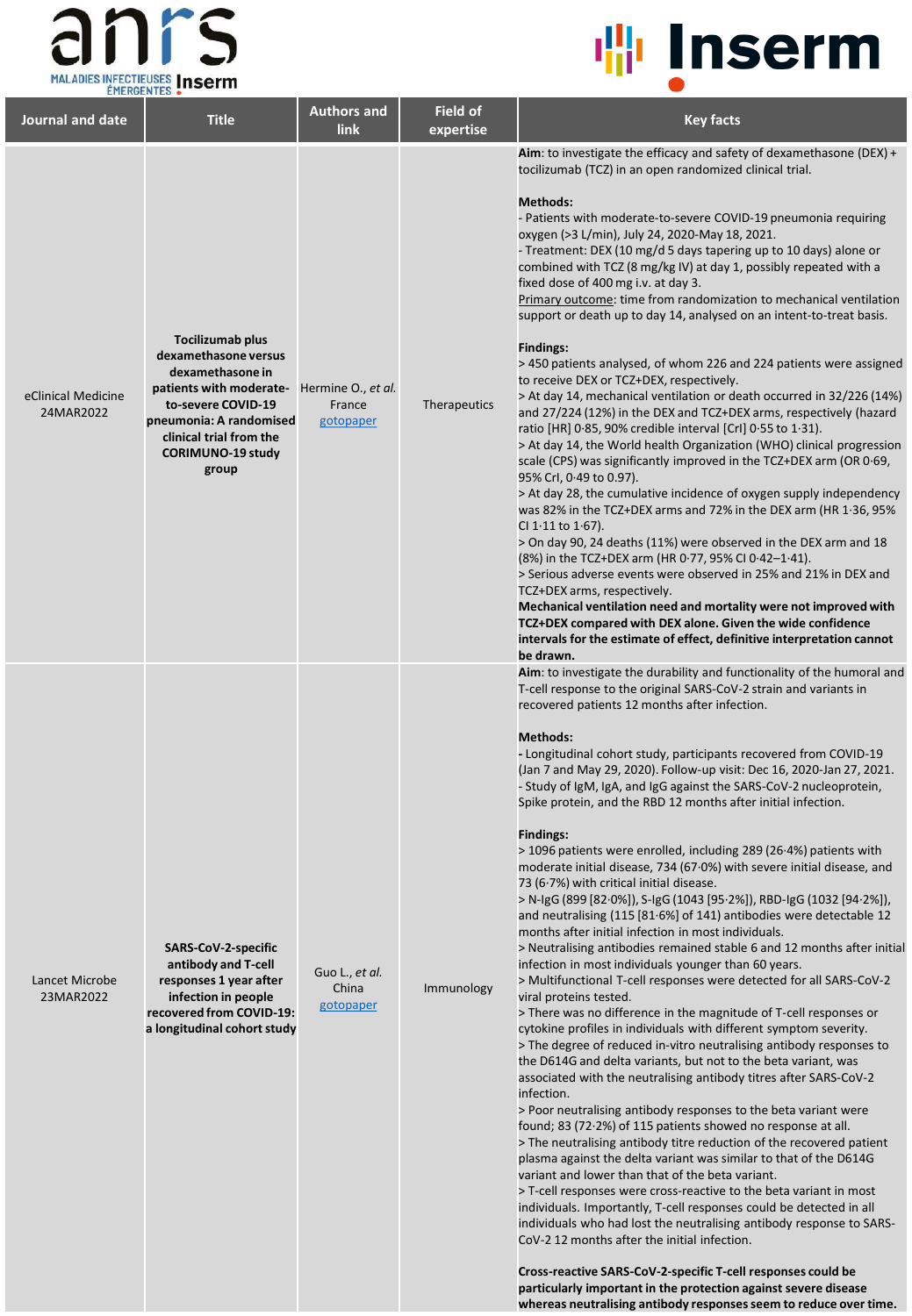I

| Journal and date         | <b>Title</b>                                                                                                   | <b>Authors and</b><br>link                           | <b>Field of</b><br>expertise | <b>Key facts</b>                                                                                                                                                                                                                                                                                                                                                                                                                                                                                                                                                                                                                                                                                                                                                                                                                                                                                                                                                                                                                                                                                                                                                                                                                                                                                                                                                                                                                                                                                                                                                                                                                                                                                                                                                                                                                                                                                                                                                                                                                                                                                                                                                                                                                                                                              |
|--------------------------|----------------------------------------------------------------------------------------------------------------|------------------------------------------------------|------------------------------|-----------------------------------------------------------------------------------------------------------------------------------------------------------------------------------------------------------------------------------------------------------------------------------------------------------------------------------------------------------------------------------------------------------------------------------------------------------------------------------------------------------------------------------------------------------------------------------------------------------------------------------------------------------------------------------------------------------------------------------------------------------------------------------------------------------------------------------------------------------------------------------------------------------------------------------------------------------------------------------------------------------------------------------------------------------------------------------------------------------------------------------------------------------------------------------------------------------------------------------------------------------------------------------------------------------------------------------------------------------------------------------------------------------------------------------------------------------------------------------------------------------------------------------------------------------------------------------------------------------------------------------------------------------------------------------------------------------------------------------------------------------------------------------------------------------------------------------------------------------------------------------------------------------------------------------------------------------------------------------------------------------------------------------------------------------------------------------------------------------------------------------------------------------------------------------------------------------------------------------------------------------------------------------------------|
| <b>NEJM</b><br>23MAR2022 | Neutralization Profile after Rössler A., et al.<br><b>Recovery from SARS-CoV-2</b><br><b>Omicron Infection</b> | Austria<br>gotopaper                                 | Immunology                   | Aim: to report the results on neutralization profiles against six SARS-<br>CoV-2 variants in serum samples obtained from persons who had<br>recovered from infection with the omicron BA.1 variant, with or<br>without preexisting SARS-CoV-2 immunity.<br>- Serum samples 5 to 42 days after first positive PCR during infection<br>with the omicron BA.1 variant.<br>- Immunity profiles i) vaccinated without previous SARS-CoV-2<br>infection (n = 15); ii) unvaccinated without previous SARS-CoV-2<br>infection ( $n = 18$ ); iii) vaccinated, with previous infection with the<br>D614G (wild-type), alpha, or delta variant (n = 11); iv) unvaccinated,<br>with previous infection with the wild-type, alpha, or delta variant ( $n =$<br>15).<br>- Neutralizing antibodies against wild-type, alpha, beta, P.1 (gamma),<br>delta, and omicron BA.1.<br><b>Results</b><br>> Neutralizing antibody titers against all the variants were high among<br>vaccinated persons after omicron BA.1 breakthrough infection and<br>among vaccinated or unvaccinated persons who had had previous<br>infection with the wild-type, alpha, or delta variant before infection<br>with the omicron BA.1.<br>> Mean neutralizing antibody titers against the omicron BA.1 variant<br>were lower than those against the other variants among previously<br>vaccinated persons but were similar to those against the other<br>variants among unvaccinated persons who had had infection with the<br>wild-type, alpha, or delta variant before infection with the omicron<br>BA.1 variant.<br>> Samples obtained from unvaccinated persons who had not had<br>previous SARS-CoV-2 infection before infection with the omicron BA.1<br>variant contained mainly neutralizing antibodies against omicron BA.1<br>but only occasionally contained neutralizing antibodies against the<br>other variants.<br>These data support the hypothesis that the omicron BA.1 variant is<br>an extremely potent immune-escape variant that shows little cross-<br>reactivity with the earlier variants. Unvaccinated persons who are<br>infected with the omicron BA.1 variant only (without previous<br>infection) might not be sufficiently protected against infection with a<br>variant other than omicron BA.1. |
| <b>NEJM</b><br>23MAR2022 | Safety and Efficacy of a<br>Third Dose of BNT162b2<br><b>Covid-19 Vaccine</b>                                  | Moreira E.D., et<br>al.<br>Brazil / USA<br>gotopaper | Vaccines                     | Aim: to evaluate safety and efficacy of offering a third (booster) dose<br>in persons 16 years of age or older.<br>- Participants who had received two 30-µg doses of the BNT162b2<br>vaccine at least 6 months earlier were injected with a third dose of the<br>BNT162b2 vaccine or with placebo.<br>- Safety and efficacy against Covid-19 were assessed starting 7 days<br>after the third dose.<br><b>Results</b><br>> 5081 participants received a third BNT162b2 dose and 5044 received<br>placebo. Median interval between dose 2 and dose 3 was 10.8 months<br>in the vaccine group and 10.7 months in the placebo group; the<br>median follow-up was 2.5 months.<br>> Local and systemic reactogenicity events from the third dose were<br>generally of low grade.<br>> No new safety signals were identified, and no cases of myocarditis<br>or pericarditis were reported.<br>> Among the participants without evidence of previous SARS-CoV-2<br>infection, Covid-19 with onset at least 7 days after dose 3 was<br>observed in 6 participants in the vaccine group and in 123 participants<br>in the placebo group, corresponding to a relative vaccine efficacy of<br>95.3% (95% CI, 89.5 to 98.3).<br>A third dose of the BNT162b2 vaccine administered a median of 10.8<br>months after the second dose provided 95.3% efficacy against Covid-<br>19 as compared with two doses of the BNT162b2 vaccine during a<br>median follow-up of 2.5 months.                                                                                                                                                                                                                                                                                                                                                                                                                                                                                                                                                                                                                                                                                                                                                                                                                          |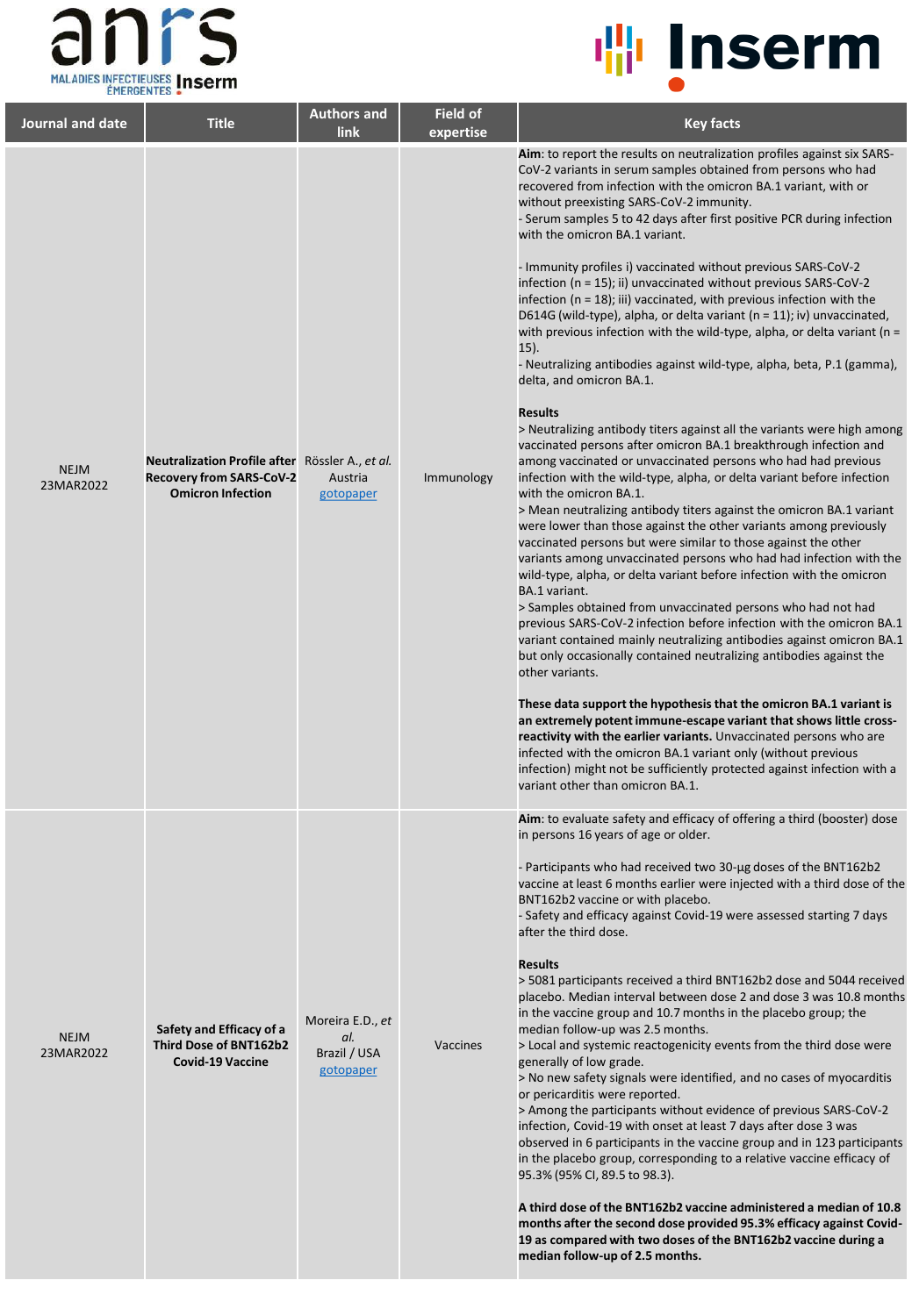



| Journal and date                 | <b>Title</b>                                                                                                                                                 | <b>Authors and</b><br>link                             | <b>Field of</b><br>expertise | <b>Key facts</b>                                                                                                                                                                                                                                                                                                                                                                                                                                                                                                                                                                                                                                                                                                                                                                                                                                                                                                                                                                                                                                                                                                                                                                                                                                                                                                                                                                                                                                                                                                           |
|----------------------------------|--------------------------------------------------------------------------------------------------------------------------------------------------------------|--------------------------------------------------------|------------------------------|----------------------------------------------------------------------------------------------------------------------------------------------------------------------------------------------------------------------------------------------------------------------------------------------------------------------------------------------------------------------------------------------------------------------------------------------------------------------------------------------------------------------------------------------------------------------------------------------------------------------------------------------------------------------------------------------------------------------------------------------------------------------------------------------------------------------------------------------------------------------------------------------------------------------------------------------------------------------------------------------------------------------------------------------------------------------------------------------------------------------------------------------------------------------------------------------------------------------------------------------------------------------------------------------------------------------------------------------------------------------------------------------------------------------------------------------------------------------------------------------------------------------------|
| Nature Commun.<br>23MAR2022      | <b>Comparative effectiveness</b><br>and safety of homologous<br>two-dose ChAdOx1 versus<br>heterologous vaccination<br>with ChAdOx1 and<br><b>BNT162b2</b>   | Hermosilla E., et<br>al.<br>International<br>gotopaper | Vaccines                     | Aim: To study if heterologous vaccination with first-dose ChAdOx1<br>and second-dose BNT162b2 may generate a better immune response<br>than homologous vaccination with two doses of ChAdOx1.<br><b>Methods</b><br>> In this cohort analysis, we use linked data from Catalonia (Spain),<br>where those aged <60 who received a first dose of ChAdOx1 could<br>choose between ChAdOx1 and BNT162b2 for their second dose.<br>> Comparable cohorts were obtained after exact-matching<br>14,325/17,849 (80.3%) people receiving heterologous vaccination to<br>14,325/149,386 (9.6%) receiving homologous vaccination by age, sex,<br>region, and date of second dose. Of these, 464 (3.2%) in the<br>heterologous and 694 (4.8%) in the homologous groups developed<br>COVID-19 between 1st June 2021 and 5th December 2021.<br><b>Results</b><br>> The resulting hazard ratio (95% confidence interval) is 0.66 [0.59–<br>0.74], favouring heterologous vaccination.<br>> The two groups had similar testing rates and safety outcomes.<br>> Sensitivity and negative control outcome analyses confirm these<br>findings.<br>In conclusion, we demonstrate that a heterologous vaccination<br>schedule with ChAdOx1 followed by BNT162b2 was more efficacious<br>than and similarly safe to homologous vaccination with two doses of<br>ChAdOx1. Most of the infections in our study occurred when Delta<br>was the predominant SARS-CoV-2 variant in Spain. These data agree<br>with previous phase 2 randomised trials. |
| Science Transl Med.<br>22MAR2022 | <b>Therapeutic treatment</b><br>with an oral prodrug of the<br>remdesivir parental<br>nucleoside is protective<br>against SARS-CoV-2<br>pathogenesis in mice | Schäfer A., et al.<br><b>USA</b><br>gotopaper          | Therapeutics                 | Aim: to demonstrate the in vitro antiviral activity and in vivo<br>therapeutic efficacy of GS-621763, an orally bioavailable prodrug of<br>GS-441524, the parent nucleoside of remdesivir, which targets the<br>highly conserved virus RNA-dependent RNA polymerase<br><b>Findings</b><br>> GS-621763 exhibited antiviral activity against SARS-CoV-2 in lung cell<br>lines and two different human primary lung cell culture systems.<br>> GS-621763 was also potently antiviral against a genetically<br>unrelated emerging coronavirus, Middle East Respiratory Syndrome<br>CoV (MERS-CoV).<br>> The dose-proportional pharmacokinetic profile observed after oral<br>administration of GS-621763 translated to dose-dependent antiviral<br>activity in mice infected with SARS-CoV-2.<br>> Therapeutic GS-621763 administration reduced viral load and lung<br>pathology; treatment also improved pulmonary function in COVID-19<br>mouse model.<br>> A direct comparison of GS-621763 with molnupiravir, an oral<br>nucleoside analog antiviral which has recently received EUA approval,<br>proved both drugs to be similarly efficacious in mice.<br>These data support the exploration of GS-441524 oral prodrugs for<br>the treatment of COVID-19.                                                                                                                                                                                                                                                                |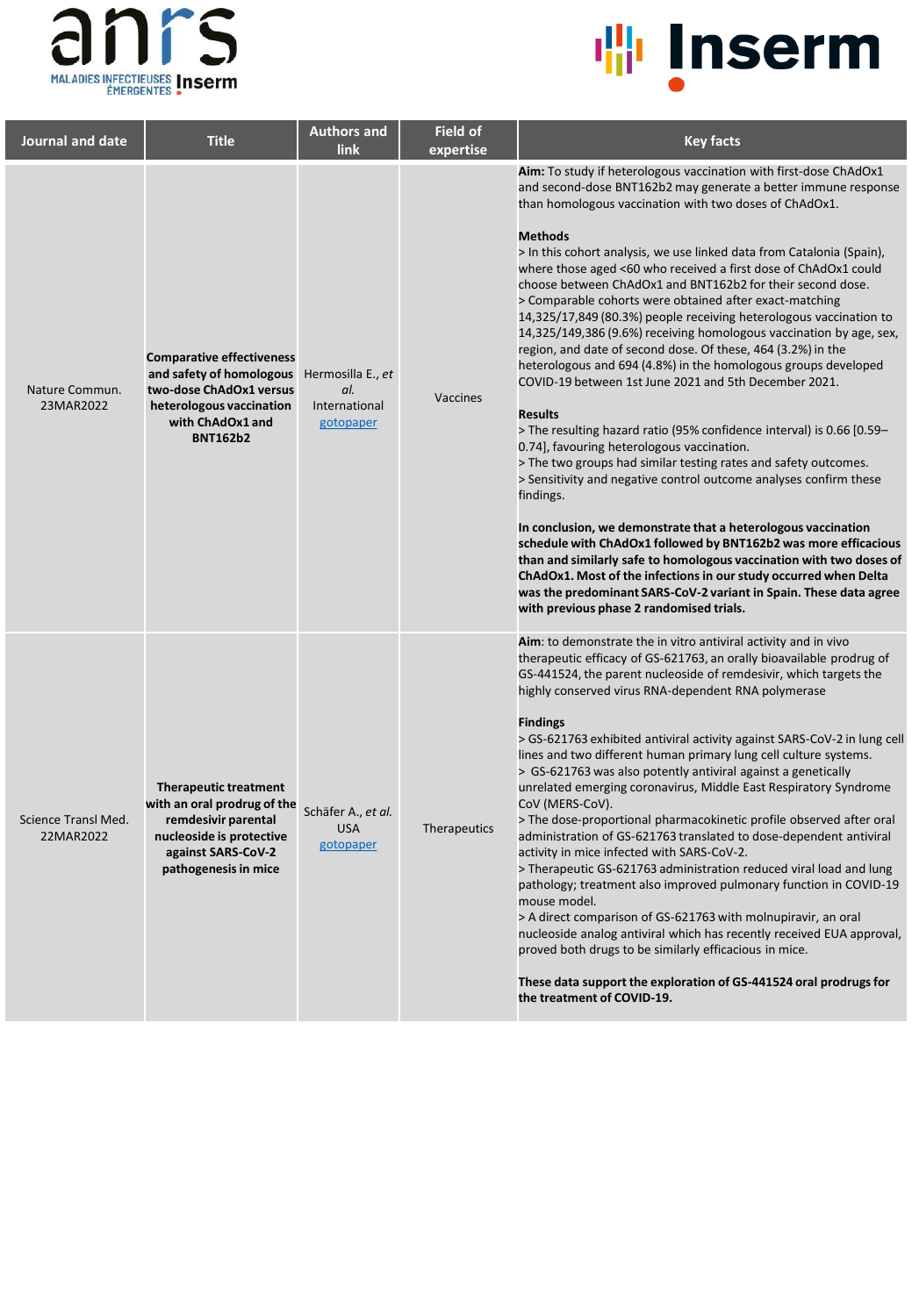| Journal and date                    | EFIERVENTES O<br><b>Title</b>                                                                                               | <b>Authors and</b><br>link                              | <b>Field of</b><br>expertise | <b>Key facts</b>                                                                                                                                                                                                                                                                                                                                                                                                                                                                                                                                                                                                                                                                                                                                                                                                                                                                                                                                                                                                                                                                                                                                                                                                                                                                                                                                                                                                                                                                                                                                                                                                                                                                                                                                                                                                                                                                                                                                                                                                                                                                                                                                                                                               |
|-------------------------------------|-----------------------------------------------------------------------------------------------------------------------------|---------------------------------------------------------|------------------------------|----------------------------------------------------------------------------------------------------------------------------------------------------------------------------------------------------------------------------------------------------------------------------------------------------------------------------------------------------------------------------------------------------------------------------------------------------------------------------------------------------------------------------------------------------------------------------------------------------------------------------------------------------------------------------------------------------------------------------------------------------------------------------------------------------------------------------------------------------------------------------------------------------------------------------------------------------------------------------------------------------------------------------------------------------------------------------------------------------------------------------------------------------------------------------------------------------------------------------------------------------------------------------------------------------------------------------------------------------------------------------------------------------------------------------------------------------------------------------------------------------------------------------------------------------------------------------------------------------------------------------------------------------------------------------------------------------------------------------------------------------------------------------------------------------------------------------------------------------------------------------------------------------------------------------------------------------------------------------------------------------------------------------------------------------------------------------------------------------------------------------------------------------------------------------------------------------------------|
| Clin Microbiol Infect.<br>22MAR2022 | Post-COVID-19 syndrome<br>and humoral response<br>association after one year<br>in vaccinated and<br>unvaccinated patients  | Peghin M., et al.<br><b>Italy</b><br>gotopaper          | Long Covid                   | Aim: to describe the impact of vaccination and the role of humoral<br>responses on post-coronavirus disease 2019 (COVID-19) syndrome<br>one year after the onset of severe acute respiratory syndrome<br>coronavirus 2 (SARS-CoV-2).<br><b>Methods</b><br>> A prospective study. Interviews investigated post-COVID-19<br>syndrome 6 and 12 months after the disease onset of all adult in- and<br>outpatients with COVID-19 attending Udine Hospital (March-May<br>2020). Vaccination status and two different serological assays to<br>distinguish between response to vaccination (receptor-binding<br>domain -RBD SARS-CoV-2 IgG) and/or natural infection (non-RBD-<br>SARS-CoV-2 IgG) were also assessed.<br><b>Findings</b><br>> 479 individuals (52.6% female, mean age 53 years) were interviewed<br>13.5 months (0.6 SD) after acute infection. Post-COVID-19 syndrome<br>was observed in 47.2% (226/479) of patients after one year.<br>> There were no significant differences in the worsening of post-<br>COVID 19 symptoms (22.7% vs 15.8%, $p = 0.209$ ) among vaccinated<br>(n=132) and unvaccinated (n=347) patients.<br>> The presence of non-RBD SARS-CoV-2 IgG induced by natural<br>infection showed a significant association with post-COVID-19<br>syndrome (OR 1.35, 95% CI 1.11–1.64, $p = 0.003$ ), and median non-<br>RBD SARS-CoV-2 IgG titres were significantly higher in long-haulers<br>than in patients without symptoms 22 (IQR $9.7-37.2$ ) vs 14.1 (IQR $5.4-$<br>31.3) kAU/L, $p = 0.009$ ) after one year.<br>> In contrast, the presence of RBD SARS-CoV-2 IgG was not associated<br>with the occurrence of post-COVID-19 syndrome (>2500 U/mL vs 0.9–<br>2500 U/mL, OR 1.36, 95% CI 0.62-3.00, p = 0.441) and RBD SARS-CoV-2<br>IgG titres were similar in long-haulers than in patients without<br>symptoms (50% values > 2500 U/mL vs 55.6% values > 2500 U/mL, p =<br>0.451)<br>The SARS-CoV-2 vaccination is not associated with the emergence of<br>post-COVID-19 symptoms over one year after acute infection. The<br>persistence of high serological titres response induced by natural<br>infection but not by vaccination, may play a role in long-COVID-19. |
| Clin Infect Dis.<br>21MAR2022       | <b>Efficacy and Safety of</b><br>Sarilumab in Hospitalized<br>Patients With COVID-19: A<br><b>Randomized Clinical Trial</b> | Sivapalasingam<br>S., et al.<br><b>USA</b><br>gotopaper | Therapeutics                 | Open-label platform trials and a prospective meta-analysis suggest<br>efficacy of anti-IL-6R therapies in hospitalized patients with COVID-19<br>receiving corticosteroids.<br>Methods<br>> In this adaptive, phase 2/3, randomized, double-blind, placebo-<br>controlled trial, adults hospitalized with COVID-19 (ClinicalTrials.gov:<br>NCT04315298) received intravenous sarilumab or placebo. The phase<br>3 primary analysis population included patients with critical COVID-19<br>receiving mechanical ventilation randomized to sarilumab 400 mg or<br>placebo.<br>> The primary outcome was proportion of patients with ≥1-point<br>improvement in clinical status from baseline to day 22.<br><b>Findings</b><br>> There were 457 and 1365 patients randomized and treated in<br>phases 2 and 3, respectively. In phase 3, patients with critical COVID-<br>19 receiving mechanical ventilation (n = 298; 28.2% on<br>corticosteroids), the proportion with ≥1-point improvement in clinical<br>status (alive, not receiving mechanical ventilation) at day 22 was<br>43.2% in sarilumab and 35.5% in placebo (risk difference +7.5%; 95%<br>CI, $-7.4$ to 21.3; P = .3261), a relative risk improvement of 21.7%.<br>> In post-hoc analyses pooling phase 2 and 3 critical patients receiving<br>mechanical ventilation, the hazard ratio for death in sarilumab versus<br>placebo was 0.76 (95% CI, .51-1.13) overall and 0.49 (95% CI, .25-.94)<br>in patients receiving corticosteroids at baseline.<br>This study did not establish the efficacy of sarilumab in hospitalized<br>patients with severe/critical COVID-19. Post-hoc analyses were<br>consistent with other studies that found a benefit of sarilumab in<br>patients receiving corticosteroids.                                                                                                                                                                                                                                                                                                                                                                                                                                   |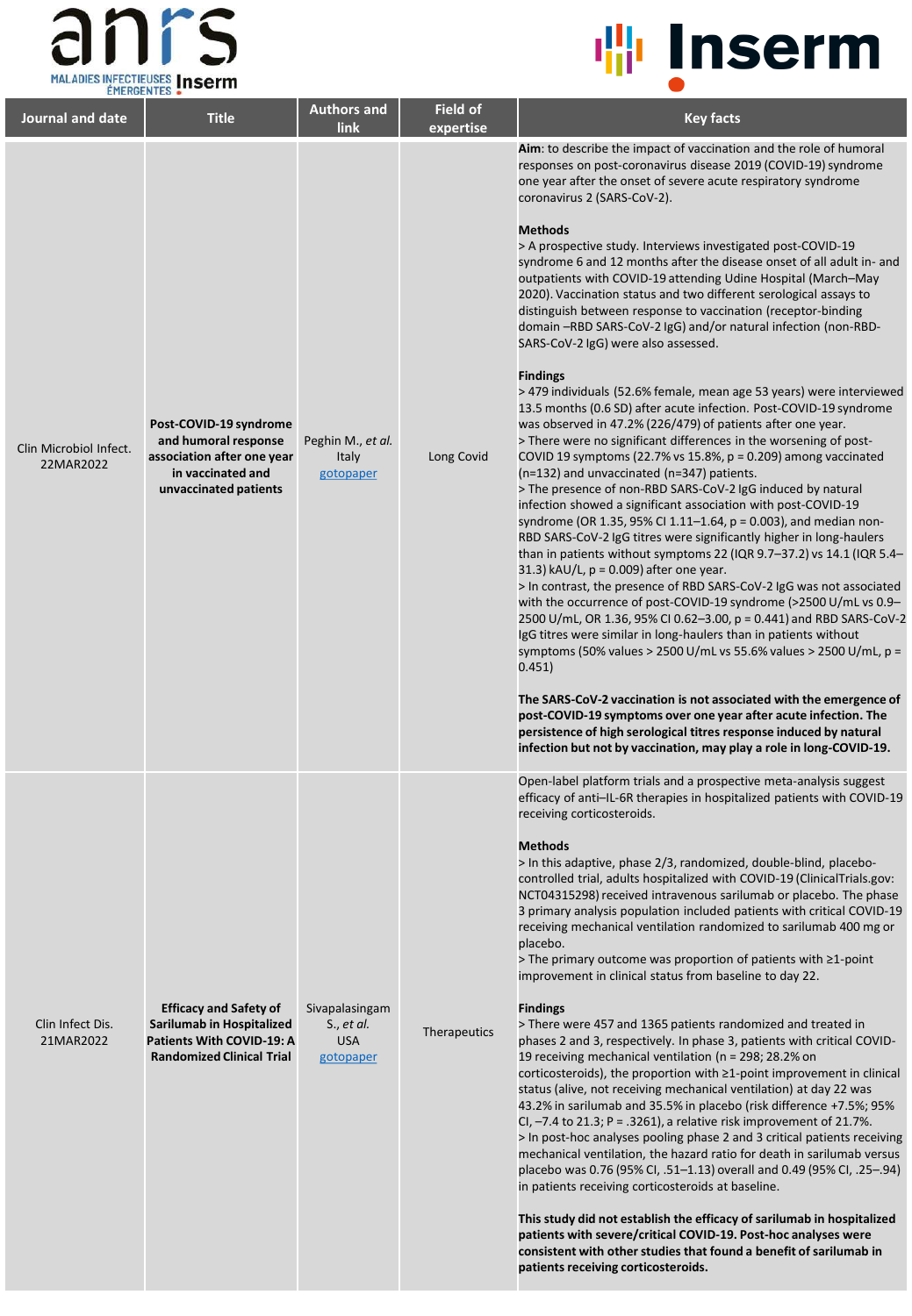|                                             | <b>EMERGENTES</b> .                                                                                               |                                           |                              |                                                                                                                                                                                                                                                                                                                                                                                                                                                                                                                                                                                                                                                                                                                                                                                                                                                                                                                                                                                                                                                                                                                                                                                                                                                                                                                                                                                                                                                                                                                                                                                                                                                                                                                                                                                                                                                                                                                                                                                                                                                                                                                                            |
|---------------------------------------------|-------------------------------------------------------------------------------------------------------------------|-------------------------------------------|------------------------------|--------------------------------------------------------------------------------------------------------------------------------------------------------------------------------------------------------------------------------------------------------------------------------------------------------------------------------------------------------------------------------------------------------------------------------------------------------------------------------------------------------------------------------------------------------------------------------------------------------------------------------------------------------------------------------------------------------------------------------------------------------------------------------------------------------------------------------------------------------------------------------------------------------------------------------------------------------------------------------------------------------------------------------------------------------------------------------------------------------------------------------------------------------------------------------------------------------------------------------------------------------------------------------------------------------------------------------------------------------------------------------------------------------------------------------------------------------------------------------------------------------------------------------------------------------------------------------------------------------------------------------------------------------------------------------------------------------------------------------------------------------------------------------------------------------------------------------------------------------------------------------------------------------------------------------------------------------------------------------------------------------------------------------------------------------------------------------------------------------------------------------------------|
| Journal and date                            | <b>Title</b>                                                                                                      | <b>Authors and</b><br>link                | <b>Field of</b><br>expertise | <b>Key facts</b>                                                                                                                                                                                                                                                                                                                                                                                                                                                                                                                                                                                                                                                                                                                                                                                                                                                                                                                                                                                                                                                                                                                                                                                                                                                                                                                                                                                                                                                                                                                                                                                                                                                                                                                                                                                                                                                                                                                                                                                                                                                                                                                           |
| Lancet Diabetes<br>Endocrinol.<br>21MAR2022 | <b>Risks and burdens of</b><br>incident diabetes in long<br>COVID: a cohort study                                 | Xie Y., et al.<br><b>USA</b><br>gotopaper | Long Covid                   | Aim: to examine the post-acute risk and burden of incident diabetes<br>in people who survived the first 30 days of SARS-CoV-2 infection.<br><b>Methods</b><br>- Cohort: 181 280 participants who had a positive COVID-19 test<br>between March 1, 2020, and Sept 30, 2021, and survived the first 30<br>days of COVID-19.<br>- Contemporary control: 4 118 441 individuals enrolled between<br>March 1, 2020, and Sept 30, 2021<br>- Historical control: 4 286 911 individuals enrolled between March 1,<br>2018, and Sept 30, 2019.<br>- Both control groups had no evidence of SARS-CoV-2 infection.<br>Participants in all three comparison groups were free of diabetes<br>before cohort entry and were followed up for a median of 352 days<br>(IQR 245-406).<br>- Measures of risk: hazard ratio (HR) and burden per 1000 people at 12<br>months.<br><b>Results</b><br>> In the post-acute phase of the disease, compared with the<br>contemporary control group, people with COVID-19 exhibited an<br>increased risk (HR 1.40, 95% CI 1.36-1.44) and excess burden (13.46,<br>95% CI 12 $\cdot$ 11–14 $\cdot$ 84, per 1000 people at 12 months) of incident<br>diabetes; and an increased risk (1.85, 1.78-1.92) and excess burden<br>(12.35, 11.36-13.38) of incident antihyperglycaemic use.<br>> Analyses to estimate the risk of a composite endpoint of incident<br>diabetes or antihyperglycaemic use yielded a HR of 1.46 (95% CI 1.43-<br>1.50) and an excess burden of 18.03 (95% CI 16.59-19.51) per 1000<br>people at 12 months.<br>> Risks and burdens of post-acute outcomes increased in a graded<br>fashion according to the severity of the acute phase of COVID-19<br>(whether patients were non-hospitalised, hospitalised, or admitted to<br>intensive care).<br>> All the results were consistent in analyses using the historical control<br>as the reference category.<br>In the post-acute phase, an increased risks and 12-month burdens of<br>incident diabetes and antihyperglycaemic use is reported in people<br>with COVID-19 compared to a non-infected pandemic cohort and a<br>pre-pandemic cohort. |
| Nature Commun.<br>21MAR2022                 | <b>Comparative effectiveness</b><br>of the BNT162b2 and<br>ChAdOx1 vaccines against<br>Covid-19 in people over 50 | Xie J., et al.<br><b>UK</b><br>gotopaper  | Vaccines                     | Aim: To conduct a head-to-head comparison of BNT162b2 versus<br>ChAdOx1 against Covid-19 in people over 50<br><b>Methods</b><br>> To analyse 235,181 UK Biobank participants aged 50 years or older<br>and vaccinated with one or two doses of BNT162b2 or ChAdOx1.<br>> People are followed from the vaccination date until 18/10/2021.<br>> Inverse probability weighting is used to minimise confounding and<br>the Cox models to derive hazard ratio.<br><b>Results</b><br>> Compared with one dose of ChAdOx1, vaccination with BNT162b2 is<br>associated with a 28% (95% CI, 12-42) decreased risk of SARS-CoV-2<br>infection.<br>> Also, two doses of BNT162b2 vs ChAdOx1 confers 30% (95% CI, 25-<br>35) and 29% (95% CI, 10-45) lower risks of both infection and<br>hospitalisation during the study period when the Delta variant is<br>dominant.<br>> Furthermore, the comparative protection against the infection<br>persists for at least six months among the fully vaccinated, suggesting<br>no differential waning between the two vaccines.<br>These findings support evidence from pivotal trials suggesting that<br>BNT162b2 provides additional protection against Covid-19 and<br>hospitalisation than ChAdOx1 vaccination. For the first time, it was<br>demonstrated that this comparative effectiveness endured over six<br>months when the Delta variant was predominant, and community<br>transmission kept increasing in the UK. These findings highlight the<br>importance of continuous monitoring of the effectiveness of<br>different vaccines against emerging SARS-CoV-2 variants to inform<br>future booster campaigns and vaccine combinations strategies.                                                                                                                                                                                                                                                                                                                                                                                                                                            |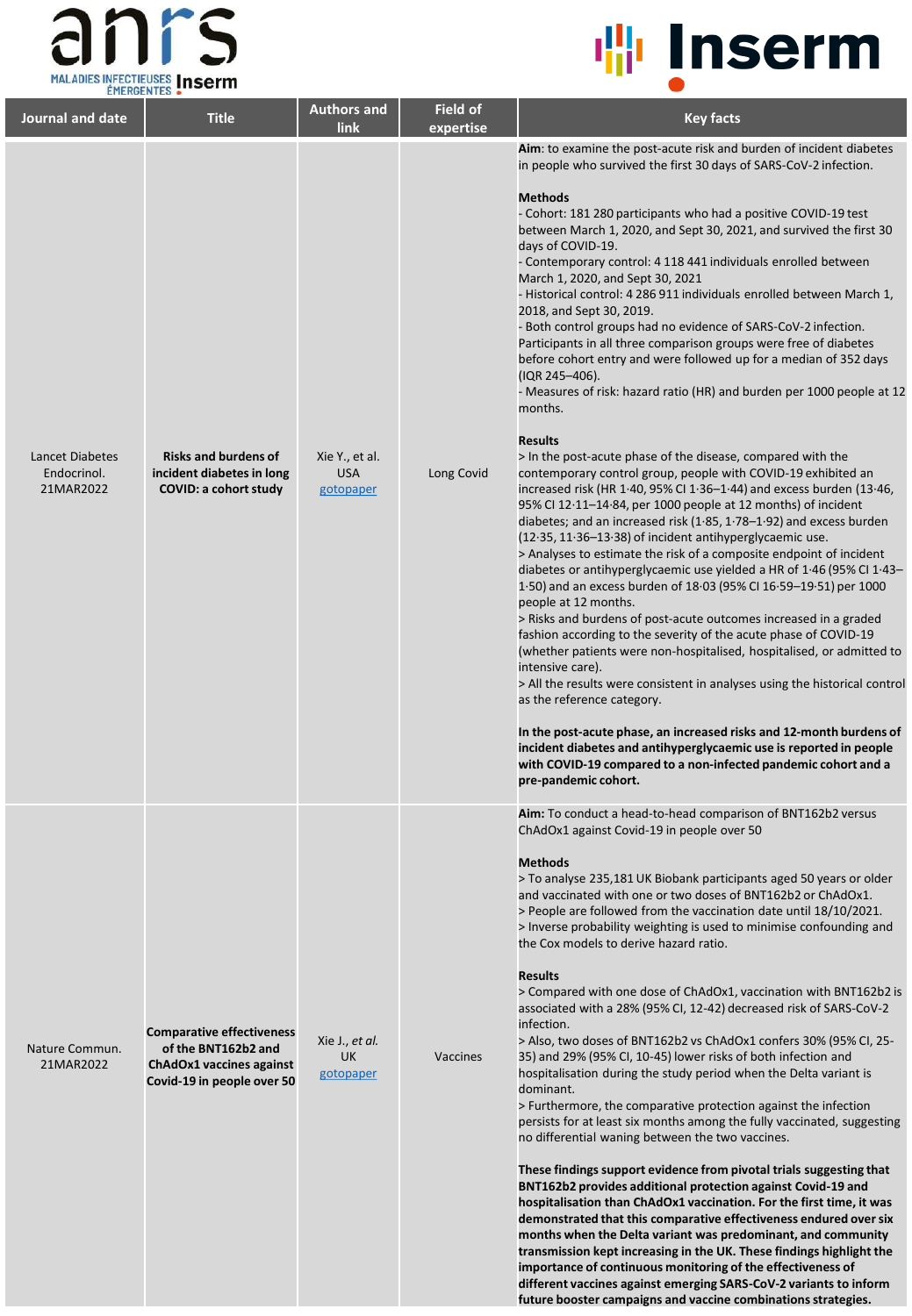| Journal and date             | <b>Title</b>                                                                                                                                                                                                  | <b>Authors and</b><br>link                        | <b>Field of</b><br>expertise | <b>Key facts</b>                                                                                                                                                                                                                                                                                                                                                                                                                                                                                                                                                                                                                                                                                                                                                                                                                                                                                                                                                                                                                                                                                                                                                                                                                                                                                                                                                                                                                                                                                                                                                                                                                                                                                                                                                                                                                                                                                                                                                                                                                                                                                                                                                                  |
|------------------------------|---------------------------------------------------------------------------------------------------------------------------------------------------------------------------------------------------------------|---------------------------------------------------|------------------------------|-----------------------------------------------------------------------------------------------------------------------------------------------------------------------------------------------------------------------------------------------------------------------------------------------------------------------------------------------------------------------------------------------------------------------------------------------------------------------------------------------------------------------------------------------------------------------------------------------------------------------------------------------------------------------------------------------------------------------------------------------------------------------------------------------------------------------------------------------------------------------------------------------------------------------------------------------------------------------------------------------------------------------------------------------------------------------------------------------------------------------------------------------------------------------------------------------------------------------------------------------------------------------------------------------------------------------------------------------------------------------------------------------------------------------------------------------------------------------------------------------------------------------------------------------------------------------------------------------------------------------------------------------------------------------------------------------------------------------------------------------------------------------------------------------------------------------------------------------------------------------------------------------------------------------------------------------------------------------------------------------------------------------------------------------------------------------------------------------------------------------------------------------------------------------------------|
| Nature Immunol.<br>21MAR2022 | <b>Establishment and recall</b><br>of SARS-CoV-2 spike<br>epitope-specific CD4+T<br>cell memory                                                                                                               | Wragg K.M., et al.<br>Australia<br>gotopaper      | Immunology                   | Aim: to quantitatively and qualitatively characterize memory CD4+ T<br>cells and cTFH cells following infection and vaccination.<br><b>Methods:</b><br>Use a novel HLA-DRB1*15:01 tetramer presenting a SARS-CoV-2 spike<br>epitope (S751–767) to quantitatively and qualitatively characterize<br>memory CD4+ T cells and cTFH cells.<br><b>Findings:</b><br>> Pprimary infection or vaccination induces robust S751-specific<br>CXCR5- and cTFH cell memory responses.<br>> Secondary exposure induced recall of CD4+ T cells with a transitory<br>CXCR3+ phenotype, and drove expansion of cTFH cells transiently<br>expressing ICOS, CD38 and PD-1.<br>> In both contexts, cells exhibited a restricted T cell antigen receptor<br>repertoire, including a highly public clonotype and considerable<br>clonotypic overlap between CXCR5- and cTFH populations.<br>> Following a third vaccine dose, the rapid re-expansion of spike-<br>specific CD4+T cells contrasted with the comparatively delayed<br>increase in antibody titers.<br>Stable pools of cTFH and memory CD4+ T cells established by<br>infection and/or vaccination are efficiently recalled upon antigen<br>reexposure and may contribute to long-term protection against<br>SARS-CoV-2.                                                                                                                                                                                                                                                                                                                                                                                                                                                                                                                                                                                                                                                                                                                                                                                                                                                                                                                   |
| Lancet<br>19MAR2022          | <b>Effectiveness of the</b><br>Ad26.COV2.S vaccine in<br>health-care workers in<br><b>South Africa (the Sisonke</b><br>study): results from a<br>single-arm, open-label,<br>phase 3B, implementation<br>study | Bekker L.G., et al.<br>International<br>gotopaper | Vaccines                     | Aim<br>Assessement of the effectiveness of a single dose of the Ad26.COV2.S<br>vaccine (Johnson & Johnson) in health-care workers in South Africa<br>during two waves of the South African COVID-19 epidemic.<br><b>Methods</b><br>> HCW popuation (over 18 years of age) within the Sisonke study<br>(Single-arm, open-label, phase 3B)<br>> Administration of a single dose of 5 × 10exp10 viral particles of the<br>Ad26.COV2.S vaccine.<br>Primary outcome: vaccine effectiveness against severe COVID-19,<br>defined as COVID-19-related admission to hospital, hospitalisation<br>requiring critical or intensive care, or death, in health-care workers<br>compared with the general population, ascertained 28 days or more<br>after vaccination<br><b>Findings</b><br>>477 102 health-care workers were enrolled and vaccinated<br>> 74.9% were female and 25.1% were male<br>> Median age of 42.0 years (33.0–51.0) 215 813 vaccinated individuals<br>were matched with 215 813 unvaccinated individuals.<br>> Vaccine effectiveness derived from the total matched cohort was:<br>- 83% (95% CI 75–89) to prevent COVID-19-related deaths,<br>- 75% (69-82) to prevent COVID-19-related hospital admissions<br>requiring critical or intensive care,<br>- 67% (62-71) to prevent COVID-19-related hospitalisations.<br>> The vaccine effectiveness was maintained in older health-care<br>workers and those with comorbidities including HIV infection.<br>> During the course of the study, the beta (B.1.351) and then the delta<br>(B.1.617.2) SARS-CoV-2 variants of concerns were dominant, and<br>vaccine effectiveness remained consistent:<br>- effectiveness against COVID-19-related hospital admission during<br>beta wave was 62% [95% CI 42-76] and during delta wave was 67%<br>$[62 - 71]$<br>- effectiveness against COVID-19-related death during beta wave was<br>86% [57-100] and during delta wave was 82% [74-89].<br><b>Conclusions</b><br>The single-dose Ad26.COV2.S vaccine shows effectiveness against<br>severe COVID-19 disease and COVID-19-related death after<br>vaccination, and against both beta and delta variants, providing real- |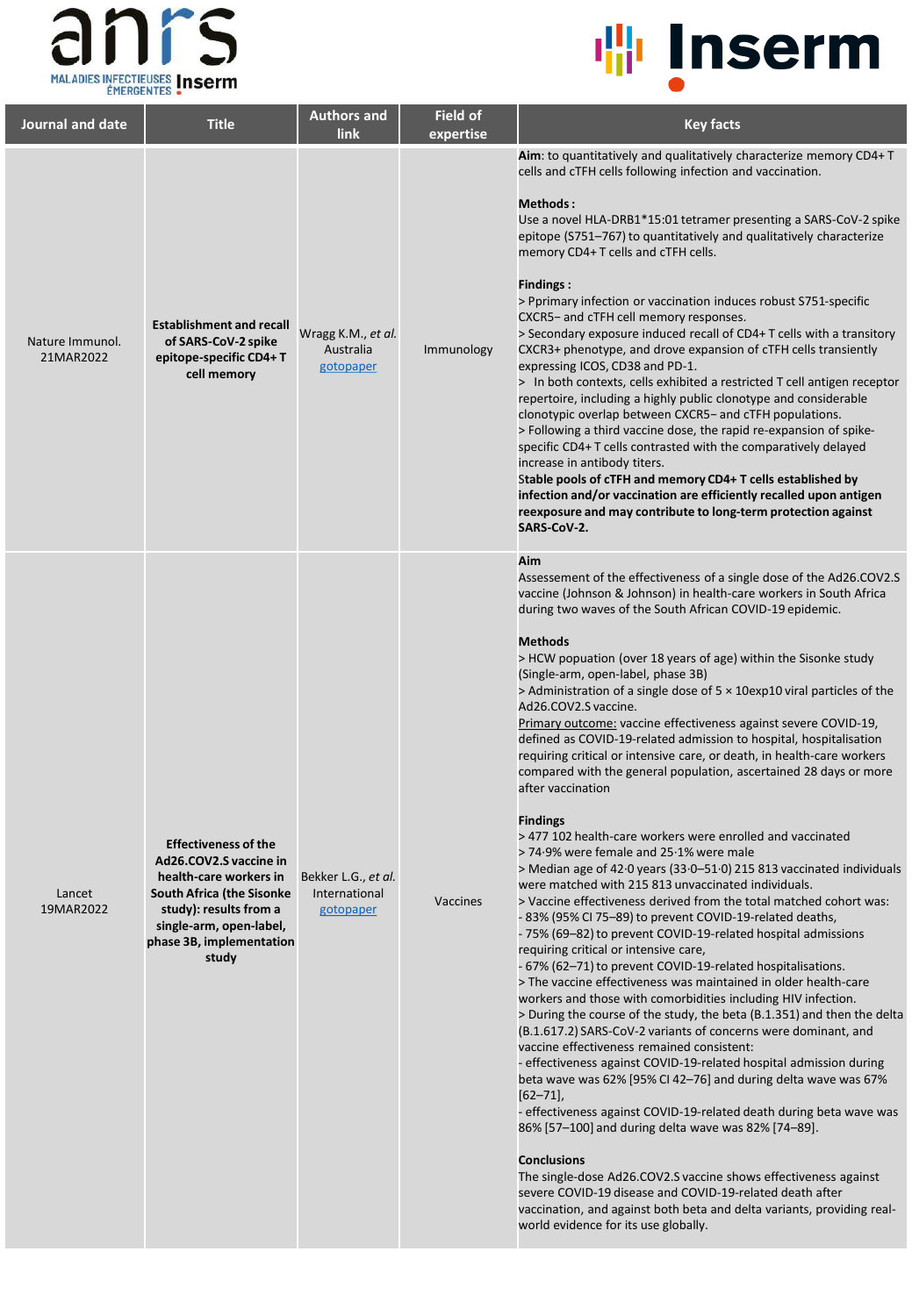| Journal and date                | <b>EMERGENTES</b> •<br><b>Title</b>                                                                                  | <b>Authors and</b><br>link                     | <b>Field of</b><br>expertise    | <b>Key facts</b>                                                                                                                                                                                                                                                                                                                                                                                                                                                                                                                                                                                                                                                                                                                                                                                                                                                                                                                                                                                                                                                                                                                                                                                                                                                                                                                                                                                                                                                                                                                                                                                                                                                                                                                                                                                                                                                                                                                                                                                                                                                                                                                                                                                                                                                                                                                                                                                                                                                                                                                                                                                                                                                                                                      |
|---------------------------------|----------------------------------------------------------------------------------------------------------------------|------------------------------------------------|---------------------------------|-----------------------------------------------------------------------------------------------------------------------------------------------------------------------------------------------------------------------------------------------------------------------------------------------------------------------------------------------------------------------------------------------------------------------------------------------------------------------------------------------------------------------------------------------------------------------------------------------------------------------------------------------------------------------------------------------------------------------------------------------------------------------------------------------------------------------------------------------------------------------------------------------------------------------------------------------------------------------------------------------------------------------------------------------------------------------------------------------------------------------------------------------------------------------------------------------------------------------------------------------------------------------------------------------------------------------------------------------------------------------------------------------------------------------------------------------------------------------------------------------------------------------------------------------------------------------------------------------------------------------------------------------------------------------------------------------------------------------------------------------------------------------------------------------------------------------------------------------------------------------------------------------------------------------------------------------------------------------------------------------------------------------------------------------------------------------------------------------------------------------------------------------------------------------------------------------------------------------------------------------------------------------------------------------------------------------------------------------------------------------------------------------------------------------------------------------------------------------------------------------------------------------------------------------------------------------------------------------------------------------------------------------------------------------------------------------------------------------|
| JAMA Netw Open<br>18MAR2022     | <b>Age-Varying Susceptibility</b><br>to the Delta Variant<br>(B.1.617.2) of SARS-CoV-2                               | Chun J.Y., et al.<br>South Korea<br>gotopaper  | Public health /<br>Epidemiology | Aim: to gain a better understanding of the association of age with<br>susceptibility to the Delta variant of SARS-CoV-2.<br><b>Methods:</b><br>Decision analytic model using symptom onset (S), exposure (E),<br>infectious (I), and quarantine (Q) (SEIQ) to estimate the age-specific<br>force of infection.<br><b>Findings:</b><br>> Among 106 866 confirmed COVID-19 infections (including 26 597<br>infections and 80 269 infections during the third and fourth waves of<br>COVID-19 in Korea, respectively), a significant difference in age-<br>specific susceptibility to the Delta vs pre-Delta variant was found in<br>the younger age group.<br>> After adjustment for contact pattern and vaccination status, the<br>increase in susceptibility to the Delta vs pre-Delta variant was<br>estimated to be highest in the group aged 10 to 15 years,<br>approximately doubling (1.92-fold increase [95% CI, 1.86-fold to 1.98-<br>fold]), whereas in the group aged 50 years or more, susceptibility to<br>the Delta vs pre-Delta variant remained stable at an approximately 1-<br>fold change (eg, among individuals aged 50-55 years: 0.997-fold [95%]<br>CI, 0.989-fold to 1.001-fold).<br>The Delta variant of SARS-CoV-2 was estimated to propagate more<br>easily among children and adolescents than pre-Delta strains, even<br>after adjusting for contact pattern and vaccination status.                                                                                                                                                                                                                                                                                                                                                                                                                                                                                                                                                                                                                                                                                                                                                                                                                                                                                                                                                                                                                                                                                                                                                                                                                                                                                                        |
| Lancet Infect Dis.<br>17MAR2022 | <b>Neutralisation sensitivity</b><br>of the SARS-CoV-2<br>omicron (B.1.1.529)<br>variant: a cross-sectional<br>study | Sheward D.J., et<br>al.<br>Sweden<br>gotopaper | Variants                        | Aim: to characterise the sensitivity of the omicron variant to<br>neutralisation.<br>- omicron pseudotyped virus neutralisation assay to quantify the<br>neutralising antibody ID50 (the reciprocal dilution that produces 50%<br>inhibition) against the omicron spike protein, and the fold-change in<br>ID50 relative to the spike of wild-type SARS-CoV-2<br>- one convalescent reference plasma pool, three reference serum<br>pools from vaccinated individuals, and two cohorts: one comprising<br>previously infected hospital workers (17 sampled in November, 2021,<br>after vaccine rollout and 9 in June or July, 2020, before vaccination)<br>and one comprising serum from 40 randomly sampled blood donors<br>donated during week 48 (Nov 29-Dec 5) of 2021.<br>- assessment of neutralisation of omicron by five clinically relevant<br>monoclonal antibodies (mAbs).<br><b>Results</b><br>> Neutralising antibody responses in reference sample pools sampled<br>shortly after infection or vaccination were substantially less potent<br>against the omicron variant than against wild-type SARS-CoV-2 (7- to<br>42-fold reduction in ID50 titres).<br>> For sera obtained before vaccination in 2020 from a cohort of<br>convalescent hospital workers, neutralisation of the omicron variant<br>was low to undetectable (all ID50 titres <20).<br>> In serum samples obtained in 2021 from two cohorts, substantial<br>cross-neutralisation of the omicron variant was observed. Sera from<br>17 hospital workers after infection and subsequent vaccination had a<br>reduction in average potency of only 5-fold relative to wild-type SARS-<br>CoV-2 (geometric mean ID50 titre 495 vs 105), and two donors had no<br>reduction in potency.<br>> A similar pattern was observed in randomly sampled blood donors<br>(n=40), who had an 8-fold reduction in average potency against the<br>omicron variant compared with wild-type SARS-CoV-2 (geometric<br>mean ID50 titre 369 vs 45).<br>> Omicron variant was resistant to neutralisation (50% inhibitory<br>concentration [IC50] >10 μg/mL) by mAbs casirivimab (REGN-10933),<br>imdevimab (REGN-10987), etesevimab (Ly-CoV016), and<br>bamlanivimab (Ly-CoV555). However, S309, the parent of sotrovimab,<br>retained most of its activity, with only an approximately 2-fold<br>reduction in potency against the omicron variant compared with<br>D614G strain (IC50 0.1-0.2 μg/mL).<br>These data highlight the extensive, but incomplete, evasion of<br>neutralising antibody responses by the omicron variant, and suggest<br>that a vaccine booster might be sufficient to raise neutralising<br>antibody titres to protective levels. |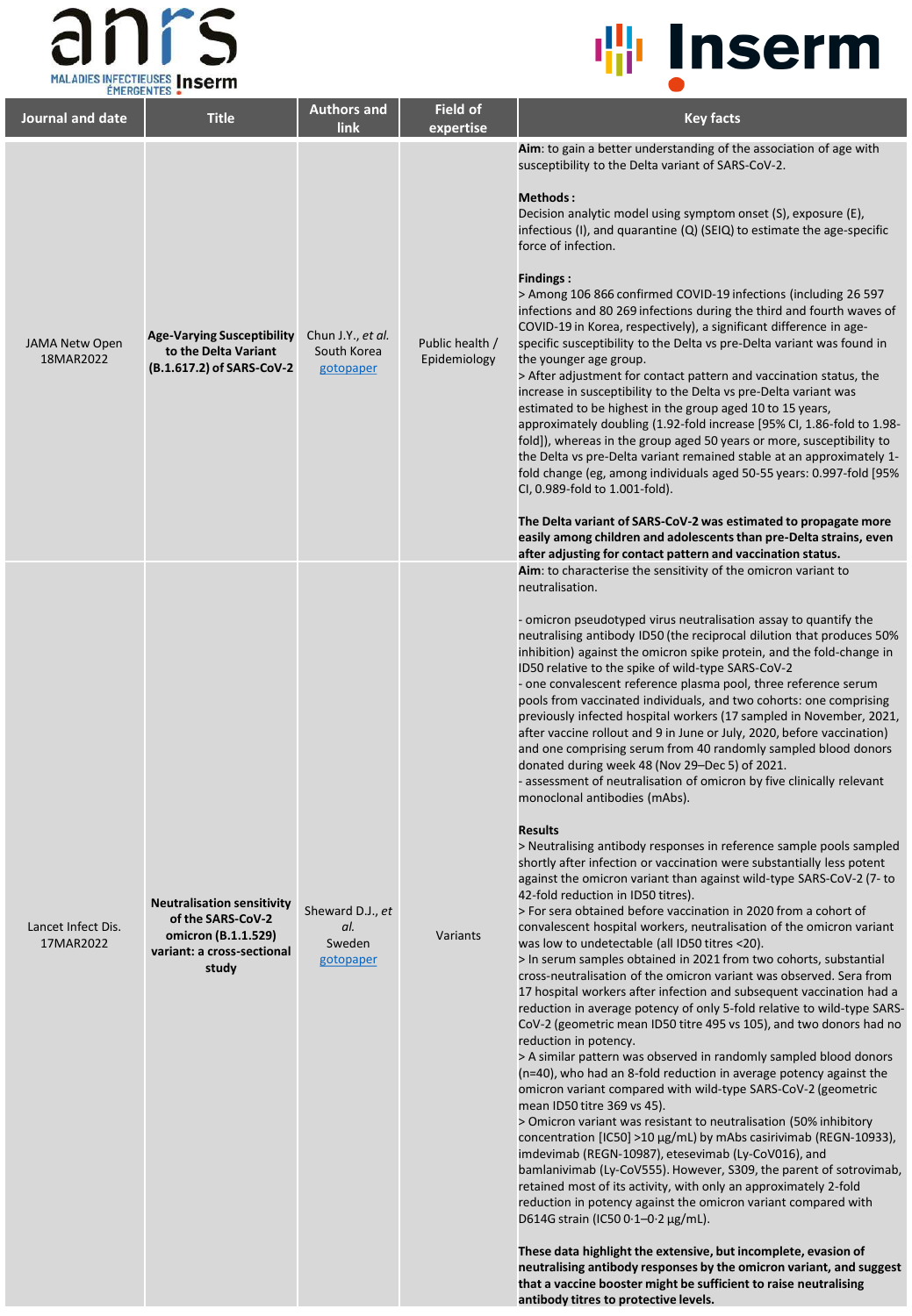

| Journal and date         | <b>Title</b>                                                                                                                | <b>Authors and</b><br>link                       | <b>Field of</b><br>expertise | <b>Key facts</b>                                                                                                                                                                                                                                                                                                                                                                                                                                                                                                                                                                                                                                                                                                                                                                                                                                                                                                                                                                                                                                                                                                                                                                                                                                                                                                                                                                                                                                                                                                                                                                                                                                                                                                                                                                                                                                                                                                                                                                        |
|--------------------------|-----------------------------------------------------------------------------------------------------------------------------|--------------------------------------------------|------------------------------|-----------------------------------------------------------------------------------------------------------------------------------------------------------------------------------------------------------------------------------------------------------------------------------------------------------------------------------------------------------------------------------------------------------------------------------------------------------------------------------------------------------------------------------------------------------------------------------------------------------------------------------------------------------------------------------------------------------------------------------------------------------------------------------------------------------------------------------------------------------------------------------------------------------------------------------------------------------------------------------------------------------------------------------------------------------------------------------------------------------------------------------------------------------------------------------------------------------------------------------------------------------------------------------------------------------------------------------------------------------------------------------------------------------------------------------------------------------------------------------------------------------------------------------------------------------------------------------------------------------------------------------------------------------------------------------------------------------------------------------------------------------------------------------------------------------------------------------------------------------------------------------------------------------------------------------------------------------------------------------------|
| Cell<br>18MAR2022        | <b>Neutralizing immunity in</b><br>vaccine breakthrough<br>infections from the SARS-<br>CoV-2 Omicron and Delta<br>variants | Servellita V., et al.<br><b>USA</b><br>gotopaper | Immunology                   | Aim: to investigate neutralizing immunity against Delta and Omicron<br>SARS-CoV-2 variants.<br>- Virus-like particle (VLP) and live virus assays on 259 samples from<br>128 vaccinated individuals.<br><b>Results</b><br>> Following Delta breakthrough infection, titers against WT rose 57-<br>fold and 3.1-fold compared to uninfected boosted and unboosted<br>individuals, respectively, versus only a 5.8-fold increase and 3.1-fold<br>decrease for Omicron breakthrough infection.<br>> Among immunocompetent, unboosted patients, Delta breakthrough<br>infections induced 10.8-fold higher titers against WT compared to<br>Omicron (p=0.037).<br>> Decreased antibody responses in Omicron breakthrough infections<br>relative to Delta were potentially related to a higher proportion of<br>asymptomatic or mild breakthrough infections (55.0% versus 28.6%,<br>respectively), which exhibited 12.3-fold lower titers against WT<br>compared to moderate-severe infections (p=0.020).<br>> Following either Delta or Omicron breakthrough infection, limited<br>variant-specific cross-neutralizing immunity was observed.<br>These results suggest that Omicron breakthrough infections are less<br>immunogenic than Delta, thus providing reduced protection against<br>reinfection or infection from future variants.                                                                                                                                                                                                                                                                                                                                                                                                                                                                                                                                                                                                                                                  |
| <b>JAMA</b><br>17MAR2022 | <b>Myocarditis Following a</b><br>Third BNT162b2<br><b>Vaccination Dose in</b><br><b>Military Recruits in Israel</b>        | Friedensohn L., et<br>al.<br>Israel<br>gotopaper | Vaccines                     | Aim: to assess whether a third vaccine dose was associated with the<br>risk of myocarditis.<br>- All military personnel (IDF, Israel Defense Forces) vaccinated with a<br>third dose of BNT162b2 until September 30, 2021, and diagnosed with<br>myocarditis up to October 14, 2021 were included. All suspected<br>myocarditis cases in the IDF are referred to the hospital.<br>- Incidence of myocarditis in the week and 2 weeks following<br>vaccination was calculated.<br><b>Results</b><br>> 126 029 IDF members were vaccinated. 79% of the men and 90% of<br>the women were 18 to 24 years old.<br>> During follow-up, 9 members, all young men, were diagnosed with<br>myocarditis. One case occurred after COVID-19 and was excluded. The<br>8 remaining cases had a negative result on a SARS-CoV-2 PCR test at<br>the time of diagnosis.<br>> Four developed symptoms within a week of vaccination, 3 had<br>symptoms beginning 8 to 10 days after vaccination, and 1 developed<br>symptoms >2 weeks after vaccination.<br>> All cases were mild, without arrhythmia or signs of congestive heart<br>failure. All remained without residual cardiac injury on hospital<br>discharge.<br>> The overall incidence rates of myocarditis in the week and 2 weeks<br>following a third vaccine dose were 3.17 (95% CI, 0.64-6.28) and 5.55<br>(95% CI, 1.44-9.67) per 100 000 vaccines given, respectively.<br>> The incidence in young men was estimated to be 6.43 (95% CI, 0.13-<br>12.73) and 11.25 (95% CI, 2.92-19.59) per 100 000 vaccines given in<br>the week and 2 weeks after a third vaccine dose, respectively.<br>This study found a low risk of myocarditis after a third dose of<br>BNT162b2 in Israeli military recruits. The incidence was lower than<br>observed a week after a second dose of the vaccine in a similar<br>population. However, the myocarditis incidence for 18- to 24-year-<br>old men was higher than observed for a US male population. |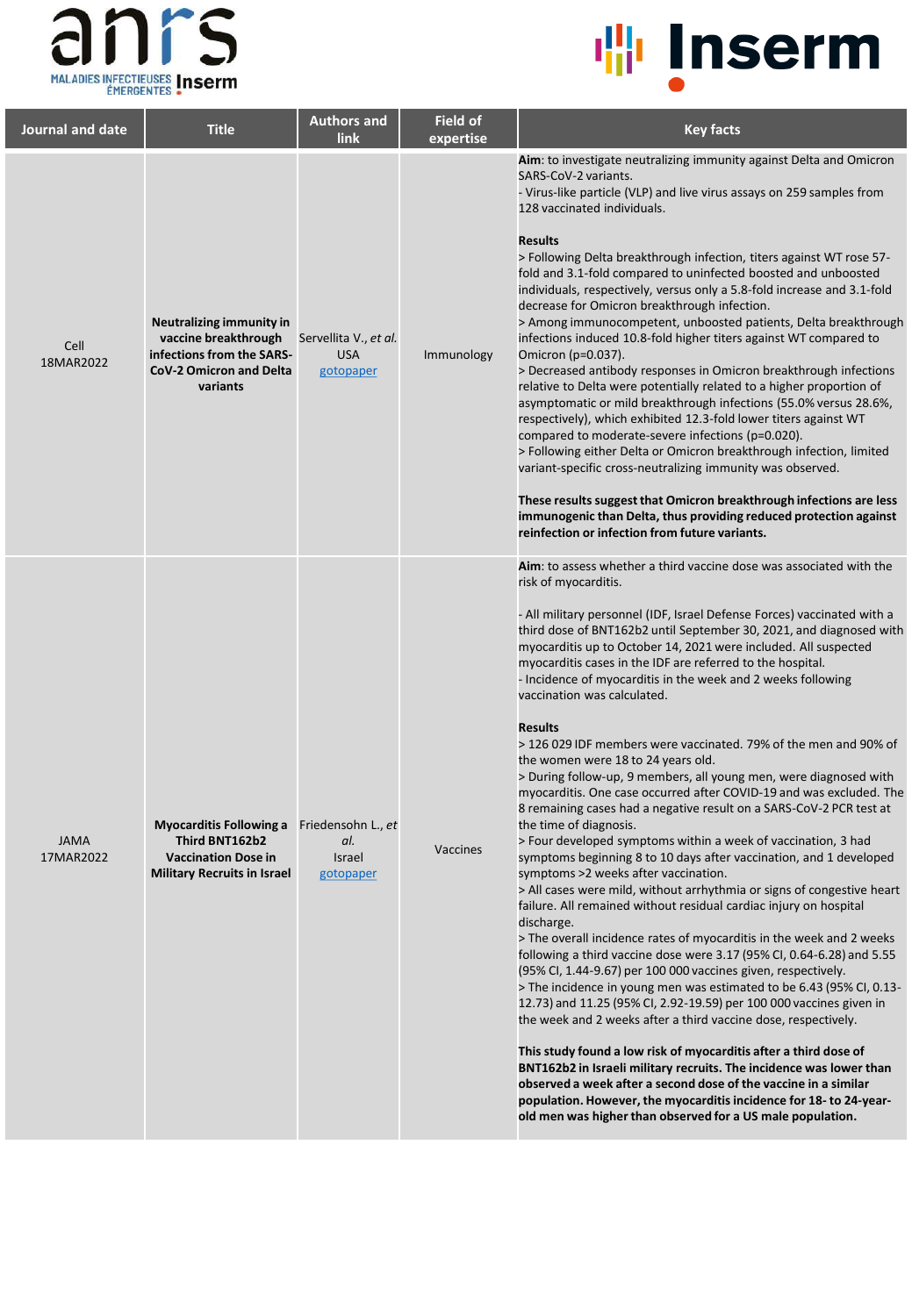| Journal and date                    | <b>Title</b>                                                                                             | <b>Authors and</b><br>link                | <b>Field of</b><br>expertise    | <b>Key facts</b>                                                                                                                                                                                                                                                                                                                                                                                                                                                                                                                                                                                                                                                                                                                                                                                                                                                                                                                                                                                                                                                                                                                                                                                                                                                                                                                                                                                                                                                                                                                                                                                                                                                                                                                                                                                                                                                                                                                                 |
|-------------------------------------|----------------------------------------------------------------------------------------------------------|-------------------------------------------|---------------------------------|--------------------------------------------------------------------------------------------------------------------------------------------------------------------------------------------------------------------------------------------------------------------------------------------------------------------------------------------------------------------------------------------------------------------------------------------------------------------------------------------------------------------------------------------------------------------------------------------------------------------------------------------------------------------------------------------------------------------------------------------------------------------------------------------------------------------------------------------------------------------------------------------------------------------------------------------------------------------------------------------------------------------------------------------------------------------------------------------------------------------------------------------------------------------------------------------------------------------------------------------------------------------------------------------------------------------------------------------------------------------------------------------------------------------------------------------------------------------------------------------------------------------------------------------------------------------------------------------------------------------------------------------------------------------------------------------------------------------------------------------------------------------------------------------------------------------------------------------------------------------------------------------------------------------------------------------------|
| Nature Commun.<br>17MAR2022         | <b>Agent-based modelling of</b><br>reactive vaccination of<br>workplaces and schools<br>against COVID-19 | Faucher B., et al.<br>France<br>gotopaper | Public health /<br>Epidemiology | - Reactive" (ring) vaccination: targeting contacts of confirmed cases or<br>contacts of such contacts, and vaccinating these contacts in<br>workplaces or schools.<br>- Non-reactive vaccination: mass vaccination, workplace/school<br>strategies.<br><b>Objective:</b> to study the impact of reactive vaccination targeting<br>schools and workplaces vs. mass vaccination.<br><b>Results</b><br>> Reactive vaccination + contact tracing, home-working and social<br>restrictions:<br>- In most scenarios, reactive vaccination results in greater case<br>reduction compared to non-reactive strategies using the same<br>number of vaccine doses.<br>- The reactive strategy may be less effective than a moderate/high<br>mass vaccination programme $\epsilon$ 45-60% of the total population) if<br>vaccination coverage is high or if disease incidence is low.<br>> Combining reactive and mass vaccination to manage the sustained<br>spread of COVID-19:<br>- For the same number of doses, the combined strategy is more<br>effective than mass vaccination in reducing the attack rate. A cap on<br>the number of doses (50-250 per 100,000 population, compared to<br>unlimited vaccine availability) limits the impact of the reactive<br>strategy.<br>> Combining reactive and mass vaccination to manage a COVID-19<br>outbreak:<br>- Reactive vaccination could better mitigate the spread if<br>implemented early, supported by a strengthened test-trace-isolate<br>strategy, and triggering increased vaccine uptake.<br>Reactive vaccination in universities and workplaces could have a<br>stronger impact in several circumstances than simply increasing<br>vaccination in these settings. The effectiveness of the reactive<br>strategy depends on the epidemic context, the use of contact tracing,<br>vaccination coverage and vaccine administration.                                                             |
| Clin Microbiol Infect.<br>17MAR2022 | Long-term evolution of<br>humoral immune response<br>after SARS-CoV-2 infection                          | Teyssou E., et al.<br>France<br>gotopaper | Immunology                      | Aim: to characterize the evolution of humoral immune response up to<br>one year after SARS-CoV-2 infection in health care workers (HCWs)<br>during the first wave of COVID-19 in Paris<br><b>Methods</b><br>>Serum samples from 92 HCWs were tested at month 0 (M0), M6 and<br>M12 after SARS-CoV-2 infection for IgG targeting the nucleocapsid (N),<br>IgG targeting the receptor-binding domain (RBD) of spike (S) protein,<br>IgA targeting S, and anti-RBD neutralizing antibodies. After M6, 46<br>HCWs received a single-dose of COVID-19 vaccine.<br><b>Findings</b><br>> We observed a significant decrease of all SARS-CoV-2 immunologic<br>markers at M6 post-infection: median decreases were 0.26 log binding<br>antibody units (BAU)/mL (M0: 1.9 [interquartile range (IQR) 1.47 -<br>2.27]; M6: 1.64 [IQR: 1.22 - 1.92]) for anti-RBD IgG, 4.10 (index) (M0:<br>4.94 [IQR: 2.72 - 6.82]; M6: 0.84 [IQR: 0.25 - 1.55]) for anti-N IgG, 0.64<br>(index) (M0: 2.50 [IQR: 1.18 - 4.62]; M6: 1.86 [IQR: 0.85 - 3.54]) for<br>anti-S IgA, and 24.4% (M0: 66.4 [IQR: 39.7 - 82.5]; M6: 42.0 [IQR: 16.8<br>–68.8]) inhibition activity for the RBD neutralizing antibodies.<br>> Between M6 and M12, anti-RBD IgG level, anti-S IgA index, and anti-<br>RBD neutralizing activity, significantly increased among COVID-19<br>vaccinated HCWs, whereas they remained stable among unvaccinated<br>HCWs. Anti-N IgG index significantly decreased between M6 and M12<br>among both vaccinated (median: 0.73 [IQR: 0.23 – 1.11] at M6 and<br>0.52 [IQR: 0.20 - 0.73] at M12) and unvaccinated HCWs (median: 0.79<br>[IQR: 0.21 - 4.67] at M6 and 0.34 [IQR: 0.24 - 2.78] at M12).<br>A steady decline in the anti-N IgG response was observed during the<br>first year following SARS-CoV-2 infection among HCWs, whereas the<br>anti-RBD IgG and the anti-S IgA responses remained stable and could<br>be enhanced by COVID-19 vaccination. |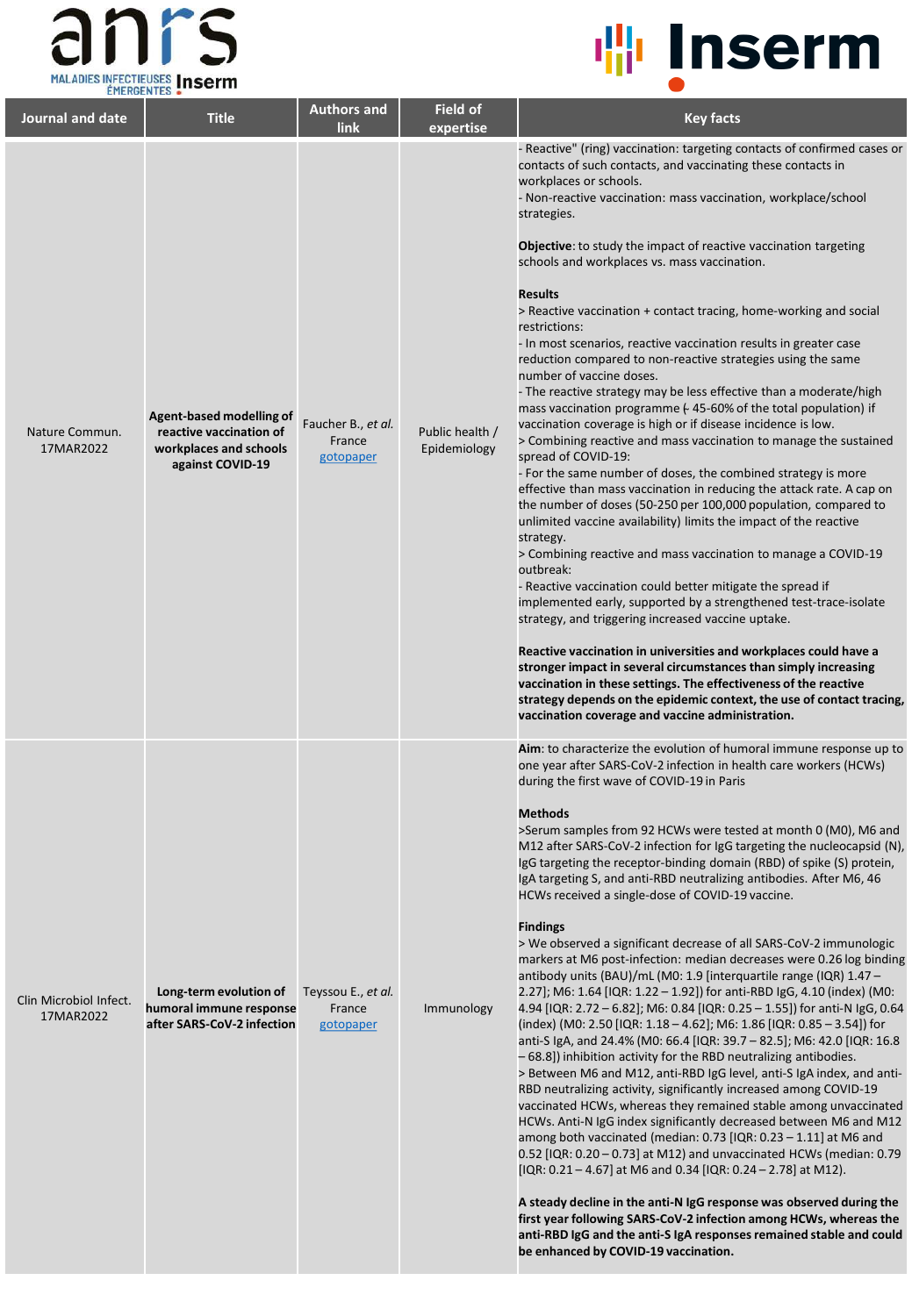## **WILLER** Inserm

| Journal and date                   | EMERGENTES O<br><b>Title</b>                                                                                                                                   | <b>Authors and</b><br>link                             | <b>Field of</b><br>expertise | <b>Key facts</b>                                                                                                                                                                                                                                                                                                                                                                                                                                                                                                                                                                                                                                                                                                                                                                                                                                                                                                                                                                                                                                                                                                                                                                                                                                                                                                                                                                                                                                                                                                                                                                                                                                                                                                                                                                                                                                                                                                                                                                                                                                                                                                                                                                                                                                                           |
|------------------------------------|----------------------------------------------------------------------------------------------------------------------------------------------------------------|--------------------------------------------------------|------------------------------|----------------------------------------------------------------------------------------------------------------------------------------------------------------------------------------------------------------------------------------------------------------------------------------------------------------------------------------------------------------------------------------------------------------------------------------------------------------------------------------------------------------------------------------------------------------------------------------------------------------------------------------------------------------------------------------------------------------------------------------------------------------------------------------------------------------------------------------------------------------------------------------------------------------------------------------------------------------------------------------------------------------------------------------------------------------------------------------------------------------------------------------------------------------------------------------------------------------------------------------------------------------------------------------------------------------------------------------------------------------------------------------------------------------------------------------------------------------------------------------------------------------------------------------------------------------------------------------------------------------------------------------------------------------------------------------------------------------------------------------------------------------------------------------------------------------------------------------------------------------------------------------------------------------------------------------------------------------------------------------------------------------------------------------------------------------------------------------------------------------------------------------------------------------------------------------------------------------------------------------------------------------------------|
| <b>JAMA Netw Open</b><br>17MAR2022 | <b>Incidence of Cerebral</b><br><b>Venous Thrombosis</b><br><b>Following SARS-CoV-2</b><br><b>Infection vs mRNA SARS-</b><br>CoV-2 Vaccination in<br>Singapore | Ming Tu T., et al.<br>Singapore<br>gotopaper           | Clinic                       | Aim: To compare the incidence rates and clinical characteristics of CVT<br>following either SARS-CoV-2 infection or mRNA-based SARS-CoV-2<br>vaccines.<br><b>Methods</b><br>> Between January 23, 2020, and August 3, 2021, this observational<br>cohort study was conducted at all public acute hospitals in Singapore,<br>where patients hospitalized with CVT within 6 weeks of SARS-CoV-2<br>infection or after mRNA-based SARS-CoV-2 vaccination (BNT162b2<br>[Pfizer-BioNTech] or mRNA-1273 [Moderna]) were identified.<br>> Diagnosis of SARS-CoV-2 infection was based on quantitative reverse<br>transcription-polymerase chain reaction or positive serology.<br>> National SARS-CoV-2 infection data were obtained from the National<br>Centre for Infectious Disease, Singapore, and vaccination data were<br>obtained from the National Immunisation Registry, Singapore.<br><b>Results</b><br>> Among 62 447 individuals diagnosed with SARS-CoV-2 infections<br>included in this study, 58 989 (94.5%) were male; the median (range)<br>age was 34 (0-102) years; 6 CVT cases were identified (all were male;<br>median [range] age was 33.5 [27-40] years).<br>> Among 3 006 662 individuals who received at least 1 dose of mRNA-<br>based SARS-CoV-2 vaccine, 1 626 623 (54.1%) were male; the median<br>(range) age was 50 (12-121) years; 9 CVT cases were identified (7 male<br>individuals [77.8%]; median [range] age: 60 [46-76] years).<br>> The crude IR of CVT after SARS-CoV-2 infections was 83.3 per<br>100 000 person-years (95% CI, 30.6-181.2 per 100 000 person-years)<br>and 2.59 per 100 000 person-years (95% CI, 1.19-4.92 per 100 000<br>person-years) after mRNA-based SARS-CoV-2 vaccination.<br>> Six (66.7%) received BNT162b2 (Pfizer-BioNTech) vaccine and 3<br>(33.3%) received mRNA-1273 (Moderna) vaccine.<br>> The crude IRR of CVT hospitalizations with SARS-CoV-2 infection<br>compared with those who received mRNA SARS-CoV-2 vaccination<br>was 32.1 (95% CI, 9.40-101; P < .001).<br>The incidence rate of CVT after SARS-CoV-2 infection was<br>significantly higher compared with after mRNA-based SARS-CoV-2<br>vaccination. CVT remained rare after mRNA-based SARS-CoV-2<br>vaccines, reinforcing its safety. |
| Cell<br>17MAR2022                  | <b>Vaccine Protection Against</b><br>the SARS-CoV-2 Omicron<br><b>Variant in Macagues</b>                                                                      | Chandrashekar<br>A., et al.<br><b>USA</b><br>gotopaper | Vaccines                     | Aim: To evaluate the immunogenicity and protective efficacy of<br>BNT162b2 and Ad26.COV2.S, including homologous and heterologous<br>boost regimens, against<br>SARS-CoV-2 Omicron challenge in nonhuman primates.<br><b>Results</b><br>> In this study, we demonstrate that the BNT162b2 and Ad26.COV2.S<br>vaccines led to rapid virologic control in the upper and lower<br>respiratory tracts following high dose, heterologous challenge with<br>the SARS-CoV-2 Omicron variant in the majority of macaques.<br>However, 4 vaccinated animals with moderate Omicron-specific NAb<br>titers but negligible Omicron-specific CD8+ T cell responses failed to<br>control viral replication in NS by day 7.<br>> In the present study, Omicron-specific NAbs were markedly lower<br>than WA1/2020 NAbs, whereas Omicron-specific T cell responses<br>were comparable WA1/2020 T cell responses, indicating substantial<br>cross-reactivity of cellular immune responses against SARS-CoV-2<br>variants.<br>> We observed that virus persisted longer in NS compared with BAL in<br>sham controls following Omicron challenge, which differs from prior<br>SARS-CoV-2 variants in macaques.<br>Data suggest that protection against a highly mutated SARS-CoV-2<br>variant involves the combination of humoral and cellular immunity,<br>and not NAbs alone unless antibody titers are exceptionally high.<br>Specifically, moderate NAb titers without CD8+ T cell responses may<br>be insufficient for virologic control. Future studies could also<br>compare the relative importance of neutralizing vs. functional non-<br>neutralizing antibodies for protection. Taken together, these data<br>have important implications for understanding immune correlates of<br>protection against highly mutated SARS-CoV-2 variants.                                                                                                                                                                                                                                                                                                                                                                                                                                         |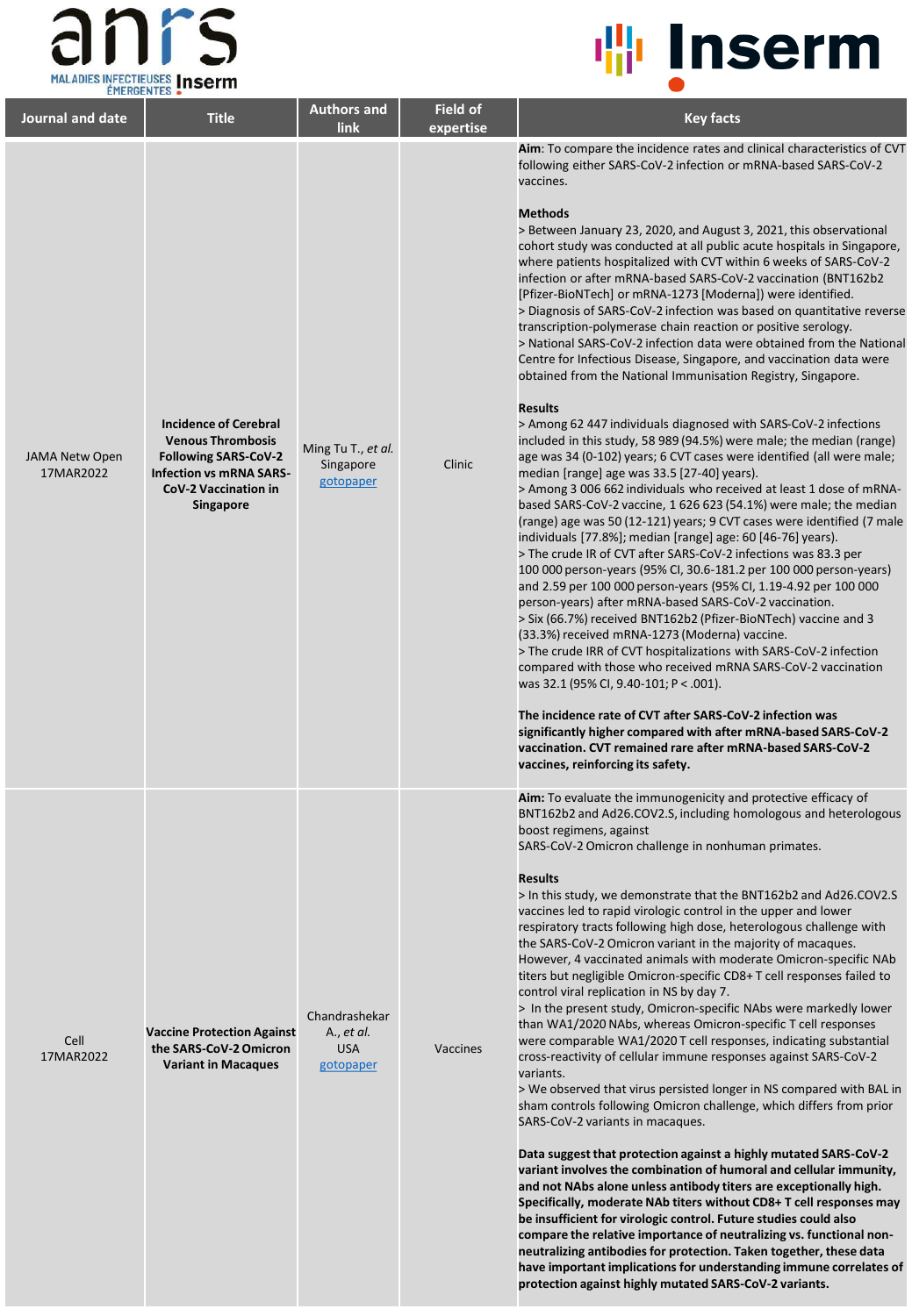| Journal and date                     | EMERGENIES O<br><b>Title</b>                                                                                                                              | <b>Authors and</b><br>link                    | <b>Field of</b><br>expertise | <b>Key facts</b>                                                                                                                                                                                                                                                                                                                                                                                                                                                                                                                                                                                                                                                                                                                                                                                                                                                                                                                                                                                                                                                                                                                                                                                                                                                                                                                                                                                                                                                                                                                                                                                                                                                                                                                                                                                                                                                                                                                                                                                                                                                                                                                                                  |
|--------------------------------------|-----------------------------------------------------------------------------------------------------------------------------------------------------------|-----------------------------------------------|------------------------------|-------------------------------------------------------------------------------------------------------------------------------------------------------------------------------------------------------------------------------------------------------------------------------------------------------------------------------------------------------------------------------------------------------------------------------------------------------------------------------------------------------------------------------------------------------------------------------------------------------------------------------------------------------------------------------------------------------------------------------------------------------------------------------------------------------------------------------------------------------------------------------------------------------------------------------------------------------------------------------------------------------------------------------------------------------------------------------------------------------------------------------------------------------------------------------------------------------------------------------------------------------------------------------------------------------------------------------------------------------------------------------------------------------------------------------------------------------------------------------------------------------------------------------------------------------------------------------------------------------------------------------------------------------------------------------------------------------------------------------------------------------------------------------------------------------------------------------------------------------------------------------------------------------------------------------------------------------------------------------------------------------------------------------------------------------------------------------------------------------------------------------------------------------------------|
| Cell<br>17MAR2022                    | <b>Imprinted SARS-CoV-2-</b><br>specific memory<br>lymphocytes define hybrid<br>immunity                                                                  | Rodda L.B., et al.<br><b>USA</b><br>gotopaper | Immunology                   | Aim: to assess how vaccine-induced memory is shaped by previous<br>infection.<br><b>Methods:</b><br>Track of circulating SARS-CoV-2-specific antibodies and memory<br>lymphocytes in a cohort of Naive (N) or SARS-CoV-2-Previously<br>Infected (PI) subjects over the course of three vaccinations. Focusing<br>on RBD-specific antibodies and B cells, and spike (S)-specific CD4+T<br>cells.<br>Findings:<br>> Following vaccination, previously infected individuals generated<br>more SARS-CoV-2 RBD-specific memory B cells and variant-<br>neutralizing antibodies and a distinct population of IFN- $\gamma$ and IL-10-<br>expressing memory SARS-CoV-2 spike-specific CD4+ T cells than<br>previously naive individuals.<br>> Hybrid immunity is associated with more virus-specific memory B<br>cells and Omicron nAb.<br>> While additional vaccination could increase humoral memory in<br>previously naive individuals, it did not recapitulate the distinct CD4+ T<br>cell cytokine profile observed in previously infected subjects.<br>> Infection-induced Th1/IFNy signature is not reproduced by three<br>vaccinations<br>T cell priming by infection or vaccination promotes distinct effector<br>states in which phenotypic outcomes can be normalized by<br>additional antigen exposure, while functional differences persist<br>through multiple vaccine doses.                                                                                                                                                                                                                                                                                                                                                                                                                                                                                                                                                                                                                                                                                                                                                                             |
| <b>Science Advances</b><br>16MAR2022 | SARS-CoV-2 receptor<br><b>binding domain displayed</b> Dalvie N.C., et al.<br>on HBsAg virus-like<br>particles elicits protective<br>immunity in macaques | <b>USA</b><br>gotopaper                       | Vaccines                     | Aim: Evalution of the immunogenicity of a modular protein subunit<br>vaccine, comprising a SARS-CoV-2 spike protein subunit RBD displayed<br>on a hepatitis B VLP, constructed using a covalent peptide-mediated<br>linkage (SpyTag/SpyCatcher)<br><b>Results</b><br>> Immunization of three groups of six cynomolgus macaques with two<br>doses of either vaccine formulation (alum or alum combined with CpG<br>1018) or a placebo, spaced 3 weeks apart<br>> Assessement of spike protein–specific antibody titers after each<br>dose<br>-full seroconversion and high antibody titers for both RBD-VLP vaccine<br>formulations<br>-formulation with only alum elicited significantly higher-binding<br>antibody titers<br>> Assesement of neutralizing activity of the sera against a SARS-CoV-2<br>pseudovirus<br>- high titers of neutralizing antibodies for both formulation with alum<br>only and formulation with alum and CpG 1018<br>- formulation with only alum appeared to yield higher neutralization<br>but was not significantly higher than the vaccine formulated with both<br>alum and CpG 1018<br>> Assesement of the neutralizing activity of sera from week 5 against<br>SARS-CoV-2 pseudoviruses with spike proteins from several VOC<br>- sera from animals immunized with RBD-VLP in both vaccine<br>formulations exhibited similar neutralizing activities against D614G<br>and B.1.1.7 variants<br>- neutralizing activities of sera from animals immunized with RBD-VLP<br>with only alum were significantly reduced against B.1.351<br>> Neutralization of SARS-CoV-2 pseudovirus correlated well with spike<br>protein-specific antibody titer<br>> Challenge studies showed that<br>- both formulations of the RBD-VLP vaccine significantly reduced the<br>levels of detected sgRNA in the upper respiratory tract and exhibited<br>nearly complete protection from viral infection in the lower<br>respiratory tract<br>Conclusion<br>Preclinical data of RBD-VLP support the potential benefit of its design<br>for a low-cost modular vaccine platform for SARS-CoV-2 and other<br>variants of concern or betacoronaviruses. |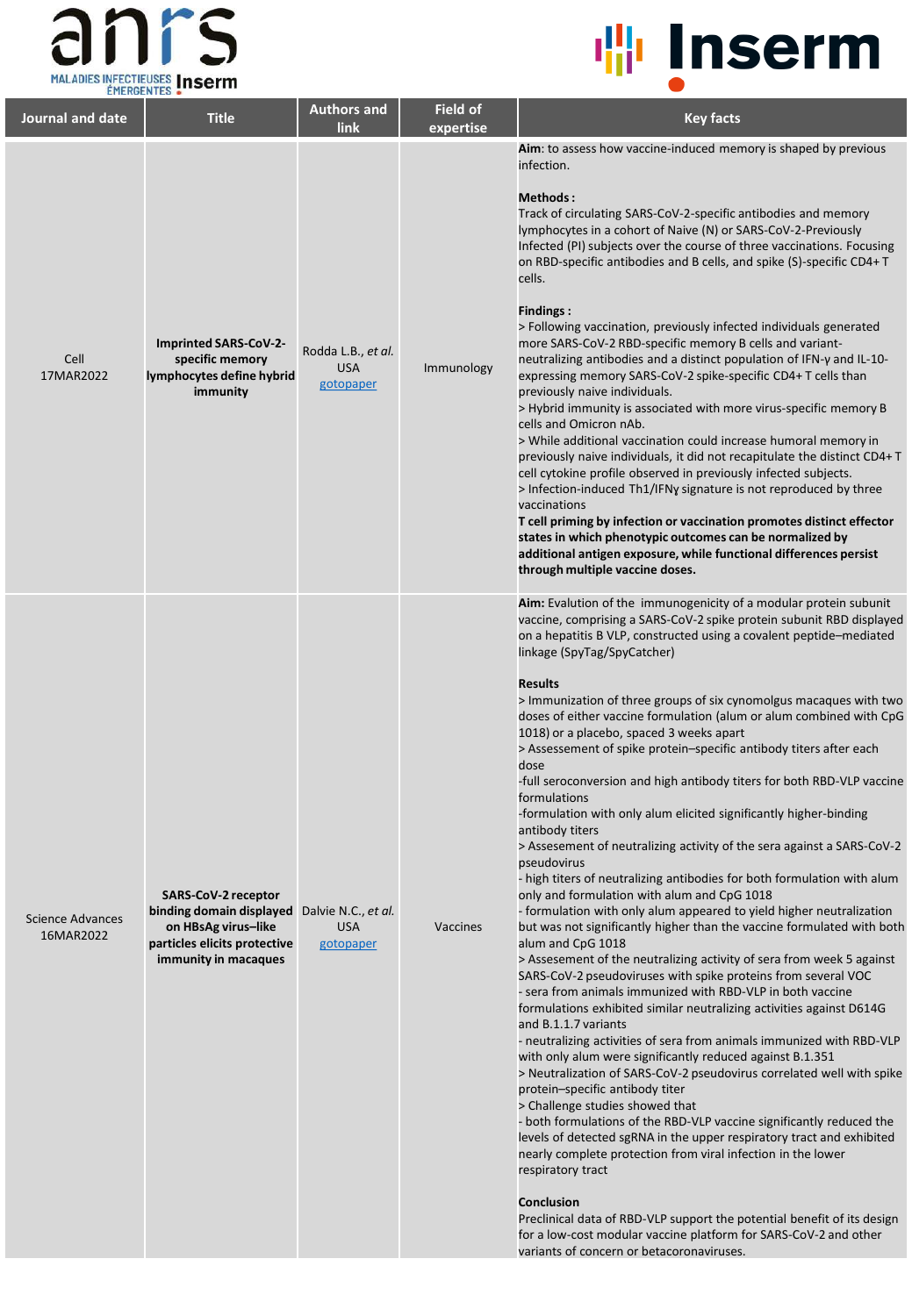| Journal and date                   | <b>Title</b>                                                                                                                                                                                                       | <b>Authors and</b><br>link                          | <b>Field of</b><br>expertise    | <b>Key facts</b>                                                                                                                                                                                                                                                                                                                                                                                                                                                                                                                                                                                                                                                                                                                                                                                                                                                                                                                                                                                                                                                                                                                                                                                                                                                                                                                                                                                                                                                                                                                                                                                                                                                                                                                                                                                                                                                                                                                                                                                                                                                                                                                                                                                                                                                                                                                                                                                   |
|------------------------------------|--------------------------------------------------------------------------------------------------------------------------------------------------------------------------------------------------------------------|-----------------------------------------------------|---------------------------------|----------------------------------------------------------------------------------------------------------------------------------------------------------------------------------------------------------------------------------------------------------------------------------------------------------------------------------------------------------------------------------------------------------------------------------------------------------------------------------------------------------------------------------------------------------------------------------------------------------------------------------------------------------------------------------------------------------------------------------------------------------------------------------------------------------------------------------------------------------------------------------------------------------------------------------------------------------------------------------------------------------------------------------------------------------------------------------------------------------------------------------------------------------------------------------------------------------------------------------------------------------------------------------------------------------------------------------------------------------------------------------------------------------------------------------------------------------------------------------------------------------------------------------------------------------------------------------------------------------------------------------------------------------------------------------------------------------------------------------------------------------------------------------------------------------------------------------------------------------------------------------------------------------------------------------------------------------------------------------------------------------------------------------------------------------------------------------------------------------------------------------------------------------------------------------------------------------------------------------------------------------------------------------------------------------------------------------------------------------------------------------------------------|
| <b>JAMA Netw Open</b><br>17MAR2022 | <b>Durability of the Single-</b><br>Dose Ad26.COV2.S Vaccine<br>in the Prevention of<br><b>COVID-19 Infections and</b><br>Hospitalizations in the US<br><b>Before and During the</b><br><b>Delta Variant Surge</b> | Polinski J.M., et<br>al.<br><b>USA</b><br>gotopaper | Vaccines -<br>Immunisation      | Aim: To assess the association between receiving the Ad26.COV2.S<br>vaccine and COVID-19-related infections and hospitalizations before<br>and during the Delta variant surge.<br><b>Methods:</b><br>Adults aged 18 years and older who were newly Ad26.COV2.S-<br>vaccinated matched to as many as 10 unvaccinated individuals by<br>date, location, age, sex, and comorbidity index. This was followed by<br>1:4 propensity score matching on COVID-19 risk factors.<br><b>Findings:</b><br>> Among 422 034 vaccinated individuals (mean [SD] age, 54.7 [17.4]<br>years; 236 437 [56.0%] women) and 1 645 397 matched unvaccinated<br>individuals (mean [SD] age, 54.5 [17.5] years; 922 937 [56.1%]<br>women), Vaccine effectiveness (VE) was 76% for COVID-19 infections<br>and 81% for COVID-19-related hospitalizations.<br>> VE was stable for at least 180 days after vaccination and over<br>calendar time.<br>> Among states with high Delta variant incidence, VE during June to<br>August 2021 was 74% for infections and 81% for hospitalizations.<br>> VE for COVID-19 was higher in individuals younger than 65 years<br>(78%) and lower in immunocompromised patients (64%).<br>This cohort study in US clinical practice showed stable VE of<br>Ad26.COV2.S for at least 6 months before as well as during the time<br>the Delta variant emerged and became dominant.                                                                                                                                                                                                                                                                                                                                                                                                                                                                                                                                                                                                                                                                                                                                                                                                                                                                                                                                                                                                             |
| <b>BMJ</b><br>16MAR2022            | SARS-CoV-2 positivity in<br>offspring and timing of<br>mother-to-child<br>transmission: living<br>systematic review and<br>meta-analysis                                                                           | Allotey J., et al.<br>International<br>gotopaper    | Public health /<br>Epidemiology | Aim: To assess the rates of SARS-CoV-2 positivity in babies born to<br>mothers with SARS-CoV-2 infection, the timing of mother-to-child<br>transmission and perinatal outcomes, and factors associated with<br>SARS-CoV-2 status in offspring.<br><b>Methods</b><br>> Living systematic review and meta-analysis.<br>> Data sources: Major databases between 1 December 2019 and 3<br>August 2021.<br>> Study selection: Cohort studies of pregnant and recently pregnant<br>women (including after abortion or miscarriage) who sought hospital<br>care for any reason and had a diagnosis of SARS-CoV-2 infection, and<br>also provided data on offspring SARS-CoV-2 status and risk factors for<br>positivity. Case series and case reports were also included to assess<br>the timing and likelihood of mother-to-child transmission in SARS-<br>CoV-2 positive babies.<br><b>Results</b><br>> 472 studies (206 cohort studies, 266 case series and case reports;<br>28 952 mothers, 18 237 babies) were included.<br>> Overall, 1.8% (95% confidence interval 1.2% to 2.5%; 140 studies) of<br>the 14 271 babies born to mothers with SARS-CoV-2 infection tested<br>positive for the virus with reverse transcriptase polymerase chain<br>reaction (RT-PCR).<br>> Of the 592 SARS-CoV-2 positive babies with data on the timing of<br>exposure and type and timing of tests, 14 had confirmed mother-to-<br>child transmission: seven in utero (448 assessed), two intrapartum (18<br>assessed), and five during the early postnatal period (70 assessed).<br>> Of the 800 SARS-CoV-2 positive babies with outcome data, 20 were<br>stillbirths, 23 were neonatal deaths, and eight were early pregnancy<br>losses; 749 babies were alive at the end of follow-up.<br>> Severe maternal covid-19 (odds ratio 2.4, 95% confidence interval<br>1.3 to 4.4), maternal death (14.1, 4.1 to 48.0), maternal admission to<br>an intensive care unit (3.5, 1.7 to 6.9), and maternal postnatal<br>infection (5.0, 1.2 to 20.1) were associated with SARS-CoV-2 positivity<br>in offspring.<br>> Positivity rates using RT-PCR varied between regions, ranging from<br>0.1% (95% confidence interval 0.0% to 0.3%) in studies from North<br>America to 5.7% (3.2% to 8.7%) in studies from Latin America and the<br>Caribbean.<br>SARS-CoV-2 positivity rates were found to be low in babies born to |
|                                    |                                                                                                                                                                                                                    |                                                     |                                 | mothers with SARS-CoV-2 infection. Evidence suggests confirmed<br>vertical transmission of SARS-CoV-2, although this is likely to be rare.<br>Severity of maternal covid-19 appears to be associated with SARS-<br>CoV-2 positivity in offspring.                                                                                                                                                                                                                                                                                                                                                                                                                                                                                                                                                                                                                                                                                                                                                                                                                                                                                                                                                                                                                                                                                                                                                                                                                                                                                                                                                                                                                                                                                                                                                                                                                                                                                                                                                                                                                                                                                                                                                                                                                                                                                                                                                  |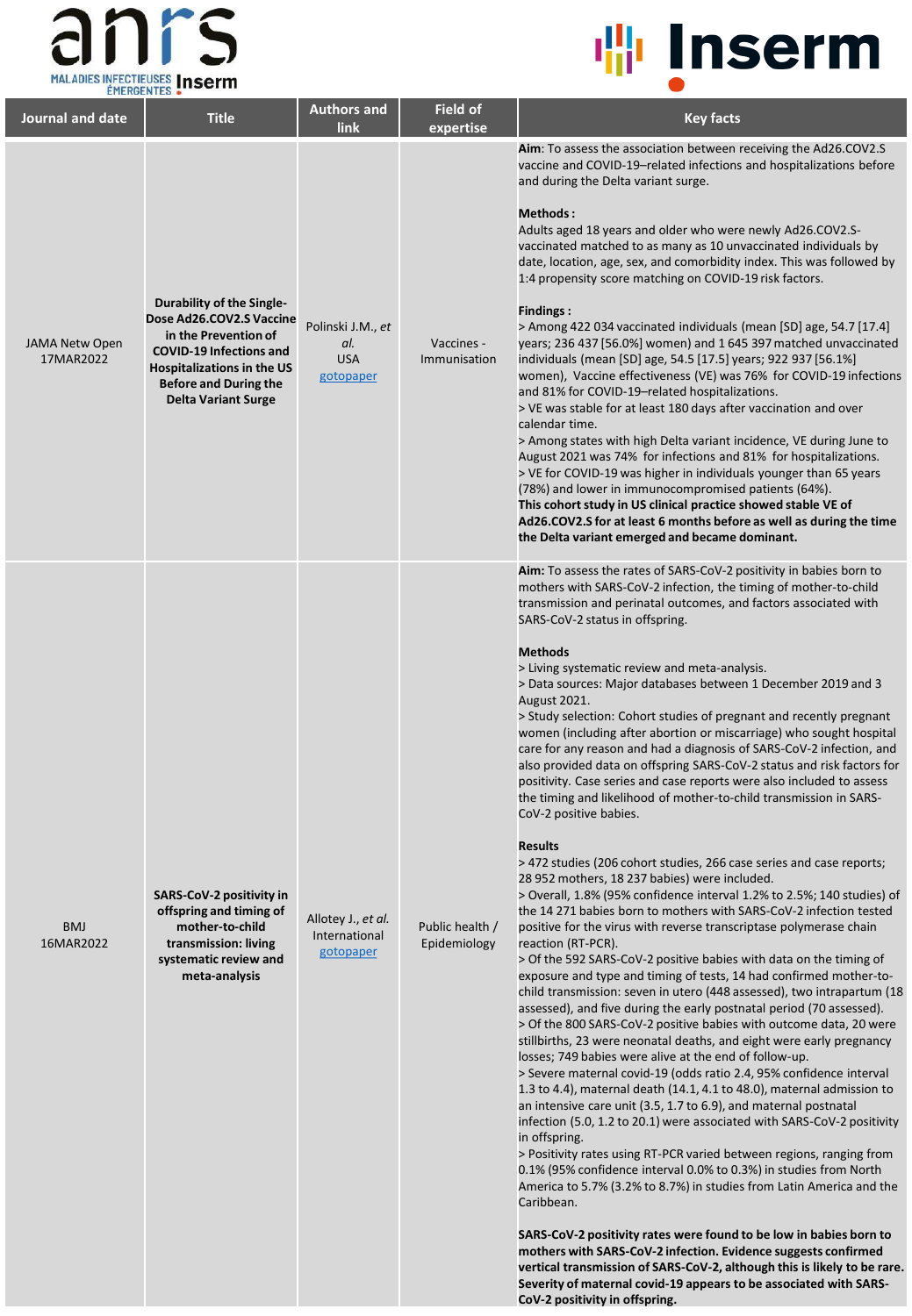

 $\overline{a}$ 

| Journal and date                 | <b>Title</b>                                                                                                                                                                                                  | <b>Authors and</b><br>link                       | <b>Field of</b><br>expertise    | <b>Key facts</b>                                                                                                                                                                                                                                                                                                                                                                                                                                                                                                                                                                                                                                                                                                                                                                                                                                                                                                                                                                                                                                                                                                                                                                                                                                                                                                                                                                                                                                                                                                                                                                                                                                                                                                                                                                                                                                                                                                                                                                                                                                                                                       |
|----------------------------------|---------------------------------------------------------------------------------------------------------------------------------------------------------------------------------------------------------------|--------------------------------------------------|---------------------------------|--------------------------------------------------------------------------------------------------------------------------------------------------------------------------------------------------------------------------------------------------------------------------------------------------------------------------------------------------------------------------------------------------------------------------------------------------------------------------------------------------------------------------------------------------------------------------------------------------------------------------------------------------------------------------------------------------------------------------------------------------------------------------------------------------------------------------------------------------------------------------------------------------------------------------------------------------------------------------------------------------------------------------------------------------------------------------------------------------------------------------------------------------------------------------------------------------------------------------------------------------------------------------------------------------------------------------------------------------------------------------------------------------------------------------------------------------------------------------------------------------------------------------------------------------------------------------------------------------------------------------------------------------------------------------------------------------------------------------------------------------------------------------------------------------------------------------------------------------------------------------------------------------------------------------------------------------------------------------------------------------------------------------------------------------------------------------------------------------------|
| <b>BMJ</b><br>16MAR2022          | <b>Association between</b><br>covid-19 vaccination,<br>SARS-CoV-2 infection, and<br>risk of immune mediated<br>neurological events:<br>population based cohort<br>and self-controlled case<br>series analysis | Li X., et al.<br>International<br>gotopaper      | Public Health /<br>Epidemiology | Aim: to study the association between covid-19 vaccines, SARS-CoV-2<br>infection, and risk of immune mediated neurological events.<br>Methods<br>> 8 330 497 people who received at least one dose of covid-19<br>vaccines ChAdOx1 nCoV-19, BNT162b2, mRNA-1273, or Ad.26.COV2.S<br>between the rollout of the vaccination campaigns and end of data<br>availability (UK: 9 May 2021; Spain: 30 June 2021). The study sample<br>also comprised a cohort of 735 870 unvaccinated individuals with a<br>first positive reverse transcription polymerase chain reaction test<br>result for SARS-CoV-2 from 1 September 2020, and 14 330 080<br>participants from the general population.<br><b>Findings</b><br>> The study included 4 376 535 people who received ChAdOx1 nCoV-<br>19, 3 588 318 who received BNT162b2, 244 913 who received mRNA-<br>1273, and 120 731 who received Ad26.CoV.2; 735 870 people with<br>SARS-CoV-2 infection; and 14 330 080 people from the general<br>population.<br>> Overall, post-vaccine rates were consistent with expected<br>(background) rates for Bell's palsy, encephalomyelitis, and Guillain-<br>Barré syndrome. Self-controlled case series was conducted only for<br>Bell's palsy, given limited statistical power, but with no safety signal<br>seen for those vaccinated.<br>> Rates were, however, higher than expected after SARS-CoV-2<br>infection. For example, in the data from the UK, the standardised<br>incidence ratio for Bell's palsy was 1.33 (1.02 to 1.74), for<br>encephalomyelitis was 6.89 (3.82 to 12.44), and for Guillain-Barré<br>syndrome was 3.53 (1.83 to 6.77). Transverse myelitis was rare (<5<br>events in all vaccinated cohorts) and could not be analysed.<br>No safety signal was observed between covid-19 vaccines and the<br>immune mediated neurological events of Bell's palsy,<br>encephalomyelitis, Guillain-Barré syndrome, and transverse myelitis.<br>An increased risk of Bell's palsy, encephalomyelitis, and Guillain-<br>Barré syndrome was, however, observed for people with SARS-CoV-2<br>infection. |
| Science Transl Med.<br>15MAR2022 | <b>Omicron variant Spike-</b><br>specific antibody binding<br>and Fc activity is preserved<br>in recipients of mRNA or<br>inactivated COVID-19<br>vaccines                                                    | Bartsch Y.C., et al.<br>Chile / USA<br>gotopaper | Immunology                      | Aim: to probe the ability of vaccine-induced antibodies to drive Fc-<br>effector activity against the Omicron variant using samples from<br>individuals receiving one of three SARS-CoV-2 vaccines.<br><b>Methods:</b><br>Samples were obtained from individuals who were vaccinated with<br>full dose regimens.<br><b>Findings:</b><br>> Despite a substantial loss of IgM, IgA, and IgG binding to the<br>Omicron variant Receptor Binding Domain (RBD) in samples from<br>individuals receiving BNT162b2, mRNA-1273, and CoronaVac vaccines,<br>stable binding was maintained against the full-length Omicron Spike<br>protein.<br>> Compromised RBD binding IgG was accompanied by a loss of cross<br>RBD-specific antibody Fcy receptor (FcyR) binding in samples from<br>individuals who received the CoronaVac vaccine, but RBD-specific<br>FcyR2a and FcyR3a binding was preserved in recipients of mRNA<br>vaccines.<br>> Conversely, Spike protein-specific antibodies exhibited persistent<br>but reduced binding to FcyRs across all three vaccines, though higher<br>binding was observed in samples from recipients of mRNA vaccines.<br>This was associated with preservation of FcyR2a and FcyR3a binding<br>antibodies and maintenance of Spike protein-specific antibody-<br>dependent natural killer cell activating antibodies.<br>Despite the loss of Omicron neutralization, vaccine-induced Spike<br>protein-specific antibodies continue to drive Fc-effector functions,<br>suggesting a capacity for extra-neutralizing antibodies to contribute<br>to disease control.                                                                                                                                                                                                                                                                                                                                                                                                                                                                                                       |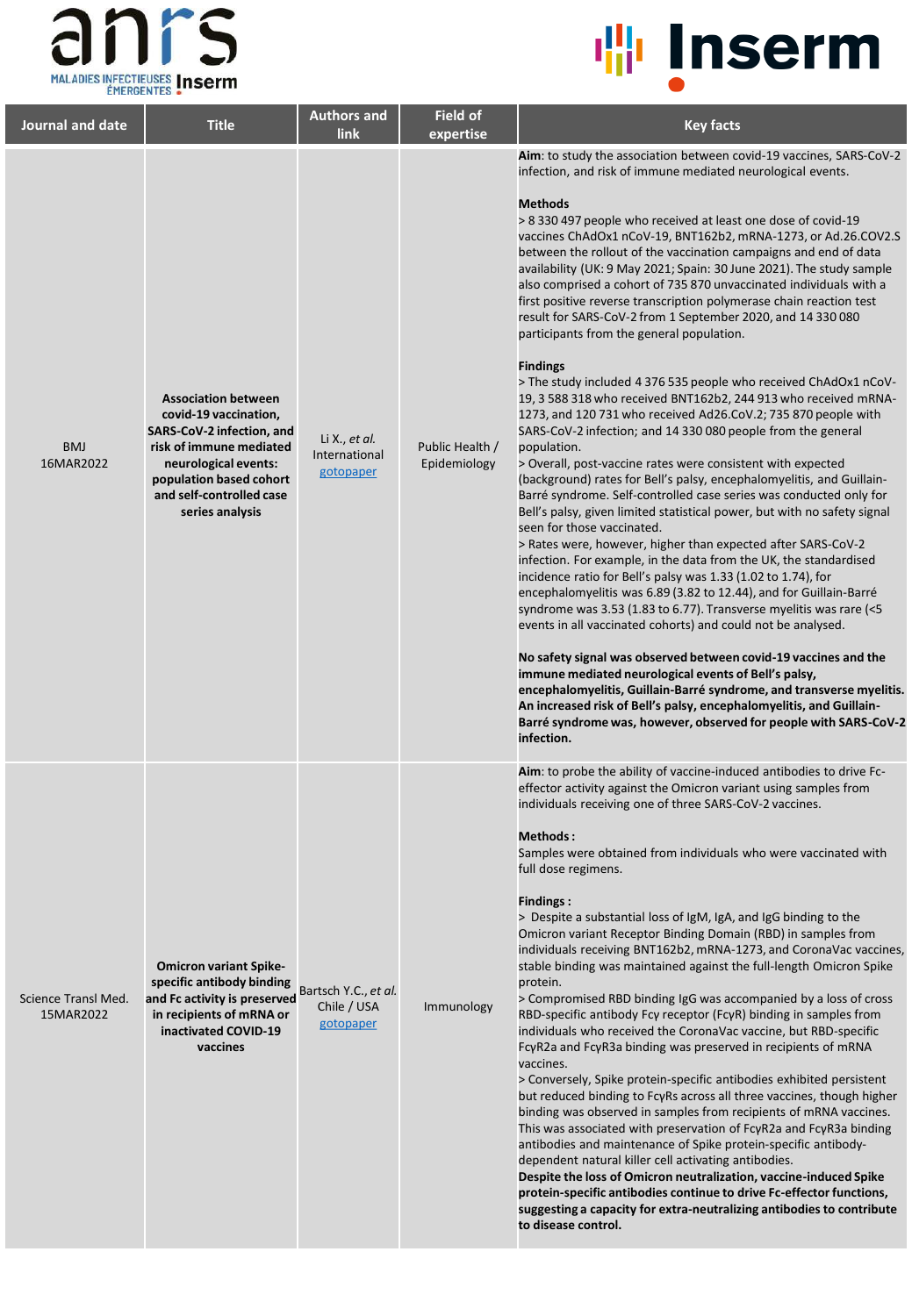| Journal and date                    | <b>EMERGENTES</b> .<br><b>Title</b>                                                                                                          | <b>Authors and</b><br>link                        | <b>Field of</b><br>expertise | <b>Key facts</b>                                                                                                                                                                                                                                                                                                                                                                                                                                                                                                                                                                                                                                                                                                                                                                                                                                                                                                                                                                                                                                                                                                                                                                                                                                                                                                                                                                                                                                                                                                                                                                                                                                                                                                                                                                                                                                                                                                                                                                                                                                                                                                                                                                                                                                                                                                                                                                                                                                                                                                                                                                                           |
|-------------------------------------|----------------------------------------------------------------------------------------------------------------------------------------------|---------------------------------------------------|------------------------------|------------------------------------------------------------------------------------------------------------------------------------------------------------------------------------------------------------------------------------------------------------------------------------------------------------------------------------------------------------------------------------------------------------------------------------------------------------------------------------------------------------------------------------------------------------------------------------------------------------------------------------------------------------------------------------------------------------------------------------------------------------------------------------------------------------------------------------------------------------------------------------------------------------------------------------------------------------------------------------------------------------------------------------------------------------------------------------------------------------------------------------------------------------------------------------------------------------------------------------------------------------------------------------------------------------------------------------------------------------------------------------------------------------------------------------------------------------------------------------------------------------------------------------------------------------------------------------------------------------------------------------------------------------------------------------------------------------------------------------------------------------------------------------------------------------------------------------------------------------------------------------------------------------------------------------------------------------------------------------------------------------------------------------------------------------------------------------------------------------------------------------------------------------------------------------------------------------------------------------------------------------------------------------------------------------------------------------------------------------------------------------------------------------------------------------------------------------------------------------------------------------------------------------------------------------------------------------------------------------|
| <b>NEJM</b><br>16MAR2022            | <b>Efficacy of a Fourth Dose</b><br>of Covid-19 mRNA Vaccine<br>against Omicron                                                              | Regev-Yochay G.,<br>et al.<br>Israel<br>gotopaper | Vaccines -<br>Immunisation   | Aim: to assess immunogenicity and safety of a fourth dose of either<br>BNT162b2 (Pfizer-BioNTech) or mRNA-1273 (Moderna) administered<br>4 months after the third dose in a series of three BNT162b2 doses.<br>- 1050 eligible health care workers: 154 received the fourth dose of<br>BNT162b2 and, 1 week later, 120 received mRNA-1273.<br><b>Results</b><br>> After the fourth dose, both mRNA vaccines induced IgG antibodies<br>against SARS-CoV-2 RBD and increased neutralizing antibody titers by<br>a factor of 9 to 10, to titers that were slightly higher than those<br>achieved after the third dose, with no significant difference between<br>the two vaccines.<br>> Antibody levels in the control group continued to wane.<br>> Both vaccines induced an increase in live neutralization of the<br>B.1.1.529 (omicron) variant and other viral strains by a factor of<br>approximately 10, similar to the response after the third dose.<br>> The fourth dose did not lead to substantial adverse events despite<br>triggering mild systemic and local symptoms in the majority of<br>recipients.<br>> Overall, 25.0% of the participants in the control group were infected<br>with the omicron variant, as compared with 18.3% of the participants<br>in the BNT162b2 group and 20.7% of those in the mRNA-1273 group.<br>> Vaccine efficacy against any SARS-CoV-2 infection was 30% (95% CI,<br>-9 to 55) for BNT162b2 and 11% (95% CI, -43 to 44) for mRNA-1273.<br>Most infected health care workers reported negligible symptoms,<br>both in the control group and the intervention groups.<br>> Most of the infected participants were potentially infectious, with<br>relatively high viral loads (nucleocapsid gene cycle threshold, ≤25).<br>Vaccine efficacy was estimated to be higher for the prevention of<br>symptomatic disease (43% for BNT162b2 and 31% for mRNA-1273).<br>> The cohort was too small to allow for accurate determination of<br>vaccine efficacy. However, within the wide confidence intervals of our<br>estimates, vaccine efficacy against symptomatic disease was 65% at<br>most.<br>A fourth dose of mRNA vaccine is immunogenic, safe, and somewhat<br>efficacious (primarily against symptomatic disease). Maximal<br>immunogenicity of mRNA vaccines appears to be achieved after<br>three doses and antibody levels can be restored by a fourth dose.<br>Low vaccine efficacy against infections and relatively high viral loads<br>suggest that fourth vaccination of healthy young health care workers<br>may have only marginal benefits. |
| Clin Microbiol Infect.<br>16MAR2022 | Inhaled ciclesonide for<br>outpatient treatment of<br>COVID-19 in adults at risk<br>of adverse outcomes: a<br>randomised controlled<br>trial | Duvignaud A., et<br>al.<br>France<br>gotopaper    | Therapeutics                 | Aim: to assess the efficacy of inhaled ciclesonide in reducing the risk<br>of adverse outcomes in COVID-19 outpatients at risk of developing<br>severe illness.<br>Methods<br>- COVERAGE clinical trial on outpatients with documented COVID-19,<br>risk factors for aggravation, symptoms <7 days and absence of criteria<br>for hospitalisation.<br>- Primary efficacy endpoint: COVID-19 worsening (hospitalisation,<br>oxygen therapy at home, or death) by Day 14.<br><b>Results</b><br>> 217 participants (control 107, ciclesonide 110); 111 women and 106<br>men; median age 63 years [Interquartile range (IQR) 59-68]; 157/217<br>(72.4%) had at least one comorbidity.<br>> The median time since first symptom was 4 days [IQR 3-5].<br>> During the 28-day follow-up, 2 participants died (control 2/107<br>[1.9%], ciclesonide 0), 4 received oxygen therapy at home and were<br>not hospitalized (control 2/107 [1.9%], ciclesonide 2/110 [1.8%]) and<br>24 were hospitalised (control 10/107 [9.3%], ciclesonide 14/110<br>$[12.7\%]$ ).<br>> In intent-to-treat analysis of observed data, 26 participants reached<br>the composite primary endpoint by Day14, including 12/106 (11.3%,<br>95% CI 6.0 to 18.9%) in the control arm and 14/106 (13.2%; 95% CI 7.4<br>to 21.2%) in the ciclesonide arm.<br>> Secondary outcomes were similar for both arms.<br>These findings are consistent with the EMA's COVID-19 taskforce<br>statement that there is currently insufficient evidence that inhaled<br>corticosteroids are beneficial for people with COVID-19.                                                                                                                                                                                                                                                                                                                                                                                                                                                                                                                                                                                                                                                                                                                                                                                                                                                                                                                                                                                                                          |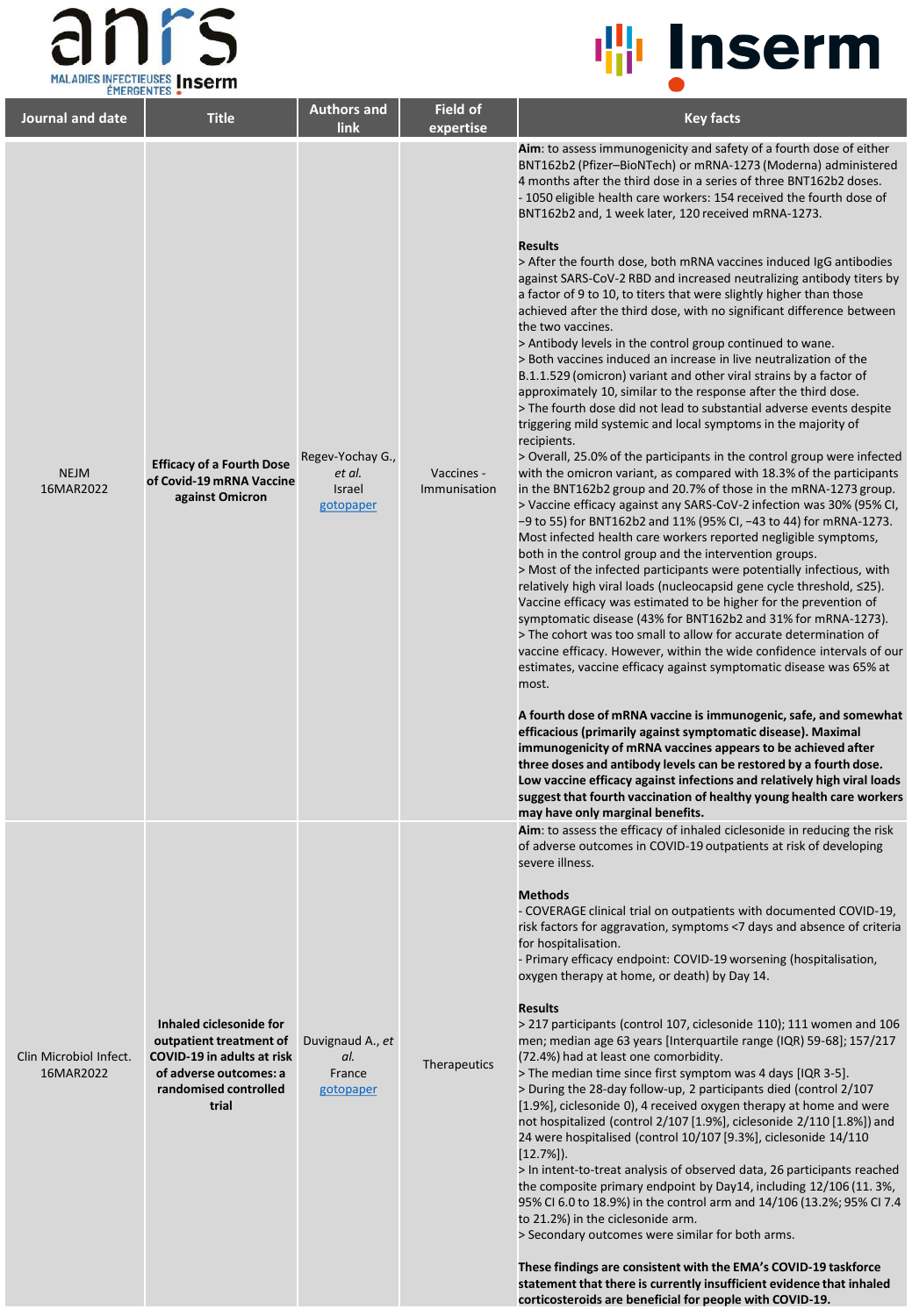| Journal and date    | <b>Title</b>                                                                                                                                                                                       | <b>Authors and</b><br>link                  | <b>Field of</b><br>expertise | <b>Key facts</b>                                                                                                                                                                                                                                                                                                                                                                                                                                                                                                                                                                                                                                                                                                                                                                                                                                                                                                                                                                                                                                                                                                                                                                                                                                                                                                                                                                                                                                                                                                                                                                                                                                                                                                                                                                                                                                                                                                                                                                                                                                                                                                                                                                                                                                                                                                                                                                                                                                                                                                                                                                                                                                                                                                                                                                                                                                                                                                                                                                                                                                                                                                      |
|---------------------|----------------------------------------------------------------------------------------------------------------------------------------------------------------------------------------------------|---------------------------------------------|------------------------------|-----------------------------------------------------------------------------------------------------------------------------------------------------------------------------------------------------------------------------------------------------------------------------------------------------------------------------------------------------------------------------------------------------------------------------------------------------------------------------------------------------------------------------------------------------------------------------------------------------------------------------------------------------------------------------------------------------------------------------------------------------------------------------------------------------------------------------------------------------------------------------------------------------------------------------------------------------------------------------------------------------------------------------------------------------------------------------------------------------------------------------------------------------------------------------------------------------------------------------------------------------------------------------------------------------------------------------------------------------------------------------------------------------------------------------------------------------------------------------------------------------------------------------------------------------------------------------------------------------------------------------------------------------------------------------------------------------------------------------------------------------------------------------------------------------------------------------------------------------------------------------------------------------------------------------------------------------------------------------------------------------------------------------------------------------------------------------------------------------------------------------------------------------------------------------------------------------------------------------------------------------------------------------------------------------------------------------------------------------------------------------------------------------------------------------------------------------------------------------------------------------------------------------------------------------------------------------------------------------------------------------------------------------------------------------------------------------------------------------------------------------------------------------------------------------------------------------------------------------------------------------------------------------------------------------------------------------------------------------------------------------------------------------------------------------------------------------------------------------------------------|
| Lancet<br>16MAR2022 | Comparative analysis of<br>the risks of hospitalisation<br>and death associated with<br><b>SARS-CoV-2 omicron</b><br>(B.1.1.529) and delta<br>$(B.1.617.2)$ variants in<br>England: a cohort study | Nyberg T., et al.<br><b>UK</b><br>gotopaper | Clinic                       | Aim: to better characterise omicron severity relative to delta by<br>assessing the relative risk of hospital attendance, hospital admission,<br>or death in a large national cohort.<br><b>Methods</b><br>- Laboratory-confirmed COVID-19 cases in England, Nov 29, 2021-Jan<br>9, 2022.<br>- The relative risk of hospital attendance or admission within 14 days,<br>or death within 28 days after confirmed infection, was estimated.<br>- Secondary analysis: estimation of variant-specific and vaccine-<br>specific vaccine effectiveness and the intrinsic relative severity of<br>omicron infection compared with delta (ie, relative risk in<br>unvaccinated cases).<br><b>Results</b><br>> The adjusted hazard ratio (HR) of hospital attendance (not<br>necessarily resulting in admission) with omicron compared with delta<br>was 0.56 (95% CI 0.54–0.58); for hospital admission and death, HR<br>estimates were 0.41 (0.39–0.43) and 0.31 (0.26–0.37), respectively.<br>> Omicron versus delta HR estimates varied with age for all endpoints<br>examined. The adjusted HR for hospital admission was 1.10 (0.85–<br>1.42) in <10-year-old, decreasing to 0.25 (0.21–0.30) in 60–69-year-<br>olds, and then increasing to 0.47 (0.40–0.56) in $\geq$ 80-year-old.<br>> For both variants, past infection gave some protection against death<br>both in vaccinated (HR 0.47 $[0.32-0.68]$ ) and unvaccinated (0.18<br>$[0.06 - 0.57]$ ) cases.<br>> In vaccinated cases, past infection offered no additional protection<br>against hospital admission beyond that provided by vaccination (HR<br>0.96 [0.88–1.04]); however, for unvaccinated cases, past infection<br>gave moderate protection (HR 0.55 [0.48-0.63]).<br>> Omicron versus delta HR estimates were lower for hospital<br>admission (0.30 [0.28–0.32]) in unvaccinated cases than the<br>corresponding HR estimated for all cases in the primary analysis.<br>> Booster vaccination with an mRNA vaccine was highly protective<br>against hospitalisation and death in omicron cases (HR for hospital<br>admission 8-11 weeks post-booster vs unvaccinated: 0.22 [0.20-<br>0.24]), with the protection afforded after a booster not being affected<br>by the vaccine used for doses 1 and 2.<br><b>Conclusions</b><br>- Risk of severe outcomes following SARS-CoV-2 infection is<br>substantially lower for omicron than for delta, with higher reductions<br>for more severe endpoints and significant variation with age.<br>- Underlying the observed risks is a larger reduction in intrinsic<br>severity (in unvaccinated individuals) counterbalanced by a reduction<br>in vaccine effectiveness.<br>- Documented previous SARS-CoV-2 infection offered some protection<br>against hospitalisation and high protection against death in<br>unvaccinated individuals, but only offered additional protection in<br>vaccinated individuals for the death endpoint.<br>- Booster vaccination with mRNA vaccines maintains over 70%<br>protection against hospitalisation and death in breakthrough<br>confirmed omicron infections. |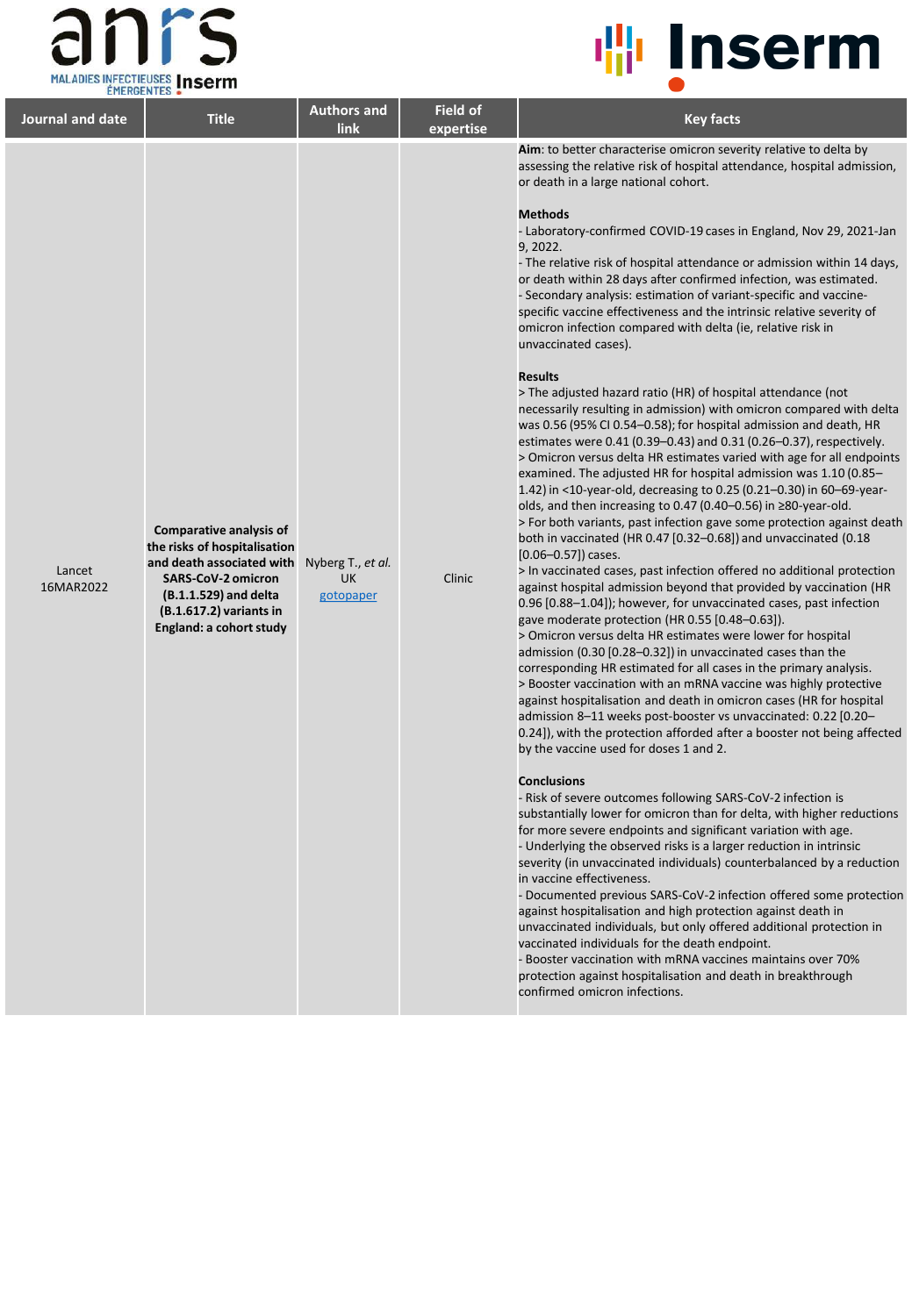

ļ

| Journal and date         | <b>Title</b>                                                                                                             | <b>Authors and</b><br><b>link</b>                 | <b>Field of</b><br>expertise | <b>Key facts</b>                                                                                                                                                                                                                                                                                                                                                                                                                                                                                                                                                                                                                                                                                                                                                                                                                                                                                                                                                                                                                                                                                                                                                                                                                                                                                                                                                                                                                                                                                                                                                                                                                                                                                                                                                                                                                                                                                                                                                                                                                                       |
|--------------------------|--------------------------------------------------------------------------------------------------------------------------|---------------------------------------------------|------------------------------|--------------------------------------------------------------------------------------------------------------------------------------------------------------------------------------------------------------------------------------------------------------------------------------------------------------------------------------------------------------------------------------------------------------------------------------------------------------------------------------------------------------------------------------------------------------------------------------------------------------------------------------------------------------------------------------------------------------------------------------------------------------------------------------------------------------------------------------------------------------------------------------------------------------------------------------------------------------------------------------------------------------------------------------------------------------------------------------------------------------------------------------------------------------------------------------------------------------------------------------------------------------------------------------------------------------------------------------------------------------------------------------------------------------------------------------------------------------------------------------------------------------------------------------------------------------------------------------------------------------------------------------------------------------------------------------------------------------------------------------------------------------------------------------------------------------------------------------------------------------------------------------------------------------------------------------------------------------------------------------------------------------------------------------------------------|
| <b>NEJM</b><br>16MAR2022 | <b>Neutralization of the</b><br>SARS-CoV-2 Omicron BA.1<br>and BA.2 Variants                                             | Yu J., et al.<br><b>USA</b><br>gotopaper          | Variants                     | Aim: to assess the ability of omicron sublineage BA.2 to evade<br>neutralizing antibodies induced by vaccination or infection.<br>- 24 persons who had been vaccinated and boosted with the<br>BNT162b2 mRNA vaccine and had not had infection with SARS-CoV-2<br>and in 8 persons with a history of SARS-CoV-2 infection, irrespective of<br>vaccination status.<br><b>Results</b><br>> After the initial two doses of the BNT162b2 vaccine, the median<br>pseudovirus neutralizing antibody titers against WA1/2020, BA.1, and<br>BA.2 were 658, 29, and 24, respectively (titer against WA1/2020 was<br>23 and 27 times those for BA.1 and BA.2, respectively).<br>> Six months after the initial vaccination, the median neutralizing<br>antibody titers declined to 129 for WA1/2020 and to less than 20 for<br>both BA.1 and BA.2.<br>> Two weeks after the third dose (booster) of the BNT162b2 vaccine,<br>the median neutralizing antibody titers increased substantially to 6539<br>for WA1/2020, 1066 for BA.1, and 776 for BA.2, (titer against<br>WA1/2020 was 6.1 and 8.4 times those for BA.1 and BA.2,<br>respectively). The median BA.2 neutralizing antibody titer was lower<br>than the median BA.1 neutralizing antibody titer by a factor of 1.4.<br>> In persons with a history of SARS-CoV-2 infection at a median of 14<br>days post-infection, median neutralizing antibody titers were 4046 for<br>WA1/2020, 3249 for BA.1, and 2448 for BA.2. The median BA.1<br>neutralizing antibody titer was 1.3 times the median BA.2 neutralizing<br>antibody titer.<br>Neutralizing antibody titers against BA.2 were similar to those<br>against BA.1. In vaccinated persons who had presumably been<br>infected with BA.1, robust neutralizing antibody titers against BA.2<br>developed, suggesting a substantial degree of cross-reactive natural<br>immunity. Increasing frequency of BA.2 in the context of the BA.1<br>surge is probably related to increased transmissibility rather than to<br>enhanced immunologic escape. |
| Science<br>15MAR2022     | <b>Increased risk of SARS-</b><br>CoV-2 reinfection<br>associated with<br>emergence of Omicron in<br><b>South Africa</b> | Pulliam J.C., et al.<br>South Africa<br>gotopaper | Variants                     | Aim: to provide two methods for monitoring reinfection trends in<br>routine surveillance data to identify signatures of changes in<br>reinfection risk and apply these approaches to data from South<br>Africa's SARS-CoV-2 epidemic to date.<br><b>Results</b><br>>105,323 individuals with at least two suspected infections, 1,778<br>individuals with at least three suspected infections, and 18 individuals<br>with four suspected infections.<br>> 1,492 out of 1,778 individuals with multiple reinfections (83.9%)<br>experienced their third infection after 31 October 2021, during the<br>period of Omicron circulation.<br>> No evidence of increased reinfection risk associated with circulation<br>of Beta (B.1.351) or Delta (B.1.617.2) variants was found.<br>> Population-level evidence to suggest immune evasion by the<br>Omicron (B.1.1.529) variant in previously infected individuals in South<br>Africa was identified.<br>> Reinfections occurring between 01 November 2021 and 31 January<br>2022 were detected in individuals infected in all three previous waves,<br>and there has been an increase in the risk of having a third infection<br>since mid-November 2021.<br>A substantial increase in the risk of reinfection that was temporally<br>consistent with the timing of the emergence of the Omicron variant<br>in South Africa, suggesting that Omicron's selection advantage is at<br>least partially driven by an increased ability to infect previously<br>infected individuals.                                                                                                                                                                                                                                                                                                                                                                                                                                                                                                                         |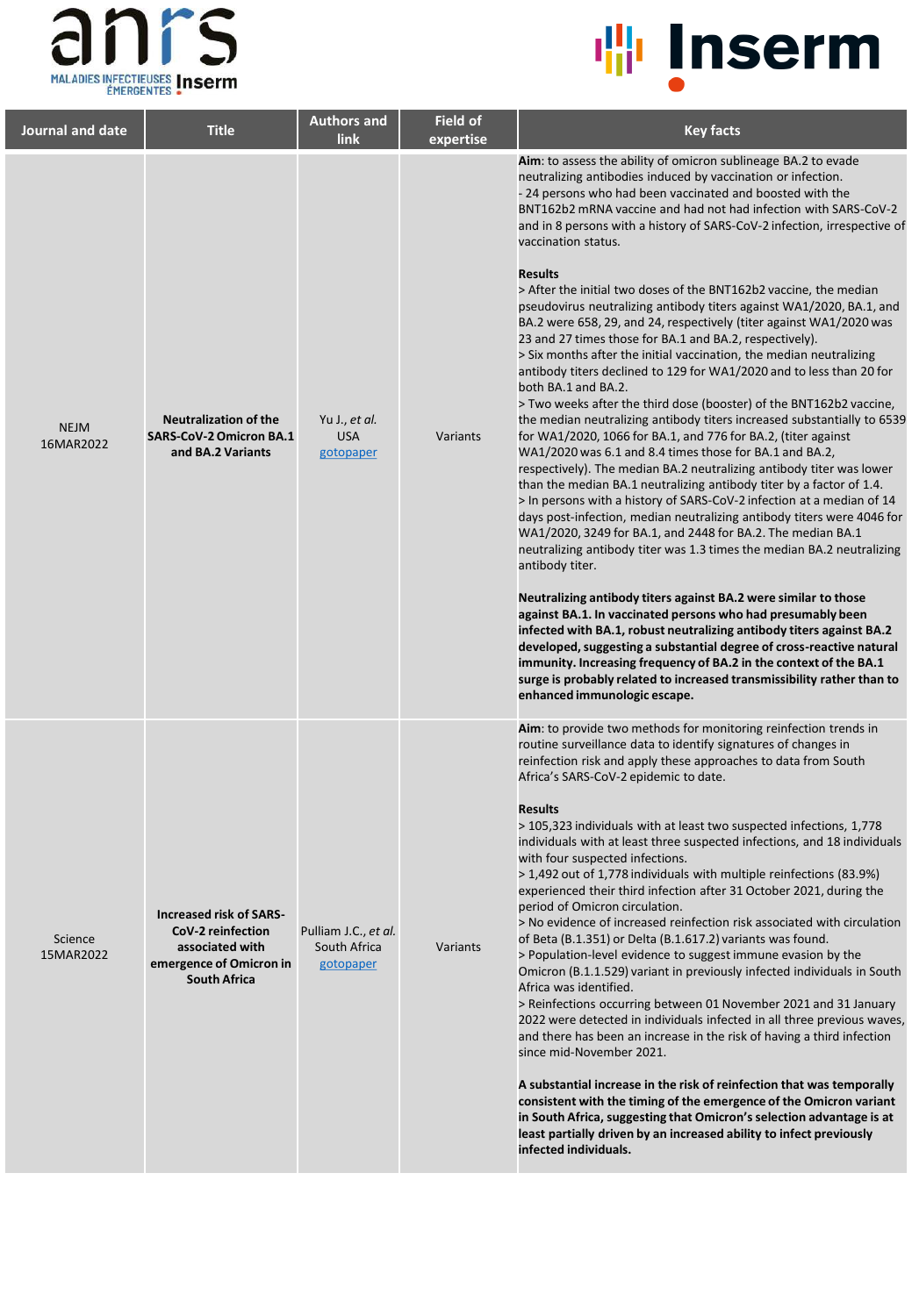

I

| Journal and date             | <b>Title</b>                                                                                                                                                                                                                                                                                | <b>Authors and</b><br><b>link</b>           | <b>Field of</b><br>expertise | <b>Key facts</b>                                                                                                                                                                                                                                                                                                                                                                                                                                                                                                                                                                                                                                                                                                                                                                                                                                                                                                                                                                                                                                                                                                                                                                                                                                                                                                                                                                                                                                                                                                                                                                                                                                                                                                                                                                                                                                                                                                                                                                          |
|------------------------------|---------------------------------------------------------------------------------------------------------------------------------------------------------------------------------------------------------------------------------------------------------------------------------------------|---------------------------------------------|------------------------------|-------------------------------------------------------------------------------------------------------------------------------------------------------------------------------------------------------------------------------------------------------------------------------------------------------------------------------------------------------------------------------------------------------------------------------------------------------------------------------------------------------------------------------------------------------------------------------------------------------------------------------------------------------------------------------------------------------------------------------------------------------------------------------------------------------------------------------------------------------------------------------------------------------------------------------------------------------------------------------------------------------------------------------------------------------------------------------------------------------------------------------------------------------------------------------------------------------------------------------------------------------------------------------------------------------------------------------------------------------------------------------------------------------------------------------------------------------------------------------------------------------------------------------------------------------------------------------------------------------------------------------------------------------------------------------------------------------------------------------------------------------------------------------------------------------------------------------------------------------------------------------------------------------------------------------------------------------------------------------------------|
| Ann Intern Med.<br>15MAR2022 | <b>Comparison of Patients</b><br><b>Infected With Delta Versus</b><br><b>Omicron COVID-19</b><br><b>Variants Presenting to</b><br><b>Paris Emergency</b><br><b>Departments</b>                                                                                                              | Bouzid D., et al.<br>France<br>gotopaper    | Clinic                       | Aim: To compare baseline characteristics and in-hospital outcomes of<br>patients with SARS-CoV-2 infection with the Delta variant versus the<br>Omicron variant in the emergency department (ED).<br><b>Methods:</b> Retrospective chart reviews that includes patients with a<br>positive reverse transcriptase polymerase chain reaction (RT-PCR) test<br>result for SARS-CoV-2 and variant identification.<br><b>Results</b><br>> A total of 3728 patients had a positive RT-PCR test result for SARS-<br>CoV-2 during the study period; 1716 patients who had a variant<br>determination (818 Delta and 898 Omicron) were included.<br>> Median age was 58 years, and 49% were women.<br>> Patients infected with the Omicron variant were younger (54 vs. 62)<br>years; difference, 8.0 years [95% CI, 4.6 to 11.4 years]), had a lower<br>rate of obesity (8.0% vs. 12.5%; difference, 4.5 percentage points [CI,<br>1.5 to 7.5 percentage points]), were more vaccinated (65% vs. 39% for<br>1 dose and 22% vs. 11% for 3 doses), had a lower rate of dyspnea (26%<br>vs. 50%; difference, 23.6 percentage points [CI, 19.0 to 28.2<br>percentage points]), and had a higher rate of discharge home from the<br>ED (59% vs. 37%; difference, 21.9 percentage points [-26.5 to -17.1<br>percentage points]).<br>> Compared with Delta, Omicron infection was independently<br>associated with a lower risk for ICU admission (adjusted difference,<br>11.4 percentage points [CI, 8.4 to 14.4 percentage points]),<br>mechanical ventilation (adjusted difference, 3.6 percentage points [CI,<br>1.7 to 5.6 percentage points]), and in-hospital mortality (adjusted<br>difference, 4.2 percentage points [CI, 2.0 to 6.5 percentage points]).<br>Compared with the Delta variant, infection with the Omicron variant<br>in patients in the ED had different clinical and biological patterns and<br>was associated with better in-hospital outcomes, including higher<br>survival. |
| Lancet<br>15MAR2022          | <b>Effectiveness of rAd26-</b><br>rAd5, ChAdOx1 nCoV-19,<br>and BBIBP-CorV vaccines<br>for risk of infection with<br>SARS-CoV-2 and death due<br>to COVID-19 in people<br>older than 60 years in<br>Argentina: a test-negative,<br>case-control, and<br>retrospective longitudinal<br>study | Rearte A., et al.<br>Argentina<br>gotopaper | Vaccine -<br>Immunisation    | Aim: to estimate vaccine effectiveness at reducing risk of SARS-CoV-2<br>infection and COVID-19 deaths in people older than 60 years.<br><b>Methods:</b><br>Test-negative, case-control, and retrospective longitudinal study done<br>in Argentina. The effectiveness of three vaccines (rAd26-rAd5,<br>ChAdOx1 nCoV-19, and BBIBP-CorV) on SARS-CoV-2 infection and risk<br>of death in people with RT-PCR confirmed COVID-19, using data from<br>the National Surveillance System (SNVS 2.0) was evaluated. All<br>individuals aged 60 years or older reported to SNVS 2.0 as being<br>suspected to have COVID-19 who had disease status confirmed with<br>RT-PCR were included in the study.<br><b>Findings:</b><br>> From Jan 31, to Sept 14, 2021, 1 282 928 individuals were included,<br>of whom 687 167 (53 $\cdot$ 6%) were in the rAd26-rAd5 analysis, 358 431<br>(27.6%) in the ChAdOx1 nCoV-19 analysis, and 237 330 (18.5%) in the<br><b>BBIBP-CorV analysis.</b><br>> Vaccine effectiveness after two doses was high for all three vaccines,<br>adjusted odds ratio 0.36 (95% CI 0.35-0.37) for rAd26-rAd5, 0.32<br>(0.31-0.33) for ChAdOx1 nCoV-19, and 0.56 (0.55-0.58) for BBIBP-<br>CorV.<br>> After two doses, the effect on deaths was higher than that on risk of<br>infection: adjusted hazard ratio 0.19 (95% CI 0.18-0.21) for rAd26-<br>rAd5, 0.20 (0.18-0.22) for ChAdOx1 nCoV-19, and 0.27 (0.25-0.29) for<br>BBIBP-CorV.<br>> The indirectly estimated effectiveness on deaths was 93.1% (95% CI<br>92.6-93.5) for rAd26-rAd5, 93.7% (93.2-94.3) for ChAdOx1 nCoV-19,<br>and 85.0% (84.0-86.0) for BBIBP-CorV following two doses.<br>> First dose effect of viral vector vaccines remained stable over time.                                                                                                                                                                                                                                                 |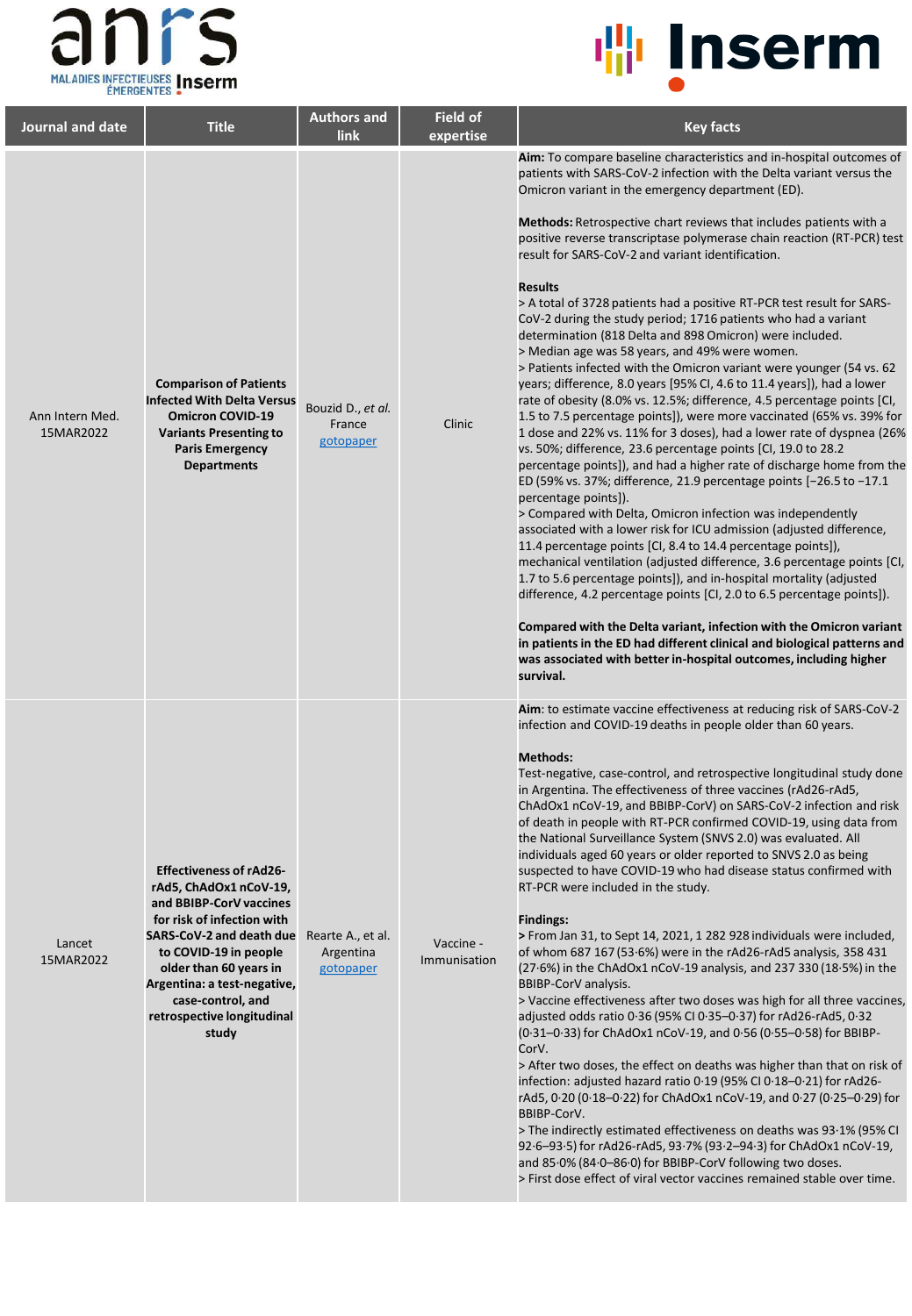

| Journal and date                   | <b>Title</b>                                                                                                                                     | <b>Authors and</b><br><b>link</b>               | <b>Field of</b><br>expertise | <b>Key facts</b>                                                                                                                                                                                                                                                                                                                                                                                                                                                                                                                                                                                                                                                                                                                                                                                                                                                                                                                                                                                                                                                                                                                                                                                                                                                                                                                                                                                                                                                                                                                                                                                                                                                                                                                                                                                                                                                                                                                                                                                                                                                                                                                                                                                                                                                                                                                                                                                                                                                                                                                                                             |
|------------------------------------|--------------------------------------------------------------------------------------------------------------------------------------------------|-------------------------------------------------|------------------------------|------------------------------------------------------------------------------------------------------------------------------------------------------------------------------------------------------------------------------------------------------------------------------------------------------------------------------------------------------------------------------------------------------------------------------------------------------------------------------------------------------------------------------------------------------------------------------------------------------------------------------------------------------------------------------------------------------------------------------------------------------------------------------------------------------------------------------------------------------------------------------------------------------------------------------------------------------------------------------------------------------------------------------------------------------------------------------------------------------------------------------------------------------------------------------------------------------------------------------------------------------------------------------------------------------------------------------------------------------------------------------------------------------------------------------------------------------------------------------------------------------------------------------------------------------------------------------------------------------------------------------------------------------------------------------------------------------------------------------------------------------------------------------------------------------------------------------------------------------------------------------------------------------------------------------------------------------------------------------------------------------------------------------------------------------------------------------------------------------------------------------------------------------------------------------------------------------------------------------------------------------------------------------------------------------------------------------------------------------------------------------------------------------------------------------------------------------------------------------------------------------------------------------------------------------------------------------|
| <b>JAMA Netw Open</b><br>14MAR2022 | <b>Effect of Sotrovimab on</b><br><b>Hospitalization or Death</b><br><b>Among High-risk Patients</b><br><b>With Mild to Moderate</b><br>COVID-19 | Gupta, A., et al.<br>International<br>gotopaper | Therapeutics                 | Aim: to evaluate the efficacy and adverse events of sotrovimab in<br>preventing progression of mild to moderate COVID-19 to severe<br>disease.<br><b>Methods</b><br>> Randomized clinical trial including 1057 nonhospitalized patients<br>with symptomatic, mild to moderate COVID-19 and at least 1 risk<br>factor for progression conducted at 57 sites in Brazil, Canada, Peru,<br>Spain, and the US from August 27, 2020, through March 11, 2021;<br>follow-up data were collected through April 8, 2021.<br>> The primary outcome was the proportion of patients with COVID-19<br>progression through day 29 (all-cause hospitalization lasting >24 hours<br>for acute illness management or death)<br><b>Findings</b><br>> Enrollment was stopped early for efficacy at the prespecified<br>interim analysis. Among 1057 patients randomized (median age, 53<br>years [IQR, 42-62], 20% were ≥65 years of age, and 65% Latinx), the<br>median duration of follow-up was 103 days for sotrovimab and 102<br>days for placebo.<br>> All-cause hospitalization lasting longer than 24 hours or death was<br>significantly reduced with sotrovimab (6/528 [1%]) vs placebo (30/529<br>[6%]) (adjusted relative risk [RR], 0.21 [95% CI, 0.09 to 0.50]; absolute<br>difference, -4.53% [95% CI, -6.70% to -2.37%]; P < .001).<br>> Four of the 5 secondary outcomes were statistically significant in<br>favor of sotrovimab, including reduced ED visit, hospitalization, or<br>death (13/528 [2%] for sotrovimab vs 39/529 [7%] for placebo;<br>adjusted RR, 0.34 [95% CI, 0.19 to 0.63]; absolute difference, -4.91%<br>[95% CI, -7.50% to -2.32%]; P < .001) and progression to severe or<br>critical respiratory COVID-19 (7/528 [1%] for sotrovimab vs 28/529<br>[5%] for placebo; adjusted RR, 0.26 [95% CI, 0.12 to 0.59]; absolute<br>difference, -3.97% [95% CI, -6.11% to -1.82%]; P = .002).<br>> Adverse events were infrequent and similar between treatment<br>groups (22% for sotrovimab vs 23% for placebo); the most common<br>events were diarrhea with sotrovimab ( $n = 8$ ; 2%) and COVID-19<br>pneumonia with placebo ( $n = 22$ ; 4%).<br>Among nonhospitalized patients with mild to moderate COVID-19<br>and at risk of disease progression, a single intravenous dose of<br>sotrovimab, compared with placebo, significantly reduced the risk of<br>a composite end point of all-cause hospitalization or death through<br>day 29. However, efficacy against SARS-CoV-2 variants that have<br>emerged since the study was completed is unknown. |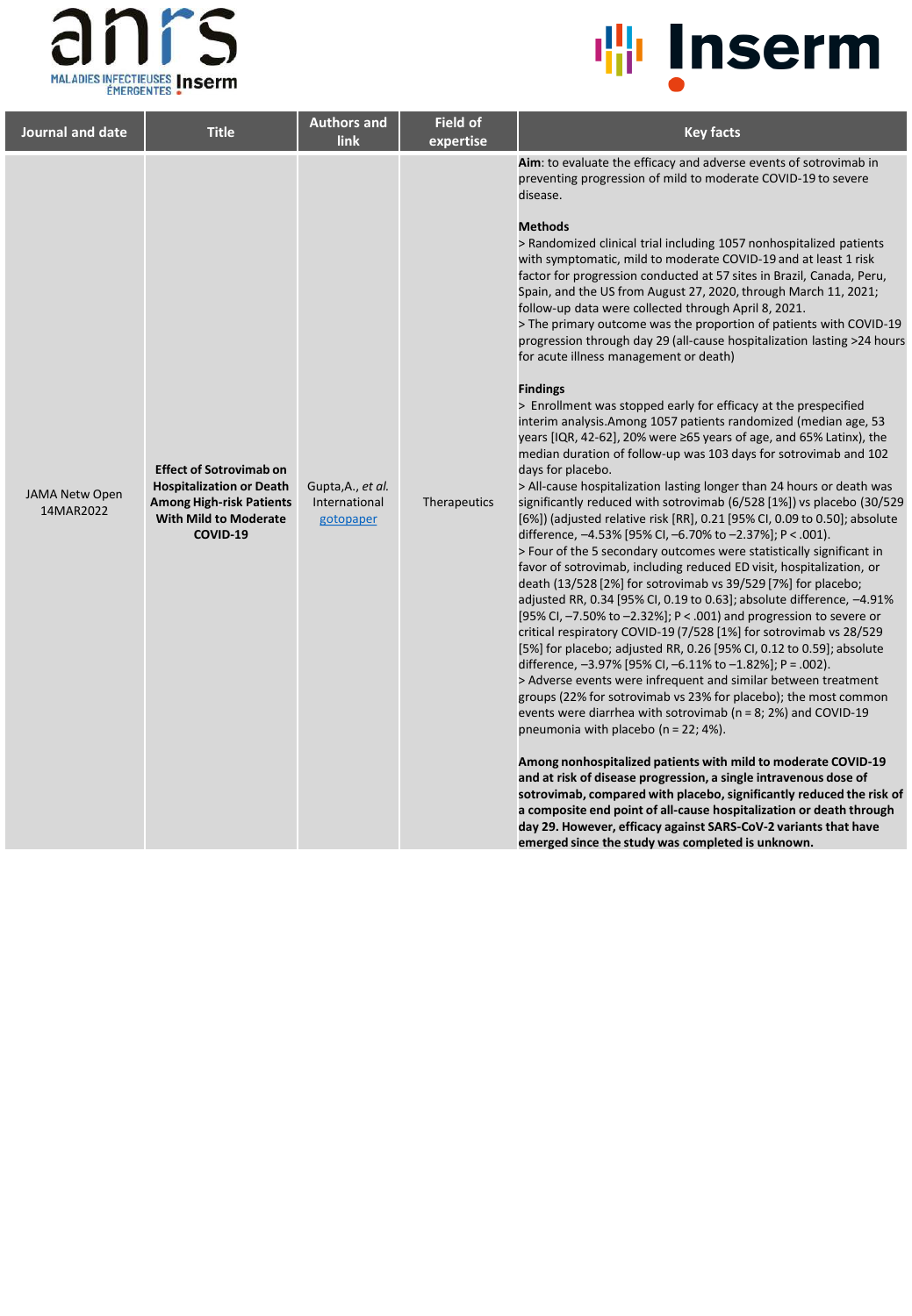

| Journal and date                  | <b>Title</b>                                                                                                                                         | <b>Authors and</b><br>link                               | <b>Field of</b><br>expertise    | <b>Key facts</b>                                                                                                                                                                                                                                                                                                                                                                                                                                                                                                                                                                                                                                                                                                                                                                                                                                                                                                                                                                                                                                                                                                                                                                                                                                                                                                                                                                                                                                                                                                                                                                                                                                                                                                                                                                                                                                                                                                                                                                                                                                                                                                                                                                                                                 |
|-----------------------------------|------------------------------------------------------------------------------------------------------------------------------------------------------|----------------------------------------------------------|---------------------------------|----------------------------------------------------------------------------------------------------------------------------------------------------------------------------------------------------------------------------------------------------------------------------------------------------------------------------------------------------------------------------------------------------------------------------------------------------------------------------------------------------------------------------------------------------------------------------------------------------------------------------------------------------------------------------------------------------------------------------------------------------------------------------------------------------------------------------------------------------------------------------------------------------------------------------------------------------------------------------------------------------------------------------------------------------------------------------------------------------------------------------------------------------------------------------------------------------------------------------------------------------------------------------------------------------------------------------------------------------------------------------------------------------------------------------------------------------------------------------------------------------------------------------------------------------------------------------------------------------------------------------------------------------------------------------------------------------------------------------------------------------------------------------------------------------------------------------------------------------------------------------------------------------------------------------------------------------------------------------------------------------------------------------------------------------------------------------------------------------------------------------------------------------------------------------------------------------------------------------------|
| Lancet Public Health<br>14MAR2022 | <b>Acute COVID-19 severity</b><br>and mental health<br>morbidity trajectories in<br>patient populations of six<br>nations: an observational<br>study | Magnúsdóttir O.,<br>et al.<br>International<br>gotopaper | Public Health /<br>Epidemiology | Aim: to assess the prevalence of adverse mental health symptoms<br>among individuals diagnosed with COVID-19 in the general population<br>by acute infection severity up to 16 months after diagnosis.<br><b>Methods:</b><br>Observational follow-up study included seven prospectively planned<br>cohorts across six countries (Denmark, Estonia, Iceland, Norway,<br>Sweden, and the UK). Participants were recruited from March 27,<br>2020, to Aug 13, 2021. Individuals aged 18 years or older were eligible<br>to participate.<br>In a cross-sectional analysis, we contrasted symptom prevalence of<br>depression, anxiety, COVID-19-related distress, and poor sleep quality<br>(screened with validated mental health instruments) among<br>individuals with and without a diagnosis of COVID-19 at entry, 0–16<br>months from diagnosis.<br><b>Findings:</b><br>> The analytical cohort consisted of 247 249 individuals, 9979 (4.0%)<br>of whom were diagnosed with COVID-19 during the study period.<br>Mean follow-up was 5.65 months (SD 4.26).<br>> Participants diagnosed with COVID-19 presented overall with a<br>higher prevalence of symptoms of depression (prevalence ratio [PR]<br>1.18 [95% CI 1.03-1.36]) and poorer sleep quality $(1.13 [1.03-1.24])$<br>but not symptoms of anxiety (0.97 [0.91-1.03]) or COVID-19-related<br>distress (1.05 [0.93-1.20]) compared with individuals without a<br>COVID-19 diagnosis.<br>> Although the prevalence of depression and COVID-19-related<br>distress attenuated with time, individuals diagnosed with COVID-19<br>but never bedridden due to their illness were consistently at lower<br>risk of depression (PR 0.83 [95% CI 0.75-0.91]) and anxiety (0.77<br>[0.63-0.94]) than those not diagnosed with COVID-19, whereas<br>patients who were bedridden for more than 7 days were persistently<br>at higher risk of symptoms of depression (PR 1.61 [95% CI 1.27-2.05])<br>and anxiety $(1.43 [1.26-1.63])$ than those not diagnosed throughout<br>the study period.<br>Severe acute COVID-19 illness—indicated by extended time<br>bedridden-is associated with long-term mental morbidity among<br>recovering individuals in the general population. |
| Clin Infect Dis.<br>10MAR2022     | <b>Rapid spread of SARS-CoV-</b><br>2 Omicron subvariant BA.2<br>in a single-source<br>community outbreak                                            | Chin-Chung<br>Cheng V, et al.<br>China<br>gotopaper      | Variants                        | Aim: to report the epidemiological and genomic analysis of a large<br>single source BA.2 outbreak in a housing estate.<br><b>Findings</b><br>> The community outbreak of BA.2 (STY outbreak) involved a total of<br>768 individuals as of 5 th February 2022, including 432 residents,<br>visitors or staff (56.3%) from a single housing estate (KC Estate). The<br>outbreak at the KC Estate has a short doubling time of 1.28 days (95%<br>confidence interval: 0.560-1.935). The outbreak was promptly<br>controlled with the lockdown of 3 buildings within the housing estate.<br>> Whole genome sequencing was performed for 133 patients in the<br>STY outbreak, including 106 residents of the KC Estate.<br>> All 133 sequences from the STY outbreak belonged to the BA.2<br>sublineage, and phylogenetic analysis showed that these sequences<br>cluster together. All individuals in the STY cluster had the unique<br>mutation C12525T.<br>Our study highlights the exceptionally high transmissibility of the<br>Omicron variant BA.2 sublineage in Hong Kong where stringent<br>measures are implemented as part of the elimination strategy.<br>Continual genomic surveillance is crucial in monitoring the<br>emergence of epidemiologically important Omicron sub-variants.                                                                                                                                                                                                                                                                                                                                                                                                                                                                                                                                                                                                                                                                                                                                                                                                                                                                                                                                   |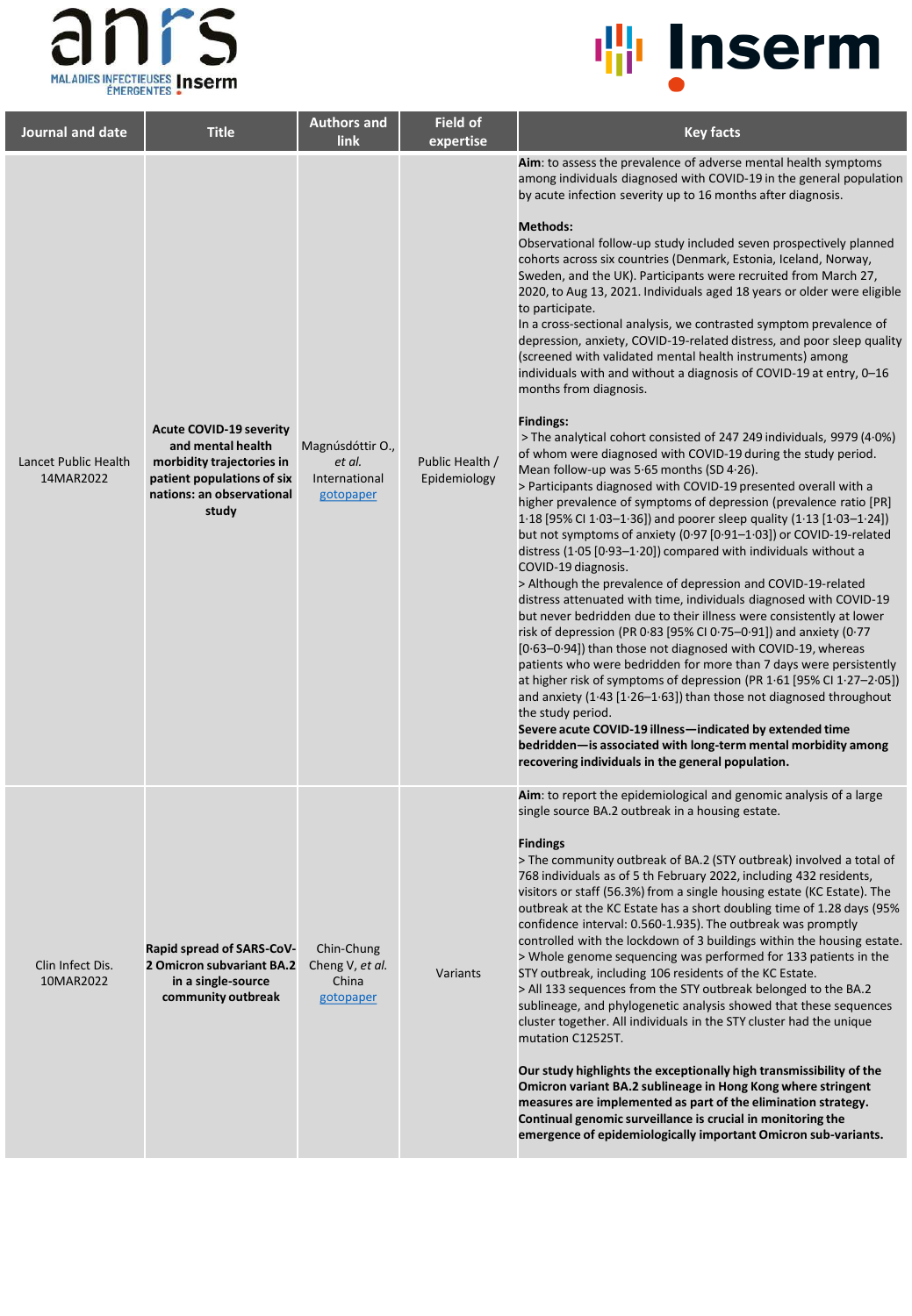

| Journal and date                | <b>Title</b>                                                                                                                                                    | <b>Authors and</b><br>link                   | <b>Field of</b><br>expertise    | <b>Key facts</b>                                                                                                                                                                                                                                                                                                                                                                                                                                                                                                                                                                                                                                                                                                                                                                                                                                                                                                                                                                                                                                                                                                                                                                                                                                                                                                                                                                                                                                                                                                                                                                                                                                                                                                                                                                                                                                                                                                                                                                                                                                                                                                                                                                                                                                                                                                                                                                                                                                                                                                                                                                                                                                                                                                                                                                                                                                                                                                                                                                                                                                                                                                                                    |
|---------------------------------|-----------------------------------------------------------------------------------------------------------------------------------------------------------------|----------------------------------------------|---------------------------------|-----------------------------------------------------------------------------------------------------------------------------------------------------------------------------------------------------------------------------------------------------------------------------------------------------------------------------------------------------------------------------------------------------------------------------------------------------------------------------------------------------------------------------------------------------------------------------------------------------------------------------------------------------------------------------------------------------------------------------------------------------------------------------------------------------------------------------------------------------------------------------------------------------------------------------------------------------------------------------------------------------------------------------------------------------------------------------------------------------------------------------------------------------------------------------------------------------------------------------------------------------------------------------------------------------------------------------------------------------------------------------------------------------------------------------------------------------------------------------------------------------------------------------------------------------------------------------------------------------------------------------------------------------------------------------------------------------------------------------------------------------------------------------------------------------------------------------------------------------------------------------------------------------------------------------------------------------------------------------------------------------------------------------------------------------------------------------------------------------------------------------------------------------------------------------------------------------------------------------------------------------------------------------------------------------------------------------------------------------------------------------------------------------------------------------------------------------------------------------------------------------------------------------------------------------------------------------------------------------------------------------------------------------------------------------------------------------------------------------------------------------------------------------------------------------------------------------------------------------------------------------------------------------------------------------------------------------------------------------------------------------------------------------------------------------------------------------------------------------------------------------------------------------|
| Lancet Infect Dis.<br>14MAR2022 | SARS-CoV-2 incidence,<br>transmission, and<br>reinfection in a rural and<br>an urban setting: results of<br>the PHIRST-C cohort study,<br>South Africa, 2020-21 | Cohen C, et al.<br>South Africa<br>gotopaper | Public Health /<br>Epidemiology | Aim: to evaluate SARS-CoV-2 burden and transmission in one rural<br>and one urban community in South Africa.<br><b>Methods</b><br>> We conducted a prospective cohort study of households in<br>Agincourt, Mpumalanga province (rural site) and Klerksdorp, North<br>West province (urban site) from July, 2020 to August, 2021.<br>> Main outcomes: cumulative incidence of SARS-CoV-2 infection,<br>frequency of reinfection, symptomatic fraction (% of infected<br>individuals with ≥1 symptom), the duration of viral RNA shedding<br>(number of days of SARS-CoV-2 RT-rtPCR positivity), and the<br>household cumulative infection risk (HCIR; number of infected<br>household contacts divided by the number of susceptible household<br>members).<br><b>Findings</b><br>> 222 households (114 at the rural site and 108 at the urban site), and<br>1200 household members (643 at the rural site and 557 at the urban<br>site) were included in the analysis.<br>> For 115 759 nasal specimens from 1200 household members<br>(follow-up 92.5%), 1976 (1.7%) were SARS-CoV-2-positive on RT-rtPCR<br>By RT-rtPCR and serology combined, 749 of 1200 individuals (62.4%<br>[95% CI 58.1–66.4]) had at least one SARS-CoV-2 infection episode,<br>and 87 of 749 (11.6% [9.4-14.2]) were reinfected.<br>> Of 662 RT-rtPCR-confirmed episodes (>14 days after the start of<br>follow-up) with available data, 97 (14 $-7\%$ [11 $-9-17.9$ ]) were<br>symptomatic with at least one symptom (in individuals aged <19<br>years, 28 [7·5%] of 373 episodes symptomatic; in individuals aged ≥19<br>years, 69 [23.9%] of 289 episodes symptomatic). Among 222<br>households, 200 (90.1% [85.3-93.7]) had at least one SARS-CoV-2-<br>positive individual on RT-rtPCR or serology.<br>> HCIR overall was 23.9% (195 of 817 susceptible household members<br>infected [95% CI 19.8-28.4]). HCIR was 23.3% (20 of 86) for<br>symptomatic index cases and $23.9\%$ (175 of 731) for asymptomatic<br>index cases (univariate odds ratio [OR] $1.0$ [95% CI 0.5-2.0]).<br>> On multivariable analysis, accounting for age and sex, low minimum<br>cycle threshold value ( $\leq 30$ vs > 30) of the index case (OR 5.3 [2.3-12.4]<br>and beta and delta variant infection (vs Wuhan-Hu-1, OR 3.3 [1.4-8.2]<br>and 10.4 [4.1-26.7], respectively) were associated with increased<br>HCIR. People living with HIV who were not virally supressed (≥400 vira<br>load copies per mL) were more likely to develop symptomatic illness<br>when infected with SAR-CoV-2 (OR 3.3 [1.3-8.4]), and shed SARS-CoV-<br>2 for longer (hazard ratio 0.4 [95% CI 0.3-0.6]) compared with HIV-<br>uninfected individuals.<br>In this study, 565 (85 $\cdot$ 3%) SARS-CoV-2 infections were asymptomatic<br>and index case symptom status did not affect HCIR, suggesting a<br>limited role for control measures targeting symptomatic individuals.<br>Increased household transmission of beta and delta variants was<br>likely to have contributed to successive waves of SARS-CoV-2<br>infection, with more than 60% of individuals infected by the end of<br>follow-un |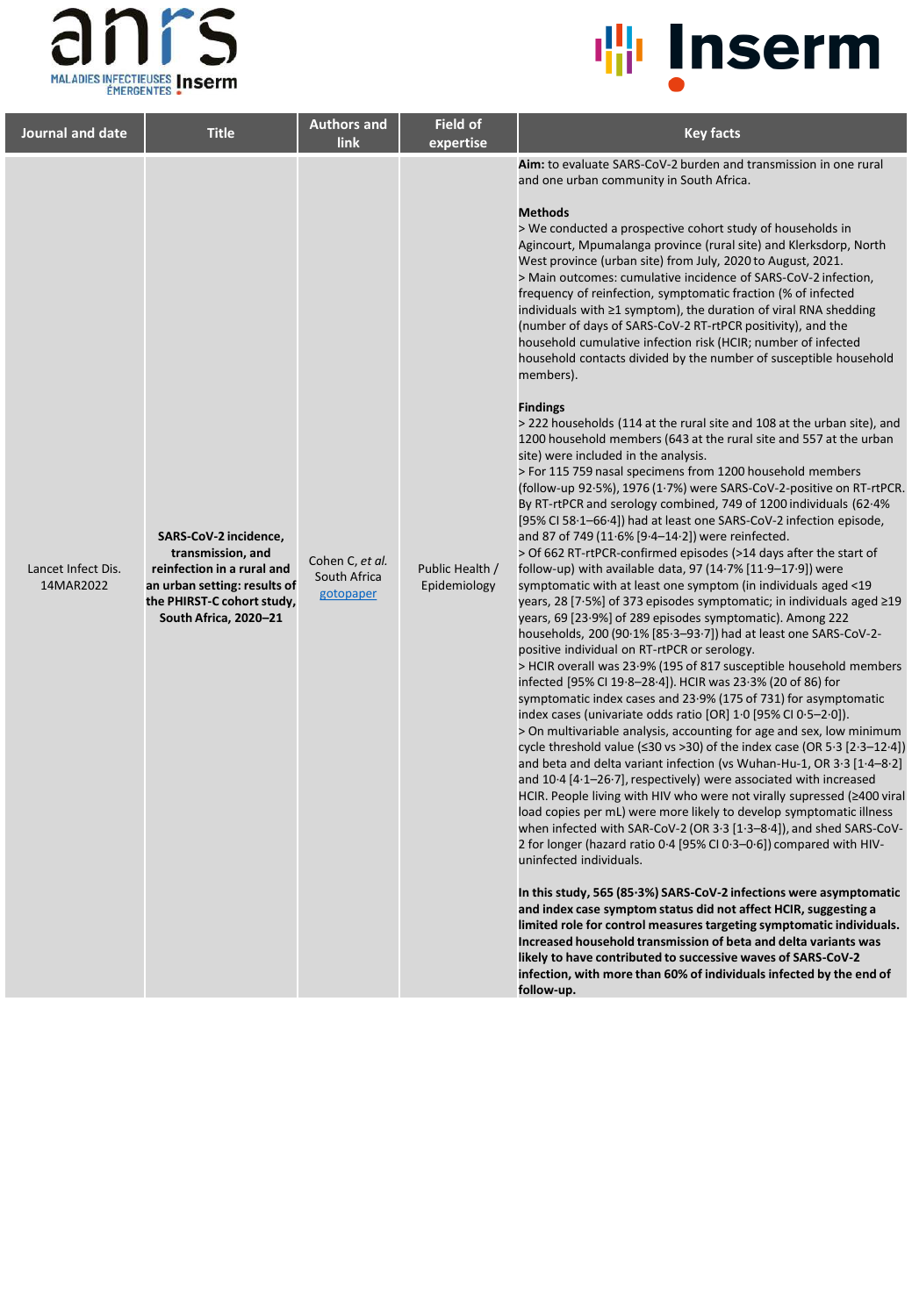

| Journal and date                | <b>Title</b>                                                                                                                                                     | <b>Authors and</b><br>link                   | <b>Field of</b><br>expertise | <b>Key facts</b>                                                                                                                                                                                                                                                                                                                                                                                                                                                                                                                                                                                                                                                                                                                                                                                                                                                                                                                                                                                                                                                                                                                                                                                                                                                                                                                                                                                                                                                                                                                                                                                                                                                                                                                                                                                                                                                                                                                                                                                                                                                                                                                                                                                                                                                                                                                                                                                                                                                                                     |
|---------------------------------|------------------------------------------------------------------------------------------------------------------------------------------------------------------|----------------------------------------------|------------------------------|------------------------------------------------------------------------------------------------------------------------------------------------------------------------------------------------------------------------------------------------------------------------------------------------------------------------------------------------------------------------------------------------------------------------------------------------------------------------------------------------------------------------------------------------------------------------------------------------------------------------------------------------------------------------------------------------------------------------------------------------------------------------------------------------------------------------------------------------------------------------------------------------------------------------------------------------------------------------------------------------------------------------------------------------------------------------------------------------------------------------------------------------------------------------------------------------------------------------------------------------------------------------------------------------------------------------------------------------------------------------------------------------------------------------------------------------------------------------------------------------------------------------------------------------------------------------------------------------------------------------------------------------------------------------------------------------------------------------------------------------------------------------------------------------------------------------------------------------------------------------------------------------------------------------------------------------------------------------------------------------------------------------------------------------------------------------------------------------------------------------------------------------------------------------------------------------------------------------------------------------------------------------------------------------------------------------------------------------------------------------------------------------------------------------------------------------------------------------------------------------------|
| Lancet Infect Dis.<br>11MAR2022 | <b>Efficacy and safety of</b><br><b>CD24Fc in hospitalised</b><br>patients with COVID-19: a<br>randomised, double-blind,<br>placebo-controlled, phase<br>3 study | Welker J., et al.<br><b>USA</b><br>gotopaper | Therapeutics                 | Aim: To evaluate the safety and efficacy of CD24Fc in hospitalised<br>adults with COVID-19 receiving oxygen support.<br>Methods: A randomised, double-blind, placebo-controlled, phase 3<br>study was conducted at nine medical centres in the USA. Hospitalised<br>patients (age ≥18 years) with confirmed SARS-CoV-2 infection who<br>were receiving oxygen support and standard of care were randomly<br>assigned (1:1) by site-stratified block randomisation to receive a single<br>intravenous infusion of CD24Fc 480 mg or placebo. The study funder,<br>investigators, and patients were masked to treatment group<br>assignment.<br><b>Results</b><br>> Between April 24 and Sept 22, 2020, 243 hospitalised patients were<br>assessed for eligibility and 234 were enrolled and randomly assigned<br>to receive CD24Fc (n=116) or placebo (n=118).<br>> The prespecified interim analysis was done when 146 participants<br>reached the time to clinical improvement endpoint among 197<br>randomised participants. In the interim analysis, the 28-day clinical<br>improvement rate was 82% (81 of 99) for CD24Fc versus 66% (65 of<br>98) for placebo; median time to clinical improvement was 6.0 days<br>$(95\%$ CI 5.0–8.0) in the CD24Fc group versus 10.0 days (7.0–15.0) in the<br>placebo group (hazard ratio [HR] $1.61$ , 95% CI $1.16-2.23$ ; log-rank<br>p=0.0028, which crossed the prespecified efficacy boundary<br>$[α=0.0147]$ .<br>> 37 participants were randomly assigned after the interim analysis<br>data cutoff date; among the 234 randomised participants, median<br>time to clinical improvement was 6.0 days (95% CI 5.0-9.0) in the<br>CD24Fc group versus 10.5 days (7.0-15.0) in the placebo group (HR<br>1.40, 95% CI 1.02-1.92; log-rank p=0.037).<br>> The proportion of participants with disease progression within 28<br>days was 19% (22 of 116) in the CD24Fc group versus 31% (36 of 118)<br>in the placebo group (HR 0.56, 95% CI 0.33-0.95; unadjusted p=0.031).<br>The incidences of adverse events and serious adverse events were<br>similar in both groups. No treatment-related adverse events were<br>observed.<br>CD24Fc is generally well tolerated and accelerates clinical<br>improvement of hospitalised patients with COVID-19 who are<br>receiving oxygen support. These data suggest that targeting<br>inflammation in response to tissue injuries might provide a<br>therapeutic option for patients hospitalised with COVID-19. |
| Cell<br>10MAR2022               | <b>Broad neutralization of</b><br>SARS-CoV-2 variants by an<br>inhalable bispecific single-<br>domain antibody                                                   | Li C. et al.<br>China<br>gotopaper           | Therapeutics                 | <b>Findings</b><br>> Two highly-conserved regions on Omicron variant RBD recognized<br>by broadly neutralizing antibodies were identified.<br>> A bispecific single-domain antibody (bn03) was generated that was<br>able to simultaneously and synergistically bind these two regions on a<br>single Omicron variant RBD as revealed by cryo-EM structures.<br>> This bispecific antibody can be effectively delivered to lung via<br>inhalation administration, and exhibites exquisite neutralization<br>breadth and therapeutic efficacy in mouse models of SARS-CoV-2<br>infections.<br>An uncommon and highly-conserved cryptic epitope was identified<br>within the spike trimeric interface that may have implications for the<br>design of broadly protective SARS-CoV-2 vaccines and therapeutics.                                                                                                                                                                                                                                                                                                                                                                                                                                                                                                                                                                                                                                                                                                                                                                                                                                                                                                                                                                                                                                                                                                                                                                                                                                                                                                                                                                                                                                                                                                                                                                                                                                                                                         |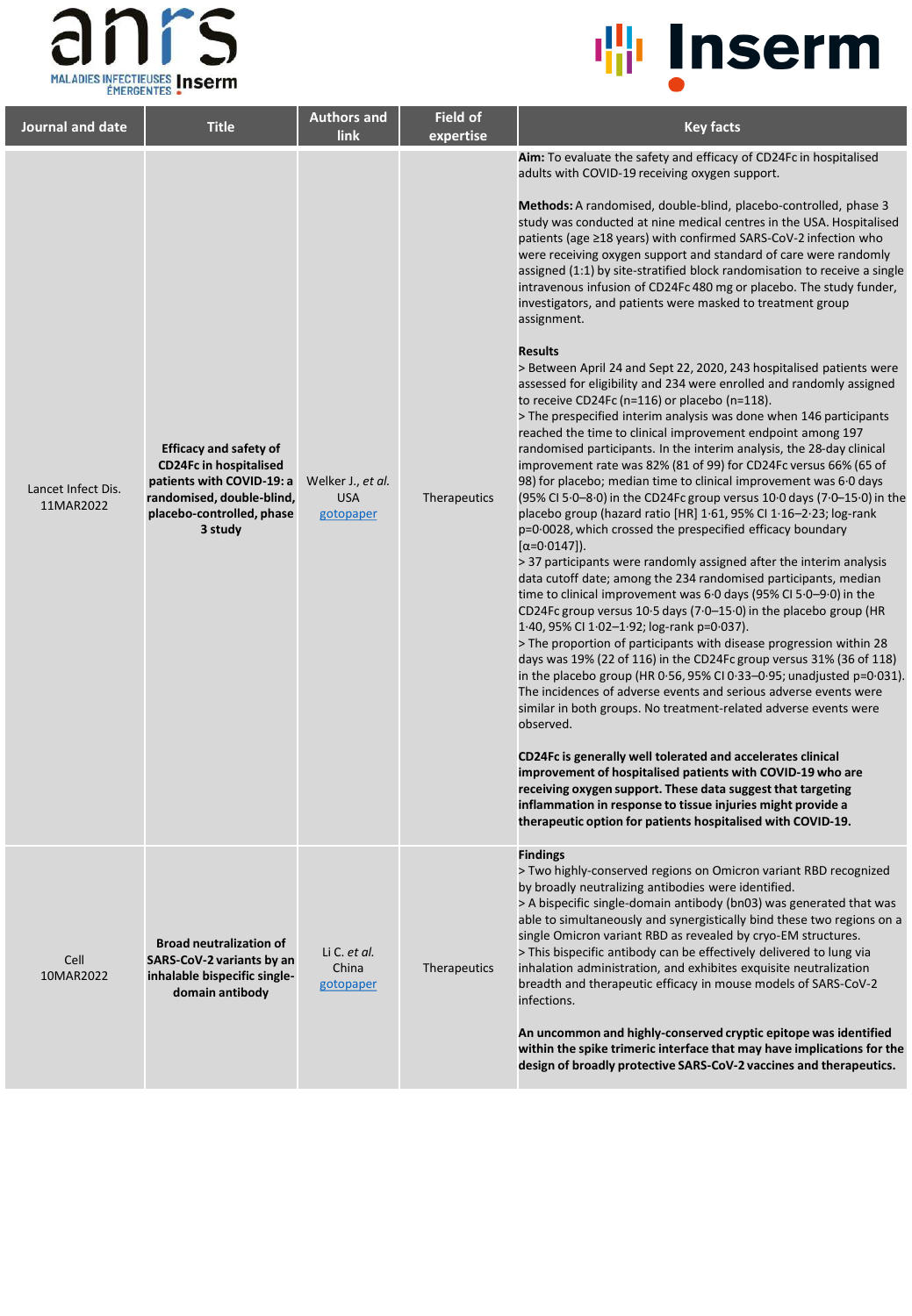| Journal and date                   | <u>ENEMBENTEN B</u><br><b>Title</b>                                                                                                          | <b>Authors and</b><br>link                                                         | <b>Field of</b><br>expertise    | <b>Key facts</b>                                                                                                                                                                                                                                                                                                                                                                                                                                                                                                                                                                                                                                                                                                                                                                                                                                                                                                                                                                                                                                                                                                                                                                                                                                                                                                                                                                                                                                                                                                                                                                                                                                                                                                                                                                                                                                                                                                                                                                                                                                                                                                                          |
|------------------------------------|----------------------------------------------------------------------------------------------------------------------------------------------|------------------------------------------------------------------------------------|---------------------------------|-------------------------------------------------------------------------------------------------------------------------------------------------------------------------------------------------------------------------------------------------------------------------------------------------------------------------------------------------------------------------------------------------------------------------------------------------------------------------------------------------------------------------------------------------------------------------------------------------------------------------------------------------------------------------------------------------------------------------------------------------------------------------------------------------------------------------------------------------------------------------------------------------------------------------------------------------------------------------------------------------------------------------------------------------------------------------------------------------------------------------------------------------------------------------------------------------------------------------------------------------------------------------------------------------------------------------------------------------------------------------------------------------------------------------------------------------------------------------------------------------------------------------------------------------------------------------------------------------------------------------------------------------------------------------------------------------------------------------------------------------------------------------------------------------------------------------------------------------------------------------------------------------------------------------------------------------------------------------------------------------------------------------------------------------------------------------------------------------------------------------------------------|
| <b>JAMA Netw Open</b><br>09MAR2022 | <b>Comparison of</b><br><b>Seroconversion in Children</b><br>and Adults With Mild<br>COVID-19                                                | Quan Toh., et al.<br>Australia / UK<br>gotopaper                                   | Immunology                      | Aim: To compare seroconversion in nonhospitalized children and<br>adults with mild SARS-CoV-2 infection and identify factors that are<br>associated with seroconversion.<br><b>Methods</b><br>- Weekly nasopharyngeal and throat swabs and blood samples during<br>the acute (median, 7 days for children and 12 days for adults [IQR, 4-<br>13] days) and convalescent (median, 41 [IQR, 31-49] days) periods<br>after PCR diagnosis for analysis (May 10 to Oct 28, 2020).<br><b>Results</b><br>> Among 108 participants with SARS-CoV-2-positive PCR findings, 57<br>were children (35 boys [61.4%]; median age, 4 [IQR, 2-10] years), 51<br>were adults (28 women [54.9%]; median age, 37 [IQR, 34-45] years).<br>> Using the 3 established serological assays, a lower proportion of<br>children had seroconversion to IgG compared with adults (20 of 54<br>[37.0%] vs 32 of 42 [76.2%]; P < .001). This result was not associated<br>with viral load, which was similar in children and adults (mean [SD]<br>cycle threshold [Ct] value, 28.58 [6.83] vs 24.14 [8.47]; P = .09).<br>> In addition, age and sex were not associated with seroconversion<br>within children (median age, 4 [IQR, 2-14] years for both seropositive<br>and seronegative groups; seroconversion by sex, 10 of 21 girls [47.6%]<br>vs 10 of 33 boys [30.3%]) or adults (median ages, 37 years for<br>seropositive and 40 years for seronegative adults [IQR, 34-39 years];<br>seroconversion by sex, 18 of 24 women [75.0%] vs 14 of 18 men<br>[77.8%]) (P > .05 for all comparisons between seronegative and<br>seropositive groups).<br>> Symptomatic adults had 3-fold higher SARS-CoV-2 IgG levels than<br>asymptomatic adults (median, 227.5 [IQR, 133.7-521.6] vs 75.3 [IQR,<br>36.9-113.6] IU/mL), whereas no differences were observed in children<br>regardless of symptoms. Moreover, differences in cellular immune<br>responses were observed in adults compared with children with<br>seroconversion.<br>Among patients with mild COVID-19, children may be less likely to<br>have seroconversion than adults despite similar viral loads. |
| Lancet<br>10MAR2022                | <b>Estimating excess</b><br>mortality due to the<br>COVID-19 pandemic: a<br>systematic analysis of<br>COVID-19-related<br>mortality, 2020-21 | <b>COVID-19 Excess</b><br>Mortality<br>Collaborators<br>International<br>gotopaper | Public Health /<br>Epidemiology | Aim: to estimate excess mortality from the COVID-19 pandemic in 191<br>countries and territories, and 252 subnational units for selected<br>countries, from Jan 1, 2020, to Dec 31, 2021.<br><b>Methods</b><br>All-cause mortality reports were collected for 74 countries and<br>territories and 266 subnational locations (including 31 locations in<br>low-income and middle-income countries) that had reported either<br>weekly or monthly deaths from all causes during the pandemic in<br>2020 and 2021, and for up to 11 year previously.<br><b>Findings</b><br>> Although reported COVID-19 deaths between Jan 1, 2020, and Dec<br>31, 2021, totalled 5.94 million worldwide, we estimate that 18.2<br>million (95% uncertainty interval 17·1-19·6) people died worldwide<br>because of the COVID-19 pandemic (as measured by excess mortality)<br>over that period.<br>> The global all-age rate of excess mortality due to the COVID-19<br>pandemic was 120.3 deaths (113.1-129.3) per 100 000 of the<br>population, and excess mortality rate exceeded 300 deaths per<br>100 000 of the population in 21 countries.<br>> The number of excess deaths due to COVID-19 was largest in the<br>regions of south Asia, north Africa and the Middle East, and eastern<br>Europe.<br>> At the country level, the highest numbers of cumulative excess<br>deaths due to COVID-19 were estimated in India (4.07 million [3.71-<br>4.36]), the USA (1.13 million [1.08–1.18]), Russia (1.07 million [1.06–<br>1.08]), Mexico (798 000 [741 000-867 000]), Brazil (792 000 [730 000-<br>847 000]), Indonesia (736 000 [594 000-955 000]), and Pakistan<br>(664 000 [498 000-847 000]).<br>> Among these countries, the excess mortality rate was highest in<br>Russia (374.6 deaths [369.7-378.4] per 100 000) and Mexico (325.1<br>[301.6-353.3] per 100 000), and was similar in Brazil (186.9 [172.2-<br>199.8] per 100 000) and the USA (179.3 [170.7-187.5] per 100 000).<br>The full impact of the pandemic has been much greater than what is<br>indicated by reported deaths due to COVID-19 alone.                              |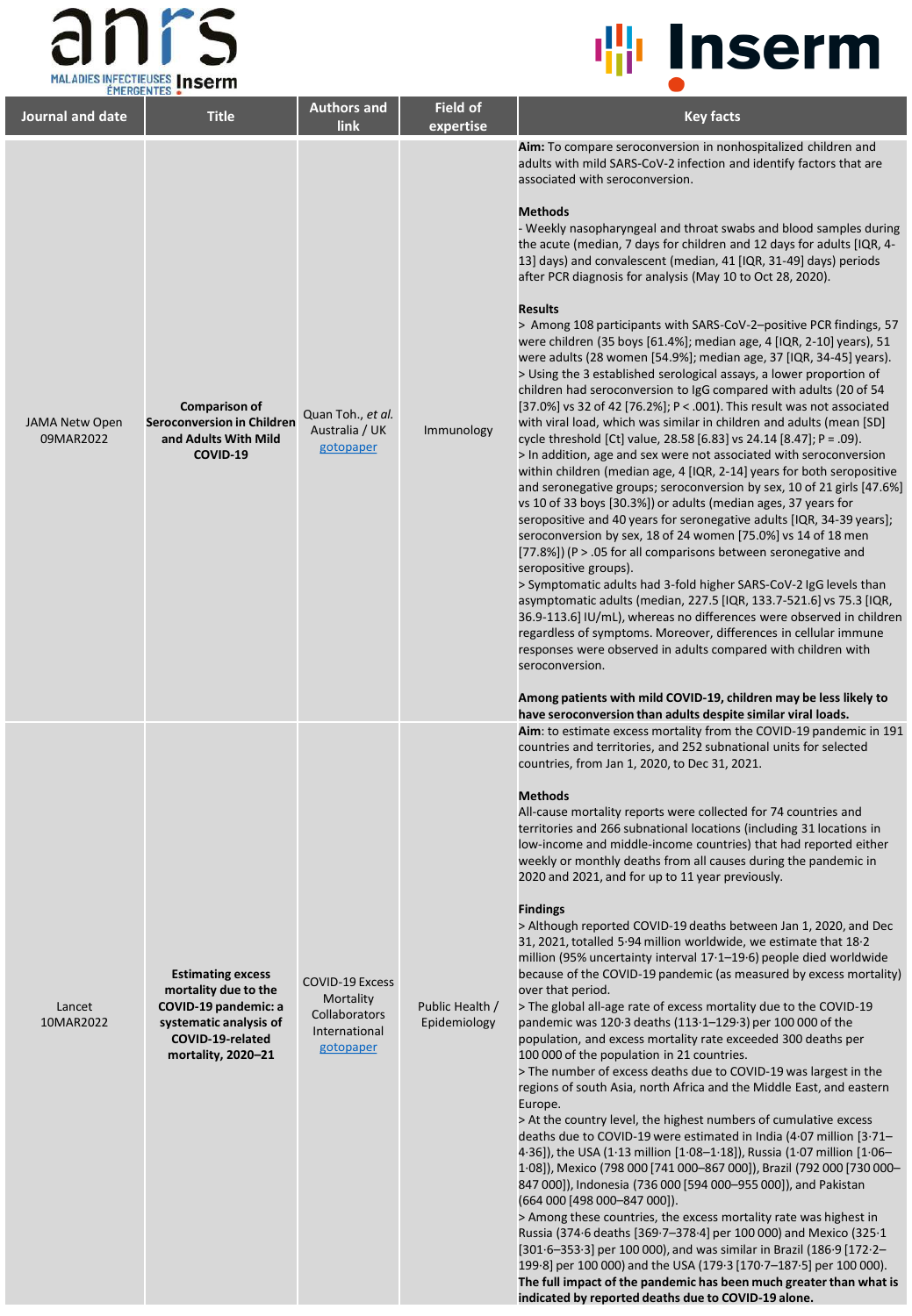



| Journal and date           | <b>Title</b>                                                                                                                                                                                                               | <b>Authors and</b><br>link                                 | <b>Field of</b><br>expertise | <b>Key facts</b>                                                                                                                                                                                                                                                                                                                                                                                                                                                                                                                                                                                                                                                                                                                                                                                                                                                                                                                                                                                                                                                                                                                                                                                                                                                                                                                                                                                                                                                                                                                                                                                                                                                                                                                                                                                                                                                                                                                                                                                                                                                                                                                                                                                                                                                                                                                                                                                                                                                                                                                                                                                                                                                                                                                                                          |
|----------------------------|----------------------------------------------------------------------------------------------------------------------------------------------------------------------------------------------------------------------------|------------------------------------------------------------|------------------------------|---------------------------------------------------------------------------------------------------------------------------------------------------------------------------------------------------------------------------------------------------------------------------------------------------------------------------------------------------------------------------------------------------------------------------------------------------------------------------------------------------------------------------------------------------------------------------------------------------------------------------------------------------------------------------------------------------------------------------------------------------------------------------------------------------------------------------------------------------------------------------------------------------------------------------------------------------------------------------------------------------------------------------------------------------------------------------------------------------------------------------------------------------------------------------------------------------------------------------------------------------------------------------------------------------------------------------------------------------------------------------------------------------------------------------------------------------------------------------------------------------------------------------------------------------------------------------------------------------------------------------------------------------------------------------------------------------------------------------------------------------------------------------------------------------------------------------------------------------------------------------------------------------------------------------------------------------------------------------------------------------------------------------------------------------------------------------------------------------------------------------------------------------------------------------------------------------------------------------------------------------------------------------------------------------------------------------------------------------------------------------------------------------------------------------------------------------------------------------------------------------------------------------------------------------------------------------------------------------------------------------------------------------------------------------------------------------------------------------------------------------------------------------|
| <b>Nature</b><br>09MAR2022 | <b>Autoantibodies targeting</b><br><b>GPCRs and RAS-related</b><br>molecules associate with<br><b>COVID-19 severity</b>                                                                                                    | Cabral-Marques<br>0., et al.<br>International<br>gotopaper | Clinic                       | Aim: to identify new autoantibodies that are dysregulated by SARS-<br>CoV-2.<br><b>Methods:</b><br>Cross-sectional study of 246 individuals. Anlysis of autoantibodies<br>targeting G protein-coupled receptors (GPCR) and RAS-related<br>molecules associate with the clinical severity of COVID-19.<br><b>Findings:</b><br>> Patients with moderate and severe disease are characterized by<br>higher autoantibody levels than healthy controls and those with mild<br>COVID-19 disease.<br>> Among the anti-GPCR autoantibodies, machine learning<br>classification identifies the chemokine receptor CXCR3 and the RAS-<br>related molecule AGTR1 as targets for antibodies with the strongest<br>association to disease severity.<br>> Besides antibody levels, autoantibody network signatures are also<br>changing in patients with intermediate or high disease severity.<br>The production of autoantibodies is deregulated in COVID-19 and<br>their level and pattern alterations might predict COVID-19 disease<br>severity.                                                                                                                                                                                                                                                                                                                                                                                                                                                                                                                                                                                                                                                                                                                                                                                                                                                                                                                                                                                                                                                                                                                                                                                                                                                                                                                                                                                                                                                                                                                                                                                                                                                                                                                                   |
| <b>BMJ</b><br>09MAR2022    | Clinical severity of, and<br>effectiveness of mRNA<br>vaccines against, covid-19 Lauring A. S., et<br>from omicron, delta, and<br>alpha SARS-CoV-2 variants<br>in the United States:<br>prospective observational<br>study | al.<br><b>USA</b><br>gotopaper                             | Variants                     | Aim: to characterize the clinical severity of covid-19 associated with<br>the alpha, delta, and omicron SARS-CoV-2 variants among adults<br>admitted to hospital and to compare the effectiveness of mRNA<br>vaccines to prevent hospital admissions related to each variant.<br><b>Methods</b><br>> Case-control study in 21 hospitals across the United States<br>> 11 690 adults (≥18 years) admitted to hospital: 5728 covid-19 cases<br>and 5962 controls. Patients were classified into SARS-CoV-2 variant<br>groups based on viral sequencing, or on predominant circulating<br>variant at the time of hospital admission: alpha (11 March-3 July<br>2021), delta (4 July-25 December 2021), and omicron (26 December<br>2021-14 January 2022).<br>> Main outcomes: Vaccine effectiveness calculated using a test<br>negative design for mRNA vaccines to prevent covid-19 related<br>hospital admissions by each variant (alpha, delta, omicron).<br><b>Findings</b><br>> Effectiveness of the mRNA vaccines to prevent covid-19 associated<br>hospital admissions was 85% (95% CI 82% to 88%) for two vaccine<br>doses against the alpha variant, 85% (83% to 87%) for two doses<br>against the delta variant, 94% (92% to 95%) for three doses against the<br>delta variant, 65% (51% to 75%) for two doses against the omicron<br>variant; and 86% (77% to 91%) for three doses against the omicron<br>variant.<br>$>$ In-hospital mortality was 7.6% (81/1060) for alpha, 12.2%<br>(461/3788) for delta, and 7.1% (40/565) for omicron.<br>> Among unvaccinated patients with covid-19 admitted to hospital,<br>severity was higher for the delta versus alpha variant (adjusted<br>proportional odds ratio 1.28, 95% CI 1.11 to 1.46), and lower for the<br>omicron versus delta variant (0.61, 0.49 to 0.77). Compared with<br>unvaccinated patients, severity was lower for vaccinated patients for<br>each variant, including alpha (adjusted proportional odds ratio 0.33,<br>0.23 to 0.49), delta (0.44, 0.37 to 0.51), and omicron (0.61, 0.44 to<br>0.85).<br>mRNA vaccines were highly effective in preventing covid-19<br>associated hospital admissions related to the alpha, delta, and<br>omicron variants, but three vaccine doses were required to achieve<br>protection against omicron similar to the protection that two doses<br>provided against delta and alpha variants. Among adults admitted to<br>hospital with covid-19, the omicron variant was associated with less<br>severe disease than the delta variant but still resulted in substantial<br>morbidity and mortality. Vaccinated patients admitted to hospital<br>with covid-19 had significantly lower disease severity than<br>unvaccinated patients for all the variants. |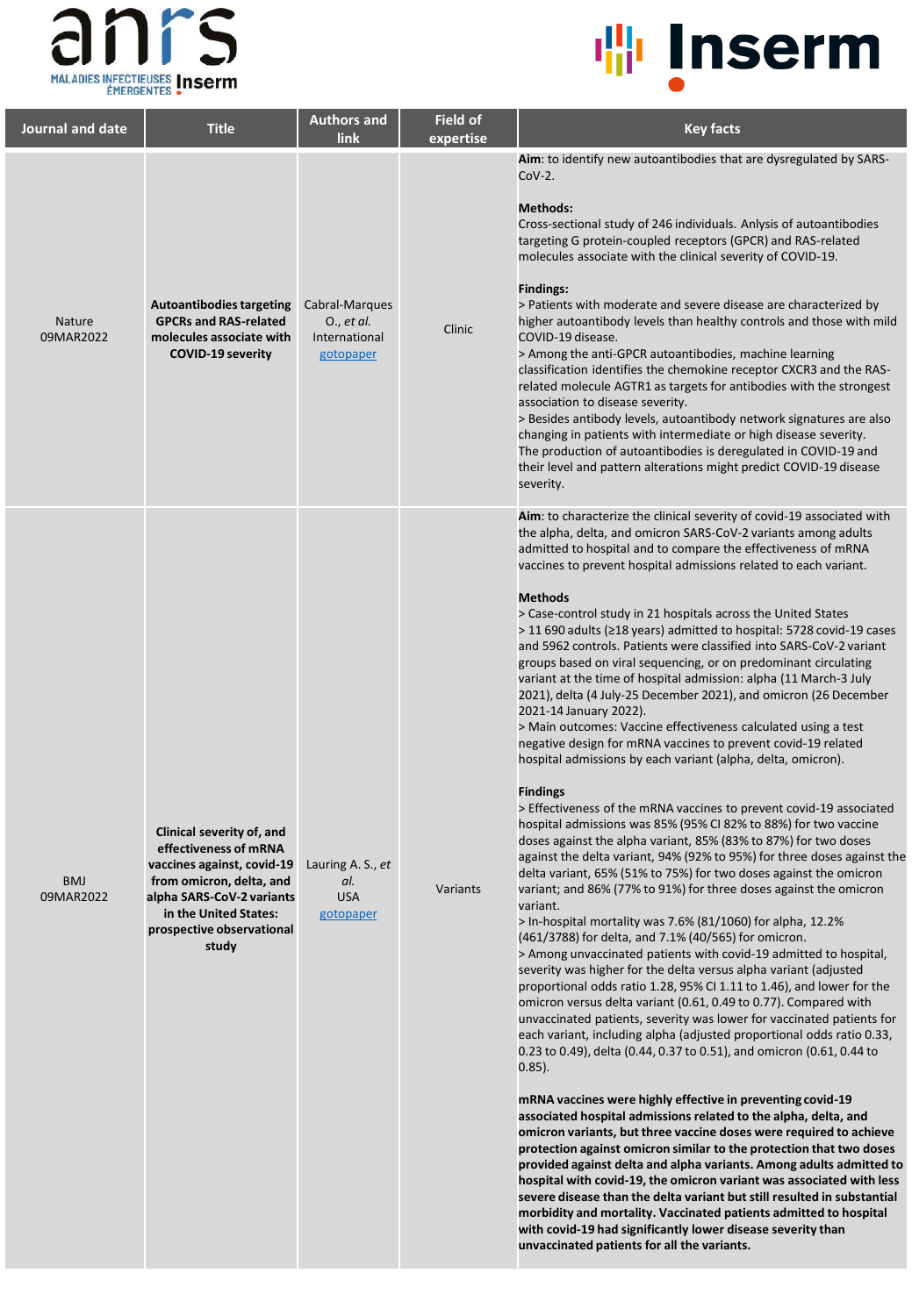| Journal and date                  | <b>Title</b>                                                                                                                                                                            | <b>Authors and</b><br>link                         | <b>Field of</b><br>expertise    | <b>Key facts</b>                                                                                                                                                                                                                                                                                                                                                                                                                                                                                                                                                                                                                                                                                                                                                                                                                                                                                                                                                                                                                                                                                                                                                                                                                                                                                                                                                                                                                                                                                                                                                                                                                                                                                                                                                                                                                                                                                                                                                                                                                                                                                                                                                                                                                                                             |
|-----------------------------------|-----------------------------------------------------------------------------------------------------------------------------------------------------------------------------------------|----------------------------------------------------|---------------------------------|------------------------------------------------------------------------------------------------------------------------------------------------------------------------------------------------------------------------------------------------------------------------------------------------------------------------------------------------------------------------------------------------------------------------------------------------------------------------------------------------------------------------------------------------------------------------------------------------------------------------------------------------------------------------------------------------------------------------------------------------------------------------------------------------------------------------------------------------------------------------------------------------------------------------------------------------------------------------------------------------------------------------------------------------------------------------------------------------------------------------------------------------------------------------------------------------------------------------------------------------------------------------------------------------------------------------------------------------------------------------------------------------------------------------------------------------------------------------------------------------------------------------------------------------------------------------------------------------------------------------------------------------------------------------------------------------------------------------------------------------------------------------------------------------------------------------------------------------------------------------------------------------------------------------------------------------------------------------------------------------------------------------------------------------------------------------------------------------------------------------------------------------------------------------------------------------------------------------------------------------------------------------------|
| Lancet Microbe<br>09MAR2022       | Safety and<br>immunogenicity of a<br>synthetic multiantigen<br>modified vaccinia virus<br>Ankara-based COVID-19<br>vaccine (COH04S1): an<br>open-label and<br>randomised, phase 1 trial | Chiuppesi F., et<br>al.<br><b>USA</b><br>gotopaper | Vaccines                        | Aim: To test a synthetic attenuated modified vaccinia virus Ankara<br>vector co-expressing SARS-CoV-2 spike and nucleocapsid antigens for<br>safety and immunogenicity in healthy adults.<br><b>Methods:</b><br>- Open-label and randomised, phase 1 trial, USA, in participants aged<br>18-54 years with a negative SARS-CoV-2 antibody and PCR test,<br>normal haematology and chemistry panels, normal electrocardiogram<br>and troponin concentration, negative pregnancy test if female, body-<br>mass index of 30 kg/m2 or less, and no modified vaccinia virus Ankara<br>or poxvirus vaccine in the past 12 months.<br><b>Results</b><br>> Between Dec 13, 2020, and May 24, 2021, 56 participants initiated<br>vaccination. On day 0 and 28, 17 participants received low-dose<br>COH04S1, eight received medium-dose COH04S1, nine received high-<br>dose COH04S1, five received placebo, 13 received low-dose COH04S1<br>followed by placebo, and four discontinued early.<br>> Grade 3 fever was observed in one participant who received low-<br>dose COH04S1 and placebo, and grade 2 anxiety or fatigue was seen<br>in one participant who received medium-dose COH04S1. No severe<br>adverse events were reported.<br>> Seroconversion was observed in all 34 participants for spike protein<br>and 32 (94%) for nucleocapsid protein (p<0.0001 vs placebo for each<br>comparison).<br>> Four times or more increase in SARS-CoV-2 neutralising antibodies<br>within 56 days was measured in nine of 17 participants in the low-<br>dose COH04S1 group, all eight participants in the medium-dose<br>COH04S1 group, and eight of nine participants in the high-dose<br>COH04S1 group (p=0.0035 combined dose levels vs placebo).<br>> Post-prime and post-boost four times increase in spike-specific or<br>nucleocapsid-specific T cells secreting interferon-γ was measured in<br>48 (98%; 95% CI 89-100) of 49 participants who received at least one<br>dose of COH04S1 and provided a sample for immunological analysis.<br>COH04S1 was well tolerated and induced spike-specific and<br>nucleocapsid-specific antibody and T-cell responses. Future<br>evaluation of this COVID-19 vaccine candidate as a primary or boost<br>vaccination is warranted. |
| Lancet Public Health<br>08MAR2022 | <b>Maintaining face mask use</b><br>before and after achieving<br>different COVID-19<br>vaccination coverage<br>levels: a modelling study                                               | Bartsch S.M., et<br>al.<br><b>USA</b><br>gotopaper | Public Health /<br>Epidemiology | Aim: to assess the value of maintaining face masks use indoors<br>according to different COVID-19 vaccination coverage levels in the<br>USA.<br>- Computational simulation-model study comparing face masks use<br>versus no-use until given final vaccination coverages were achieved.<br>- Different scenarios varied the target vaccination coverage (70-90%),<br>date of coverage achievement (Jan 1, 2022, to July 1, 2022), and date<br>of face mask use discontinuation.<br><b>Results</b><br>> Maintaining face mask use (at the coverage seen in the USA from<br>March to July, 2020) until target vaccination coverages were achieved<br>was cost-effective and in many cases cost saving from the societal and<br>third-party payer perspectives across nearly all scenarios explored.<br>> Face mask use was estimated to be cost-effective and usually cost<br>saving when the cost of face masks per person per day was ≤US\$1.25.<br>> In all scenarios, it was estimated to be cost-effective to maintain<br>face mask use for about 2–10 weeks beyond the date that target<br>vaccination coverage (70–90%) was achieved, with this added<br>duration being longer when the target coverage was achieved during<br>winter versus summer.<br>> Factors that might increase the transmissibility of the virus (eg,<br>emergence of the delta and omicron variants), or decrease vaccine<br>effectiveness (eg, waning immunity or escape variants), or increase<br>social interactions among certain segments of the population, only<br>increased the cost savings or cost-effectiveness provided by<br>maintaining face mask use.<br>This study provides strong support for maintaining face mask use<br>until and a short time after achieving various final vaccination<br>coverage levels, given that maintaining face mask use can be not just<br>cost-effective, but even cost saving.                                                                                                                                                                                                                                                                                                                                                                  |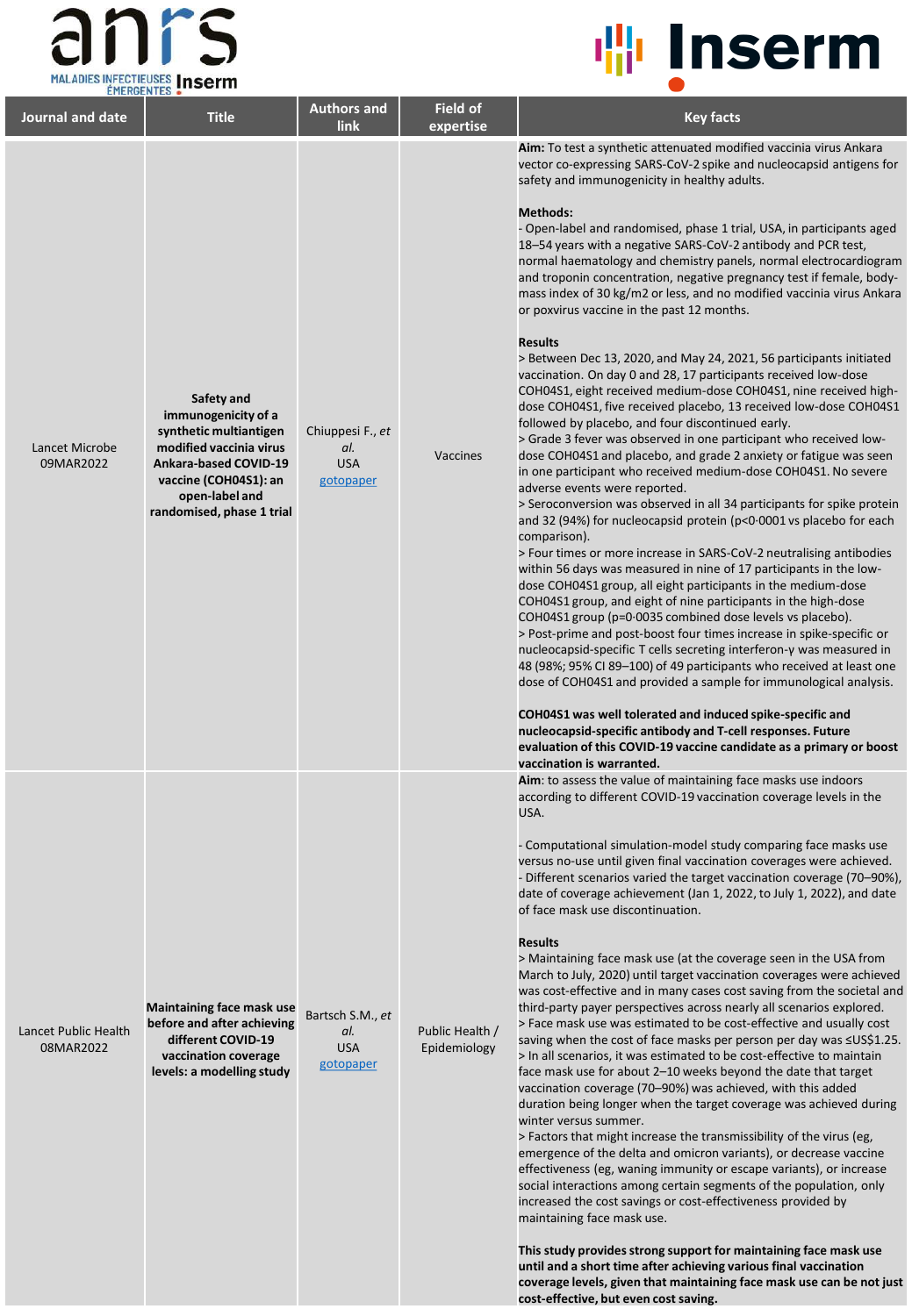

L

| Journal and date         | <b>Title</b>                                                                                                         | <b>Authors and</b><br>link                          | <b>Field of</b><br>expertise | <b>Key facts</b>                                                                                                                                                                                                                                                                                                                                                                                                                                                                                                                                                                                                                                                                                                                                                                                                                                                                                                                                                                                                                                                                                                                                                                                                                                                                                                                                                                                                                                                                                                                                                                                                                                                                         |
|--------------------------|----------------------------------------------------------------------------------------------------------------------|-----------------------------------------------------|------------------------------|------------------------------------------------------------------------------------------------------------------------------------------------------------------------------------------------------------------------------------------------------------------------------------------------------------------------------------------------------------------------------------------------------------------------------------------------------------------------------------------------------------------------------------------------------------------------------------------------------------------------------------------------------------------------------------------------------------------------------------------------------------------------------------------------------------------------------------------------------------------------------------------------------------------------------------------------------------------------------------------------------------------------------------------------------------------------------------------------------------------------------------------------------------------------------------------------------------------------------------------------------------------------------------------------------------------------------------------------------------------------------------------------------------------------------------------------------------------------------------------------------------------------------------------------------------------------------------------------------------------------------------------------------------------------------------------|
| <b>NEJM</b><br>09MAR2022 | <b>Efficacy of Antiviral Agents</b> Takashita E., et al.<br>against the SARS-CoV-2<br><b>Omicron Subvariant BA.2</b> | Japan<br>gotopaper                                  | Variants                     | Aim: to examine by live-virus focus reduction neutralization test<br>(FRNT) the neutralizing ability of FDA approved therapeutic<br>monoclonal antibodies against the omicron BA.2 subvariant.<br><b>Results</b><br>> Both LY-CoV016 (etesevimab) and LY-CoV555 (bamlanivimab),<br>individually and in combination, lost neutralizing activity against BA.2.<br>> REGN10987 (imdevimab), which was previously shown to lose<br>neutralizing activity against BA.1, had neutralizing activity against<br>BA.2.<br>> The combination of REGN10987 and REGN10933 (casirivimab) also<br>inhibited BA.2 but did not inhibit BA.1 or BA.1.1. However, the FRNT50<br>value of this combination therapy was higher by a factor of 43.0 to<br>143.6 for BA.2 than for an ancestral strain and other VOC.<br>> REGN10933, COV2-2196 (tixagevimab), and COV2-2130 (cilgavimab)<br>neutralized BA.2. The COV2-2196-COV2-2130 combination inhibited<br>BA.2, however, the FRNT50 values were higher by a factor of 1.4 to 8.1<br>for BA.2 than for the ancestral strain and other VOC.<br>> S309 (the precursor of sotrovimab), had even less neutralizing<br>activity against BA.2 in our study than BA.1 (and therefore ancestral<br>strain and other VOC). The FRNT50 value was higher by a factor of<br>12.2 to 49.7 for omicron/BA.2 than for the ancestral strain and other<br>VOC.<br>> The susceptibilities of BA.2 to remdesivir, molnupiravir, and<br>nirmatrelvir were similar to those of the ancestral strain and other<br>variants of concern<br>Clinical studies are warranted to determine whether these antiviral<br>therapies are indeed effective against omicron/BA.2 infections. |
| <b>NEJM</b><br>09MAR2022 | <b>Resistance Mutations in</b><br><b>SARS-CoV-2 Delta Variant</b><br>after Sotrovimab Use                            | Rockett R., <i>et al.</i><br>Australia<br>gotopaper | Therapeutics                 | Aim: to study the mutation profile of SARS-CoV-2 in patients treated<br>with Sotrovimab.<br>- 8 patients who received sotrovimab during the B.1.617.2 (delta)<br>variant outbreak (August - November 2021), with RT-PCR assays that<br>were persistently positive for SARS-CoV-2 and for whom respiratory<br>tract specimens obtained before and after treatment were available.<br><b>Results</b><br>> 4 of these 8 patients acquired previously defined RBD mutations<br>within 6 to 13 days after they received sotrovimab. Mutations in<br>S:E340 developed in all 4 patients.<br>> Cultures obtained from these patients remained positive for 23, 24,<br>12, and 15 days, respectively, after they received sotrovimab. The<br>proportion of the viral population carrying S:E340K/A/V mutations<br>exceeded 75% by day 7 in Patient R002, by day 13 in Patient R003, and<br>by day 37 in Patient R004.<br>> Retrospective review of 11,841 SARS-CoV-2 genomes reported in<br>New South Wales, Australia, identified 4 additional patients with<br>S:E340 mutations. In 1 patient, the SARS-CoV-2 genome was detected<br>5 days after sotrovimab treatment, and in another it was detected 11<br>days after treatment.<br>These data show the persistence of viable SARS-CoV-2 in patients<br>after sotrovimab infusions and the rapid development of spike gene<br>mutations associated with high-level sotrovimab resistance in vitro.<br>These findings underscore the importance of stewardship of<br>monoclonal antibodies and postmarketing genomic surveillance.                                                                                                            |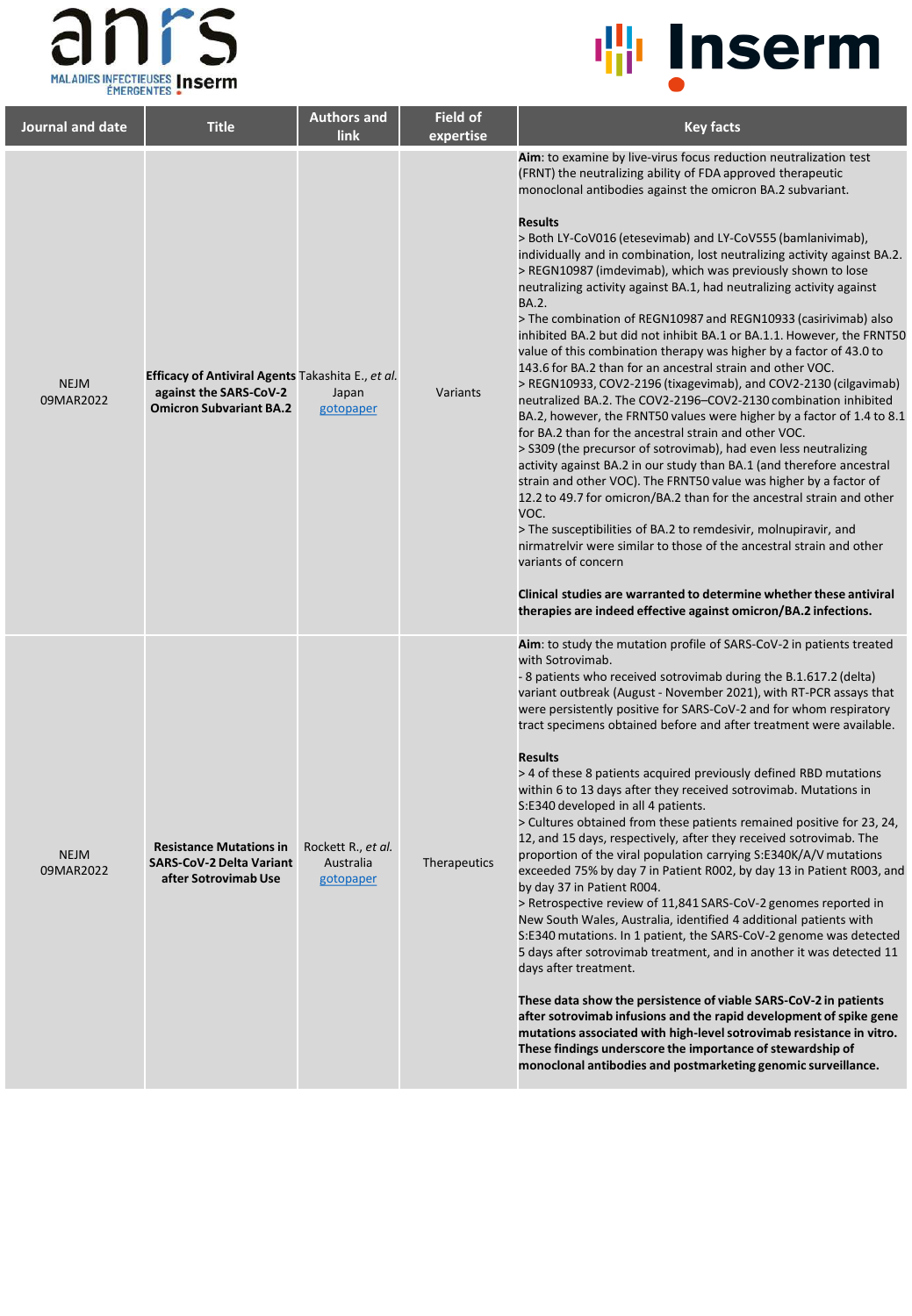

| Journal and date           | <b>Title</b>                                                                                          | <b>Authors and</b><br>link                       | <b>Field of</b><br>expertise | <b>Key facts</b>                                                                                                                                                                                                                                                                                                                                                                                                                                                                                                                                                                                                                                                                                                                                                                                                                                                                                                                                                                                                                                                                                                                                                                                                                                                                                                                                                                                                                                                                                                                                                                                                                                                                                                                                                                                                                                                                                                                                                                                                                                                                                                                                                            |
|----------------------------|-------------------------------------------------------------------------------------------------------|--------------------------------------------------|------------------------------|-----------------------------------------------------------------------------------------------------------------------------------------------------------------------------------------------------------------------------------------------------------------------------------------------------------------------------------------------------------------------------------------------------------------------------------------------------------------------------------------------------------------------------------------------------------------------------------------------------------------------------------------------------------------------------------------------------------------------------------------------------------------------------------------------------------------------------------------------------------------------------------------------------------------------------------------------------------------------------------------------------------------------------------------------------------------------------------------------------------------------------------------------------------------------------------------------------------------------------------------------------------------------------------------------------------------------------------------------------------------------------------------------------------------------------------------------------------------------------------------------------------------------------------------------------------------------------------------------------------------------------------------------------------------------------------------------------------------------------------------------------------------------------------------------------------------------------------------------------------------------------------------------------------------------------------------------------------------------------------------------------------------------------------------------------------------------------------------------------------------------------------------------------------------------------|
| <b>NEJM</b><br>09MAR2022   | <b>Effect of mRNA Vaccine</b><br><b>Boosters against SARS-</b><br>CoV-2 Omicron Infection in<br>Qatar | Abu-Raddad L.J.,<br>et al.<br>Qatar<br>gotopaper | Vaccines                     | Aim: to evaluate protection conferred against symptomatic SARS-CoV-<br>2 infection and Covid-19–related hospitalization and death by booster<br>doses of the BNT162b2 (Pfizer-BioNTech) and mRNA-1273 (Moderna)<br>vaccines in Qatar, as compared with protection conferred by the two-<br>dose primary series, during the Omicron wave (Dec 2021-Jan 2022).<br><b>Results</b><br>> In a population of 2,239,193 persons who had received at least two<br>doses of BNT162b2 (Pfizer-BioNTech) or mRNA-1273 (Moderna)<br>vaccine, those who had also received a booster were matched with<br>persons who had not received a booster.<br>> Among the BNT162b2-vaccinated persons, the cumulative incidence<br>of symptomatic omicron infection was 2.4% (95% CI, 2.3 to 2.5) in the<br>booster cohort and 4.5% (95% CI, 4.3 to 4.6) in the nonbooster cohort<br>after 35 days of follow-up.<br>> Booster effectiveness against symptomatic omicron infection, as<br>compared with that of the primary series, was 49.4% (95% CI, 47.1 to<br>$51.6$ ).<br>> Booster effectiveness against Covid-19-related hospitalization and<br>death due to omicron infection, as compared with the primary series,<br>was 76.5% (95% CI, 55.9 to 87.5).<br>> BNT162b2 booster effectiveness against symptomatic infection with<br>the delta variant, as compared with the primary series, was 86.1%<br>(95% CI, 67.3 to 94.1).<br>> Among the mRNA-1273-vaccinated persons, the cumulative<br>incidence of symptomatic omicron infection was 1.0% (95% CI, 0.9 to<br>1.2) in the booster cohort and 1.9% (95% CI, 1.8 to 2.1) in the<br>nonbooster cohort after 35 days; booster effectiveness against<br>symptomatic omicron infection, as compared with the primary series,<br>was 47.3% (95% CI, 40.7 to 53.3).<br>> Few severe Covid-19 cases were noted in the mRNA-1273-<br>vaccinated cohorts.<br>The mRNA boosters were highly effective against symptomatic delta<br>infection, but they were less effective against symptomatic omicron<br>infection. However, with both variants, mRNA boosters led to strong<br>protection against Covid-19-related hospitalization and death. |
| <b>Nature</b><br>07MAR2022 | Whole genome sequencing Kousathanas A.,<br>reveals host factors<br>underlying critical Covid-<br>19   | et al.<br>UK<br>gotopaper                        | Clinic                       | Aim: to study the comparison of genomes from critically-ill cases with<br>population controls in order to find underlying disease mechanisms.<br><b>Methods:</b><br>Whole genome sequencing (WGS) from a cohort of 7,491 critically-ill<br>patients from 224 intensive care units, compared with 48,400<br>controls, describing discovery and validation of 23 gene loci for<br>susceptibility to critical Covid-19.<br><b>Findings:</b><br>>16 new independent associations, including variants within genes<br>involved in interferon signalling (IL10RB, PLSCR1), leucocyte<br>differentiation (BCL11A), and blood type antigen secretor status<br>(FUT2) were identified.<br>> Using transcriptome-wide association and colocalisation to infer the<br>effect of gene expression on disease severity, the authors find<br>evidence implicating multiple genes, including reduced expression of<br>a membrane flippase (ATP11A), and increased mucin expression<br>(MUC1), in critical disease.<br>> Myeloid cell adhesion molecules (SELE, ICAM5, CD209) and<br>coagulation factor F8 are potentially druggable targets<br>Comparison between critically-ill cases and population controls is<br>highly efficient for detection of therapeutically-relevant mechanisms<br>of disease.                                                                                                                                                                                                                                                                                                                                                                                                                                                                                                                                                                                                                                                                                                                                                                                                                                                                                   |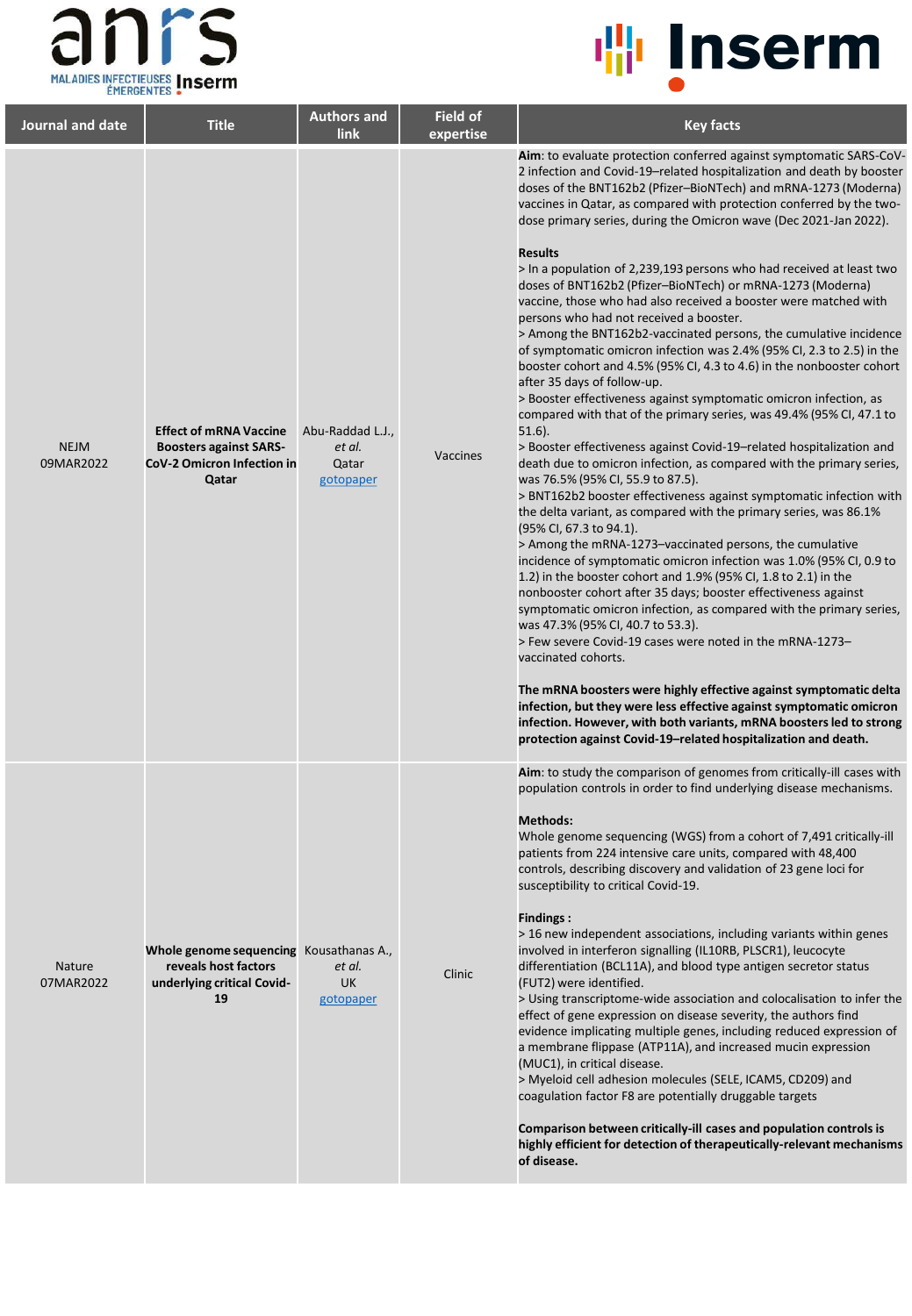| Journal and date            | <b>Title</b>                                                                                                                       | <b>Authors and</b><br>link                     | <b>Field of</b><br>expertise | <b>Key facts</b>                                                                                                                                                                                                                                                                                                                                                                                                                                                                                                                                                                                                                                                                                                                                                                                                                                                                                                                                                                                                                                                                                                                                                                                                                                                                                                                                                                                                                                                                                                                                                                                                                                                                                                                                                                                                                                                                                                  |
|-----------------------------|------------------------------------------------------------------------------------------------------------------------------------|------------------------------------------------|------------------------------|-------------------------------------------------------------------------------------------------------------------------------------------------------------------------------------------------------------------------------------------------------------------------------------------------------------------------------------------------------------------------------------------------------------------------------------------------------------------------------------------------------------------------------------------------------------------------------------------------------------------------------------------------------------------------------------------------------------------------------------------------------------------------------------------------------------------------------------------------------------------------------------------------------------------------------------------------------------------------------------------------------------------------------------------------------------------------------------------------------------------------------------------------------------------------------------------------------------------------------------------------------------------------------------------------------------------------------------------------------------------------------------------------------------------------------------------------------------------------------------------------------------------------------------------------------------------------------------------------------------------------------------------------------------------------------------------------------------------------------------------------------------------------------------------------------------------------------------------------------------------------------------------------------------------|
| Clin Infect Dis.<br>07MAR22 | <b>Reduced immune</b><br>response to inactivated<br>SARS-CoV-2 vaccine in a<br>cohort of<br>immunocompromised<br>patients in Chile | Balcells M.E., et<br>al.<br>Chile<br>gotopaper | Vaccines                     | Aim: To evaluate immune response to CoronaVac vaccine in<br>immunocompromised patients.<br><b>Methods:</b> This prospective cohort study included 193 participants<br>with five different immunocompromising conditions and 67 controls,<br>receiving two doses of CoronaVac 8-12 weeks before enrollment. The<br>study was conducted between May and August 2021, at Red de Salud<br>UC-CHRISTUS, Chile. Neutralizing antibodies (NAb) positivity, total<br>anti-SARS-CoV-2 IgG antibodies (TAb) concentration, and T cell<br>response were determined.<br><b>Results</b><br>> NAb positivity and median neutralizing activity were 83.1% and<br>51.2% for the control group versus 20.6% (p<0.0001) and 5.7%<br>(p<0.0001) in the solid organ transplant (SOT) group, 41.5% (p<0.0001)<br>and 19.2% (p<0.0001) in the autoimmune rheumatic diseases group,<br>43.3% (p=0.0002) and 21.4% (p=0.0013) in the cancer patients with<br>solid tumors group, 45.5% (p<0.0001) and 28.7% (p=0.0006) in the HIV<br>infected group, 64.3% (p=n.s.) and 56.6% (p=n.s.) in the hematopoietic<br>stem cell transplantation (HSCT) group, respectively.<br>> TAb seropositivity was also lower for the SOT (20.6%, p<0.0001),<br>rheumatic diseases (61%, p=0.0001) and HIV groups (70.9%,<br>p=0.0032), compared to control group (92.3%).<br>> The number of IFN-y Spot Forming T Cells specific for SARS-CoV-2<br>tended to be lower but did not differ significantly between groups.<br>Diverse immunocompromising conditions markedly reduce the<br>humoral response to CoronaVac vaccine. These findings suggest a<br>boosting vaccination strategy should be considered in these<br>vulnerable patients.                                                                                                                                                                                                              |
| Nature<br>07MAR2022         | SARS-CoV-2 is associated<br>with changes in brain<br>structure in UK Biobank                                                       | Douaud G., et al.<br>UK / USA<br>gotopaper     | Clinic                       | Aim: To study the impact of SARS-CoV-2 infection in milder cases of<br>brain-related abnormalities and the possible mechanisms contributing<br>to brain pathology<br><b>Methods:</b> Investigation of brain changes in 785 UK Biobank<br>participants (aged 51–81) imaged twice, including 401 cases who<br>tested positive for infection with SARS-CoV-2 between their two<br>scans, with 141 days on average separating their diagnosis and second<br>scan, and 384 controls.<br><b>Results</b><br>> Signifcant longitudinal efects were identified when comparing the<br>two groups, including: (i) greater reduction in grey matter thickness<br>and tissue-contrast in the orbitofrontal cortex and parahippocampal<br>gyrus, (ii) greater changes in markers of tissue damage in regions<br>functionally-connected to the primary olfactory cortex, and (iii)<br>greater reduction in global brain size.<br>> The infected participants also showed on average larger cognitive<br>decline between the two timepoints.<br>> These imaging and cognitive longitudinal efects were still seen after<br>excluding the 15 cases who had been hospitalised.<br>> These mainly limbic brain imaging results may be the in vivo<br>hallmarks of a degenerative spread of the disease via olfactory<br>pathways, of neuroinfammatory events, or of the loss of sensory input<br>due to anosmia.<br>By using automated, objective and quantitative methods, a<br>consistent spatial pattern of longitudinal abnormalities in limbic<br>brain regions was uncovered forming a mainly olfactory network.<br>Whether these abnormal changes are the hallmark of the spread of<br>the pathogenic effects, or of the virus itself in the brain, and whether<br>these may prefigure a future vulnerability of the limbic system in<br>particular, including memory, for these participants, remains to be<br>investigated. |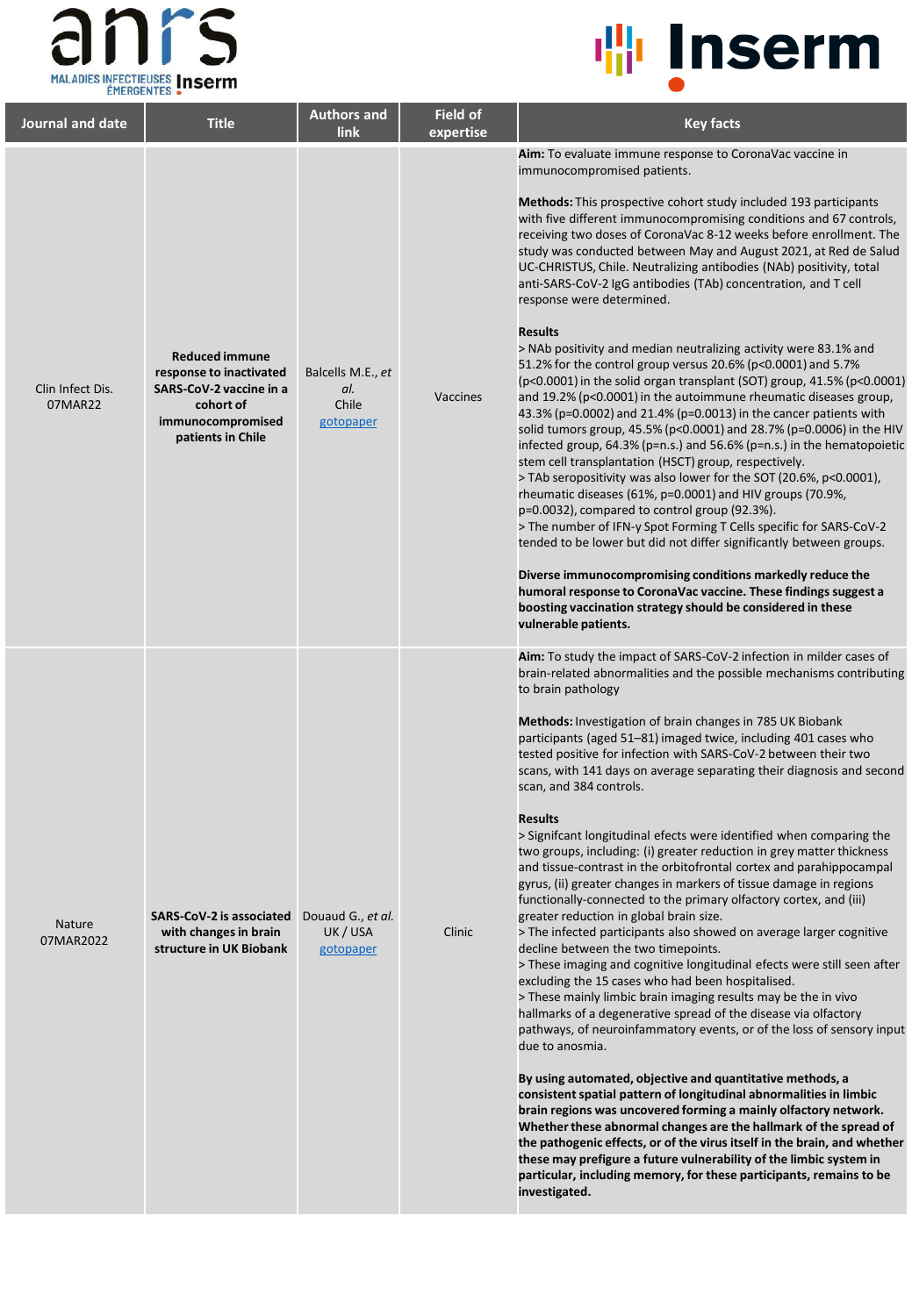

| Journal and date                 | <b>Title</b>                                                                                                                                                                                                                                | <b>Authors and</b><br>link                           | <b>Field of</b><br>expertise | <b>Key facts</b>                                                                                                                                                                                                                                                                                                                                                                                                                                                                                                                                                                                                                                                                                                                                                                                                                                                                                                                                                                                                                                                                                                                                                                                                                                                                                                                                                                                                                                                                                                                                                                                                                                                                                                                                                                                                                                                                                                                                                           |
|----------------------------------|---------------------------------------------------------------------------------------------------------------------------------------------------------------------------------------------------------------------------------------------|------------------------------------------------------|------------------------------|----------------------------------------------------------------------------------------------------------------------------------------------------------------------------------------------------------------------------------------------------------------------------------------------------------------------------------------------------------------------------------------------------------------------------------------------------------------------------------------------------------------------------------------------------------------------------------------------------------------------------------------------------------------------------------------------------------------------------------------------------------------------------------------------------------------------------------------------------------------------------------------------------------------------------------------------------------------------------------------------------------------------------------------------------------------------------------------------------------------------------------------------------------------------------------------------------------------------------------------------------------------------------------------------------------------------------------------------------------------------------------------------------------------------------------------------------------------------------------------------------------------------------------------------------------------------------------------------------------------------------------------------------------------------------------------------------------------------------------------------------------------------------------------------------------------------------------------------------------------------------------------------------------------------------------------------------------------------------|
| Lancet Infect Dis.<br>07MAR2022  | Safety of mRNA vaccines<br>administered during the<br>initial 6 months of the US<br><b>COVID-19 vaccination</b><br>programme: an<br>observational study of<br>reports to the Vaccine<br><b>Adverse Event Reporting</b><br>System and v-safe | Rosenblum H.G.,<br>et al.<br><b>USA</b><br>gotopaper | Vaccines                     | Aim: to describe US surveillance data collected through the Vaccine<br>Adverse Event Reporting System (VAERS), a passive system, and v-<br>safe, a new active system, during the first 6 months of the US COVID-<br>19 vaccination programme (Dec 2020 - June 2021)<br><b>Results</b><br>> 298 792 852 doses of mRNA vaccines were administered in the USA.<br>> VAERS processed 340 522 reports: 313 499 (92.1%) were non-<br>serious, 22 527 (6.6%) were serious (non-death), and 4496 (1.3%) were<br>deaths.<br>> Over half of 7 914 583 v-safe participants self-reported local and<br>systemic reactogenicity, more frequently after dose two (4 068 447<br>[71.7%] of 5 674 420 participants for local reactogenicity and<br>4 018 920 [70.8%] for systemic) than after dose one (4 644 989 [68.6%]<br>of 6775 515 participants for local reactogenicity and 3573 429<br>$[52.7\%]$ for systemic).<br>> Injection-site pain (4 488 402 [66.2%] of 6 775 515 participants after<br>dose one and 3 890 848 [68.6%] of 5 674 420 participants after dose<br>two), fatigue (2 295 205 [33.9%] participants after dose one and<br>3 158 299 participants [55.7%] after dose two), and headache<br>(1831471 [27.0%] participants after dose one and 2623721 [46.2%]<br>participants after dose two) were commonly reported during days 0-7<br>following vaccination.<br>> Reactogenicity was reported most frequently the day after<br>vaccination; most reactions were mild. More reports of being unable<br>to work, do normal activities, or of seeking medical care occurred<br>after dose two $(1821421[32.1\%)$ than after dose one (808 963<br>[11.9%]); less than 1% of participants reported seeking medical care<br>after vaccination (56 647 [0.8%] after dose one and 53 077 [0.9%] after<br>dose two).<br>Safety data from more than 298 million doses of mRNA COVID-19<br>vaccine show that most reported adverse events were mild and short<br>in duration. |
| Science Transl Med.<br>07MAR2022 | <b>Characterization of</b><br>immune responses in fully<br>vaccinated individuals<br>following breakthrough<br>infection with the SARS-<br>CoV-2 delta variant                                                                              | Collier A.Y., et al.<br><b>USA</b><br>gotopaper      | Vaccines                     | Aim: to describe humoral and cellular immune responses in a large,<br>well described cluster of breakthrough infections with the SARS-CoV-2<br>delta variant in fully vaccinated individuals in the United States<br><b>Methods:</b><br>Vaccinated individuals who were part of the MA DPH outbreak<br>investigation or enhanced surveillance and who tested positive or<br>negative for COVID-19 by nasopharyngeal swabs were recruited.<br>These individuals participated in a detailed immunologic study at Beth<br>Israel Deaconess Medical Center (BIDMC) in Boston, Massachusetts.<br><b>Findings:</b><br>> Vaccinated individuals who tested positive for SARS-CoV-2 (n=16)<br>demonstrated substantially higher serum antibody responses than<br>vaccinated individuals who tested negative for SARS-CoV-2 (n=23),<br>including 32-fold higher binding antibody titers and 31-fold higher<br>neutralizing antibody titers against the SARS-CoV-2 delta variant.<br>> Vaccinated individuals who tested positive also showed higher<br>mucosal antibody responses in nasal secretions and higher Spike<br>protein-specific CD8+T cell responses in peripheral blood than did<br>vaccinated individuals who tested negative.<br>Fully vaccinated individuals developed robust anamnestic antibody<br>and T cell responses following infection with the SARS-CoV-2 delta<br>variant.                                                                                                                                                                                                                                                                                                                                                                                                                                                                                                                                                                                  |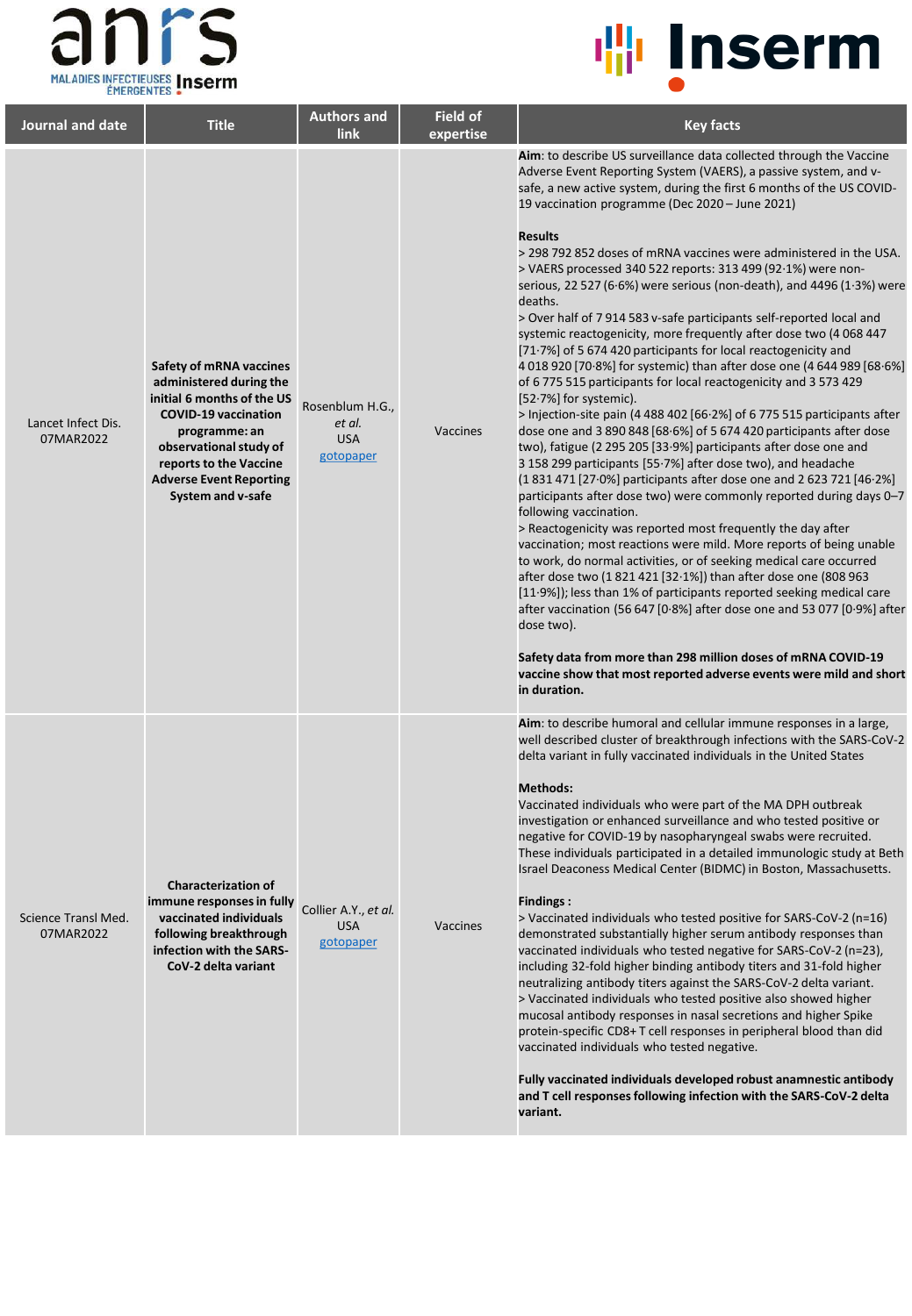| Journal and date                    | EMERGENTES O<br><b>Title</b>                                                                                                      | <b>Authors and</b><br>link                          | <b>Field of</b><br>expertise | <b>Key facts</b>                                                                                                                                                                                                                                                                                                                                                                                                                                                                                                                                                                                                                                                                                                                                                                                                                                                                                                                                                                                                                                                                                                                                                                                                                                                                                                                                                                                                                                                                                                                                                                                                                                                                                                                                                                                                                                                                                                                                                                                                                                                                                                                                                                                                             |
|-------------------------------------|-----------------------------------------------------------------------------------------------------------------------------------|-----------------------------------------------------|------------------------------|------------------------------------------------------------------------------------------------------------------------------------------------------------------------------------------------------------------------------------------------------------------------------------------------------------------------------------------------------------------------------------------------------------------------------------------------------------------------------------------------------------------------------------------------------------------------------------------------------------------------------------------------------------------------------------------------------------------------------------------------------------------------------------------------------------------------------------------------------------------------------------------------------------------------------------------------------------------------------------------------------------------------------------------------------------------------------------------------------------------------------------------------------------------------------------------------------------------------------------------------------------------------------------------------------------------------------------------------------------------------------------------------------------------------------------------------------------------------------------------------------------------------------------------------------------------------------------------------------------------------------------------------------------------------------------------------------------------------------------------------------------------------------------------------------------------------------------------------------------------------------------------------------------------------------------------------------------------------------------------------------------------------------------------------------------------------------------------------------------------------------------------------------------------------------------------------------------------------------|
| Clin Microbiol Infect.<br>04MAR2022 | Anti-SARS-CoV-2 antibody<br>response after 2 and 3<br>doses of BNT162b2 mRNA<br>vaccine in patients with<br>lymphoid malignancies | Gressens S.B., et<br>al.<br>France<br>gotopaper     | Vaccines                     | The present study aims to evaluate the humoral response after mRNA<br>vaccination as well as the impact of a third vaccine dose in patients<br>with lymphoid malignancies.<br><b>Methods</b><br>> Single center study, evaluating the serological responses of mRNA<br>vaccination amongst a cohort of 200 patients affected by lymphoid<br>malignancies after two or three doses using an industrial SARS-CoV-2<br>serology assay for anti-RBD Spike IgG detection and quantification<br><b>Findings</b><br>> Among patients with plasma cell disorders, 59/96 (61%) had a<br>seroconversion (anti-RBD > 50 AU/mL), and recent anti-CD38<br>therapies were associated with lower serological anti-RBD IgG<br>concentrations (median IgG concentration 137 (IQR 0-512) AU/mL vs<br>543 (IQR 35-3496) AU/mL, p<0.001)<br>> Patients with B-cell malignancies had a lower seroconversion rate<br>(20/84, 24%) mainly due to the broad usage of anti-CD20 monoclonal<br>antibodies, only 2/53 (4%) patients treated by anti-CD20 antibodies<br>during the last 12 months experienced a seroconversion.<br>> A total of 78 patients (44 with plasma cell disorders, 27 with B-cell<br>malignancies and 7 with other lymphomas) received a third dose of<br>vaccine. The seroconversion rate and antibody concentrations<br>increased significantly, especially in patients with plasma cell<br>disorders where an increment of anti-RBD IgG concentrations was<br>observed in 31/44 (70%) of the patients, with an anti-RBD<br>concentration median-fold increase of 10.6 (IQR 2.4-25.5), while its<br>benefit in B-cell malignancies is uncertain, only 2/25 (8%) patients<br>having seroconverted after the vaccine booster, without increased<br>median antibody concentration.<br>A third mRNA vaccine dose improved significantly humoral<br>responses among patients with plasma cell disorders, while the<br>effect was limited among patients with B-cell malignancies.                                                                                                                                                                                                                                                  |
| <b>JAMA Netw Open</b><br>03MAR2022  | <b>Assessment of Clinical</b><br><b>Effectiveness of BNT162b2</b><br><b>COVID-19 Vaccine in US</b><br><b>Adolescents</b>          | Oliveira C.R., et<br>al.<br><b>USA</b><br>gotopaper | Vaccines                     | Aim: To study the association between the BNT162b2 COVID-19<br>vaccine and SARS-CoV-2 positivity among adolescents<br><b>Methods:</b> Participants were Connecticut individuals aged 12-18 years<br>who had a RT-PCR assay of a nasopharyngeal swab for SARS-CoV-2<br>between June 1 and August 15, 2021, and had an associated medical<br>encounter in the Yale-New Haven Health System (YNHHS), where<br>symptoms (or their absence) at the time of testing were noted.<br><b>Results</b><br>> A total of 6901 adolescents were tested for SARS-CoV-2 in the<br>YNHHS between June 1, 2021, and August 19, 2021. Among the 197<br>adolescents who tested positive for SARS-CoV-2, 186 (94%) met<br>inclusion criteria. Two closely matched control participants were<br>identified for 170 case participants (91%); the remaining 16 case<br>participants were each matched with 1 control participant.<br>> In the unadjusted model, the vaccine effectiveness (VE) against any<br>infection with SARS-CoV-2 for fully immunized adolescents was 91%<br>(95% CI, 80%-96%); for partly immunized adolescents, 74% (95% CI,<br>18%-92%).<br>> After the second dose, estimated VE against any infection peaked<br>between 9 and 12 weeks (94%; 95% CI, 79%-99%) and was its lowest<br>between 13 and 17 weeks (83%; 95% CI, 34%-96%).<br>> The aVE after 2 doses was 90% (95% CI, 69%-94%). Two doses of the<br>vaccine were slightly less effective against asymptomatic infection<br>(VE, 85%; 95% CI, 57%-95%).<br>> Results of sensitivity analyses using models derived from different<br>approaches were similar to those of the primary analysis.<br>> In an analysis restricted to cases infected with the Delta variant, the<br>VE after 2 doses was 94% (95% CI, 75%-98%).<br>> The proportion of case and control participants who had received an<br>influenza vaccine during the preceding respiratory season were the<br>same (45 [24%] and 87 [24%]).<br>In this retrospective case-control study of US adolescents, 2 doses of<br>BNT162b2 vaccine appeared to provide excellent protection for at<br>least 4 months after immunization against both symptomatic and<br>asymptomatic SARS-CoV-2 infections. |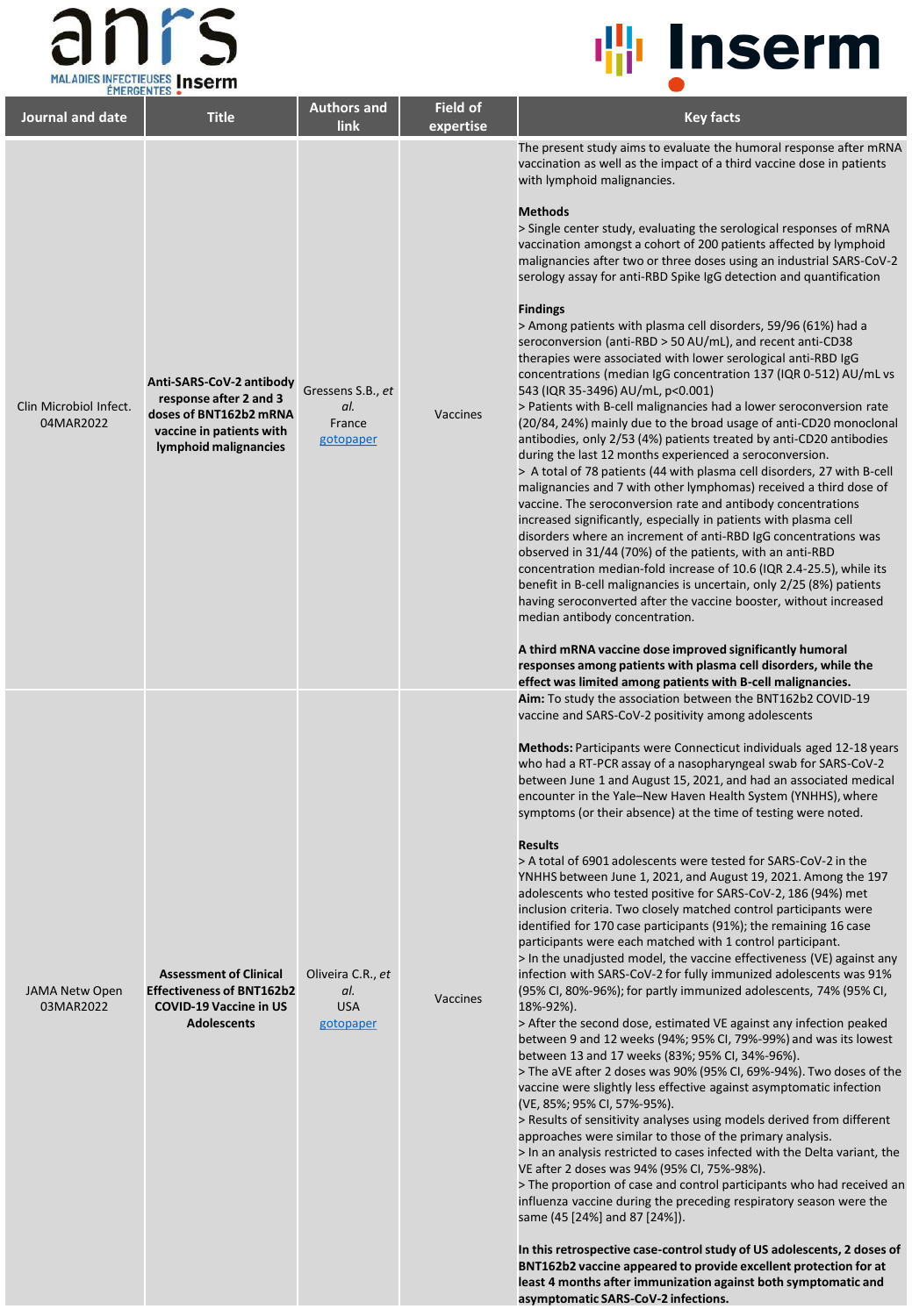| Journal and date           | <b>Title</b>                                                                                                        | <b>Authors and</b><br>link                     | <b>Field of</b><br>expertise | <b>Key facts</b>                                                                                                                                                                                                                                                                                                                                                                                                                                                                                                                                                                                                                                                                                                                                                                                                                                                                                                                                                                                                                                                                                                                                                                                                                                                                                                                                                                                                                                                                                                                                                                                                                                                                                                                                                                                                                                                                                                                                                                                                                                                                                                                                                                                                                                                                                                                                                                                                                                                                                                          |
|----------------------------|---------------------------------------------------------------------------------------------------------------------|------------------------------------------------|------------------------------|---------------------------------------------------------------------------------------------------------------------------------------------------------------------------------------------------------------------------------------------------------------------------------------------------------------------------------------------------------------------------------------------------------------------------------------------------------------------------------------------------------------------------------------------------------------------------------------------------------------------------------------------------------------------------------------------------------------------------------------------------------------------------------------------------------------------------------------------------------------------------------------------------------------------------------------------------------------------------------------------------------------------------------------------------------------------------------------------------------------------------------------------------------------------------------------------------------------------------------------------------------------------------------------------------------------------------------------------------------------------------------------------------------------------------------------------------------------------------------------------------------------------------------------------------------------------------------------------------------------------------------------------------------------------------------------------------------------------------------------------------------------------------------------------------------------------------------------------------------------------------------------------------------------------------------------------------------------------------------------------------------------------------------------------------------------------------------------------------------------------------------------------------------------------------------------------------------------------------------------------------------------------------------------------------------------------------------------------------------------------------------------------------------------------------------------------------------------------------------------------------------------------------|
| <b>Nature</b><br>03MAR2022 | Antibody evasion<br>properties of SARS-CoV-2<br><b>Omicron sublineages</b>                                          | Iketani S., et al.<br><b>USA</b><br>gotopaper  | Variants                     | <b>Background:</b> surveillance of Omicron evolution has revealed the rise<br>in prevalence of two sublineages, BA.1 with an R346K mutation<br>(BA.1+R346K, also known as BA.1.1) and B.1.1.529.2 (BA.2), with the<br>latter containing 8 unique spike mutations while lacking 13 spike<br>mutations found in BA.1.<br>Aim: to study efficacy of vaccines and authorized therapeutic<br>monoclonal antibodies against Omicron BA.2<br><b>Findings</b><br>> Polyclonal sera from patients infected by wild-type SARS-CoV-2 or<br>recipients of current mRNA vaccines showed a substantial loss in<br>neutralizing activity against both BA.1+R346K and BA.2, with drops<br>comparable to that already reported for BA.1<br>> These findings indicate that these three sublineages of Omicron are<br>antigenically equidistant from the wild-type SARS-CoV-2 and thus<br>similarly threaten the efficacies of current vaccines<br>> BA.2 also exhibited marked resistance to 17 of 19 neutralizing<br>monoclonal antibodies tested, including S309 (sotrovimab)7, which<br>had retained appreciable activity against BA.1 and BA.1+R346K<br>This new finding shows that no authorized monoclonal antibody<br>therapy could adequately cover all sublineages of the Omicron<br>variant, except for the recently authorized LY-CoV1404<br>(bebtelovimab)                                                                                                                                                                                                                                                                                                                                                                                                                                                                                                                                                                                                                                                                                                                                                                                                                                                                                                                                                                                                                                                                                                                                                                      |
| <b>BMJ</b><br>02MAR2022    | <b>Efficacy of covid-19</b><br>vaccines in<br>immunocompromised<br>patients: systematic<br>review and meta-analysis | Lee A.R.Y.B., et al.<br>Singapore<br>gotopaper | Vaccines                     | Aim: to compare the efficacy of covid-19 vaccines between<br>immunocompromised and immunocompetent people.<br>- Systematic review and meta-analysis (Dec 2020 – Nov 2021)<br><b>Results</b><br>> 82 studies were included in the meta-analysis. Of these studies, 77<br>(94%) used mRNA vaccines, 16 (20%) viral vector vaccines, and 4 (5%)<br>inactivated whole virus vaccines. 63 studies were assessed to be at<br>low risk of bias and 19 at moderate risk of bias.<br>> After one vaccine dose, seroconversion was about half as likely in<br>patients with haematological cancers (risk ratio 0.40, 95% CI 0.32 to<br>0.50, I2=80%; absolute risk 0.29, 95% confidence interval 0.20 to 0.40,<br>I2=89%), immune mediated inflammatory disorders (0.53, 0.39 to<br>0.71, I2=89%; 0.29, 0.11 to 0.58, I2=97%), and solid cancers (0.55, 0.46<br>to 0.65, I2=78%; 0.44, 0.36 to 0.53, I2=84%) compared with<br>immunocompetent controls, whereas organ transplant recipients<br>were 16 times less likely to seroconvert (0.06, 0.04 to 0.09, I2=0%;<br>0.06, 0.04 to 0.08, I2=0%).<br>> After a second dose, seroconversion remained least likely in<br>transplant recipients (0.39, 0.32 to 0.46, 12=92%; 0.35, 0.26 to 0.46),<br>with only a third achieving seroconversion.<br>> Seroconversion was increasingly likely in patients with<br>haematological cancers (0.63, 0.57 to 0.69, 12=88%; 0.62, 0.54 to 0.70,<br>I2=90%), immune mediated inflammatory disorders (0.75, 0.69 to<br>0.82, 12=92%; 0.77, 0.66 to 0.85, 12=93%), and solid cancers (0.90, 0.88<br>to 0.93, I2=51%; 0.89, 0.86 to 0.91, I2=49%).<br>> Seroconversion was similar between people with HIV and<br>immunocompetent controls (1.00, 0.98 to 1.01, I2=0%; 0.97, 0.83 to<br>1.00, I2=89%).<br>> Systematic review of 11 studies showed that a third dose of a covid-<br>19 mRNA vaccine was associated with seroconversion among vaccine<br>non-responders with solid cancers, haematological cancers, and<br>immune mediated inflammatory disorders, although response was<br>variable in transplant recipients and inadequately studied in people<br>with HIV and those receiving non-mRNA vaccines.<br>Seroconversion rates after covid-19 vaccination were significantly<br>lower in immunocompromised patients, especially organ transplant<br>recipients. A second dose was associated with consistently improved<br>seroconversion across all patient groups, albeit at a lower magnitude<br>for organ transplant recipients. |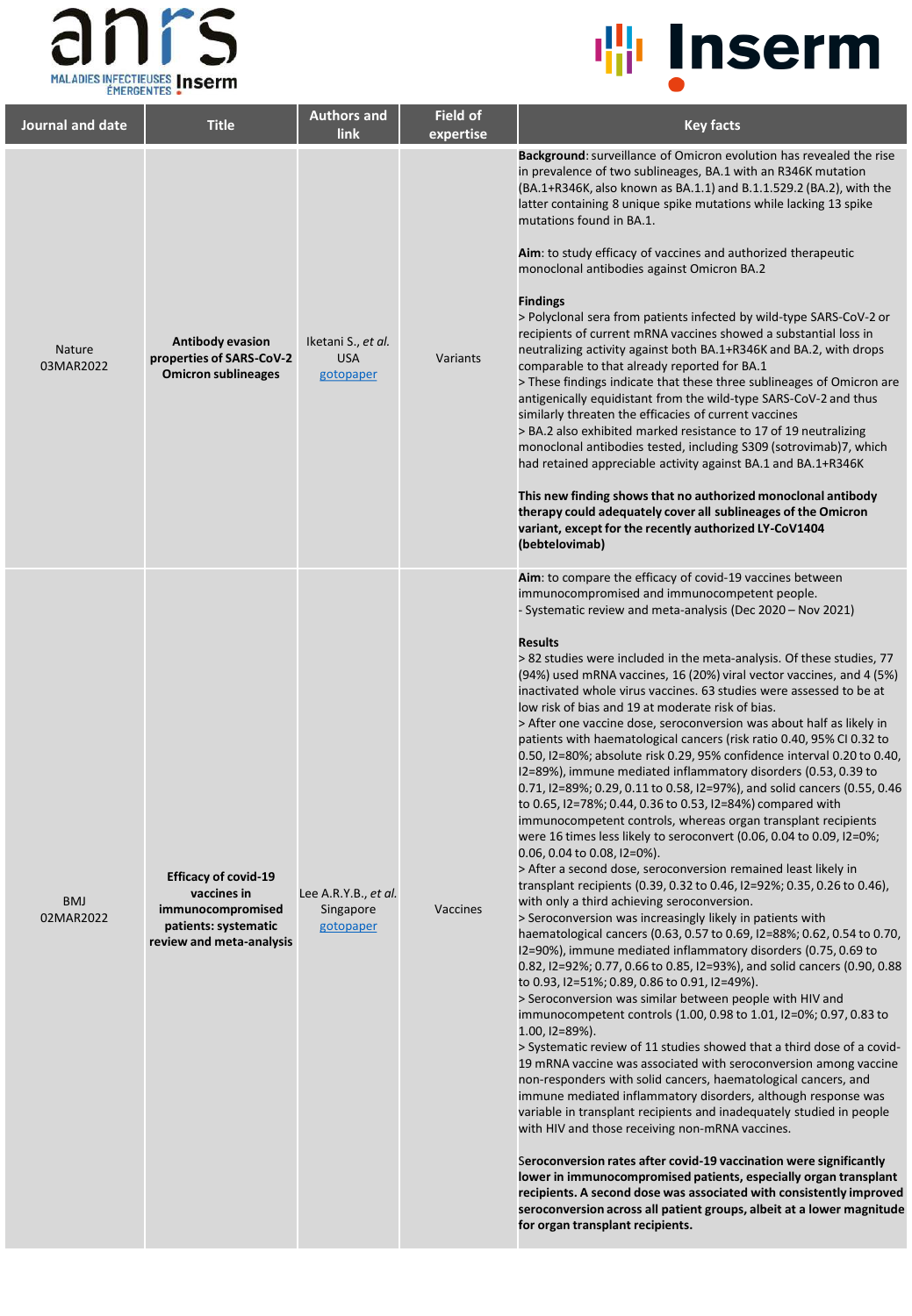| Journal and date            | <b>EITERUENTES</b><br><b>Title</b>                                                                                   | <b>Authors and</b><br>link                   | Field of<br>expertise      | <b>Key facts</b>                                                                                                                                                                                                                                                                                                                                                                                                                                                                                                                                                                                                                                                                                                                                                                                                                                                                                                                                                                                                                                                                                                                                                                                                                                                                                                                                                                                                                                                                                                                                                                                                                                                                                                                                                                                                                                                                                                                                                                                                                                                                                                                                                                                                                                                                                                                                                                                                                                                                                                         |
|-----------------------------|----------------------------------------------------------------------------------------------------------------------|----------------------------------------------|----------------------------|--------------------------------------------------------------------------------------------------------------------------------------------------------------------------------------------------------------------------------------------------------------------------------------------------------------------------------------------------------------------------------------------------------------------------------------------------------------------------------------------------------------------------------------------------------------------------------------------------------------------------------------------------------------------------------------------------------------------------------------------------------------------------------------------------------------------------------------------------------------------------------------------------------------------------------------------------------------------------------------------------------------------------------------------------------------------------------------------------------------------------------------------------------------------------------------------------------------------------------------------------------------------------------------------------------------------------------------------------------------------------------------------------------------------------------------------------------------------------------------------------------------------------------------------------------------------------------------------------------------------------------------------------------------------------------------------------------------------------------------------------------------------------------------------------------------------------------------------------------------------------------------------------------------------------------------------------------------------------------------------------------------------------------------------------------------------------------------------------------------------------------------------------------------------------------------------------------------------------------------------------------------------------------------------------------------------------------------------------------------------------------------------------------------------------------------------------------------------------------------------------------------------------|
| <b>NEJM</b><br>02MAR2022    | <b>Covid-19 Vaccine</b><br><b>Effectiveness against the</b><br><b>Omicron (B.1.1.529)</b><br>Variant                 | Andrews N., et al.<br><b>UK</b><br>gotopaper | Vaccines                   | Aim: to estimate vaccine effectiveness against symptomatic disease<br>caused by the omicron and delta (B.1.617.2) variants in England.<br>- Vaccine effectiveness was calculated after primary immunization<br>with two doses of BNT162b2 (Pfizer-BioNTech), ChAdOx1 nCoV-19<br>(AstraZeneca), or mRNA-1273 (Moderna) vaccine and after a booster<br>dose of BNT162b2, ChAdOx1 nCoV-19, or mRNA-1273.<br><b>Results</b><br>> Between November 27, 2021, and January 12, 2022, a total of<br>886,774 eligible persons infected with the omicron variant, 204,154<br>eligible persons infected with the delta variant, and 1,572,621 eligible<br>test-negative controls were identified.<br>> At all time points investigated and for all combinations of primary<br>course and booster vaccines, vaccine effectiveness against<br>symptomatic disease was higher for the delta variant than for the<br>omicron variant.<br>> No effect against the omicron variant was noted from 20 weeks<br>after two ChAdOx1 nCoV-19 doses, whereas vaccine effectiveness<br>after two BNT162b2 doses was 65.5% (95% CI, 63.9 to 67.0) at 2 to 4<br>weeks, dropping to 8.8% (95% CI, 7.0 to 10.5) at 25 or more weeks.<br>> Among ChAdOx1 nCoV-19 primary course recipients, vaccine<br>effectiveness increased to 62.4% (95% CI, 61.8 to 63.0) at 2 to 4 weeks<br>after a BNT162b2 booster before decreasing to 39.6% (95% CI, 38.0 to<br>41.1) at 10 or more weeks.<br>> Among BNT162b2 primary course recipients, vaccine effectiveness<br>increased to 67.2% (95% CI, 66.5 to 67.8) at 2 to 4 weeks after a<br>BNT162b2 booster before declining to 45.7% (95% CI, 44.7 to 46.7) at<br>10 or more weeks.<br>> Vaccine effectiveness after a ChAdOx1 nCoV-19 primary course<br>increased to 70.1% (95% CI, 69.5 to 70.7) at 2 to 4 weeks after an<br>mRNA-1273 booster and decreased to 60.9% (95% CI, 59.7 to 62.1) at<br>5 to 9 weeks.<br>> After a BNT162b2 primary course, the mRNA-1273 booster increased<br>vaccine effectiveness to 73.9% (95% CI, 73.1 to 74.6) at 2 to 4 weeks;<br>vaccine effectiveness fell to 64.4% (95% CI, 62.6 to 66.1) at 5 to 9<br>weeks.<br>Primary immunization with two doses of ChAdOx1 nCoV-19 or<br>BNT162b2 vaccine provided limited protection against symptomatic<br>disease caused by the omicron variant. A BNT162b2 or mRNA-1273<br>booster after either the ChAdOx1 nCoV-19 or BNT162b2 primary<br>course substantially increased protection, but that protection waned<br>over time. |
| JAMA Netw Open<br>02MAR2022 | <b>Effectiveness of</b><br>Ad26.COV2.S Vaccine vs<br><b>BNT162b2 Vaccine for</b><br><b>COVID-19 Hospitalizations</b> | Botton J., et al.<br>France<br>gototpaper    | Vaccines -<br>Immunisation | <b>Aim</b> : to compare the effectiveness of full vaccination with<br>Ad26.COV2.S vs BNT162b2 against COVID-19-related hospitalization.<br><b>Methods:</b><br>Anonymized data from the French National Health Data System. The<br>authors constructed a matched cohort of participants aged 55 years or<br>older vaccinated with either Ad26.COV2.S or BNT162b2 between April<br>24, 2021, and July 31, 2021 (ie, 99 days).<br><b>Results:</b><br>>The cohort included 689 275 participants vaccinated with<br>Ad26.COV2.S (94% of all individuals of this age category vaccinated<br>with Ad26.COV2.S) and 689 275 participants vaccinated with<br>BNT162b2.<br>> The mean (SD) age was 65.8 (9.0) years, and 341 490 participants in<br>each group (49.5%) were women. The 2 groups were similar in terms<br>of socioeconomic and health characteristics.<br>> During a median (IQR) follow-up of 54 (22-74) days from day 28 after<br>injection, 129 COVID-19-related hospitalizations occurred in<br>participants vaccinated with Ad26.COV2.S, and 23 hospitalizations<br>occurred in those vaccinated with BNT162b2.<br>> The risk of hospitalization for COVID-19 from day 28 after injection<br>was 5.2 times higher in individuals vaccinated with Ad26.COV2.S<br>compared with those vaccinated with BNT162b2 (adjusted hazard<br>ratio, 5.2; 95% CI, 3.4-7.9).<br>On the basis of these results and according to an effectiveness of<br>BNT162b2 of 92% (95% CI, 90%-94%) estimated from the same data<br>set, an absolute effectiveness of Ad26.COV2.S of 59% was obteined<br>(95% CI, 33%-75%).                                                                                                                                                                                                                                                                                                                                                                                                                                                                                                                                                                                                                                                                                                                                                                                                                                                                                                              |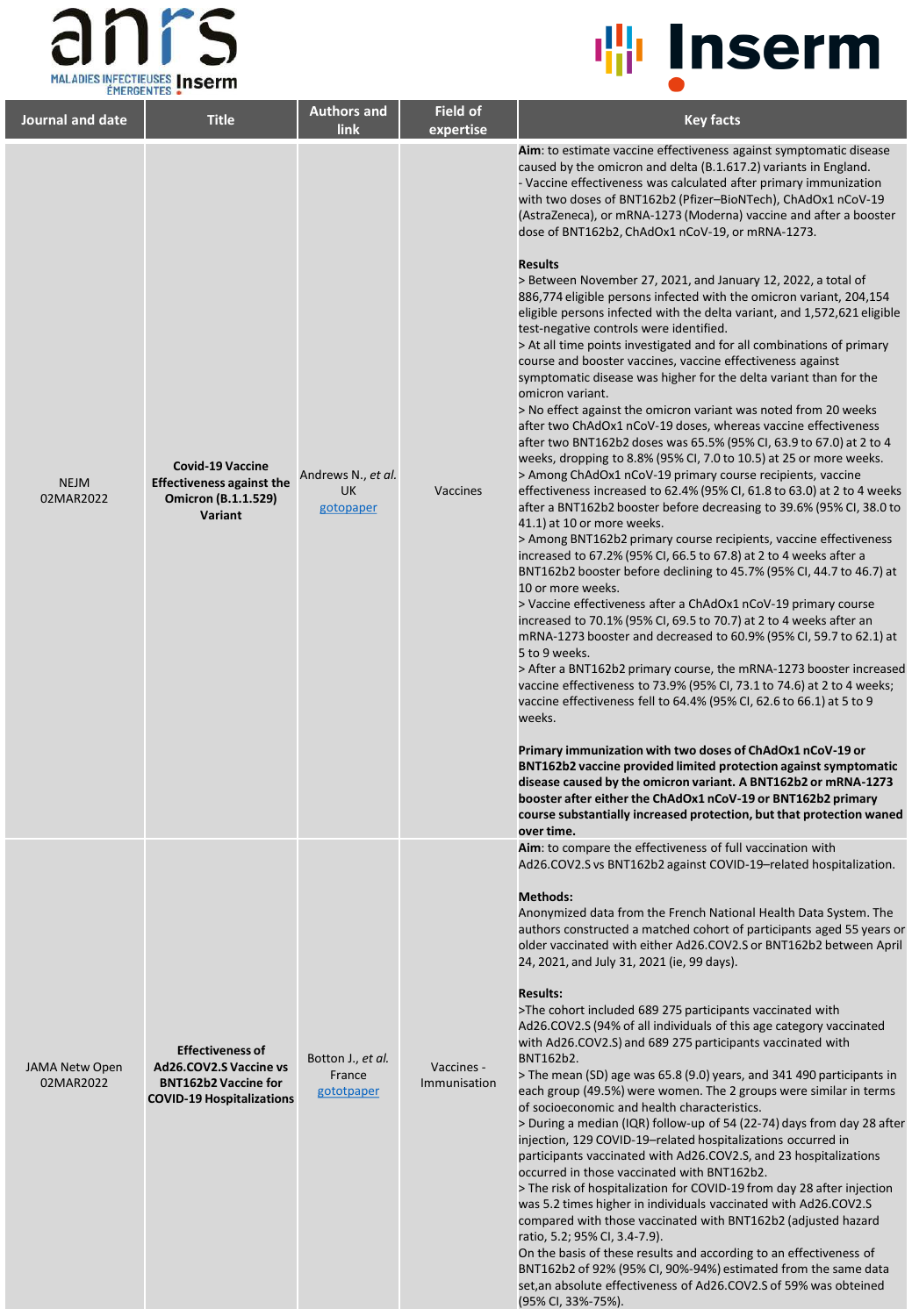

| Journal and date              | <b>Title</b>                                                                                                                                                              | <b>Authors and</b><br><b>link</b>             | <b>Field of</b><br>expertise | <b>Key facts</b>                                                                                                                                                                                                                                                                                                                                                                                                                                                                                                                                                                                                                                                                                                                                                                                                                                                                                                                                                                                                                                                                                                                                                                                                                                                                                                                                                                                                                                                                                                                                                                                            |
|-------------------------------|---------------------------------------------------------------------------------------------------------------------------------------------------------------------------|-----------------------------------------------|------------------------------|-------------------------------------------------------------------------------------------------------------------------------------------------------------------------------------------------------------------------------------------------------------------------------------------------------------------------------------------------------------------------------------------------------------------------------------------------------------------------------------------------------------------------------------------------------------------------------------------------------------------------------------------------------------------------------------------------------------------------------------------------------------------------------------------------------------------------------------------------------------------------------------------------------------------------------------------------------------------------------------------------------------------------------------------------------------------------------------------------------------------------------------------------------------------------------------------------------------------------------------------------------------------------------------------------------------------------------------------------------------------------------------------------------------------------------------------------------------------------------------------------------------------------------------------------------------------------------------------------------------|
| Clin Infect Dis.<br>02MAR2022 | Antibody response in<br>immunocompromised<br>patients after the<br>administration of SARS-<br>CoV-2 vaccine BNT162b2<br>or mRNA-1273: A<br>randomised controlled<br>trial | Speich B., et al.<br>Switzerland<br>gotopaper | Vaccines -<br>Immunisation   | BNT162b2 by Pfizer-BioNTech and mRNA-1273 by Moderna are the<br>most commonly used vaccines to prevent SARS-CoV-2 infections.<br>Head-to-head comparison of the efficacy of these vaccines in<br>immunocompromised patients is lacking.<br><b>Methods</b><br>> Parallel, two-arm (allocation 1:1), open-label, non-inferiority<br>randomised clinical trial nested into the Swiss HIV Cohort Study and<br>the Swiss Transplant Cohort Study.<br>> Patients living with HIV (PLWH) or solid organ transplant recipients<br>(SOTR; i.e. lung and kidney) from these cohorts were randomised to<br>mRNA-1273 or BNT162b2<br><b>Findings</b><br>>430 patients were randomised and 412 were included in the<br>intention-to-treat analysis (341 PLWH and 71 SOTR).<br>> The percentage of patients showing an immune response was 92.1%<br>(95% confidence interval [CI] 88.4-95.8%; 186/202) for mRNA-1273<br>and 94.3% (95% CI 91.2-97.4; 198/210) for BNT162b2 (difference:<br>2.2%; 95% CI-7.1 to 2.7), fulfilling non-inferiority of mRNA-1273.<br>> With the ABCORA 2 test 89.1% had an immune response to mRNA-<br>1273 (95% CI 84.8-93.4%; 180/202) and 89.5% to BNT162b2 (95% CI<br>85.4-93.7%; 188/210).<br>> Based on the Elecsys test, all PLWH had an antibody response<br>(100.0%; 341/341), while for SOTR only 60.6% (95% CI 49.2-71.9%;<br>43/71) had titres above the cut-off.<br>In immunocompromised patients the antibody response of mRNA-<br>1273 was non-inferior to BNT162b2. PLWH had in general an<br>antibody response, while a high proportion of SOTR had no antibody<br>response. |
| Clin Infect Dis.<br>01MAR2022 | <b>Mechanically ventilated</b><br>patients shed high titre<br>live SARS-CoV2 for<br>extended periods from<br>both the upper and lower<br>respiratory tract                | Saud Z., et al.<br><b>UK</b><br>gotopaper     | Virology                     | Aim: to determine the duration of viable virus shedding from the<br>respiratory tract in patients with SARS-CoV-2 infection and severe<br>acute respiratory distress syndrome.<br><b>Methods</b><br>- Analysis of upper and lower airway respiratory secretions for both<br>viral RNA and infectious virions in mechanically ventilated patients<br>admitted to the intensive care unit.<br>- Samples: oral cavity (saliva), oropharynx (sub-glottic aspirate), or<br>lower respiratory tract (non-directed bronchoalveolar lavage (NBL) or<br>bronchoalveolar lavage (BAL)).<br><b>Results</b><br>> 117 samples were obtained from 25 patients. qPCR showed<br>extremely high rates of positivity across all sample types, however live<br>virus was far more common in saliva (68%) than in BAL/NBAL (32%).<br>> Average titres of live virus were higher in subglottic aspirates (4.5x10<br>7) than in saliva (2.2x106) or BAL/NBAL (8.5x106) and reached >108<br>PFU/ml in some samples.<br>> The longest duration of shedding was 98 days, while most patients<br>(14/25) shed live virus for 20 days or longer.<br>Intensive care unit patients infected with SARS-CoV-2 can shed high<br>titres of virus both in the upper and lower respiratory tract and tend<br>to be prolonged shedders.                                                                                                                                                                                                                                                                                                         |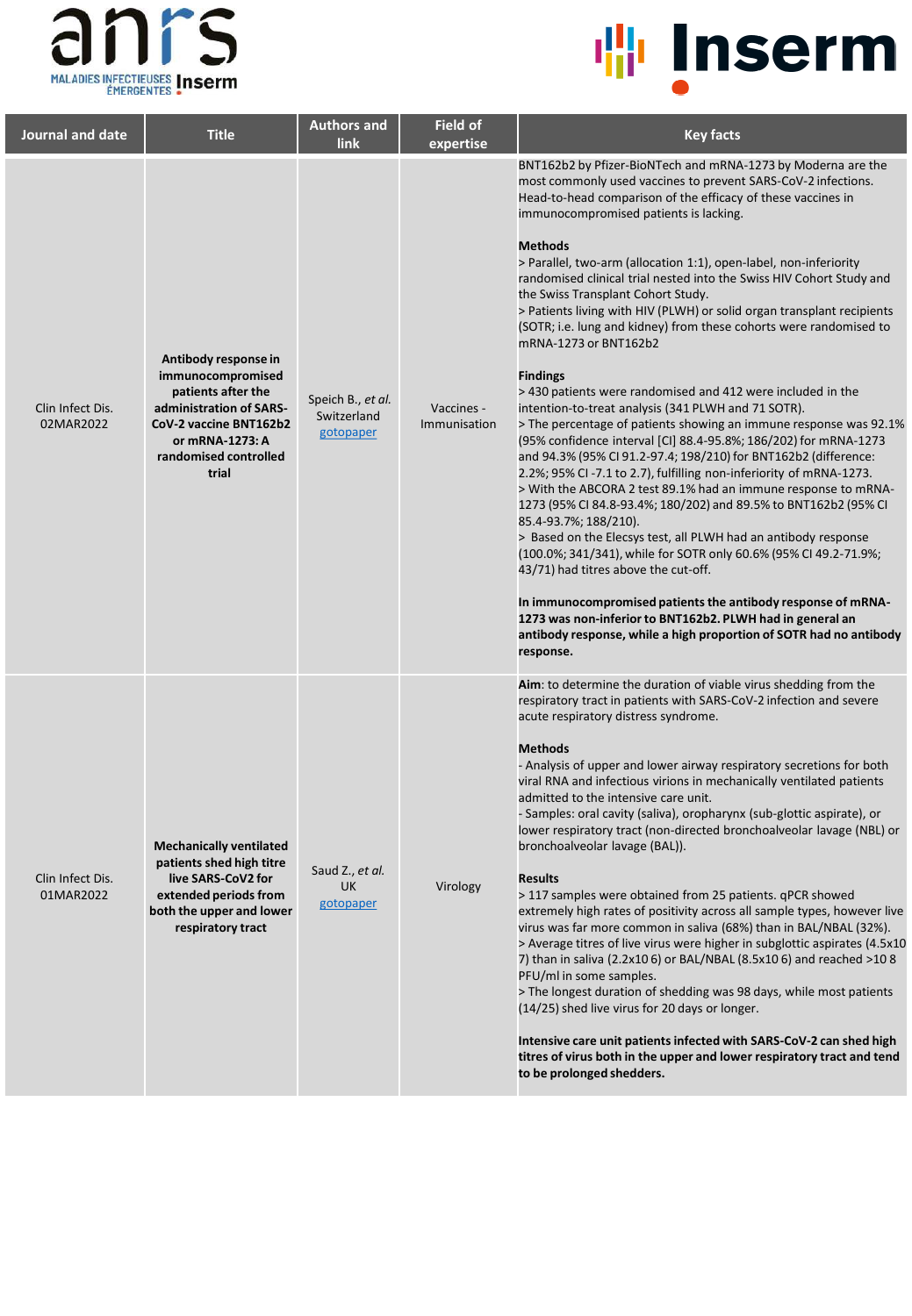## **Will Inserm**

| Journal and date                   | EMERGENIES O<br><b>Title</b>                                                                                                                             | <b>Authors and</b>                                                 | Field of                  | <b>Key facts</b>                                                                                                                                                                                                                                                                                                                                                                                                                                                                                                                                                                                                                                                                                                                                                                                                                                                                                                                                                                                                                                                                                                                                                                                                                                                                                                                                                                                                                                                                                                                                                                                                                                                                                                                                                                                                                                                                                                                                                                                                                                                                                                                                                                                                                                                                                                                                                                                                                                                                                                             |
|------------------------------------|----------------------------------------------------------------------------------------------------------------------------------------------------------|--------------------------------------------------------------------|---------------------------|------------------------------------------------------------------------------------------------------------------------------------------------------------------------------------------------------------------------------------------------------------------------------------------------------------------------------------------------------------------------------------------------------------------------------------------------------------------------------------------------------------------------------------------------------------------------------------------------------------------------------------------------------------------------------------------------------------------------------------------------------------------------------------------------------------------------------------------------------------------------------------------------------------------------------------------------------------------------------------------------------------------------------------------------------------------------------------------------------------------------------------------------------------------------------------------------------------------------------------------------------------------------------------------------------------------------------------------------------------------------------------------------------------------------------------------------------------------------------------------------------------------------------------------------------------------------------------------------------------------------------------------------------------------------------------------------------------------------------------------------------------------------------------------------------------------------------------------------------------------------------------------------------------------------------------------------------------------------------------------------------------------------------------------------------------------------------------------------------------------------------------------------------------------------------------------------------------------------------------------------------------------------------------------------------------------------------------------------------------------------------------------------------------------------------------------------------------------------------------------------------------------------------|
| <b>JAMA Netw Open</b><br>28FEB2022 | <b>Mortality Rates Among</b><br><b>Hospitalized Patients With</b><br><b>COVID-19 Infection</b><br><b>Treated With Tocilizumab</b><br>and Corticosteroids | link<br>Albuquerque A.<br>M., et al.<br><b>Brazil</b><br>gotopaper | expertise<br>Therapeutics | To use bayesian methods to assess the magnitude of mortality benefit<br>associated with tocilizumab and the differences between respiratory<br>support subgroups in hospitalized patients with COVID-19.<br>Methods<br>> A bayesian hierarchical reanalysis of the WHO meta-analysis of<br>tocilizumab studies published in 2020 and 2021 was performe. The<br>studies featured in the meta-analysis were randomized clinical<br>tocilizumab trials of hospitalized patients with COVID-19. Only<br>patients receiving corticosteroids were included.<br><b>Findings</b><br>> Among the 5339 patients included in this analysis, most were men,<br>with mean ages between 56 and 66 years. There were 2117 patients<br>receiving simple oxygen only, 2505 receiving noninvasive ventilation<br>(NIV), and 717 receiving invasive mechanical ventilation (IMV) in 15<br>studies from multiple countries and continents.<br>> Assuming weakly informative priors, the overall odds ratios (ORs) for<br>survival were 0.70 (95% credible interval [CrI], 0.50-0.91) for patients<br>receiving simple oxygen only, 0.81 (95% CrI, 0.63-1.03) for patients<br>receiving NIV, and 0.89 (95% CrI, 0.61-1.22) for patients receiving IMV,<br>respectively. The posterior probabilities of any benefit (OR <1) were<br>notably different between patients receiving simple oxygen only<br>(98.9%), NIV (95.5%), and IMV (75.4%).<br>> The posterior probabilities of a clinically meaningful association<br>(absolute mortality risk difference >1%) were greater than 95% in<br>patients receiving simple oxygen only and greater than 90% in<br>patients receiving NIV. In contrast, the posterior probability of this<br>clinically meaningful association was only approximately 67% in<br>patients receiving IMV<br>> The probabilities of tocilizumab superiority in the simple oxygen<br>only subgroup compared with the NIV and IMV subgroups were 85%<br>and 90%, respectively. Predictive intervals highlighted that only 72.1%<br>of future tocilizumab IMV studies would show benefit. The<br>conclusions did not change with different prior distributions.<br>In this bayesian reanalysis of a previous meta-analysis of 15 studies<br>of hospitalized patients with COVID-19 treated with tocilizumab and<br>corticosteroids, use of simple oxygen only and NIV was associated<br>with a probability of a clinically meaningful mortality benefit from<br>tocilizumab. Future research should clarify whether patients |
| Clin Infect Dis.<br>26FEB2022      | <b>Efficacy and Safety of</b><br>Sarilumab in Hospitalized<br>Patients With COVID-19: A<br><b>Randomized Clinical Trial</b>                              | Sivapalasingam<br>S., et al.<br><b>USA</b><br>gotopaper            | Therapeutics              | receiving IMV also benefit from tocilizumab.<br>This study evaluated the efficacy and safety of sarilumab, an anti-IL-<br>6R monoclonal antibody, in the treatment of hospitalized patients<br>with COVID-19.<br>Methods<br>> In this adaptive, phase 2/3, randomized, double-blind, placebo-<br>controlled trial, adults hospitalized with COVID-19 (ClinicalTrials.gov:<br>NCT04315298) received intravenous sarilumab or placebo. The phase<br>3 primary analysis population included patients with critical COVID-19<br>receiving mechanical ventilation randomized to sarilumab 400 mg or<br>placebo.<br>$>$ The primary outcome was proportion of patients with $\geq$ 1-point<br>improvement in clinical status from baseline to day 22.<br><b>Findings</b><br>> There were 457 and 1365 patients randomized and treated in<br>phases 2 and 3, respectively. In phase 3, patients with critical COVID-<br>19 receiving mechanical ventilation (n = 298; 28.2% on<br>corticosteroids), the proportion with ≥1-point improvement in clinical<br>status (alive, not receiving mechanical ventilation) at day 22 was<br>43.2% in sarilumab and 35.5% in placebo (risk difference +7.5%; 95%<br>CI, $-7.4$ to 21.3; P = .3261), a relative risk improvement of 21.7%.<br>> In post-hoc analyses pooling phase 2 and 3 critical patients receiving<br>mechanical ventilation, the hazard ratio for death in sarilumab versus<br>placebo was 0.76 (95% CI, .51-1.13) overall and 0.49 (95% CI, .25-.94)<br>in patients receiving corticosteroids at baseline.<br>This study did not establish the efficacy of sarilumab in hospitalized<br>patients with severe/critical COVID-19. Post-hoc analyses were<br>consistent with other studies that found a benefit of sarilumab in                                                                                                                                                                                                                                                                                                                                                                                                                                                                                                                                                                                                                                                                                                                                              |

patients receiving corticosteroids.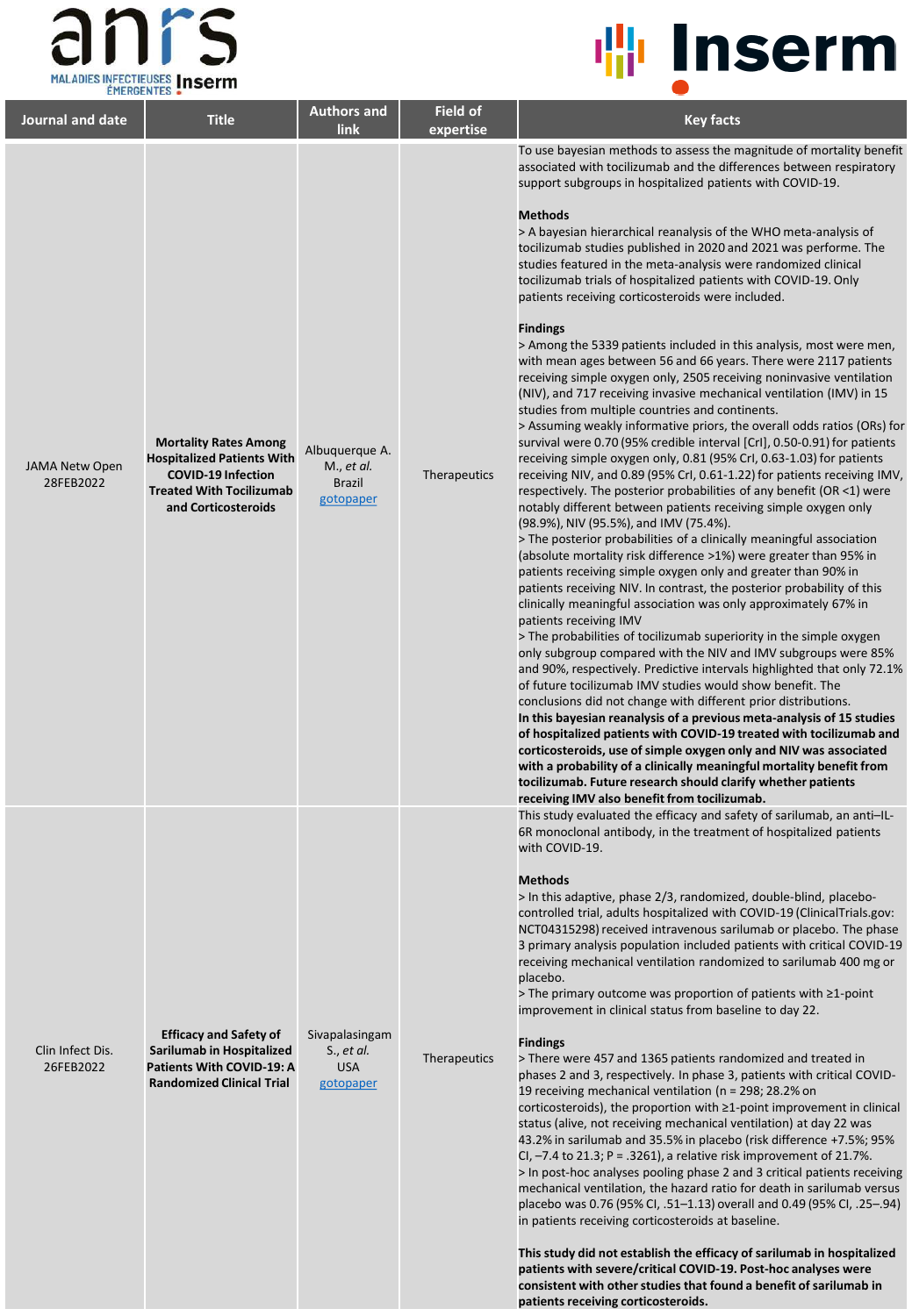

| Journal and date                 | <b>Title</b>                                                                                                                                              | <b>Authors and</b><br>link                       | <b>Field of</b><br>expertise | <b>Key facts</b>                                                                                                                                                                                                                                                                                                                                                                                                                                                                                                                                                                                                                                                                                                                                                                                                                                                                                                                                                                                                                                                                                                                                                                                                                                                                                                                                                                                                                                                                                                                                                                                                                                                                                   |
|----------------------------------|-----------------------------------------------------------------------------------------------------------------------------------------------------------|--------------------------------------------------|------------------------------|----------------------------------------------------------------------------------------------------------------------------------------------------------------------------------------------------------------------------------------------------------------------------------------------------------------------------------------------------------------------------------------------------------------------------------------------------------------------------------------------------------------------------------------------------------------------------------------------------------------------------------------------------------------------------------------------------------------------------------------------------------------------------------------------------------------------------------------------------------------------------------------------------------------------------------------------------------------------------------------------------------------------------------------------------------------------------------------------------------------------------------------------------------------------------------------------------------------------------------------------------------------------------------------------------------------------------------------------------------------------------------------------------------------------------------------------------------------------------------------------------------------------------------------------------------------------------------------------------------------------------------------------------------------------------------------------------|
| <b>NEJM</b><br>23FEB2022         | Population Immunity and<br>Covid-19 Severity with<br><b>Omicron Variant in South</b><br>Africa                                                            | Madhi S.A., et al.<br>South Africa<br>gotopaper  | Variants                     | Aim: to obtain data regarding the seroprevalence of SARS-CoV-2 IgG in<br>Gauteng before the fourth wave of Covid-19, in which the omicron<br>variant was dominant.<br><b>Methods:</b><br>Seroepidemiologic survey from October 22 to December 9, 2021, in<br>Gauteng to determine the seroprevalence of SARS-CoV-2 IgG.<br>Households included in a previous seroepidemiologic survey<br>(conducted from November 2020 to January 2021) were contacted; to<br>account for changes in the survey population.<br>Samples were obtained from 7010 participants, of whom 1319 (18.8%)<br>had received a Covid-19 vaccine.<br><b>Results:</b><br>> The seroprevalence of SARS-CoV-2 IgG ranged from 56.2% (95%<br>confidence interval [CI], 52.6 to 59.7) among children younger than 12<br>years of age to 79.7% (95% CI, 77.6 to 81.5) among adults older than<br>50 years of age.<br>> Vaccinated participants were more likely to be seropositive for<br>SARS-CoV-2 than unvaccinated participants (93.1% vs. 68.4%).<br>> Epidemiologic data showed that the incidence of SARS-CoV-2<br>infection increased and subsequently declined more rapidly during<br>the fourth wave than it had during the three previous waves.<br>> The incidence of infection was decoupled from the incidences of<br>hospitalization, recorded death, and excess death during the fourth<br>wave, as compared with the proportions seen during previous waves.<br>Widespread underlying SARS-CoV-2 seropositivity was observed in<br>Gauteng before the omicron-dominant wave of Covid-19.<br>Epidemiologic data showed a decoupling of hospitalizations and<br>deaths from infections while omicron was circulating. |
| Science Transl Med.<br>22FEB2022 | A homologous or variant<br>booster vaccine after<br>Ad26.COV2.S<br>immunization enhances<br>SARS-CoV-2-specific<br>immune responses in<br>rhesus macaques | He X., <i>et al</i> .<br><b>USA</b><br>gotopaper | Vaccines                     | Aim: to report the correlates of durability of humoral and cellular<br>immune responses in 20 rhesus macaques immunized with single-shot<br>Ad26.COV2.S and the immunogenicity of a booster shot at 8 to 10<br>months following the initial immunization.<br><b>Results</b><br>> Ad26.COV2.S elicited durable binding and neutralizing antibodies as<br>well as memory B cells and long-lived bone marrow plasma cells.<br>Innate immune responses and bone marrow plasma cell responses<br>correlated with durable antibody responses.<br>> Following Ad26.COV2.S boost immunization, binding and<br>neutralizing antibody responses against multiple SARS-CoV-2 variants<br>increased 31- to 69-fold and 23- to 43-fold, respectively, compared<br>with pre-boost concentrations. Antigen-specific B cell and T cell<br>responses also increased substantially following the boost<br>immunization.<br>> Boosting with a modified Ad26.COV2.S.351 vaccine expressing the<br>SARS-CoV-2 spike protein from the beta variant led to largely<br>comparable responses with slightly higher beta- and omicron-specific<br>humoral immune responses.<br>A late boost with Ad26.COV2.S or Ad26.COV2.S.351 resulted in a<br>dramatic increase in humoral and cellular immune responses that<br>were highly cross-reactive across multiple SARS-CoV-2 variants in<br>rhesus macaques.                                                                                                                                                                                                                                                                                                                     |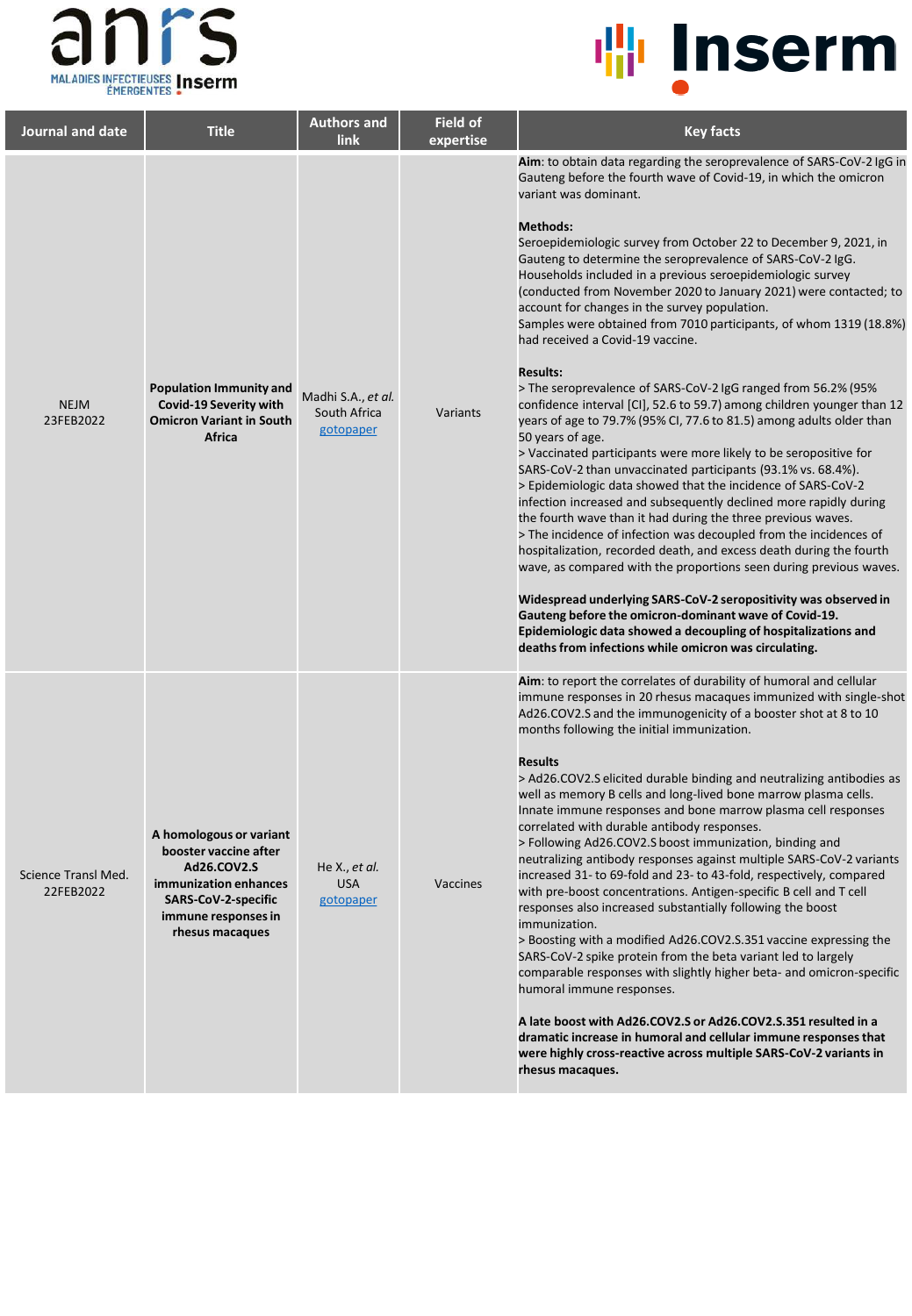| EMERGENIES O<br>Journal and date            | <b>Title</b>                                                                                                                                                                                                                | <b>Authors and</b><br>link                     | <b>Field of</b><br>expertise | <b>Key facts</b>                                                                                                                                                                                                                                                                                                                                                                                                                                                                                                                                                                                                                                                                                                                                                                                                                                                                                                                                                                                                                                                                                                                                                                                                                                                                                                                                                                                                                                                                                                                                                        |
|---------------------------------------------|-----------------------------------------------------------------------------------------------------------------------------------------------------------------------------------------------------------------------------|------------------------------------------------|------------------------------|-------------------------------------------------------------------------------------------------------------------------------------------------------------------------------------------------------------------------------------------------------------------------------------------------------------------------------------------------------------------------------------------------------------------------------------------------------------------------------------------------------------------------------------------------------------------------------------------------------------------------------------------------------------------------------------------------------------------------------------------------------------------------------------------------------------------------------------------------------------------------------------------------------------------------------------------------------------------------------------------------------------------------------------------------------------------------------------------------------------------------------------------------------------------------------------------------------------------------------------------------------------------------------------------------------------------------------------------------------------------------------------------------------------------------------------------------------------------------------------------------------------------------------------------------------------------------|
| JAMA Neurol.<br>25FEB2022                   | Omicron-Specific Cytotoxic<br><b>T-Cell Responses After a</b><br><b>Third Dose of mRNA</b><br><b>COVID-19 Vaccine Among</b><br><b>Patients With Multiple</b><br><b>Sclerosis Treated With</b><br>Ocrelizumab                | Madelon N., et al.<br>Switzerland<br>gotopaper | Vaccines                     | Aim: to determine T-cell responses to the Omicron spike protein in<br>anti-CD20-treated patients with multiple sclerosis (MS) before and<br>after a third mRNA COVID-19 vaccination.<br>- Prospective cohort study (March 2021 to November 2021) on 20<br>adults with MS receiving anti-CD20 treatment (ocrelizumab) and who<br>received their third dose of mRNA COVID-19 vaccine<br><b>Results</b><br>> Of 20 included patients, 11 were male, and the median (IQR) age<br>was 45.8 (37.8-53.3) years.<br>> Spike-specific CD4 and CD8 T-cell memory against all variants were<br>maintained in 9 to 12 patients 6 months after their second dose, albeit<br>at lower median frequencies against the Delta and Omicron variants<br>compared with the vaccine strain (CD8 T cells: Delta, 83.0%; 95% CI,<br>73.6-114.5; Omicron, 78.9%; 95% CI, 59.4-100.0; CD4 T cells: Delta,<br>72.2%; 95% CI, 67.4-90.5; Omicron, 62.5%; 95% CI, 51.0-89.0).<br>> A third dose enhanced the number of responders to all variants (11<br>to 15 patients) and significantly increased CD8 T-cell responses, but<br>the frequencies of Omicron-specific CD8 T cells remained 71.1% (95%<br>CI, 41.6-96.2) of the responses specific to the vaccine strain.<br>T-cell responses recognizing spike proteins from the Delta and<br>Omicron variants were observed, suggesting that COVID-19<br>vaccination in patients taking B-cell-depleting drugs may protect<br>them against serious complications from COVID-19 infection. T-cell<br>response rates increased after the third dose. |
| Lancet Child Adolesc<br>Health<br>22FEB2022 | <b>Reported cases of</b><br>multisystem inflammatory<br>syndrome in children aged<br>12-20 years in the USA<br>who received a COVID-19<br>vaccine, December, 2020,<br>through August, 2021: a<br>surveillance investigation | Yousaf A.R., et al.<br><b>USA</b><br>gotopaper | Clinic                       | Aim: to investigate reports of individuals aged 12-20 years with<br>Multisystem inflammatory syndrome in children (MIS-C) after COVID-<br>19 vaccination reported to passive surveillance systems or through<br>clinician outreach to the US Centers for Disease Control and<br>Prevention (CDC).<br><b>Results:</b><br>> Using surveillance results from Dec 14, 2020, to Aug 31, 2021, 21<br>individuals with MIS-C after COVID-19 vaccination were identified.<br>> Of these 21 individuals, median age was 16 years (range 12–20); 13<br>(62%) were male and eight (38%) were female. All 21 were<br>hospitalised: 12 (57%) were admitted to an intensive care unit and all<br>were discharged home. 15 (71%) of 21 individuals had laboratory<br>evidence of past or recent SARS-CoV-2 infection, and six (29%) did not.<br>> As of Aug 31, 2021, 21 335 331 individuals aged 12-20 years had<br>received one or more doses of a COVID-19 vaccine, making the overall<br>reporting rate for MIS-C after vaccination 1.0 case per million<br>individuals receiving one or more doses in this age group.<br>> The reporting rate in only those without evidence of SARS-CoV-2<br>infection was 0.3 cases per million vaccinated individuals.<br>MIS-C after COVID-19 vaccination is rare. Continued reporting of<br>potential cases and surveillance for MIS-C illnesses after COVID-19<br>vaccination is warranted.                                                                                                                                                 |
| Nature Med.<br>21FEB2022                    | <b>Effectiveness of mRNA-</b><br>1273 against SARS-CoV-2<br><b>Omicron and Delta</b><br>variants                                                                                                                            | Fu Tseng H., et al.<br><b>USA</b><br>gotopaper | Vaccines                     | Aim: to conduct a test-negative case-control study to evaluate mRNA-<br>1273 vaccine effectiveness (VE) against infection and hospitalization<br>with Omicron or Delta.<br>- 26,683 SARS-CoV-2 test-positive cases with variants determined by S-<br>gene target failure status (16% Delta, 84% Omicron).<br><b>Results</b><br>> The 2-dose VE against Omicron infection at 14–90 days was 44.0%<br>(95% CI, 35.1–51.6%) but declined quickly.<br>> The 3-dose VE was 93.7% (92.2–94.9%) and 86.0% (78.1–91.1%)<br>against Delta infection and 71.6% (69.7-73.4%) and 47.4% (40.5-<br>53.5%) against Omicron infection at 14-60 days and >60 days,<br>respectively.<br>> The 3-dose VE was 29.4% (0.3–50.0%) against Omicron infection in<br>immunocompromised individuals.<br>> The 3-dose VE against hospitalization with Delta or Omicron was<br>>99% across the entire study population.<br>These findings demonstrate high, durable 3-dose VE against Delta<br>infection but lower effectiveness against Omicron infection,<br>particularly among immunocompromised people. 3-dose VE of<br>mRNA-1273 was high against hospitalization with Delta and Omicron                                                                                                                                                                                                                                                                                                                                                                                                      |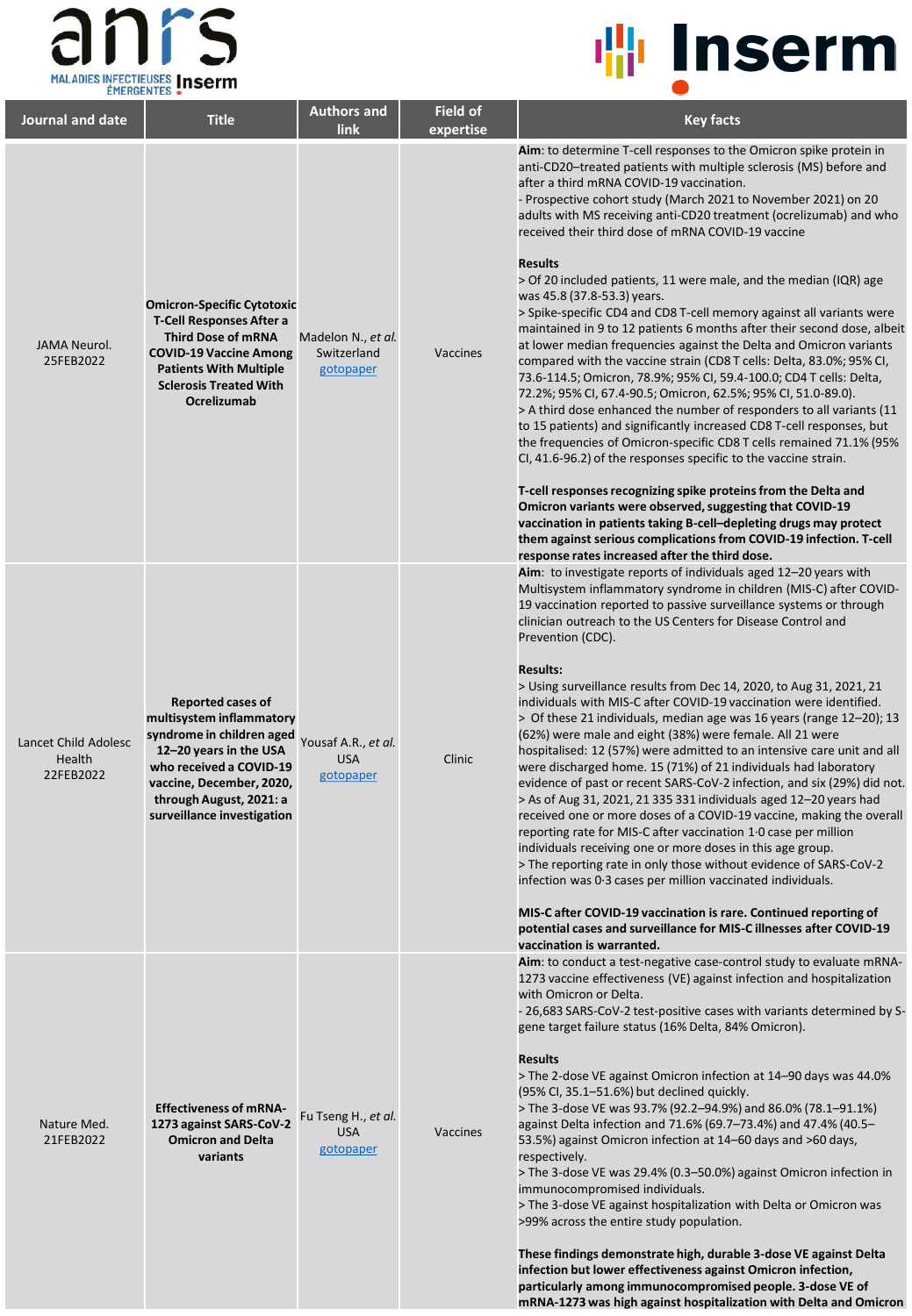

I

| Journal and date                   | <b>Title</b>                                                                                                                                                                                                                | <b>Authors and</b><br>link               | <b>Field of</b><br>expertise | <b>Key facts</b>                                                                                                                                                                                                                                                                                                                                                                                                                                                                                                                                                                                                                                                                                                                                                                                                                                                                                                                                                                                                                                                                                                                                                                                                                                                                                                                                                                                                                                                                                                                                                                                                                                                                                                                                                                                                                                                                                                                                                                                                                                                                                                                                                                                                                                                                                                                                                                                                                                                                                                                                                                                                                                                                                                                                                                                                                                                                                                                                                                                                                                                                                                                                                                                                                                                                                                                                                                                                                 |
|------------------------------------|-----------------------------------------------------------------------------------------------------------------------------------------------------------------------------------------------------------------------------|------------------------------------------|------------------------------|----------------------------------------------------------------------------------------------------------------------------------------------------------------------------------------------------------------------------------------------------------------------------------------------------------------------------------------------------------------------------------------------------------------------------------------------------------------------------------------------------------------------------------------------------------------------------------------------------------------------------------------------------------------------------------------------------------------------------------------------------------------------------------------------------------------------------------------------------------------------------------------------------------------------------------------------------------------------------------------------------------------------------------------------------------------------------------------------------------------------------------------------------------------------------------------------------------------------------------------------------------------------------------------------------------------------------------------------------------------------------------------------------------------------------------------------------------------------------------------------------------------------------------------------------------------------------------------------------------------------------------------------------------------------------------------------------------------------------------------------------------------------------------------------------------------------------------------------------------------------------------------------------------------------------------------------------------------------------------------------------------------------------------------------------------------------------------------------------------------------------------------------------------------------------------------------------------------------------------------------------------------------------------------------------------------------------------------------------------------------------------------------------------------------------------------------------------------------------------------------------------------------------------------------------------------------------------------------------------------------------------------------------------------------------------------------------------------------------------------------------------------------------------------------------------------------------------------------------------------------------------------------------------------------------------------------------------------------------------------------------------------------------------------------------------------------------------------------------------------------------------------------------------------------------------------------------------------------------------------------------------------------------------------------------------------------------------------------------------------------------------------------------------------------------------|
| Lancet Health Longev.<br>21FEB2022 | Real-world serological<br>responses to extended-<br>interval and heterologous<br>COVID-19 mRNA<br>vaccination in frail, older<br>people (UNCoVER): an<br>interim report from a<br>prospective observational<br>cohort study | Vinh D.C., et al.<br>Canada<br>gotopaper | Vaccines                     | Aim: to assess the antigenicity of mRNA-based COVID-19 vaccines in<br>frail, older people in a real-world setting, with a rationed interval<br>dosing of 16 weeks between the prime and boost doses.<br><b>Methods</b><br>- Prospective observational cohort study on adults aged 65 years and<br>older residing in long-term care facilities with or without previously<br>documented SARS-CoV-2 infection who received homologous or<br>heterologous mRNA vaccines, with an extended 16-week interval<br>between doses.<br>- Participants were enrolled from Dec 31, 2020, to Feb 16, 2021, and<br>data were collected up to June 9, 2021.<br>- Two cohorts: a discovery cohort, for which blood samples were<br>collected before administration of the first vaccine dose and<br>longitudinally thereafter; and a confirmatory cohort, for which blood<br>samples were only collected from 4 weeks after the prime dose.<br><b>Results</b><br>>185 participants: 65 participants received two doses of mRNA-1273,<br>36 received two doses of BNT162b2, and 84 received mRNA-1273<br>followed by BNT162b2.<br>> In the discovery cohort, after a significant increase in anti-RBD and<br>anti-spike IgG concentrations 4 weeks after the prime dose (from 4.86<br>log binding antibody units [BAU]/mL to 8.53 log BAU/mL for anti-RBD<br>IgG and from 5.21 log BAU/mL to 8.05 log BAU/mL for anti-spike IgG),<br>there was a significant decline in anti-RBD and anti-spike IgG<br>concentrations until the boost dose (7.10 log BAU/mL for anti-RBD IgG<br>and 7.60 log BAU/mL for anti-spike IgG), followed by an increase 4<br>weeks later for both vaccines (9.58 log BAU/mL for anti-RBD IgG and<br>9.23 log BAU/mL for anti-spike IgG).<br>> SARS-CoV-2-naive individuals showed lower antibody responses<br>than previously infected individuals at all timepoints tested up to 16<br>weeks after the prime dose, but achieved similar antibody responses<br>to previously infected participants by 4 weeks after the second dose.<br>> Individuals primed with the BNT162b2 vaccine showed a larger<br>decrease in mean anti-RBD and anti-spike IgG concentrations with a<br>16-week interval between doses (from 8.12 log BAU/mL to 4.25 log<br>BAU/mL for anti-RBD IgG responses and from 8.18 log BAU/mL to 6.66<br>log BAU/mL for anti-spike IgG responses) than did those who received<br>the mRNA-1273 vaccine (two doses of mRNA-1273: from 8.06 log<br>BAU/mL to 7.49 log BAU/mL for anti-RBD IgG responses and from 6.82<br>log BAU/mL to 7.56 log BAU/mL for anti-spike IgG responses; mRNA-<br>1273 followed by BNT162b2: from 8.83 log BAU/mL to 7.95 log<br>BAU/mL for anti-RBD IgG responses and from 8.50 log BAU/mL to 7.97<br>log BAU/mL for anti-spike IgG responses).<br>> No differences in antibody responses 4 weeks after the second dose<br>were noted between the two vaccines, in either homologous or<br>heterologous combinations.<br>Interim results of this ongoing longitudinal study show that among<br>frail, older people, previous SARS-CoV-2 infection and the type of<br>mRNA vaccine influenced antibody responses when used with a 16-<br>week interval between doses. Homologous and heterologous use of<br>mRNA vaccines was not associated with significant differences in<br>antibody responses 4 weeks following the second dose, supporting<br>their interchangeability. |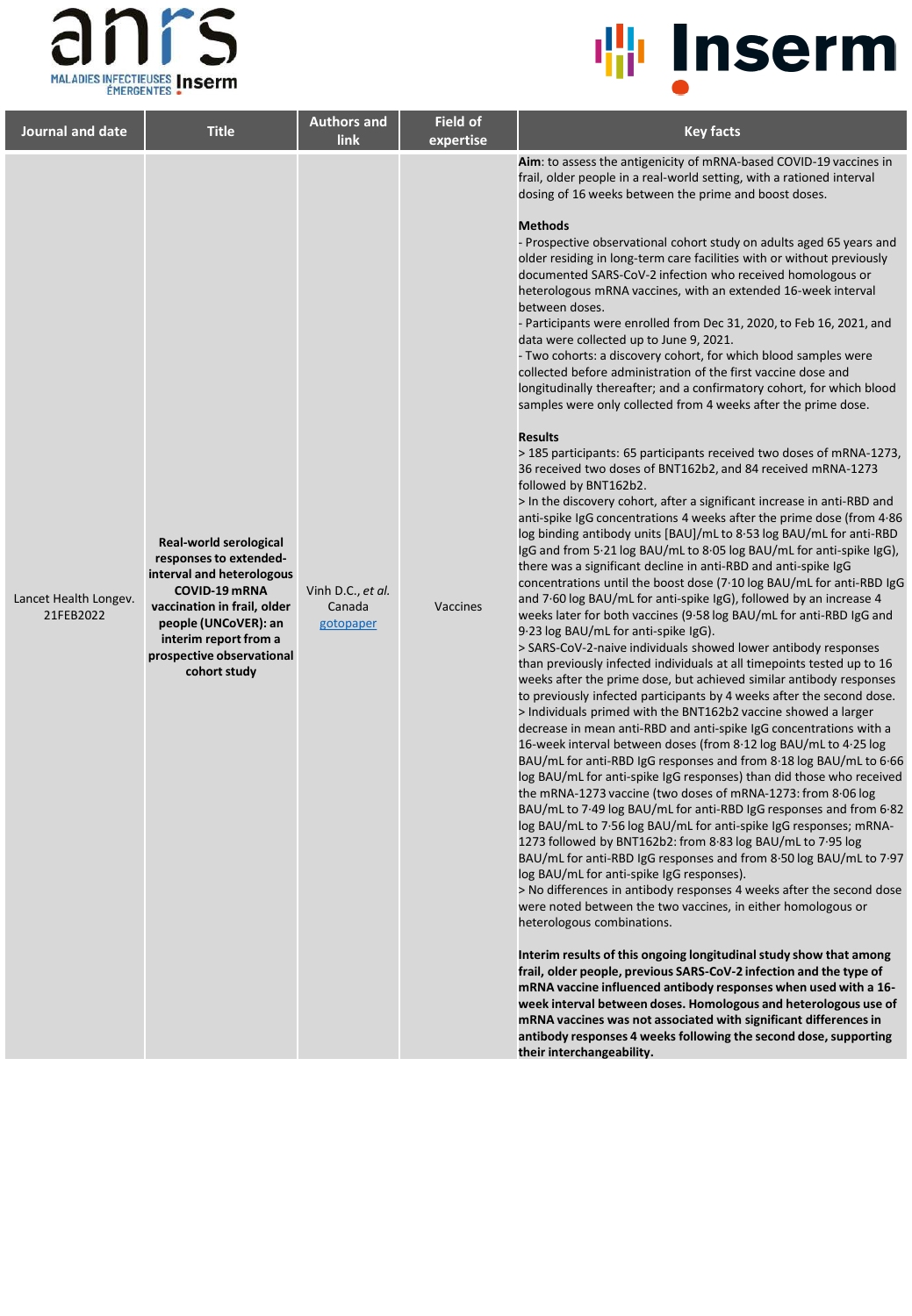## **Will Inserm**

| <b>LITERUENTES O</b><br>Journal and date | <b>Title</b>                                                                                                                                                              | <b>Authors and</b><br><b>link</b>                  | <b>Field of</b><br>expertise | <b>Key facts</b>                                                                                                                                                                                                                                                                                                                                                                                                                                                                                                                                                                                                                                                                                                                                                                                                                                                                                                                                                                                                                                                                                                                                                                                                                                                                                                                                                                                                                                                                                                                                                                                                                                                                                                                                                                                                                                                                                                                                                                                                                                                                                                                                                                                                                                                                                                                                                                                    |
|------------------------------------------|---------------------------------------------------------------------------------------------------------------------------------------------------------------------------|----------------------------------------------------|------------------------------|-----------------------------------------------------------------------------------------------------------------------------------------------------------------------------------------------------------------------------------------------------------------------------------------------------------------------------------------------------------------------------------------------------------------------------------------------------------------------------------------------------------------------------------------------------------------------------------------------------------------------------------------------------------------------------------------------------------------------------------------------------------------------------------------------------------------------------------------------------------------------------------------------------------------------------------------------------------------------------------------------------------------------------------------------------------------------------------------------------------------------------------------------------------------------------------------------------------------------------------------------------------------------------------------------------------------------------------------------------------------------------------------------------------------------------------------------------------------------------------------------------------------------------------------------------------------------------------------------------------------------------------------------------------------------------------------------------------------------------------------------------------------------------------------------------------------------------------------------------------------------------------------------------------------------------------------------------------------------------------------------------------------------------------------------------------------------------------------------------------------------------------------------------------------------------------------------------------------------------------------------------------------------------------------------------------------------------------------------------------------------------------------------------|
| Lancet<br>21FEB2022                      | <b>Duration of effectiveness</b><br>of vaccines against SARS-<br>CoV-2 infection and<br><b>COVID-19 disease: results</b><br>of a systematic review and<br>meta-regression | Feikin D. R., et al.<br>International<br>gotopaper | Vaccines                     | Aim: to systematically review the evidence for the duration of<br>protection of COVID-19 vaccines against various clinical outcomes,<br>and to assess changes in the rates of breakthrough infection caused<br>by the delta variant with increasing time since vaccination.<br>Methods<br>> systematic review of preprint and peer-reviewed published article<br>databases from June 17, 2021, to Dec 2, 2021.<br>> Randomised controlled trials of COVID-19 vaccine efficacy and<br>observational studies of COVID-19 vaccine effectiveness were eligible<br><b>Findings</b><br>> Of 13 744 studies screened, 310 underwent full-text review, and 18<br>studies were included (all studies were carried out before the omicron<br>variant began to circulate widely). We included 78 vaccine-specific<br>vaccine efficacy or effectiveness evaluations (Pfizer-BioNTech-<br>Comirnaty, n=38; Moderna-mRNA-1273, n=23; Janssen-Ad26.COV2.S,<br>n=9; and AstraZeneca-Vaxzevria, n=8)<br>> On average, vaccine efficacy or effectiveness against SARS-CoV-2<br>infection decreased from 1 month to 6 months after full vaccination<br>by 21.0 percentage points (95% CI 13.9-29.8) among people of all ages<br>and 20.7 percentage points (10.2-36.6) among older people (as<br>defined by each study, who were at least 50 years old)<br>> For symptomatic COVID-19 disease, vaccine efficacy or effectiveness<br>decreased by 24.9 percentage points (95% CI 13.4-41.6) in people of<br>all ages and 32.0 percentage points (11.0-69.0) in older people<br>> For severe COVID-19 disease, vaccine efficacy or effectiveness<br>decreased by 10.0 percentage points (95% CI 6.1-15.4) in people of all<br>ages and 9.5 percentage points (5.7–14.6) in older people. Most (81%)<br>vaccine efficacy or effectiveness estimates against severe disease<br>remained greater than 70% over time.<br>COVID-19 vaccine efficacy or effectiveness against severe disease<br>remained high, although it did decrease by 6 months after full<br>vaccination. By contrast, vaccine efficacy or effectiveness against<br>infection and symptomatic disease decreased approximately by 20-<br>30% by 6 months. This is likely caused by, at least in part, waning<br>immunity, although an effect of bias cannot be ruled out. Evaluating<br>vaccine efficacy or effectiveness beyond 6 months will be crucial. |
| Clin Infect Dis.<br>18FEB2022            | Prospective evaluation of<br><b>COVID-19 vaccine</b><br>responses across a broad<br>spectrum of<br>immunocompromising<br>conditions: the COVICS<br>study                  | Haidar G., et al.<br><b>USA</b><br>gotopaper       | Vaccines -<br>Immunisation   | Aim: to study humoral responses after COVID-19 vaccination across<br>varying causes of immunodeficiency.<br>Methods:<br>Prospective study of fully-vaccinated immunocompromised adults<br>(solid organ transplant (SOT), hematologic malignancy, solid cancers,<br>autoimmune conditions, HIV infection) versus non-<br>immunocompromised healthcare-workers (HCW). 1271 participants<br>enrolled: 1,099 immunocompromised and 172 HCW.<br><b>Results:</b><br>> Compared to HCW (92.4% seropositive), seropositivity was lower<br>among participants with SOT (30.7%), hematological malignancies<br>(50.0%), autoimmune conditions (79.1%), solid tumors (78.7%), and<br>HIV (79.8%) (p<0.01).<br>> Factors associated with poor seropositivity included age, greater<br>immunosuppression, time since vaccination, anti-CD20 monoclonal<br>antibodies, and vaccination with BNT162b2 (Pfizer) or adenovirus<br>vector vaccines versus mRNA-1273 (Moderna).<br>> mRNA-1273 was associated with higher antibody levels than<br>BNT162b2 or adenovirus vector vaccines, after adjusting for time since<br>vaccination, age, and underlying condition.<br>> Antibody levels were strongly correlated with pseudovirus<br>neutralization titers (Spearman r=0.89, p<0.0001), but in seropositive<br>participants with intermediate antibody levels, neutralization titers<br>were significantly lower in immunocompromised individuals versus<br>HCW.<br>Antibody responses to COVID-19 vaccines were lowest among SOT<br>and anti-CD20 monoclonal recipients, and recipients of vaccines<br>other than mRNA-1273. Among those with intermediate antibody<br>levels, pseudovirus neutralization titers were lower in                                                                                                                                                                                                                                                                                                                                                                                                                                                                                                                                                                                                                                                                                   |

immunocompromised patients than HCW.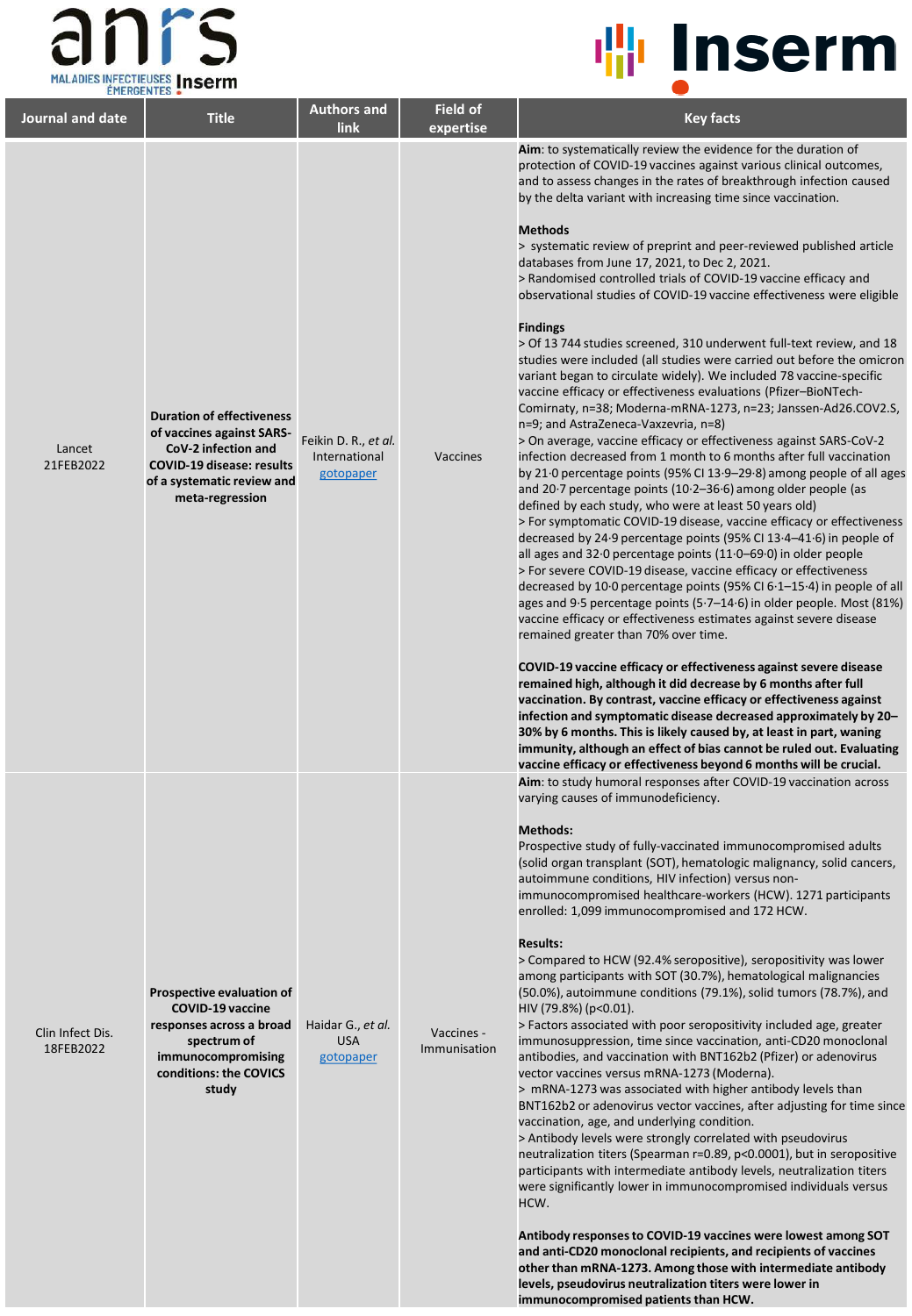

| Journal and date         | <b>Title</b>                                                                                                      | <b>Authors and</b><br>link                  | <b>Field of</b><br>expertise | <b>Key facts</b>                                                                                                                                                                                                                                                                                                                                                                                                                                                                                                                                                                                                                                                                                                                                                                                                                                                                                                                                                                                                                                                                                                                                                                                                                                                                                                                                                                                                                                                                                                                                                                                                                                                                                                                                                                                                                                                                                                                                                                                                                                                                                                                                                                                        |
|--------------------------|-------------------------------------------------------------------------------------------------------------------|---------------------------------------------|------------------------------|---------------------------------------------------------------------------------------------------------------------------------------------------------------------------------------------------------------------------------------------------------------------------------------------------------------------------------------------------------------------------------------------------------------------------------------------------------------------------------------------------------------------------------------------------------------------------------------------------------------------------------------------------------------------------------------------------------------------------------------------------------------------------------------------------------------------------------------------------------------------------------------------------------------------------------------------------------------------------------------------------------------------------------------------------------------------------------------------------------------------------------------------------------------------------------------------------------------------------------------------------------------------------------------------------------------------------------------------------------------------------------------------------------------------------------------------------------------------------------------------------------------------------------------------------------------------------------------------------------------------------------------------------------------------------------------------------------------------------------------------------------------------------------------------------------------------------------------------------------------------------------------------------------------------------------------------------------------------------------------------------------------------------------------------------------------------------------------------------------------------------------------------------------------------------------------------------------|
| Nature Med.<br>17FEB2022 | Immunopathological<br>signatures in multisystem<br>inflammatory syndrome in<br>children and pediatric<br>COVID-19 | Sacco K., et al.<br><b>USA</b><br>gotopaper | Immunology                   | <b>Aim</b> : to profile children with COVID-19 ( $n = 110$ ) and MIS-C ( $n = 76$ ),<br>along with pediatric healthy controls (pHCs; $n = 76$ ) through multi-<br>omics (analysis of soluble biomarkers, proteomics, single-cell gene<br>expression and immune repertoire analysis).<br><b>Results</b><br>> Pediatric COVID-19 (pCOVID-19) was characterized by robust type I<br>interferon (IFN) responses, whereas prominent type II IFN-dependent<br>and NF-KB-dependent signatures, matrisome activation and increased<br>levels of circulating spike protein were detected in multisystem<br>inflammatory syndrome in children (MIS-C), with no correlation with<br>SARS-CoV-2 PCR status around the time of admission.<br>> Transient expansion of TRBV11-2 T cell clonotypes in MIS-C was<br>associated with signatures of inflammation and T cell activation.<br>> The association of MIS-C with the combination of HLA A*02, B*35<br>and C*04 alleles suggests genetic susceptibility.<br>> MIS-C B cells showed higher mutation load than pCOVID-19 and<br>pHC.<br>These results identify distinct immunopathological signatures in<br>pCOVID-19 and MIS-C that might help better define the<br>pathophysiology of these disorders and guide therapy.                                                                                                                                                                                                                                                                                                                                                                                                                                                                                                                                                                                                                                                                                                                                                                                                                                                                                                                                         |
| <b>NEJM</b><br>16FEB2022 | <b>Protection against SARS-</b><br>CoV-2 after Covid-19<br><b>Vaccination and Previous</b><br>Infection           | Hall V., et al.<br>UK<br><b>gotopaper</b>   | Vaccins -<br>Immunisation    | Aim: to investigate the duration and effectiveness of immunity from<br>infection with and vaccination against SARS-CoV-2.<br>- Prospective cohort of asymptomatic health care workers in the UK<br>who underwent routine PCR testing.<br>- Vaccine effectiveness (≤10 months after the first dose of vaccine)<br>and infection-acquired immunity were assessed by comparing the<br>time to PCR-confirmed infection in vaccinated persons with that in<br>unvaccinated persons, stratified according to previous infection<br>status.<br><b>Results</b><br>> Of 35,768 participants, 27% (9488) had a previous SARS-CoV-2<br>infection. Vaccine coverage was high: 97% of the participants had<br>received two doses (78% had received BNT162b2 with a long interval<br>between doses, 9% BNT162b2 with a short interval between doses,<br>and 8% ChAdOx1 nCoV-19).<br>> Between December 7, 2020, and September 21, 2021, a total of 2747<br>primary infections and 210 reinfections were observed.<br>> Among previously uninfected participants who received long-<br>interval BNT162b2 vaccine, adjusted vaccine effectiveness decreased<br>from 85% (95% CI, 72 to 92) 14 to 73 days after the second dose to<br>51% (95% CI, 22 to 69) at a median of 201 days (interquartile range,<br>197 to 205) after the second dose<br>> Effectiveness did not differ significantly between the long-interval<br>and short-interval BNT162b2 vaccine recipients.<br>> At 14 to 73 days after the second dose, adjusted vaccine<br>effectiveness among ChAdOx1 nCoV-19 recipients was 58% (95% CI,<br>23 to 77) — considerably lower than that among BNT162b2 vaccine<br>recipients.<br>> Infection-acquired immunity waned after 1 year in unvaccinated<br>participants but remained consistently higher than 90% in those who<br>were subsequently vaccinated, even in persons infected more than 18<br>months previously.<br>Two doses of BNT162b2 vaccine were associated with high short-<br>term protection against SARS-CoV-2 infection; this protection waned<br>considerably after 6 months. Infection-acquired immunity boosted<br>with vaccination remained high more than 1 year after infection. |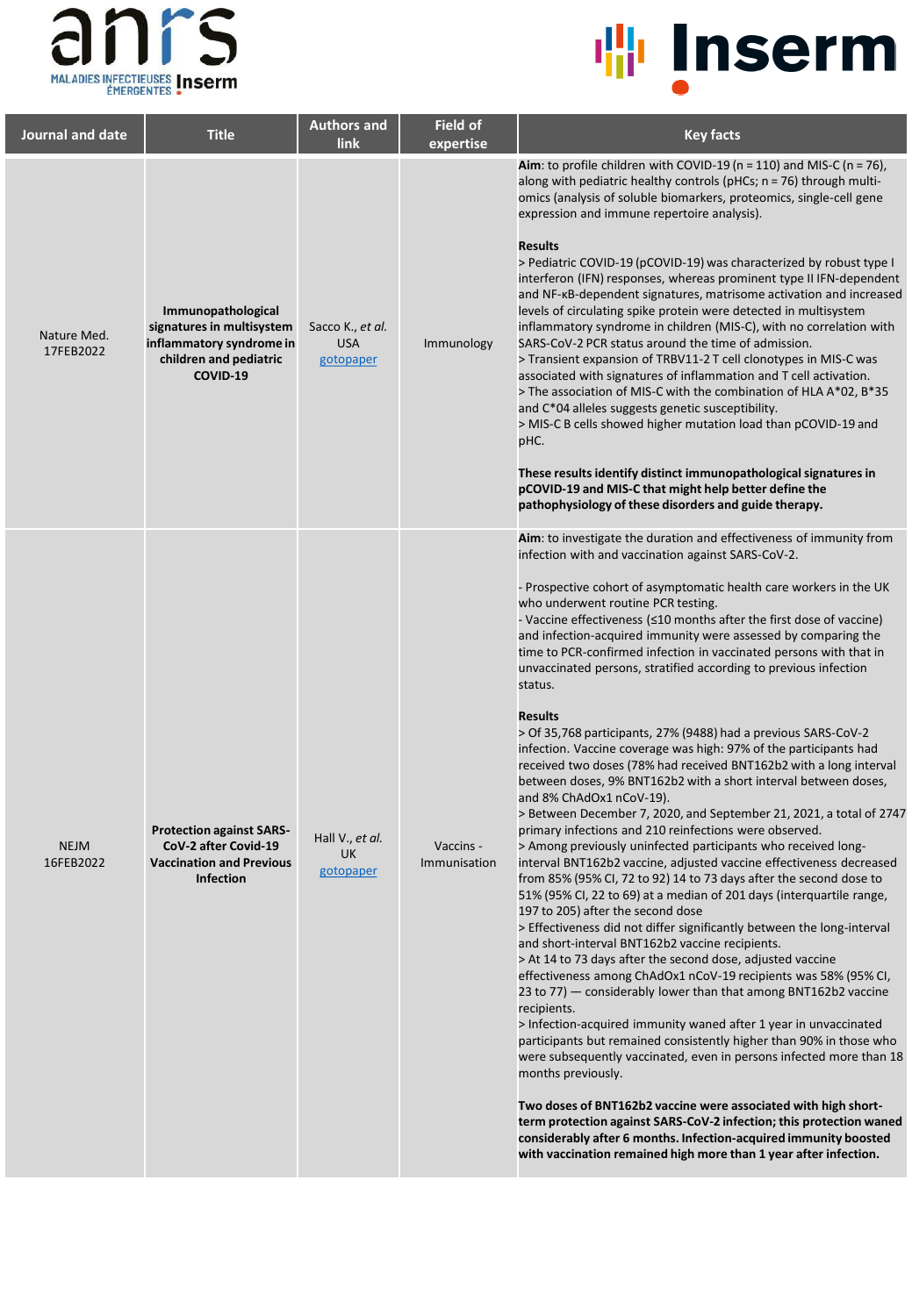|                          | <b>EMERGENTES</b>                                                                                 |                                                       |                              |                                                                                                                                                                                                                                                                                                                                                                                                                                                                                                                                                                                                                                                                                                                                                                                                                                                                                                                                                                                                                                                                                                                                                                                                                                                                                                                                                                                                                                                                                                                                                                                                                                                                                                                                                                                                                                                                                                                                                                                                                                                                                                                                                                                                                                                                                                                                                                                                                                                                                                                                                                                                                                                                                                                                                                                                      |
|--------------------------|---------------------------------------------------------------------------------------------------|-------------------------------------------------------|------------------------------|------------------------------------------------------------------------------------------------------------------------------------------------------------------------------------------------------------------------------------------------------------------------------------------------------------------------------------------------------------------------------------------------------------------------------------------------------------------------------------------------------------------------------------------------------------------------------------------------------------------------------------------------------------------------------------------------------------------------------------------------------------------------------------------------------------------------------------------------------------------------------------------------------------------------------------------------------------------------------------------------------------------------------------------------------------------------------------------------------------------------------------------------------------------------------------------------------------------------------------------------------------------------------------------------------------------------------------------------------------------------------------------------------------------------------------------------------------------------------------------------------------------------------------------------------------------------------------------------------------------------------------------------------------------------------------------------------------------------------------------------------------------------------------------------------------------------------------------------------------------------------------------------------------------------------------------------------------------------------------------------------------------------------------------------------------------------------------------------------------------------------------------------------------------------------------------------------------------------------------------------------------------------------------------------------------------------------------------------------------------------------------------------------------------------------------------------------------------------------------------------------------------------------------------------------------------------------------------------------------------------------------------------------------------------------------------------------------------------------------------------------------------------------------------------------|
| Journal and date         | <b>Title</b>                                                                                      | <b>Authors and</b><br>link                            | <b>Field of</b><br>expertise | <b>Key facts</b>                                                                                                                                                                                                                                                                                                                                                                                                                                                                                                                                                                                                                                                                                                                                                                                                                                                                                                                                                                                                                                                                                                                                                                                                                                                                                                                                                                                                                                                                                                                                                                                                                                                                                                                                                                                                                                                                                                                                                                                                                                                                                                                                                                                                                                                                                                                                                                                                                                                                                                                                                                                                                                                                                                                                                                                     |
| <b>NEJM</b><br>16FEB2022 | <b>Effectiveness of the</b><br><b>BNT162b2 Vaccine after</b><br><b>Recovery from Covid-19</b>     | Hammerman A.,<br>et al.<br><b>Israel</b><br>gotopaper | Vaccins -<br>Immunisation    | Aim: to study how long protective immunity against SARS-CoV-2<br>reinfection lasts after recovering from a previous SARS-CoV-2<br>infection.<br>Methods<br>- Assessment of reinfection rates in patients who had recovered from<br>SARS-CoV-2 infection before any vaccination against Covid-19.<br>- Comparison of reinfection rates among patients who had<br>subsequently received the BNT162b2 vaccine (Pfizer-BioNTech) and<br>those who had not been vaccinated (March 1 - November 26, 2021).<br><b>Results</b><br>> A total of 149,032 patients who had recovered from SARS-CoV-2<br>infection met the eligibility criteria. Of these, 83,356 (56%) received<br>subsequent vaccination during the 270-day study period.<br>> Reinfection occurred in 354 of the vaccinated patients (2.46 cases<br>per 100,000 persons per day) and in 2168 of 65,676 unvaccinated<br>patients (10.21 cases per 100,000 persons per day).<br>> Vaccine effectiveness was estimated at 82% (95% CI, 80 to 84)<br>among patients who were 16 to 64 years of age and 60% (95% CI, 36<br>to 76) among those 65 years of age or older.<br>> No significant difference in vaccine effectiveness was found for one<br>dose as compared with two doses.<br>Among patients who had recovered from Covid-19, the receipt of at<br>least one dose of the BNT162b2 vaccine was associated with a                                                                                                                                                                                                                                                                                                                                                                                                                                                                                                                                                                                                                                                                                                                                                                                                                                                                                                                                                                                                                                                                                                                                                                                                                                                                                                                                                                                                                         |
| <b>NEJM</b><br>16FEB2022 | <b>Oral Nirmatrelvir for High-</b><br><b>Risk, Nonhospitalized</b><br><b>Adults with Covid-19</b> | Hammond J., et<br>al.<br>USA gotopaper                | Therapeutics                 | significantly lower risk of recurrent infection.<br>Aim: to test efficacy of Nirmatrelvir (an orally administered SARS-CoV-<br>2 main protease (Mpro) inhibitor with potent pan-human-coronavirus<br>activity in vitro) in High-Risk, Nonhospitalized Adults with Covid-19.<br>- Phase 2–3 trial on symptomatic, unvaccinated, nonhospitalized<br>adults at high risk for progression to severe Covid-19<br>- Treatment: 300 mg of nirmatrelvir plus 100 mg of ritonavir (a<br>pharmacokinetic enhancer) or placebo every 12 hours for 5 days.<br>- Covid-19-related hospitalization or death from any cause through<br>day 28, viral load, and safety were evaluated.<br><b>Results</b><br>> A total of 2246 patients underwent randomization; 1120 patients<br>received nirmatrelvir plus ritonavir (nirmatrelvir group) and 1126<br>received placebo (placebo group).<br>> In the planned interim analysis of patients treated within 3 days<br>after symptom onset (modified intention-to treat population,<br>comprising 774 of the 1361 patients in the full analysis population),<br>the incidence of Covid-19-related hospitalization or death by day 28<br>was lower in the nirmatrelvir group than in the placebo group by 6.32<br>percentage points (95% CI, -9.04 to -3.59; P<0.001; relative risk<br>reduction, 89.1%)<br>> Incidence was 0.77% (3 of 389 patients) in the nirmatrelvir group,<br>with 0 deaths, as compared with 7.01% (27 of 385 patients) in the<br>placebo group, with 7 deaths.<br>> Efficacy was maintained in the final analysis involving the 1379<br>patients in the modified intention-to-treat population, with a<br>difference of $-5.81$ percentage points (95% CI, $-7.78$ to $-3.84$ ;<br>P<0.001; relative risk reduction, 88.9%). All 13 deaths occurred in the<br>placebo group.<br>> The viral load was lower with nirmaltrelvir plus ritonavir than with<br>placebo at day 5 of treatment, with an adjusted mean difference of<br>-0.868 log10 copies per milliliter when treatment was initiated within<br>3 days after the onset of symptoms.<br>> The incidence of adverse events that emerged during the treatment<br>period was similar in the two groups (any adverse event, 22.6% with<br>nirmatrelvir plus ritonavir vs. 23.9% with placebo; serious adverse<br>events, 1.6% vs. 6.6%; and adverse events leading to discontinuation<br>of the drugs or placebo, 2.1% vs. 4.2%). Dysgeusia (5.6% vs. 0.3%) and<br>diarrhea (3.1% vs. 1.6%) occurred more frequently with nirmatrelvir<br>plus ritonavir than with placebo.<br>Treatment of symptomatic Covid-19 with nirmatrelvir plus ritonavir<br>resulted in a risk of progression to severe Covid-19 that was 89%<br>lower than the risk with placebo, without evident safety concerns. |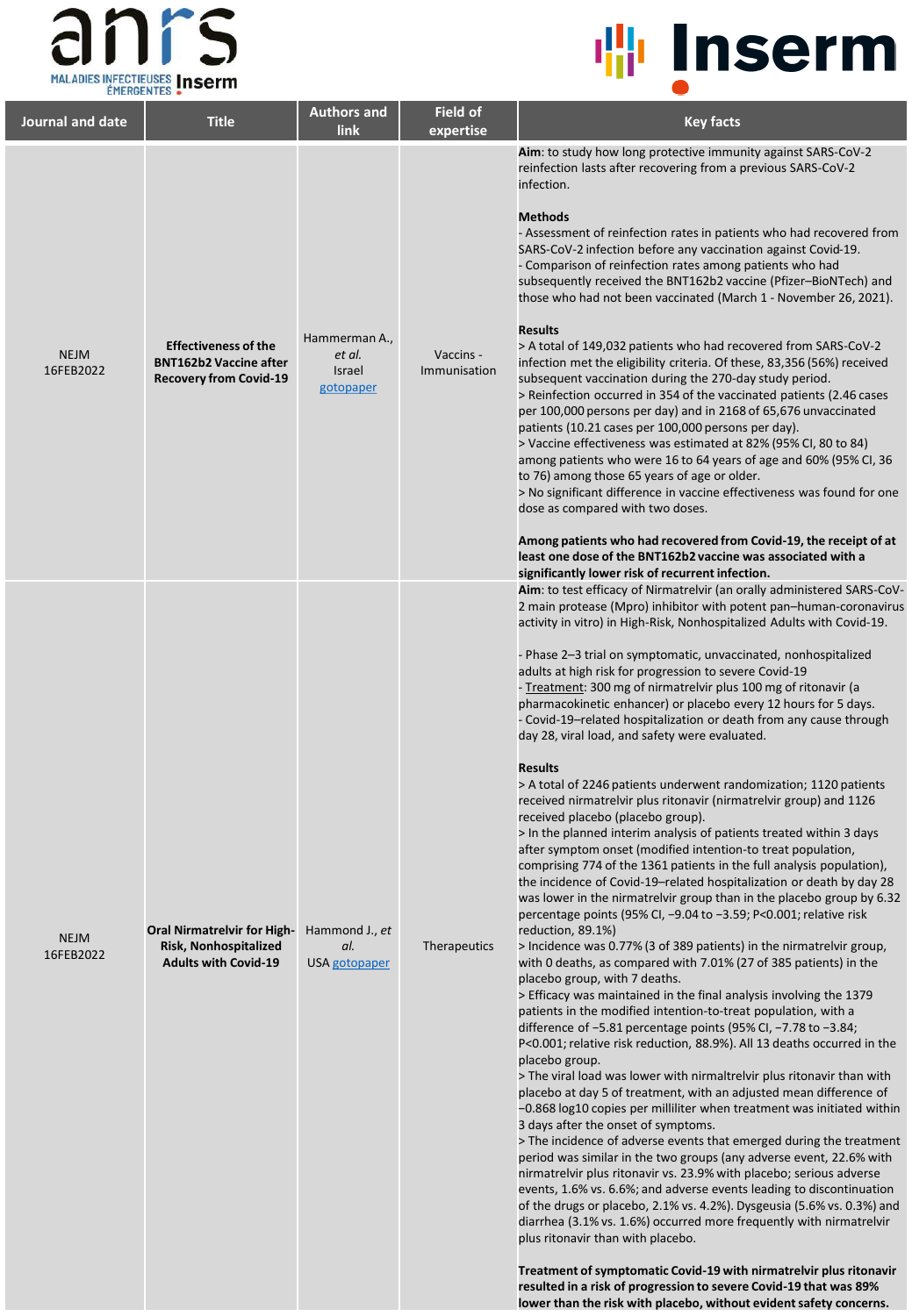| Journal and date                    | <b>Title</b>                                                                                                                                             | <b>Authors and</b><br>link                    | <b>Field of</b><br>expertise | <b>Key facts</b>                                                                                                                                                                                                                                                                                                                                                                                                                                                                                                                                                                                                                                                                                                                                                                                                                                                                                                                                                                                                                                                                                                                                                                                                                                                                                                                                                                                                                                                                                                                                                                                                                                                                                                                                                                                                                                                                                                                                                                                                                                                                                                                                                                                                                                                                                                                                                           |
|-------------------------------------|----------------------------------------------------------------------------------------------------------------------------------------------------------|-----------------------------------------------|------------------------------|----------------------------------------------------------------------------------------------------------------------------------------------------------------------------------------------------------------------------------------------------------------------------------------------------------------------------------------------------------------------------------------------------------------------------------------------------------------------------------------------------------------------------------------------------------------------------------------------------------------------------------------------------------------------------------------------------------------------------------------------------------------------------------------------------------------------------------------------------------------------------------------------------------------------------------------------------------------------------------------------------------------------------------------------------------------------------------------------------------------------------------------------------------------------------------------------------------------------------------------------------------------------------------------------------------------------------------------------------------------------------------------------------------------------------------------------------------------------------------------------------------------------------------------------------------------------------------------------------------------------------------------------------------------------------------------------------------------------------------------------------------------------------------------------------------------------------------------------------------------------------------------------------------------------------------------------------------------------------------------------------------------------------------------------------------------------------------------------------------------------------------------------------------------------------------------------------------------------------------------------------------------------------------------------------------------------------------------------------------------------------|
| Clin Microbiol Infect.<br>16FEB2022 | <b>Reactogenicity among</b><br>healthcare workers<br>following a BNT162b2 or<br>mRNA-1273 second dose<br>after priming with a<br>ChAdOx1 nCOV-19 vaccine | Baldolli A., et al.<br>France<br>gotopaper    | Vaccines                     | We performed a single center prospective observational cohort study<br>among healthcare workers (HCW) in a tertiary care hospital to assess<br>reactogenicity of BNT162b2 and mRNA-1273 vaccines administered as<br>a second dose in participants primed with ChAdOx1 nCoV-19.<br><b>Findings</b><br>> Among 1184 HCW, 356 (30%) agreed to participate. Of the<br>participants, 32.3% were men, and the mean age was 35 years (SD<br>10.1). 229 HCW received BNT162b2 and 127 received mRNA-1273. A<br>systemic reaction was observed in 130/229 (56.8%) and 100/127<br>(78.7%) HCW respectively. Injection site reactions were generally<br>limited (grade 1 or 2 in 163/229 [97.6%] and 90/127 [85.7 %]<br>respectively).<br>> After adjustment for age, sex and HCW role, receiving the mRNA-<br>1273 vaccine was associated with higher reactogenicity with more<br>grade 3 side effects (aOR=3.34, 95% CI 1.91-5.85), more systemic<br>symptoms (aOR=2.82, 95% CI 1.69-4.7), and not being able to work<br>(aOR=8.35, 95% CI 3.78-18.44), in comparison to receiving the<br>BNT162b2 vaccine.<br>Among patients receiving the mRNA1273 vaccine as a second dose,<br>our study confirms good tolerance of the heterologous schedule with<br>a higher risk of short term side effects in comparison to patients<br>receiving the BNT162b2 vaccine.                                                                                                                                                                                                                                                                                                                                                                                                                                                                                                                                                                                                                                                                                                                                                                                                                                                                                                                                                                                                                      |
| Science Transl Med.<br>15FEB2022    | <b>Neutralizing antibody</b><br>responses elicited by<br>SARS-CoV-2 mRNA<br>vaccination wane over<br>time and are boosted by<br>breakthrough infection   | Evans J.P., et al.<br><b>USA</b><br>gotopaper | Vaccins -<br>Immunisation    | Aim: to examine the neutralizing antibody response against the spike<br>protein of five major SARS-CoV-2 variants, D614G, Alpha (B.1.1.7),<br>Beta (B.1.351), Delta (B.1.617.2), and Omicron (B.1.1.529), in health<br>care workers (HCWs) vaccinated with SARS-CoV-2 mRNA vaccines.<br>- Serum samples were collected pre-vaccination, three weeks post-<br>first vaccination, one month post-second vaccination, and six months<br>post-second vaccination.<br><b>Results</b><br>> Minimal neutralizing antibody titers were detected against Omicron<br>pseudovirus at all four time points, including for a majority of patients<br>who had SARS-CoV-2 breakthrough infections.<br>> Neutralizing antibody titers against all other variant spike protein-<br>bearing pseudoviruses declined dramatically from one to six months<br>after the second mRNA vaccine dose, although SARS-CoV-2 infection<br>boosted vaccine responses.<br>> NT50 values of anti-N protein positive HCWs (infected either<br>previous to, during, or after vaccination scheme) were approximately<br>six times higher than that of anti-N protein negative HCWs at six<br>months post-vaccination (30% below the background of detection vs<br>60%). This suggests that breakthrough infection can improve the<br>durability of the SARS-CoV-2 nAb response<br>> Vaccine type and sex, but not age, impact nAb responses elicited by<br>SARS-CoV-2 vaccination.<br>> mRNA-1273-vaccinated HCWs exhibited about two-fold higher<br>neutralizing antibody titers than BNT162b2-vaccinated HCWs<br>following two vaccine doses. However, the trend for declining nAb<br>titers was consistent for both vaccines.<br>> Male HCWs exhibited significantly higher NT50 titers (p < 0.001)<br>compared to females against all five variants over the post-<br>vaccination time points. However, this difference was not significant<br>when examined for individual viruses at individual time points ( $p >$<br>0.05).<br>These results demonstrate possible waning of antibody-mediated<br>protection against SARS-CoV-2 variants that is dependent on prior<br>infection status and the mRNA vaccine received. They also show that<br>the Omicron variant spike protein can almost completely escape<br>from neutralizing antibodies elicited in recipients of only two mRNA<br>vaccine doses. |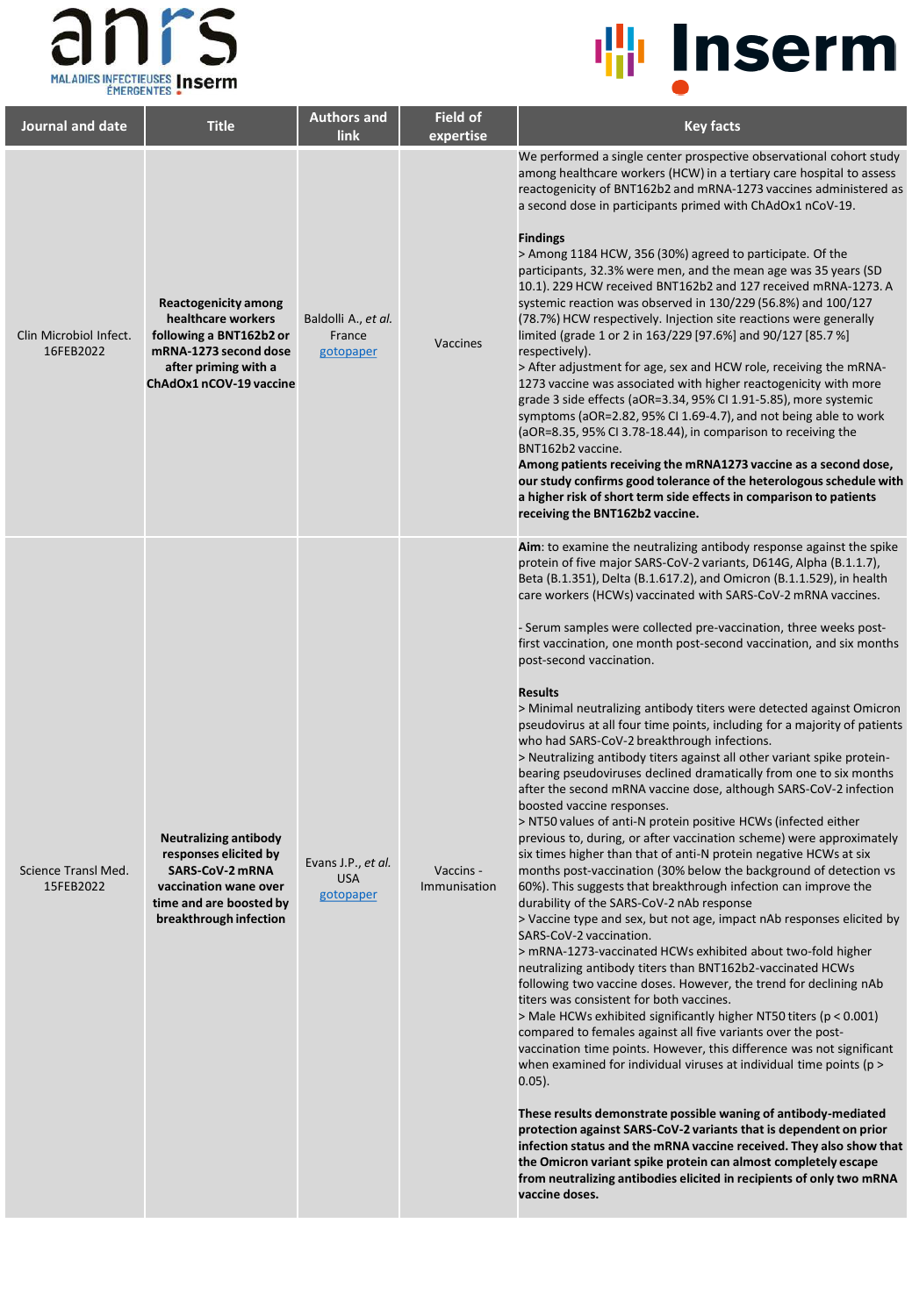| Journal and date            | <b>Title</b>                                                                                                                                         | <b>Authors and</b><br>link                | <b>Field of</b><br>expertise | <b>Key facts</b>                                                                                                                                                                                                                                                                                                                                                                                                                                                                                                                                                                                                                                                                                                                                                                                                                                                                                                                                                                                                                                                                                                                                                                                                                                                                                                                                                                                                      |
|-----------------------------|------------------------------------------------------------------------------------------------------------------------------------------------------|-------------------------------------------|------------------------------|-----------------------------------------------------------------------------------------------------------------------------------------------------------------------------------------------------------------------------------------------------------------------------------------------------------------------------------------------------------------------------------------------------------------------------------------------------------------------------------------------------------------------------------------------------------------------------------------------------------------------------------------------------------------------------------------------------------------------------------------------------------------------------------------------------------------------------------------------------------------------------------------------------------------------------------------------------------------------------------------------------------------------------------------------------------------------------------------------------------------------------------------------------------------------------------------------------------------------------------------------------------------------------------------------------------------------------------------------------------------------------------------------------------------------|
| <b>Nature</b><br>15FEB2022  | Germinal centre-driven<br>maturation of B cell<br>response to mRNA<br>vaccination                                                                    | Kim W., et al.<br><b>USA</b><br>gotopaper | Immunology                   | <b>Aim</b> : to assess whether persistent germinal centre (GC) responses<br>lead to the generation of affinity-matured memory B cells (MBCs) and<br>long-lived bone marrow-resident plasma cells (BMPCs)<br><b>Methods:</b><br>Combined approach of sequencing the B cell receptors of responding<br>blood plasmablasts and MBCs, lymph node GC and plasma cells and<br>BMPCs from eight individuals and expression of the corresponding<br>monoclonal antibodies (mAbs), the evolution of 1540 S-specific B cell<br>clones were tracked.<br><b>Results:</b><br>> Early blood S-specific plasmablasts - on average - exhibited the<br>lowest SHM frequencies.<br>> In comparison, SHM frequencies of S-specific GC B cells increased by<br>3.5-fold within six months after vaccination.<br>> S-specific MBCs and BMPCs accumulated high levels of SHM, which<br>corresponded with enhanced anti-S antibody avidity in blood and<br>affinity as well as neutralization capacity of BMPC-derived mAbs.<br>This study documents how the striking persistence of SARS-CoV-2<br>vaccination-induced GC reaction in humans culminates in affinity-<br>matured long-term antibody responses that potently neutralize the<br>virus.                                                                                                                                                                                          |
| Nature Commun.<br>14FEB2022 | <b>Humoral and cellular</b><br>responses after a third<br>dose of SARS-CoV-2<br><b>BNT162b2 vaccine in</b><br>patients with lymphoid<br>malignancies | Re D., et al.<br>France<br>gotopaper      | Immunology                   | Aim: to report the monitoring of humoral and cellular responses to a<br>third vaccine dose (dose 3), in patients with poor or no response to<br>two previous vaccine doses.<br><b>Methods:</b><br>Observational study (registration number HDH F20210324145532),<br>SARS-CoV-2 anti-Spike antibodies, neutralizing antibodies and T-cell<br>responses after immune stimulation with a third dose (D3) of the<br>same vaccine were measured in patients with chronic lymphocytic<br>leukemia (n = 13), B cell non-Hodgkin lymphoma (n = 14), and multiple<br>myeloma ( $n = 16$ )).<br><b>Results:</b><br>> No unexpected novel side effects are reported.<br>> Among 25 patients with positive anti-S titers before D3, 23 (92%)<br>patients increase their anti-S and neutralizing antibody titer after D3.<br>> All 18 (42%) initially seronegative patients remain negative.<br>> D3 increases the median IFN-y secretion in the whole cohort and<br>induces IFN-y secretion in a fraction of seronegative patients.<br>These data support the use of a third vaccine dose amongst patients<br>with lymphoid malignancies, even though some of them will still<br>have vaccine failure.                                                                                                                                                                                                                            |
| Nature Med.<br>14FEB2022    | Antibody responses and<br>correlates of protection in<br>the general population<br>after two doses of the<br>ChAdOx1 or BNT162b2<br>vaccines         | Wei J., <i>et al.</i><br>UK<br>gotopaper  | Vaccines -<br>Immunisation   | In this study, we investigated anti-spike IgG antibody responses and<br>correlates of protection after second doses of ChAdOx1 or BNT162b2<br>vaccines for severe acute respiratory syndrome coronavirus 2 (SARS-<br>CoV-2) in the United Kingdom general population<br><b>Findings</b><br>> In 222,493 individuals, we found significant boosting of anti-spike<br>IgG by the second doses of both vaccines in all ages and using<br>different dosing intervals, including the 3-week interval for BNT162b2<br>> After second vaccination, BNT162b2 generated higher peak levels<br>than ChAdOX1. Older individuals and males had lower peak levels<br>with BNT162b2 but not ChAdOx1, whereas declines were similar<br>across ages and sexes with ChAdOX1 or BNT162b2. Prior infection<br>significantly increased antibody peak level and half-life with both<br>vaccines<br>> Anti-spike IgG levels were associated with protection from infection<br>after vaccination and, to an even greater degree, after prior infection<br>> At least 67% protection against infection was estimated to last for 2-<br>3 months after two ChAdOx1 doses, for 5-8 months after two<br>BNT162b2 doses in those without prior infection and for 1-2 years for<br>those unvaccinated after natural infection.<br>A third booster dose might be needed, prioritized to ChAdOx1<br>recipients and those more clinically vulnerable. |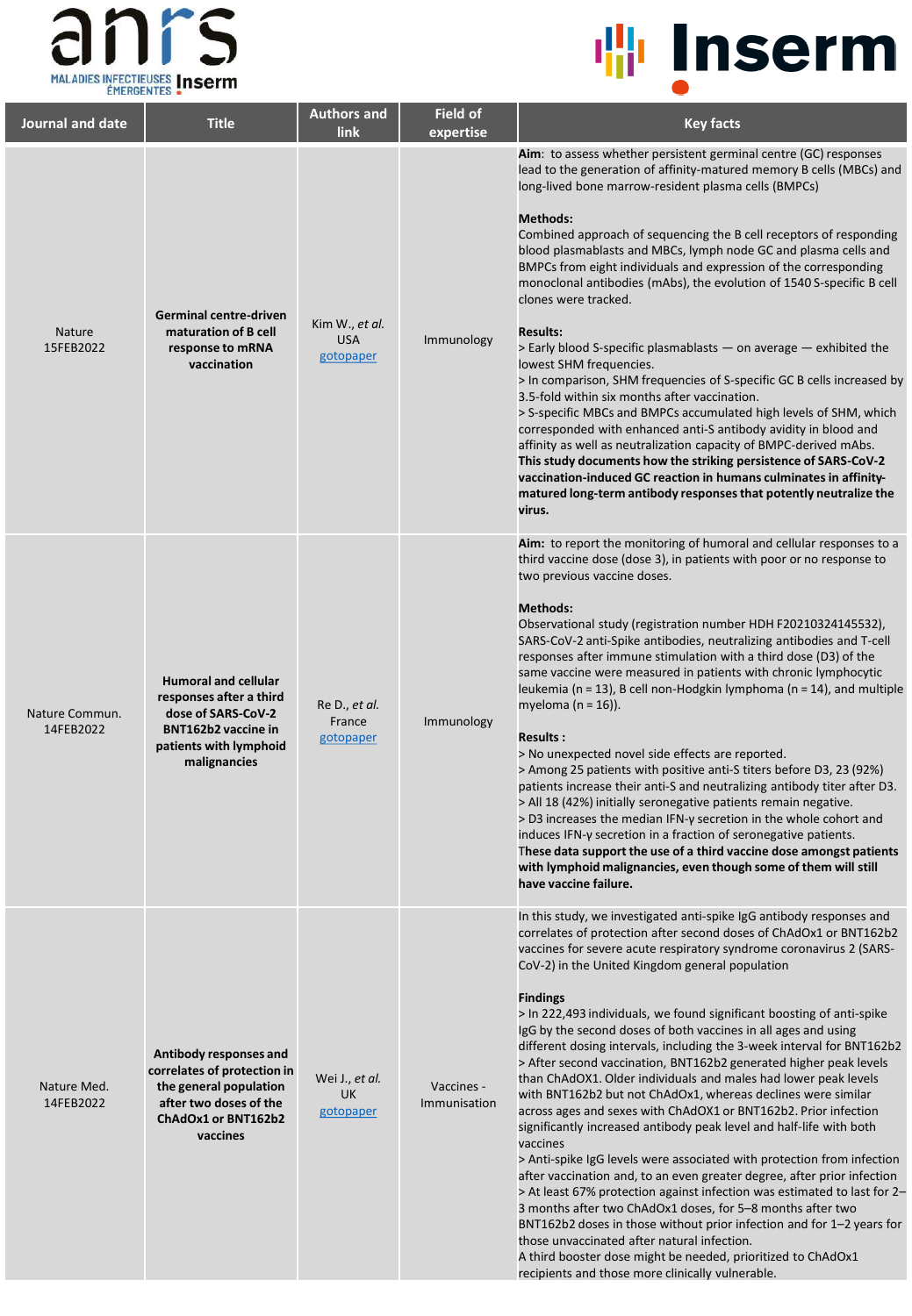

| Journal and date                  | <b>Title</b>                                                                                                                                             | <b>Authors and</b><br>link                           | <b>Field of</b><br>expertise    | <b>Key facts</b>                                                                                                                                                                                                                                                                                                                                                                                                                                                                                                                                                                                                                                                                                                                                                                                                                                                                                                                                                                                                                                                                                                                                                                                                                                                                                                                                                                                                                                                                                                                                                                                                                                                                                                                                                                                                                                                                                                                                                                                                                 |
|-----------------------------------|----------------------------------------------------------------------------------------------------------------------------------------------------------|------------------------------------------------------|---------------------------------|----------------------------------------------------------------------------------------------------------------------------------------------------------------------------------------------------------------------------------------------------------------------------------------------------------------------------------------------------------------------------------------------------------------------------------------------------------------------------------------------------------------------------------------------------------------------------------------------------------------------------------------------------------------------------------------------------------------------------------------------------------------------------------------------------------------------------------------------------------------------------------------------------------------------------------------------------------------------------------------------------------------------------------------------------------------------------------------------------------------------------------------------------------------------------------------------------------------------------------------------------------------------------------------------------------------------------------------------------------------------------------------------------------------------------------------------------------------------------------------------------------------------------------------------------------------------------------------------------------------------------------------------------------------------------------------------------------------------------------------------------------------------------------------------------------------------------------------------------------------------------------------------------------------------------------------------------------------------------------------------------------------------------------|
| Lancet Public Health<br>14FEB2022 | The effect of social<br>deprivation on the<br>dynamic of SARS-CoV-2<br>infection in France: a<br>population-based analysis                               | Vandentorren S.,<br>et al.<br>France<br>gotopaper    | Public Health /<br>Epidemiology | Aim: to analyse the association between an area-based deprivation<br>indicator and SARS-CoV-2 incidence, positivity, and testing rates (May<br>2020 - April 2021).<br>Methods<br>- Analysis of records of results of all SARS-CoV-2 tests in France.<br>- Residential addresses of tested individuals were geocoded to<br>retrieve the associated aggregated units for the statistical information<br>(IRIS) scale (area comprising 2000 inhabitants relatively homogenous<br>in terms of socioeconomic characteristics).<br>- A social deprivation score was assigned to each area using the<br>European Deprivation Index (EDI).<br><b>Findings</b><br>> Analyses were based on 70 990 478 SARS-CoV-2 tests, of which<br>5 000 972 were positive.<br>> SARS-CoV-2 incidence was higher in the most deprived areas than<br>the least deprived areas (IRR 1.148 [95% CI 1.138-1.158]) and<br>positivity rates were also higher (IRR 1.283 [1.273-1.294]), whereas<br>testing rates were lower in the most deprived areas than the least<br>deprived areas (IRR 0.905 [0.904-0.907]).<br>> SARS-CoV-2 incidence and positivity rates remained higher in the<br>most deprived areas than the least deprived areas during the second<br>and third national lockdowns, and variation in testing rate was<br>observed according to population density.<br>These results highlight a positive social gradient between deprivation<br>and the risk of testing positive for SARS-CoV-2, with the highest risk<br>among individuals living in the most deprived areas and a negative<br>social gradient for testing rate. These findings might reflect structural<br>barriers to health-care access in France and lower capacity of<br>deprived populations to benefit from protective measures.                                                                                                                                                                                                                                          |
| <b>JAMA</b><br>11FEB2022          | <b>Association of</b><br>Homologous and<br><b>Heterologous Vaccine</b><br><b>Boosters With COVID-19</b><br><b>Incidence and Severity in</b><br>Singapore | Hui Xuan Tan S.,<br>et al.<br>Singapore<br>gotopaper | Vaccines -<br>Immunisation      | Aim: to estimate SARS-CoV-2 infections and disease severity with the<br>receipt of a booster and by type of booster.<br><b>Results</b><br>> Among 703 209 eligible individuals during the study period, 576 132<br>received boosters. The study included 22 643 521 and 9 339 981<br>person-days among the nonbooster and booster groups, respectively.<br>By person-days, 59% were 60 to 69 years, 29% were 70 to 79 years,<br>and 11% were aged 80 years and older, with 53% being female.<br>> Among individuals who received BNT162b2 for their primary series,<br>the incidences (per million person-days) of confirmed and severe<br>infections were 227.9 and 1.4 for the homologous boosted compared<br>with 600.4 and 20.5 for the nonboosted.<br>> The IRRs were 0.272 (95% CI, 0.258-0.286) for the confirmed cases<br>among the homologous-boosted individuals and 0.047 (95% CI, 0.026-<br>0.084) for severe cases.<br>> For the heterologous-boosted individuals, the incidences of<br>confirmed and severe infections were 147.9 and 2.3 cases per million<br>person-days, respectively, with IRRs of 0.177 (95% CI, 0.138-0.227) and<br>0.078 (95% CI, 0.011-0.560).<br>> For individuals who received mRNA-1273 for their primary series,<br>the incidence of confirmed infections for the homologous boosted<br>was 133.9 cases per million person-years (IRR, 0.198 [95% CI, 0.144-<br>$0.271$ ]).<br>> For heterologous-boosted individuals, the incidence of confirmed<br>infections was 100.6 per million person-days (IRR, 0.140 [95% CI,<br>$0.052 - 0.376$ ]).<br>> The number of severe infections among individuals receiving mRNA-<br>1273 for their primary series was too small to assess IRRs.<br>Heterologous boosting was associated with lower SARS-CoV-2<br>incidence rates than homologous boosting. Severe infections were<br>lower among those receiving a booster after BNT162b2 as the<br>primary series compared with the nonboosted individuals, regardless<br>of the type of booster. |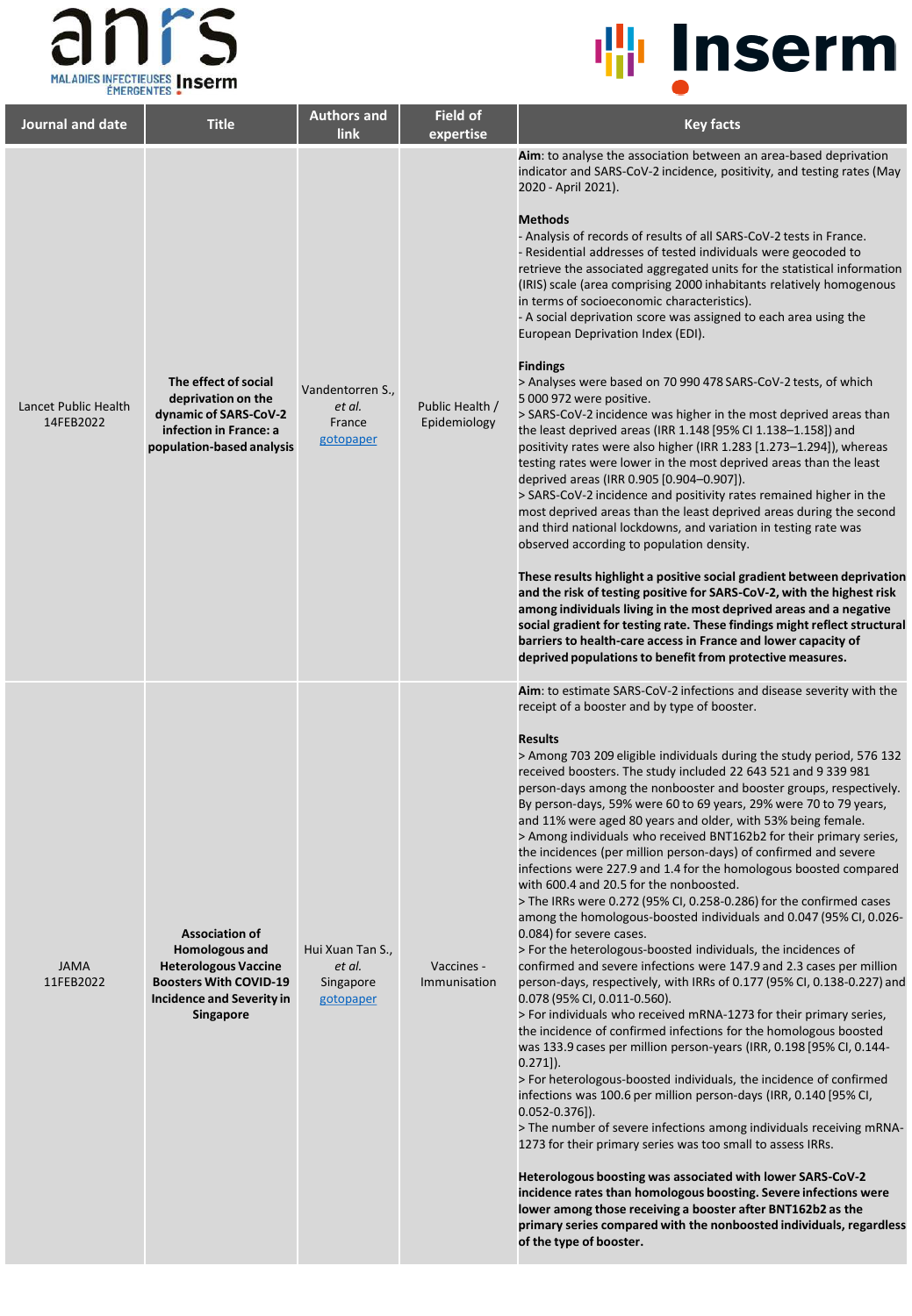

I

| Journal and date                    | <b>Title</b>                                                                                                                                         | <b>Authors and</b><br>link                      | <b>Field of</b><br>expertise | <b>Key facts</b>                                                                                                                                                                                                                                                                                                                                                                                                                                                                                                                                                                                                                                                                                                                                                                                                                                                                                                                                                                                                                                                                                                                                                                                                                                                                                                                                                                                                                                                                                                                                                                                                                                                                                                                                                                                                                                                                                                                                                                                     |
|-------------------------------------|------------------------------------------------------------------------------------------------------------------------------------------------------|-------------------------------------------------|------------------------------|------------------------------------------------------------------------------------------------------------------------------------------------------------------------------------------------------------------------------------------------------------------------------------------------------------------------------------------------------------------------------------------------------------------------------------------------------------------------------------------------------------------------------------------------------------------------------------------------------------------------------------------------------------------------------------------------------------------------------------------------------------------------------------------------------------------------------------------------------------------------------------------------------------------------------------------------------------------------------------------------------------------------------------------------------------------------------------------------------------------------------------------------------------------------------------------------------------------------------------------------------------------------------------------------------------------------------------------------------------------------------------------------------------------------------------------------------------------------------------------------------------------------------------------------------------------------------------------------------------------------------------------------------------------------------------------------------------------------------------------------------------------------------------------------------------------------------------------------------------------------------------------------------------------------------------------------------------------------------------------------------|
| <b>JAMA Pediatrics</b><br>10FEB2022 | <b>Association of BNT162b2</b><br><b>COVID-19 Vaccination</b><br><b>During Pregnancy With</b><br><b>Neonatal and Early Infant</b><br><b>Outcomes</b> | Goldshtein I., et<br>al.<br>Israel<br>gotopaper | Vaccins                      | Aim: to examine whether BNT162b2 mRNA vaccination during<br>pregnancy is associated with adverse neonatal and early infant<br>outcomes among the newborns.<br><b>Methods</b><br>- Population-based cohort study comprising all singleton live births<br>(March - September 2021), followed up until October 31, 2021, from<br>mothers who had or had not received the BNT162b2 mRNA<br>vaccination during pregnancy<br>- Main Outcomes: risk ratios (RR) of preterm birth, small birth weight<br>for gestational age (SGA), congenital malformations, all-cause<br>hospitalizations, and infant death.<br><b>Results</b><br>> The cohort included 24 288 eligible newborns (49% female, 96%<br>born at ≥37 weeks' gestation), of whom 16 697 were exposed<br>$(n = 2134$ and $n = 9364$ in the first and second trimesters, respectively)<br>to maternal vaccination in utero. Median (IQR) follow-up after birth<br>was 126 days (76-179) among exposed and 152 days (88-209) among<br>unexposed newborns.<br>> No substantial differences were observed in preterm birth rates<br>between exposed and unexposed newborns (RR = 0.95; 95% CI, 0.83-<br>1.10) or SGA (RR = 0.97; 95% CI, 0.87-1.08).<br>> No significant differences were observed in the incidence of all-<br>cause neonatal hospitalizations (RR = 0.99; 95% CI, 0.88-1.12),<br>postneonatal hospitalizations after birth (RR = 0.95; 95% CI, 0.84-1.07)<br>congenital anomalies (RR = $0.69$ ; 95% CI, 0.44-1.04), or infant mortality<br>over the study period (RR = 0.84; 95% CI, 0.43-1.72).<br>No evident differences between newborns of women who received<br>BNT162b2 mRNA vaccination during pregnancy, vs those of women<br>who were not vaccinated, were found.                                                                                                                                                                                                                                                         |
| Science<br>10FEB2022                | <b>Broad anti-SARS-CoV-2</b><br>antibody immunity<br>induced by heterologous<br>ChAdOx1/mRNA-1273<br>vaccination                                     | Kaku C.I., et al.<br>Sweden / USA<br>gotopaper  | Vaccines -<br>Immunisation   | Aim: to longitudinally profile SARS-CoV-2 spike (S)-specific serological<br>and memory B cell (MBC) responses in individuals receiving either<br>homologous (ChAdOx1:ChAdOx1) or heterologous (ChAdOx1:mRNA-<br>1273) prime-boost vaccination.<br><b>Methods</b> : Recruitment of 55 healthcare workers receiving either<br>homologous ChAdOx1:ChAdOx1 or heterologous ChAdOx1:mRNA-<br>1273 prime-boost vaccination for blood donation (table S1). None of<br>the volunteers had a documented history of prior SARS-CoV-2<br>infection. Participants received one dose of ChAdOx1 and 9-12 weeks<br>later, a second dose of either ChAdOx1 ( $n = 28$ ) or mRNA-1273 ( $n =$<br>27). Collection of the first blood sample on the day of booster<br>immunization to analyze ChAdOx1-primed immune responses and a<br>second sample 7-10 days following the second dose to study the early<br>secondary B cell response induced by homologous or heterologous<br>booster vaccination.<br><b>Results</b><br>> Heterologous mRNA booster immunization induced higher serum<br>neutralizing antibody and MBC responses against SARS-CoV-2 variants<br>of concern (VOCs) compared to homologous ChAdOx1 boosting.<br>> Specificity mapping of circulating B cells revealed that mRNA-1273<br>boost immunofocused ChAdOx1-primed responses onto epitopes<br>expressed on prefusion-stabilized S. Monoclonal antibodies isolated<br>from mRNA-1273 boosted participants displayed overall higher<br>binding affinities and increased breadth of reactivity against VOCs<br>relative to those isolated from ChAdOx1-boosted individuals.<br>Heterologous ChAdOx1:mRNA-1273 prime-boost immunization<br>induces significantly broader and more potent serum neutralizing<br>antibody and MBC responses against WT SARS-CoV-2 and VOCs<br>relative to homologous ChAdOx1 vaccination, and this difference<br>appears to be driven by both the magnitude and quality of the early<br>secondary B cell response. |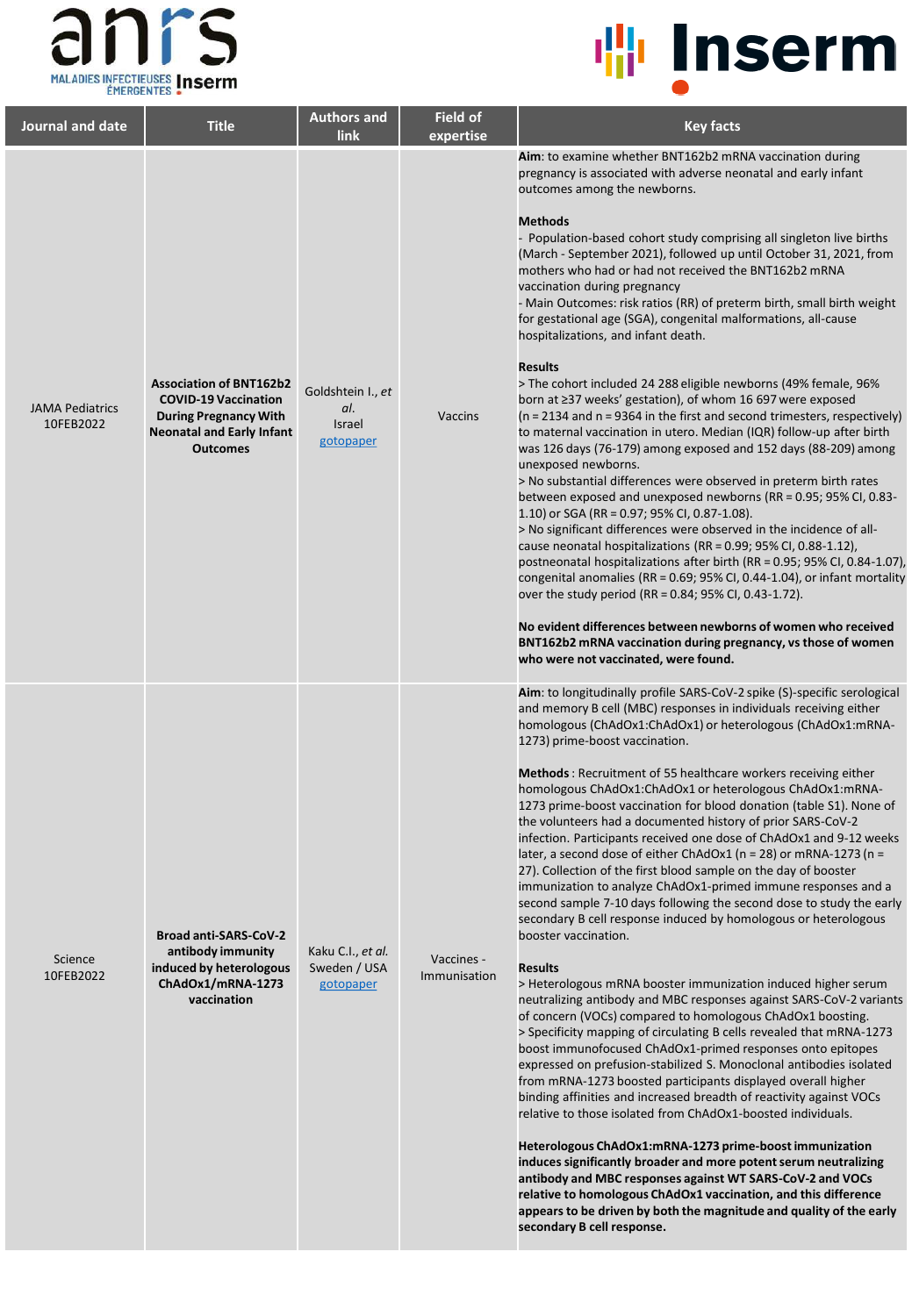I

## **Will Inserm**

|                          | <b>EMERGENTES</b> .                                                                                                                                             |                                                                     |                              |                                                                                                                                                                                                                                                                                                                                                                                                                                                                                                                                                                                                                                                                                                                                                                                                                                                                                                                                                                                                                                                                                                                                                                                                                                                                                                                                                                                                                                                                                                                                                                                                                                                                                                                                                                                                                                                                                                                                                                                                                                                                                                                                                                                                                                                                                                                                                                                                                                                                                                                                                                                                                                     |
|--------------------------|-----------------------------------------------------------------------------------------------------------------------------------------------------------------|---------------------------------------------------------------------|------------------------------|-------------------------------------------------------------------------------------------------------------------------------------------------------------------------------------------------------------------------------------------------------------------------------------------------------------------------------------------------------------------------------------------------------------------------------------------------------------------------------------------------------------------------------------------------------------------------------------------------------------------------------------------------------------------------------------------------------------------------------------------------------------------------------------------------------------------------------------------------------------------------------------------------------------------------------------------------------------------------------------------------------------------------------------------------------------------------------------------------------------------------------------------------------------------------------------------------------------------------------------------------------------------------------------------------------------------------------------------------------------------------------------------------------------------------------------------------------------------------------------------------------------------------------------------------------------------------------------------------------------------------------------------------------------------------------------------------------------------------------------------------------------------------------------------------------------------------------------------------------------------------------------------------------------------------------------------------------------------------------------------------------------------------------------------------------------------------------------------------------------------------------------------------------------------------------------------------------------------------------------------------------------------------------------------------------------------------------------------------------------------------------------------------------------------------------------------------------------------------------------------------------------------------------------------------------------------------------------------------------------------------------------|
| Journal and date         | <b>Title</b>                                                                                                                                                    | <b>Authors and</b><br>link                                          | <b>Field of</b><br>expertise | <b>Key facts</b>                                                                                                                                                                                                                                                                                                                                                                                                                                                                                                                                                                                                                                                                                                                                                                                                                                                                                                                                                                                                                                                                                                                                                                                                                                                                                                                                                                                                                                                                                                                                                                                                                                                                                                                                                                                                                                                                                                                                                                                                                                                                                                                                                                                                                                                                                                                                                                                                                                                                                                                                                                                                                    |
| Lancet<br>12FEB2022      | <b>Casirivimab and</b><br>imdevimab in patients<br>admitted to hospital with<br>COVID-19 (RECOVERY): a<br>randomised, controlled,<br>open-label, platform trial | <b>RECOVERY</b><br>Collaborative<br>Group<br><b>UK</b><br>gotopaper | Therapeutics                 | Aim: to evaluate the efficacy and safety of casirivimab and imdevimab<br>administered in combination in patients admitted to hospital with<br>COVID-19.<br>- Participants: patients aged at least 12 years admitted to hospital with<br>clinically suspected or laboratory-confirmed SARS-CoV-2 infection.<br>- Treatments: usual standard of care alone or usual care plus<br>casirivimab 4 g and imdevimab 4 g administered in a single IV infusion.<br>Primary outcome: 28-day all-cause mortality assessed by intention to<br>treat, first only in patients without detectable antibodies to SARS-CoV-<br>2 infection at randomisation, and then in the overall population.<br><b>Results</b><br>> Between Sept 18, 2020, and May 22, 2021, 9785 patients enrolled in<br>RECOVERY were eligible for casirivimab and imdevimab, of which 4839<br>were randomly assigned to casirivimab and imdevimab plus usual care<br>and 4946 to usual care alone. 3153 (32%) of 9785 patients were<br>seronegative, 5272 (54%) were seropositive, and 1360 (14%) had<br>unknown baseline antibody status. 812 (8%) patients were known to<br>have received at least one dose of a SARS-CoV-2 vaccine.<br>> In the primary efficacy population of seronegative patients, 396<br>(24%) of 1633 patients allocated to casirivimab and imdevimab versus<br>452 (30%) of 1520 patients allocated to usual care died within 28 days<br>(rate ratio [RR] 0.79, 95% CI 0.69-0.91; p=0.0009).<br>> Analysis of all randomly assigned patients (regardless of baseline<br>antibody status): 943 (19%) of 4839 patients allocated to casirivimab<br>and imdevimab versus 1029 (21%) of 4946 patients allocated to usual<br>care died within 28 days (RR 0.94, 95% CI 0.86-1.02; p=0.14).<br>> The proportional effect of casirivimab and imdevimab on mortality<br>differed significantly between seropositive and seronegative patients<br>(p value for heterogeneity=0.002).<br>> There were no deaths attributed to the treatment, or meaningful<br>between-group differences in the pre-specified safety outcomes of<br>cause-specific mortality, cardiac arrhythmia, thrombosis, or major<br>bleeding events.<br>> Serious adverse reactions reported in seven (<1%) participants were<br>believed by the local investigator to be related to treatment with<br>casirivimab and imdevimab.<br>In patients admitted to hospital with COVID-19, the monoclonal<br>antibody combination of casirivimab and imdevimab reduced 28-day<br>mortality in patients who were seronegative at baseline but not in<br>those who were seropositive at baseline. |
| Nature Med.<br>10FEB2022 | Initial analysis of viral<br>dynamics and circulating<br>viral variants during the<br>mRNA-1273 Phase 3 COVE<br>trial                                           | Pajon R., et al.<br><b>USA</b><br>gotopaper                         | Vaccines                     | Aim: exploratory analyses to assess the impact of mRNA-1273<br>vaccination in the ongoing COVE trial on SARS-CoV-2 copy number and<br>shedding, burden of disease and infection, and viral variants.<br>Methods<br>> Viral variants were sequenced in all COVID-19 and adjudicated<br>COVID-19 cases (n = 832), from July 2020 in the blinded part A of the<br>study to May 2021 of the open-label part B of the study, in which<br>participants in the placebo arm started to receive the mRNA-1273<br>vaccine after US FDA emergency use authorization (Dec 2020).<br><b>Findings</b><br>> mRNA-1273 vaccination significantly reduced SARS-CoV-2 viral copy<br>number (95% CI) by 100-fold on the day of diagnosis compared with<br>placebo (4.1 (3.4–4.8) versus 6.2 (6.0–6.4) log10 copies per ml)<br>> Median times to undetectable viral copies were 4 days for mRNA-<br>1273 and 7 days for placebo. Vaccination also substantially reduced<br>the burden of disease and infection scores<br>> Vaccine efficacies (95% CI) against SARS-CoV-2 variants circulating in<br>the United States during the trial assessed in this post hoc analysis<br>were 82.4% (40.4–94.8%) for variants Epsilon and Gamma and 81.2%<br>(36.1–94.5%) for Epsilon.<br>> The detection of other, non-SARS-CoV-2, respiratory viruses during<br>the trial was similar between groups.<br>These data show that in SARS-CoV-2-infected individuals, vaccination                                                                                                                                                                                                                                                                                                                                                                                                                                                                                                                                                                                                                                                                                                                                                                                                                                                                                                                                                                                                                                                                                                                                                                                    |

**reduced both the viral copy number and duration of detectable viral RNA, which may be markers for the risk of virus transmission**.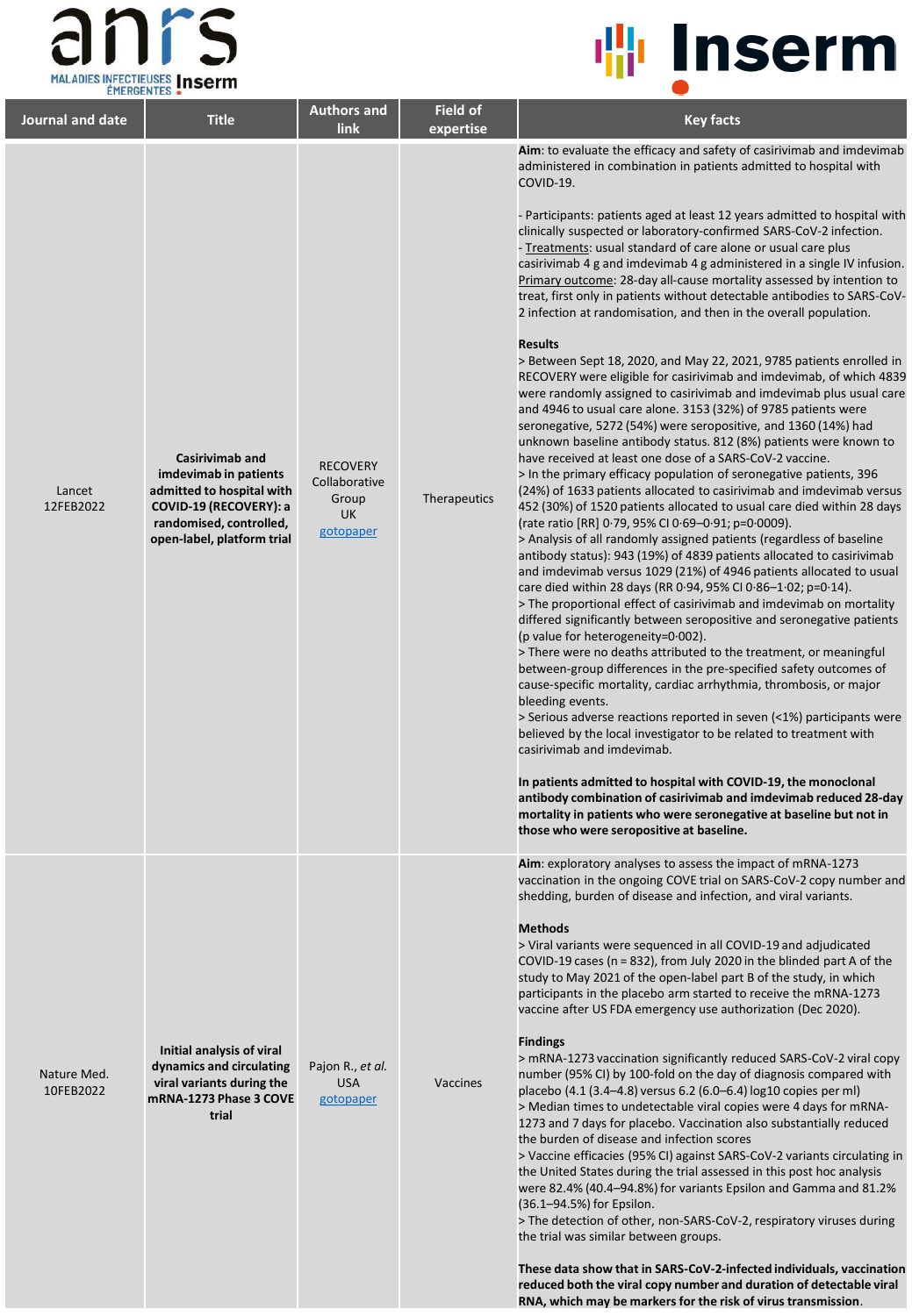

I

L

| Journal and date        | <b>Title</b>                                                                                                                                                                                                                   | <b>Authors and</b><br><b>link</b>               | <b>Field of</b><br>expertise | <b>Key facts</b>                                                                                                                                                                                                                                                                                                                                                                                                                                                                                                                                                                                                                                                                                                                                                                                                                                                                                                                                                                                                                                                                                                                                                                                                                                                                                                                                                                                                                                                                                                                                                                                                                                                                                                                                                                                                                                                                                                                                                                                                                                                                                                                                                                                                                                                                                                                                                   |
|-------------------------|--------------------------------------------------------------------------------------------------------------------------------------------------------------------------------------------------------------------------------|-------------------------------------------------|------------------------------|--------------------------------------------------------------------------------------------------------------------------------------------------------------------------------------------------------------------------------------------------------------------------------------------------------------------------------------------------------------------------------------------------------------------------------------------------------------------------------------------------------------------------------------------------------------------------------------------------------------------------------------------------------------------------------------------------------------------------------------------------------------------------------------------------------------------------------------------------------------------------------------------------------------------------------------------------------------------------------------------------------------------------------------------------------------------------------------------------------------------------------------------------------------------------------------------------------------------------------------------------------------------------------------------------------------------------------------------------------------------------------------------------------------------------------------------------------------------------------------------------------------------------------------------------------------------------------------------------------------------------------------------------------------------------------------------------------------------------------------------------------------------------------------------------------------------------------------------------------------------------------------------------------------------------------------------------------------------------------------------------------------------------------------------------------------------------------------------------------------------------------------------------------------------------------------------------------------------------------------------------------------------------------------------------------------------------------------------------------------------|
| <b>BMJ</b><br>10FEB2022 | <b>Effectiveness of mRNA</b><br>vaccines and waning of<br>protection against SARS-<br>CoV-2 infection and severe<br>covid-19 during<br>predominant circulation of<br>the delta variant in Italy:<br>retrospective cohort study | Fabiani M., et al.<br><b>Italy</b><br>gotopaper | Vaccines -<br>Immunisation   | Aim: to estimate the effectiveness of mRNA vaccines against SARS-<br>CoV-2 infection and severe covid-19 at different time after vaccination<br>(27 Dec 2020 to 7 Nov 2021).<br>Participants: 33 250 344 people aged $\geq$ 16 years who received a first<br>dose of BNT162b2 (Pfizer-BioNTech) or mRNA-1273 (Moderna)<br>vaccine and did not have a previous diagnosis of SARS-CoV-2<br>infection.<br>Main outcomes: SARS-CoV-2 infection and severe covid-19 (admission<br>to hospital or death).<br><b>Results</b><br>> During the epidemic phase when the delta variant was the<br>predominant strain of the SARS-CoV-2 virus, vaccine effectiveness<br>against SARS-CoV-2 infection significantly decreased (P<0.001) from<br>82% (95% CI 80% to 84%) at 3-4 weeks after the second dose of<br>vaccine to 33% (27% to 39%) at 27-30 weeks after the second dose.<br>> In the same time intervals, vaccine effectiveness against severe<br>covid-19 also decreased (P<0.001), although to a lesser extent, from<br>96% (95% to 97%) to 80% (76% to 83%).<br>> High risk people (vaccine effectiveness -6%, -28% to 12%), those<br>aged ≥80 years (11%, -15% to 31%), and those aged 60-79 years (2%,<br>-11% to 14%) did not seem to be protected against infection at 27-30<br>weeks after the second dose of vaccine.<br>The results support the vaccination campaigns targeting high risk<br>people, those aged ≥60 years, and healthcare workers to receive a<br>booster dose of vaccine six months after the primary vaccination<br>cycle.                                                                                                                                                                                                                                                                                                                                                                                                                                                                                                                                                                                                                                                                                                                                                                                                                |
| <b>BMJ</b><br>09FEB2022 | Risk of persistent and new<br>clinical sequelae among<br>adults aged 65 years and<br>older during the post-<br>acute phase of SARS-CoV-2<br>infection: retrospective<br>cohort study                                           | Cohen K., et al.<br><b>USA</b><br>gotopaper     | Long Covid                   | Aim: to characterize the risk of persistent and new clinical sequelae in<br>adults aged ≥65 years after the acute phase of SARS-CoV-2 infection.<br>Participants: individuals aged $\geq$ 65 years from January 2019 to the date<br>of diagnosis of SARS-CoV-2 infection, matched by propensity score to<br>three comparison groups that did not have covid-19: 2020 comparison<br>group (n=87 337), historical 2019 comparison group (n=88 070), and<br>historical comparison group with viral lower respiratory tract illness<br>(n=73 490).<br>Main outcomes: presence of persistent and new sequelae at $\geq 21$ or<br>more days after a diagnosis of covid-19. Excess risk for sequelae<br>caused by SARS-CoV-2 infection was estimated for the 120 days after<br>the acute phase of the illness.<br><b>Results</b><br>> Among individuals who were diagnosed with SARS-CoV-2, 32%<br>(27 698 of 87 337) sought medical attention in the post-acute period<br>for one or more new or persistent clinical sequelae, which was 11%<br>higher than the 2020 comparison group.<br>> Respiratory failure (risk difference 7.55, 95% CI 7.18 to 8.01), fatigue<br>(5.66, 5.03 to 6.27), hypertension (4.43, 2.27 to 6.37), memory<br>difficulties (2.63, 2.23 to 3.13), kidney injury (2.59, 2.03 to 3.12),<br>mental health diagnoses (2.50, 2.04 to 3.04), hypercoagulability 1.47<br>(1.2 to 1.73), and cardiac rhythm disorders (2.19, 1.76 to 2.57) had the<br>greatest risk differences compared with the 2020 comparison group,<br>with similar findings to the 2019 comparison group.<br>> Compared with the group with viral lower respiratory tract illness,<br>however, only respiratory failure, dementia, and post-viral fatigue had<br>increased risk differences of 2.39 (95% CI 1.79 to 2.94), 0.71 (0.3 to<br>1.08), and 0.18 (0.11 to 0.26) per 100 patients, respectively.<br>> Individuals with severe covid-19 disease requiring admission to<br>hospital had a markedly increased risk for most but not all clinical<br>sequelae.<br>The results confirm an excess risk for persistent and new sequelae in<br>adults aged ≥65 years after acute infection with SARS-CoV-2. Other<br>than respiratory failure, dementia, and post-viral fatigue, the<br>sequelae resembled those of viral lower respiratory tract illness in<br>older adults. |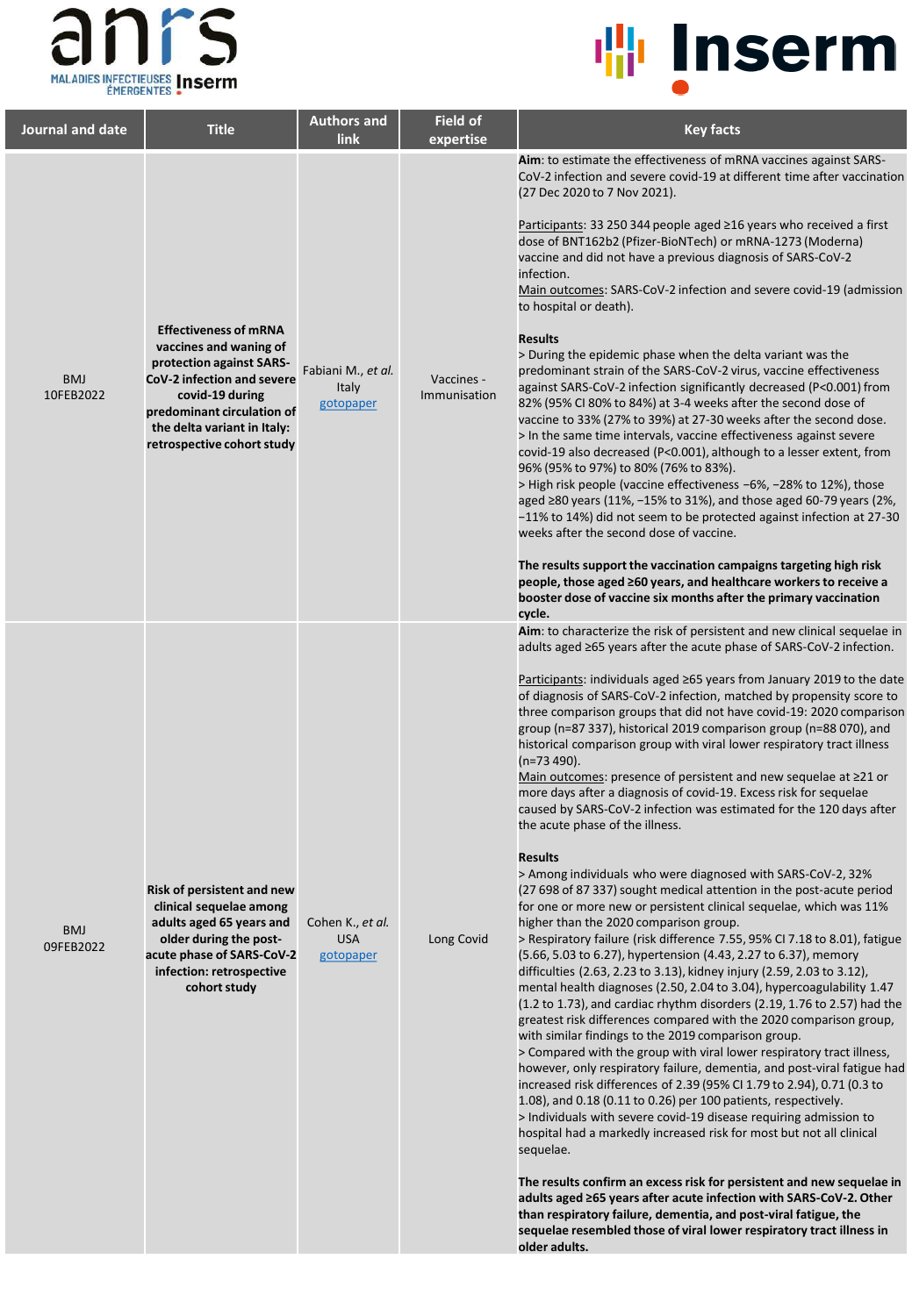I

# **Illuming** Inserm

| <b>EMERGENTES</b> .      |                                                                                                         |                                                             |                              |                                                                                                                                                                                                                                                                                                                                                                                                                                                                                                                                                                                                                                                                                                                                                                                                                                                                                                                                                                                                                                                                                                                                                                                                                                                                                                                                                                                                                                                                                                                                                                                                                                                                                                                                                                                                                                                                                                                                                                                                                                                                                                                                                                                                                                                                                                                                                                                                                                                                                                                                                                                                                                                                                                                                                                                                                                                                      |
|--------------------------|---------------------------------------------------------------------------------------------------------|-------------------------------------------------------------|------------------------------|----------------------------------------------------------------------------------------------------------------------------------------------------------------------------------------------------------------------------------------------------------------------------------------------------------------------------------------------------------------------------------------------------------------------------------------------------------------------------------------------------------------------------------------------------------------------------------------------------------------------------------------------------------------------------------------------------------------------------------------------------------------------------------------------------------------------------------------------------------------------------------------------------------------------------------------------------------------------------------------------------------------------------------------------------------------------------------------------------------------------------------------------------------------------------------------------------------------------------------------------------------------------------------------------------------------------------------------------------------------------------------------------------------------------------------------------------------------------------------------------------------------------------------------------------------------------------------------------------------------------------------------------------------------------------------------------------------------------------------------------------------------------------------------------------------------------------------------------------------------------------------------------------------------------------------------------------------------------------------------------------------------------------------------------------------------------------------------------------------------------------------------------------------------------------------------------------------------------------------------------------------------------------------------------------------------------------------------------------------------------------------------------------------------------------------------------------------------------------------------------------------------------------------------------------------------------------------------------------------------------------------------------------------------------------------------------------------------------------------------------------------------------------------------------------------------------------------------------------------------------|
| Journal and date         | <b>Title</b>                                                                                            | <b>Authors and</b><br><b>link</b>                           | <b>Field of</b><br>expertise | <b>Key facts</b>                                                                                                                                                                                                                                                                                                                                                                                                                                                                                                                                                                                                                                                                                                                                                                                                                                                                                                                                                                                                                                                                                                                                                                                                                                                                                                                                                                                                                                                                                                                                                                                                                                                                                                                                                                                                                                                                                                                                                                                                                                                                                                                                                                                                                                                                                                                                                                                                                                                                                                                                                                                                                                                                                                                                                                                                                                                     |
| <b>NEJM</b><br>09FEB2022 | <b>Effectiveness of</b><br>Homologous or<br><b>Heterologous Covid-19</b><br><b>Boosters in Veterans</b> | Mayr F.B., et al.<br><b>USA</b><br>gotopaper                | Vaccines -<br>Immunisation   | Aim: to understand whether the choice of a homologous or<br>heterologous booster affects real-world vaccine effectiveness.<br>-4,806,026 veteran. Two analysis cohorts based on the primary<br>vaccine that each veteran received (adenoviral-vector or mRNA) to<br>compare the effectiveness of heterologous and homologous boosters.<br>Each participant who had received a heterologous booster was<br>matched with a control who had received a homologous booster.<br>- Primary outcome: incidence of documented SARS-CoV-2 infection<br>after a booster dose.<br>- Additional outcomes: incidence of moderate disease (defined as<br>Covid-19–related hospitalization within 14 days after infection) and<br>severe or critical disease (defined as admission to an ICU or death<br>within 28 days after infection).<br><b>Results</b><br>> 43,394 individuals who received a booster after vaccination with<br>Ad26.COV2, 965,063 who received a booster after primary vaccination<br>with either BNT162b2 or mRNA-1273. Matched analysis cohorts:<br>25,972 veterans with Ad26.COV2.S primed boosters (Ad26.COV2.S<br>vaccine cohort: 12,986 homologous and 12,986 heterologous<br>boosters) and 35,850 veterans with mRNA-primed boosters (mRNA<br>vaccine cohort: 17,925 homologous and 17,925 heterologous<br>boosters).<br>> In the Ad26.COV2.S-primed vaccine cohort, we observed 415<br>documented infections, including 34 participants with moderate<br>disease and 12 with severe or critical disease.<br>> Of these infections, 278 occurred in participants who had received a<br>homologous booster and 137 in those who had received a<br>heterologous booster. The incidence of infection after heterologous<br>boosting was approximately 50% lower than that after homologous<br>boosting (adjusted rate ratio, 0.49; 95 CI, 0.40 to 0.60). Similarly,<br>adjusted rate ratios for moderate and severe or critical disease were<br>lower after heterologous boosting.<br>> In the mRNA-primed cohort, we observed 362 documented<br>infections, including 23 participants with moderate disease and 8 with<br>severe or critical disease. No material difference was noted in the<br>incidence of SARS-CoV-2 infection, including moderate and severe or<br>critical disease, among participants who had received heterologous or<br>homologous boosting after primary mRNA vaccination (adjusted rate<br>ratio, 1.10; 95% CI, 0.90 to 1.35). Outcomes for the individual mRNA<br>vaccines were similar to those in the combined mRNA category.<br>Overall, documented infections were uncommon among veterans<br>who had received either homologous or heterologous boosters.<br>Heterologous mRNA boosting may better protect against incident<br>infection in persons who were initially vaccinated with an<br>adenoviral-vector vaccine. |
| Nature Med.<br>09FEB2022 | Vaccine effectiveness of<br>heterologous CoronaVac<br>plus BNT162b2 in Brazil                           | Cerqueira-Silva T.,<br>et al.<br><b>Brazil</b><br>gotopaper | Vaccines -<br>Immunisation   | Aim: to estimate VE of CoronaVac over time and VE of BNT162b2<br>booster vaccination against RT-PCR-confirmed SARS-CoV-2 infection<br>and severe COVID-19 outcomes (hospitalization or death).<br>- test-negative design study involving almost 14 million people (~16<br>million tests)<br><b>Results</b><br>> Compared with unvaccinated individuals, CoronaVac VE at 14-30 d<br>after the second dose was 55.0% (95% CI: 54.3-55.7) against<br>confirmed infection and 82.1% (95% CI: 81.4-82.8) against severe<br>outcomes.<br>> VE decreased to 34.7% (95% CI: 33.1–36.2) against infection and<br>72.5% (95% CI: 70.9–74.0) against severe outcomes over 180 d after<br>the second dose.<br>> A BNT162b2 booster, 6 months after the second dose of CoronaVac,<br>improved VE against infection to 92.7% (95% CI: 91.0-94.0) and VE<br>against severe outcomes to 97.3% (95% CI: 96.1-98.1) 14-30 d after<br>the booster.<br>> Compared with younger age groups, individuals 80 years of age or<br>older had lower protection after the second dose but similar<br>protection after the booster.<br>Our findings support a BNT162b2 booster vaccine dose after two<br>doses of CoronaVac, particularly for the elderly.                                                                                                                                                                                                                                                                                                                                                                                                                                                                                                                                                                                                                                                                                                                                                                                                                                                                                                                                                                                                                                                                                                                                                                                                                                                                                                                                                                                                                                                                                                                                                                                                                                        |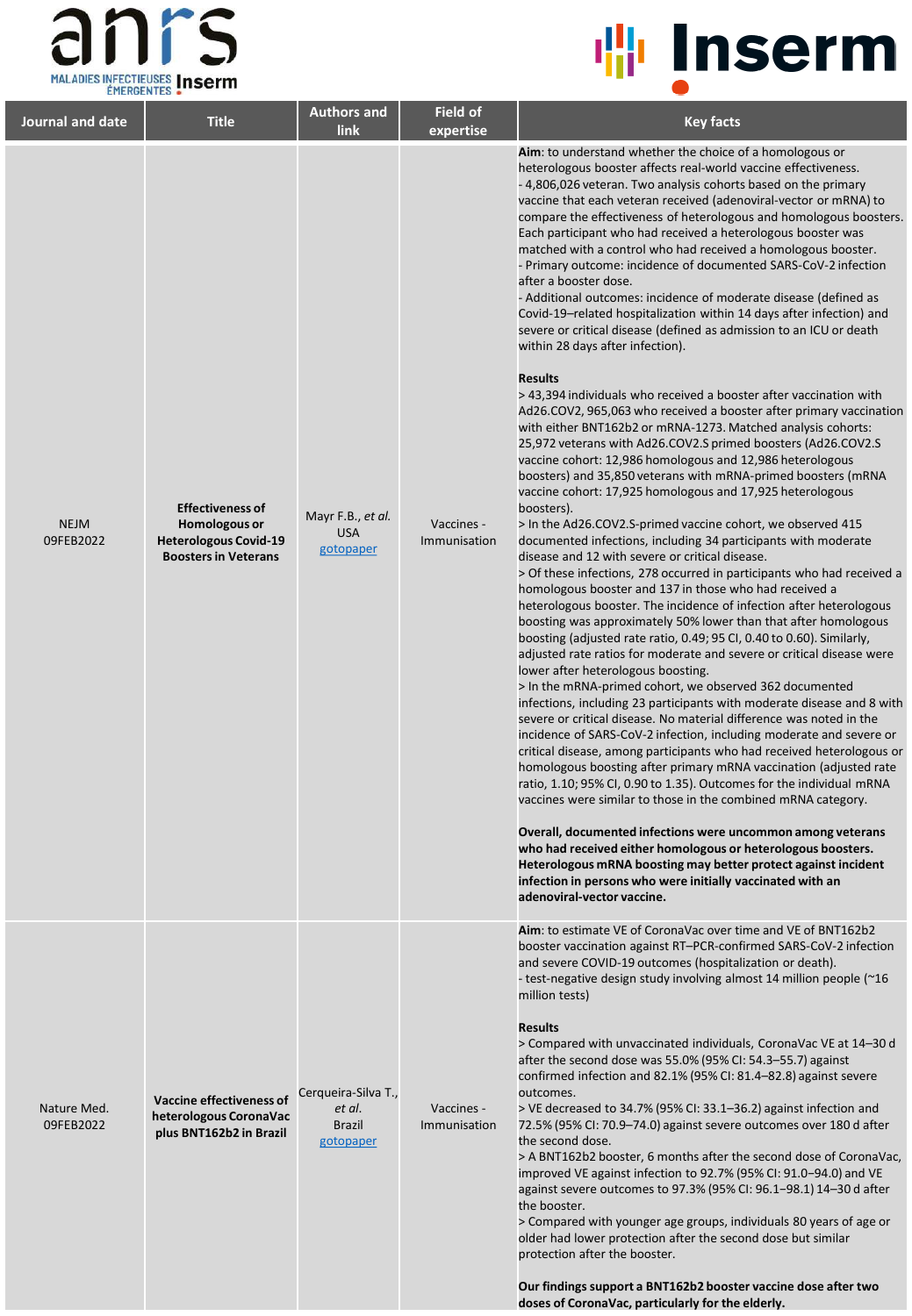|                          | <b>EMERGENIES</b> .                                                                                            |                                                  |                              |                                                                                                                                                                                                                                                                                                                                                                                                                                                                                                                                                                                                                                                                                                                                                                                                                                                                                                                                                                                                                                                                                                                                                                                                                                                                                                                                                                                                                                                                                                                                                                                                                                                                                                                                                                                                                                                                                                                                                                                                                                                                                                                                                                                                                                           |
|--------------------------|----------------------------------------------------------------------------------------------------------------|--------------------------------------------------|------------------------------|-------------------------------------------------------------------------------------------------------------------------------------------------------------------------------------------------------------------------------------------------------------------------------------------------------------------------------------------------------------------------------------------------------------------------------------------------------------------------------------------------------------------------------------------------------------------------------------------------------------------------------------------------------------------------------------------------------------------------------------------------------------------------------------------------------------------------------------------------------------------------------------------------------------------------------------------------------------------------------------------------------------------------------------------------------------------------------------------------------------------------------------------------------------------------------------------------------------------------------------------------------------------------------------------------------------------------------------------------------------------------------------------------------------------------------------------------------------------------------------------------------------------------------------------------------------------------------------------------------------------------------------------------------------------------------------------------------------------------------------------------------------------------------------------------------------------------------------------------------------------------------------------------------------------------------------------------------------------------------------------------------------------------------------------------------------------------------------------------------------------------------------------------------------------------------------------------------------------------------------------|
| Journal and date         | <b>Title</b>                                                                                                   | <b>Authors and</b><br>link                       | <b>Field of</b><br>expertise | <b>Key facts</b>                                                                                                                                                                                                                                                                                                                                                                                                                                                                                                                                                                                                                                                                                                                                                                                                                                                                                                                                                                                                                                                                                                                                                                                                                                                                                                                                                                                                                                                                                                                                                                                                                                                                                                                                                                                                                                                                                                                                                                                                                                                                                                                                                                                                                          |
| <b>NEJM</b><br>09FEB2022 | <b>Final Analysis of Efficacy</b><br>and Safety of Single-Dose<br>Ad26.COV2.S                                  | Sadoff J., et al.<br>International<br>gotopaper  | Vaccines                     | Aim: to report the final analysis of the double-blind phase of<br><b>ENSEMBLE</b><br>Methods: final analysis of Ad26.COV2.S trial, in which adults were<br>assigned in a 1:1 ratio to receive single-dose Ad26.COV2.S (5×1010<br>viral particles) or placebo. Median follow-up in this analysis was 4<br>months; 8940 participants had at least 6 months of follow-up.<br><b>Findings:</b><br>> In the per-protocol population (39,185 participants), vaccine<br>efficacy against moderate to severe-critical Covid-19 at least 14 days<br>after administration was 56.3% (95% CI, 51.3 to 60.8; 484 cases in the<br>vaccine group vs. 1067 in the placebo group); at least 28 days after<br>administration, vaccine efficacy was 52.9% (95% CI, 47.1 to 58.1; 433<br>cases in the vaccine group vs. 883 in the placebo group).<br>> Efficacy in the United States, primarily against the reference strain<br>(B.1.D614G) and the B.1.1.7 (alpha) variant, was 69.7% (95% CI, 60.7 to<br>76.9); efficacy was reduced elsewhere against the P.1 (gamma), C.37<br>(lambda), and B.1.621 (mu) variants.<br>> Efficacy was 74.6% (95% CI, 64.7 to 82.1) against severe-critical<br>Covid-19 (with only 4 severe-critical cases caused by the B.1.617.2<br>[delta] variant), 75.6% (95% CI, 54.3 to 88.0) against Covid-19 leading<br>to medical intervention (including hospitalization), and 82.8% (95% CI,<br>40.5 to 96.8) against Covid-19-related death, with protection lasting 6<br>months or longer.<br>> Efficacy against any severe acute respiratory syndrome coronavirus<br>2 (SARS-CoV-2) infection was 41.7% (95% CI, 36.3 to 46.7).<br>Ad26.COV2.S was associated with mainly mild-to-moderate adverse<br>events, and no new safety concerns were identified.<br>A single dose of Ad26.COV2.S provided 52.9% protection against<br>moderate to severe-critical Covid-19. Protection varied according to<br>variant; higher protection was observed against severe Covid-19,<br>medical intervention, and death than against other end points and<br>lasted for 6 months or longer.                                                                                                                                             |
| <b>NEJM</b><br>09FEB2022 | <b>Protection against the</b><br><b>Omicron Variant from</b><br><b>Previous SARS-CoV-2</b><br><b>Infection</b> | Altarawneh H.N.,<br>et al.<br>Qatar<br>gotopaper | Variants                     | Aim: to estimate the effectiveness of previous infection in preventing<br>symptomatic new cases hospitalisation or death caused by omicron<br>and other SARS-CoV-2 variants in Qatar.<br>- Sensitivity analyses that included adjustment for vaccination status<br>and that excluded vaccinated persons from the analysis were<br>performed.<br><b>Results</b><br>> The median interval between previous infection and PCR testing<br>among cases and controls was 279 days (interquartile range [IQR], 194<br>to 313) for analysis of the alpha variant, 285 days (IQR, 213 to 314) for<br>analysis of the beta variant, 254 days (IQR, 159 to 376) for analysis of<br>the delta variant, and 314 days (IQR, 268 to 487) for analysis of the<br>omicron variant.<br>> The effectiveness of previous infection in preventing reinfection was<br>estimated to be 90.2% (95% CI, 60.2 to 97.6) against the alpha variant,<br>85.7% (95% CI, 75.8 to 91.7) against the beta variant, 92.0% (95% CI,<br>87.9 to 94.7) against the delta variant, and 56.0% (95% CI, 50.6 to 60.9)<br>against the omicron variant.<br>> Among the patients with reinfection, progression to severe Covid-19<br>occurred in one patient with the alpha variant, in two patients with<br>the beta variant, in no patients with the delta variant, and in two<br>patients with the omicron variant. None of the reinfections<br>progressed to critical or fatal Covid-19.<br>> The effectiveness with respect to severe, critical, or fatal Covid-19<br>was estimated to be 69.4% (95% CI, $-143.6$ to 96.2) against the alpha<br>variant, 88.0% (95% CI, 50.7 to 97.1) against the beta variant, 100%<br>(95% CI, 43.3 to 100) against the delta variant, and 87.8% (95% CI, 47.5<br>to 97.1) against the omicron variant.<br>Effectiveness of previous infection in preventing reinfection with the<br>alpha, beta, and delta variants of SARS-CoV-2 was robust (at<br>approximately 90%). Such protection against reinfection with the<br>omicron variant was lower (approximately 60%) but still<br>considerable. Protection of previous infection against hospitalization<br>or death caused by reinfection appeared to be robust, regardless of<br>variant. |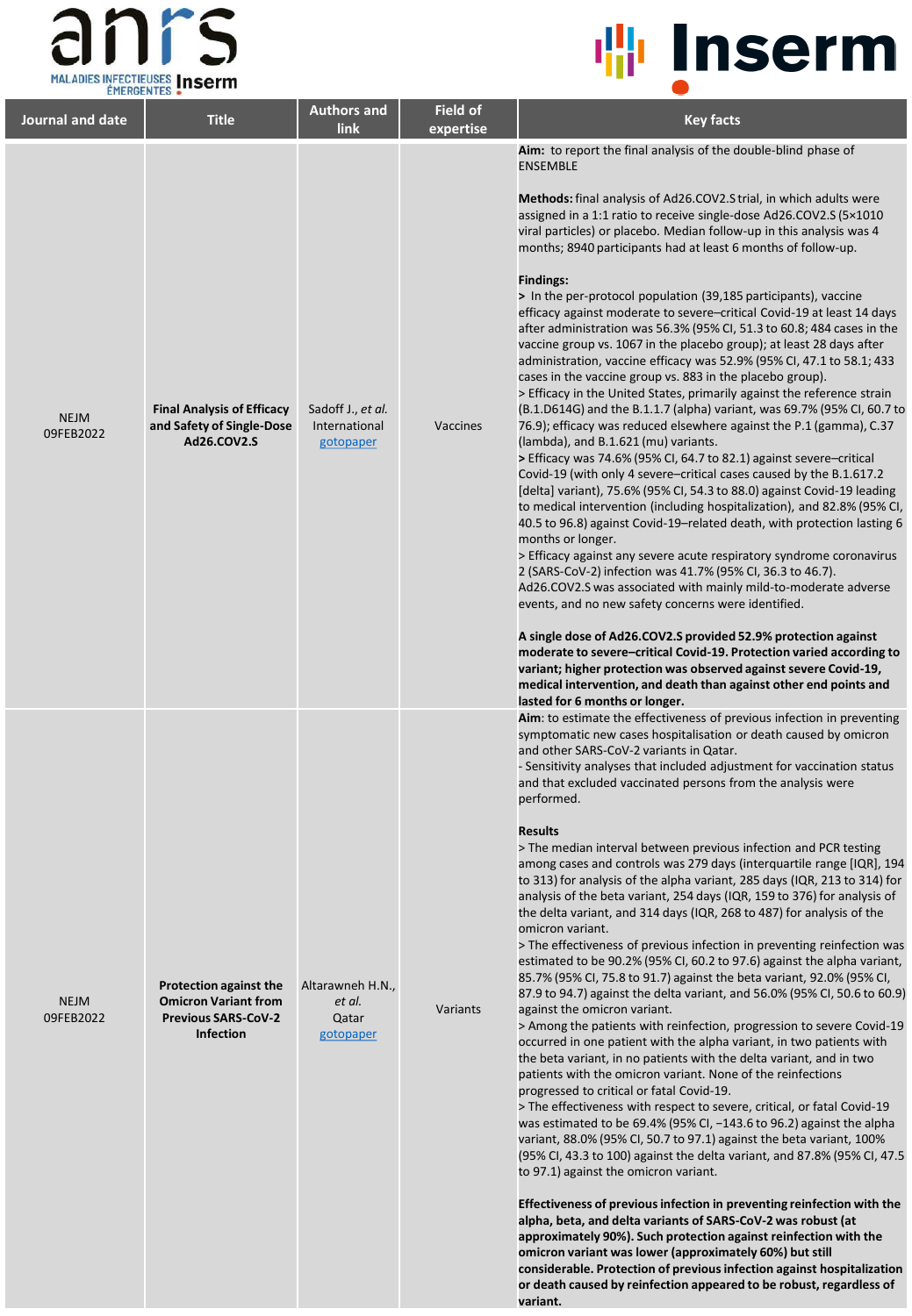

| Journal and date            | <b>Title</b>                                                                                                                                                                                                                                                          | <b>Authors and</b><br>link                   | <b>Field of</b><br>expertise | <b>Key facts</b>                                                                                                                                                                                                                                                                                                                                                                                                                                                                                                                                                                                                                                                                                                                                                                                                                                                                                                                                                                                                                                                                                                                                                                                                                                                                                                                                                                                                                                                                                                                                                                                                                                          |
|-----------------------------|-----------------------------------------------------------------------------------------------------------------------------------------------------------------------------------------------------------------------------------------------------------------------|----------------------------------------------|------------------------------|-----------------------------------------------------------------------------------------------------------------------------------------------------------------------------------------------------------------------------------------------------------------------------------------------------------------------------------------------------------------------------------------------------------------------------------------------------------------------------------------------------------------------------------------------------------------------------------------------------------------------------------------------------------------------------------------------------------------------------------------------------------------------------------------------------------------------------------------------------------------------------------------------------------------------------------------------------------------------------------------------------------------------------------------------------------------------------------------------------------------------------------------------------------------------------------------------------------------------------------------------------------------------------------------------------------------------------------------------------------------------------------------------------------------------------------------------------------------------------------------------------------------------------------------------------------------------------------------------------------------------------------------------------------|
| Cell<br>09FEB2022           | <b>Respiratory mucosal</b><br>delivery of next-<br>generation COVID-19<br>vaccine provides robust<br>protection against both<br>ancestral and variant<br>strains of SARS-CoV-2                                                                                        | Afkami S., et al.<br>Canada<br>gotopaper     | Vaccines                     | <b>Findings</b><br>> Two trivalent adenoviral-vectored COVID-19 vaccines were<br>developed and evaluated<br>> Intranasal, but not intramuscular, immunization induces tripartite<br>mucosal immunity<br>> Intranasal immunization protects against ancestral and variant<br>strains of SARS-CoV-2<br>> Optimal protection requires B and T cell immunity and trained<br>innate immunity                                                                                                                                                                                                                                                                                                                                                                                                                                                                                                                                                                                                                                                                                                                                                                                                                                                                                                                                                                                                                                                                                                                                                                                                                                                                   |
| Lancet Microbe<br>08FEB2022 | Safety and<br>immunogenicity of two<br>recombinant DNA COVID-<br>19 vaccines containing the<br>coding regions of the spike<br>or spike and nucleocapsid<br>proteins: an interim<br>analysis of two open-label,<br>non-randomised, phase 1<br>trials in healthy adults | Ahn J.Y., et al.<br>South Korea<br>gotopaper | Vaccines                     | Aim: to assess the safety and immunogenicity of two recombinant<br>DNA vaccines for COVID-19: GX-19 containing plasmid DNA encoding<br>the SARS-CoV-2 spike protein, and GX-19N containing plasmid DNA<br>encoding the SARS-CoV-2 receptor-binding domain (RBD) foldon,<br>nucleocapsid protein, and plasmid DNA encoding the spike protein.<br><b>Methods</b><br>Two open-label non-randomised phase 1 trials, one of GX-19 and the<br>other of GX-19N were done at two hospitals in South Korea<br><b>Findings</b><br>> Between June 17 and July 30, 2020, we screened 97 individuals, of<br>whom 40 (41%) participants were enrolled in the GX-19 trial (20 [50%]<br>in the 1.5 mg group and 20 [50%] in the 3.0 mg group)<br>> Between Dec 28 and 31, 2020, we screened 23 participants, of<br>whom 21 (91%) participants were enrolled on the GX-19N trial. 32<br>(52%) of 61 participants reported 80 treatment-emergent adverse<br>events after vaccination<br>> All solicited adverse events were mild except one (2%) case of<br>moderate fatigue in the $1.5$ mg GX-19 group; no serious vaccine-<br>related adverse events were detected<br>> Binding antibody responses increased after second dose of<br>vaccination in all groups ( $p=0.0002$ in the 1.5 mg GX-19 group;<br>p<0.0001 in the 3.0 mg GX-19; and p=0.0004 for the spike protein and<br>p=0.0001 for the RBD in the 3.0 mg GX-19N group).<br>GX-19 and GX-19N are safe and well tolerated. GX-19N induces<br>humoral and broad SARS-CoV-2-specific T-cell responses. GX-19N<br>shows lower neutralising antibody responses and needs<br>improvement to enhance immunogenicity. |
| Science<br>08FEB2022        | Rapid increase in Omicron<br>infections in England<br>during December 2021:<br><b>REACT-1 study</b>                                                                                                                                                                   | Elliot P., et al.<br>UK<br>gotopaper         | Variants                     | Aim: to analyze prevalence of SARS-CoV-2 and its dynamics in<br>England. The REal-time Assessment of Community Transmission-1<br>(REACT-1) study<br><b>Methods:</b><br>Analysis from end November to mid-December 2021 among almost<br>100,000 participants from the REACT-1 study.<br><b>Findings:</b><br>> Prevalence was high with rapid growth nationally and particularly in<br>London during December 2021, and an increasing proportion of<br>infections due to Omicron.<br>> Large falls were observed in swab positivity among mostly<br>vaccinated older children (12-17 years) compared with unvaccinated<br>younger children (5-11 years), and in adults who received a third<br>(booster) vaccine dose vs. two doses.<br>These results reinforce the importance of vaccination and booster<br>campaigns, although additional measures have been needed to<br>control the rapid growth of the Omicron variant.                                                                                                                                                                                                                                                                                                                                                                                                                                                                                                                                                                                                                                                                                                                                |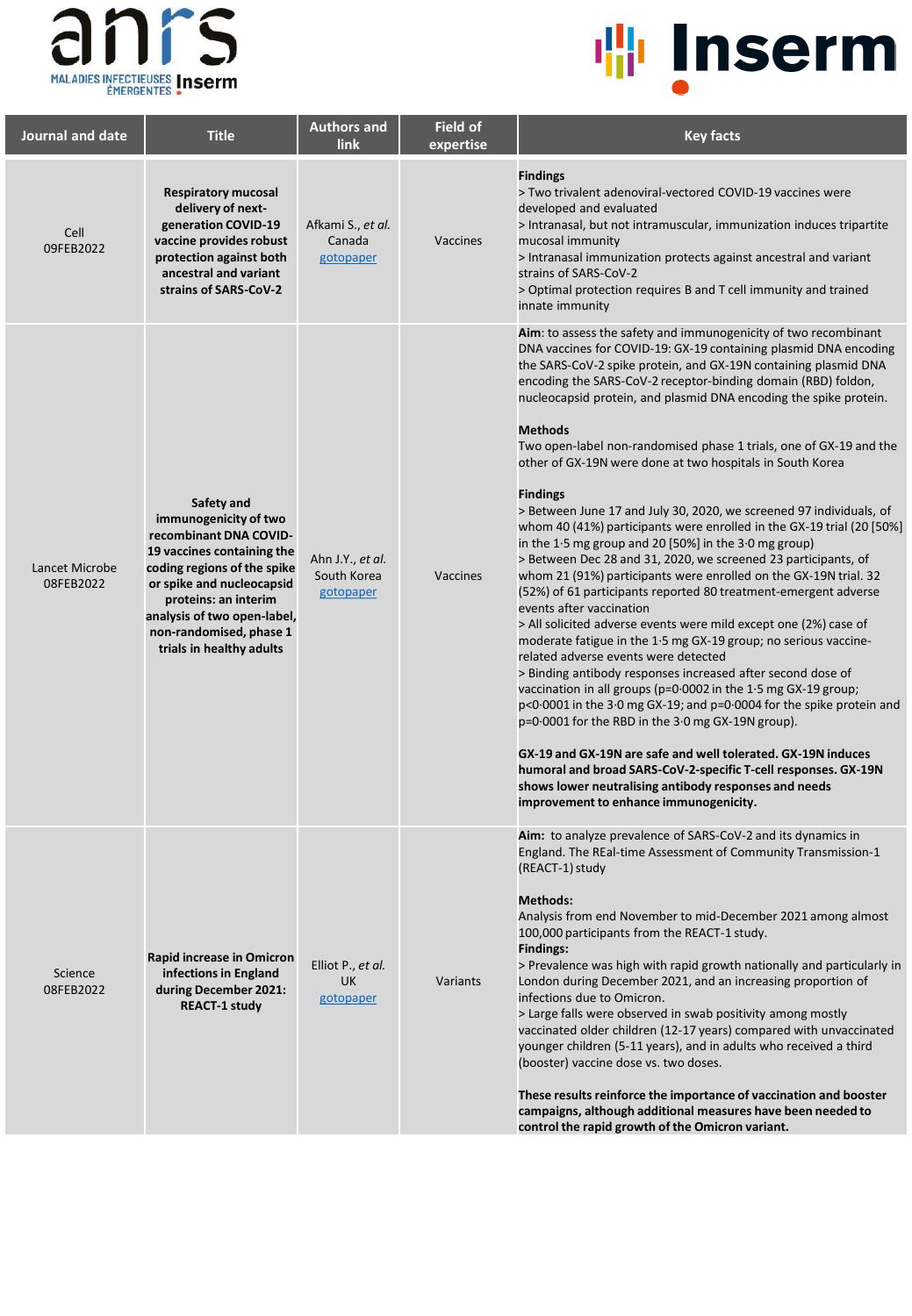

| Journal and date                            | <b>Title</b>                                                                                                                                       | <b>Authors and</b><br>link                            | <b>Field of</b><br>expertise | <b>Key facts</b>                                                                                                                                                                                                                                                                                                                                                                                                                                                                                                                                                                                                                                                                                                                                                                                                                                                                                                                                                                                                                                                                                                                                                                                                                                                                                                                                                                                                                                                                                                                                                                                                                                                                                                                                                                                                                                                                                                                                                                                                                                                                                                                                                                                                    |
|---------------------------------------------|----------------------------------------------------------------------------------------------------------------------------------------------------|-------------------------------------------------------|------------------------------|---------------------------------------------------------------------------------------------------------------------------------------------------------------------------------------------------------------------------------------------------------------------------------------------------------------------------------------------------------------------------------------------------------------------------------------------------------------------------------------------------------------------------------------------------------------------------------------------------------------------------------------------------------------------------------------------------------------------------------------------------------------------------------------------------------------------------------------------------------------------------------------------------------------------------------------------------------------------------------------------------------------------------------------------------------------------------------------------------------------------------------------------------------------------------------------------------------------------------------------------------------------------------------------------------------------------------------------------------------------------------------------------------------------------------------------------------------------------------------------------------------------------------------------------------------------------------------------------------------------------------------------------------------------------------------------------------------------------------------------------------------------------------------------------------------------------------------------------------------------------------------------------------------------------------------------------------------------------------------------------------------------------------------------------------------------------------------------------------------------------------------------------------------------------------------------------------------------------|
| Nature Med.<br>07FEB2022                    | Long-term cardiovascular<br>outcomes of COVID-19                                                                                                   | Wie Y., et al.<br><b>USA</b><br>gotopaper             | Long Covid                   | Aim: to estimate risks and 1-year burdens of a set of pre-specified<br>incident cardiovascular outcomes.<br>- National healthcare databases from the US Department of Veterans<br>Affairs<br>- Cohort of 153,760 individuals with COVID-19, as well as two sets of<br>control cohorts with 5,637,647 (contemporary controls) and 5,859,411<br>(historical controls) individuals.<br><b>Results</b><br>> Beyond the first 30 d after infection, individuals with COVID-19 are<br>at increased risk of incident cardiovascular disease spanning several<br>categories, including cerebrovascular disorders, dysrhythmias,<br>ischemic and non-ischemic heart disease, pericarditis, myocarditis,<br>heart failure and thromboembolic disease.<br>> These risks and burdens were evident even among individuals who<br>were not hospitalized during the acute phase of the infection and<br>increased in a graded fashion according to the care setting during the<br>acute phase (non-hospitalized, hospitalized and admitted to intensive<br>care).<br>These results provide evidence that the risk and 1-year burden of<br>cardiovascular disease in survivors of acute COVID-19 are<br>substantial.                                                                                                                                                                                                                                                                                                                                                                                                                                                                                                                                                                                                                                                                                                                                                                                                                                                                                                                                                                                                                |
| Lancet Child Adolesc<br>Health<br>07FEB2022 | Long COVID symptoms in<br>SARS-CoV-2-positive<br>adolescents and matched<br>controls<br>(LongCOVIDKidsDK): a<br>national, cross-sectional<br>study | Kikkenborg Berg<br>S., et al.<br>Denmark<br>gotopaper | Long Covid                   | Aim: to investigate health, including symptoms of long COVID, in<br>adolescents (aged 15-18 years) who tested positive for SARS-CoV-2<br>compared with a control group.<br>- All Danish adolescents aged 15–18 years with a positive SARS-CoV-2<br>test, Jan 1, 2020, to July 12, 2021, and a control group matched $(1:4)$<br>by age and sex were sent a survey.<br><b>Results</b><br>>6630 individuals in the case group, 21 640 in the control group.<br>Across both groups, median age was 17.6 years (IQR 16.4-18.5), 57.6%<br>responders were female, and 42.4% male.<br>> Participants in the case group had greater odds of having at least<br>one long COVID symptom lasting at least 2 months compared with the<br>control group (3159 [61.9%] vs 12 340 [57.0%], odds ratio 1.22 [95% CI<br>$1.15 - 1.30$ ; p<0.0001).<br>> Participants in the case group reported significantly lower symptom<br>scores (ie, less somatic distress) on the Children's Somatic Symptoms<br>Inventory-24 (CSSI-24) than in the control group: mean 10.7 (SD 11.4;<br>median 7.0 [IQR 2.0-15.0]) versus 11,9 (10.6; 9.0 [4.0-17.0];<br>p<0.0001).<br>> Participants in the case group had better quality of life scores on the<br>Paediatric Quality of Life Inventory (PedsQL) than in the control group:<br>physical functioning mean score 88.7 (SD 13.9; median 93.8 [IQR 84.4–<br>100.0]) versus 86.5 (14.3; 90.6 [81.3-96.9]; p<0.0001); emotional<br>functioning 77.1 (20.3; 80.0 [65.0-95.0]) versus 71.7 (21.4; 75.0 [60.0-<br>90.0]; p<0.0001); social functioning 93.1 (12.5; 100.0 [90.0-100.0])<br>versus 88.4 (16.2; 95.0 [80.0-100.0]; p<0.0001); and school<br>functioning 66.9 (22.5; 65.0 [60.0-85.0]) versus 62.9 (22.1; 65.0 [50.0-<br>80.0]; p<0.0001).<br>> More participants in the case group than in the control group<br>reported 16 or more sick days (1205 [18.2%] vs 2518 [11.6%];<br>$p<0.0001$ ) and 16 or more days of school absence (695 [10.5%] vs<br>1777 [8.2%]; p<0.0001).<br>Participants with SARS-CoV-2-positive tests had more long-lasting<br>symptoms and sick leave, whereas participants in the control group<br>had more short-lasting symptoms and worse quality of life. |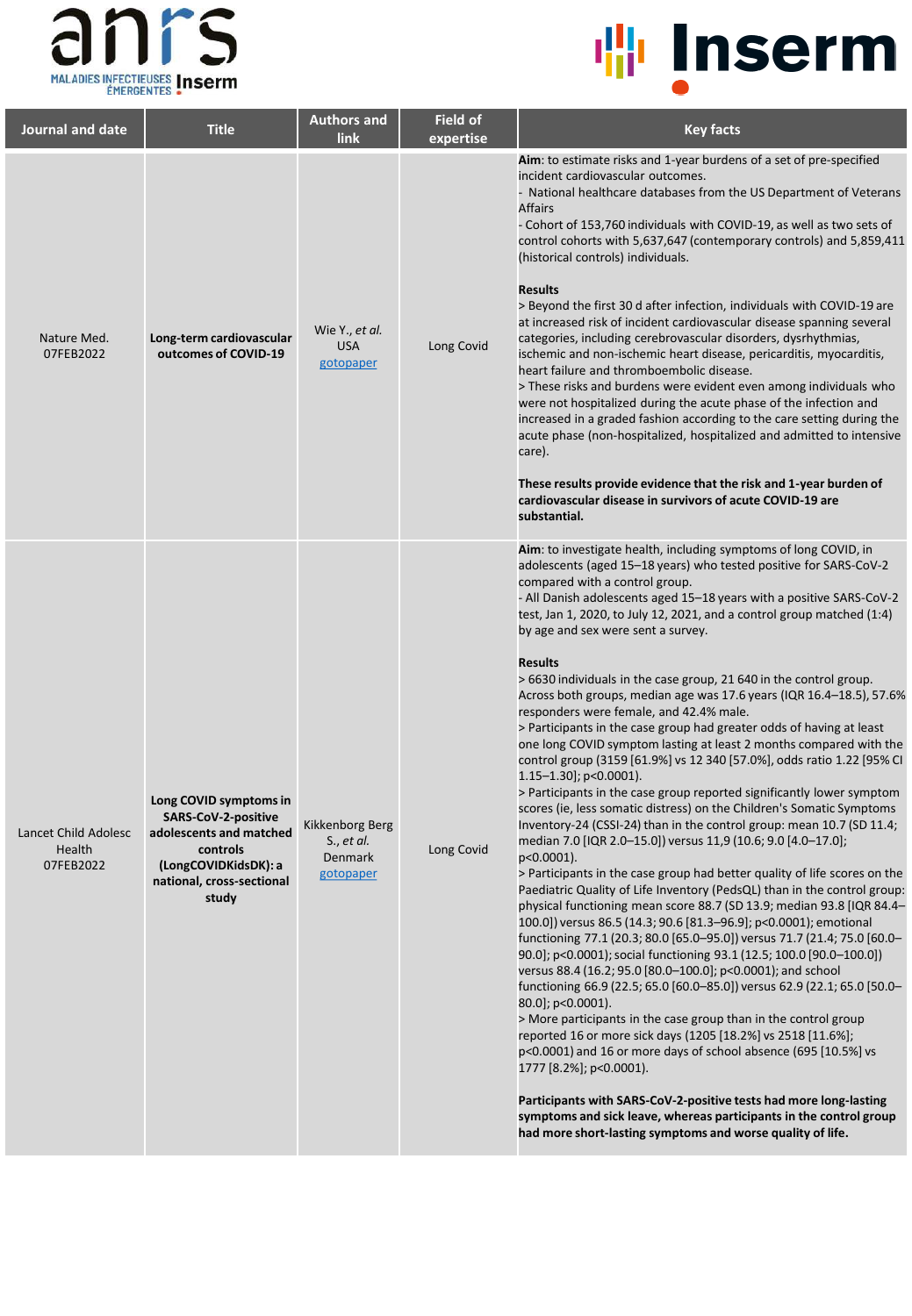

| Journal and date                            | <b>Title</b>                                                                                                                                                                | <b>Authors and</b><br>link                         | <b>Field of</b><br>expertise | <b>Key facts</b>                                                                                                                                                                                                                                                                                                                                                                                                                                                                                                                                                                                                                                                                                                                                                                                                                                                                                                                                                                                                                                                                                                                                                                                                                                                                                                                                                                                                                                                                                                                                                                                                                                                                                                                                                                                                                                                                                                                                                                                                                                                                                                                                                                                                                                                                                                                                                                                              |
|---------------------------------------------|-----------------------------------------------------------------------------------------------------------------------------------------------------------------------------|----------------------------------------------------|------------------------------|---------------------------------------------------------------------------------------------------------------------------------------------------------------------------------------------------------------------------------------------------------------------------------------------------------------------------------------------------------------------------------------------------------------------------------------------------------------------------------------------------------------------------------------------------------------------------------------------------------------------------------------------------------------------------------------------------------------------------------------------------------------------------------------------------------------------------------------------------------------------------------------------------------------------------------------------------------------------------------------------------------------------------------------------------------------------------------------------------------------------------------------------------------------------------------------------------------------------------------------------------------------------------------------------------------------------------------------------------------------------------------------------------------------------------------------------------------------------------------------------------------------------------------------------------------------------------------------------------------------------------------------------------------------------------------------------------------------------------------------------------------------------------------------------------------------------------------------------------------------------------------------------------------------------------------------------------------------------------------------------------------------------------------------------------------------------------------------------------------------------------------------------------------------------------------------------------------------------------------------------------------------------------------------------------------------------------------------------------------------------------------------------------------------|
| Lancet Child Adolesc<br>Health<br>07FEB2022 | <b>Physical and mental health</b><br>3 months after SARS-CoV-<br>2 infection (long COVID)<br>among adolescents in<br>England (CLoCk): a<br>national matched cohort<br>study | Stephenson T., et<br>al.<br><b>UK</b><br>gotopaper | Long Covid                   | Aim: to describe post-COVID symptomatology in a non-hospitalised,<br>UK national sample of adolescents aged 11-17 years with PCR-<br>confirmed SARS-CoV-2 infection compared with matched adolescents<br>with negative PCR status.<br>- Cohort: adolescents aged 11–17 years from the Public Health<br>England database who tested positive for SARS-CoV-2 (Jan-March,<br>2021), matched by month of test, age, sex, and geographical region to<br>adolescents who tested negative.<br>- 3 months after testing, a subsample of adolescents were contacted<br>to complete a detailed questionnaire.<br><b>Results</b><br>> 6804 adolescents (3065 who tested positive and 3739 who tested<br>negative) completed the questionnaire.<br>> At PCR testing, 1084 (35.4%) who tested positive and 309 (8.3%) who<br>tested negative were symptomatic and 936 (30.5%) from the test-<br>positive group and 231 (6.2%) from the test-negative group had three<br>or more symptoms.<br>> 3 months after testing, 2038 (66.5%) who tested positive and 1993<br>(53.3%) who tested negative had any symptoms, and 928 (30.3%) from<br>the test-positive group and 603 (16.2%) from the test-negative group<br>had three or more symptoms.<br>> At 3 months after testing, the most common symptoms among the<br>test-positive group were tiredness (1196 [39.0%]), headache (710<br>$[23.2\%]$ ), and shortness of breath (717 [23.4%]), and among the test-<br>negative group were tiredness (911 [24.4%]), headache (530 [14.2%]),<br>and other (unspecified; 590 [15.8%]).<br>> Latent class analysis identified two classes, characterised by few or<br>multiple symptoms. The estimated probability of being in the multiple<br>symptom class was 29.6% (95% CI 27.4-31.7) for the test-positive<br>group and 19.3% (17.7–21.0) for the test-negative group (risk ratio<br>1.53; 95% CI 1.35-1.70).<br>> The multiple symptoms class was more frequent among those with<br>positive PCR results than negative results, in girls than boys, in<br>adolescents aged 15–17 years than those aged 11–14 years, and in<br>those with lower pretest physical and mental health.<br>Adolescents who tested positive for SARS-CoV-2 had similar<br>symptoms to those who tested negative, but had a higher prevalence<br>of single and, particularly, multiple symptoms at the time of PCR<br>testing and 3 months later. |
| Nature<br>07FEB2022                         | <b>Pyrimidine inhibitors</b><br>synergize with nucleoside<br>analogues to block SARS-<br>$Cov-2$                                                                            | Schultz D., et al.<br><b>USA</b><br>gotopaper      | Therapeutics                 | Aim: to screen small molecule libraries that contained approved<br>drugs, drugs in clinical trials and drugs with known targets to uncover<br>both direct-acting and host directed antivirals using the ancestral<br>SARS-CoV-2 virus (WA1) and a cell-based, high-content assay in<br>respiratory cells.<br>Methods: ~18,000 drugs for antiviral activity were screened using live<br>virus infection in human respiratory cells.<br><b>Findings:</b><br>> 122 drugs with antiviral activity and selectivity against SARS-CoV-2<br>were validated. Amongst these candidates are 16 nucleoside<br>analogues, the largest category of clinically used antivirals. This<br>included the antivirals remdesivir and molnupiravir, which have been<br>approved for use in COVID-19.<br>> RNA viruses rely on a high supply of nucleoside triphosphates from<br>the host to efficiently replicate, and the authors identified a panel of<br>host nucleoside biosynthesis inhibitors as antiviral.<br>> combining pyrimidine biosynthesis inhibitors with antiviral<br>nucleoside analogues synergistically inhibits SARS-CoV-2 infection in<br>vitro and in vivo against emerging strains of SARS-CoV-2 suggesting a<br>clinical path forward.                                                                                                                                                                                                                                                                                                                                                                                                                                                                                                                                                                                                                                                                                                                                                                                                                                                                                                                                                                                                                                                                                                                                                                      |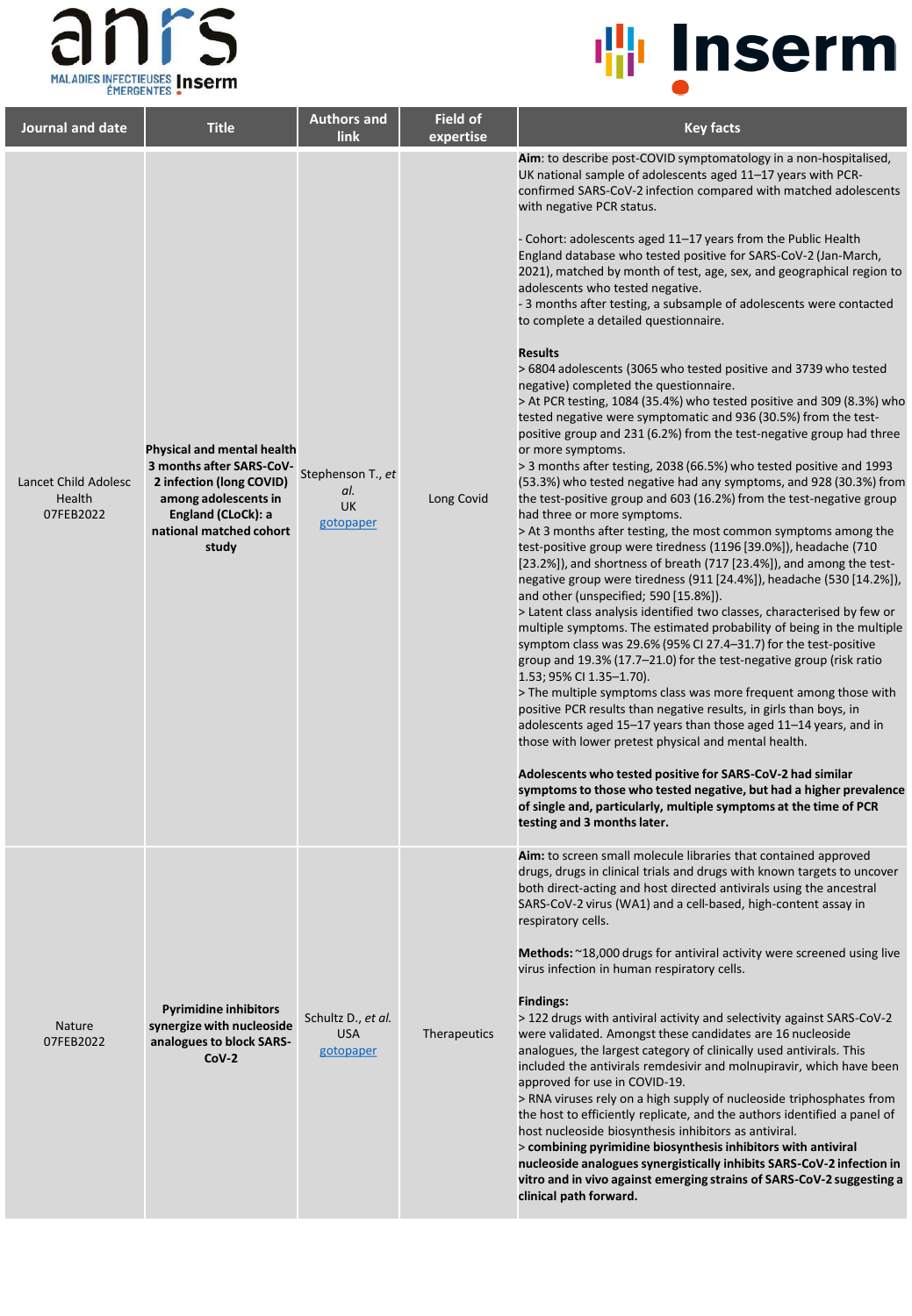

| Journal and date               | <b>Title</b>                                                                                                                                                                  | <b>Authors and</b><br>link                                 | <b>Field of</b><br>expertise    | <b>Key facts</b>                                                                                                                                                                                                                                                                                                                                                                                                                                                                                                                                                                                                                                                                                                                                                                                                                                                                                                                                                                                                                                                                                                                                                                                                                                                                                                                                                                                                                                                                                                                                                                                                                                                                                                                                                                                                                                                                                                                                                                                                                                                                                                                                                                                                                                                                                                                                                                          |
|--------------------------------|-------------------------------------------------------------------------------------------------------------------------------------------------------------------------------|------------------------------------------------------------|---------------------------------|-------------------------------------------------------------------------------------------------------------------------------------------------------------------------------------------------------------------------------------------------------------------------------------------------------------------------------------------------------------------------------------------------------------------------------------------------------------------------------------------------------------------------------------------------------------------------------------------------------------------------------------------------------------------------------------------------------------------------------------------------------------------------------------------------------------------------------------------------------------------------------------------------------------------------------------------------------------------------------------------------------------------------------------------------------------------------------------------------------------------------------------------------------------------------------------------------------------------------------------------------------------------------------------------------------------------------------------------------------------------------------------------------------------------------------------------------------------------------------------------------------------------------------------------------------------------------------------------------------------------------------------------------------------------------------------------------------------------------------------------------------------------------------------------------------------------------------------------------------------------------------------------------------------------------------------------------------------------------------------------------------------------------------------------------------------------------------------------------------------------------------------------------------------------------------------------------------------------------------------------------------------------------------------------------------------------------------------------------------------------------------------------|
| <b>JAMA</b><br>07FEB2022       | <b>Association of SARS-CoV-2</b><br><b>Infection With Serious</b><br><b>Maternal Morbidity and</b><br><b>Mortality From Obstetric</b><br><b>Complications</b>                 | Torri D., et al.<br><b>USA</b><br>South Korea<br>gotopaper | Public Health /<br>Epidemiology | Aim: to evaluate the association of SARS-CoV-2 infection with serious<br>maternal morbidity or mortality from common obstetric<br>complications.<br><b>Methods</b><br>- Retrospective cohort study of 14 104 pregnant and postpartum<br>patients delivered between March 1, 2020, and December 31, 2020<br>(with final follow-up to February 11, 2021).<br>- All patients with SARS-CoV-2 were included and compared with<br>those without a positive SARS-CoV-2 test result who delivered on<br>randomly selected dates over the same period.<br><b>Findings</b><br>> Of the 14 104 included patients (mean age, 29.7 years), 2352<br>patients had SARS-CoV-2 infection and 11752 did not have a positive<br>SARS-CoV-2 test result.<br>> Compared with those without a positive SARS-CoV-2 test result,<br>SARS-CoV-2 infection was significantly associated with the primary<br>outcome which is composite of maternal death or serious morbidity<br>related to hypertensive disorders of pregnancy, postpartum<br>hemorrhage, or infection other than SARS-CoV-2 (13.4% vs 9.2%;<br>difference, 4.2% [95% CI, 2.8%-5.6%]; adjusted relative risk [aRR], 1.41<br>$[95\%$ CI, 1.23-1.61]).<br>> All 5 maternal deaths were in the SARS-CoV-2 group<br>> SARS-CoV-2 infection was not significantly associated with cesarean<br>birth (34.7% vs 32.4%; aRR, 1.05 [95% CI, 0.99-1.11])<br>> Compared with those without a positive SARS-CoV-2 test result,<br>moderate or higher COVID-19 severity ( $n = 586$ ) was significantly<br>associated with the primary outcome (26.1% vs 9.2%; difference,<br>16.9% [95% CI, 13.3%-20.4%]; aRR, 2.06 [95% CI, 1.73-2.46]) and the<br>major secondary outcome of cesarean birth (45.4% vs 32.4%;<br>difference, 12.8% [95% CI, 8.7%-16.8%]; aRR, 1.17 [95% CI, 1.07-1.28]),<br>but mild or asymptomatic infection ( $n = 1766$ ) was not significantly<br>associated with the primary outcome (9.2% vs 9.2%; difference, 0%<br>[95% CI, -1.4% to 1.4%]; aRR, 1.11 [95% CI, 0.94-1.32]) or cesarean<br>birth (31.2% vs 32.4%; difference, -1.4% [95% CI, -3.6% to 0.8%]; aRR,<br>1.00 [95% CI, 0.93-1.07])<br>Among pregnant and postpartum individuals at 17 US hospitals,<br>SARS-CoV-2 infection was associated with an increased risk for a<br>composite outcome of maternal mortality or serious morbidity from<br>obstetric complications. |
| Molecular Therapy<br>07FEB2022 | <b>Elicitation of potent SARS-</b><br>CoV-2 neutralizing<br>antibody responses<br>through immunization<br>with a versatile<br>adenovirus-inspired<br>multimerization platform | Chevillard C., et<br>al.<br>France<br>gotopaper            | Immunology                      | Virus like particles (VLPs) are highly suited platforms for protein-based<br>vaccines.<br>Aim: to adapt a previously designed non-infectious adenovirus-<br>inspired 60-merdodecahedric VLP (ADDomer) to display a multimeric<br>array of large antigens through a SpyTag/SpyCatcher system.<br><b>Findings</b><br>> To validate the platform as a potential COVID-19 vaccine approach,<br>we decorated the newly designed VLP with the glycosylated receptor<br>binding domain (RBD) of SARS-CoV-2. Cryo-Electron Microscopy<br>structure revealed that up to 60 copies of this antigenic domain could<br>be bound on a single ADDomer particle, with the symmetrical<br>arrangements of a dodecahedron.<br>> Mouse immunization with the RBD decorated VLPs already showed<br>a significant specific humoral response following prime vaccination,<br>greatly reinforced by a single boost.<br>> Neutralization assays with SARS-CoV-2 spike pseudo-typed-virus<br>demonstrated the elicitation of strong neutralization titers, superior<br>to those of COVID-19 convalescent patients.<br>> Notably, the presence of pre-existing immunity against the<br>adenoviral-derived particles did not hamper the immune response<br>against the antigen displayed on its surface.<br>This plug and play vaccine platform represents a promising new<br>highly versatile tool to combat emergent pathogens.                                                                                                                                                                                                                                                                                                                                                                                                                                                                                                                                                                                                                                                                                                                                                                                                                                                                                                                                                                                   |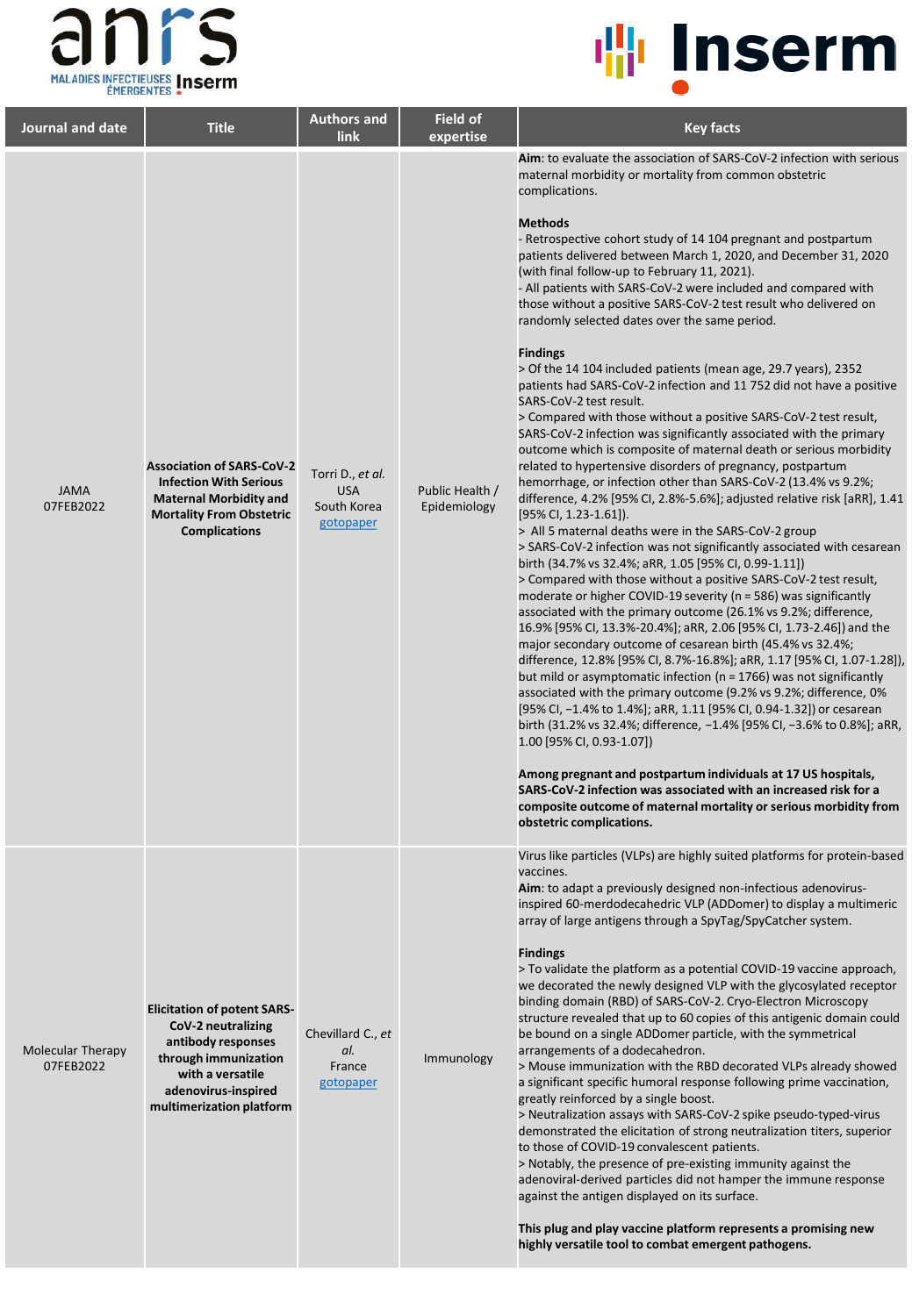

| Journal and date                | <b>Title</b>                                                                                                                                                                                                                                                                                        | <b>Authors and</b><br><b>link</b>                  | <b>Field of</b><br>expertise | <b>Key facts</b>                                                                                                                                                                                                                                                                                                                                                                                                                                                                                                                                                                                                                                                                                                                                                                                                                                                                                                                                                                                                                                                                                                                                                                                                                                                                                                                                                                                                                                                                                                                                                                                                                                                                                                                                                                                                                                                                                                                                                                                                                                                                                                                                                                                                                                                                                                                                                                                                                                                 |
|---------------------------------|-----------------------------------------------------------------------------------------------------------------------------------------------------------------------------------------------------------------------------------------------------------------------------------------------------|----------------------------------------------------|------------------------------|------------------------------------------------------------------------------------------------------------------------------------------------------------------------------------------------------------------------------------------------------------------------------------------------------------------------------------------------------------------------------------------------------------------------------------------------------------------------------------------------------------------------------------------------------------------------------------------------------------------------------------------------------------------------------------------------------------------------------------------------------------------------------------------------------------------------------------------------------------------------------------------------------------------------------------------------------------------------------------------------------------------------------------------------------------------------------------------------------------------------------------------------------------------------------------------------------------------------------------------------------------------------------------------------------------------------------------------------------------------------------------------------------------------------------------------------------------------------------------------------------------------------------------------------------------------------------------------------------------------------------------------------------------------------------------------------------------------------------------------------------------------------------------------------------------------------------------------------------------------------------------------------------------------------------------------------------------------------------------------------------------------------------------------------------------------------------------------------------------------------------------------------------------------------------------------------------------------------------------------------------------------------------------------------------------------------------------------------------------------------------------------------------------------------------------------------------------------|
| Cell<br>03FEB2022               | T-cell reactivity to the<br><b>SARS-CoV-2 Omicron</b><br>variant is preserved in<br>most but not all<br>individuals                                                                                                                                                                                 | Naranbhai V., et<br>al.<br><b>USA</b><br>gotopaper | Variants                     | Aim: to assess the cross-reactivity of T-cell responses to the Omicron<br>variant.<br><b>Methods:</b> anti-SARS-CoV-2 T-cell responses were studied in 76<br>ambulatory adult volunteers in Chelsea, Massachusetts sampled prior<br>to vaccination, after primary series vaccination, and/or after receipt of<br>additional 'booster' doses.<br><b>Findings:</b><br>> T-cell responses in individuals with prior infection, vaccination, both<br>prior infection and vaccination, and boosted vaccination are largely<br>preserved to Omicron spike and non-spike proteins.<br>$>$ A subset of individuals ( $\sim$ 21%) with a $>$ 50% reduction in T-cell<br>reactivity to the Omicron spike was identifyed.<br>> Evaluation of functional CD4+ and CD8+ memory T cell responses<br>confirmed these findings and reveal that reduced recognition to<br>Omicron spike is primarily observed within the CD8+T cell<br>compartment potentially due to escape from HLA binding.<br>> Booster vaccination enhanced T-cell responses to Omicron spike.<br>In contrast to neutralizing immunity, these findings suggest<br>preservation of T-cell responses to the Omicron variant, although<br>with reduced reactivity in some individuals.                                                                                                                                                                                                                                                                                                                                                                                                                                                                                                                                                                                                                                                                                                                                                                                                                                                                                                                                                                                                                                                                                                                                                                                                                          |
| Lancet Respir Med.<br>03FEB2022 | <b>Efficacy and safety of</b><br>baricitinib plus standard of<br>care for the treatment of<br>critically ill hospitalised<br>adults with COVID-19 on<br>invasive mechanical<br>ventilation or<br>extracorporeal membrane<br>oxygenation: an<br>exploratory, randomised,<br>placebo-controlled trial | Ely E.W., et al.<br><b>USA</b><br>gotopaper        | Therapeutics                 | Aim: to evaluate the efficacy and safety of baricitinib plus standard of<br>care in critically ill hospitalised adults with COVID-19 requiring<br>invasive mechanical ventilation or extracorporeal membrane<br>oxygenation.<br><b>Methods:</b> exploratory trial followed the study design of COV-BARRIER<br>in a critically ill cohort not included in the main phase 3 trial.<br>Participants (aged $\geq$ 18 years) hospitalised with laboratory-confirmed<br>SARS-CoV-2 infection on baseline invasive mechanical ventilation or<br>extracorporeal membrane oxygenation.<br>Prespecified endpoints included all-cause mortality through days 28<br>and 60, number of ventilator-free days, duration of hospitalisation,<br>and time to recovery through day 28.<br><b>Findings:</b><br>>101 participants were enrolled into the exploratory trial and<br>assigned to baricitinib (n=51) or placebo (n=50) plus standard of care.<br>Standard of care included baseline systemic corticosteroid use in 87<br>(86%) participants.<br>> Treatment with baricitinib significantly reduced 28-day all-cause<br>mortality compared with placebo (20 [39%] of 51 participants died in<br>the baricitinib group vs 29 [58%] of 50 in the placebo group; hazard<br>ratio [HR] 0.54 [95% CI 0.31-0.96]; 46% relative reduction; absolute<br>risk reduction 19%).<br>> A significant reduction in 60-day mortality was also observed in the<br>baricitinib group compared with the placebo group (23 [45%] events<br>vs 31 [62%]; HR 0.56 [95% CI 0.33–0.97]; 44% relative reduction;<br>absolute risk reduction 17%). In every six baricitinib-treated<br>participants, one additional death was prevented compared with<br>placebo at days 28 and 60.<br>> The number of ventilator-free days did not differ significantly<br>between treatment groups (mean $8.1$ days [SD 10 $\cdot$ 2] in the baricitinib<br>group vs 5.5 days [8.4] in the placebo group).<br>> The mean duration of hospitalisation in baricitinib-treated<br>participants was not significantly shorter than in placebo-treated<br>participants (23.7 days [SD 7.1] vs 26.1 days [3.9]).<br>In critically ill hospitalised patients with COVID-19 who were<br>receiving invasive mechanical ventilation or extracorporeal<br>membrane oxygenation, treatment with baricitinib compared with<br>placebo (in combination with standard of care, including<br>corticosteroids) reduced mortality. |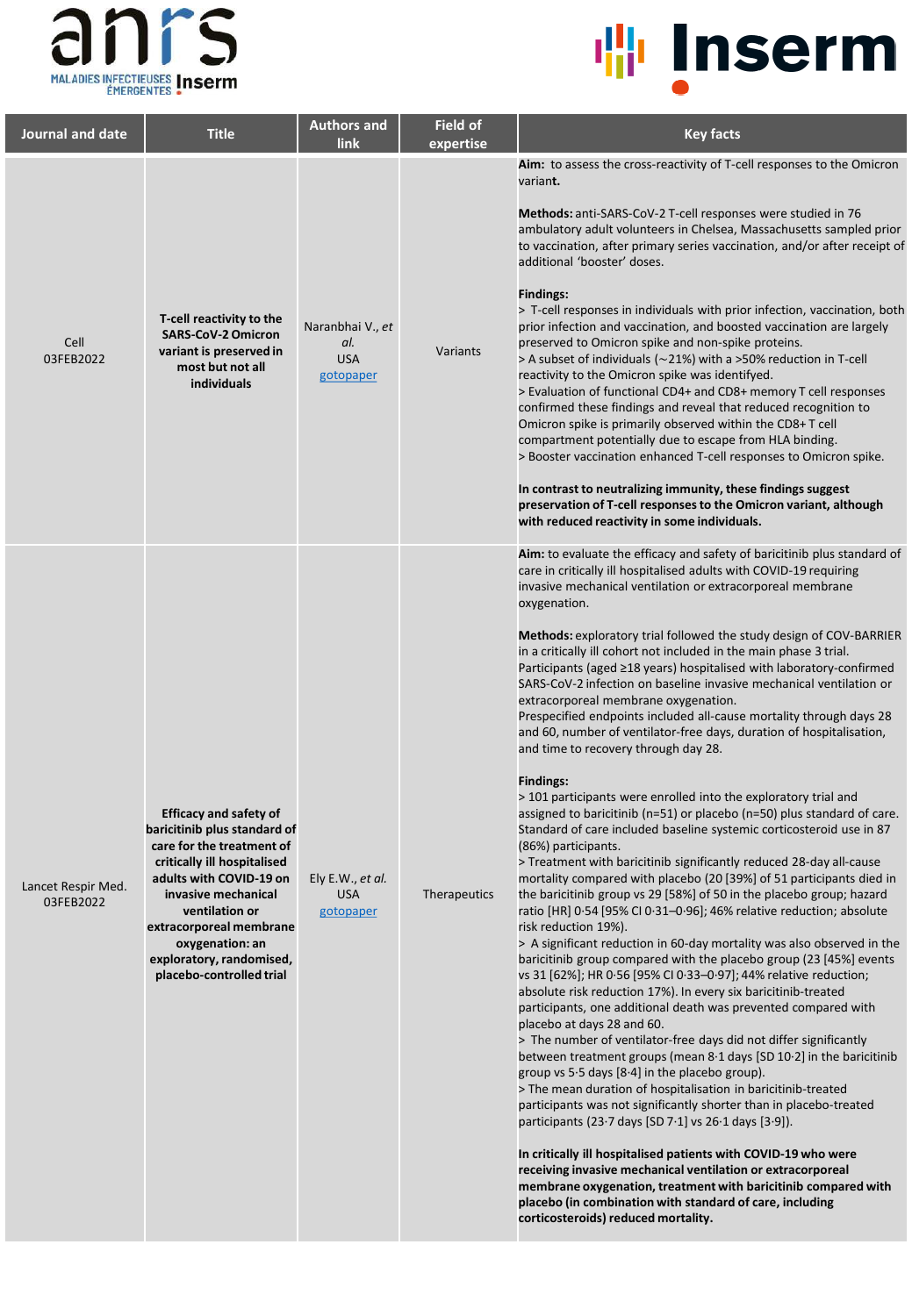## **WILLER**

|                            | <b>EMERGENTES</b> •                                                                                                                                                                                                           |                                                                                     |                                 |                                                                                                                                                                                                                                                                                                                                                                                                                                                                                                                                                                                                                                                                                                                                                                                                                                                                                                                                                                                                                                                                                                                                                                                                                                                                                                                                                                                                                                                                                                                                                                                                                                                                                                                                                                                                                                                                                                                                                                                                                                                                                                                                                                                                                                                                                                                                                                                                                                                                                                                                                                                                                                                                                                                                                                                                                                                                                                                                                                                                                                                                                                                                                                                                                                                                                                                                                                                                                                                                                                                                                            |
|----------------------------|-------------------------------------------------------------------------------------------------------------------------------------------------------------------------------------------------------------------------------|-------------------------------------------------------------------------------------|---------------------------------|------------------------------------------------------------------------------------------------------------------------------------------------------------------------------------------------------------------------------------------------------------------------------------------------------------------------------------------------------------------------------------------------------------------------------------------------------------------------------------------------------------------------------------------------------------------------------------------------------------------------------------------------------------------------------------------------------------------------------------------------------------------------------------------------------------------------------------------------------------------------------------------------------------------------------------------------------------------------------------------------------------------------------------------------------------------------------------------------------------------------------------------------------------------------------------------------------------------------------------------------------------------------------------------------------------------------------------------------------------------------------------------------------------------------------------------------------------------------------------------------------------------------------------------------------------------------------------------------------------------------------------------------------------------------------------------------------------------------------------------------------------------------------------------------------------------------------------------------------------------------------------------------------------------------------------------------------------------------------------------------------------------------------------------------------------------------------------------------------------------------------------------------------------------------------------------------------------------------------------------------------------------------------------------------------------------------------------------------------------------------------------------------------------------------------------------------------------------------------------------------------------------------------------------------------------------------------------------------------------------------------------------------------------------------------------------------------------------------------------------------------------------------------------------------------------------------------------------------------------------------------------------------------------------------------------------------------------------------------------------------------------------------------------------------------------------------------------------------------------------------------------------------------------------------------------------------------------------------------------------------------------------------------------------------------------------------------------------------------------------------------------------------------------------------------------------------------------------------------------------------------------------------------------------------------------|
| Journal and date           | <b>Title</b>                                                                                                                                                                                                                  | <b>Authors and</b><br>link                                                          | <b>Field of</b><br>expertise    | <b>Key facts</b>                                                                                                                                                                                                                                                                                                                                                                                                                                                                                                                                                                                                                                                                                                                                                                                                                                                                                                                                                                                                                                                                                                                                                                                                                                                                                                                                                                                                                                                                                                                                                                                                                                                                                                                                                                                                                                                                                                                                                                                                                                                                                                                                                                                                                                                                                                                                                                                                                                                                                                                                                                                                                                                                                                                                                                                                                                                                                                                                                                                                                                                                                                                                                                                                                                                                                                                                                                                                                                                                                                                                           |
| Lancet<br>01FEB2022        | Pandemic preparedness<br>and COVID-19: an<br>exploratory analysis of<br>infection and fatality<br>rates, and contextual<br>factors associated with<br>preparedness in 177<br>countries, from Jan 1,<br>2020, to Sept 30, 2021 | COVID-19<br>National<br>Preparedness<br>Collaborators<br>International<br>gotopaper | Public Health /<br>Epidemiology | Aim: to understand the conditions associated with cross-country<br>variation in national rates of COVID-19 infection and fatality, to guide<br>investment in more effective preparedness and response for future<br>pandemics.<br><b>Methods</b><br>- Daily SARS-CoV-2 infections and COVID-19 deaths for 177 countries<br>and territories and 181 subnational locations, Jan 1, 2020, and Sept<br>30, 2021.<br>- Cumulative infection rate and infection-fatality ratio (IFR) were<br>estimated and standardised for environmental, demographic,<br>biological, and economic factors.<br>- Standardised national cumulative infection rates and IFRs were<br>tested for associations with 12 pandemic preparedness indices, seven<br>health-care capacity indicators, and ten other demographic, social,<br>and political conditions using linear regression.<br>- Relationship between interpersonal and governmental trust and<br>corruption and changes in mobility patterns and COVID-19 vaccination<br>rates was also assessed.<br><b>Results</b><br>> The factors that explained the most variation in cumulative rates of<br>SARS-CoV-2 infection included the proportion of the population living<br>below 100 m (5.4% [4.0-7.9] of variation), GDP per capita (4.2% [1.8-<br>6.6]), and the proportion of infections attributable to seasonality<br>$(2.1\%$ [95% uncertainty interval $1.7-2.7$ ]).<br>> Most cross-country variation in cumulative infection rates could not<br>be explained.<br>> The factors that explained the most variation in COVID-19 IFR over<br>the same period were the age profile of the country (46.7% [18.4-<br>$67.6$ ] of variation), GDP per capita $(3.1\%$ [0.3–8.6]), and national mean<br>BMI $(1.1\% [0.2 - 2.6])$ .<br>$>$ 44.4% (29.2–61.7) of cross-national variation in IFR could not be<br>explained.<br>> Pandemic-preparedness indices, which aim to measure health<br>security capacity, were not meaningfully associated with standardised<br>infection rates or IFRs.<br>> Measures of trust in the government and interpersonal trust, as well<br>as less government corruption, had larger, statistically significant<br>associations with lower standardised infection rates.<br>> High levels of government and interpersonal trust, as well as less<br>government corruption, were also associated with higher COVID-19<br>vaccine coverage among middle-income and high-income countries<br>where vaccine availability was more widespread, and lower<br>corruption was associated with greater reductions in mobility.<br>> If these modelled associations were to be causal, an increase in trust<br>of governments such that all countries had societies that attained at<br>least the amount of trust in government or interpersonal trust<br>measured in Denmark (75th percentile across these spectrums) might<br>have reduced global infections by $12.9\%$ (5.7–17.8) for government<br>trust and $40.3\%$ (24.3–51.4) for interpersonal trust.<br>> Similarly, if all countries had a national BMI equal to or less than that<br>of the 25th percentile, our analysis suggests global standardised IFR<br>would be reduced by 11.1%.<br>Efforts to improve pandemic preparedness and response might<br>benefit from investment in risk communication and community<br>engagement strategies to boost the confidence of individuals in<br>public health guidance. in such a scenario, increasing health<br>promotion for key modifiable risks associates with lower fatalities. |
| <b>Nature</b><br>01FEB2022 | <b>Attenuated fusogenicity</b><br>and pathogenicity of SARS-<br>CoV-2 Omicron variant                                                                                                                                         | Suzuki R., et al.<br>Japan<br>gotopaper                                             | Virology                        | <b>Findings</b><br>> Our statistical modelling suggests that Omicron has spread more<br>rapidly than the Delta variant in several countries including South<br>Africa<br>> Cell culture experiments show that Omicron is less fusogenic than<br>Delta and an ancestral SARS-CoV-2 strain. Although the spike (S)<br>protein of Delta is efficiently cleaved into two subunits, which<br>facilitates cell-cell fusion2,3, Omicron S is less efficiently cleaved<br>compared to Delta S and ancestral SARS-CoV-2 S.<br>> Furthermore, in a hamster model, Omicron shows decreased lung<br>infectivity and is less pathogenic compared to Delta and ancestral                                                                                                                                                                                                                                                                                                                                                                                                                                                                                                                                                                                                                                                                                                                                                                                                                                                                                                                                                                                                                                                                                                                                                                                                                                                                                                                                                                                                                                                                                                                                                                                                                                                                                                                                                                                                                                                                                                                                                                                                                                                                                                                                                                                                                                                                                                                                                                                                                                                                                                                                                                                                                                                                                                                                                                                                                                                                                                 |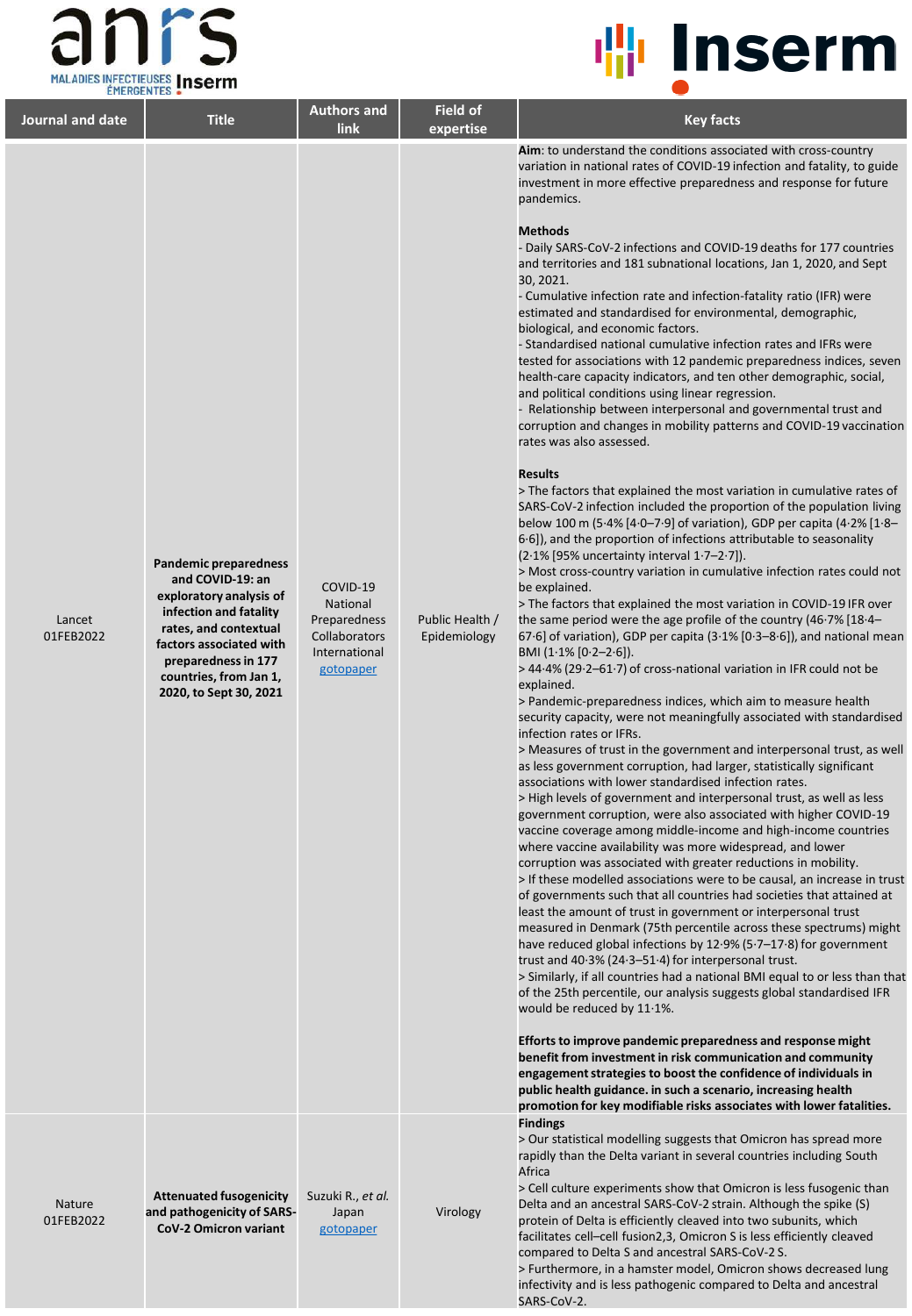## **Will Inserm**

|                                  | <b>EMERGENIES O</b>                                                                                                                                  | <b>Authors and</b>                              | <b>Field of</b>            |                                                                                                                                                                                                                                                                                                                                                                                                                                                                                                                                                                                                                                                                                                                                                                                                                                                                                                                                                                                                                                                                                                                                                                                                                                                                                                                                                                                                                                                                                                                                                                                                                                                                                     |
|----------------------------------|------------------------------------------------------------------------------------------------------------------------------------------------------|-------------------------------------------------|----------------------------|-------------------------------------------------------------------------------------------------------------------------------------------------------------------------------------------------------------------------------------------------------------------------------------------------------------------------------------------------------------------------------------------------------------------------------------------------------------------------------------------------------------------------------------------------------------------------------------------------------------------------------------------------------------------------------------------------------------------------------------------------------------------------------------------------------------------------------------------------------------------------------------------------------------------------------------------------------------------------------------------------------------------------------------------------------------------------------------------------------------------------------------------------------------------------------------------------------------------------------------------------------------------------------------------------------------------------------------------------------------------------------------------------------------------------------------------------------------------------------------------------------------------------------------------------------------------------------------------------------------------------------------------------------------------------------------|
| Journal and date                 | <b>Title</b>                                                                                                                                         | link                                            | expertise                  | <b>Key facts</b>                                                                                                                                                                                                                                                                                                                                                                                                                                                                                                                                                                                                                                                                                                                                                                                                                                                                                                                                                                                                                                                                                                                                                                                                                                                                                                                                                                                                                                                                                                                                                                                                                                                                    |
| Nature<br>01FEB2022              | <b>Altered TMPRSS2 usage by</b><br><b>SARS-CoV-2 Omicron</b><br>impacts tropism and<br>fusogenicity                                                  | Meng B., et al.<br><b>UK</b><br>gotopaper       | Virology                   | Aim: to show that Omicron spike has higher affinity for ACE2<br>compared to Delta as well as a marked change of antigenicity<br>conferring significant evasion of therapeutic monoclonal and vaccine-<br>elicited polyclonal neutralising antibodies after two doses.<br><b>Findings</b><br>> mRNA vaccination as a third vaccine dose rescues and broadens<br>neutralisation. Importantly, antiviral drugs remdesivir and<br>molnupiravir retain efficacy against Omicron BA.1<br>> Replication was similar for Omicron and Delta virus isolates in<br>human nasal epithelial cultures. However, in lower airway organoids,<br>lung cells and gut cells, Omicron demonstrated lower replication<br>> Omicron spike protein was less efficiently cleaved compared to<br>Delta.<br>> The defect for Omicron pseudotyped virus (PV) to enter specific cell<br>types effectively correlated with higher cellular RNA expression of<br>TMPRSS2, and knock down of TMPRSS2 impacted Delta entry to a<br>greater extent than Omicron<br>> Drug inhibitors targeting specific entry pathways demonstrated that<br>the Omicron spike inefficiently utilises the cellular protease TMPRSS2<br>that promotes cell entry via plasma membrane fusion, with greater<br>dependency on cell entry via the endocytic pathway<br>> Consistent with suboptimal S1/S2 cleavage and inability to utilise<br>TMPRSS2, syncytium formation by the Omicron spike was markedly<br>impaired compared to the Delta spike. Omicron's less efficient spike<br>cleavage at S1/S2 is associated with shift in cellular tropism away from<br>TMPRSS2 expressing cells, with implications for altered pathogenesis. |
| Science Transl Med.<br>01FEB2022 | Infection or a third dose of<br>mRNA vaccine elicits<br>neutralizing antibody<br>responses against SARS-<br>CoV-2 in kidney transplant<br>recipients | Charmetant X., et<br>al.<br>France<br>gotopaper | Vaccines -<br>Immunisation | Background: previous infection SARS-CoV-2, but not the standard<br>two-dose regimen of vaccination, provide protection against<br>symptomatic COVID-19 in kidney transplant recipients.<br>Aim: to compare the cellular and humoral immune responses of these<br>two groups of patients.<br><b>Findings</b><br>> Neutralizing anti-Receptor Binding Domain (RBD) IgG antibodies<br>were identified as the primary correlate of protection for transplant<br>recipients.<br>> Analysis of virus-specific B and T cell responses suggested that the<br>generation of neutralizing anti-RBD IgG may have depended upon<br>cognate T-B cell interactions that took place in germinal center,<br>potentially acting as a limiting checkpoint.<br>> High dose mycophenolate mofetil, an immunosuppressive drug, was<br>associated with fewer antigen-specific B and T follicular helper (Tfh)<br>cells after vaccination; this was not observed in patients recently<br>infected with SARS-CoV-2.<br>> Finally, we observed that, in two independent prospective cohorts,<br>administration of a third dose of SARS-CoV-2 mRNA vaccine restored<br>neutralizing titers of anti-RBD IgG in about 40% of individuals who had<br>not previously responded to two doses of vaccine.<br>These findings suggest that a third dose of SARS-CoV-2 mRNA vaccine<br>improves the RBD-specific responses of transplant patients treated<br>with immunosuppressive drugs.                                                                                                                                                                                                                             |
| <b>Nature</b><br>01FEB2022       | <b>SARS-CoV-2 Omicron</b><br>variant replication in<br>human bronchus and lung<br>ex vivo                                                            | Hui K.P.I., et al.<br>China<br>gotopaper        | Variants                   | Aim: to assess SARS-CoV-2 variants of concern (VOC) transmissibility<br>in ex vivo explant cultures of human bronchus and lung.<br><b>Methods:</b><br>The replication competence and cellular tropism of the wild-type (WT)<br>virus, D614G, Alpha, Beta, Delta and Omicron variants in ex vivo<br>explant cultures of human bronchus and lung was compared.<br>Dependence on TMPRSS2 for infection was also evaluated.<br>Findings:<br>> Omicron replicated faster than all other SARS-CoV-2 in the bronchus<br>but less efficiently in the lung parenchyma.<br>> All VOCs had similar cellular tropism as the WT. Omicron was more<br>dependent on cathepsins than other VOC tested, suggesting that the<br>omicron variant enters cells by a different route than other variants.<br>> The lower replication competence of Omicron in human lung may<br>explain the reduced severity of Omicron that is now being reported in<br>epidemiological studies although determinants of severity are                                                                                                                                                                                                                                                                                                                                                                                                                                                                                                                                                                                                                                                                                   |

multifactorial.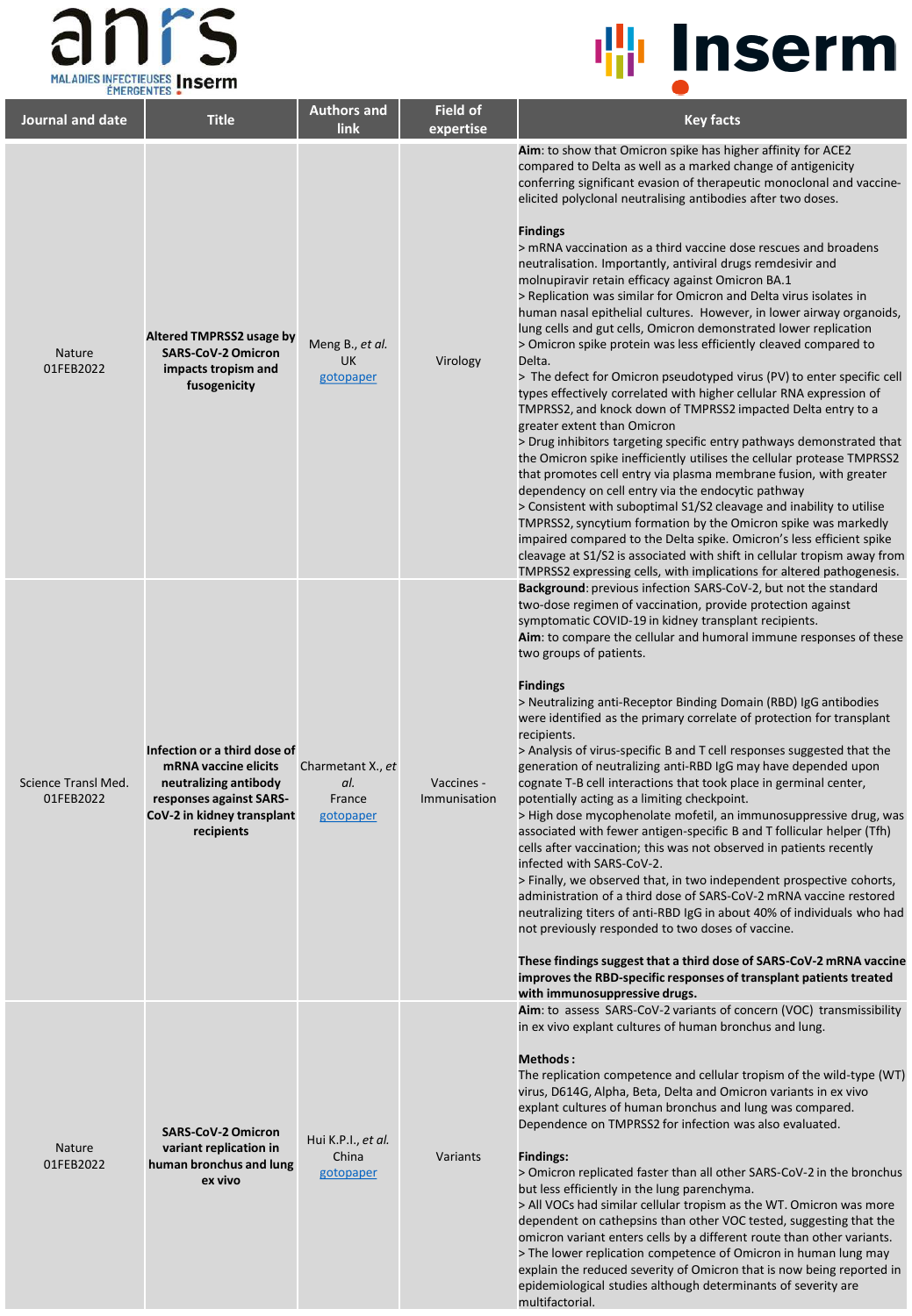| Journal and date                | LULIVULIVILU B<br><b>Title</b>                                                                                                                                                                                                                            | <b>Authors and</b><br>link                      | Field of<br>expertise | <b>Key facts</b>                                                                                                                                                                                                                                                                                                                                                                                                                                                                                                                                                                                                                                                                                                                                                                                                                                                                                                                                                                                                                                                                                                                                                                                                                                                                                                                                                                                                                                                                                                                                                                                                                                                                                                                                                                                                 |
|---------------------------------|-----------------------------------------------------------------------------------------------------------------------------------------------------------------------------------------------------------------------------------------------------------|-------------------------------------------------|-----------------------|------------------------------------------------------------------------------------------------------------------------------------------------------------------------------------------------------------------------------------------------------------------------------------------------------------------------------------------------------------------------------------------------------------------------------------------------------------------------------------------------------------------------------------------------------------------------------------------------------------------------------------------------------------------------------------------------------------------------------------------------------------------------------------------------------------------------------------------------------------------------------------------------------------------------------------------------------------------------------------------------------------------------------------------------------------------------------------------------------------------------------------------------------------------------------------------------------------------------------------------------------------------------------------------------------------------------------------------------------------------------------------------------------------------------------------------------------------------------------------------------------------------------------------------------------------------------------------------------------------------------------------------------------------------------------------------------------------------------------------------------------------------------------------------------------------------|
| <b>Nature</b><br>31JAN2022      | <b>Vaccines Elicit Highly</b><br><b>Conserved Cellular</b><br><b>Immunity to SARS-CoV-2</b><br><b>Omicron</b>                                                                                                                                             | Liu J., et al.<br><b>USA</b><br>gotopaper       | Variants              | Aim: to study cellular immune responses against omicron following<br>Covid-19 vaccination, particularly CD8+ T cell responses, which likely<br>contribute to protection against severe SARS-CoV-2 disease.<br>Results<br>> Cellular immunity induced by current SARS-CoV-2 vaccines is highly<br>conserved to the SARS-CoV-2 Omicron Spike.<br>> Individuals who received Ad26.COV2.S or BNT162b2 vaccines<br>demonstrated durable Spike-specific CD8+ and CD4+ T cell responses,<br>which showed extensive cross-reactivity against both the Delta and<br>Omicron variants, including in central and effector memory cellular<br>subpopulations.<br>> Median Omicron Spike-specific CD8+ T cell responses were 82-84%<br>of WA1/2020 Spike-specific CD8+ T cell responses.<br>These data provide immunologic context for the observation that<br>current vaccines still show robust protection against severe disease<br>with the SARS-CoV-2 Omicron variant despite the substantially<br>reduced neutralizing antibody responses.                                                                                                                                                                                                                                                                                                                                                                                                                                                                                                                                                                                                                                                                                                                                                                              |
| Nature<br>31JAN2022             | T cell responses to SARS-<br>CoV-2 spike cross-<br>recognize Omicron                                                                                                                                                                                      | Keeton R., et al.<br>South Africa<br>gotopaper  | Variants              | Aim: to evaluate the extent to which components of the adaptive<br>response such as T cells may still target Omicron despite its immune<br>escape and contribute to protection from severe outcomes.<br>- Ability of T cells to react with Omicron spike was assessed in 70<br>participants who were vaccinated with Ad26.CoV2.S, BNT162b2, or<br>unvaccinated convalescent COVID-19 patients.<br><b>Results</b><br>>70-80% of the CD4+ and CD8+T cell response to spike was<br>maintained across study groups.<br>> The magnitude of Omicron cross-reactive T cells was similar to Beta<br>and Delta variants, despite Omicron harboring considerably more<br>mutations.<br>> In Omicron-infected hospitalized patients (n=19), there were<br>comparable T cell responses to ancestral spike, nucleocapsid and<br>membrane proteins to those patients hospitalized in previous waves<br>dominated by the ancestral, Beta or Delta variants (n=49).<br>Despite Omicron's extensive mutations and reduced susceptibility to<br>neutralizing antibodies, the majority of T cell responses, induced by<br>vaccination or infection, cross-recognize the variant.                                                                                                                                                                                                                                                                                                                                                                                                                                                                                                                                                                                                                                                    |
| Lancet Respir Med.<br>31JAN2022 | Safety and<br>immunogenicity of a high-<br>dose quadrivalent<br>influenza vaccine<br>administered<br>concomitantly with a third<br>dose of the mRNA-1273<br>SARS-CoV-2 vaccine in<br>adults aged ≥65 years: a<br>phase 2, randomised,<br>open-label study | Izikson R., et al.<br>France / USA<br>gotopaper | Vaccines              | Aim: to assess the safety and immunogenicity of concomitant<br>administration of high-dose quadrivalent influenza vaccine (QIV-HD)<br>and a mRNA-1273 vaccine booster dose in older adults.<br>- Ongoing, phase 2, multicentre, open-label, descriptive trial at six<br>clinical research sites in the USA<br><b>Results</b><br>> Between July 16 and Aug 31, 2021, 306 participants were enrolled<br>and randomly assigned, of whom 296 received at least one vaccine<br>dose (100 in the coadministration group, 92 in the QIV-HD, and 104 in<br>the mRNA-1273 group)<br>> Reactogenicity profiles were similar between the coadministration<br>and mRNA-1273 groups, with lower reactogenicity rates in the QIV-HD<br>group (frequency of solicited injection site reactions 86.0% [95% CI<br>77.6-92.1], 91.3% [84.2-96.0], and 61.8% [50.9-71.9]; frequency of<br>solicited systemic reactions 80 0%, [70 8-87 3], 83 7% [75 1-90 2], and<br>49.4% [38.7-60.2], respectively).<br>> Up to day 22, unsolicited adverse events were reported for 17.0%<br>(95% CI 10.2-25.8) of participants in the coadministration group and<br>$14.4\%$ (8.3–22.7) of participants in the mRNA-1273 group, and tended<br>to be reported at a slightly lower rate (10.9% [5.3-19.1]) in<br>participants in the QIV-HD group.<br>> Seven participants each reported one medically attended adverse<br>event (three in the coadministration group, one in the QIV-HD group,<br>and three in the mRNA-1273 group). There were no serious adverse<br>events, adverse events of special interest, or deaths.<br>No safety concerns or immune interference were observed for<br>concomitant administration of QIV-HD with mRNA-1273 booster in<br>adults aged 65 years and older, supporting co-administration<br>rocommondations |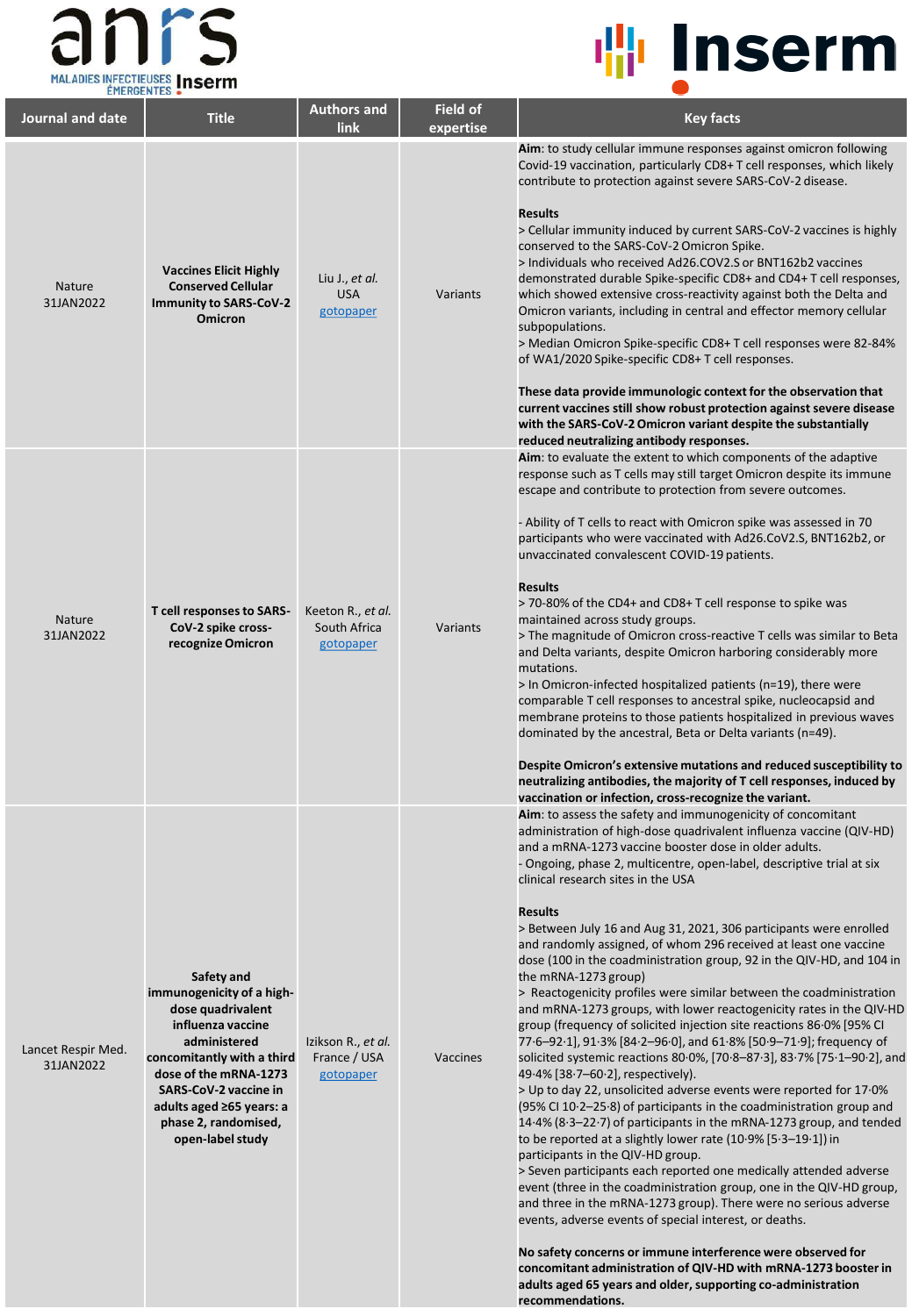|                              | <b>EMERGENTES</b> •                                                                                                                                                    |                                                |                              |                                                                                                                                                                                                                                                                                                                                                                                                                                                                                                                                                                                                                                                                                                                                                                                                                                                                                                                                                                                                                                                                                                                                                                                                                                                                                                                                                                                                                                                                                                                                                                                                                                                                                                                                                                                                                                                                                                                                                                                                                                                                                                                                                                                                                                                                                                                                                                                                                                                                                                                                                                                                                                                                                                                                                                                                                                                          |
|------------------------------|------------------------------------------------------------------------------------------------------------------------------------------------------------------------|------------------------------------------------|------------------------------|----------------------------------------------------------------------------------------------------------------------------------------------------------------------------------------------------------------------------------------------------------------------------------------------------------------------------------------------------------------------------------------------------------------------------------------------------------------------------------------------------------------------------------------------------------------------------------------------------------------------------------------------------------------------------------------------------------------------------------------------------------------------------------------------------------------------------------------------------------------------------------------------------------------------------------------------------------------------------------------------------------------------------------------------------------------------------------------------------------------------------------------------------------------------------------------------------------------------------------------------------------------------------------------------------------------------------------------------------------------------------------------------------------------------------------------------------------------------------------------------------------------------------------------------------------------------------------------------------------------------------------------------------------------------------------------------------------------------------------------------------------------------------------------------------------------------------------------------------------------------------------------------------------------------------------------------------------------------------------------------------------------------------------------------------------------------------------------------------------------------------------------------------------------------------------------------------------------------------------------------------------------------------------------------------------------------------------------------------------------------------------------------------------------------------------------------------------------------------------------------------------------------------------------------------------------------------------------------------------------------------------------------------------------------------------------------------------------------------------------------------------------------------------------------------------------------------------------------------------|
| Journal and date             | <b>Title</b>                                                                                                                                                           | <b>Authors and</b><br>link                     | <b>Field of</b><br>expertise | <b>Key facts</b>                                                                                                                                                                                                                                                                                                                                                                                                                                                                                                                                                                                                                                                                                                                                                                                                                                                                                                                                                                                                                                                                                                                                                                                                                                                                                                                                                                                                                                                                                                                                                                                                                                                                                                                                                                                                                                                                                                                                                                                                                                                                                                                                                                                                                                                                                                                                                                                                                                                                                                                                                                                                                                                                                                                                                                                                                                         |
| Nature Immunol.<br>31JAN2022 | <b>Recognition and inhibition</b><br>of SARS-CoV-2 by humoral<br>innate immunity pattern<br>recognition molecules                                                      | Stravalaci M., et<br>al.<br>Italy<br>gotopaper | Immunology                   | Aim: to conduct a systematic investigation of the interaction of<br>human humoral fluid-phase pattern recognition molecules (PRMs)<br>with SARS-CoV-2.<br><b>Methods:</b><br>Genetic association analyses from 2,000 individuals, including 332<br>with severe COVID-19 (hospitalization with respiratory failure and a<br>confirmed SARS-CoV-2 RNA PCR test from nasopharyngeal swabs).<br><b>Findings:</b><br>> Of 12 PRMs tested, the long pentraxin 3 (PTX3) and mannose-<br>binding lectin (MBL) bound the viral nucleocapsid and spike proteins,<br>respectively.<br>> MBL bound trimeric spike protein, including that of variants of<br>concern (VoC), in a glycan-dependent manner and inhibited SARS-<br>CoV-2 in three in vitro models.<br>> After binding to spike protein, MBL activated the lectin pathway of<br>complement activation.<br>> Based on retention of glycosylation sites and modeling, MBL was<br>predicted to recognize the Omicron VoC.<br>> Genetic polymorphisms at the MBL2 locus were associated with<br>disease severity.<br>Selected humoral fluid-phase PRMs can play an important role in<br>resistance to, and pathogenesis of, COVID-19, a finding with<br>translational implications.                                                                                                                                                                                                                                                                                                                                                                                                                                                                                                                                                                                                                                                                                                                                                                                                                                                                                                                                                                                                                                                                                                                                                                                                                                                                                                                                                                                                                                                                                                                                                                                                                           |
| Nature Med.<br>28JAN2022     | Three exposures to the<br>spike protein of SARS-CoV-<br>2 by either infection or<br>vaccination elicit superior<br>neutralizing immunity to<br>all variants of concern | Wratil, PR., et al.<br>Germany<br>gotopaper    | Immunology                   | Aim: to study neutralizing antibody dynamics in a longitudinal cohort<br>of COVID-19 convalescent and infection-naive individuals vaccinated<br>with BNT162b2 by quantifying anti-SARS-CoV-2-spike antibodies and<br>determining their avidity and neutralization capacity in serum.<br>> Cohort of 171 individuals - (98 convalescente and 73 naive)<br><b>Findings</b><br>> In a direct comparison with all other VoCs, omicron displays the<br>most pronounced humoral immune escape evading antibody<br>neutralization at early and late time points after vaccination.<br>> A "hybrid immunity" in convalescents after one mRNA vaccination is<br>not further enhanced by a second vaccination<br>after a short time frame of three weeks.<br>> In contrast, a timely spaced, second vaccination after several<br>months further increases neutralization capacity to combat VoCs such<br>as omicron with an unprecedented ability of immune escape.<br>> In a longitudinal analysis there is no direct association between anti-<br>spike IgG titers and the infection-neutralization capacity.<br>> A stepwise increase in the avidity of SARS-CoV-2 spike-specific<br>antibodies after the first vaccination in convalescents and after the<br>second and third vaccination in naive individuals was noted,<br>consistent with the reported occurrence of affinity-matured memory<br>B cells up to 6 months after infection highlighting that the quality<br>rather than the mere quantity of<br>antibodies is important.<br>> Triple-vaccinated naive individuals reach almost the same level of<br>neutralization capacity against the immune escape VoC omicron as<br>vaccinated convalescents, as well as individuals who experienced a<br>break-through infection with either<br>the delta or the omicron VoC.<br>> The more rapid induction of high-avidity antibodies in convalescents<br>after vaccination can be compensated for by three mRNA vaccinations<br>in infection-naive individuals, and also develops after a breakthrough<br>infection in twice vaccinated individuals.<br><b>Conclusions</b><br>Data suggest that a superior infection-neutralization capacity against<br>SARS-CoV-2 VoCs - including those with immune escape properties -<br>needs to develop over time following a total of three spike antigen<br>exposures. These results support the notion that a single infection<br>with SARS-CoV-2 does not provide a similar level of protection as the<br>combination of infection and vaccination. Importantly, the dynamics<br>by which the infection neutralization capacity increased were<br>paralleled by an enhanced avidity of SARS-CoV-2 spike-binding<br>antibodies providing a critical refinement for predicting the efficacy of<br>protective humoral responses against a range of different VoCs |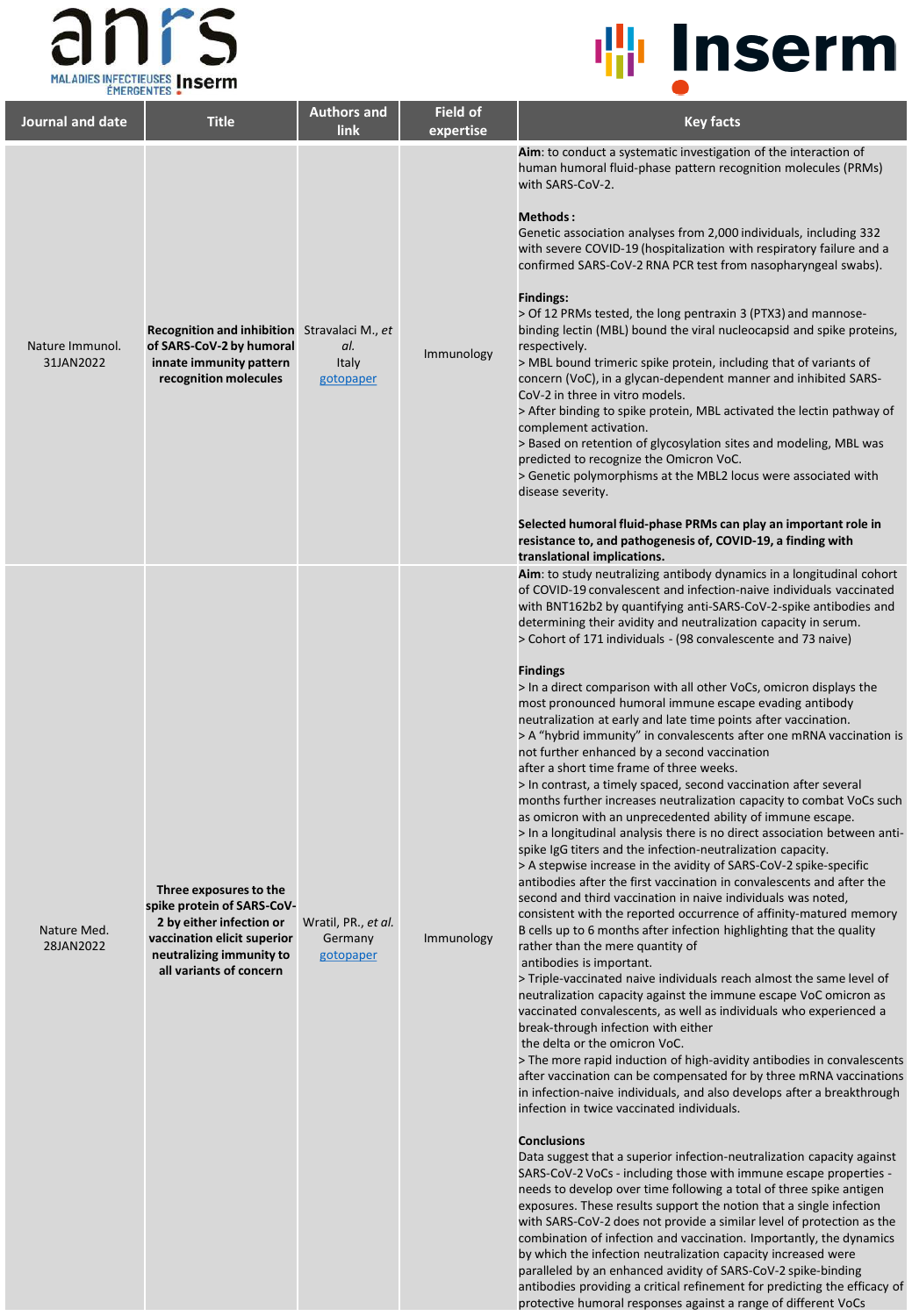

| Journal and date         | <b>Title</b>                                                                                                                | <b>Authors and</b><br><b>link</b>     | <b>Field of</b><br>expertise | <b>Key facts</b>                                                                                                                                                                                                                                                                                                                                                                                                                                                                                                                                                                                                                                                                                                                                                                                                                                                                                                                                                                                                                                                                                                                                                                                                                                                                                                                                                                                                                                                                                                                                                                                                                                                                                                                                                                                                                                                                                                                                                                             |
|--------------------------|-----------------------------------------------------------------------------------------------------------------------------|---------------------------------------|------------------------------|----------------------------------------------------------------------------------------------------------------------------------------------------------------------------------------------------------------------------------------------------------------------------------------------------------------------------------------------------------------------------------------------------------------------------------------------------------------------------------------------------------------------------------------------------------------------------------------------------------------------------------------------------------------------------------------------------------------------------------------------------------------------------------------------------------------------------------------------------------------------------------------------------------------------------------------------------------------------------------------------------------------------------------------------------------------------------------------------------------------------------------------------------------------------------------------------------------------------------------------------------------------------------------------------------------------------------------------------------------------------------------------------------------------------------------------------------------------------------------------------------------------------------------------------------------------------------------------------------------------------------------------------------------------------------------------------------------------------------------------------------------------------------------------------------------------------------------------------------------------------------------------------------------------------------------------------------------------------------------------------|
| Nature<br>28JAN2022      | <b>Memory B cell repertoire</b><br>from triple vaccinees<br>against diverse SARS-CoV-<br>2 variants                         | Wang K., et al.<br>China<br>gotopaper | Variants                     | Aim: to evaluate whether sera from individuals who received two or<br>three doses of inactivated vaccine could neutralize authentic Omicron.<br><b>Results</b><br>> The seroconversion rates of neutralizing antibodies were 3.3%<br>(2/60) and 95% (57/60) for 2- and 3-dose vaccinees, respectively.<br>> For three-dose recipients, the geometric mean neutralization<br>antibody titre (GMT) of Omicron was 16.5-fold lower than that of the<br>ancestral virus (254).<br>> 323 human monoclonal antibodies (mAbs) derived from memory B<br>cells in 3-dose vaccinees were isolated, half of which recognize the<br>receptor binding domain (RBD). A subset of these (24/163) neutralizes<br>all SARS-CoV-2 variants of concern (VOCs), including Omicron,<br>potently.<br>> Therapeutic treatments with representative broadly neutralizing<br>mAbs were highly protective against SARS-CoV-2 Beta and Omicron<br>infections in mice.<br>> Atomic structures of the Omicron Spike in complex with three types<br>of all five VOC-reactive antibodies defined the binding and<br>neutralizing determinants and revealed a key antibody escape site,<br>G446S, that confers greater resistance to one major class of antibodies<br>bound at the right shoulder of RBD through altering local<br>conformation at the binding interface.<br>These results rationalize the use of 3-dose immunization regimens<br>and suggest that the fundamental epitopes revealed by these<br>broadly ultrapotent antibodies are a rational target for a universal<br>sarbecovirus vaccine.                                                                                                                                                                                                                                                                                                                                                                                                               |
| Nature Med.<br>27JAN2022 | <b>Heterologous AD5-nCOV</b><br>plus CoronaVac versus<br>homologous CoronaVac<br>vaccination: a randomized<br>phase 4 trial | Li J., et al.<br>China<br>gotopaper   | Vaccines                     | Aim: to evaluate the safety and immunogenicity of the recombinant<br>adenovirus type 5 (AD5)-vectored COVID-19 vaccine Convidecia as a<br>heterologous booster versus those of CoronaVac as homologous<br>booster in adults previously vaccinated with CoronaVac in an ongoing,<br>randomized, observer-blinded, parallel-controlled phase 4 trial<br>Co-primary endpoints: the occurrence of adverse reactions within 28 d<br>after vaccination and geometric mean titers (GMTs) of neutralizing<br>antibodies against live wild-type SARS-CoV-2 virus at 14 d after<br>booster vaccination.<br><b>Results</b><br>> Between May 25 and 26, 2021, 302 participants aged between 18<br>and 75 years were recruited, who had received one dose of<br>CoronaVac in the past 1–3 months or two doses of CoronaVac in the<br>past 3–6 months.<br>> The heterologous prime-boost regimen with one dose of<br>Convidecia administered at an interval of 3–6 months after two doses<br>of CoronaVac was safe and highly immunogenic in healthy adults aged<br>18–59 years.<br>> No thromboses, vaccine-related anaphylaxis or other serious<br>adverse events were observed in any of the groups by day 28 after the<br>booster. These data indicate that heterologous boosting with<br>Convidecia following one or two doses of CoronaVac has a good and<br>manageable safety profile, despite the higher reactogenicity than that<br>resulting from homologous boosting with CoronaVac.<br>> Significant increases in neutralizing antibody levels against wild-<br>type SARS-CoV-2 were observed after booster dose vaccination in all<br>groups<br>> In line with the neutralizing antibody titers, both heterologous and<br>homologous boosters induced significant increases in RBD-binding IgG<br>levels at day 14<br>These data suggest that heterologous boosting with Convidecia<br>following initial vaccination with CoronaVac is safe and more<br>immunogenic than homologous boosting. |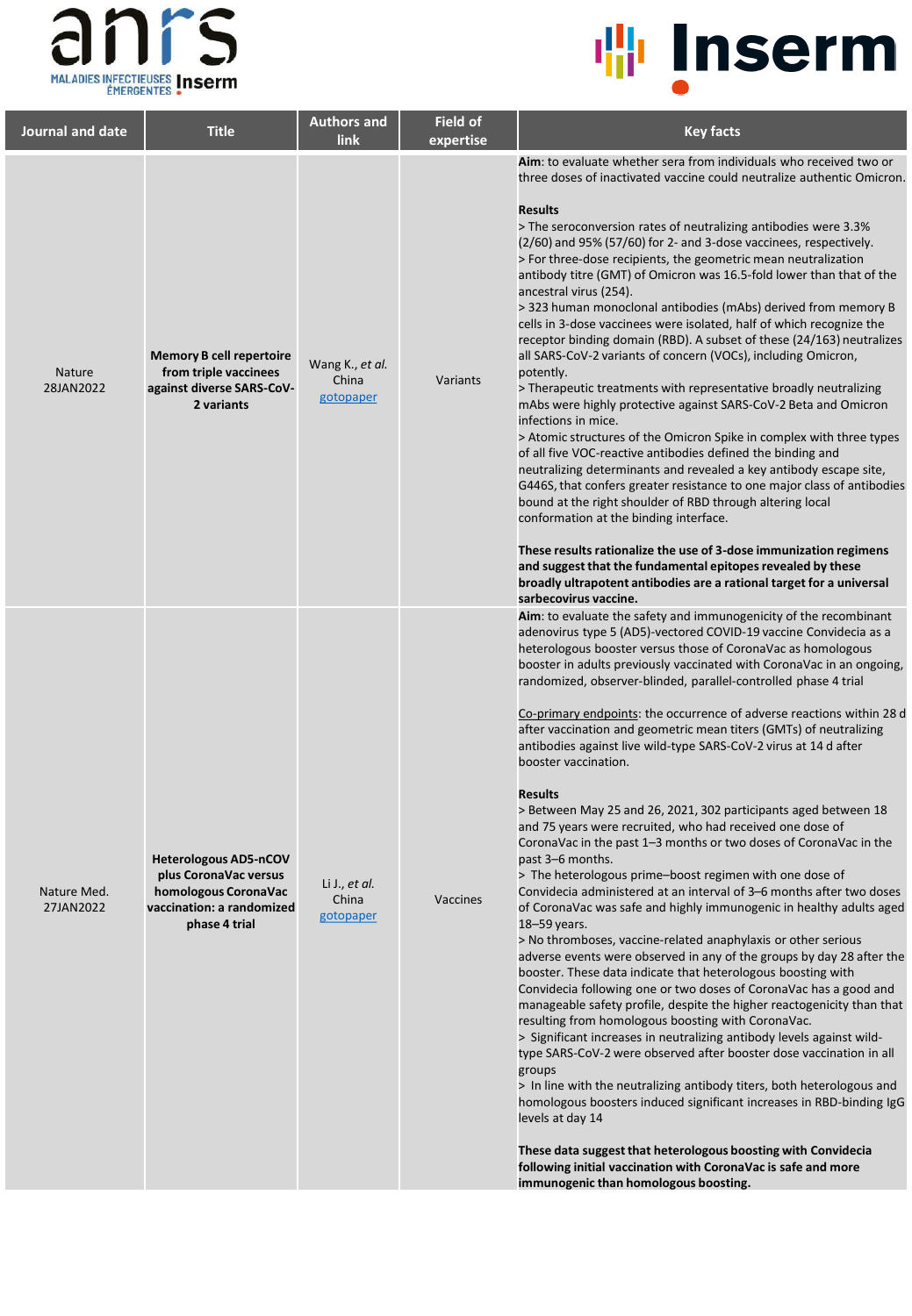

| Journal and date                | <b>Title</b>                                                                                                                                                                            | <b>Authors and</b><br>link                             | <b>Field of</b><br>expertise | <b>Key facts</b>                                                                                                                                                                                                                                                                                                                                                                                                                                                                                                                                                                                                                                                                                                                                                                                                                                                                                                                                                                                                                                                                                                                                                                                                                                                                                                                                                                                                                                                                                                                                                                                                                                                                                           |
|---------------------------------|-----------------------------------------------------------------------------------------------------------------------------------------------------------------------------------------|--------------------------------------------------------|------------------------------|------------------------------------------------------------------------------------------------------------------------------------------------------------------------------------------------------------------------------------------------------------------------------------------------------------------------------------------------------------------------------------------------------------------------------------------------------------------------------------------------------------------------------------------------------------------------------------------------------------------------------------------------------------------------------------------------------------------------------------------------------------------------------------------------------------------------------------------------------------------------------------------------------------------------------------------------------------------------------------------------------------------------------------------------------------------------------------------------------------------------------------------------------------------------------------------------------------------------------------------------------------------------------------------------------------------------------------------------------------------------------------------------------------------------------------------------------------------------------------------------------------------------------------------------------------------------------------------------------------------------------------------------------------------------------------------------------------|
| Lancet Infect Dis.<br>27JAN2022 | <b>Persistence of protection</b><br>against SARS-CoV-2 clinical<br>outcomes up to 9 months<br>since vaccine completion: a<br>retrospective observational<br>analysis in Lombardy, Italy | Corrao G., et al.<br>Italy<br>gotopaper                | Clinic                       | Aim: to investigate the effect of time since vaccine completion on the<br>SARS-CoV-2 infection and its severe forms.<br><b>Methods :</b><br>Retrospective observational analysis using the vaccination campaign<br>integrated platform of the Italian region of Lombardy, 5 351 085<br>individuals aged 12 years or older who received complete vaccination<br>from Jan 17 to July 31, 2021, were followed up from 14 days after<br>vaccine completion until Oct 20, 2021.<br><b>Findings:</b><br>> Overall, 14 140 infections and 2450 severe illnesses were<br>documented, corresponding to incidence rates of $6-7$ and $1-2$ cases<br>per 10 000 person-months, respectively.<br>> From the first to the ninth month since vaccine completion, rates<br>increased from 4.6 to 10.2 infections, and from 1.0 to 1.7 severe<br>illnesses every 10 000 person-months. These figures correspond to<br>relative reduction of vaccine effectiveness of 54.9% for infection and<br>of 40.0% for severe illness.<br>> The increasing infection rate was greater for individuals aged 60<br>years or older who received adenovirus-vectored vaccines (from 4.0 to<br>23.5 cases every 10 000 person-months).<br>> The increasing severe illness rates were similar for individuals<br>receiving mRNA-based vaccines (from 1.1 to 1.5 every 10 000 person-<br>months) and adenovirus-vectored vaccines (from $0.5$ to $0.9$ every<br>10 000 person-months).                                                                                                                                                                                                                                                      |
| Lancet<br>27JAN2022             | Hyperimmune<br>immunoglobulin for<br>hospitalised patients with<br>COVID-19 (ITAC): a double-<br>blind, placebo-controlled,<br>phase 3, randomised trial                                | Polizzotto M., et<br>al.<br>International<br>gotopaper | Therapeutics                 | Aim: to evaluate the safety and clinical efficacy of anti-SARS-CoV-2<br>hIVIG in addition to standard of care including the antiviral remdesivir<br>in individuals hospitalised with COVID-19 without end-organ failure<br><b>Results</b><br>> From Oct 8, 2020, to Feb 10, 2021, 593 participants (n=301 hIVIG,<br>n=292 placebo) were enrolled at 63 sites in 11 countries; 579 patients<br>were included in the mITT analysis.<br>> Compared with placebo, the hIVIG group did not have significantly<br>greater odds of a more favourable outcome at day 7; the adjusted OR<br>was 1.06 (95% CI 0.77-1.45; p=0.72). Infusions were well tolerated,<br>although infusion reactions were more common in the hIVIG group<br>$(18.6\% \text{ vs } 9.5\% \text{ for } \text{placebo}; \text{ p=0.002}).$<br>> The percentage with the composite safety outcome at day 7 was<br>similar for the hIVIG (24%) and placebo groups (25%; OR 0.98, 95% CI<br>$0.66 - 1.46$ ; p= $0.91$ ).<br>> The ORs for the day 7 ordinal outcome did not vary for subgroups<br>considered, but there was evidence of heterogeneity of the treatment<br>effect for the day 7 composite safety outcome: risk was greater for<br>hIVIG compared with placebo for patients who were antibody positive<br>(OR 2.21, 95% CI 1.14-4.29); for patients who were antibody negative,<br>the OR was 0.51 (0.29-0.90; pinteraction=0.001).<br>When administered with standard of care including remdesivir,<br>SARS-CoV-2 hIVIG did not demonstrate efficacy among patients<br>hospitalised with COVID-19 without end-organ failure. The safety of<br>hIVIG might vary by the presence of endogenous neutralising<br>antibodies at entry. |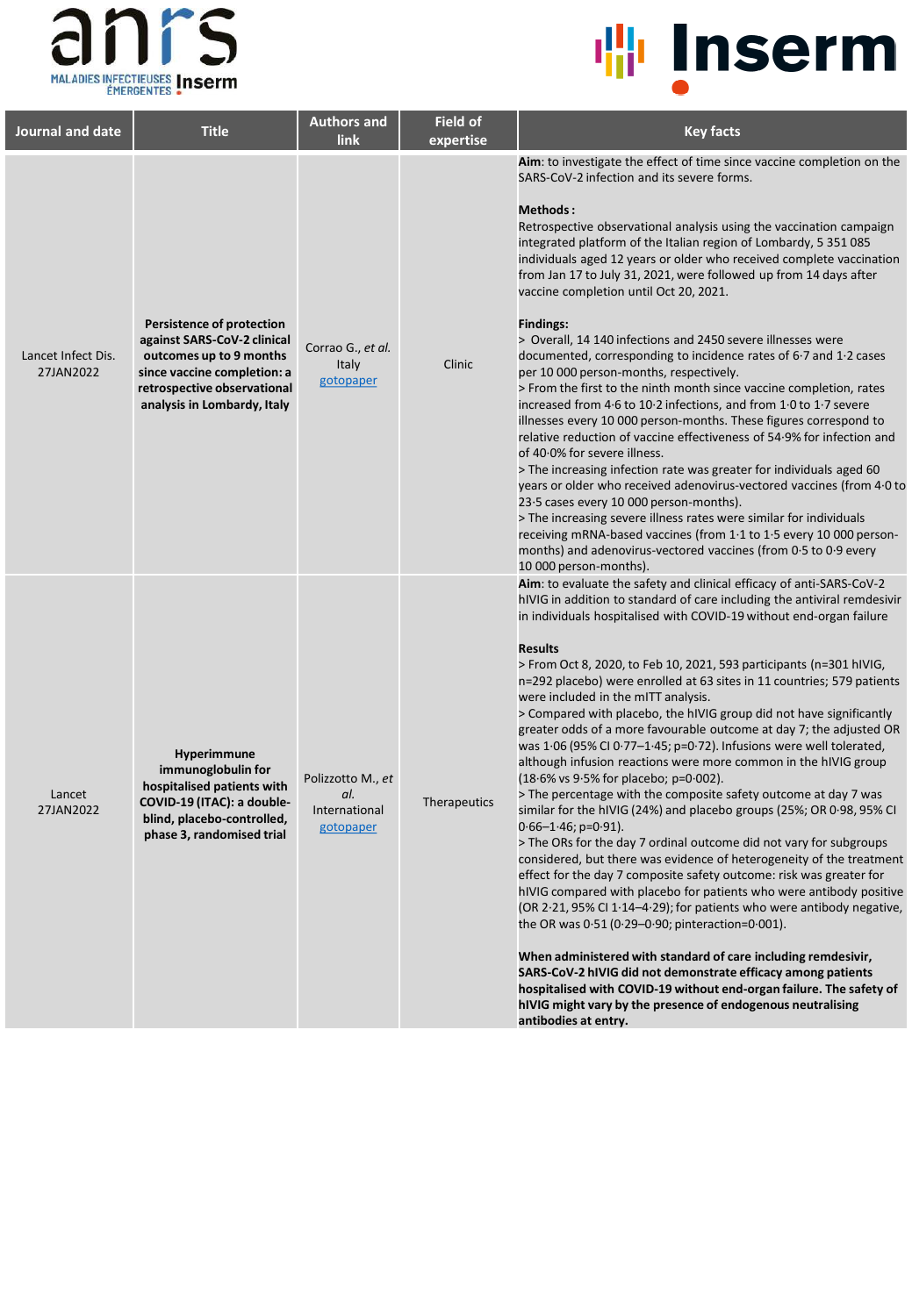

 $\overline{\phantom{a}}$ 

| Journal and date         | <b>Title</b>                                                                             | <b>Authors and</b><br>link                    | <b>Field of</b><br>expertise | <b>Key facts</b>                                                                                                                                                                                                                                                                                                                                                                                                                                                                                                                                                                                                                                                                                                                                                                                                                                                                                                                                                                                                                                                                                                                                                                                                                                                                                                                                                                                                                                                                                                                                                                                                                                                                                                                                                                                                                                                                                                                                                                             |
|--------------------------|------------------------------------------------------------------------------------------|-----------------------------------------------|------------------------------|----------------------------------------------------------------------------------------------------------------------------------------------------------------------------------------------------------------------------------------------------------------------------------------------------------------------------------------------------------------------------------------------------------------------------------------------------------------------------------------------------------------------------------------------------------------------------------------------------------------------------------------------------------------------------------------------------------------------------------------------------------------------------------------------------------------------------------------------------------------------------------------------------------------------------------------------------------------------------------------------------------------------------------------------------------------------------------------------------------------------------------------------------------------------------------------------------------------------------------------------------------------------------------------------------------------------------------------------------------------------------------------------------------------------------------------------------------------------------------------------------------------------------------------------------------------------------------------------------------------------------------------------------------------------------------------------------------------------------------------------------------------------------------------------------------------------------------------------------------------------------------------------------------------------------------------------------------------------------------------------|
| <b>NEJM</b><br>26JAN2022 | Homologous and<br><b>Heterologous Covid-19</b><br><b>Booster Vaccinations</b>            | Atmar R.L., et al.<br><b>USA</b><br>gotopaper | Vaccines -<br>Immunisation   | Aim: to gather data on the serial use of homologous boosters and<br>heterologous boosters in fully vaccinated recipients.<br>- Phase 1–2, open-label clinical trial conducted in the US on adults<br>who had completed a Covid-19 vaccine regimen at least 12 weeks<br>earlier and had no reported history of SARS-CoV-2 infection and<br>received a booster injection with mRNA-1273 (Moderna) at a dose of<br>100 μg, Ad26.COV2.S (Janssen) at a dose of 5×1010 virus particles, or<br>BNT162b2 (Pfizer-BioNTech) at a dose of 30 µg.<br>Primary end point: safety, reactogenicity, and humoral<br>immunogenicity on trial days 15 and 29.<br><b>Results</b><br>> Of the 458 participants who were enrolled in the trial, 154 received<br>mRNA-1273, 150 received Ad26.COV2.S, and 153 received BNT162b2<br>as booster vaccines; 1 participant did not receive the assigned vaccine.<br>> Reactogenicity was similar to that reported for the primary series.<br>More than half the recipients reported having injection-site pain,<br>malaise, headache, or myalgia.<br>> For all combinations, antibody neutralizing titers against a SARS-<br>CoV-2 D614G pseudovirus increased by a factor of 4 to 73, and binding<br>titers increased by a factor of 5 to 55.<br>> Homologous boosters increased neutralizing antibody titers by a<br>factor of 4 to 20, whereas heterologous boosters increased titers by a<br>factor of 6 to 73.<br>> Spike-specific T-cell responses increased in all but the homologous<br>Ad26.COV2.S-boosted subgroup.<br>> CD8+ T-cell levels were more durable in the Ad26.COV2.S-primed<br>recipients, and heterologous boosting with the Ad26.COV2.S vaccine<br>substantially increased spike-specific CD8+T cells in the mRNA vaccine<br>recipients.<br>Homologous and heterologous booster vaccines had an acceptable<br>safety profile and were immunogenic in adults who had completed a<br>primary Covid-19 vaccine regimen at least 12 weeks earlier. |
| <b>NEJM</b><br>26JAN2022 | <b>Myocarditis after</b><br><b>BNT162b2 Vaccination in</b><br><b>Israeli Adolescents</b> | Mevorach D., et<br>al.<br>Israel<br>gotopaper | Clinic                       | Aim: to report the incidence of hospitalization for myocarditis (June 2-<br>Oct 20, 2021), among adolescents (12-15 yo) within 21 days after<br>receipt of the first vaccine dose and within 30 days after receipt of the<br>second dose.<br><b>Results</b><br>> 404,407 adolescents (195,579 of whom were male) received the first<br>dose of vaccine, 326,463 adolescents (157,153 of whom were male)<br>received the second dose, and 16 cases of myocarditis correlated to<br>vaccination and leading to hospitalization were reported.<br>>1 occurred in an unvaccinated adolescent and 15 occurred in<br>vaccinated adolescents $-1$ case within 21 days after receipt of the<br>first vaccine dose, 12 cases within 1 week after receipt of the second<br>dose, and 2 later cases (1 each at 46 days and 70 days after receipt of<br>the second dose).<br>> All the cases were clinically mild, involving a mean duration of<br>hospitalization of 3.1 days (range, 1 to 6) and no readmissions during<br>30 days of follow-up.<br>> The risk estimates of myocarditis among male recipients in the 21<br>days after the first and second doses were 0.56 cases per 100,000<br>after the first dose and 8.09 cases per 100,000 after the second dose;<br>the risk estimates among female recipients were 0 cases per 100,000<br>after the first dose and 0.69 cases per 100,000 after the second dose.<br>> The risk estimates per person in this study were lower than the<br>previously reported risks among male recipients 16 to 24 years of age<br>in Israel.<br>The incidence of myocarditis leading to hospitalization among<br>adolescents who received the second dose of the BNT162b2 vaccine<br>was low but was higher than among recipients of the first vaccine<br>dose and proportionately numerically higher than in recent<br>estimates of incidence among unvaccinated persons.                                                                                      |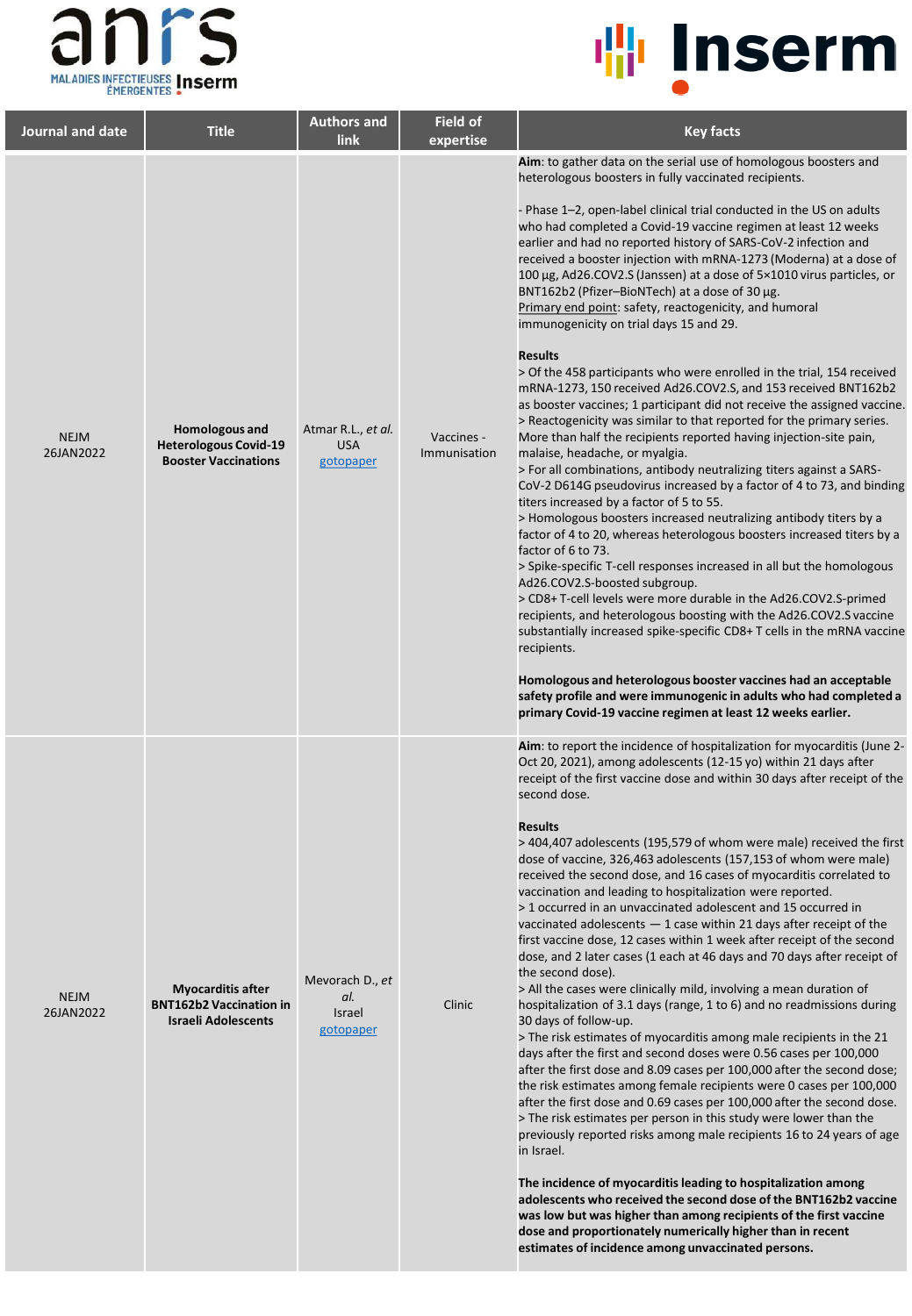

L

| Journal and date         | <b>Title</b>                                                                                         | <b>Authors and</b><br>link                  | <b>Field of</b><br>expertise | <b>Key facts</b>                                                                                                                                                                                                                                                                                                                                                                                                                                                                                                                                                                                                                                                                                                                                                                                                                                                                                                                                                                                                                                                                                                                                                                                                                                                                                                                                                                                                                                                                                                                                                                                                                                                                                                                                                                                                                                                                                                                                                                                                                                                                                                                                                                                                                                                                                                                                                                                                                                                                                                                                                                                                                                                                                                                                                                                                                                                                                                                                                                                                                                                                                                                                                                                                                                                                                                                                                                                                                                                                                                                       |
|--------------------------|------------------------------------------------------------------------------------------------------|---------------------------------------------|------------------------------|----------------------------------------------------------------------------------------------------------------------------------------------------------------------------------------------------------------------------------------------------------------------------------------------------------------------------------------------------------------------------------------------------------------------------------------------------------------------------------------------------------------------------------------------------------------------------------------------------------------------------------------------------------------------------------------------------------------------------------------------------------------------------------------------------------------------------------------------------------------------------------------------------------------------------------------------------------------------------------------------------------------------------------------------------------------------------------------------------------------------------------------------------------------------------------------------------------------------------------------------------------------------------------------------------------------------------------------------------------------------------------------------------------------------------------------------------------------------------------------------------------------------------------------------------------------------------------------------------------------------------------------------------------------------------------------------------------------------------------------------------------------------------------------------------------------------------------------------------------------------------------------------------------------------------------------------------------------------------------------------------------------------------------------------------------------------------------------------------------------------------------------------------------------------------------------------------------------------------------------------------------------------------------------------------------------------------------------------------------------------------------------------------------------------------------------------------------------------------------------------------------------------------------------------------------------------------------------------------------------------------------------------------------------------------------------------------------------------------------------------------------------------------------------------------------------------------------------------------------------------------------------------------------------------------------------------------------------------------------------------------------------------------------------------------------------------------------------------------------------------------------------------------------------------------------------------------------------------------------------------------------------------------------------------------------------------------------------------------------------------------------------------------------------------------------------------------------------------------------------------------------------------------------------|
| <b>NEJM</b><br>26JAN2022 | <b>SARS-CoV-2 Omicron</b><br><b>Variant Neutralization</b><br>after mRNA-1273 Booster<br>Vaccination | Pajon R., et al.<br><b>USA</b><br>gotopaper | Variants                     | Aim: to assess the potential susceptibility of omicron variant to the<br>mRNA-1273 vaccine<br>Evaluation of omicron neutralization by serum samples obtained from<br>participants who had received the primary two-dose regimen of the<br>mRNA-1273 vaccine (100 µg in each dose) and who received one<br>booster dose of either:<br>- the mRNA-1273 vaccine (at a dose of either 50 or $100 \mu g$ )<br>- the bivalent mRNA-1273.211 vaccine (a 1:1 mix of mRNA-1273<br>vaccine and beta variant messenger RNAs [mRNAs], for a total dose of<br>either 50 or 100 $\mu$ g)<br>- the bivalent mRNA-1273.213 vaccine (a 1:1 mix of beta and delta<br>variant mRNAs, for a total dose of 100 μg).<br><b>Results</b><br>> The primary two-dose regimen of the mRNA-1273 vaccine elicited<br>detectable neutralizing antibodies against the omicron variant in 85%<br>of the participants 1 month after the second dose.<br>> The 50% inhibitory dilution (ID50) geometric mean titer was 35.0<br>times lower than that against the D614G variant.<br>> Seven months after the second dose was administered (before the<br>booster), neutralization of the omicron variant was detected in only<br>55% of the participants, and the ID50 geometric mean titers were 8.4<br>times lower than those against the D614G variant.<br>> A booster dose of 50 μg of the mRNA-1273 vaccine was associated<br>with ID50 geometric mean titers against the omicron variant that were<br>20.0 times higher than those assessed 1 month after the second<br>vaccination; these titers were 2.9 times lower than those against the<br>D614G variant.<br>> Neutralization titers against the omicron variant 6 months after the<br>third (booster) dose of vaccine were 6.3 times lower than the peak<br>titers assessed 1 month after the booster injection, but titers<br>remained detectable in all the participants.<br>> Six months after the booster, neutralization titers against the<br>omicron variant declined faster than those against the D614G variant;<br>however, this decline in titers against the omicron variant was similar<br>to the decline observed in titers against the D614G variant after a<br>second dose of the mRNA-1273 vaccine (by a factor of 7.8 from 1<br>month to 7 months).<br>> The booster dose was associated with improved durability of<br>neutralization of the D614G variant, which was 2.3 times lower 6<br>months after the booster injection than 1 month after the booster<br>injection.<br>> The 100-μg booster doses of the mRNA-1273, mRNA-1273.211, and<br>mRNA-1273.213 vaccines all generated nearly identical ID50<br>geometric mean titers against the omicron variant (range, 2115 to<br>2228); these titers were 2.5 to 2.6 times higher than those assessed<br>after the 50-µg booster dose of the mRNA-1273 vaccine and 1.4 to 1.5<br>times higher than the peak titers against the D614G variant 1 month<br>after the second dose in the COVE trial.<br>> The strong boosting of neutralization of the omicron variant was<br>similar to the strong boosting of neutralization of the delta and beta<br>variants.<br>After the primary two-dose series of the mRNA-1273 vaccine,<br>neutralization titers against the omicron variant were 35.0 times<br>lower than those against the D614G variant. However, a booster<br>dose of mRNA-1273 vaccine substantially increased neutralization<br>titers against the omicron variant, which may reduce the risk of<br>breakthrough infection. |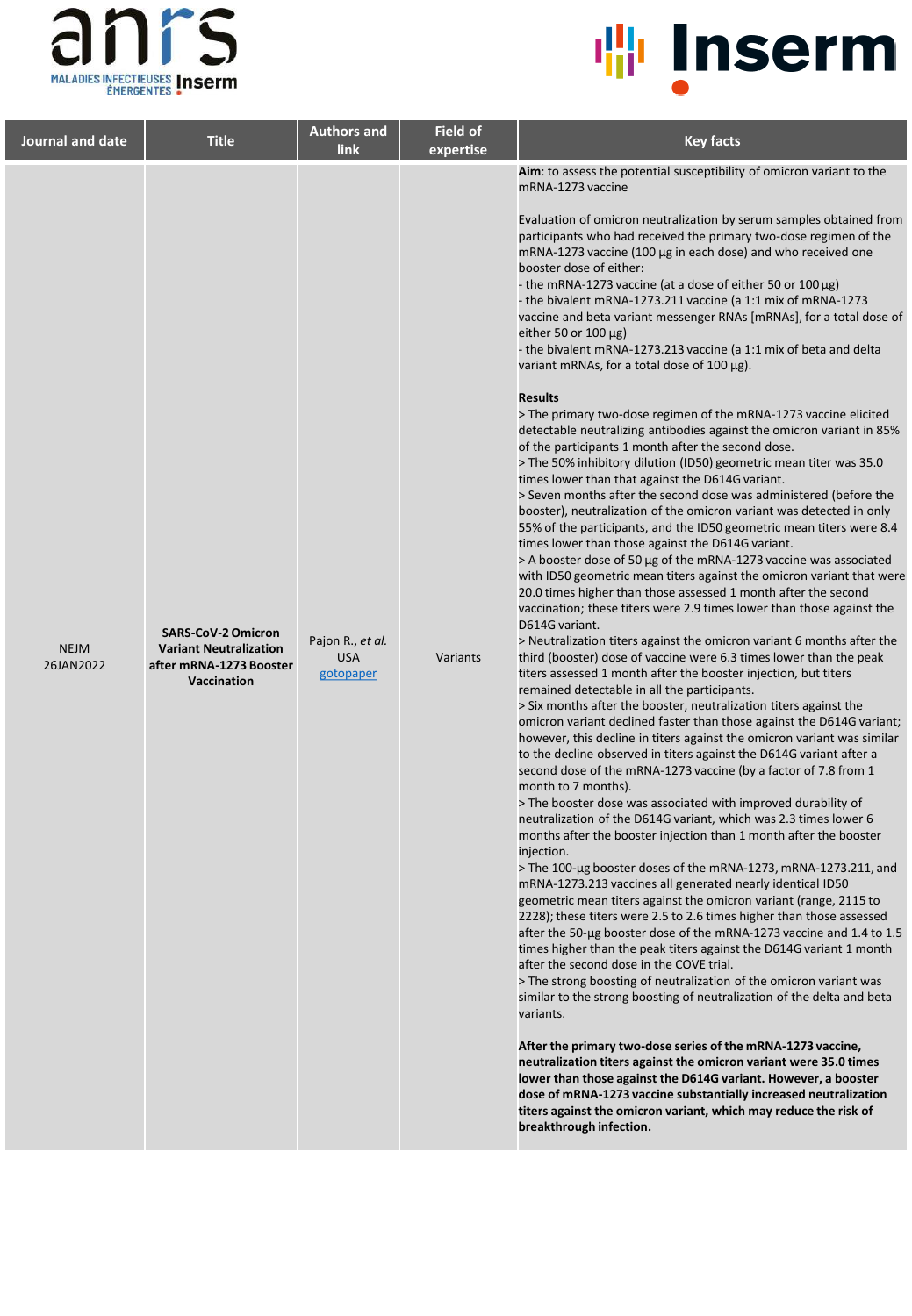

| Journal and date         | <b>Title</b>                                                                                                                | <b>Authors and</b><br><b>link</b> | <b>Field of</b><br>expertise | <b>Key facts</b>                                                                                                                                                                                                                                                                                                                                                                                                                                                                                                                                                                                                                                                                                                                                                                                                                                                                                                                                                                                                                                                                                                                                                                                                                                                                                                                                                                                                                                                                                                                                                                                                                                                                                                                                                                                                                                                                                                                                                                                                                                                                                                                                                                                                                                                                                                                                                                                                                                                                                                                                                                                                                                                                                                                                                                                                                                                                                                                                                                                                                                                                                                                                                                                                                                                                                                                                                                                                                                                                                      |
|--------------------------|-----------------------------------------------------------------------------------------------------------------------------|-----------------------------------|------------------------------|-------------------------------------------------------------------------------------------------------------------------------------------------------------------------------------------------------------------------------------------------------------------------------------------------------------------------------------------------------------------------------------------------------------------------------------------------------------------------------------------------------------------------------------------------------------------------------------------------------------------------------------------------------------------------------------------------------------------------------------------------------------------------------------------------------------------------------------------------------------------------------------------------------------------------------------------------------------------------------------------------------------------------------------------------------------------------------------------------------------------------------------------------------------------------------------------------------------------------------------------------------------------------------------------------------------------------------------------------------------------------------------------------------------------------------------------------------------------------------------------------------------------------------------------------------------------------------------------------------------------------------------------------------------------------------------------------------------------------------------------------------------------------------------------------------------------------------------------------------------------------------------------------------------------------------------------------------------------------------------------------------------------------------------------------------------------------------------------------------------------------------------------------------------------------------------------------------------------------------------------------------------------------------------------------------------------------------------------------------------------------------------------------------------------------------------------------------------------------------------------------------------------------------------------------------------------------------------------------------------------------------------------------------------------------------------------------------------------------------------------------------------------------------------------------------------------------------------------------------------------------------------------------------------------------------------------------------------------------------------------------------------------------------------------------------------------------------------------------------------------------------------------------------------------------------------------------------------------------------------------------------------------------------------------------------------------------------------------------------------------------------------------------------------------------------------------------------------------------------------------------------|
| <b>NEJM</b><br>26JAN2022 | <b>Efficacy of Antibodies and Takashita E., et al.</b><br><b>Antiviral Drugs against</b><br><b>Covid-19 Omicron Variant</b> | Japan<br>gotopaper                | Variants                     | Aim: to examine the neutralizing ability of FDA-approved and<br>investigational therapeutic monoclonal antibodies against omicron<br>and other variants using a live-virus focus reduction neutralization<br>assay (FRNT)<br>- Tested monoclonal antibodies: LY-CoV016 estevimab, LY-CoV555<br>bamlanivimab, estevimab/bamlanivimab, REGN10987 imdevimab,<br>REGN10933 casirivimab, imdevimab/casirivimab, COV2-2196<br>tixageimab, COV-2130 cilgavimab, tixageimab/cilgavimab, S209<br>sotrovimab precursor<br>- Tested drugs: GS-4415224 (remdesivir), EIDD-1931 (molnupiravir),<br>PF-00835231 (protease inhibitor)<br>- Neutralisation assays against omicron (NC928 - isolated from a<br>traveler), NC002 (an early SARS-CoV-2 strain from February 2020),<br>alpha (HP127), beta (HP01542), gamma (TY7-503), delta (UW5250)<br><b>Results</b><br>> Monoclonal antibodies neutralized the early strain (NC002) and the<br>alpha (HP127) and delta (UW5250) variants with a low FRNT50 value<br>(1.34 to 150.38 ng per milliliter), except for LY-CoV555<br>(bamlanivimab), which showed markedly higher FRNT50 values<br>against the delta variant than against the early strain and the alpha<br>variant.<br>> Etesevimab did not neutralize the omicron (NC928), beta (HP01542)<br>or gamma (TY7-503) variants even at the highest FRNT50 value<br>(>50,000 ng per milliliter) that was tested.<br>> Bamlanivimab showed reduced neutralizing activity against the beta<br>and gamma variants and did not neutralize omicron.<br>> Imdevimab had high neutralizing activity against the beta and<br>gamma variants but lost activity against omicron.<br>> Casirivimab neutralized beta, gamma, and omicron with a high<br>FRNT50 value (187.69 to 14,110.70 ng per milliliter); however, the<br>FRNT50 value for omicron was higher by a factor of 18.6 than that for<br>beta and higher by a factor of 75.2 than that for gamma.<br>> COV2-2196 (tixagevimab), COV2-2130 (cilgavimab), and S309<br>(precursor of sotrovimab) also retained neutralizing activity against<br>beta, gamma, and omicron; however, the FRNT50 values were higher<br>by a factor of 3.7 to 198.2 for omicron than for beta or gamma.<br>> All the combinations of monoclonal antibodies that were tested<br>neutralized the early strain and the alpha and delta variants.<br>> The combination of etesevimab plus bamlanivimab showed<br>remarkably reduced neutralizing activity against gamma and lost<br>neutralizing activity against omicron and beta.<br>> The imdevimab-casirivimab combination retained activity against<br>beta and gamma but lost inhibitory capability against omicron.<br>> The tixagevimab-cilgavimab combination inhibited beta, gamma,<br>and omicron; however, the FRNT50 values of this combination were<br>higher by a factor of 24.8 to 142.9 for omicron than for beta or<br>gamma, respectively.<br>> The susceptibilities of omicron to the antiviral compounds tested<br>were similar to those of the early strain (i.e., IC50 values for<br>remdesivir, molnupiravir, and PF-07304814 that differed by factors of<br>1.2, 0.8, and 0.7, respectively).<br>> These results suggest that all three of these compounds may show<br>efficacy for treating patients infected with the omicron variant.<br>Therapeutic options may be available to combat the omicron variant<br>however, some therapeutic monoclonal antibodies may not be<br>effective against this variant. |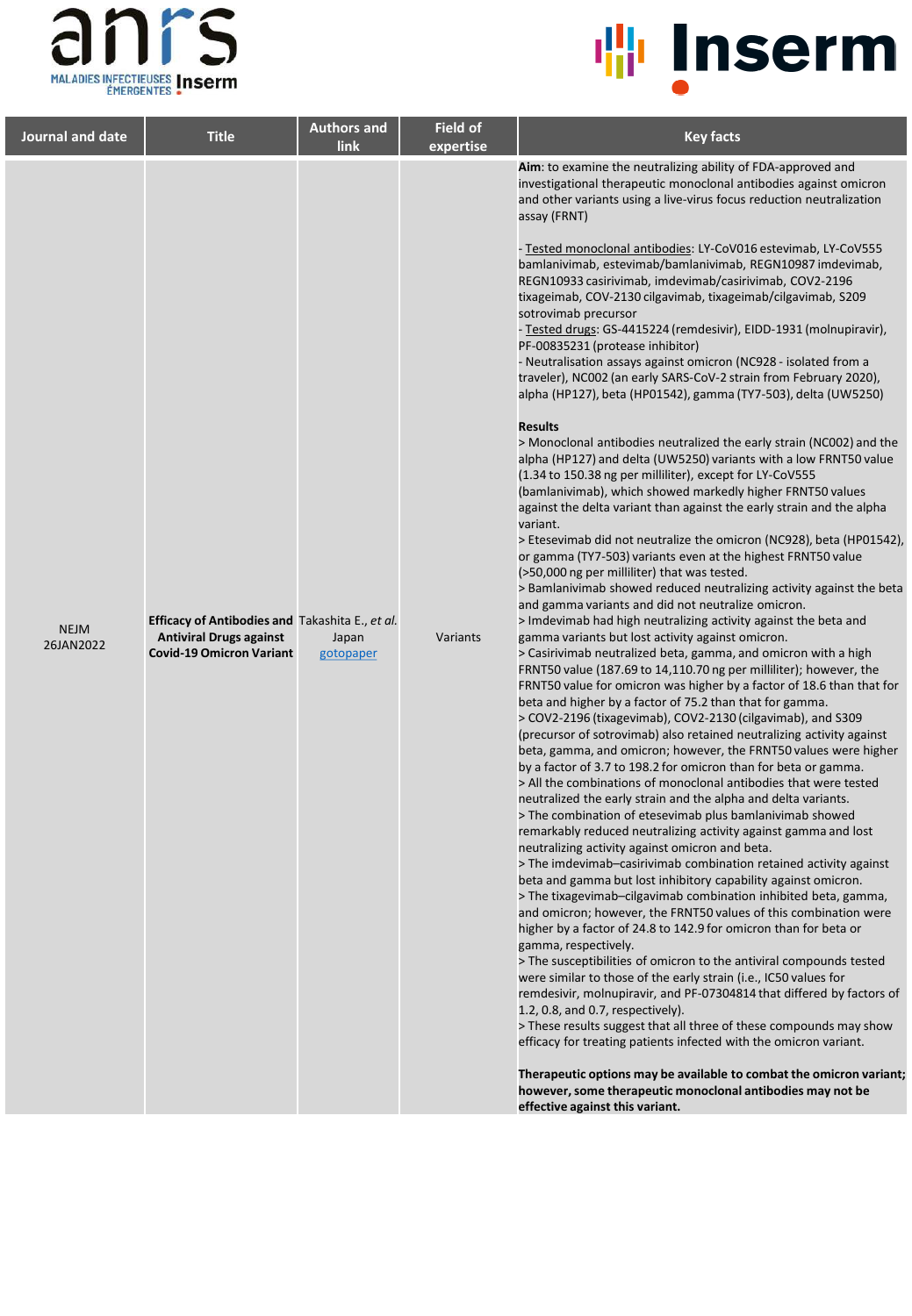| Journal and date         | <b>Title</b>                                                                                               | <b>Authors and</b><br>link                       | <b>Field of</b><br>expertise | <b>Key facts</b>                                                                                                                                                                                                                                                                                                                                                                                                                                                                                                                                                                                                                                                                                                                                                                                                                                                                                                                                                                                                                                                                                                                                                                                                                                                                                                                                                                                                                                                                                                                                                                                                                                                                                                                                                                                                                                                                                                                                                                                                                                                                                                                                                                                                                                                                                                                                                                                                               |
|--------------------------|------------------------------------------------------------------------------------------------------------|--------------------------------------------------|------------------------------|--------------------------------------------------------------------------------------------------------------------------------------------------------------------------------------------------------------------------------------------------------------------------------------------------------------------------------------------------------------------------------------------------------------------------------------------------------------------------------------------------------------------------------------------------------------------------------------------------------------------------------------------------------------------------------------------------------------------------------------------------------------------------------------------------------------------------------------------------------------------------------------------------------------------------------------------------------------------------------------------------------------------------------------------------------------------------------------------------------------------------------------------------------------------------------------------------------------------------------------------------------------------------------------------------------------------------------------------------------------------------------------------------------------------------------------------------------------------------------------------------------------------------------------------------------------------------------------------------------------------------------------------------------------------------------------------------------------------------------------------------------------------------------------------------------------------------------------------------------------------------------------------------------------------------------------------------------------------------------------------------------------------------------------------------------------------------------------------------------------------------------------------------------------------------------------------------------------------------------------------------------------------------------------------------------------------------------------------------------------------------------------------------------------------------------|
| <b>NEJM</b><br>26JAN2022 | <b>Effects of a Prolonged</b><br><b>Booster Interval on</b><br><b>Neutralization of Omicron</b><br>Variant | Zhao X., et al.<br>China<br>gotopaper            | Variants                     | Aim: to analyze the binding and neutralizing antibodies elicited by<br>three doses (two priming doses and one booster dose) of an<br>inactivated vaccine (CoronaVac and BBIBP-CorV) or a protein subunit<br>vaccine (ZF2001), and those in persons who had recovered from<br>Covid-19 (the convalescent group).<br>Serum samples from the ZF2001 recipients were grouped according to<br>the interval between the second and third dose:<br>- short-interval ZF2001 group: second priming dose 1 month after the<br>first dose and then the third dose 1 month after the second dose<br>- prolonged-interval ZF2001 group: second priming dose 1 month after<br>the first dose and then the third dose 4 months after the second dose.<br><b>Results</b><br>> The decreases in the titers of antibodies binding to the omicron<br>variant were greater in the serum samples from both ZF2001 groups<br>than in those from the inactivated-vaccine group or the convalescent<br>group<br>> In the convalescent group, 15 of 16 serum samples were negative<br>for neutralizing antibodies against the omicron variant.<br>> Among the persons who received three doses of either vaccine, 10<br>of 16 samples (62%) in the inactivated-vaccine group, 9 of 16 samples<br>(56%) in the short-interval ZF2001 group, and 16 of 16 samples (100%)<br>in the prolonged-interval ZF2001 group were positive for neutralizing<br>antibodies against the omicron variant.<br>> In a fifth group of persons who also had a prolonged 4-month<br>interval between the second and third dose of ZF2001 but whose<br>serum samples were collected 4 to 6 months after the third dose, 9 of<br>13 serum samples (69%) were positive for neutralizing antibodies<br>against the omicron variant.<br>> The titer of neutralizing antibodies against the omicron variant was<br>lower than that against the prototype SARS-CoV-2 strain by a factor of<br>17.4 in the convalescent group, of 5.1 in the inactivated-vaccine<br>group, of 10.6 in the short-interval ZF2001 group, and of 3.1 in the<br>prolonged-interval ZF2001 group.<br>These findings support the use of multiple vaccine boosts and<br>prolonged intervals between vaccine doses to protect against highly<br>mutated variants such as omicron in persons who had previously<br>received two priming doses of vaccine or who had previously<br>recovered from SARS-CoV-2. |
| Cell<br>25JAN2022        | <b>Multiple Early Factors</b><br><b>Anticipate Post-Acute</b><br><b>COVID-19 Sequelae</b>                  | Su Y., <i>et al</i> .<br><b>USA</b><br>gotopaper | Long Covid                   | Aim: to assess quantifiable risk-factors for post-acute sequelae of<br>COVID-19 (PASC) and their biological associations<br>Methods:<br>Deep multi-omic, longitudinal investigation of 309 COVID-19 patients<br>from initial diagnosis to convalescence (2-3 months later), integrated<br>with clinical data, and patient-reported symptoms.<br>Aythors resolved four PASC-anticipating risk factors at the time of<br>initial COVID-19 diagnosis: type 2 diabetes, SARS-CoV-2 RNAemia,<br>Epstein-Barr virus viremia, and specific autoantibodies.<br>Findings:<br>> In patients with gastrointestinal PASC, SARS-CoV-2-specific and<br>CMV-specific CD8+ T cells exhibited unique dynamics during recovery<br>from COVID-19.<br>> Analysis of symptom-associated immunological signatures revealed<br>coordinated immunity polarization into four endotypes exhibiting<br>divergent acute severity and PASC.<br>> Immunological associations between PASC factors diminish over<br>time leading to distinct convalescent immune states.<br>Detectability of most PASC factors at COVID-19 diagnosis emphasizes<br>the importance of early disease measurements for understanding<br>emergent chronic conditions and suggests PASC treatment<br>strategies.<br>These analyses provided a framework to understand the<br>heterogeneity of "long COVID" and a rich resource for interrogating<br>the biological factors that contribute to PASC                                                                                                                                                                                                                                                                                                                                                                                                                                                                                                                                                                                                                                                                                                                                                                                                                                                                                                                                                                                 |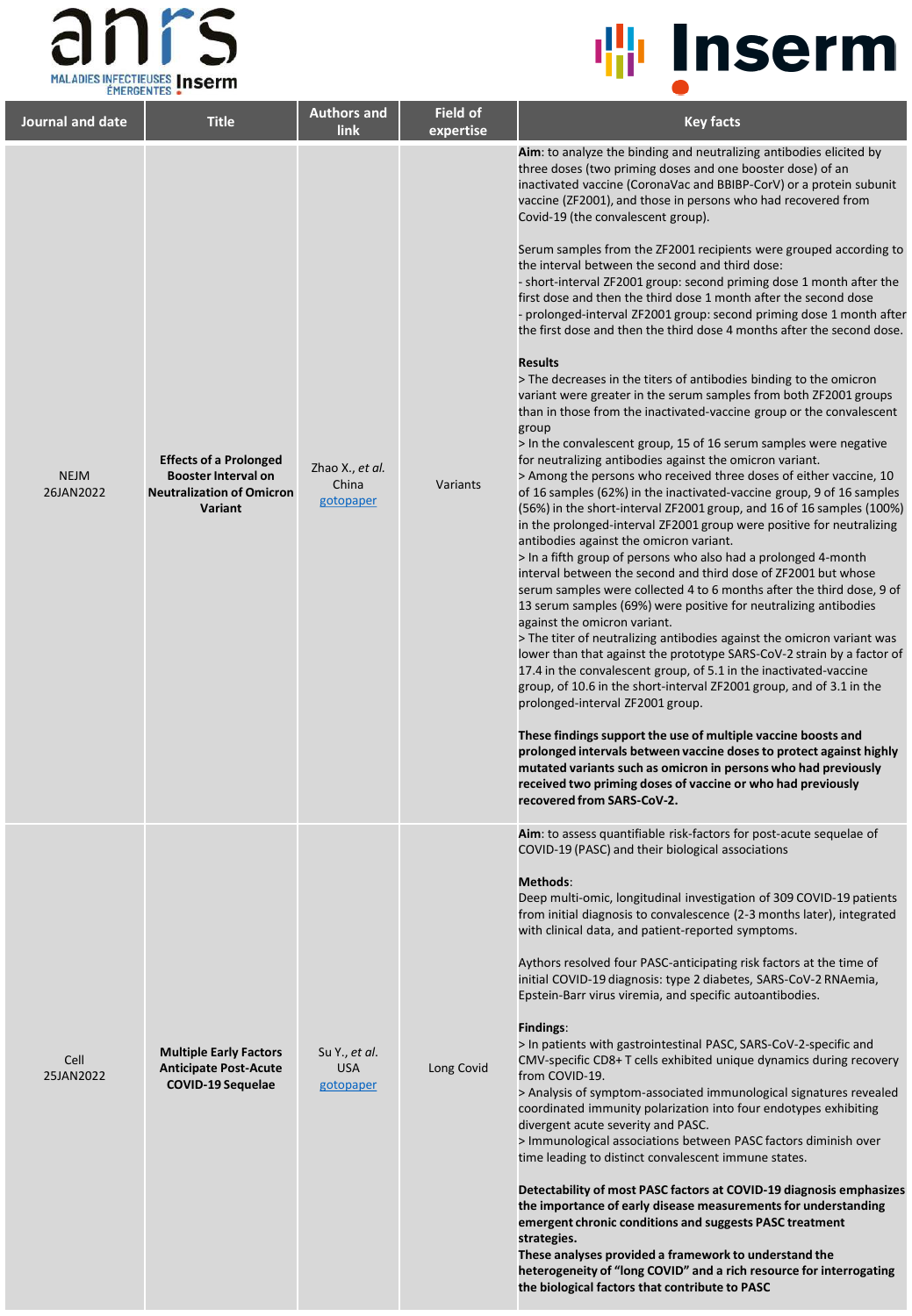

| Journal and date              | <b>Title</b>                                                                                                                                                       | <b>Authors and</b><br>link                            | <b>Field of</b><br>expertise | <b>Key facts</b>                                                                                                                                                                                                                                                                                                                                                                                                                                                                                                                                                                                                                                                                                                                                                                                                                                                                                                                                                                                                                                                                                                                                                                    |
|-------------------------------|--------------------------------------------------------------------------------------------------------------------------------------------------------------------|-------------------------------------------------------|------------------------------|-------------------------------------------------------------------------------------------------------------------------------------------------------------------------------------------------------------------------------------------------------------------------------------------------------------------------------------------------------------------------------------------------------------------------------------------------------------------------------------------------------------------------------------------------------------------------------------------------------------------------------------------------------------------------------------------------------------------------------------------------------------------------------------------------------------------------------------------------------------------------------------------------------------------------------------------------------------------------------------------------------------------------------------------------------------------------------------------------------------------------------------------------------------------------------------|
| Science Immunol.<br>25JAN2022 | <b>Vaccination before or after</b><br><b>SARS-CoV-2 infection leads</b><br>to robust humoral<br>response and antibodies<br>that effectively neutralize<br>variants | Bates T. A., et al.<br><b>USA</b><br>gotopaper        | Vaccines -<br>Immunsation    | Aim: to assess the impact of breakthrough infection on the<br>neutralizing antibody response and how this compares to the<br>response elicited by hybrid immunity.<br><b>Methods:</b><br>Measurement of the neutralizing antibody responses from 104<br>vaccinated individuals, including those with breakthrough infections,<br>hybrid immunity, and no infection history.<br>Findings:<br>> Human immune sera following breakthrough infection and<br>vaccination following natural infection, broadly neutralize SARS-CoV-2<br>variants to a similar degree.<br>> Hybrid immunity was associated with a remarkable improvement in<br>the proportion of spike-specific antibodies that were also neutralizing.<br>> While age negatively correlates with antibody response after<br>vaccination alone, no correlation with age was found in breakthrough<br>or hybrid immune groups.<br>The additional antigen exposure from natural infection substantially<br>boosts the quantity, quality, and breadth of humoral immune<br>response regardless of whether it occurs before or after vaccination.                                                                              |
| Cell<br>25JAN2022             | Immune imprinting,<br>breadth of variant<br>recognition and germinal<br>center response in human<br>SARS-CoV-2 infection and<br>vaccination                        | Röltgen K., et al.<br><b>USA</b><br>gotopaper         | Vaccines -<br>Immunsation    | Aim: to investigate whether antibodies stimulated by mRNA<br>vaccination (BNT162b2), including 3rd dose boosting, differ from<br>those generated by infection or adenoviral (ChAdOx1-S and Gam-<br>COVID-Vac) or inactivated viral (BBIBP-CorV) vaccines.<br>Methods:<br>Analysis of human lymph nodes after infection or mRNA vaccination<br>for correlates of serological differences.<br>Findings:<br>> Antibody breadth against viral variants is less after infection<br>compared to all vaccines evaluated, but improves over several<br>months.<br>> Viral variant infection elicits variant-specific antibodies, but prior<br>mRNA vaccination imprints serological responses toward Wuhan-Hu-1<br>rather than variant antigens.<br>> In contrast to disrupted germinal centers (GCs) in lymph nodes<br>during infection, mRNA vaccination stimulates robust GCs containing<br>vaccine mRNA and spike antigen up to 8 weeks post-vaccination in<br>some cases.<br>SARS-CoV-2 antibody specificity, breadth and maturation are<br>affected by imprinting from exposure history, and distinct<br>histological and antigenic contexts in infection compared to<br>vaccination. |
| Science<br>25JAN2022          | <b>SARS-CoV-2 Beta variant</b><br>infection elicits potent<br>lineage-specific and cross-<br>reactive antibodies                                                   | Reincke S.M., et<br>al.<br>Germany / USA<br>gotopaper | Immunology                   | <b>Background:</b> SARS-CoV-2 Beta variant of concern (VOC) resists<br>neutralization by major classes of antibodies from COVID-19 patients<br>and vaccinated individuals.<br><b>Object of the study:</b> serum of Beta-infected patients revealed reduced<br>cross-neutralization of wildtype virus.<br>- Beta-specific and cross-reactive receptor-binding domain (RBD)<br>antibodies were isolated from From these patients.<br>> The Beta-specificity results from recruitment of VOC-specific<br>clonotypes and accommodation of mutations present in Beta and<br>Omicron into a major antibody class that is normally sensitive to these<br>mutations.<br>> The Beta-elicited cross-reactive antibodies share genetic and<br>structural features with wildtype-elicited antibodies, including a<br>public VH1-58 clonotype targeting the RBD ridge.<br>These findings advance our understanding of the antibody response<br>to SARS-CoV-2 shaped by antigenic drift with implications for design<br>of next-generation vaccines and therapeutics.                                                                                                                             |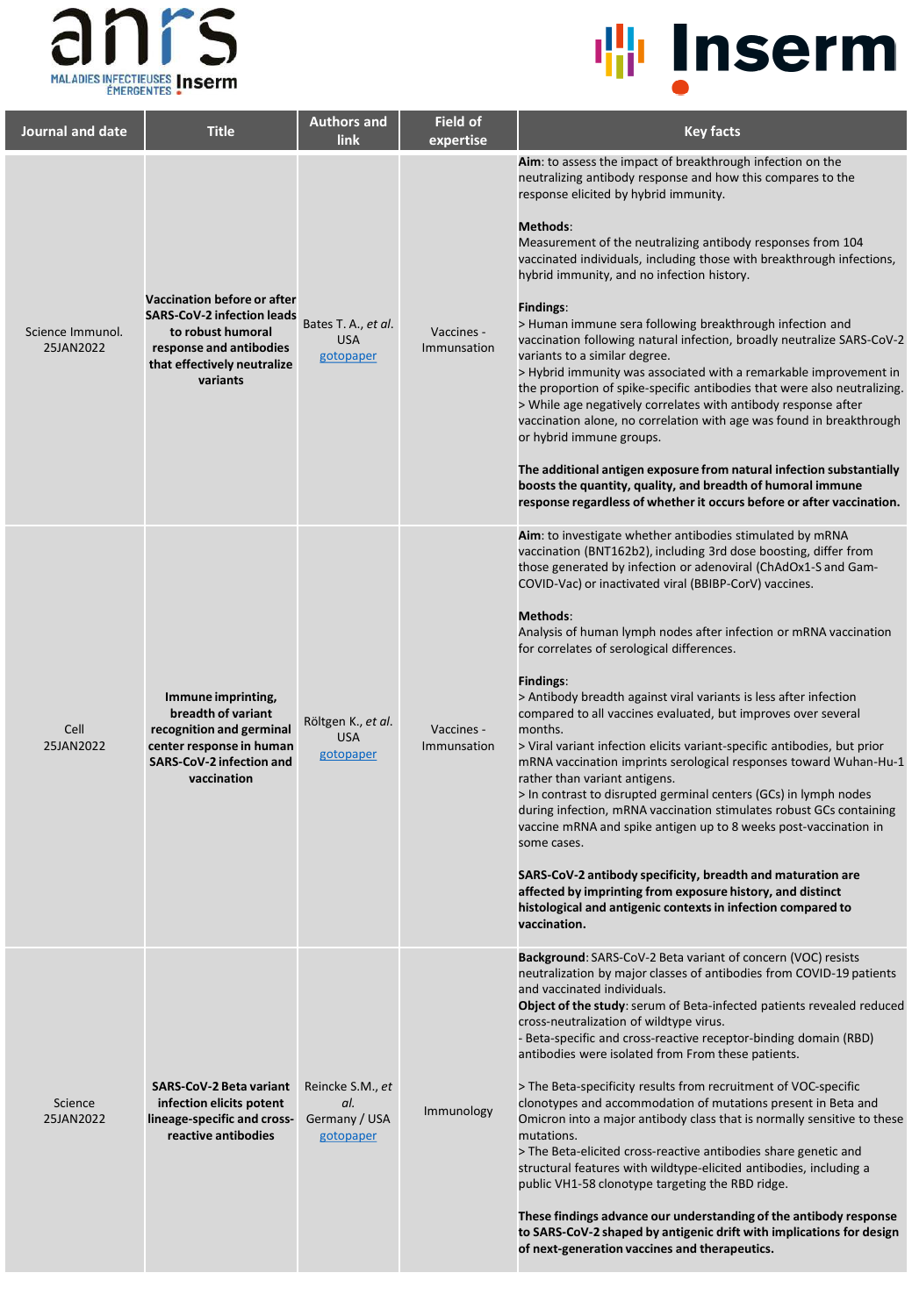|                                 | <b>EMERGENIES</b> .                                                                                                                                                                                                                |                                             |                              |                                                                                                                                                                                                                                                                                                                                                                                                                                                                                                                                                                                                                                                                                                                                                                                                                                                                                                                                                                                                                                                                                                                                                                                                                                                                                                                                                                                                                                                                                                                                                                                                                                                                                                                                                                                                                                                                                                                                                                                                                                                                                                                                                                                                                                                                                                                                                                                                                                                                                                                                                                                                                                                                                                                                                                                                                                                                                                                                                                                                                                                                                                                                                                                                                                                                                                                                                                                                                                                                                                                                                                                                                                                                                                                                                                                                                                                                                                                                                                                                                                                                                                                                                                                                                                                                                                                                                                    |
|---------------------------------|------------------------------------------------------------------------------------------------------------------------------------------------------------------------------------------------------------------------------------|---------------------------------------------|------------------------------|--------------------------------------------------------------------------------------------------------------------------------------------------------------------------------------------------------------------------------------------------------------------------------------------------------------------------------------------------------------------------------------------------------------------------------------------------------------------------------------------------------------------------------------------------------------------------------------------------------------------------------------------------------------------------------------------------------------------------------------------------------------------------------------------------------------------------------------------------------------------------------------------------------------------------------------------------------------------------------------------------------------------------------------------------------------------------------------------------------------------------------------------------------------------------------------------------------------------------------------------------------------------------------------------------------------------------------------------------------------------------------------------------------------------------------------------------------------------------------------------------------------------------------------------------------------------------------------------------------------------------------------------------------------------------------------------------------------------------------------------------------------------------------------------------------------------------------------------------------------------------------------------------------------------------------------------------------------------------------------------------------------------------------------------------------------------------------------------------------------------------------------------------------------------------------------------------------------------------------------------------------------------------------------------------------------------------------------------------------------------------------------------------------------------------------------------------------------------------------------------------------------------------------------------------------------------------------------------------------------------------------------------------------------------------------------------------------------------------------------------------------------------------------------------------------------------------------------------------------------------------------------------------------------------------------------------------------------------------------------------------------------------------------------------------------------------------------------------------------------------------------------------------------------------------------------------------------------------------------------------------------------------------------------------------------------------------------------------------------------------------------------------------------------------------------------------------------------------------------------------------------------------------------------------------------------------------------------------------------------------------------------------------------------------------------------------------------------------------------------------------------------------------------------------------------------------------------------------------------------------------------------------------------------------------------------------------------------------------------------------------------------------------------------------------------------------------------------------------------------------------------------------------------------------------------------------------------------------------------------------------------------------------------------------------------------------------------------------------------------------|
| Journal and date                | <b>Title</b>                                                                                                                                                                                                                       | <b>Authors and</b><br>link                  | <b>Field of</b><br>expertise | <b>Key facts</b>                                                                                                                                                                                                                                                                                                                                                                                                                                                                                                                                                                                                                                                                                                                                                                                                                                                                                                                                                                                                                                                                                                                                                                                                                                                                                                                                                                                                                                                                                                                                                                                                                                                                                                                                                                                                                                                                                                                                                                                                                                                                                                                                                                                                                                                                                                                                                                                                                                                                                                                                                                                                                                                                                                                                                                                                                                                                                                                                                                                                                                                                                                                                                                                                                                                                                                                                                                                                                                                                                                                                                                                                                                                                                                                                                                                                                                                                                                                                                                                                                                                                                                                                                                                                                                                                                                                                                   |
| Lancet Infect Dis.<br>25JAN2022 | Safety and<br>immunogenicity of an<br>AS03-adjuvanted SARS-<br>CoV-2 recombinant<br>protein vaccine (CoV2 preS<br>dTM) in healthy adults:<br>interim findings from a<br>phase 2, randomised,<br>dose-finding, multicentre<br>study | Sridhar S., et al.<br>UK / USA<br>gotopaper | Vaccines                     | Aim: to evaluate the safety and immunogenicity of an optimised<br>formulation of CoV2 preS dTM adjuvanted with AS03 (Sanofi Pasteur)<br>to inform progression to phase 3 clinical trial.<br><b>Methods</b><br>- Phase 2 trial in adults (≥18 years old), including those with pre-<br>existing medical conditions, immunocompromised (except recent<br>organ transplant or chemotherapy) and at potentially increased risk<br>for severe COVID-19.<br>- Randomisation (1:1:1) with stratification by age (18–59 years and<br>≥60 years), rapid serodiagnostic test result, and high-risk medical<br>conditions (yes or no), to receive two injections (day 1 and day 22) of !<br>μg(low dose), 10 μg (medium dose), or 15 μg (high dose) CoV2 preS<br>dTM antigen with fixed AS03 content.<br>- Safety endpoints were evaluated for all randomised participants<br>who received at least one dose of the study vaccine (safety analysis<br>set), and are presented here for the interim study period (up to day<br>43).<br>- Primary immunogenicity objective: to describe neutralising antibody<br>titres to the D614G variant 14 days after the second vaccination (day<br>36) in participants who were SARS-CoV-2 naive who received both<br>injections, provided samples at day 1 and day 36, did not have<br>protocol deviations, and did not receive an authorised COVID-19<br>vaccine before day 36.<br>- Neutralising antibodies were measured using a pseudovirus<br>neutralisation assay and are presented here up to 14 days after the<br>second dose.<br>- Secondary immunogenicity objective: assessment of neutralising<br>antibodies in non-naive participants.<br><b>Findings</b><br>>722 participants enrolled and randomly assigned between Feb 24,<br>2021, and March 8, 2021, 721 received at least one injection (low<br>dose=240, medium dose=239, and high dose=242).<br>> The proportion of participants reporting at least one solicited<br>adverse reaction (injection site or systemic) in the first 7 days after an<br>vaccination was similar between treatment groups (217 [91%] of 238<br>in the low-dose group, 213 [90%] of 237 in the medium-dose group,<br>and 218 [91%] of 239 in the high-dose group); these adverse reactions<br>were transient, mostly mild to moderate in intensity, and occurred at<br>a higher frequency and intensity after the second vaccination.<br>>4 participants reported immediate unsolicited adverse events; 2<br>(one each in the low-dose group and medium-dose group) were<br>considered to be vaccine related.<br>>5 participants reported 7 vaccine-related medically attended<br>adverse events (2 in the low-dose group, 1 in the medium-dose group<br>and 4 in the high-dose group).<br>> No vaccine-related serious adverse events and no adverse events of<br>special interest were reported.<br>> Among participants naive to SARS-CoV-2 at day 36, 158 (98%) of 162<br>in the low-dose group, 166 (99%) of 168 in the medium-dose group,<br>and 163 (98%) of 166 in the high-dose group had at least a two-fold<br>increase in neutralising antibody titres to the D614G variant from<br>baseline.<br>> Neutralising antibody geometric mean titres (GMTs) at day 36 for<br>participants who were naive were 2189 (95% CI 1744-2746) for the<br>low-dose group, 2269 (1792–2873) for the medium-dose group, and<br>2895 (2294-3654) for the high-dose group. GMT ratios (day 36: day 1)<br>were 107 (95% CI 85-135) in the low-dose group, 110 (87-140) in the<br>medium-dose group, and 141 (111–179) in the high-dose group.<br>> Neutralising antibody titres in non-naive adults 21 days after one<br>injection tended to be higher than titres after two injections in adults<br>who were naive, with GMTs 21 days after one injection for<br>participants who were non-naive being 3143 (95% CI 836-11 815) in<br>the low-dose group, 2338 (593–9226) in the medium-dose group, and<br>7069 (1361-36 725) in the high-dose group.<br>Two injections of CoV2 preS dTM-AS03 showed acceptable safety<br>and reactogenicity, and robust immunogenicity in adults who were<br>SARS-CoV-2 naive and non-naive. These results supported<br>progression to phase 3 evaluation of the 10 µg antigen dose for<br>primary vaccination and a 5 us antigen dose for booster vaccination. |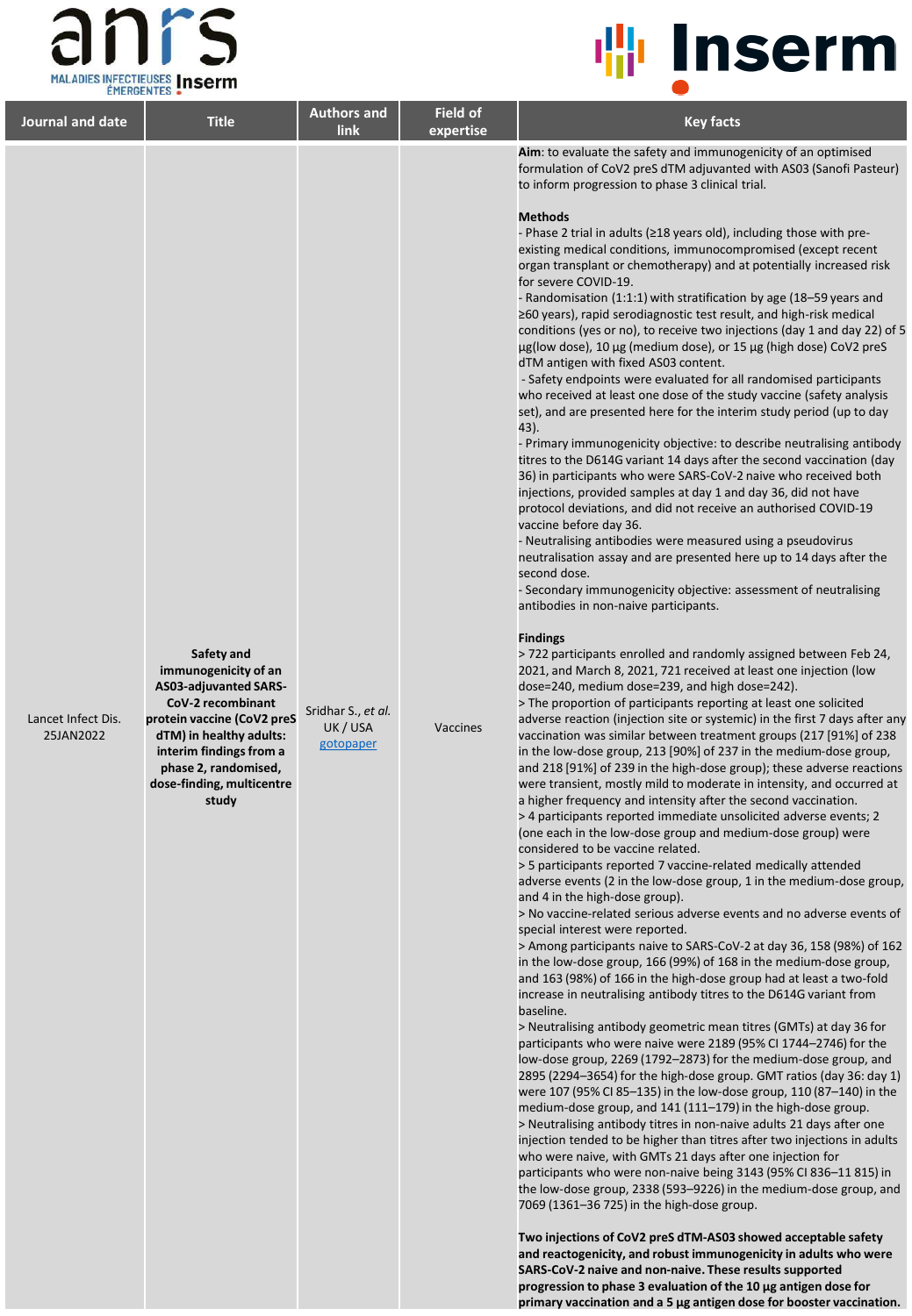I

| Journal and date            | <b>Title</b>                                                                                                                                                                      | <b>Authors and</b><br>link                    | <b>Field of</b><br>expertise | <b>Key facts</b>                                                                                                                                                                                                                                                                                                                                                                                                                                                                                                                                                                                                                                                                                                                                                                                                                                                                                                                                                                                                                                                                                                                                                                                                                                                                                                                                                                                                                                                   |
|-----------------------------|-----------------------------------------------------------------------------------------------------------------------------------------------------------------------------------|-----------------------------------------------|------------------------------|--------------------------------------------------------------------------------------------------------------------------------------------------------------------------------------------------------------------------------------------------------------------------------------------------------------------------------------------------------------------------------------------------------------------------------------------------------------------------------------------------------------------------------------------------------------------------------------------------------------------------------------------------------------------------------------------------------------------------------------------------------------------------------------------------------------------------------------------------------------------------------------------------------------------------------------------------------------------------------------------------------------------------------------------------------------------------------------------------------------------------------------------------------------------------------------------------------------------------------------------------------------------------------------------------------------------------------------------------------------------------------------------------------------------------------------------------------------------|
| Immunity<br>25JAN2022       | Immuno-proteomic<br>profiling reveals aberrant Vijayakumar B., et<br>immune cell regulation in<br>the airways of individuals<br>with ongoing post-COVD-<br>19 respiratory disease | al.<br>UK<br>gotopaper                        | Long Covid                   | Aim: to assess the immunological landscape of the human respiratory<br>tract after recovery from acute viral infection.<br>Methods:<br>The immune cell and proteomic composition of the airways and<br>peripheral blood were analyzed in a group of previously hospitalized<br>COVID19 patients with persistent radiological abnormalities in their<br>lungs more than 3 months post discharge.<br>Findings:<br>> Post-COVID-19 patients showed abnormal airway (but not plasma)<br>proteomes, with elevated concentration of proteins associated with<br>apoptosis, tissue repair and epithelial injury versus healthy<br>individuals.<br>> Increased numbers of cytotoxic lymphocytes were observed in<br>individuals with greater airway dysfunction, while increased B cell<br>numbers and altered monocyte subsets were associated with more<br>widespread lung abnormalities.<br>> One year follow-up of some post-COVID-19 patients indicated that<br>these abnormalities resolved over time. In summary, COVID-19 causes<br>a prolonged change to the airway immune landscape in those with<br>persistent lung disease, with evidence of cell death and tissue repair<br>linked to ongoing activation of cytotoxic T cells.<br>Distinct immune-protein signatures associated with different<br>pathophysiological changes in the post-COVID19 lung. These<br>changes, and lung pathology, do however appear to resolve over the<br>longer (> 1 year) term. |
| Nature Commun.<br>25JAN2022 | Immunoglobulin signature<br>predicts risk of post-acute<br>COVID-19 syndrome                                                                                                      | Cervia C., et al.<br>Switzerland<br>gotopaper | Long Covid                   | Aim: to study COVID-19 patients during primary infection and up to<br>one year later, compared to healthy subjects.<br>Methods:<br>Characterisation of a prospective cohort of 215 individuals by clinical<br>visits and laboratory analyses up to one year of follow-up.<br>Findings:<br>> The development of PACS correlates with a distinct Ig signature as<br>well as patient age, history of asthma bronchiale, and a number of<br>symptoms, all measured during primary infection.<br>> The authors discover an immunoglobulin (Ig) signature, based on<br>total IgM and IgG3 levels, which - combined with age, history of<br>asthma bronchiale, and five symptoms during primary infection - is<br>able to predict the risk of PACS independently of timepoint of blood<br>sampling.<br>> These findings highlight the benefit of measuring Igs for the early<br>identification of patients at high risk for PACS, whichwhich in turn is<br>crucial for understanding the pathomechanisms of PACS and<br>identification of preventive measures for treatment and care.                                                                                                                                                                                                                                                                                                                                                                                     |
| Cell<br>24JAN2022           | <b>SARS-CoV-2 vaccination</b><br>induces immunological T<br>cell memory able to cross-<br>recognize variants from<br><b>Alpha to Omicron</b>                                      | Tarke A., et al.<br>Italy / USA<br>gotopaper  | Immunology                   | Aim: to address whether T cell responses induced by different vaccine<br>platforms (mRNA-1273, BNT162b2, Ad26.COV2.S, NVX-CoV2373)<br>cross-recognize early SARS-CoV-2 variants.<br><b>Results</b><br>> T cell responses to early variants were preserved across vaccine<br>platforms.<br>> By contrast, significant overall decreases were observed for memory<br>B cells and neutralizing antibodies.<br>$>$ In subjects $\sim$ 6 months post-vaccination, 90% (CD4+) and 87% (CD8+)<br>of memory T cell responses were preserved against variants on<br>average by AIM assay, and 84% (CD4+) and 85% (CD8+) preserved<br>against Omicron.<br>> Omicron RBD memory B cell recognition was substantially reduced<br>to 42% compared to other variants.<br>> T cell epitope repertoire analysis revealed a median of 11 and 10<br>spike epitopes recognized by CD4+ and CD8+ T cells, with average<br>preservation > 80% for Omicron.<br>Functional preservation of the majority of T cell responses may play<br>an important role as second-level defenses against diverse variants.                                                                                                                                                                                                                                                                                                                                                                              |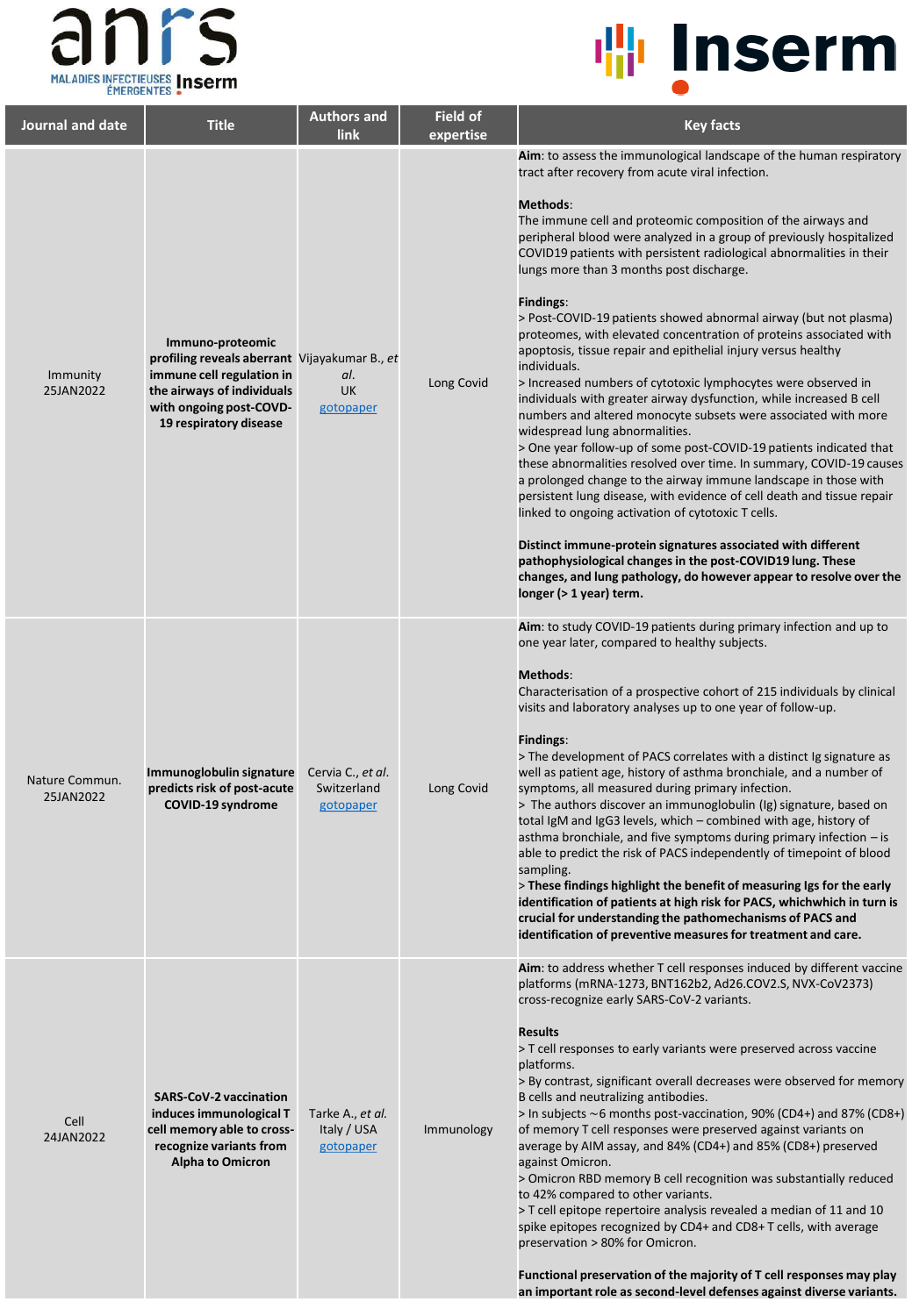

| Journal and date                | <b>Title</b>                                                                                                                                    | <b>Authors and</b><br>link                    | Field of<br>expertise      | <b>Key facts</b>                                                                                                                                                                                                                                                                                                                                                                                                                                                                                                                                                                                                                                                                                                                                                                                                                                                                                                                                                                                                                                                                                                                                                                                                                                                                                                                                                                                                                                                                                                                                                                                                                                                                                                                                                                                                                                                                                                                                                                                                                                                                                                                                                                                                                                                                                                                                                                                                                                                                                                      |
|---------------------------------|-------------------------------------------------------------------------------------------------------------------------------------------------|-----------------------------------------------|----------------------------|-----------------------------------------------------------------------------------------------------------------------------------------------------------------------------------------------------------------------------------------------------------------------------------------------------------------------------------------------------------------------------------------------------------------------------------------------------------------------------------------------------------------------------------------------------------------------------------------------------------------------------------------------------------------------------------------------------------------------------------------------------------------------------------------------------------------------------------------------------------------------------------------------------------------------------------------------------------------------------------------------------------------------------------------------------------------------------------------------------------------------------------------------------------------------------------------------------------------------------------------------------------------------------------------------------------------------------------------------------------------------------------------------------------------------------------------------------------------------------------------------------------------------------------------------------------------------------------------------------------------------------------------------------------------------------------------------------------------------------------------------------------------------------------------------------------------------------------------------------------------------------------------------------------------------------------------------------------------------------------------------------------------------------------------------------------------------------------------------------------------------------------------------------------------------------------------------------------------------------------------------------------------------------------------------------------------------------------------------------------------------------------------------------------------------------------------------------------------------------------------------------------------------|
| Cell<br>25JAN2022               | <b>Structural and functional</b><br>characterizations of<br>infectivity and immune<br>evasion of SARS-CoV-2<br>Omicron                          | Cui Z., et al.<br>China<br>gotopaper          | Variants                   | Analysis of cryo-EM structures of the Spike (S) from Omicron<br><b>Findings</b><br>> Amino acid substitutions forge interactions that stably maintain an<br>active conformation for receptor recognition.<br>> The relatively more compact domain organization confers improved<br>stability and enhances attachment but compromises the efficiency of<br>the viral fusion step.<br>> Alterations in local conformation, charge and hydrophobic<br>microenvironments underpin the modulation of the epitopes such<br>that they are not recognized by most NTD- and RBD-antibodies,<br>facilitating viral immune escape.<br>Structure of the Omicron S bound with human ACE2, the analysis of<br>sequence conservation in ACE2 binding region of 25 sarbecovirus<br>members, and heatmaps of the immunogenic sites and their<br>corresponding mutational frequencies sheds light on conserved and<br>structurally restrained regions that can be used for the development<br>of broad-spectrum vaccines and therapeutics.                                                                                                                                                                                                                                                                                                                                                                                                                                                                                                                                                                                                                                                                                                                                                                                                                                                                                                                                                                                                                                                                                                                                                                                                                                                                                                                                                                                                                                                                                              |
| Lancet Respir Med.<br>24JAN2022 | <b>SARS-CoV-2 infection and</b><br>vaccine effectiveness in<br>England (REACT-1): a<br>series of cross-sectional<br>random community<br>surveys | Chadeau-Hyam<br>M., et al.<br>UK<br>gotopaper | Vaccines -<br>Immunisation | Aim: to analyse the underlying dynamics driving patterns in SARS-CoV-<br>2 prevalence during September, 2021, in England (REACT-1 study)<br>- Using RT-PCR swab positivity data from 100 527 participants in round<br>14 of REACT-1 (Sept 9-27, 2021), community-based prevalence of<br>SARS-CoV-2 and vaccine effectiveness against infection were<br>estimated by combining round 14 data with data from round 13 (June<br>24 to July 12, 2021; n=172 862).<br><b>Results</b><br>> During September, 2021, we estimated a mean RT-PCR positivity<br>rate of 0.83% (95% CrI 0,76–0,89), with a reproduction number $(R)$<br>overall of 1,03 (95% Crl 0,94-1,14).<br>> Among the 475 (62,2%) of 764 sequenced positive swabs, all were of<br>the delta variant; 22 (4,63%; 95% CI 3,07-6,91) included the Tyr145His<br>mutation in the spike protein associated with the AY.4 sublineage, and<br>there was one Glu484Lys mutation.<br>> Age, region, key worker status, and household size jointly<br>contributed to the risk of swab positivity.<br>> The highest weighted prevalence was observed among children<br>aged 5-12 years, at 2,32% (95% Crl 1,96-2,73) and those aged 13-17<br>years, at 2,55% (2,11–3,08).<br>> The SARS-CoV-2 epidemic grew in those aged 5–11 years, with an R<br>of 1,42 (95% Crl 1,18–1,68), but declined in those aged 18–54 years,<br>with an R of 0,81 (0,68-0,97).<br>> At ages 18-64 years, the adjusted vaccine effectiveness against<br>infection was 62,8% (95% CI 49,3-72,7) after two doses compared to<br>unvaccinated people, for all vaccines combined, 44,8% (22,5–60,7) for<br>the ChAdOx1 nCov-19 vaccine, and 71,3% (56,6-81,0) for the<br>BNT162b2 vaccine.<br>> In individuals aged 18 years and older, the weighted prevalence of<br>swab positivity was 0,35% (95% CrI 0,31–0,40) if the second dose was<br>administered up to 3 months before their swab but 0,55% (0,50-0,61)<br>for those who received their second dose 3-6 months before their<br>swab, compared to 1,76% (1.60-1.95) among unvaccinated<br>individuals.<br>In September, 2021, infections were increasing exponentially in<br>children aged 5-17 years, at a time when vaccination rates were low<br>in this age group. In adults, compared to those who received their<br>second dose <3 months ago, the higher prevalence of swab positivity<br>at 3-6 months following two doses of the COVID-19 vaccine suggests<br>an increased risk of breakthrough infections during this period. |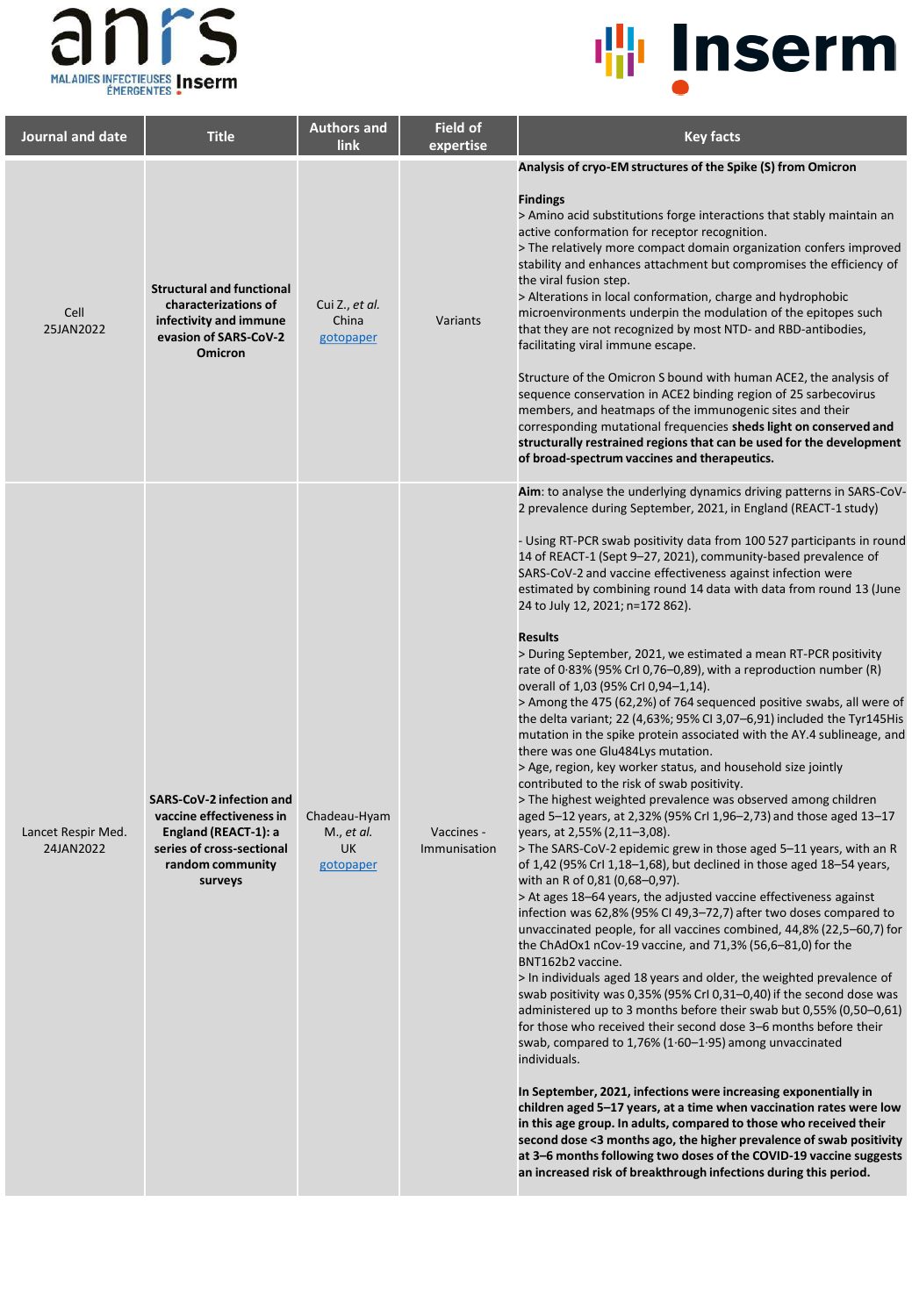

n m

| Journal and date            | <b>Title</b>                                                                                                                                                              | <b>Authors and</b><br>link              | Field of<br>expertise | <b>Key facts</b>                                                                                                                                                                                                                                                                                                                                                                                                                                                                                                                                                                                                                                                                                                                                                                                                                                                                                                                                                                                                                                                                                                                                                                                                                                                                                                                                                                                                                                                                                                                                                                                                                                                                                                                                                                                                                                                                                                                                                                                                                                                                                                                                                                                                                                                                                                                                                                                                                                                                                                                                                                                                                                                                                                                                                                                                                                                                                                                                                                                                                                                                                                                                   |
|-----------------------------|---------------------------------------------------------------------------------------------------------------------------------------------------------------------------|-----------------------------------------|-----------------------|----------------------------------------------------------------------------------------------------------------------------------------------------------------------------------------------------------------------------------------------------------------------------------------------------------------------------------------------------------------------------------------------------------------------------------------------------------------------------------------------------------------------------------------------------------------------------------------------------------------------------------------------------------------------------------------------------------------------------------------------------------------------------------------------------------------------------------------------------------------------------------------------------------------------------------------------------------------------------------------------------------------------------------------------------------------------------------------------------------------------------------------------------------------------------------------------------------------------------------------------------------------------------------------------------------------------------------------------------------------------------------------------------------------------------------------------------------------------------------------------------------------------------------------------------------------------------------------------------------------------------------------------------------------------------------------------------------------------------------------------------------------------------------------------------------------------------------------------------------------------------------------------------------------------------------------------------------------------------------------------------------------------------------------------------------------------------------------------------------------------------------------------------------------------------------------------------------------------------------------------------------------------------------------------------------------------------------------------------------------------------------------------------------------------------------------------------------------------------------------------------------------------------------------------------------------------------------------------------------------------------------------------------------------------------------------------------------------------------------------------------------------------------------------------------------------------------------------------------------------------------------------------------------------------------------------------------------------------------------------------------------------------------------------------------------------------------------------------------------------------------------------------------|
| Lancet Microbe<br>24JAN2022 | Safety and<br>immunogenicity of the<br><b>SARS-CoV-2 ARCoV mRNA</b><br>vaccine in Chinese adults:<br>a randomised, double-<br>blind, placebo-controlled,<br>phase 1 trial | Chen G.L., et al.<br>China<br>gotopaper | Vaccines              | Aim: to assess the preliminary safety, tolerability, and immunogenicity<br>of an mRNA vaccine ARCoV, which encodes the SARS-CoV-2 spike<br>protein receptor-binding domain (RBD).<br><b>Methods</b><br>- Phase 1 trial of ARCoV on healthy adults aged 18-59 years negative<br>for SARS-CoV-2 infection randomised to receive an intramuscular<br>injection of vaccine $(5 \mu g, 10 \mu g, 15 \mu g, 20 \mu g,$ or $25 \mu g$ ) or placebo.<br>Primary safety outcome: incidence of adverse events or adverse<br>reactions within 60 min, and at days 7, 14, and 28 after each vaccine<br>dose.<br>Secondary safety outcome: abnormal changes detected by laboratory<br>tests at days 1, 4, 7, and 28 after each vaccine dose.<br>Secondary immunogenicity outcome - humoral immune responses:<br>titres of neutralising antibodies to live SARS-CoV-2, neutralising<br>antibodies to pseudovirus, and RBD-specific IgG at baseline and 28<br>days after first vaccination and at days 7, 15, and 28 after second<br>vaccination.<br>Exploratory outcome: SARS-CoV-2-specific T-cell responses at 7 days<br>after the first vaccination and at days 7 and 15 after the second<br>vaccination.<br><b>Results</b><br>> 120 eligible participants were randomly assigned to receive five-<br>dose levels of ARCoV or a placebo (20 per group) - 30 Oct-02Dec 2020.<br>All participants received the first vaccination and 118 received the<br>second dose.<br>> No serious adverse events were reported within 56 days after<br>vaccination and the majority of adverse events were mild or<br>moderate.<br>> Fever was the most common systemic adverse reaction (one [5%] of<br>20 in the 5 μg group, 13 [65%] of 20 in the 10 μg group, 17 [85%] of 20<br>in the 15 µg group, 19 [95%] of 20 in the 20 µg group, 16 [100%] of 16<br>in the 25 $\mu$ g group; p<0 $\cdot$ 0001).<br>> The incidence of grade 3 systemic adverse events were none (0%) of<br>20 in the 5 $\mu$ g group, three (15%) of 20 in the 10 $\mu$ g group, six (30%) of<br>20 in the 15 $\mu$ g group, seven (35%) of 20 in the 20 $\mu$ g group, five (31%)<br>of 16 in the 25 µg group, and none (0%) of 20 in the placebo group<br>$(p=0.0013)$ .<br>> The majority of fever resolved in the first 2 days after vaccination for<br>all groups. The incidence of solicited systemic adverse events was<br>similar after administration of ARCoV as a first or second vaccination.<br>> Humoral immune responses including anti-RBD IgG and neutralising<br>antibodies increased significantly 7 days after the second dose and<br>peaked between 14 and 28 days thereafter.<br>> Specific T-cell response peaked between 7 and 14 days after full<br>vaccination. 15 µg induced the highest titre of neutralising antibodies,<br>which was about twofold more than the antibody titre of<br>convalescent patients with COVID-19.<br>ARCoV was safe and well tolerated at all five doses. The acceptable<br>safety profile, together with the induction of strong humoral and<br>cellular immune responses, support further clinical testing of ARCoV<br>at a large scale. |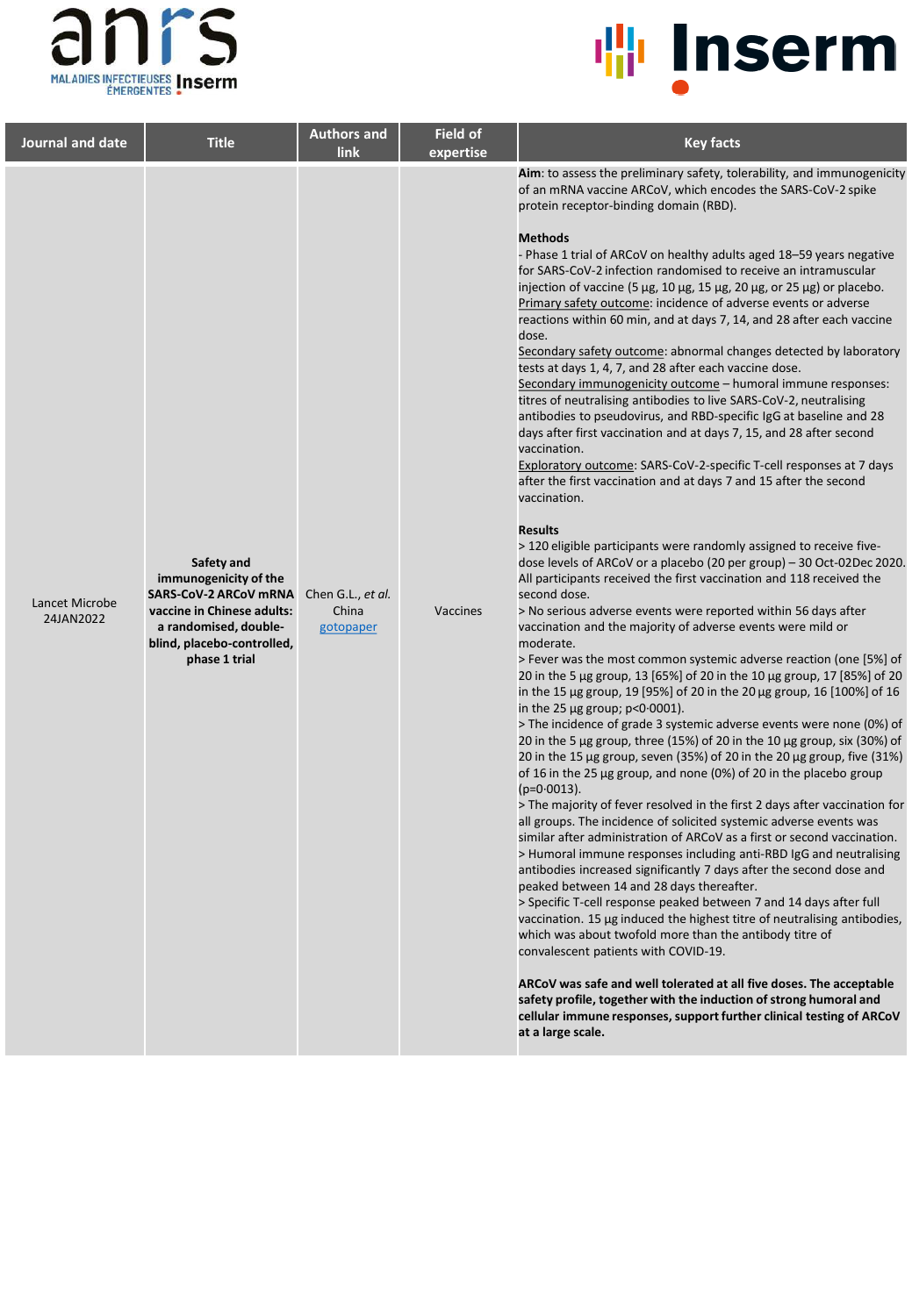| Journal and date         | EMERGENTES O<br><b>Title</b>                                                                                                                                                                                                                         | <b>Authors and</b><br>link                                  | <b>Field of</b><br>expertise | <b>Key facts</b>                                                                                                                                                                                                                                                                                                                                                                                                                                                                                                                                                                                                                                                                                                                                                                                                                                                                                                                                                                                                                                                                                                                                                                                                                                                                                                                                                                                                                                                                                                                                                                                                                                                                                                                                                                                                                                                                                                                                                                                                                                                                                                                                                                                                                                                 |
|--------------------------|------------------------------------------------------------------------------------------------------------------------------------------------------------------------------------------------------------------------------------------------------|-------------------------------------------------------------|------------------------------|------------------------------------------------------------------------------------------------------------------------------------------------------------------------------------------------------------------------------------------------------------------------------------------------------------------------------------------------------------------------------------------------------------------------------------------------------------------------------------------------------------------------------------------------------------------------------------------------------------------------------------------------------------------------------------------------------------------------------------------------------------------------------------------------------------------------------------------------------------------------------------------------------------------------------------------------------------------------------------------------------------------------------------------------------------------------------------------------------------------------------------------------------------------------------------------------------------------------------------------------------------------------------------------------------------------------------------------------------------------------------------------------------------------------------------------------------------------------------------------------------------------------------------------------------------------------------------------------------------------------------------------------------------------------------------------------------------------------------------------------------------------------------------------------------------------------------------------------------------------------------------------------------------------------------------------------------------------------------------------------------------------------------------------------------------------------------------------------------------------------------------------------------------------------------------------------------------------------------------------------------------------|
| <b>JAMA</b><br>21JAN2022 | <b>Association Between 3</b><br>Doses of mRNA COVID-19<br><b>Vaccine and Symptomatic</b><br><b>Infection Caused by the</b><br>SARS-CoV-2 Omicron and<br><b>Delta Variants</b>                                                                        | Accorsi E. K., et al.<br><b>USA</b><br>gotopaper            | Vaccines -<br>Immunsation    | Aim: to estimate the association between receipt of 3 doses of Pfizer-<br>BioNTech BNT162b2 or Moderna mRNA-1273 and symptomatic SARS-<br>CoV-2 infection, stratified by variant (Omicron and Delta).<br>Methods:<br>A test-negative case-control analysis among adults 18 years or older<br>with COVID-like illness tested December 10, 2021, through January 1,<br>2022, by a national pharmacy-based testing program (4666 COVID-19<br>testing sites across 49 US states).<br>23 391 cases (13 098 Omicron; 10 293 Delta) and 46 764 controls were<br>included (mean age, 40.3 years; 42 050 [60.1%] women).<br>Findings:<br>> Prior receipt of 3 mRNA vaccine doses was reported for 18.6%<br>$(n = 2441)$ of Omicron cases, 6.6% (n = 679) of Delta cases, and 39.7%<br>$(n = 18587)$ of controls.<br>> Prior receipt of 2 mRNA vaccine doses was reported for 55.3%<br>(n = 7245), 44.4% (n = 4570), and 41.6% (n = 19 456), respectively; and<br>being unvaccinated was reported for $26.0\%$ (n = 3412), 49.0%<br>$(n = 5044)$ , and 18.6% (n = 8721), respectively.<br>> The adjusted odds ratio for 3 doses vs unvaccinated was 0.33 for<br>Omicron and 0.065 for Delta; for 3 vaccine doses vs 2 doses the<br>adjusted odds ratio was 0.34 for Omicron and 0.16 for Delta.<br>> Median cycle threshold values were significantly higher in cases<br>with 3 doses vs 2 doses for both Omicron and Delta (Omicron N gene:<br>19.35 vs 18.52; Omicron ORF1ab gene: 19.25 vs 18.40; Delta N gene:<br>19.07 vs 17.52; Delta ORF1ab gene: 18.70 vs 17.28; Delta S gene: 23.62<br>vs 20.24).<br>These findings suggest that receipt of 3 doses of mRNA vaccine,<br>relative to being unvaccinated and to receipt of 2 doses, was<br>associated with protection against both the Omicron and Delta<br>variants, although the higher odds ratios for Omicron suggest less<br>protection for Omicron than for Delta.                                                                                                                                                                                                                                                                                                                                            |
| Lancet<br>21JAN2022      | <b>Heterologous versus</b><br>homologous COVID-19<br>booster vaccination in<br>previous recipients of two<br>doses of CoronaVac<br><b>COVID-19 vaccine in Brazil</b><br>(RHH-001): a phase 4, non-<br>inferiority, single blind,<br>randomised study | Costa Clemens<br>S.A., et al.<br>International<br>gotopaper | Vaccines                     | Aim: to assess whether a third dose of the homologous or a different<br>vaccine could boost immune responses.<br>Methods<br>> RHH-001 is a phase 4, participant masked, two centre, safety and<br>immunogenicity study of Brazilian adults (≥18 yo) in São Paulo or<br>Salvador who had received two doses of CoronaVac 6 months earlier.<br>> The third heterologous dose was of either Ad26.COV2-S (Janssen),<br>BNT162b2 (Pfizer-BioNTech), or ChAdOx1 nCoV-19 (AZD1222,<br>AstraZeneca), compared with a third homologous dose of CoronaVac.<br><b>Findings</b><br>> Between Aug 16, and Sept 1, 2021, 1240 participants were randomly<br>assigned to one of the four groups, of whom 1239 were vaccinated<br>and 1205 were eligible for inclusion in the primary analysis<br>> Antibody concentrations were low before administration of a<br>booster dose with detectable neutralising antibodies of 20.4% (95% CI<br>12.8-30.1) in adults aged 18-60 years and 8.9% (4.2-16.2) in adults 61<br>years or older.<br>> All heterologous regimens had anti-spike IgG responses at day 28<br>that were superior to homologous booster responses: geometric<br>mean ratios (heterologous vs homologous) were 6.7 (95% CI 5.8-7.7)<br>for Ad26.COV2-S, 13.4 (11.6-15.3) for BNT162b2, and 7.0 (6.1-8.1) for<br>ChAdOx1 nCoV-19<br>> At day 28, all groups except for the homologous boost in the older<br>adults reached 100% seropositivity: geometric mean ratios<br>(heterologous vs homologous) were 8.7 (95% CI 5.9-12.9) for<br>Ad26.COV2-S vaccine, 21.5 (14.5-31.9) for BNT162b2, and 10.6 (7.2-<br>15.6) for ChAdOx1 nCoV-19. Live virus neutralising antibodies were<br>also boosted against delta (B.1.617.2) and omicron variants (B.1.1.529)<br>> There were 4 serious adverse events, 3 considered possibly related<br>to the vaccine received: one in the BNT162b2 group and two in the<br>Ad26.COV2-S group.<br>Antibody concentrations were low at 6 months after previous<br>immunisation with two doses of CoronaVac. However, all four<br>vaccines administered as a third dose induced a significant increase<br>in binding and neutralising antibodies. Heterologous boosting<br>resulted in more robust immune responses than homologous. |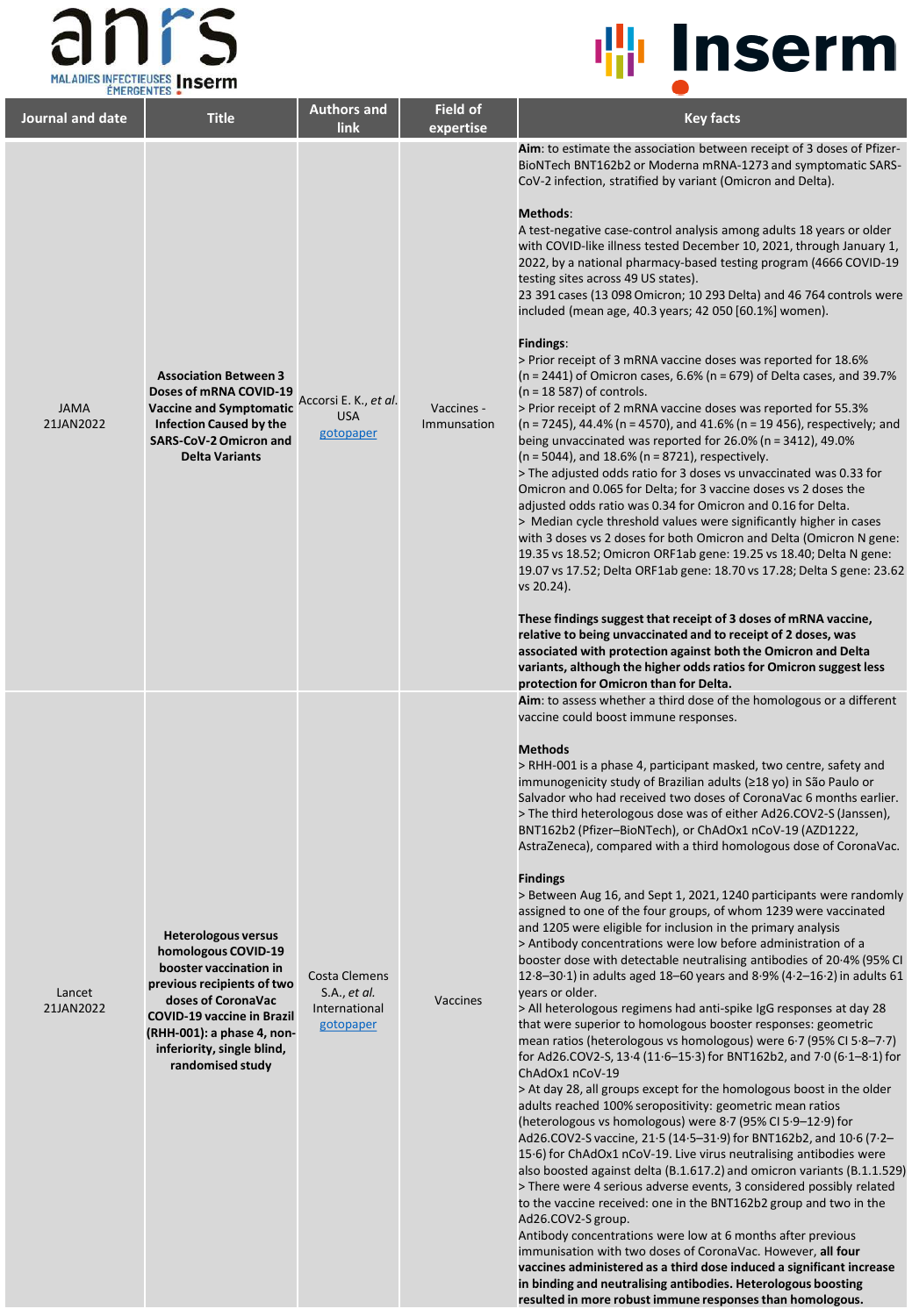

| <b>Journal and date</b> | <b>Title</b>                                                                                                                                                                 | <b>Authors and</b><br>link                     | <b>Field of</b><br>expertise | <b>Key facts</b>                                                                                                                                                                                                                                                                                                                                                                                                                                                                                                                                                                                                                                                                                                                                                                                                                                                                                                                                                                                                                                                                                                                                                                                                                                                                                                                                                                                                                                                                                                                                                                                                                                                                                                                                                                                                                                                                                                                                                                                                                                                                                                                                                                                                                                                                                                                                                                                                     |
|-------------------------|------------------------------------------------------------------------------------------------------------------------------------------------------------------------------|------------------------------------------------|------------------------------|----------------------------------------------------------------------------------------------------------------------------------------------------------------------------------------------------------------------------------------------------------------------------------------------------------------------------------------------------------------------------------------------------------------------------------------------------------------------------------------------------------------------------------------------------------------------------------------------------------------------------------------------------------------------------------------------------------------------------------------------------------------------------------------------------------------------------------------------------------------------------------------------------------------------------------------------------------------------------------------------------------------------------------------------------------------------------------------------------------------------------------------------------------------------------------------------------------------------------------------------------------------------------------------------------------------------------------------------------------------------------------------------------------------------------------------------------------------------------------------------------------------------------------------------------------------------------------------------------------------------------------------------------------------------------------------------------------------------------------------------------------------------------------------------------------------------------------------------------------------------------------------------------------------------------------------------------------------------------------------------------------------------------------------------------------------------------------------------------------------------------------------------------------------------------------------------------------------------------------------------------------------------------------------------------------------------------------------------------------------------------------------------------------------------|
| Lancet<br>20JAN2022     | <b>Efficacy of the adjuvanted</b><br>subunit protein COVID-19<br>vaccine, SCB-2019: a phase<br>2 and 3 multicentre,<br>double-blind, randomised,<br>placebo-controlled trial | Bravo L., et al.<br>International<br>gotopaper | Vaccines                     | Aim: to assess the safety and efficacy of the COVID-19 vaccine SCB-<br>2019 (Clover Biopharmaceuticals)<br>- Ongoing phase 2 and 3 trial in adults ≥18 years who were in good<br>health or with a stable chronic health condition, randomly assigned<br>1:1 to receive two 0,5 mL intramuscular doses of SCB-2019 (30 µg,<br>adjuvanted with 1,50 mg CpG-1018 and 0,75 mg alum) or placebo<br>(0.9% sodium chloride for injection supplied in 10 mL ampoules) 21<br>days apart.<br>Primary endpoints: vaccine efficacy, safety and solicited local and<br>systemic adverse events in the phase 2 subset.<br><b>Results</b><br>> 30 174 participants were enrolled from March 24, 2021, until the<br>cutoff date of Aug 10, 2021, of whom<br>> 30 128 subjects receiving their first assigned vaccine (n=15 064) or a<br>placebo injection (n=15 064) - March 24-1ug 10 2021. The per-<br>protocol population consisted of 12 355 baseline SARS-CoV-2-naive<br>participants (6251 vaccinees and 6104 placebo recipients). Most<br>exclusions (13 389 [44.4%]) were because of seropositivity at baseline.<br>> There were 207 confirmed per-protocol cases of COVID-19 at 14<br>days after the second dose, 52 vaccinees versus 155 placebo<br>recipients, and an overall vaccine efficacy against any severity COVID-<br>19 of 67,2% (95,72% CI 54,3-76,8), 83,7% (97,86% CI 55,9-95,4)<br>against moderate-to-severe COVID-19, and 100% (97,86% CI 25,3-<br>100,0) against severe COVID-19.<br>> All COVID-19 cases were due to virus variants; vaccine efficacy<br>against any severity COVID-19 due to the three predominant variants<br>was 78,7% (95% CI 57,3-90,4) for delta, 91,8% (44,9-99,8) for gamma,<br>and 58,6% (13,3-81,5) for mu.<br>> No safety issues emerged in the follow-up period for the efficacy<br>analysis (median of 82 days [IQR 63-103]). The vaccine elicited higher<br>rates of mainly mild-to-moderate injection site pain than the placebo<br>after the first (35,7% [287 of 803] vs 10,3% [81 of 786]) and second<br>(26,9% [189 of 702] vs 7,4% [52 of 699]) doses, but the rates of other<br>solicited local and systemic adverse events were similar between the<br>groups.<br>Two doses of SCB-2019 vaccine plus CpG and alum provides notable<br>protection against the entire severity spectrum of COVID-19 caused<br>by SAR-CoV-2 viruses circulating at the time of study. |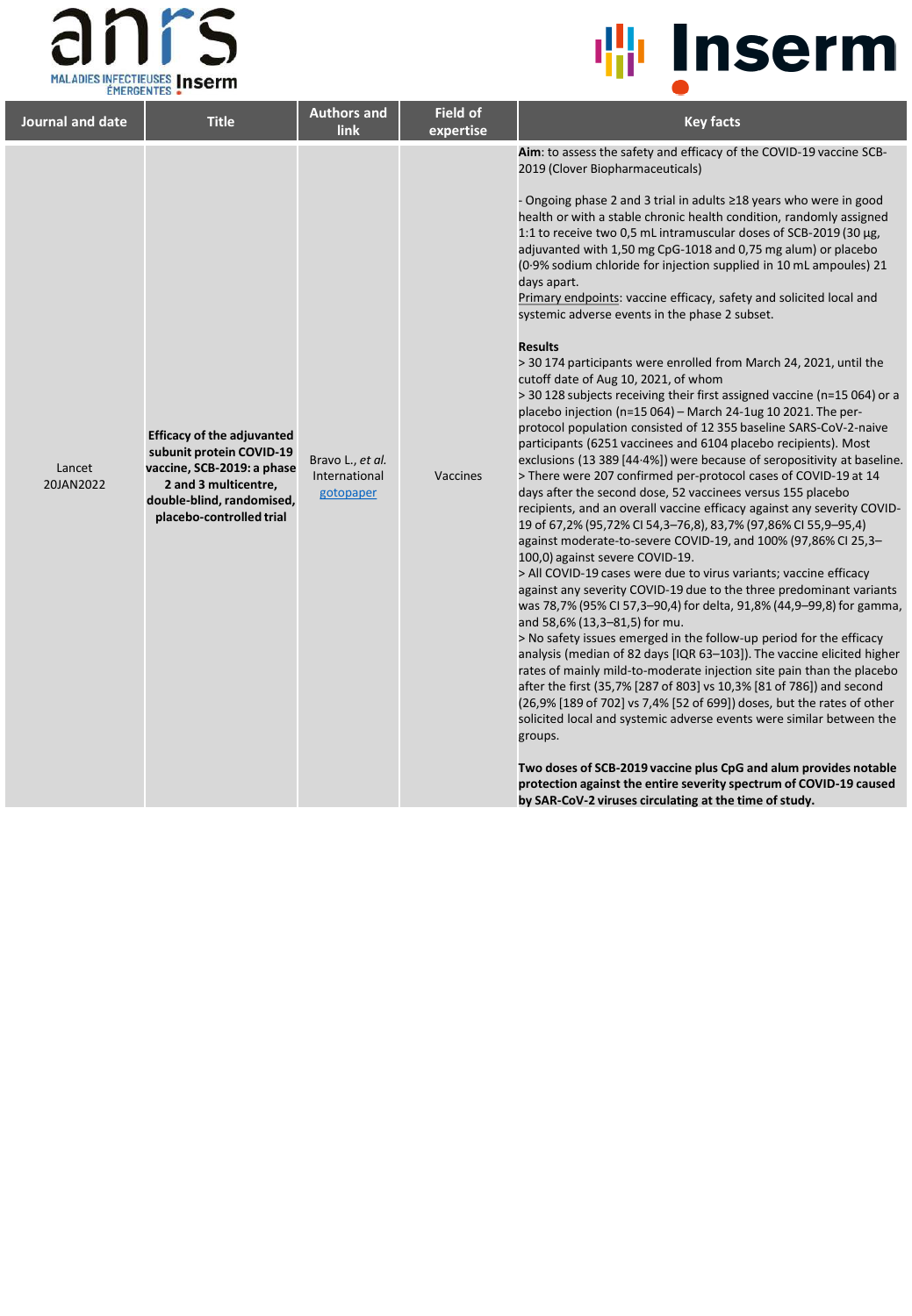

I

| Journal and date         | <b>Title</b>                                                                                                                                                                 | <b>Authors and</b><br><b>link</b>                                  | <b>Field of</b><br>expertise | <b>Key facts</b>                                                                                                                                                                                                                                                                                                                                                                                                                                                                                                                                                                                                                                                                                                                                                                                                                                                                                                                                                                                                                                                                                                                                                                                                                                                                                           |
|--------------------------|------------------------------------------------------------------------------------------------------------------------------------------------------------------------------|--------------------------------------------------------------------|------------------------------|------------------------------------------------------------------------------------------------------------------------------------------------------------------------------------------------------------------------------------------------------------------------------------------------------------------------------------------------------------------------------------------------------------------------------------------------------------------------------------------------------------------------------------------------------------------------------------------------------------------------------------------------------------------------------------------------------------------------------------------------------------------------------------------------------------------------------------------------------------------------------------------------------------------------------------------------------------------------------------------------------------------------------------------------------------------------------------------------------------------------------------------------------------------------------------------------------------------------------------------------------------------------------------------------------------|
| Cell<br>20JAN2022        | SARS-CoV-2 breakthrough<br>infections elicit potent,<br>broad and durable<br>neutralizing antibody<br>responses                                                              | Walls A. C., et al.<br><b>USA</b><br>gotopaper                     | Immunology                   | <b>Findings</b><br>> Breakthrough infections induce potent neutralizing antibody<br>responses<br>> Number of exposures (infection or vaccination) correlate with<br>potency and breadth<br>> Three-dose vaccination improves neutralization of the SARS-CoV-2<br>Omicron variant<br>> SARS-CoV-2 infection or vaccination elicit moderate neutralization of<br>SARS-CoV<br>Here, we demonstrate that breakthrough infections induce serum<br>binding and neutralizing antibody responses that are markedly more<br>potent, durable and resilient to spike mutations observed in variants<br>than those in subjects who received only two doses of vaccine.<br>However, we show that breakthrough cases, subjects who were<br>vaccinated after infection and individuals vaccinated three times<br>have serum neutralizing activity of comparable magnitude and<br>breadth, indicating that increased number of exposures to SARS-CoV-<br>2 antigen(s) enhance the quality of antibody responses.<br>Neutralization of SARS-CoV was moderate, however, underscoring<br>the importance of developing vaccines eliciting broad sarbecovirus<br>immunity for pandemic preparedness.                                                                                                                            |
| Nature Med.<br>20JAN2022 | <b>Neutralizing antibodies</b><br>against the SARS-CoV-2<br><b>Omicron variant following</b><br>homologous and<br>heterologous CoronaVac<br>or BNT162b2 vaccination          | Cheng S M.S., et<br>al.<br>China<br>gotopaper                      | Vaccines -<br>Immunisation   | <b>Findings</b><br>> We have previously established that a 50% plaque reduction<br>neutralization (PRNT50) antibody titre ≥25.6 in our live virus assay<br>corresponded to the threshold for 50% protection from infection<br>against wild-type (WT) SARS-CoV-2.<br>> Here we show markedly reduced serum antibody titres against the<br>Omicron variant (geometric mean titre (GMT) <10) as compared to<br>wild-type virus 3-5 weeks after two doses of BNT162b2 (GMT 218.8) or<br>CoronaVac vaccines (GMT 32.5).<br>> A BNT162b2 booster dose elicited Omicron PRNT50 titres ≥25.6 in<br>88% of individuals (22 of 25) who previously received 2 doses of<br>BNT162b2 and 80% of individuals (24 of 30) who previously received<br>CoronaVac.<br>> However, few (3%) previously infected individuals (1 of 30) or those<br>vaccinated with three doses of CoronaVac (1 of 30) met this threshold.<br>Our findings suggest that countries primarily using CoronaVac<br>vaccines should consider mRNA vaccine boosters in response to the<br>spread of Omicron. Studies evaluating the effectiveness of different<br>vaccines against the Omicron variant are urgently needed.                                                                                                                             |
| Nature Med.<br>20JAN2022 | <b>Neutralizing antibodies</b><br>against the SARS-CoV-2<br><b>Delta and Omicron</b><br>variants following<br>heterologous CoronaVac<br>plus BNT162b2 booster<br>vaccination | Pérez-Then E., et<br>al.<br>Dominican<br>Republic/USA<br>gotopaper | Vaccines -<br>Immunisation   | Aim: to evaluate the effects of a heterologous BNT162b2 mRNA<br>vaccine booster on the humoral immunity of participants that had<br>received a two-dose regimen of CoronaVac<br><b>Findings</b><br>> We found that heterologous CoronaVac prime followed by<br>BNT162b2 booster regimen induces elevated virus-specific antibody<br>levels and potent neutralization activity against the ancestral virus and<br>Delta variant, resembling the titers obtained after two-doses of mRNA<br>vaccines.<br>> While neutralization of Omicron was undetectable in participants<br>that had received a two-dose regimen of CoronaVac vaccine,<br>BNT162b2 booster resulted in a 1.4-fold increase in neutralization<br>activity against Omicron, compared to two-dose mRNA vaccine<br>> Despite this increase, neutralizing antibody titers were reduced by<br>7.1-fold and 3.6-fold for Omicron compared to ancestral and Delta<br>variant, respectively.<br>Our findings have immediate implications for multiples countries<br>that previously used a CoronaVac regimen and reinforce the notion<br>that the Omicron variant is associated with immune escape from<br>vaccines or infection-induced immunity, highlighting the global need<br>for vaccine boosters to combat the impact of emerging variants. |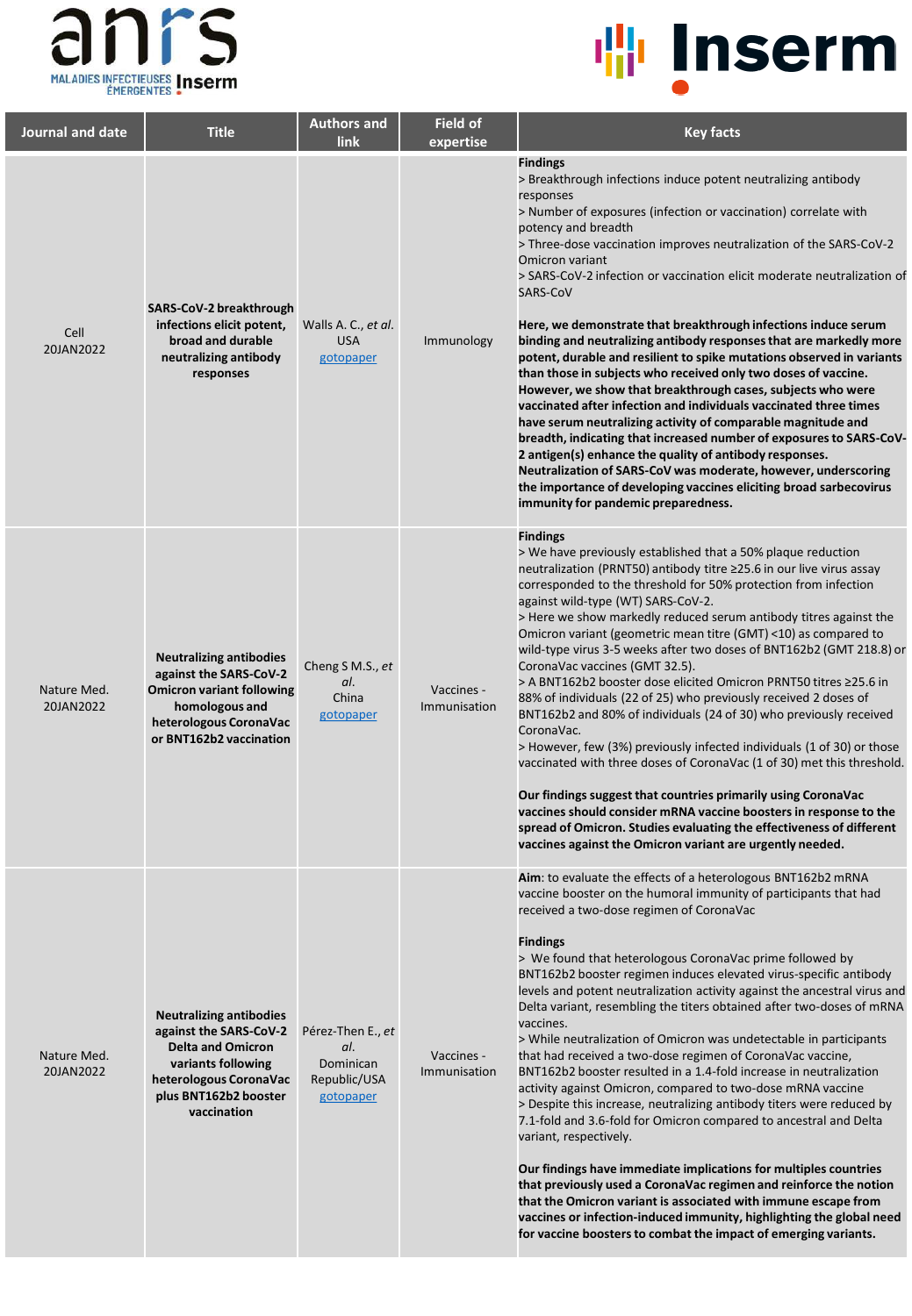| Journal and date                    | <b>Title</b>                                                                                                                                                             | <b>Authors and</b><br>link                            | <b>Field of</b><br>expertise | <b>Key facts</b>                                                                                                                                                                                                                                                                                                                                                                                                                                                                                                                                                                                                                                                                                                                                                                                                                                                                                                                                                                                                                                                                                                                                                                                                                                                                                                                                                                                                                                                                                                                                                                                                                                                                                                                                                                                                                                                                                                                                                                                                              |
|-------------------------------------|--------------------------------------------------------------------------------------------------------------------------------------------------------------------------|-------------------------------------------------------|------------------------------|-------------------------------------------------------------------------------------------------------------------------------------------------------------------------------------------------------------------------------------------------------------------------------------------------------------------------------------------------------------------------------------------------------------------------------------------------------------------------------------------------------------------------------------------------------------------------------------------------------------------------------------------------------------------------------------------------------------------------------------------------------------------------------------------------------------------------------------------------------------------------------------------------------------------------------------------------------------------------------------------------------------------------------------------------------------------------------------------------------------------------------------------------------------------------------------------------------------------------------------------------------------------------------------------------------------------------------------------------------------------------------------------------------------------------------------------------------------------------------------------------------------------------------------------------------------------------------------------------------------------------------------------------------------------------------------------------------------------------------------------------------------------------------------------------------------------------------------------------------------------------------------------------------------------------------------------------------------------------------------------------------------------------------|
| <b>JAMA Pediatrics</b><br>19JAN2022 | <b>Assessment of Clinical</b><br><b>Outcomes Among Children</b><br>and Adolescents<br><b>Hospitalized With COVID-</b><br>19 in 6 Sub-Saharan<br><b>African Countries</b> | Nachega J.B., et<br>al.<br>International<br>gotopaper | Clinic                       | Aim: to assess the clinical outcomes and factors associated with<br>outcomes among children and adolescents hospitalized with COVID-<br>19 in 6 countries in sub-Saharan Africa.<br>Methods<br>> Retrospective record review of data from 25 hospitals in the<br>Democratic Republic of the Congo, Ghana, Kenya, Nigeria, South<br>Africa, and Uganda (March 1 to December 31, 2020), and included 469<br>hospitalized patients aged 0 to 19 years with SARS-CoV-2 infection.<br><b>Findings</b><br>> Morbidity and mortality were substantially higher than reported<br>among those in non-African settings and were independently<br>associated with age younger than 1 year and select noncommunicable<br>disease comorbidities.<br>> Among 469 hospitalized children and adolescents, the median age<br>was 5.9 years (IQR, 1.6-11.1 years); 245 patients (52.4%) were male,<br>and 115 (24.5%) had comorbidities. A total of 39 patients (8.3%) were<br>from central Africa, 172 (36.7%) from eastern Africa, 208 (44.3%) from<br>southern Africa, and 50 (10.7%) from western Africa.<br>> Thirty-nine patients (8.3%) died, including 22 of 69 patients (31.9%)<br>who required intensive care unit admission and 4 of 18 patients<br>(22.2%) with suspected or confirmed multisystem inflammatory<br>syndrome in children.<br>> Age younger than 1 year (adjusted subdistribution hazard ratio<br>[asHR], 0.48; 95% CI, 0.27-0.87), the presence of 1 comorbidity<br>(asHR, 0.54; 95% CI, 0.40-0.72), and the presence of 2 or more<br>comorbidities (asHR, 0.26; 95% CI, 0.18-0.38) were associated with<br>reduced rates of hospital discharge.<br>In this cohort study of children and adolescents hospitalized with<br>COVID-19 in sub-Saharan Africa, high rates of morbidity and<br>mortality were observed among infants and patients with<br>noncommunicable disease comorbidities, suggesting that COVID-19<br>vaccination and therapeutic interventions are needed for young<br>populations in this region. |
| Lancet<br>19JANV2022                | Early assessment of the<br>clinical severity of the<br><b>SARS-CoV-2 omicron</b><br>variant in South Africa: a<br>data linkage study                                     | Wolter N., et al.<br>South Africa<br>gotopaper        | Clinic                       | Aim: to assess the clinical severity of infections with the omicron<br>variant using S gene target failure (SGTF) on the PCR test as a proxy.<br>Methods<br>> Data linkages for national, South African COVID-19 case data, SARS-<br>CoV-2 laboratory test data, SARS-CoV-2 genome data, and COVID-19<br>hospital admissions data.<br><b>Findings</b><br>> From Oct 1 (week 39), 2021, to Dec 6 (week 49), 2021, 161 328 cases<br>of COVID-19 were reported in South Africa. 38 282 people were<br>diagnosed via TaqPath PCR tests and 29 721 SGTF infections and 1412<br>non-SGTF infections were identified.<br>> The proportion of SGTF infections increased from two (3.2%) of 63 in<br>week 39 to 21 978 (97.9%) of 22 455 in week 48. After controlling for<br>factors associated with hospitalisation, individuals with SGTF<br>infections had significantly lower odds of admission than did those<br>with non-SGTF infections (256 [2.4%] of 10 547 vs 121 [12.8%] of 948;<br>adjusted odds ratio [aOR] $0.2$ , 95% CI $0.1 - 0.3$ ).<br>> After controlling for factors associated with disease severity, the<br>odds of severe disease were similar between hospitalised individuals<br>with SGTF versus non-SGTF infections (42 [21%] of 204 vs 45 [40%] of<br>113; aOR 0.7, 95% CI 0.3-1.4).<br>> Compared with individuals with earlier delta variant infections,<br>SGTF-infected individuals had a significantly lower odds of severe<br>disease (496 [62.5%] of 793 vs 57 [23.4%] of 244; aOR 0.3, 95% CI 0.2-<br>0.5), after controlling for factors associated with disease severity.<br>Odds of hospitalisation among individuals with SGTF versus non-<br>SGTF infections diagnosed during the same time period was<br>significantly reduced. SGTF-infected individuals had a significantly<br>reduced odds of severe disease compared with individuals infected<br>earlier with the delta variant. Some of this reduced severity is<br>probably a result of previous immunity.                          |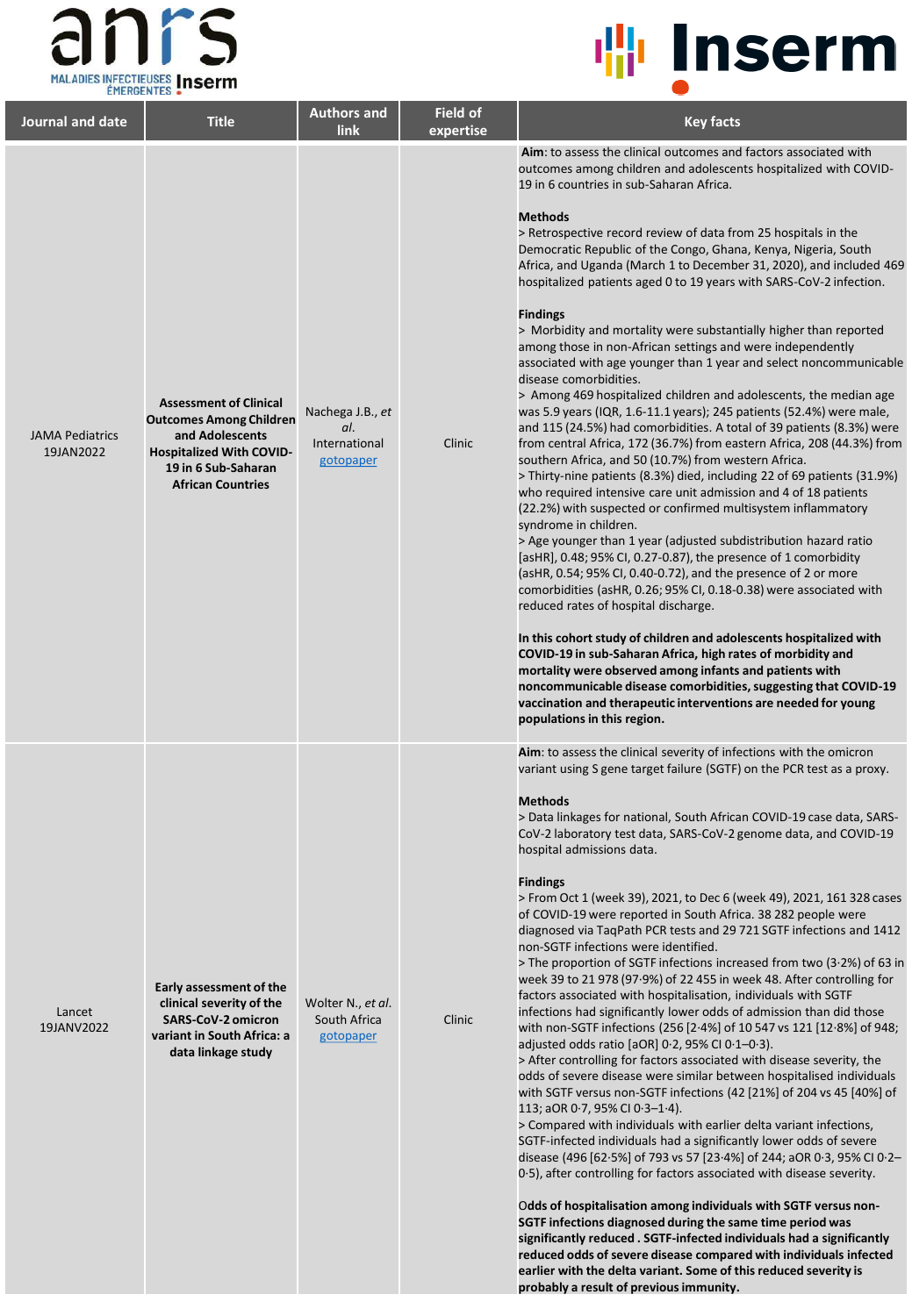| Journal and date         | <b>Title</b>                                                                                                  | <b>Authors and</b><br><b>link</b>                                | <b>Field of</b><br>expertise | <b>Key facts</b>                                                                                                                                                                                                                                                                                                                                                                                                                                                                                                                                                                                                                                                                                                                                                                                                                                                                                                                                                                                                                                                                                                                                                                                                                                                                                                                                                                                                                                                                                                                                                                                                                                                                                                                                                                                                                                                                                                                                                                                                                                                                                                                                                                                                                                                                                                                                                                                                                                                                                                                                                                                                                                                                              |
|--------------------------|---------------------------------------------------------------------------------------------------------------|------------------------------------------------------------------|------------------------------|-----------------------------------------------------------------------------------------------------------------------------------------------------------------------------------------------------------------------------------------------------------------------------------------------------------------------------------------------------------------------------------------------------------------------------------------------------------------------------------------------------------------------------------------------------------------------------------------------------------------------------------------------------------------------------------------------------------------------------------------------------------------------------------------------------------------------------------------------------------------------------------------------------------------------------------------------------------------------------------------------------------------------------------------------------------------------------------------------------------------------------------------------------------------------------------------------------------------------------------------------------------------------------------------------------------------------------------------------------------------------------------------------------------------------------------------------------------------------------------------------------------------------------------------------------------------------------------------------------------------------------------------------------------------------------------------------------------------------------------------------------------------------------------------------------------------------------------------------------------------------------------------------------------------------------------------------------------------------------------------------------------------------------------------------------------------------------------------------------------------------------------------------------------------------------------------------------------------------------------------------------------------------------------------------------------------------------------------------------------------------------------------------------------------------------------------------------------------------------------------------------------------------------------------------------------------------------------------------------------------------------------------------------------------------------------------------|
| <b>NEJM</b><br>19JAN2022 | <b>Effectiveness of mRNA-</b><br>1273 and BNT162b2<br><b>Vaccines in Qatar</b>                                | Abu-Raddad L.J.,<br>et al.<br>Qatar<br>gotopaper                 | Vaccines -<br>Immunsation    | Aim: to compare the protection afforded by the mRNA-1273 vaccine<br>with that of the BNT162b2 vaccine in Qatar.<br>- Two matched retrospective cohort studies to assess the incidence of<br>documented SARS-CoV-2 infection after the first and second doses of<br>the mRNA-1273 and BNT162b2 vaccines.<br>- Same population of persons who had received the mRNA-1273 or<br>BNT162b2 vaccines between December 21, 2020, and October 20,<br>2021.<br><b>Results</b><br>>192,123 persons who had received two doses of mRNA-1273<br>matched with the same number of persons who had received two<br>doses of BNT162b2.<br>> Among the mRNA-1273-vaccinated persons, 878 breakthrough<br>infections were recorded after the second dose at a median follow-up<br>of 89 days. Of these, 3 progressed to severe Covid-19 (acute-care<br>hospitalization), but none progressed to critical disease<br>(hospitalization in an intensive care unit) or death.<br>> Among BNT162b2-vaccinated persons, 1262 breakthrough infections<br>were recorded after the second dose at a median follow-up of 86<br>days. Of these, 7 progressed to severe Covid-19, none to critical<br>disease, and 1 to death.<br>> In both vaccinated cohorts, breakthrough infections tended to occur<br>among persons with a longer interval since the time of vaccination.<br>The divergence between the two vaccine cohorts in the incidence of<br>documented infection started during the third week after the first<br>dose.<br>> The incidences of SARS-CoV-2 infection and severe Covid-19 were<br>lower among mRNA-1273-vaccinated persons than among BNT162b2-<br>vaccinated persons after only one dose.<br>> At 6 months of follow-up after the second dose, the estimated<br>cumulative incidence of breakthrough infection was 0.59% (95% CI,<br>0.55 to 0.64) among persons who received the mRNA-1273 vaccine<br>and 0.84% (95% CI, 0.79 to 0.89) among those who received the<br>BNT162b2 vaccine.<br>> The estimated overall adjusted hazard ratio for infection after the<br>second dose of mRNA-1273 vaccine, as compared with the second<br>dose of BNT162b2 vaccine, was 0.69 (95% CI, 0.63 to 0.75).<br>> The estimated overall adjusted hazard ratio for severe, critical, or<br>fatal Covid-19 after the second dose was 0.37 (95% CI, 0.10 to 1.41).<br>Vaccination with mRNA-1273 was associated with a lower incidence<br>of SARS-CoV-2 breakthrough infection than vaccination with<br>BNT162b2; this finding is consistent with the differences in<br>neutralizing antibody titers. However, both vaccines elicited strong<br>protection against Covid-19-related hospitalization and death. |
| <b>NEJM</b><br>19JAN2022 | <b>Immunogenicity and</b><br><b>Reactogenicity of Vaccine</b><br><b>Boosters after</b><br>Ad26.COV2.S Priming | Sablerolles R.S.G.,<br>et al.<br><b>Netherlands</b><br>gotopaper | Vaccines                     | Aim: to evaluate the immunogenicity and reactogenicity of a<br>homologous or heterologous booster at day 28 in persons who have<br>received an Ad26.COV2.S priming dose.<br>Primary end point: level of S-specific binding antibodies<br>Secondary end points: levels of neutralizing antibodies, S-specific T-<br>cell responses, and reactogenicity.<br><b>Results</b><br>> Homologous or heterologous booster vaccination in 434 participants<br>resulted in higher levels of S-specific binding antibodies, neutralizing<br>antibodies, and T-cell responses than a single Ad26.COV2.S<br>vaccination.<br>> The increase in binding antibodies was significantly larger with<br>heterologous regimens that included mRNA-based vaccines than with<br>the homologous booster.<br>> The mRNA-1273 booster was most immunogenic and was associated<br>with higher reactogenicity than the BNT162b2 and Ad26.COV2.S<br>boosters. Local and systemic reactions were generally mild to<br>moderate in the first 2 days after booster administration.<br>The Ad26.COV2.S and mRNA boosters had an acceptable safety<br>profile and were immunogenic in health care workers who had<br>received a priming dose of Ad26.COV2.S vaccine. The strongest<br>responses occurred after boosting with mRNA-based vaccines.<br>Boosting with any available vaccine was better than not boosting.                                                                                                                                                                                                                                                                                                                                                                                                                                                                                                                                                                                                                                                                                                                                                                                                                                                                                                                                                                                                                                                                                                                                                                                                                                                                                                          |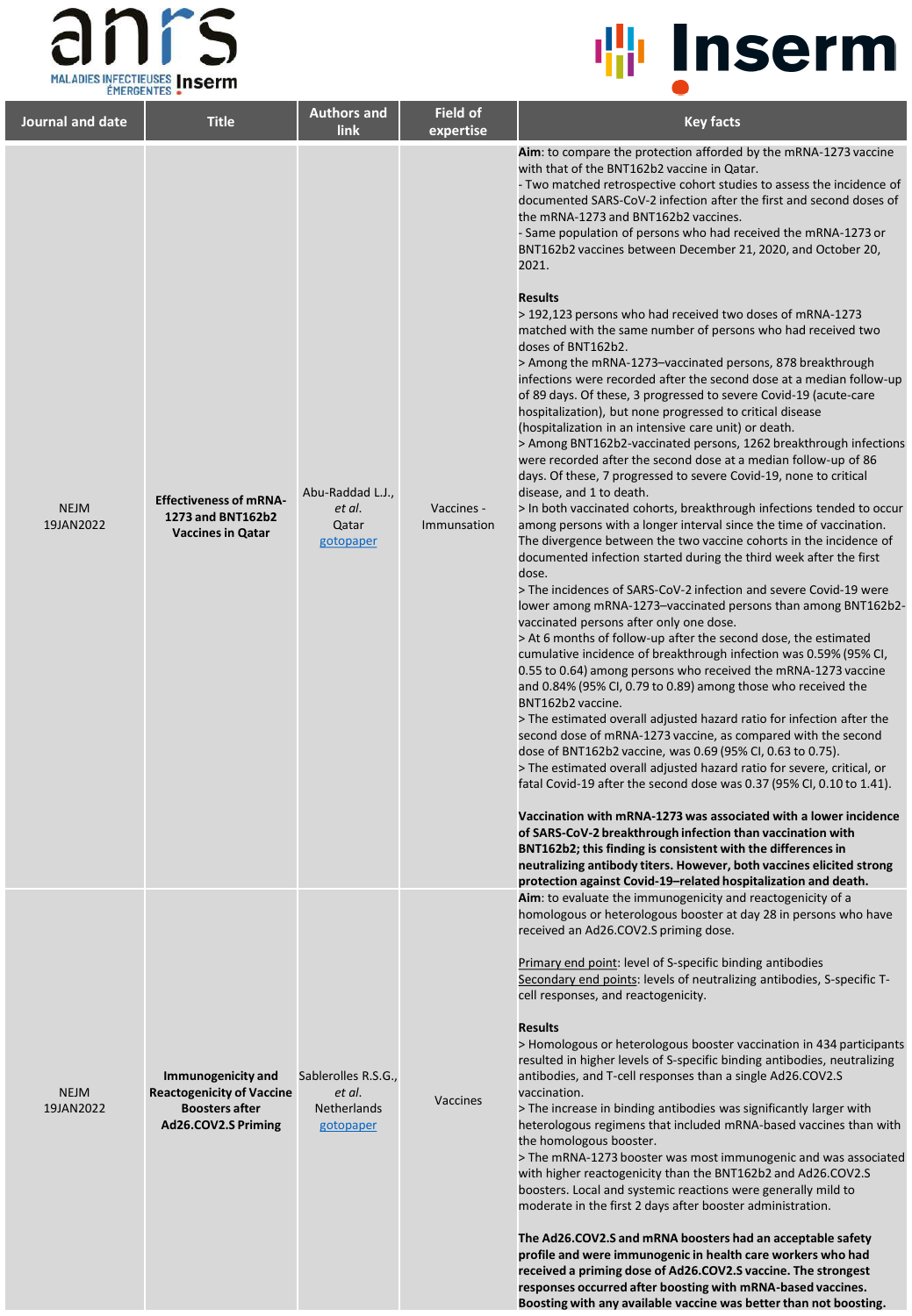



| Journal and date                 | <b>Title</b>                                                                                           | <b>Authors and</b><br>link                           | <b>Field of</b><br>expertise | <b>Key facts</b>                                                                                                                                                                                                                                                                                                                                                                                                                                                                                                                                                                                                                                                                                                                                                                                                                                                                                                                                                                                                                                                                                                                         |
|----------------------------------|--------------------------------------------------------------------------------------------------------|------------------------------------------------------|------------------------------|------------------------------------------------------------------------------------------------------------------------------------------------------------------------------------------------------------------------------------------------------------------------------------------------------------------------------------------------------------------------------------------------------------------------------------------------------------------------------------------------------------------------------------------------------------------------------------------------------------------------------------------------------------------------------------------------------------------------------------------------------------------------------------------------------------------------------------------------------------------------------------------------------------------------------------------------------------------------------------------------------------------------------------------------------------------------------------------------------------------------------------------|
| Science Transl Med.<br>18JAN2022 | Early non-neutralizing,<br>afucosylated antibody<br>responses are associated<br>with COVID-19 severity | Chakraborty S., et<br>al.<br><b>USA</b><br>gotopaper | Clinic                       | Aim: To study the effect of afucosylated antibody signaling in the<br>lungs.<br><b>Methods:</b><br>A model system in which human immune complexes (ICs) of defined<br>composition are intratracheally administered to mice that express<br>human FcyRs was developed. Molecular and cellular changes that<br>were triggered in the lung by distinct antibody signaling pathways<br>were then assessed by characterization of bronchoalveolar lavage<br>(BAL) fluid collected after IC administration.<br><b>Findings</b><br>> human IgG-Fc gamma receptor (FcγR) interactions could regulate<br>inflammation in the lung.<br>> Afucosylated IgG immune complexes isolated from COVID-19<br>patients induced inflammatory cytokine production and robust<br>infiltration of the lung by immune cells.<br>> By contrast, vaccine-elicited IgG did not promote an inflammatory<br>lung response.<br>IgG-FcyR interactions are able to regulate inflammation in the lung<br>and may define distinct lung activities associated with the IgG that<br>are associated with severe COVID-19 and protection against infection<br>with SARS-CoV-2. |
| Science<br>18JAN2022             | <b>Neutralization of SARS-</b><br>CoV-2 Omicron by<br>BNT162b2 mRNA vaccine-<br>elicited human sera    | Muik A., et al.<br>Germany / USA<br>gotopaper        | Variants                     | Aim: to understand the effect of the new mutations in Omicron on<br>recognition by neutralizing antibodies in vaccinated individuals.<br><b>Methods:</b><br>Wuhan, Beta, Delta, or Omicron pseudoviruses were tested with sera<br>of 51 participants that received two or three doses of the mRNA-<br>based COVID-19 vaccine BNT162b2.<br><b>Findings</b><br>> Following two doses, sera had >22-fold reduced neutralizing titers<br>against Omicron compared to Wuhan pseudovirus.<br>> One month after the third vaccine dose, Omicron-neutralizing titers<br>were increased 23-fold compared to two doses, with titers similar to<br>Wuhan-neutralizing titers after two doses.<br>> The requirement of a third vaccine dose to effectively neutralize<br>Omicron was confirmed using live SARS-CoV-2 in a subset of<br>participants.<br>These data suggest that three doses of the mRNA vaccine BNT162b2<br>may protect against Omicron-mediated COVID-19.                                                                                                                                                                           |
| Nature Med.<br>14JAN2022         | <b>Ancestral SARS-CoV-2-</b><br>specific T cells cross-<br>recognize the Omicron<br>variant            | Gao Y., et al.<br>Sweden<br>gotopaper                | Variants                     | <b>Findings</b><br>> We report here that SARS-CoV-2 spike-specific CD4+ and CD8+ T<br>cells induced by prior infection or BNT162b2 vaccination provide<br>extensive immune coverage against B.1.1.529.<br>> The median relative frequencies of SARS-CoV-2 spike-specific CD4+ T<br>cells that cross-recognized B.1.1.529 in previously infected or<br>BNT162b2-vaccinated individuals were 84% and 91%, respectively,<br>and the corresponding median relative frequencies for SARS-CoV-2<br>spike-specific CD8+T cells were 70% and 92%, respectively<br>> Pairwise comparisons across groups further revealed that SARS-CoV-<br>2 spike-reactive CD4+ and CD8+ T cells were functionally and<br>phenotypically similar in response to the ancestral strain or B.1.1.529<br>Collectively, our data indicate that established SARS-CoV-2 spike-<br>specific CD4+ and CD8+ T cell responses, especially after BNT162b2<br>vaccination, remain largely intact against B.1.1.529.                                                                                                                                                           |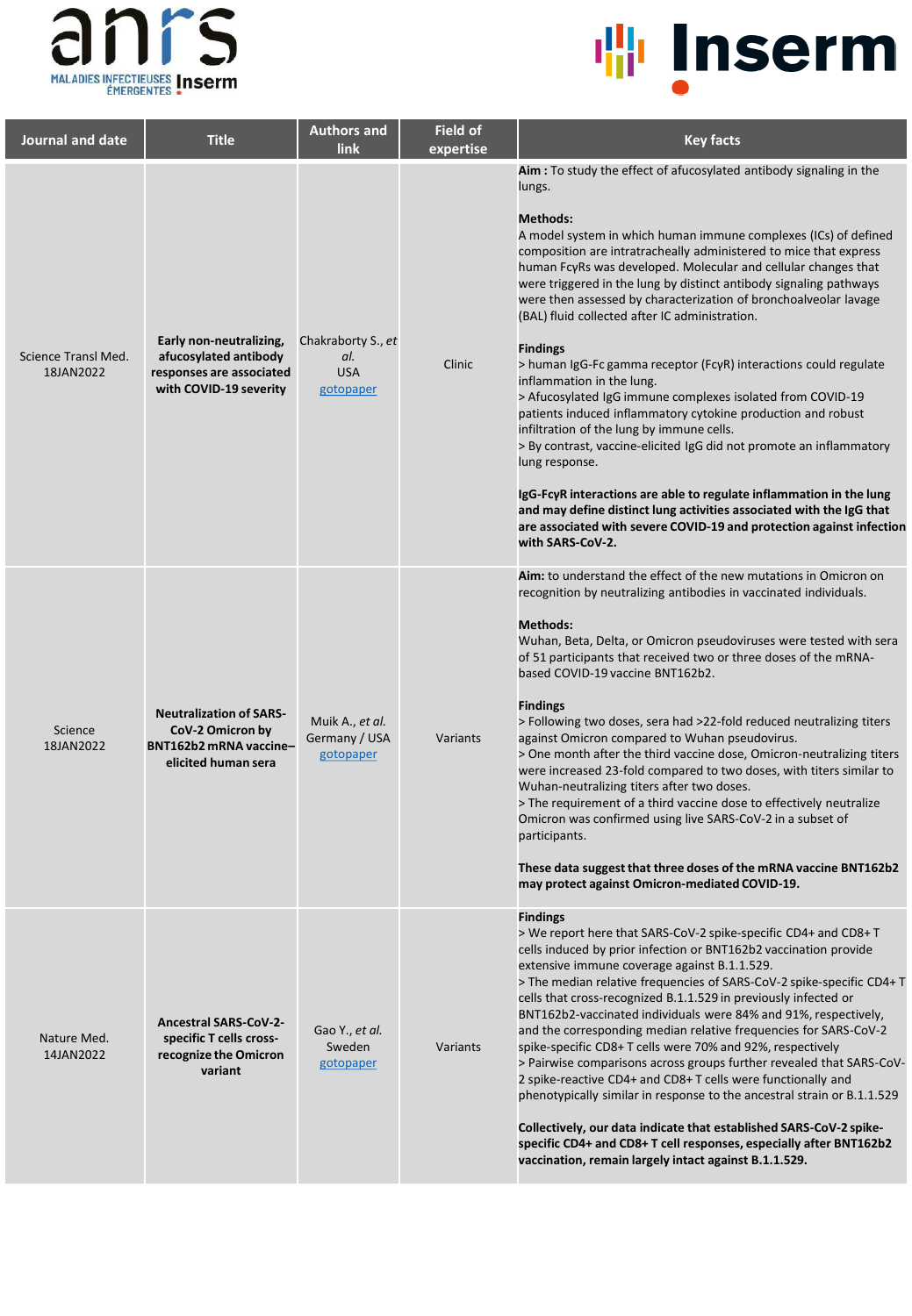### **Will Inserm**

| <b>EMERGENIES</b> .              |                                                                                                                                                                                                                      |                                                      |                              |                                                                                                                                                                                                                                                                                                                                                                                                                                                                                                                                                                                                                                                                                                                                                                                                                                                                                                                                                                                                                                                                                                                                                                                                                                                                                                                                                                                                                                                                                                                                                                                                                                                                                                                                                                                                                                                                                                                                                                                                                                                                                     |
|----------------------------------|----------------------------------------------------------------------------------------------------------------------------------------------------------------------------------------------------------------------|------------------------------------------------------|------------------------------|-------------------------------------------------------------------------------------------------------------------------------------------------------------------------------------------------------------------------------------------------------------------------------------------------------------------------------------------------------------------------------------------------------------------------------------------------------------------------------------------------------------------------------------------------------------------------------------------------------------------------------------------------------------------------------------------------------------------------------------------------------------------------------------------------------------------------------------------------------------------------------------------------------------------------------------------------------------------------------------------------------------------------------------------------------------------------------------------------------------------------------------------------------------------------------------------------------------------------------------------------------------------------------------------------------------------------------------------------------------------------------------------------------------------------------------------------------------------------------------------------------------------------------------------------------------------------------------------------------------------------------------------------------------------------------------------------------------------------------------------------------------------------------------------------------------------------------------------------------------------------------------------------------------------------------------------------------------------------------------------------------------------------------------------------------------------------------------|
| Journal and date                 | <b>Title</b>                                                                                                                                                                                                         | <b>Authors and</b><br>link                           | <b>Field of</b><br>expertise | <b>Key facts</b>                                                                                                                                                                                                                                                                                                                                                                                                                                                                                                                                                                                                                                                                                                                                                                                                                                                                                                                                                                                                                                                                                                                                                                                                                                                                                                                                                                                                                                                                                                                                                                                                                                                                                                                                                                                                                                                                                                                                                                                                                                                                    |
| <b>JAMA</b><br>14JAN2022         | <b>Effect of Subcutaneous</b><br>Casirivimab and<br><b>Imdevimab Antibody</b><br><b>Combination vs Placebo</b><br>on Development of<br>Symptomatic COVID-19 in<br><b>Early Asymptomatic SARS-</b><br>CoV-2 Infection | O'Brien M.P., et<br>al.<br><b>USA</b><br>gotopaper   | Therapeutics                 | <b>Aim:</b> to evaluate the effect of combination subcutaneous casirivimab<br>and imdevimab on progression from early asymptomatic SARS-CoV-2<br>infection to symptomatic COVID-19.<br>- Phase 3 trial of close household contacts of a SARS-CoV-2-infected<br>index case (enrolment July 2020-Jan 2021; follow-up until March<br>2021). Asymptomatic individuals (aged ≥12 years) were eligible if<br>identified within 96 hours of index case positive test collection.<br>- Interventions: 1 dose of subcutaneous casirivimab and imdevimab,<br>1200 mg (600 mg of each; n = 158), or placebo (n = 156).<br>Primary end point: proportion of seronegative participants who<br>developed symptomatic COVID-19 during the 28-day efficacy<br>assessment period.<br><b>Results</b><br>> 204 participants asymptomatic and seronegative at baseline<br>included in the primary efficacy analysis.<br>> Subcutaneous casirivimab and imdevimab, 1200 mg, significantly<br>prevented progression to symptomatic disease (29/100 [29.0%] vs<br>44/104 [42.3%] with placebo; odds ratio, 0.54 [95% CI, 0.30-0.97];<br>P = .04; absolute risk difference, -13.3% [95% CI, -26.3% to -0.3%]).<br>> Casirivimab and imdevimab reduced the number of symptomatic<br>weeks per 1000 participants (895.7 weeks vs 1637.4 weeks with<br>placebo; $P = .03$ ), an approximately 5.6-day reduction in symptom<br>duration per symptomatic participant.<br>> Treatment with casirivimab and imdevimab also reduced the<br>number of high viral load weeks per 1000 participants (489.8 weeks vs<br>811.9 weeks with placebo; $P = .001$ ).<br>> The proportion of participants receiving casirivimab and imdevimab<br>who had 1 or more treatment-emergent adverse event was 33.5% vs<br>48.1% for placebo, including events related (25.8% vs 39.7%) or not<br>related (11.0% vs 16.0%) to COVID-19.<br>Among asymptomatic SARS-CoV-2-positive individuals living with an<br>infected household contact, treatment with subcutaneous<br>casirivimab and imdevimab antibody combination vs placebo |
| Nature Immunol.<br>13JAN2022     | Immunological<br>dysfunction persists for 8<br>months following initial<br>mild-to-moderate SARS-<br>CoV-2 infection                                                                                                 | Phetsouphanh C.,<br>et al.<br>Australia<br>gotopaper | Immunology                   | significantly reduced the incidence of symptomatic COVID-19 at 28d.<br>Aim: to study individuals with Long COVID (LC) compared to age- and<br>gender-matched recovered individuals without LC, unexposed donors<br>and individuals infected with other coronaviruses.<br><b>Findings</b><br>> Patients with LC had highly activated innate immune cells, lacked<br>naive T and B cells and showed elevated expression of type I IFN (IFN-<br>$\beta$ ) and type III IFN (IFN- $\lambda$ 1) that remained persistently high at 8 months<br>after infection<br>> Using a log-linear classification model, we defined an optimal set of<br>analytes that had the strongest association with LC among the 28<br>analytes measured<br>> Combinations of the inflammatory mediators IFN-β, PTX3, IFN-γ, IFN-<br>λ2/3 and IL-6 associated with LC with 78.5-81.6% accuracy.<br>This work defines immunological parameters associated with LC and<br>suggests future opportunities for prevention and treatment.                                                                                                                                                                                                                                                                                                                                                                                                                                                                                                                                                                                                                                                                                                                                                                                                                                                                                                                                                                                                                                                                            |
| Science Transl Med.<br>13JAN2022 | Antibodies elicited by<br><b>SARS-CoV-2 infection or</b><br>mRNA vaccines have<br>reduced neutralizing<br>activity against Beta and<br><b>Omicron pseudoviruses</b>                                                  | Sievers B.L., et al.<br><b>USA</b><br>gotopaper      | Variants                     | Aim: to evaluate the magnitude and breadth of the neutralizing<br>antibody response over time in individuals after infection and in<br>mRNA-vaccinated individuals, using pseudoparticles expressing the<br>spike protein of several SARS-CoV-2 variants.<br><b>Results</b><br>> Boosting increases the magnitude of the antibody response to<br>wildtype (D614), Beta, Delta, and Omicron variants; however, the<br>Omicron variant was the most resistant to neutralization.<br>> We further observed that vaccinated healthy adults had robust and<br>broad antibody responses whereas responses may have been reduced<br>in vaccinated pregnant women, underscoring the importance of<br>learning how to maximize mRNA vaccine responses in pregnant<br>populations.<br>Findings show substantial heterogeneity in the magnitude and<br>hreadth of responses after infection and mRNA vaccination and may                                                                                                                                                                                                                                                                                                                                                                                                                                                                                                                                                                                                                                                                                                                                                                                                                                                                                                                                                                                                                                                                                                                                                                       |

**breadth of responses after infection and mRNA vaccination and may support addition of conserved viral antigens to existing vaccines.**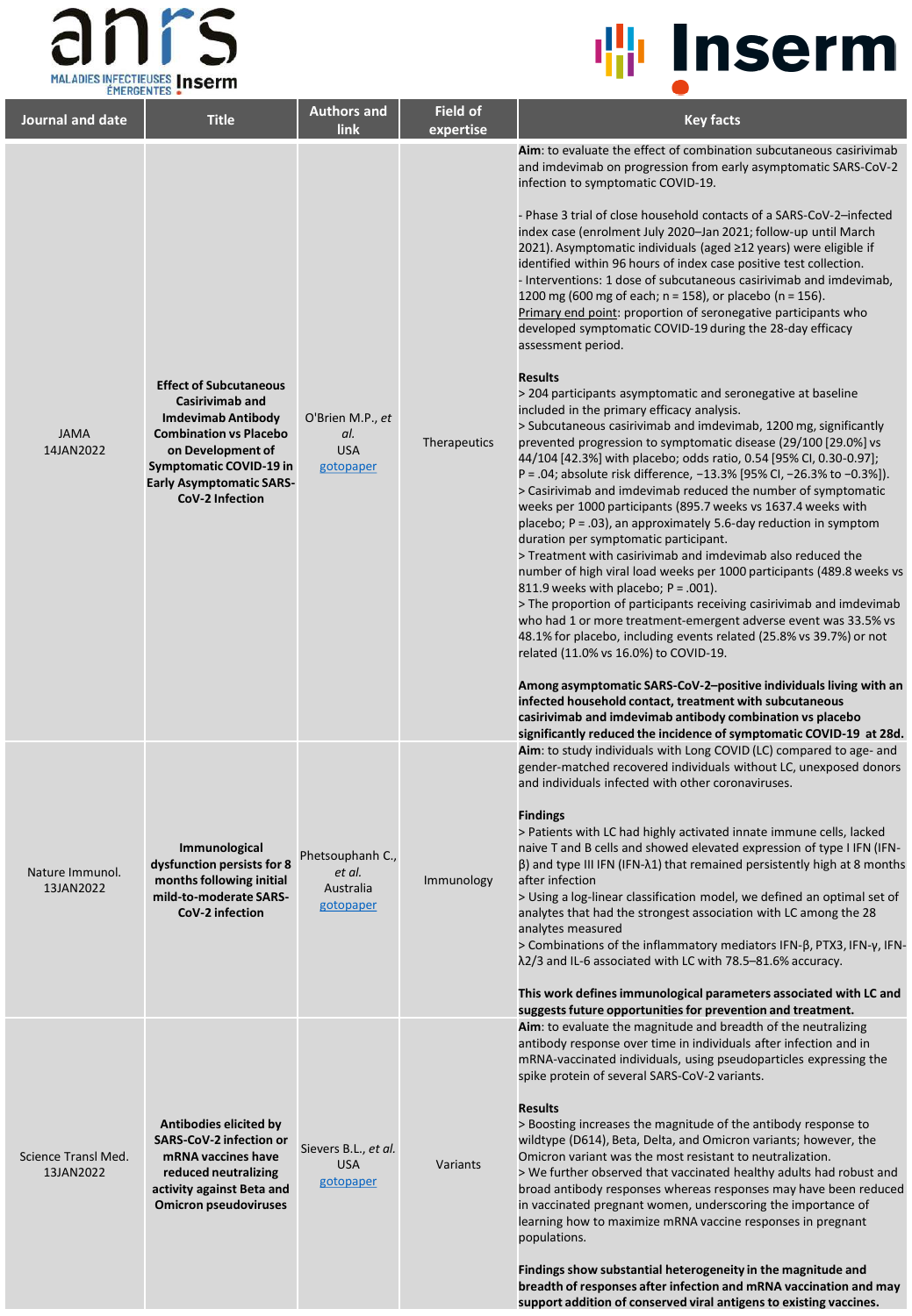

| Journal and date              | <b>Title</b>                                                                                      | <b>Authors and</b><br>link                           | <b>Field of</b><br>expertise    | <b>Key facts</b>                                                                                                                                                                                                                                                                                                                                                                                                                                                                                                                                                                                                                                                                                                                                                                                                                                                                                                                                                                                                                                                                                                                                                                                                                                                                                                                                                                                                                                                                                                                                                                                                                                                                                                                                                                                                                                                                                         |
|-------------------------------|---------------------------------------------------------------------------------------------------|------------------------------------------------------|---------------------------------|----------------------------------------------------------------------------------------------------------------------------------------------------------------------------------------------------------------------------------------------------------------------------------------------------------------------------------------------------------------------------------------------------------------------------------------------------------------------------------------------------------------------------------------------------------------------------------------------------------------------------------------------------------------------------------------------------------------------------------------------------------------------------------------------------------------------------------------------------------------------------------------------------------------------------------------------------------------------------------------------------------------------------------------------------------------------------------------------------------------------------------------------------------------------------------------------------------------------------------------------------------------------------------------------------------------------------------------------------------------------------------------------------------------------------------------------------------------------------------------------------------------------------------------------------------------------------------------------------------------------------------------------------------------------------------------------------------------------------------------------------------------------------------------------------------------------------------------------------------------------------------------------------------|
| Nature Med.<br>13JAN2021      | SARS-CoV-2 infection and<br><b>COVID-19 vaccination</b><br>rates in pregnant women<br>in Scotland | Stock S.J., et al.<br><b>UK</b><br>gotopaper         | Public Health /<br>Epidemiology | Aim: to obtain data on population-level data on COVID-19 vaccine<br>uptake in pregnancy and SARS-CoV-2 infection outcomes.<br><b>Results</b><br>> Between 8 Dec 2020 and 31 Oct 2021 in Scotland, 25,917 COVID-19<br>vaccinations were given to 18,457 pregnant women.<br>> Vaccine coverage was substantially lower in pregnant women than<br>in the general female population of 18-44 years; 32.3% of women<br>giving birth in October 2021 had two doses of vaccine compared to<br>77.4% in all women.<br>> The extended perinatal mortality rate for women who gave birth<br>within 28 d of a COVID-19 diagnosis was 22.6 per 1,000 births (95% CI<br>12.9-38.5; pandemic background rate 5.6 per 1,000 births; 452 out of<br>80,456; 95% CI 5.1-6.2).<br>> Overall, 77.4% (3,833 out of 4,950; 95% CI 76.2–78.6) of SARS-CoV-2<br>infections, 90.9% (748 out of 823; 95% CI 88.7-92.7) of SARS-CoV-2<br>associated with hospital admission and 98% (102 out of 104; 95% CI<br>92.5-99.7) of SARS-CoV-2 associated with critical care admission, as<br>well as all baby deaths, occurred in pregnant women who were<br>unvaccinated at the time of COVID-19 diagnosis.<br>Addressing low vaccine uptake rates in pregnant women is<br>imperative to protect the health of women and babies in the ongoing<br>pandemic.                                                                                                                                                                                                                                                                                                                                                                                                                                                                                                                                                                              |
| Clin Infect Dis.<br>13JAN2022 | <b>Necessity of COVID-19</b><br><b>Vaccination in Persons</b><br>Who Have Already Had<br>COVID-19 | Shrestha N. K., et<br>al.<br><b>USA</b><br>gotopaper | Vaccines -<br>Immunisation      | Aim : to evaluate the necessity of COVID-19 vaccination in persons<br>with prior COVID-19.<br><b>Methods:</b><br>Employees of Cleveland Clinic working in Ohio were included. Anyone<br>who tested positive for COVID-19 at least once before the study start<br>date was considered previously infected. One was considered<br>vaccinated 14 days after receiving the second dose of a COVID-19<br>mRNA vaccine. The cumulative incidence of COVID-19, symptomatic<br>COVID-19, and hospitalizations for COVID-19, were examined over the<br>next year.<br><b>Findings</b><br>> Among 52238 employees, 4718 (9%) were previously infected, and<br>36922 (71%) were vaccinated by the study's end.<br>> Cumulative incidence of COVID-19 was substantially higher<br>throughout for those previously uninfected who remained<br>unvaccinated than for all other groups, lower for the vaccinated than<br>unvaccinated, and lower for those previously infected than those not.<br>> Incidence of COVID-19 increased dramatically in all groups after the<br>Omicron variant emerged.<br>> In multivariable Cox proportional hazards regression, both prior<br>COVID-19 and vaccination were independently associated with<br>significantly lower risk of COVID-19.<br>> Among previously infected subjects, a lower risk of COVID-19 overall<br>was not demonstrated, but vaccination was associated with a<br>significantly lower risk of symptomatic COVID-19 in both the pre-<br>Omicron (HR 0.60, 95% CI 0.40-0.90) and Omicron (HR 0.36, 95% CI<br>$0.23 - 0.57$ ) phases.<br>Both previous infection and vaccination provide substantial<br>protection against COVID-19. Vaccination of previously infected<br>individuals does not provide additional protection against COVID-19<br>for several months, but after that provides significant protection at<br>least against symptomatic COVID-19. |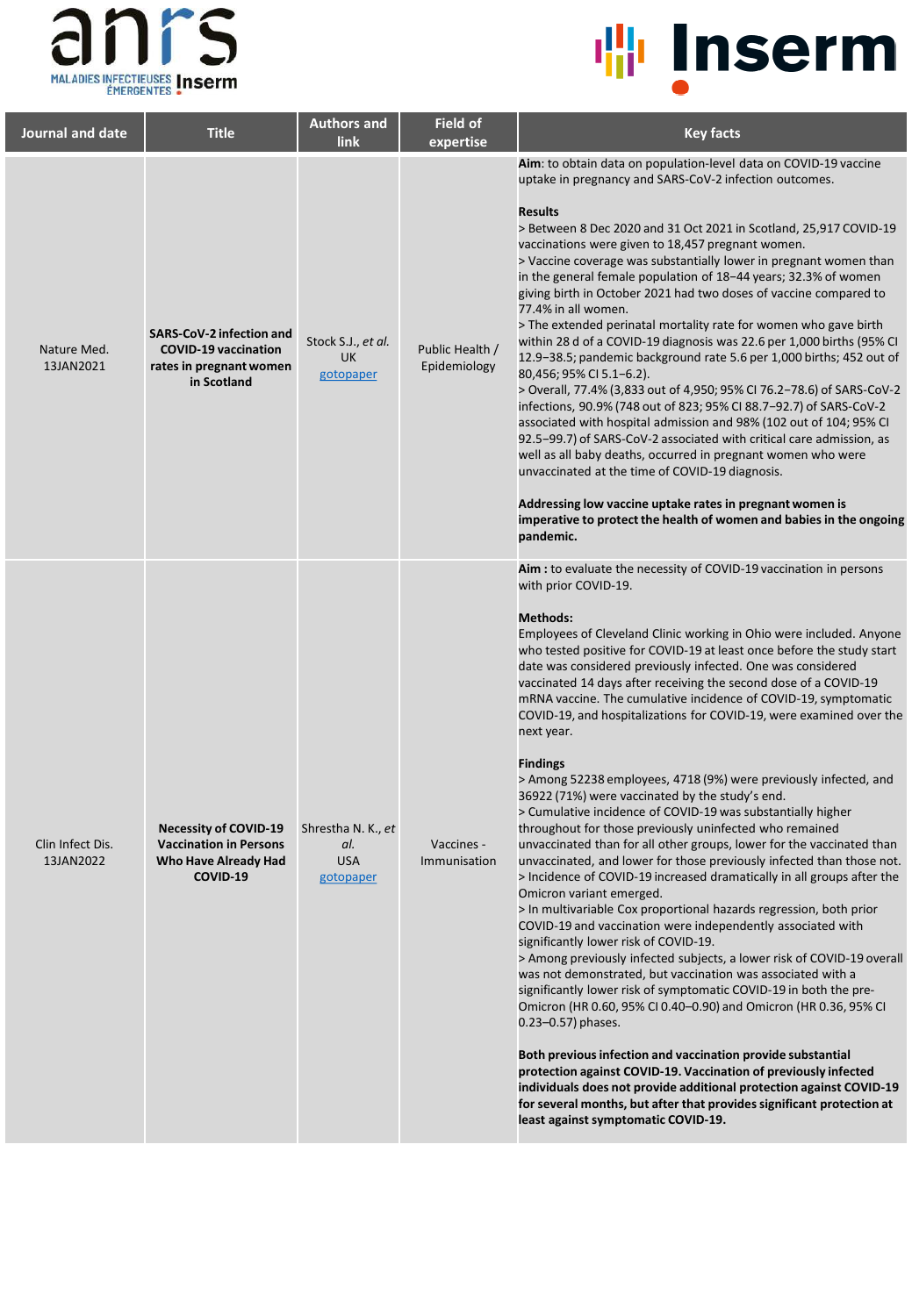## **Will Inserm**

|                              |                                                                                                                                                          | <b>Authors and</b>                                | <b>Field of</b>            |                                                                                                                                                                                                                                                                                                                                                                                                                                                                                                                                                                                                                                                                                                                                                                                                                                                                                                                                                                                                                                                                                                                                                                                                                                                                                                                                                                                                                                                                                                                                                                                                                                                                                                                                                                                                                                                                                                                                                                                                                                                                                                                                                                                                                                            |
|------------------------------|----------------------------------------------------------------------------------------------------------------------------------------------------------|---------------------------------------------------|----------------------------|--------------------------------------------------------------------------------------------------------------------------------------------------------------------------------------------------------------------------------------------------------------------------------------------------------------------------------------------------------------------------------------------------------------------------------------------------------------------------------------------------------------------------------------------------------------------------------------------------------------------------------------------------------------------------------------------------------------------------------------------------------------------------------------------------------------------------------------------------------------------------------------------------------------------------------------------------------------------------------------------------------------------------------------------------------------------------------------------------------------------------------------------------------------------------------------------------------------------------------------------------------------------------------------------------------------------------------------------------------------------------------------------------------------------------------------------------------------------------------------------------------------------------------------------------------------------------------------------------------------------------------------------------------------------------------------------------------------------------------------------------------------------------------------------------------------------------------------------------------------------------------------------------------------------------------------------------------------------------------------------------------------------------------------------------------------------------------------------------------------------------------------------------------------------------------------------------------------------------------------------|
| Journal and date             | <b>Title</b>                                                                                                                                             | <b>link</b>                                       | expertise                  | <b>Key facts</b>                                                                                                                                                                                                                                                                                                                                                                                                                                                                                                                                                                                                                                                                                                                                                                                                                                                                                                                                                                                                                                                                                                                                                                                                                                                                                                                                                                                                                                                                                                                                                                                                                                                                                                                                                                                                                                                                                                                                                                                                                                                                                                                                                                                                                           |
| <b>NEJM</b><br>12JAN2022     | <b>SARS-CoV-2 Omicron</b><br><b>Variant Neutralization in</b><br><b>Serum from Vaccinated</b><br>and Convalescent Persons                                | Rössler A., <i>et al.</i><br>Austria<br>gotopaper | Variants                   | Aim: to study whether serum samples obtained from persons who<br>had been vaccinated against SARS-CoV-2 or who had recovered from<br>SARS-CoV-2 infection (i.e., convalescent) would be able to neutralize<br>the omicron variant.<br>Serum samples:<br>-10 participants infected with alpha variant, 8 with beta, and 7 with<br>delta.<br>-10 participants had received two doses of the mRNA-1273 vaccine,<br>10 the ChAdOx1-S vaccine, and 20 the BNT162b2 vaccine; 20<br>participants received heterologous ChAdOx1-S/BNT162b2.<br>- 5 participants had been infected and subsequently received one or<br>two doses of BNT162b2, and 5 had been vaccinated with two doses of<br>mRNA-1273, ChAdOx1-S, or BNT162b2 and subsequently had<br>breakthrough infection.<br><b>Results</b><br>> Serum samples from vaccinated persons neutralized the omicron<br>variant to a much lesser extent than any other variant analyzed<br>(alpha, beta, or delta).<br>> Some cross-neutralization of the omicron variant in samples<br>obtained from persons who had received either homologous<br>BNT162b2 vaccination or heterologous ChAdOx1-S-BNT162b2<br>vaccination was observed, but not in samples from persons who had<br>received homologous ChAdOx1-S vaccination.<br>> We did not find neutralizing antibodies against the omicron variant<br>in serum samples obtained 4 to 6 months after receipt of the second<br>dose of the mRNA-1273 vaccine (however, in this group, the interval<br>between receipt of the second dose and sampling was longer than for<br>the other groups).<br>> Serum samples that were obtained from convalescent participants<br>largely did not neutralize the omicron variant, although cross-<br>neutralization was observed against other variants.<br>>9 of the 10 serum samples obtained from convalescent-vaccinated<br>or vaccinated–convalescent participants were able to neutralize the<br>omicron variant, although to a lesser degree than the delta variant.<br>The omicron variant shows immune escape. Although receipt of a<br>third dose of BNT162b2 may increase the level of cross-neutralizing<br>antibodies, the rapid development of new, variant-adapted vaccines<br>is warranted. |
| Ann Intern Med.<br>11JAN2022 | Antibody Response to a<br><b>Fourth Messenger RNA</b><br><b>COVID-19 Vaccine Dose in</b><br><b>Kidney Transplant</b><br><b>Recipients: A Case Series</b> | Caillard S., et al.<br>France<br>gotopaper        | Vaccines -<br>Immunisation | Aim: to investigate whether a fourth dose of an mRNA-based anti-<br>SARS-CoV-2 vaccine would increase antispike IgG titers in kidney<br>transplant recipients who showed a weak serologic response after 3<br>doses.<br><b>Methods</b><br>> A fourth dose of mRNA vaccine (BNT162b2 [Pfizer], n = 34; mRNA-<br>1273 [Moderna], n = 58) was given to 92 kidney transplant recipients<br>from 3 independent French university hospitals (Strasbourg, Lyon, and<br>Nantes) who had antispike IgG titers less than 143 BAU/mL 1 month<br>after a third dose.<br><b>Findings</b><br>> There were no safety concerns with the fourth vaccine dose.<br>> After a median of 29 days, median antispike IgG levels increased<br>from 16.4 BAU/mL (interquartile range, 5.9 to 62.3 BAU/mL) to 145<br>BAU/mL (interquartile range, 27.6 to 243 BAU/mL) (Figure) and 50% of<br>patients reached the threshold of 143 BAU/mL. Patients who reached<br>this threshold had a longer interval between their transplant and<br>fourth vaccine dose and were less frequently treated with steroids.<br>> The percentage of patients who had antispike IgG titers above 143<br>BAU/mL after the fourth dose was 48% for the BNT162b2 vaccine and<br>52% for the mRNA-1273 vaccine, and patients who received the<br>mRNA-1273 vaccine had higher IgG titers (median, 150 vs. 122<br>BAU/mL).<br>Our study indicates that a fourth dose of an mRNA-based vaccine                                                                                                                                                                                                                                                                                                                                                                                                                                                                                                                                                                                                                                                                                                                                                                                               |

**produces a satisfactory antibody response in some kidney transplant recipients who did not respond adequately after 3 previous doses, and it supports the use of a fourth vaccine dose for these patients.**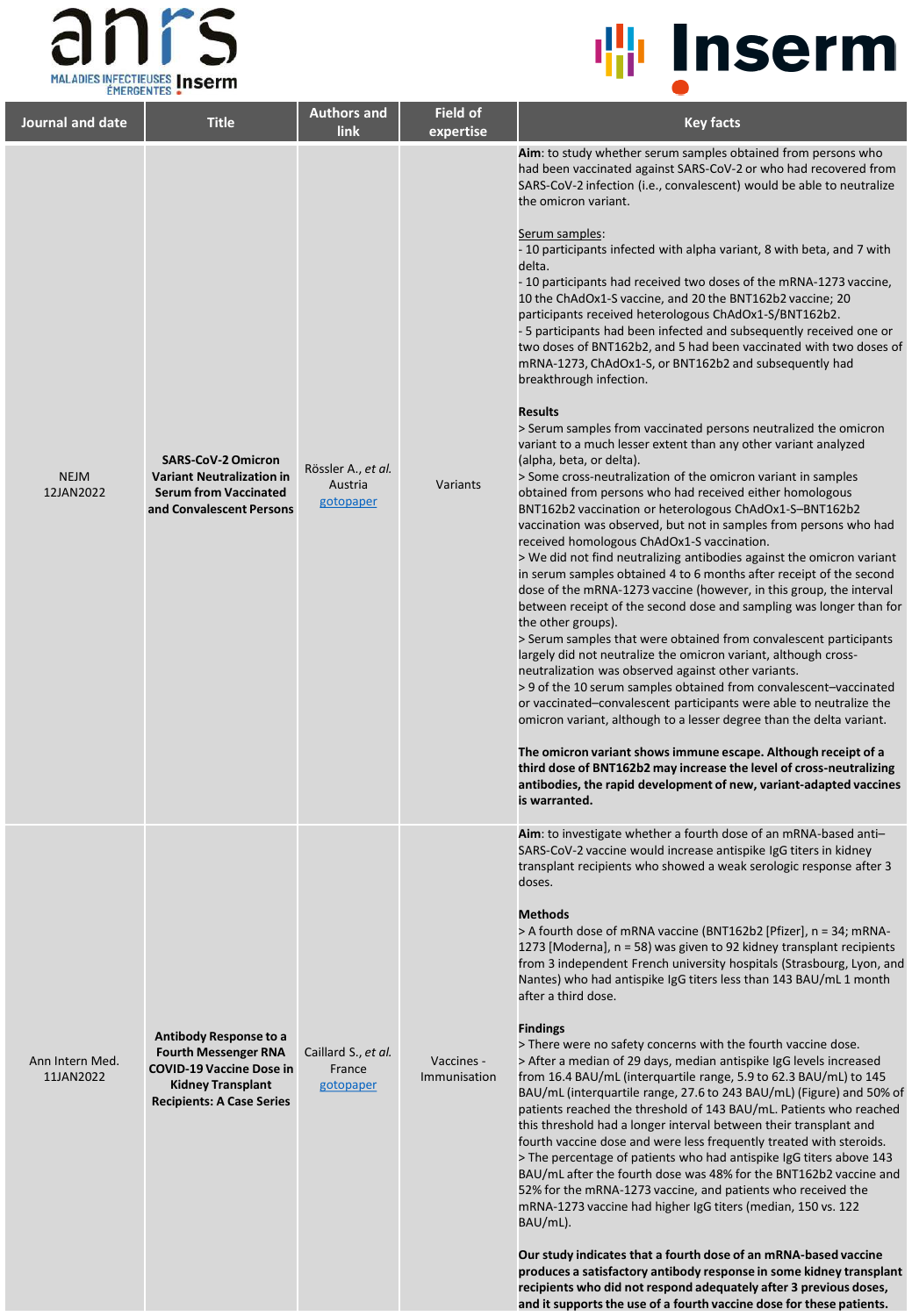

I

# **WE Inserm**

| Journal and date         | <b>Title</b>                                                                                                             | <b>Authors and</b><br><b>link</b>     | <b>Field of</b><br>expertise | <b>Key facts</b>                                                                                                                                                                                                                                                                                                                                                                                                                                                                                                                                                                                                                                                                                                                                                                                                                                                                                                                                                                                                                                                                                                                                                                                                                                                                                                                                                                                                                                                                                                                                                                                                                                                                                                                                                                                                                                 |
|--------------------------|--------------------------------------------------------------------------------------------------------------------------|---------------------------------------|------------------------------|--------------------------------------------------------------------------------------------------------------------------------------------------------------------------------------------------------------------------------------------------------------------------------------------------------------------------------------------------------------------------------------------------------------------------------------------------------------------------------------------------------------------------------------------------------------------------------------------------------------------------------------------------------------------------------------------------------------------------------------------------------------------------------------------------------------------------------------------------------------------------------------------------------------------------------------------------------------------------------------------------------------------------------------------------------------------------------------------------------------------------------------------------------------------------------------------------------------------------------------------------------------------------------------------------------------------------------------------------------------------------------------------------------------------------------------------------------------------------------------------------------------------------------------------------------------------------------------------------------------------------------------------------------------------------------------------------------------------------------------------------------------------------------------------------------------------------------------------------|
| <b>NEJM</b><br>12JAN2022 | <b>Effectiveness of BNT162b2</b> Olson S.M., et al.<br><b>Vaccine against Critical</b><br><b>Covid-19 in Adolescents</b> | <b>USA</b><br>gotopaper               | Vaccines -<br>Immunisation   | Aim: to assess the real-world effectiveness of the BNT162b2 vaccine in<br>adolescents between 12 and 18 years of age against the delta variant.<br>- Case patients (hospitalised for Covid-19) were compared to two<br>hospital-based control groups: patients who had Covid-19-like<br>symptoms but negative for SARS-CoV-2 (test-negative) and patients<br>who did not have Covid-19–like symptoms (syndrome-negative).<br><b>Results</b><br>> A total of 445 case patients and 777 controls were enrolled. Overall,<br>17 case patients (4%) and 282 controls (36%) had been fully<br>vaccinated.<br>> Of the case patients, 180 (40%) were admitted to the ICU, and 127<br>(29%) required life support; only 2 patients in the ICU had been fully<br>vaccinated.<br>> The overall effectiveness of the BNT162b2 vaccine against<br>hospitalization for Covid-19 was 94% (95% CI, 90 to 96); the<br>effectiveness was 95% (95% CI, 91 to 97) among test-negative controls<br>and 94% (95% CI, 89 to 96) among syndrome-negative controls.<br>> The effectiveness was 98% against ICU admission and 98% against<br>Covid-19 resulting in the receipt of life support.<br>> All 7 deaths occurred in patients who were unvaccinated.<br>Among hospitalized adolescent patients, two doses of the BNT162b2<br>vaccine were highly effective against Covid-19-related<br>hospitalization and ICU admission or the receipt of life support.                                                                                                                                                                                                                                                                                                                                                                                                        |
| <b>NEJM</b><br>12JAN2022 | <b>Duration of Protection</b><br>against Mild and Severe<br>Disease by Covid-19<br><b>Vaccines</b>                       | Andrews N., et al.<br>UK<br>gotopaper | Vaccines -<br>Immunisation   | Aim: to estimate ChAdOx1-S (ChAdOx1 nCoV-19) and BNT162b2<br>vaccine effectiveness against symptomatic Covid-19 and related<br>hospitalization and death in England.<br>- Effectiveness was assessed according to participant age and status<br>with regard to coexisting conditions and over time since receipt of the<br>second vaccine dose to investigate waning of effectiveness separately<br>for the $B.1.1.7$ (alpha) and $B.1.617.2$ (delta) variants.<br><b>Results</b><br>> Vaccine effectiveness against symptomatic Covid-19 with the delta<br>variant peaked in the early weeks after receipt of the second dose and<br>then decreased by 20 weeks to 44.3% (95% CI, 43.2 to 45.4) with the<br>ChAdOx1-S vaccine and to 66.3% (95% CI, 65.7 to 66.9) with the<br>BNT162b2 vaccine.<br>> Waning of vaccine effectiveness was greater in persons 65 years of<br>age or older than in those 40 to 64 years of age.<br>> At 20 weeks or more after vaccination, vaccine effectiveness<br>decreased less against both hospitalization, to 80.0% (95% CI, 76.8 to<br>82.7) with the ChAdOx1-S vaccine and 91.7% (95% CI, 90.2 to 93.0)<br>with the BNT162b2 vaccine, and death, to 84.8% (95% CI, 76.2 to 90.3)<br>and 91.9% (95% CI, 88.5 to 94.3), respectively.<br>> Greater waning in vaccine effectiveness against hospitalization was<br>observed in persons 65 years of age or older in a clinically extremely<br>vulnerable group and in persons 40 to 64 years of age with underlying<br>medical conditions than in healthy adults.<br>We observed limited waning in vaccine effectiveness against Covid-<br>19-related hospitalization and death at 20 weeks or more after<br>vaccination with two doses of the ChAdOx1-S or BNT162b2 vaccine.<br>Waning was greater in older adults and in those in a clinical risk<br>group. |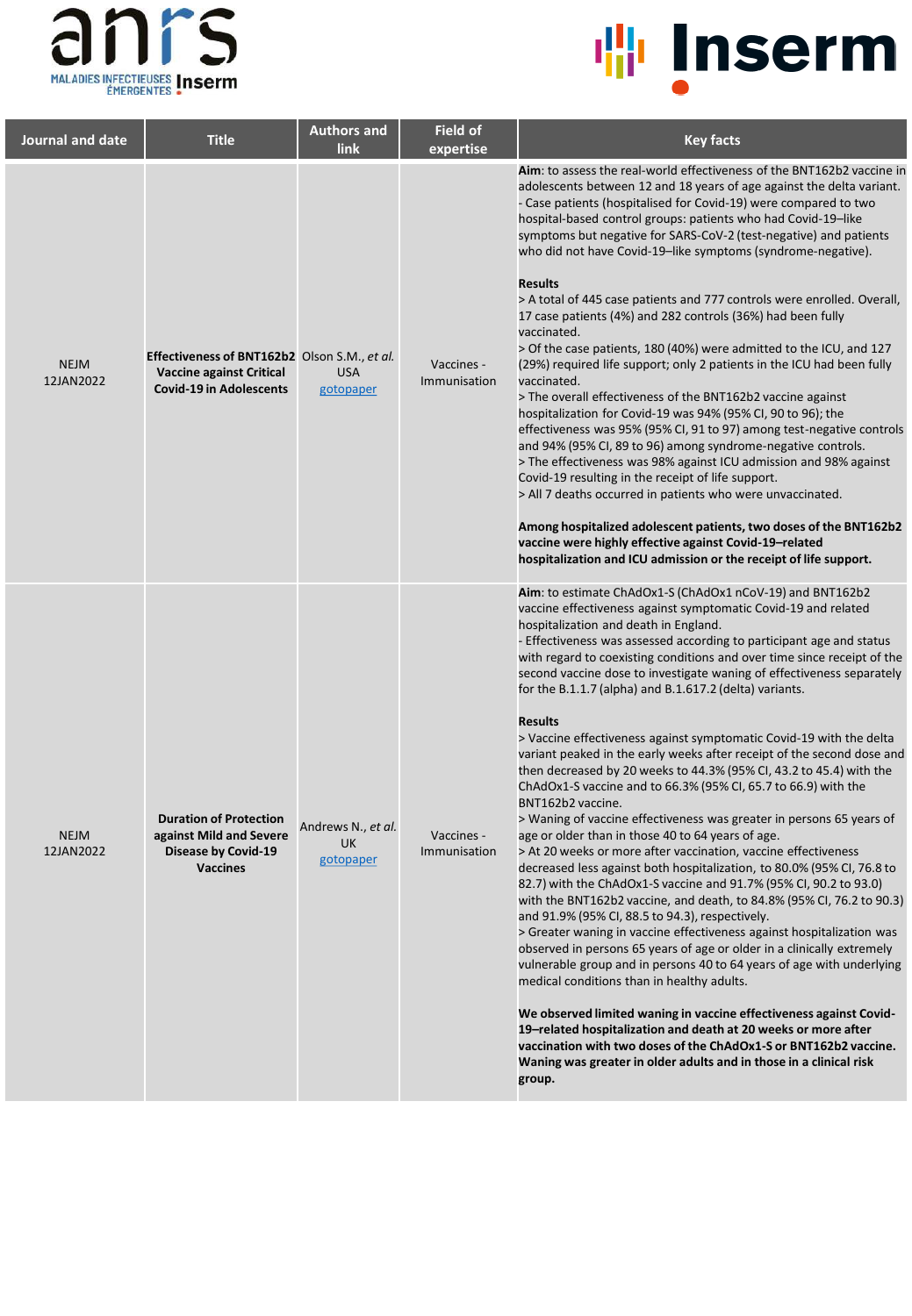

| Journal and date                   | <b>Title</b>                                                                                   | <b>Authors and</b><br>link                          | <b>Field of</b><br>expertise | <b>Key facts</b>                                                                                                                                                                                                                                                                                                                                                                                                                                                                                                                                                                                                                                                                                                                                                                                                                                                                                                                                                                                                                                                                                                                                                                                                                                                                                                                                                                                                                                                                                                                                                                                                                                                                                                                                                                                                                                                                                                                                                                                                                                                                                         |
|------------------------------------|------------------------------------------------------------------------------------------------|-----------------------------------------------------|------------------------------|----------------------------------------------------------------------------------------------------------------------------------------------------------------------------------------------------------------------------------------------------------------------------------------------------------------------------------------------------------------------------------------------------------------------------------------------------------------------------------------------------------------------------------------------------------------------------------------------------------------------------------------------------------------------------------------------------------------------------------------------------------------------------------------------------------------------------------------------------------------------------------------------------------------------------------------------------------------------------------------------------------------------------------------------------------------------------------------------------------------------------------------------------------------------------------------------------------------------------------------------------------------------------------------------------------------------------------------------------------------------------------------------------------------------------------------------------------------------------------------------------------------------------------------------------------------------------------------------------------------------------------------------------------------------------------------------------------------------------------------------------------------------------------------------------------------------------------------------------------------------------------------------------------------------------------------------------------------------------------------------------------------------------------------------------------------------------------------------------------|
| <b>NEJM</b><br>12JAN2022           | <b>Effectiveness of Covid-19</b><br>Vaccines over a 9-Month<br><b>Period in North Carolina</b> | Lin D.Y. <i>, et al.</i><br><b>USA</b><br>gotopaper | Vaccines -<br>Immunisation   | Aim: to estimate the effectiveness of the BNT162b2 (Pfizer-<br>BioNTech), mRNA-1273 (Moderna), and Ad26.COV2.S (Johnson &<br>Johnson-Janssen) vaccines in reducing the current risks of Covid-19,<br>hospitalization, and death, as a function of time elapsed since<br>vaccination (Dec 2020-Sept 2021)<br><b>Results</b><br>> For the two-dose regimens of mRNA vaccines BNT162b2 (30 μg per<br>dose) and mRNA-1273 (100 μg per dose), vaccine effectiveness against<br>Covid-19 was 94.5% (95% CI, 94.1 to 94.9) and 95.9% (95% CI, 95.5 to<br>96.2), respectively, at 2 months after the first dose and decreased to<br>66.6% (95% CI, 65.2 to 67.8) and 80.3% (95% CI, 79.3 to 81.2),<br>respectively, at 7 months.<br>> Among early recipients of BNT162b2 and mRNA-1273, effectiveness<br>decreased by approximately 15 and 10 percentage points,<br>respectively, from mid-June to mid-July, when the delta variant<br>became dominant.<br>> For the one-dose regimen of Ad26.COV2.S (5×1010 viral particles),<br>effectiveness against Covid-19 was 74.8% (95% CI, 72.5 to 76.9) at 1<br>month and decreased to 59.4% (95% CI, 57.2 to 61.5) at 5 months.<br>> All three vaccines maintained better effectiveness in preventing<br>hospitalization and death than in preventing infection over time,<br>although the two mRNA vaccines provided higher levels of protection<br>than Ad26.COV2.S.<br>All three Covid-19 vaccines had durable effectiveness in reducing the<br>risks of hospitalization and death. Waning protection against<br>infection over time was due to both declining immunity and the<br>emergence of the delta variant.                                                                                                                                                                                                                                                                                                                                                                                                                                                 |
| <b>JAMA Netw Open</b><br>11JAN2022 | Outcomes of SARS-CoV-2-<br><b>Positive Youths Tested in</b><br><b>Emergency Departments</b>    | Funk A.L., et al.<br>International<br>gotopaper     | Clinics                      | Aim: to estimate the proportion of children with severe outcomes<br>within 14 days of testing positive for SARS-CoV-2 in an emergency<br>department (ED).<br>- Youth <18 years SARS-CoV-2 positive, 14-day follow-up, March 2020-<br>June 2021<br><b>Results</b><br>> Among 3222 patients enrolled, 3221 (>99.9%) had index visit<br>outcome data available, 2007 (62.3%) were from the United States,<br>1694 (52.6%) were male, and 484 (15.0%) had a self-reported chronic<br>illness; the median (IQR) age was 3 (0-10) years.<br>> After 14 days of follow-up, 735 children (22.8% [95% CI, 21.4%-<br>24.3%]) were hospitalized, 107 (3.3% [95% CI, 2.7%-4.0%]) had severe<br>outcomes, and 4 children (0.12% [95% CI, 0.03%-0.32%]) died.<br>> Characteristics associated with severe outcomes included being<br>aged 5 to 18 years (age 5 to <10 years vs <1 year: odds ratio [OR], 1.60<br>[95% CI, 1.09-2.34]; age 10 to <18 years vs <1 year: OR, 2.39 [95% CI<br>1.38-4.14]), having a self-reported chronic illness (OR, 2.34 [95% CI,<br>1.59-3.44]), prior episode of pneumonia (OR, 3.15 [95% CI, 1.83-5.42]),<br>symptoms starting 4 to 7 days prior to seeking ED care (vs starting 0-3<br>days before seeking care: OR, 2.22 [95% CI, 1.29-3.82]), and country<br>(eg, Canada vs US: OR, 0.11 [95% CI, 0.05-0.23]; Costa Rica vs US: OR,<br>1.76 [95% CI, 1.05-2.96]; Spain vs US: OR, 0.51 [95% CI, 0.27-0.98]).<br>> Among a subgroup of 2510 participants discharged home from the<br>ED after initial testing and who had complete follow-up, 50 (2.0%; 95%<br>CI, 1.5%-2.6%) were eventually hospitalized and 12 (0.5%; 95% CI,<br>0.3%-0.8%) had severe outcomes.<br>> Compared with hospitalized SARS-CoV-2-negative youths, the risk of<br>severe outcomes was higher among hospitalized SARS-CoV-2-positive<br>youths (risk difference, 3.9%; 95% CI, 1.1%-6.9%).<br>Approximately 3% of SARS-CoV-2-positive youths tested in EDs<br>experienced severe outcomes within 2 weeks of their ED visit.<br>Among children discharged home from the ED, the risk was much<br>lower. |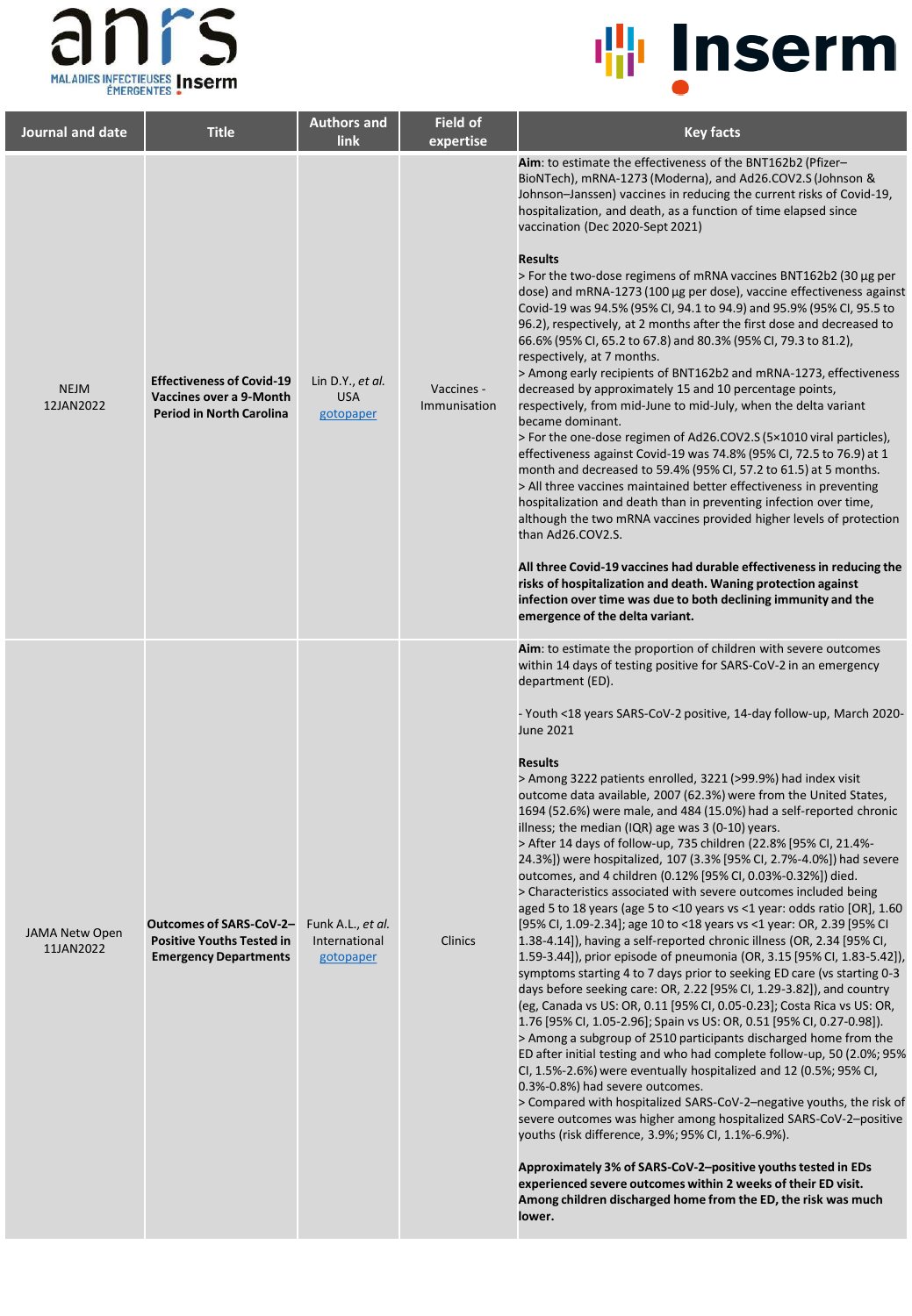



| Journal and date                    | <b>Title</b>                                                                                                                                                   | <b>Authors and</b><br>link                      | <b>Field of</b><br>expertise    | <b>Key facts</b>                                                                                                                                                                                                                                                                                                                                                                                                                                                                                                                                                                                                                                                                                                                                                                                                                                                                                                                                                                                                                                                                                                                                                                                                                                                                                                                                                                                                                                                                                                                                                                                                                                                                                                                                                       |
|-------------------------------------|----------------------------------------------------------------------------------------------------------------------------------------------------------------|-------------------------------------------------|---------------------------------|------------------------------------------------------------------------------------------------------------------------------------------------------------------------------------------------------------------------------------------------------------------------------------------------------------------------------------------------------------------------------------------------------------------------------------------------------------------------------------------------------------------------------------------------------------------------------------------------------------------------------------------------------------------------------------------------------------------------------------------------------------------------------------------------------------------------------------------------------------------------------------------------------------------------------------------------------------------------------------------------------------------------------------------------------------------------------------------------------------------------------------------------------------------------------------------------------------------------------------------------------------------------------------------------------------------------------------------------------------------------------------------------------------------------------------------------------------------------------------------------------------------------------------------------------------------------------------------------------------------------------------------------------------------------------------------------------------------------------------------------------------------------|
| Nature Commun.<br>11JAN2022         | Rapid antigen testing as a<br>reactive response to<br>surges in nosocomial<br>SARS-CoV-2 outbreak risk                                                         | Smith D.R.M., et<br>al.<br>France<br>gotopaper  | Public health /<br>Epidemiology | We simulate SARS-CoV-2 transmission in a long-term care hospital<br>with varying COVID-19 containment measures in place (social<br>distancing, face masks, vaccination)<br><b>Findings</b><br>> Across scenarios, nosocomial incidence is reduced by up to 40-47%<br>(range of means) with routine symptomatic RT-PCR testing, 59-63%<br>with the addition of a timely round of Ag-RDT screening, and 69-75%<br>with well-timed two-round screening.<br>> For the latter, a delay of 4-5 days between the two screening rounds<br>is optimal for transmission prevention.<br>> Screening efficacy varies depending on test sensitivity, test type,<br>subpopulations targeted, and community incidence<br>Efficiency, however, varies primarily depending on underlying<br>outbreak risk, with health-economic benefits scaling by orders of<br>magnitude depending on the COVID-19 containment measures in<br>place.                                                                                                                                                                                                                                                                                                                                                                                                                                                                                                                                                                                                                                                                                                                                                                                                                                                  |
| Clin Microbiol Infect.<br>10JAN2022 | <b>Efficacy of favipiravir in</b><br>adults with mild COVID-<br>19: a randomized, double-<br>blind, multicenter,<br>placebo-controlled trial<br>clinical trial | Bosaeed M., et al.<br>Saudi Arabia<br>gotopaper | Therapeutics                    | Aim: to evaluate whether favipiravir reduces the time to viral<br>clearance as documented by negative SARS-CoV-2 RT-PCR in mild<br>COVID-19 cases compared to placebo.<br><b>Methods</b><br>> In this randomized, double-blinded, multicenter, and placebo-<br>controlled trial, adults with PCR confirmed mild COVID-19 were<br>recruited in an outpatient setting at seven medical facilities across<br>Saudi Arabia.<br>> Participants were randomized in a 1:1 ratio to receive either<br>favipiravir 1800 mg by mouth twice daily on day one followed by 800<br>mg twice daily (n=112) or a matching placebo (n=119), for a total of 5<br>to 7 days.<br><b>Findings</b><br>> 231 patients were randomized and began the study (median age, 37<br>[interquartile range: 32-44] years; 155 [67%] men), and 112 (48.5%)<br>were assigned to the treatment group and 119 (51.5%) into the<br>placebo group.<br>> The data and safety monitoring board (DSMB) recommended<br>stopping enrollment because of futility at the interim analysis.<br>> The median time to viral clearance was 10 (IQR: 6-12) days in the<br>favipiravir group and 8 (IQR: 6-12) days in the placebo group, with a<br>hazard ratio of 0.87 for the favipiravir group (95% CI 0.571 to 1.326; p-<br>value = 0.51).<br>> The median time to clinical recovery was 7 days (IQR: 4-11) in the<br>favipiravir group and 7 days (IQR: 5-10) in the placebo group. There<br>was no difference between the two groups on the secondary outcome<br>of hospital admission.<br>> There were no drug-related severe adverse events.<br>In this clinical trial, favipiravir therapy in mild COVID-19 patients did<br>not reduce the time to viral clearance within 15 days of starting the<br>treatment. |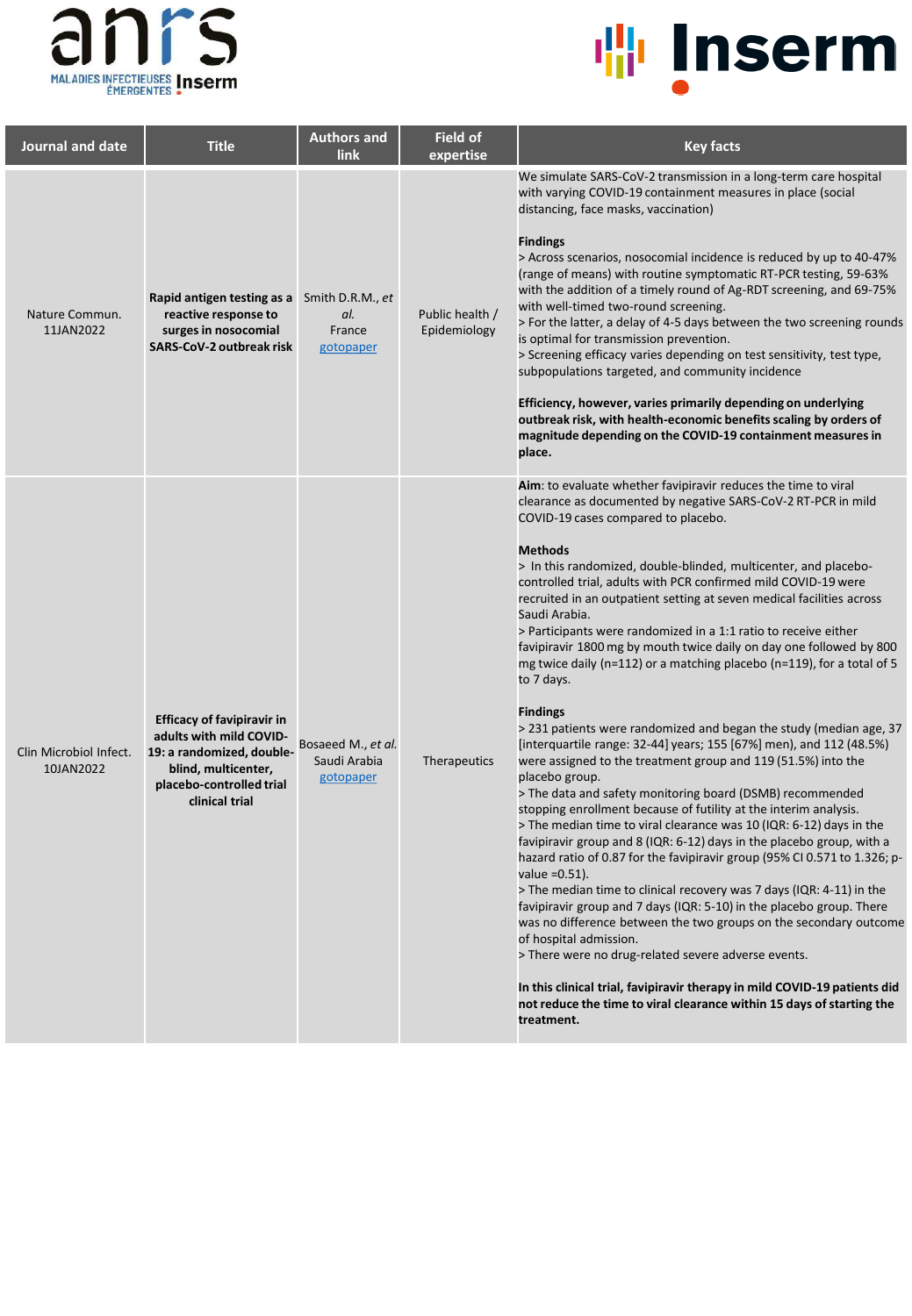

| Journal and date            | <b>Title</b>                                                                                                                                       | <b>Authors and</b><br>link                 | <b>Field of</b><br>expertise | <b>Key facts</b>                                                                                                                                                                                                                                                                                                                                                                                                                                                                                                                                                                                                                                                                                                                                                                                                                                                                                                                                                                                                                                                                                                                                                                                                                                                                                                                                                                                                                                                                                                                                                                                                                                                                                                                                                               |
|-----------------------------|----------------------------------------------------------------------------------------------------------------------------------------------------|--------------------------------------------|------------------------------|--------------------------------------------------------------------------------------------------------------------------------------------------------------------------------------------------------------------------------------------------------------------------------------------------------------------------------------------------------------------------------------------------------------------------------------------------------------------------------------------------------------------------------------------------------------------------------------------------------------------------------------------------------------------------------------------------------------------------------------------------------------------------------------------------------------------------------------------------------------------------------------------------------------------------------------------------------------------------------------------------------------------------------------------------------------------------------------------------------------------------------------------------------------------------------------------------------------------------------------------------------------------------------------------------------------------------------------------------------------------------------------------------------------------------------------------------------------------------------------------------------------------------------------------------------------------------------------------------------------------------------------------------------------------------------------------------------------------------------------------------------------------------------|
| Nature Commun.<br>10JAN2022 | <b>Dynamics of spike-and</b><br>nucleocapsid specific<br>immunity during long-<br>term follow-up and<br>vaccination of SARS-CoV-2<br>convalescents | Koerber N., et al.<br>Germany<br>gotopaper | Immunology                   | Aim<br>Characterization of the dynamics of anti-viral immunity during long-<br>term follow-up and after BNT162b2 mRNA-vaccination in<br>convalescents after asymptomatic or mild SARS-CoV-2 infection.<br><b>Findings</b><br>> Virus-specific and virus-neutralizing antibody titers rapidly declined<br>in convalescents over 9 months after infection<br>> Virus-specific cytokine-producing polyfunctional T cells persisted,<br>among which IL-2-producing T cells correlated with virus-neutralizing<br>antibody titers.<br>> Among convalescents, 5% of individuals failed to mount long-lasting<br>immunity after infection and showed a delayed response to<br>vaccination compared to 1% of naïve vaccinees, but successfully<br>responded to prime/boost vaccination. This lack of induction of long-<br>lasting adaptive immunity might have resulted either from infection<br>with too few viruses or contact with the poorly infectious virus, where<br>innate immunity in the upper respiratory tract might have sufficed to<br>achieve early control of infection but may have failed to induce lasting<br>adaptive immunity.<br>> 8% of convalescents showed a selective increase in virus-<br>neutralizing antibody titers without accompanying increased<br>frequencies of circulating SARS-CoV-2-specific T cells.<br>> The same convalescents, responded to vaccination with<br>simultaneous increase in antibody and T cell immunity revealing the<br>strength of mRNA-vaccination to increase virus-specific immunity in<br>convalescents.<br><b>Conclusions</b><br>These results advocate for the use of vaccination in individuals with<br>prior mild SARS-CoV-2 infection to further enhance immune<br>protection for the prevention of re-infection. |
| Nature Commun.<br>10JAN2022 | <b>Robust and durable</b><br>serological response<br>following pediatric SARS-<br>CoV-2 infection                                                  | Renk H., et al.<br>Germany<br>gotopaper    | Immunology                   | <b>Methods</b><br>> we examine 548 children and 717 adults within 328 households with<br>at least one member with a previous laboratory-confirmed SARS-CoV-<br>2 infection<br>> we assess serological response at 3–4 months and 11–12 months<br>after infection using a bead-based multiplex immunoassay for 23<br>human coronavirus antigens including SARS-CoV-2 and its Variants of<br>Concern (VOC) and endemic human coronaviruses (HCoVs), and<br>additionally by three commercial SARS-CoV-2 antibody assays.<br>> Neutralization against wild type SARS-CoV-2 and the Delta VOC are<br>analysed in a pseudotyped virus assay<br><b>Findings</b><br>> Children, compared to adults, are five times more likely to be<br>asymptomatic, and have higher specific antibody levels which persist<br>longer (96.2% versus 82.9% still seropositive 11-12 months post<br>infection)<br>> Of note, symptomatic and asymptomatic infections induce similar<br>humoral responses in all age groups<br>> SARS-CoV-2 infection occurs independent of HCoV serostatus<br>> Neutralization responses of children and adults are similar, although<br>neutralization is reduced for both against the Delta VOC.<br>Overall, the long-term humoral immune response to SARS-CoV-2<br>infection in children is of longer duration than in adults even after<br>asymptomatic infection.                                                                                                                                                                                                                                                                                                                                                                                                  |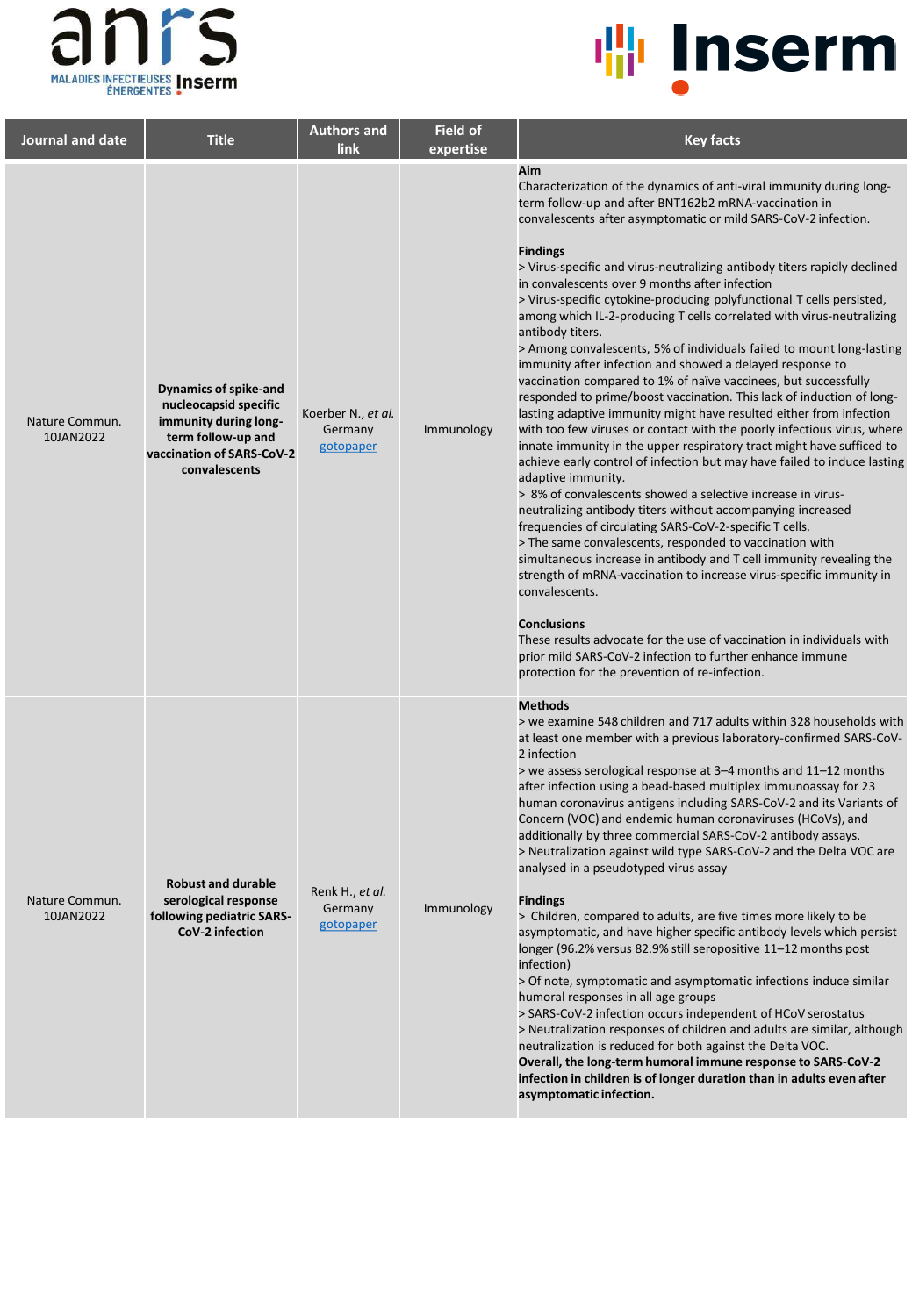|                                | <b>EMERGENTES .</b>                                                                                                                                                                  |                                                       |                              |                                                                                                                                                                                                                                                                                                                                                                                                                                                                                                                                                                                                                                                                                                                                                                                                                                                                                                                                                                                                                                                                                                                                                                                                                                                                                                                                                                                                                                                                                                                                                                                                                                                                                                                                                                                                                                                                                                                                                                                                                                                                                                                                                                                                                                                                                                                                                                                                                                                                                                                                                                                                                                                                                                         |
|--------------------------------|--------------------------------------------------------------------------------------------------------------------------------------------------------------------------------------|-------------------------------------------------------|------------------------------|---------------------------------------------------------------------------------------------------------------------------------------------------------------------------------------------------------------------------------------------------------------------------------------------------------------------------------------------------------------------------------------------------------------------------------------------------------------------------------------------------------------------------------------------------------------------------------------------------------------------------------------------------------------------------------------------------------------------------------------------------------------------------------------------------------------------------------------------------------------------------------------------------------------------------------------------------------------------------------------------------------------------------------------------------------------------------------------------------------------------------------------------------------------------------------------------------------------------------------------------------------------------------------------------------------------------------------------------------------------------------------------------------------------------------------------------------------------------------------------------------------------------------------------------------------------------------------------------------------------------------------------------------------------------------------------------------------------------------------------------------------------------------------------------------------------------------------------------------------------------------------------------------------------------------------------------------------------------------------------------------------------------------------------------------------------------------------------------------------------------------------------------------------------------------------------------------------------------------------------------------------------------------------------------------------------------------------------------------------------------------------------------------------------------------------------------------------------------------------------------------------------------------------------------------------------------------------------------------------------------------------------------------------------------------------------------------------|
| Journal and date               | <b>Title</b>                                                                                                                                                                         | <b>Authors and</b><br>link                            | <b>Field of</b><br>expertise | <b>Key facts</b>                                                                                                                                                                                                                                                                                                                                                                                                                                                                                                                                                                                                                                                                                                                                                                                                                                                                                                                                                                                                                                                                                                                                                                                                                                                                                                                                                                                                                                                                                                                                                                                                                                                                                                                                                                                                                                                                                                                                                                                                                                                                                                                                                                                                                                                                                                                                                                                                                                                                                                                                                                                                                                                                                        |
| Nature Microbiol.<br>10JAN2022 | <b>Induction of robust</b><br>cellular and humoral<br>immunity against SARS-<br>CoV-2 after a third dose of<br><b>BNT162b2 vaccine in</b><br>previously unresponsive<br>older adults | Romero-Olmedo<br>A.J., et al.<br>Germany<br>gotopaper | Immunology                   | Aim: to compare SARS-CoV-2-specific antibody and T-cell responses<br>between older and younger audults after receiving two doses of<br>BNT162b2.<br>- Older adults (>80 years old, n = 51), younger control group (20–53<br>years old, $n = 46$ )<br>- Analysis of spike-specific IgG, neutralization capacity against SARS-<br>CoV-2 and SARS-CoV-2-reactive CD4 T cells (CD40L+ and IFNy+) in<br>peripheral blood<br><b>Results</b><br>> Two doses of BNT162b2 increased neutralization capacity against<br>wild-type and also Delta, although at a lower level. Young and older<br>groups demonstrated a further increase (10-fold average) between<br>first and second dose of spike-specific CD4 T cells.<br>> Overall antibody and CD4 T-cell response was lower in older<br>vaccinees at a high level of significance. 10% of older adults were<br>identifies as low-/non-responders.<br>> After receiving a third vaccination with BNT162b2, 4 out of 5 low-<br>/non-responders showed antibody and T-cell responses similar to<br>those of responders after two vaccinations.<br>Overall, immune responses against SARS-CoV-2 are lower in aged<br>versus young vaccinees, although most of them mount adaptive<br>SARS-CoV-2-specific immunity after two doses of BNT162b2. Those<br>who are initially hardly responding to two doses can mount a virus-                                                                                                                                                                                                                                                                                                                                                                                                                                                                                                                                                                                                                                                                                                                                                                                                                                                                                                                                                                                                                                                                                                                                                                                                                                                                                                                                      |
| <b>BMJ</b><br>07JAN2022        | <b>Atorvastatin versus</b><br>placebo in patients with<br>covid-19 in intensive care:<br>randomized controlled<br>trial                                                              | Sadeghipour P., et<br>al.<br>Iran<br>gotopaper        | Therapeutics                 | specific adaptive immune response after a third BNT162b2 dose.<br>Aim: to assess the effect of statin treatment versus placebo on clinical<br>outcomes in Covid-19 patients admitted to intensive care unit (ICU).<br><b>Methods</b><br>> a multicenter, randomized controlled trial with a 2×2 factorial<br>design in 11 hospitals in Iran.<br>> Atorvastatin 20 mg orally once daily versus placebo, continued for<br>30 days from randomization irrespective of hospital discharge status.<br>> The primary efficacy outcome was a composite of venous or arterial<br>thrombosis, treatment with extracorporeal membrane oxygenation,<br>or all cause mortality within 30 days from randomization. Prespecified<br>safety outcomes included increase in liver enzyme levels more than<br>three times the upper limit of normal and clinically diagnosed<br>myopathy.<br><b>Findings</b><br>> Of 605 patients randomized between 29 July 2020 and 4 April 2021<br>for statin randomization in the INSPIRATION-S trial, 343 were co-<br>randomized to intermediate dose versus standard dose prophylactic<br>anticoagulation with heparin based regimens, whereas 262 were<br>randomized after completion of the anticoagulation study. 587 of the<br>605 participants were included in the primary analysis of<br>INSPIRATION-S, reported here: 290 were assigned to atorvastatin and<br>297 to placebo (median age 57 years (interquartile range 45-68 years);<br>256 (44%) women).<br>> The primary outcome occurred in 95 (33%) patients assigned to<br>atorvastatin and 108 (36%) assigned to placebo (odds ratio 0.84, 95%<br>confidence interval 0.58 to 1.21).<br>> Death occurred in 90 (31%) patients in the atorvastatin group and<br>103 (35%) in the placebo group (odds ratio 0.84, 95% confidence<br>interval 0.58 to 1.22).<br>> Rates for venous thromboembolism were 2% (n=6) in the<br>atorvastatin group and $3\%$ (n=9) in the placebo group (odds ratio 0.71,<br>95% confidence interval 0.24 to 2.06).<br>> Myopathy was not clinically diagnosed in either group. Liver enzyme<br>levels were increased in five (2%) patients assigned to atorvastatin<br>and six (2%) assigned to placebo (odds ratio 0.85, 95% confidence<br>interval 0.25 to 2.81).<br>In adults with covid-19 admitted to the ICU, atorvastatin was not<br>associated with a significant reduction in the composite of venous or<br>arterial thrombosis, treatment with extracorporeal membrane<br>oxygenation, or all cause mortality compared with placebo.<br>Treatment was, however, found to be safe. As the overall event rates<br>were lower than expected, a clinically important treatment effect |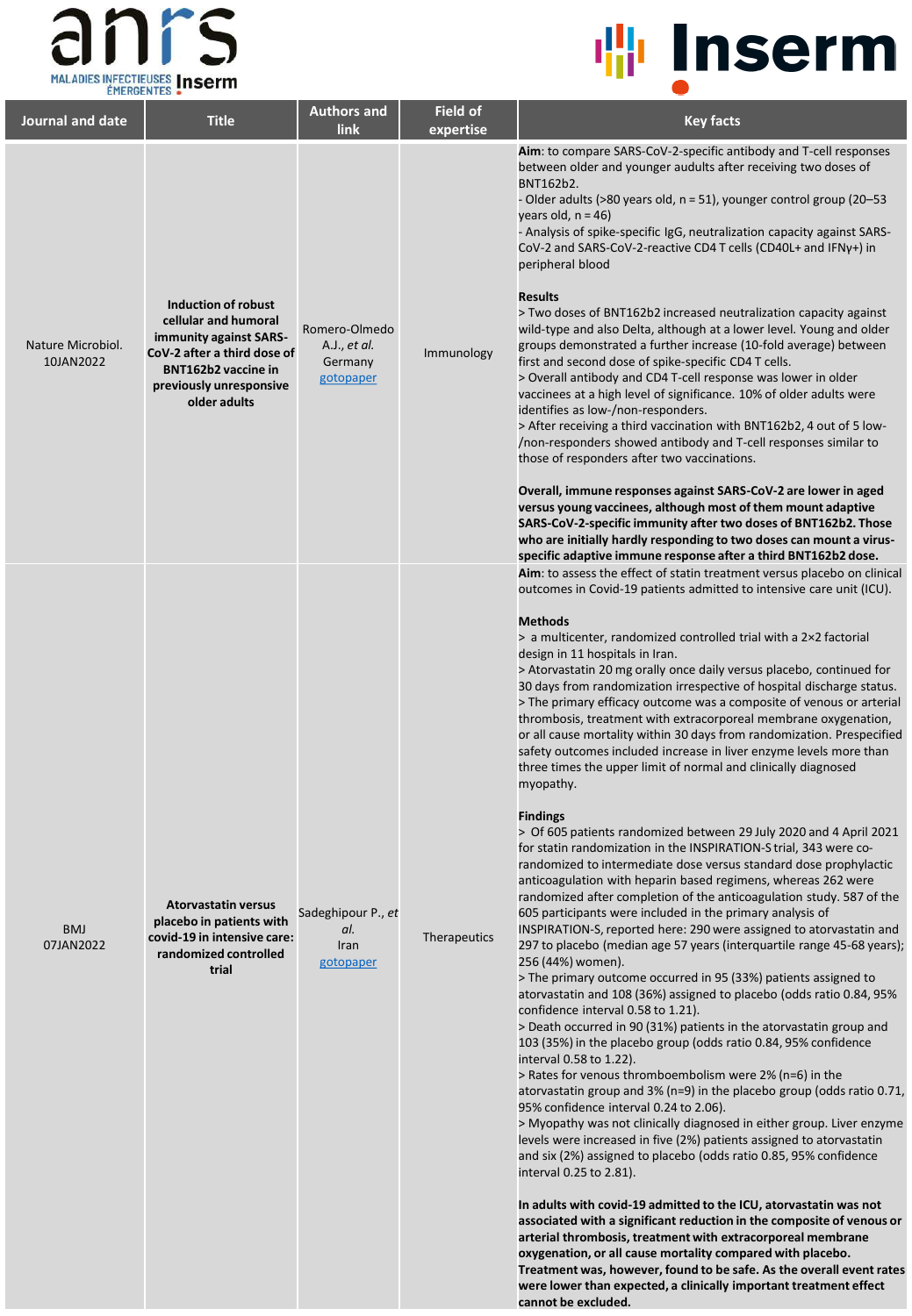

I



| Journal and date                   | <b>Title</b>                                                                                                                                                                                                                                   | <b>Authors and</b><br><b>link</b>                         | <b>Field of</b><br>expertise | <b>Key facts</b>                                                                                                                                                                                                                                                                                                                                                                                                                                                                                                                                                                                                                                                                                                                                                                                                                                                                                                                                                                                                                                                                                                                                                                                                                                                                                                                                                                                                                                                                                                                                                                                                                                                                                                                                                                                                                                                                                                                                                                                                                                                                                                           |
|------------------------------------|------------------------------------------------------------------------------------------------------------------------------------------------------------------------------------------------------------------------------------------------|-----------------------------------------------------------|------------------------------|----------------------------------------------------------------------------------------------------------------------------------------------------------------------------------------------------------------------------------------------------------------------------------------------------------------------------------------------------------------------------------------------------------------------------------------------------------------------------------------------------------------------------------------------------------------------------------------------------------------------------------------------------------------------------------------------------------------------------------------------------------------------------------------------------------------------------------------------------------------------------------------------------------------------------------------------------------------------------------------------------------------------------------------------------------------------------------------------------------------------------------------------------------------------------------------------------------------------------------------------------------------------------------------------------------------------------------------------------------------------------------------------------------------------------------------------------------------------------------------------------------------------------------------------------------------------------------------------------------------------------------------------------------------------------------------------------------------------------------------------------------------------------------------------------------------------------------------------------------------------------------------------------------------------------------------------------------------------------------------------------------------------------------------------------------------------------------------------------------------------------|
| <b>JAMA Netw Open</b><br>07JAN2022 | <b>SARS-CoV-2 Reinfection</b><br><b>Rate and Estimated</b><br><b>Effectiveness of the</b><br><b>Inactivated Whole Virion</b><br><b>Vaccine BBV152 Against</b><br><b>Reinfection Among Health</b><br><b>Care Workers in New</b><br>Delhi, India | Malhotra S., et al.<br>India<br>gotopaper                 | Vaccines -<br>Immunisation   | Aim: to assess the incidence density of reinfection among a cohort of<br>HCWs and estimate the effectiveness of the inactivated whole virion<br>vaccine BBV152 against reinfection in New Delhi, India - Vaccination<br>with 0, 1, or 2 doses of BBV152.<br><b>Methods</b><br>> HCWs were categorized as:<br>- fully vaccinated (with 2 doses and ≥15 days after the second dose),<br>- partially vaccinated (with 1 dose or 2 doses with <15 days after the<br>second dose),<br>- or unvaccinated.<br>> Incidence density of COVID-19 reinfection per 100 person-years was<br>computedand included for analysis.<br><b>Findings</b><br>> Among 15 244 HCWs who participated in the study, 4978 (32.7%)<br>were diagnosed with COVID-19.<br>> The reinfection incidence density was 7.26 (95% CI: 6.09-8.66) per<br>100 person-years (124 HCWs [2.5%]).<br>> Fully vaccinated HCWs had lower risk of reinfection (HR, 0.14 [95%<br>CI, 0.08-0.23]), symptomatic reinfection (HR, 0.13 [95% CI, 0.07-0.24]),<br>and asymptomatic reinfection (HR, 0.16 [95% CI, 0.05-0.53]) compared<br>with unvaccinated HCWs.<br>> Among the 3 vaccine categories, reinfection was observed in 60 of<br>472 (12.7%) of unvaccinated (incidence density, 18.05 per 100 person-<br>years; 95% CI, 14.02-23.25), 39 of 356 (11.0%) of partially vaccinated<br>(incidence density 15.62 per 100 person-years; 95% CI, 11.42-21.38),<br>and 17 of 1089 (1.6%) fully vaccinated (incidence density 2.18 per 100<br>person-years; 95% CI, 1.35-3.51) HCWs.<br>> The estimated effectiveness of BBV152 against reinfection was 86%<br>(95% CI, 77%-92%); symptomatic reinfection, 87% (95% CI, 76%-93%);<br>and asymptomatic reinfection, 84% (95% CI, 47%-95%) among fully<br>vaccinated HCWs.<br>> Partial vaccination was not associated with reduced risk of<br>reinfection.<br><b>Conclusions</b><br>These findings suggest that BBV152 was associated with protection<br>against both symptomatic and asymptomatic reinfection in HCWs<br>after a complete vaccination schedule, when the predominant<br>circulating variant was B.1.617.2. |
| Cell<br>06JAN2022                  | mRNA-based COVID-19<br>vaccine boosters induce<br>neutralizing immunity<br>against SARS-CoV-2<br><b>Omicron variant</b>                                                                                                                        | Garcia-Beltran<br>W.F., et al.<br><b>USA</b><br>gotopaper | Variants                     | Aim: to measure the neutralization potency of sera from 88 mRNA-<br>1273, 111 BNT162b, and 40 Ad26.COV2.S vaccine recipients against<br>wild-type, Delta, and Omicron SARS-CoV-2 pseudoviruses.<br>- Individuals that received their primary series recently (<3 months),<br>distantly (6-12 months), or an additional "booster" dose were<br>included, while accounting for prior SARS-CoV-2 infection.<br><b>Results</b><br>> Neutralization of Omicron was undetectable in most vaccinees.<br>> However, individuals boosted with mRNA vaccines exhibited potent<br>neutralization of Omicron, only 4–6-fold lower than wild type,<br>suggesting enhanced cross-reactivity of neutralizing antibody<br>responses.<br>> Omicron pseudovirus infects more efficiently than other variants<br>tested.<br>This study highlights the importance of additional mRNA doses to<br>broaden neutralizing antibody responses against highly divergent<br><b>SARS-CoV-2 variants.</b>                                                                                                                                                                                                                                                                                                                                                                                                                                                                                                                                                                                                                                                                                                                                                                                                                                                                                                                                                                                                                                                                                                                                               |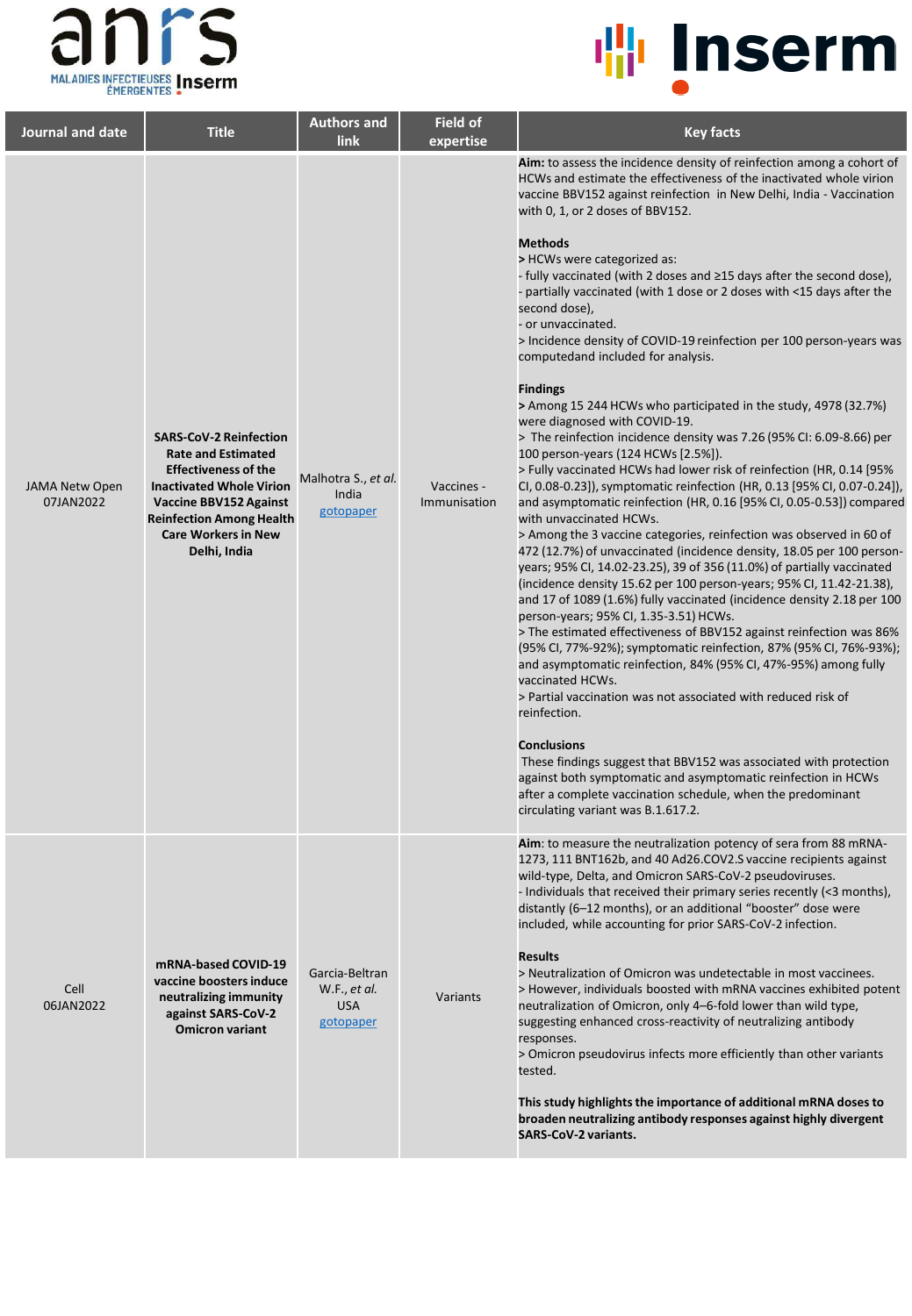

| Journal and date         | <b>Title</b>                                                                                                                                     | <b>Authors and</b><br>link                      | <b>Field of</b><br>expertise | <b>Key facts</b>                                                                                                                                                                                                                                                                                                                                                                                                                                                                                                                                                                                                                                                                                                                                                                                                                                                                                                                                                                                                                                                                                                                                                                                                                                                                                                                                                                                                                                                                                                                                                                                 |
|--------------------------|--------------------------------------------------------------------------------------------------------------------------------------------------|-------------------------------------------------|------------------------------|--------------------------------------------------------------------------------------------------------------------------------------------------------------------------------------------------------------------------------------------------------------------------------------------------------------------------------------------------------------------------------------------------------------------------------------------------------------------------------------------------------------------------------------------------------------------------------------------------------------------------------------------------------------------------------------------------------------------------------------------------------------------------------------------------------------------------------------------------------------------------------------------------------------------------------------------------------------------------------------------------------------------------------------------------------------------------------------------------------------------------------------------------------------------------------------------------------------------------------------------------------------------------------------------------------------------------------------------------------------------------------------------------------------------------------------------------------------------------------------------------------------------------------------------------------------------------------------------------|
| JAMA Oncol.<br>07JAN2022 | <b>SARS-CoV-2 Antibody</b><br><b>Response to 2 or 3 Doses</b><br>of the BNT162b2 Vaccine<br>in Patients Treated With<br><b>Anticancer Agents</b> | Fenioux C., et al.<br>France<br>gotopaper       | Vaccines -<br>Immunisation   | Aim: to assess the immune humoral response to 2 or 3 doses of the<br>BNT162b2 vaccine in patients treated with anticancer agents.<br>- Observational cohort study of adults treated with anticancer agents<br>who received 2 or 3 doses of vaccine (Feb 1-May 31, 2021) -<br>individuals with a weak humoral response 1 month after the second<br>dose received a third injection.<br>- Humoral response was evaluated with a threshold of anti-SARS-CoV<br>2 spike protein antibody levels at 1000 arbitrary units (AU)/mL to<br>neutralize less-sensitive COVID-19 variants.<br><b>Results</b><br>> Among 163 patients (median age, 66 [27-89] years, 86 men [53%])<br>with solid tumors who received 2 or 3 doses of vaccine, 122<br>individuals (75%) were treated with chemotherapy, 15 with<br>immunotherapy (9%), and 26 with targeted therapies (16%).<br>> The proportions of patients with an anti-S immunoglobulin G titer<br>greater than 1000 AU/mL were 15% (22 of 145) at the time of the<br>second vaccination and 65% (92 of 142) 28 days after the second<br>vaccination.<br>> Humoral response decreased 3 months after the second dose.<br>> Treatment type was associated with humoral response; in particular<br>time between vaccine and chemotherapy did not interfere with the<br>humoral response.<br>> Among 36 patients receiving a third dose of vaccine, a serologic<br>response greater than 1000 AU/mL occurred in 27 individuals (75%).<br>This study supports the use of a third vaccine dose among patients<br>with active cancer treatment for solid tumors. |
| Science<br>06JAN2022     | Antibody-mediated broad<br>sarbecovirus<br>neutralization through<br><b>ACE2</b> molecular mimicry                                               | Park Y.J., et al.<br>International<br>gotopaper | Therapeutics                 | Understanding broadly neutralizing sarbecovirus antibody responses<br>is key to developing countermeasures against SARS-CoV-2 variants<br>and future zoonotic sarbecoviruses.<br><b>Findings</b><br>> Isolation and characterization of a human monoclonal antibody,<br>designated S2K146, broadly neutralizing viruses belonging to SARS-<br>CoV- and SARS-CoV-2-related sarbecovirus clades (using ACE2 as an<br>entry receptor)<br>> S2K146 potently neutralized VSV pseudotypes harboring SARS-CoV-2<br>S glycoproteins from VOCs including Alpha, Beta, Gamma, Delta plus<br>(AY.1/AY.2), Epsilon and Lambda<br>> S2K146 also weakly neutralized VSV pseudotyped harboring the<br>K493Y/T498W mutations, which enable human ACE2-mediated entry<br>> S2K146 neutralized as well authentic SARS-CoV-2 and SARS-CoV-2<br><b>VOC</b><br>> Structural and functional studies show that most of the virus<br>residues that directly bind S2K146 are also involved in binding to<br>ACE2.<br>> S2K146 protects against SARS-CoV-2 Beta challenge in hamsters<br>> Viral passaging experiments reveal a high barrier for emergence of<br>escape mutants, making it a good candidate for clinical development.<br>Conclusion<br>The conserved ACE2-binding residues present a site of vulnerability<br>that might be leveraged for developing vaccines eliciting broad<br>sarbecovirus immunity.                                                                                                                                                                                                    |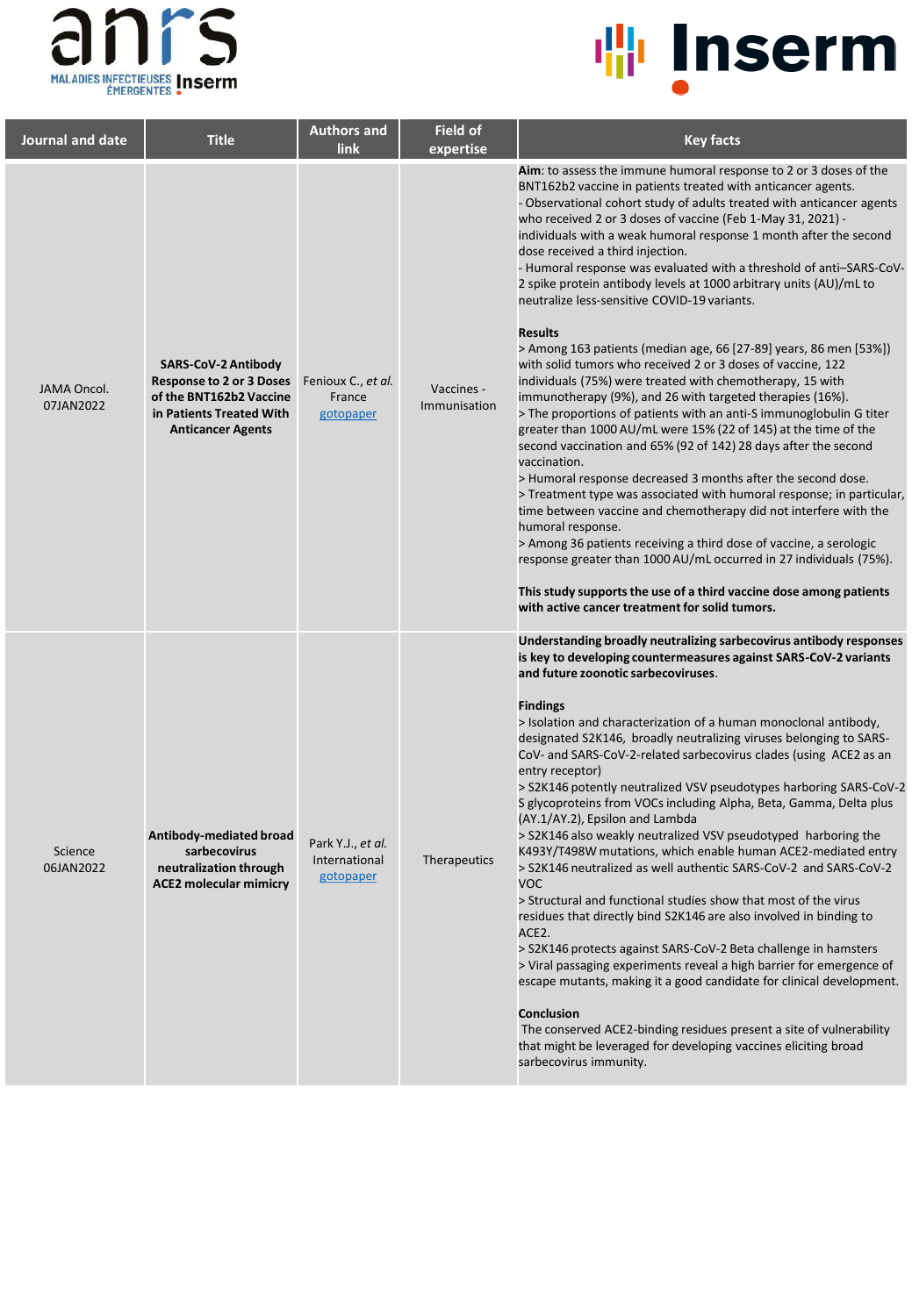



| Journal and date         | <b>Title</b>                                                                                                                   | <b>Authors and</b><br><b>link</b>              | <b>Field of</b><br>expertise | <b>Key facts</b>                                                                                                                                                                                                                                                                                                                                                                                                                                                                                                                                                                                                                                                                                                                                                                                                                                                                                                                                                                                                                                                                                                                                                                                                                                                                                                                                                                                                                                                                                                                                                                                                                                                                                                                                                                                                                                                                                                                     |
|--------------------------|--------------------------------------------------------------------------------------------------------------------------------|------------------------------------------------|------------------------------|--------------------------------------------------------------------------------------------------------------------------------------------------------------------------------------------------------------------------------------------------------------------------------------------------------------------------------------------------------------------------------------------------------------------------------------------------------------------------------------------------------------------------------------------------------------------------------------------------------------------------------------------------------------------------------------------------------------------------------------------------------------------------------------------------------------------------------------------------------------------------------------------------------------------------------------------------------------------------------------------------------------------------------------------------------------------------------------------------------------------------------------------------------------------------------------------------------------------------------------------------------------------------------------------------------------------------------------------------------------------------------------------------------------------------------------------------------------------------------------------------------------------------------------------------------------------------------------------------------------------------------------------------------------------------------------------------------------------------------------------------------------------------------------------------------------------------------------------------------------------------------------------------------------------------------------|
| Immunity<br>05JAN2022    | mRNA-1273 vaccine-<br>induced antibodies<br>maintain Fc-effector<br>functions across SARS-<br><b>CoV-2 Variants of Concern</b> | Kaplonek P., et al.<br><b>USA</b><br>gotopaper | Immunology                   | Aim: to study SARS-CoV-2 antibody effector functions that go beyond<br>neutralisation.<br>- Profiling of the binding and functional capacity of convalescent<br>antibodies and Moderna mRNA-1273 COVID-19 vaccine-induced<br>antibodies across SARS-CoV-2 variants of concern (VOCs).<br><b>Results</b><br>> While neutralizing responses to VOCs decreased in both groups, Fc-<br>mediated responses were distinct.<br>> In convalescent individuals, while antibodies exhibited robust<br>binding to VOCs, they showed compromised interactions with Fc-<br>receptors.<br>> Conversely, vaccine-induced antibodies also bound robustly to VOCs<br>but continued interacting with Fc-receptors and mediated antibody<br>effector functions.<br>These data point to a resilience in the mRNA vaccine-induced<br>humoral immune response that may continue to protect from SARS-<br>CoV-2 VOCs independent of neutralization.                                                                                                                                                                                                                                                                                                                                                                                                                                                                                                                                                                                                                                                                                                                                                                                                                                                                                                                                                                                                         |
| <b>NEJM</b><br>05JAN2021 | <b>Effect of Covid-19</b><br><b>Vaccination on</b><br><b>Transmission of Alpha and</b><br><b>Delta Variants</b>                | Eyre D.W., et al.<br><b>UK</b><br>gotopaper    | Vaccines -<br>Immunisation   | <b>Background</b><br>Before Delta variant: vaccination reduced transmission of SARS-CoV-2<br>from infected vaccinated persons, potentially by reducing viral loads.<br>With Delta: vaccination still lowers the risk of infection, but similar<br>viral loads in vaccinated and unvaccinated persons questions the<br>degree to which vaccination prevents transmission.<br><b>Methods</b><br>Contact-testing to perform a retrospective observational cohort study<br>involving adult contacts of SARS-CoV-2-infected adult index patients.<br><b>Findings</b><br>> Among 146,243 tested contacts of 108,498 index patients<br>- 54,667 (37%) had positive SARS-CoV-2 polymerase-chain-reaction<br>(PCR) tests.<br>> In index patients who became infected with the alpha variant, two<br>vaccinations with either BNT162b2 or ChAdOx1 nCoV-19, were<br>independently associated with reduced PCR positivity in contacts<br>> Vaccine-associated reductions in transmission of the delta variant<br>were smaller than those with the alpha variant<br>> Reductions in transmission of the delta variant after two BNT162b2<br>vaccinations were greater<br>> Variation in Ct values in index patients explained 7 to 23% of<br>vaccine-associated reductions in transmission of the two variants.<br>> The reductions in transmission of the delta variant declined over<br>time after the second vaccination, reaching levels that were similar to<br>those in unvaccinated persons by 12 weeks in index patients who had<br>received ChAdOx1 nCoV-19 and attenuating substantially in those<br>who had received BNT162b2.<br>> Protection in contacts also declined in the 3-month period after the<br>second vaccination.<br><b>Conclusions</b><br>Vaccination was associated with a smaller reduction in transmission of<br>the delta variant than of the alpha variant, and the effects of<br>vaccination decreased over time. |